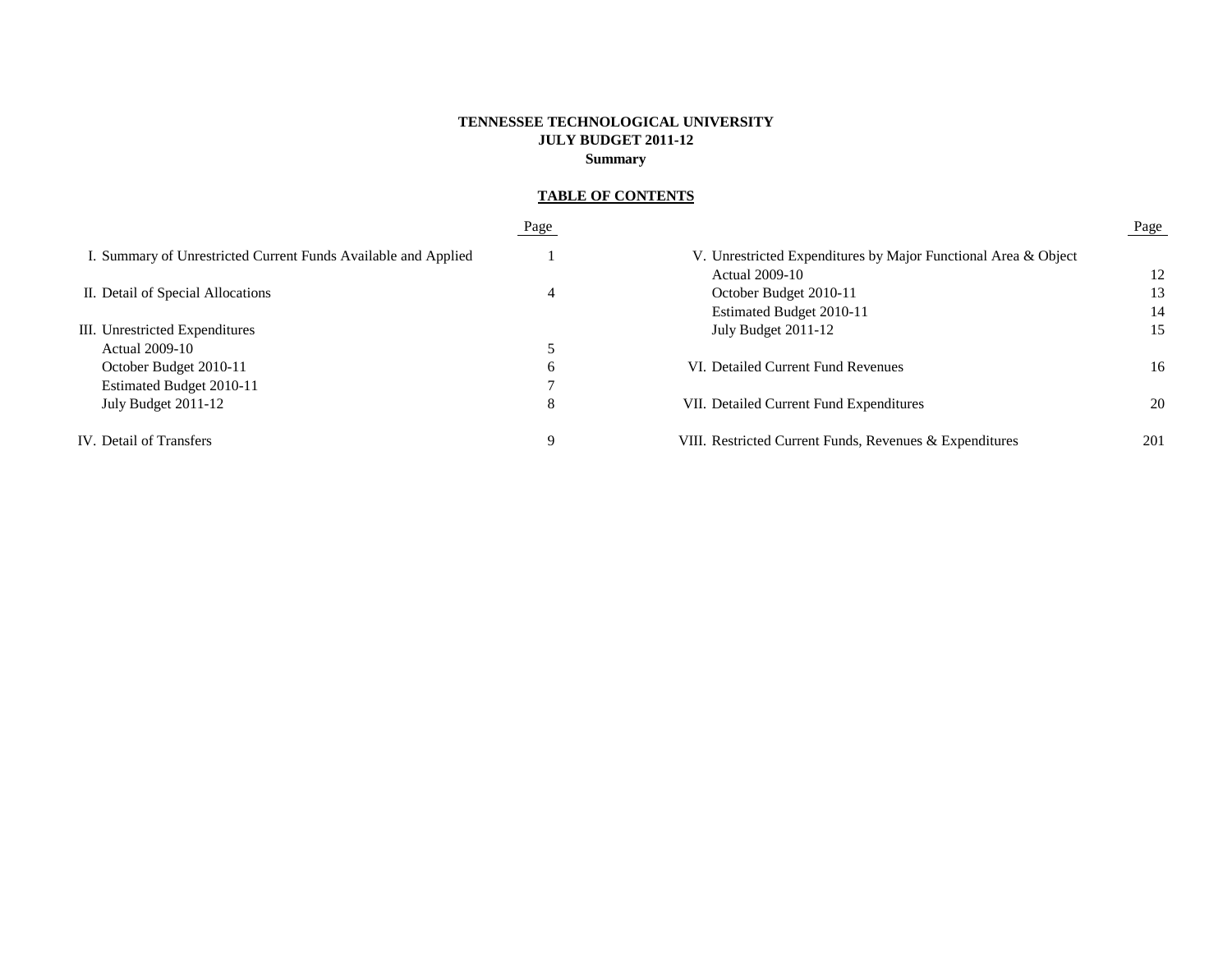Page 1<br>Run Date 05-MAY-2011 Run Date 05-MAY-2011 Run Date 05-MAY-2011 FZRJF01 TBR8: 1.0 Run Date 05-MAY-2011

# Form I Georgian Communication of the Communication of Tennessee Tech University Communication Run Time 01:57 PM Summary Of Unrestricted Current Funds Available And Applied July Budget 2011-12

|                                          | Actual<br>$2009 - 10$ | October<br>Budget<br>$2010 - 11$ | Estimated<br>Budget<br>$2010 - 11$ | % Change<br>Over<br>Actual | July<br>Budget<br>$2011 - 12$ | % Change<br>Over<br>Actual |
|------------------------------------------|-----------------------|----------------------------------|------------------------------------|----------------------------|-------------------------------|----------------------------|
| Unrestricted Current Fund Balances       |                       |                                  |                                    |                            |                               |                            |
| at Beginning of Period                   |                       |                                  |                                    |                            |                               |                            |
| Allocation for Encumbrances              | 695,190               | 868,200                          | 868,200                            | 24.9                       | 868,200                       | 24.9                       |
| Allocation for Working Capital           | 603,930               | 774,300                          | 774,300                            | 28.2                       | 774,300                       | 28.2                       |
| Special Allocations                      | 104,550               | 6, 200, 300                      | 2,015,000                          | 1827.3                     | 2,475,800                     | 2268.1                     |
| Unallocated Balance                      | 3,985,142             | 6,912,800                        | 11,098,100                         | 178.5                      | $\Omega$                      | $-100.0$                   |
| Total Unrestricted Current Fund Balances | 5,388,812             | 14,755,600                       | 14,755,600                         | 173.8                      | 4,118,300                     | $-23.6$                    |
| Revenues                                 |                       |                                  |                                    |                            |                               |                            |
| Education and General                    |                       |                                  |                                    |                            |                               |                            |
| Tuition and Fees                         | 60,292,759            | 65,890,400                       | 65,518,900                         | 08.7                       | 69,429,800                    | 15.2                       |
| State Appropriations                     | 48,133,406            | 48,261,600                       | 48,370,400                         | 00.5                       | 35,454,800                    | $-26.3$                    |
| Federal Grants and Contracts             | 1,268,745             | 890,400                          | 890,400                            | $-29.8$                    | 890,400                       | $-29.8$                    |
| Local Grants and Contracts               | 2,725                 | 3,200                            | 3,200                              | 17.4                       | 3,200                         | 17.4                       |
| State Grants and Contracts               | 112,498               | 111,200                          | 111,200                            | $-01.2$                    | 111,200                       | $-01.2$                    |
| Private Grants and Contracts             | 56,202                | 39,100                           | 39,100                             | $-30.4$                    | 39,100                        | $-30.4$                    |
| Private Gifts                            | $\Omega$              | $\Omega$                         | $\Omega$                           |                            | $\Omega$                      |                            |
| Sales & Services of Educ Depts           | 6,148,730             | 6,307,500                        | 6,805,400                          | 10.7                       | 6,059,800                     | $-01.4$                    |
| Other Sources                            | 1,375,545             | 1,116,100                        | 1,211,800                          | $-11.9$                    | 1,130,600                     | $-17.8$                    |
| Total Education and General              | 117,390,610           | 122,619,500                      | 122,950,400                        | 04.7                       | 113,118,900                   | $-03.6$                    |
| Sales & Services of Aux Enterprises      |                       |                                  |                                    |                            |                               |                            |
| Sales and Services of Aux Enterprises    | 12, 217, 550          | 13,891,300                       | 13,862,900                         | 13.5                       | 14,533,100                    | 19.0                       |
| Total Revenues                           | 129,608,160           | 136,510,800                      | 136,813,300                        | 05.6                       | 127,652,000                   | $-01.5$                    |
| Expenditures and Transfers               |                       |                                  |                                    |                            |                               |                            |
| Education and General                    |                       |                                  |                                    |                            |                               |                            |
| Instruction                              | 48, 249, 331          | 52,886,800                       | 52, 433, 100                       | 08.7                       | 50,894,400                    | 05.5                       |
| Research                                 | 1,294,334             | 1,884,000                        | 2,002,900                          | 54.7                       | 1,388,400                     | 07.3                       |
| Public Service                           | 1,756,709             | 1,874,300                        | 1,980,800                          | 12.8                       | 1,813,900                     | 03.3                       |
| Academic Support                         | 8,268,642             | 9,856,400                        | 9,766,000                          | 18.1                       | 8,917,300                     | 07.8                       |
| Student Services                         | 15,945,060            | 16,490,300                       | 17,350,600                         | 08.8                       | 16,597,000                    | 04.1                       |
| Institutional Support                    | 9,276,637             | 11,162,800                       | 10,765,300                         | 16.0                       | 10,422,500                    | 12.4                       |
| Operation & Maintenance of Plant         | 10,253,565            | 12,510,100                       | 12,018,300                         | 17.2                       | 11,167,700                    | 08.9                       |
| Scholarships & Fellowships               | 5,717,720             | 6,410,700                        | 6,416,100                          | 12.2                       | 6,410,700                     | 12.1                       |
| Total Education and General              | 100,761,998           | 113,075,400                      | 112,733,100                        | 11.9                       | 107,611,900                   | 06.8                       |
| Mandatory Transfers for:                 |                       |                                  |                                    |                            |                               |                            |
| Principal & Interest                     | 726,750               | 727,300                          | 727,300                            | 00.1                       | 517,200                       | $-28.8$                    |
| Renewals & Replacements                  | $\Omega$              | $\Omega$                         | $\Omega$                           |                            | $\Omega$                      |                            |
| Loan Fund Matching Grant                 | $\Omega$              | $\Omega$                         | $\Omega$                           |                            | $\Omega$                      |                            |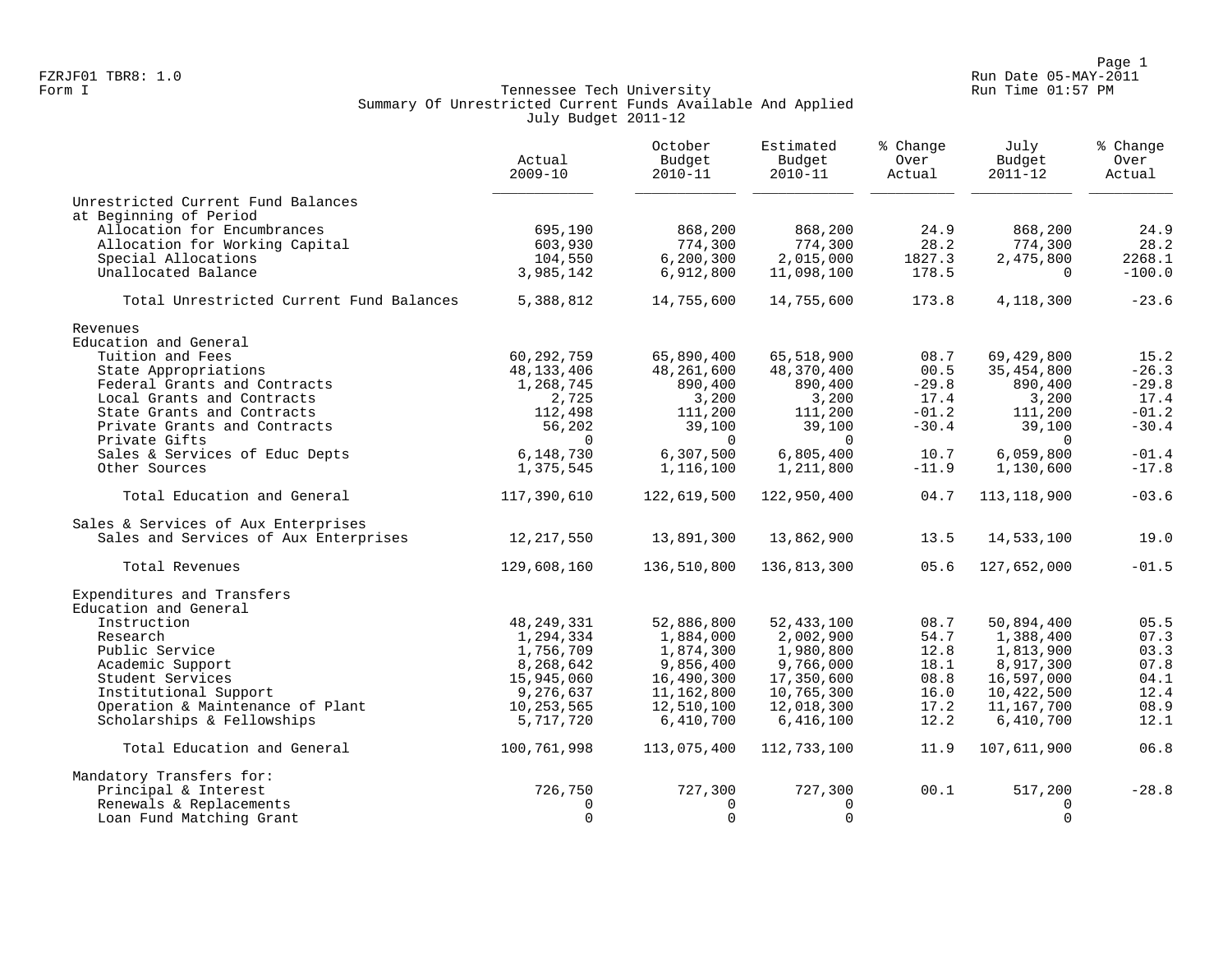Page 2<br>Run Date 05-MAY-2011 Run Date 05-MAY-2011 Run Date 05-MAY-2011 FZRJF01 TBR8: 1.0 Run Date 05-MAY-2011

# Form I Georgian Communication of the Communication of Tennessee Tech University Communication Run Time 01:57 PM Summary Of Unrestricted Current Funds Available And Applied July Budget 2011-12

|                                       | Actual<br>$2009 - 10$ | October<br>Budget<br>$2010 - 11$ | Estimated<br>Budget<br>$2010 - 11$ | % Change<br>Over<br>Actual | July<br>Budget<br>$2011 - 12$ | % Change<br>Over<br>Actual |
|---------------------------------------|-----------------------|----------------------------------|------------------------------------|----------------------------|-------------------------------|----------------------------|
| Total Mandatory Transfers             | 726,750               | 727,300                          | 727,300                            | 00.1                       | 517,200                       | $-28.8$                    |
| Non-Mandatory Transfers for:          |                       |                                  |                                    |                            |                               |                            |
| Transfers to Unexpended Plant Fund    | 5,285,532             | 10,462,600                       | 13,970,900                         | 164.3                      | 304,800                       | $-94.2$                    |
| Transfers to Renewal & Replacements   | 2,886,212             | 5,571,300                        | 5,803,900                          | 101.1                      | 1,947,900                     | $-32.5$                    |
| Transfers to Other Funds              | 336,457               | 355,100                          | 352,500                            | 04.8                       | 561,800                       | 67.0                       |
| Transfers from Unexpended Plant Fund  | $\Omega$              | 0                                | 0                                  |                            |                               |                            |
| Transfers from Renewal & Replacements | $\Omega$              | $\Omega$                         | $\Omega$                           |                            | $\cap$                        |                            |
| Transfers from Other Funds            | $\Omega$              | $\Omega$                         | $\Omega$                           |                            | $\Omega$                      |                            |
| Total Non-Mandatory Transfers         | 8,508,201             | 16,389,000                       | 20, 127, 300                       | 136.6                      | 2,814,500                     | $-66.9$                    |
| Total Education and General           | 109,996,949           | 130, 191, 700                    | 133,587,700                        | 21.4                       | 110,943,600                   | 00.9                       |
| Auxiliary Enterprises Expenditures    |                       |                                  |                                    |                            |                               |                            |
| Auxiliary Enterprises Expenditures    | 6,342,340             | 7,037,000                        | 7,197,200                          | 13.5                       | 7,051,100                     | 11.2                       |
| Total Auxiliary Expenditures          | 6,342,340             | 7,037,000                        | 7,197,200                          | 13.5                       | 7,051,100                     | 11.2                       |
| Mandatory Transfers for:              |                       |                                  |                                    |                            |                               |                            |
| Principal & Interest                  | 963,813               | 1,930,300                        | 1,862,500                          | 93.2                       | 2,617,400                     | 171.6                      |
| Renewals & Replacements               |                       |                                  | 0                                  | 00.0                       |                               | 00.0                       |
| Loan Fund Matching Grant              | $\Omega$              | $\Omega$                         | $\Omega$                           | 00.0                       | $\Omega$                      | 00.0                       |
| Total Mandatory Transfers             | 963,813               | 1,930,300                        | 1,862,500                          | 93.2                       | 2,617,400                     | 171.6                      |
| Non-Mandatory Transfers for:          |                       |                                  |                                    |                            |                               |                            |
| Tranfers to Unexpended Plant Fund     | $\Omega$              | $\Omega$                         | $\mathbf 0$                        | 00.0                       | $\Omega$                      | 00.0                       |
| Transfers to Renewal & Replacements   | 4,911,397             | 4,924,000                        | 4,803,200                          | $-02.2$                    | 4,864,600                     | $-01.0$                    |
| Transfers to Other Funds              | $\Omega$              | 0                                | 0                                  | 00.0                       | $\Omega$                      | 00.0                       |
| Transfers from Unexpended Plant Fund  | 0                     | 0                                | $\Omega$                           | 00.0                       | $\Omega$                      | 00.0                       |
| Transfers from Renewal & Replacements | $\Omega$<br>$\Omega$  | $\Omega$<br>$\Omega$             | $\Omega$                           | 00.0                       | $\cap$                        | 00.0                       |
| Transfers from Other Funds            |                       |                                  | $\Omega$                           | 00.0                       | $\Omega$                      | 00.0                       |
| Total Non-Mandatory Transfers         | 4,911,397             | 4,924,000                        | 4,803,200                          | $-02.2$                    | 4,864,600                     | $-01.0$                    |
| Total Auxiliary Enterprises           | 12, 217, 550          | 13,891,300                       | 13,862,900                         | 13.5                       | 14,533,100                    | 19.0                       |
| Total Expenditures And Transfers      | 122,214,499           | 144,083,000                      | 147,450,600                        | 20.6                       | 125,476,700                   | 02.7                       |
| Other                                 |                       |                                  |                                    |                            |                               |                            |
| Prior Period Adjustments              | 0                     | $\Omega$                         | $\Omega$                           | 00.0                       | $\Omega$                      | 00.0                       |
| Other Additions/Deductions            | $\Omega$              | $\Omega$                         | $\Omega$                           | 00.0                       | $\Omega$                      | 00.0                       |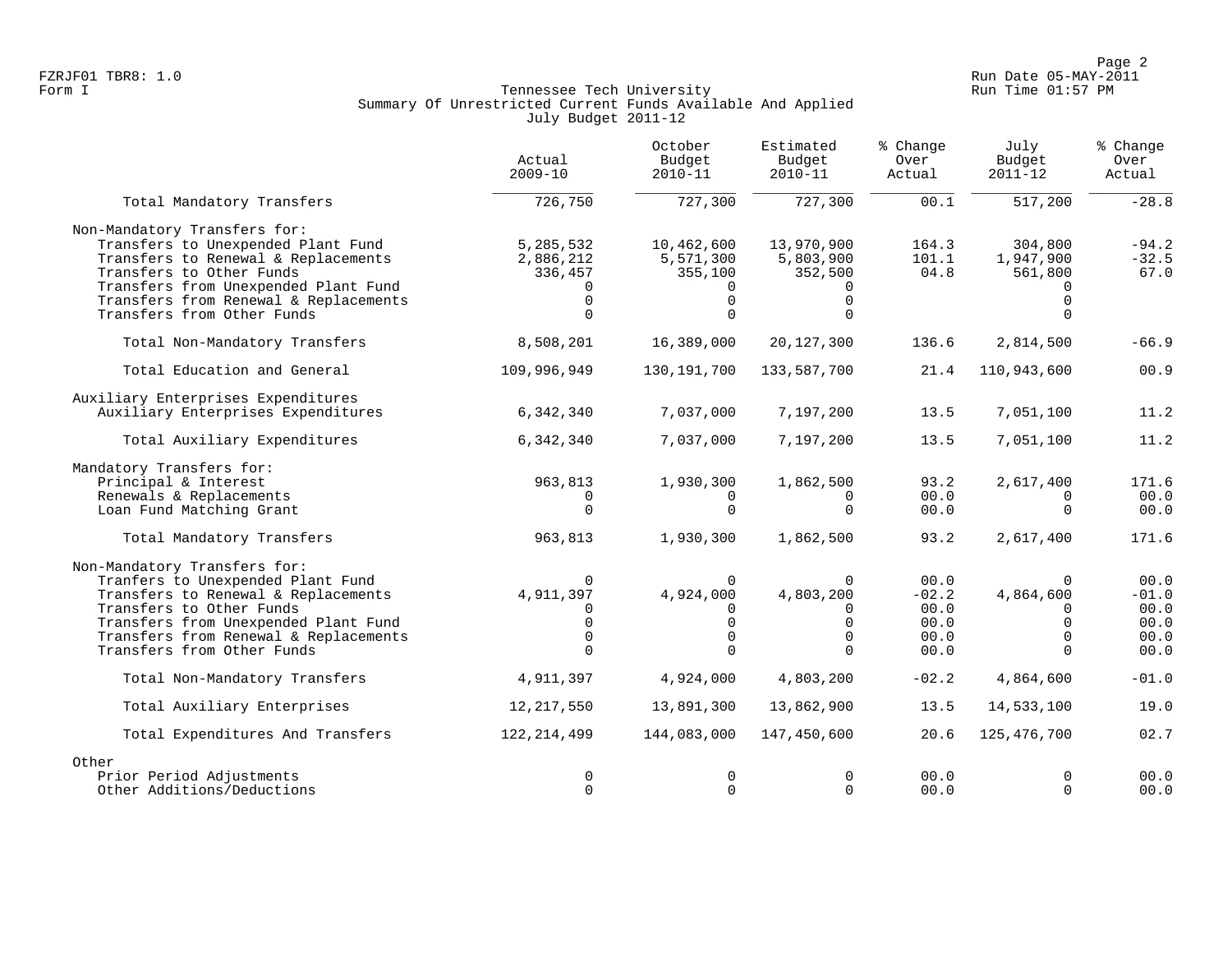Page 3<br>Run Date 05-MAY-2011 Run Date 05-MAY-2011 Run Date 05-MAY-2011 FZRJF01 TBR8: 1.0 Run Date 05-MAY-2011

# Form I Georgian Communication of the Communication of Tennessee Tech University Communication Run Time 01:57 PM Summary Of Unrestricted Current Funds Available And Applied July Budget 2011-12

|                                                        | Actual<br>$2009 - 10$ | October<br>Budget<br>$2010 - 11$ | Estimated<br>Budget<br>$2010 - 11$ | % Change<br>Over<br>Actual | July<br>Budget<br>$2011 - 12$ | % Change<br>Over<br>Actual |
|--------------------------------------------------------|-----------------------|----------------------------------|------------------------------------|----------------------------|-------------------------------|----------------------------|
| Total Other                                            |                       | 0                                | $\Omega$                           | 00.0                       | $\Omega$                      | 00.0                       |
| Unrestricted Current Fund Balances<br>at End of Period |                       |                                  |                                    |                            |                               |                            |
| Allocation for Encumbrances                            | 868,150               | 868,200                          | 868,200                            | 00.0                       | 868,200                       | 00.0                       |
| Allocation for Working Capital                         | 774,320               | 774,300                          | 774,300                            | 00.0                       | 774,300                       | 00.0                       |
| Special Allocations                                    | 41,870                | 5,540,900                        | 2,475,800                          | 5813.1                     | 4,651,100                     | 11008.4                    |
| Unallocated Balance                                    | 11,098,133            |                                  |                                    | $-100.0$                   |                               | $-100.0$                   |
| Total Unrestricted Current Fund Balances               | 12,782,473            | 7,183,400                        | 4,118,300                          | $-67.8$                    | 6, 293, 600                   | $-50.8$                    |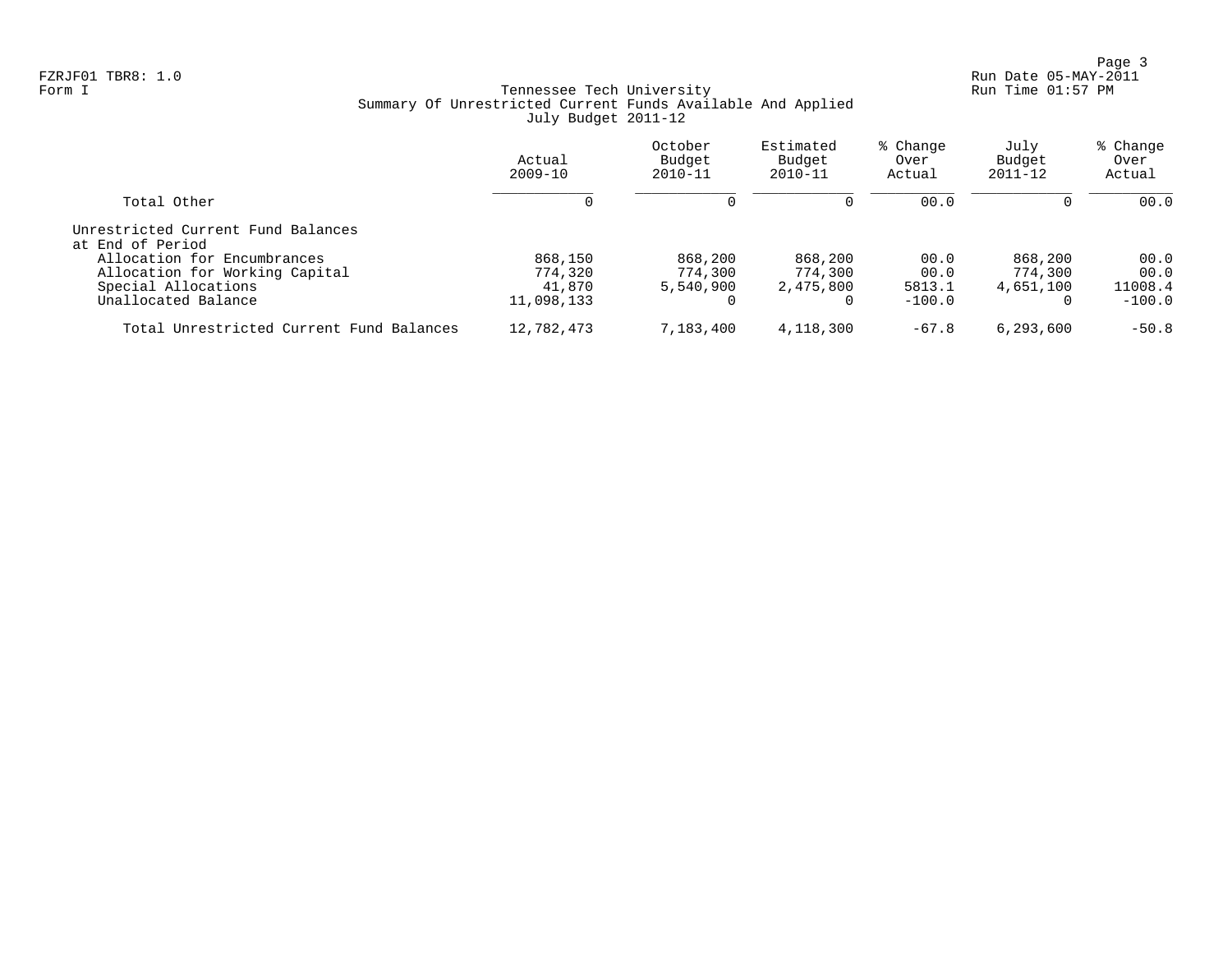Page 4 FZRJF01 TBR8: 1.0 Run Date 05-MAY-2011

Form I Georgian Communication of the Communication of Tennessee Tech University Communication Run Time 01:57 PM Summary Of Unrestricted Current Funds Available And Applied July Budget 2011-12 \* \* \* Report Control Information \* \* \* Parameters have been entered via Job Submission.

| Parameter Name         | caramcecto nave been checitea via oob pabmioo.<br>Value |
|------------------------|---------------------------------------------------------|
| Parameter Seq No:      | 502431                                                  |
| $chart$ :              | т                                                       |
| Budget Id:             | FY2011                                                  |
| Budget Phase 5:        | 105A                                                    |
| Budget Phase 2:        | 112R                                                    |
| Budget Phase 3:        | 113E                                                    |
| Budget Phase 4:        | 124P                                                    |
| Fund:                  |                                                         |
| Begin Page Number:     |                                                         |
| Suppress Zero Amounts: | N                                                       |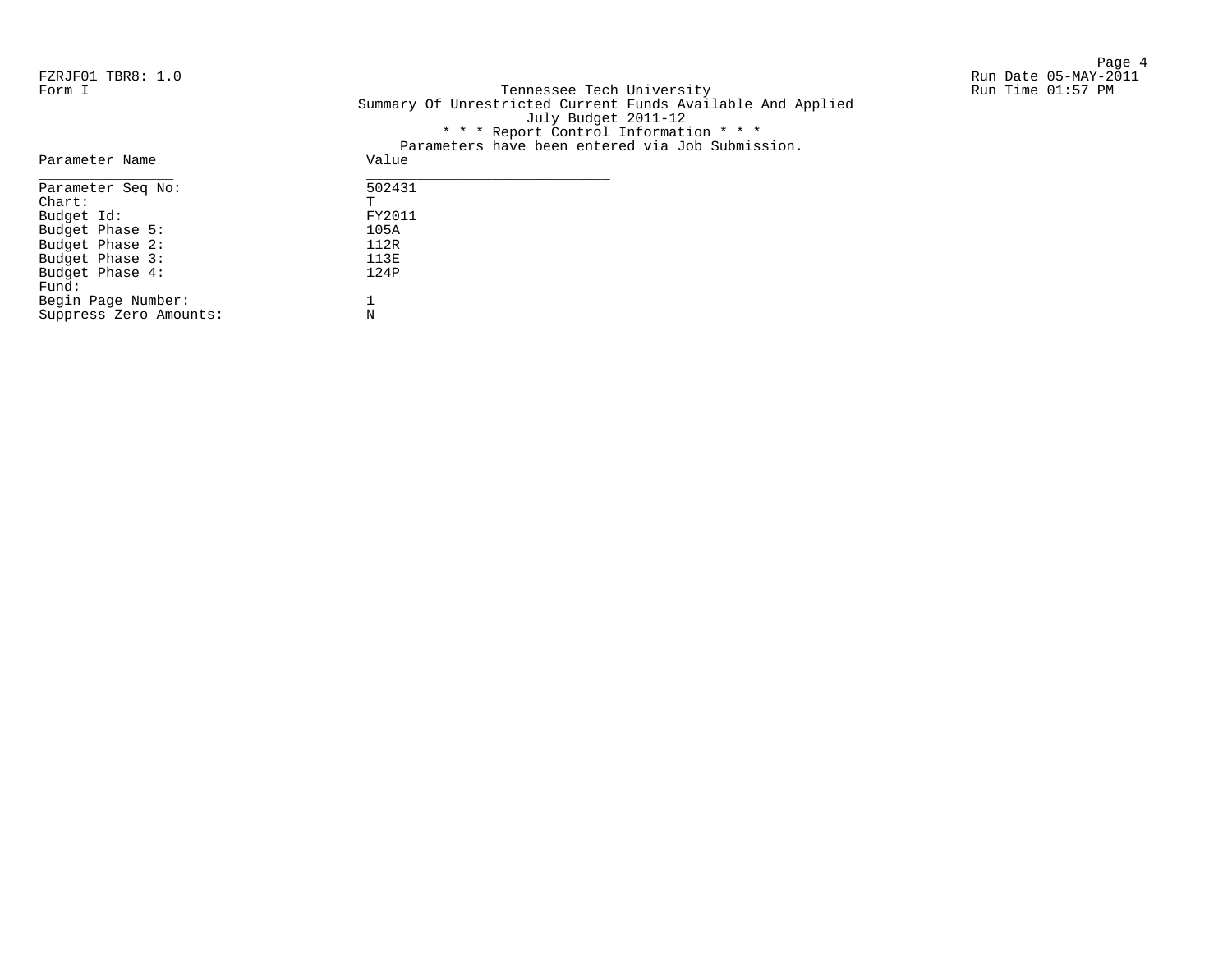# Form II Tennessee Tech University Run Time 02:04 PM Special Allocations July Budget 2011-12

|                                                 | Actual<br>$2009 - 10$ | October<br>Budget<br>$2010 - 11$ | Estimated<br>Budget<br>$2010 - 11$ | July<br>Budget<br>$2011 - 12$ |
|-------------------------------------------------|-----------------------|----------------------------------|------------------------------------|-------------------------------|
| At Beginning of Period                          |                       |                                  |                                    |                               |
| 2% to 5% Reserve                                | 3,600,000             | 4,900,000                        | 4,900,000                          | 7,251,660                     |
| Allocation for Compensated Absences             | $-2,977,190$          | $-3,002,090$                     | $-3,002,090$                       | $-3,002,090$                  |
| Allocation for Student Activity Fees            | 945,060               | 816,730                          | 816,730                            | 816,730                       |
| Allocation for Technology Access Fees           | 253,740               | 317,920                          | 317,920                            | 317,920                       |
| Allocation for Auxiliary Contingency            | 606,120               | 610,880                          | 610,880                            | 693,150                       |
| Allocation for Specialized Academic Course Fees | 608,580               | 583,730                          | 583,730                            | 583,730                       |
| Allocation for Unexpended Contracts             |                       |                                  |                                    |                               |
| Allocation for Conferences and Institutes       |                       |                                  |                                    |                               |
| Allocation for Floyd Scholarship                |                       |                                  |                                    |                               |
| Allocation for RODP                             |                       |                                  |                                    |                               |
| Allocation for TTC Equipment Appropriation      |                       |                                  |                                    |                               |
| Allocation for OPEB                             | $-2,931,760$          |                                  | $-4,185,300$                       | $-4, 185, 300$                |
| Allocation for Designated Appropriations        |                       |                                  | 1,973,173 1,973,173                |                               |
| Total                                           | 104,550               |                                  | 6,200,343 2,015,043                | 2,475,800                     |
| At End of Period                                |                       |                                  |                                    |                               |
| 2% to 5% Reserve                                | 4,900,000             | 6,130,000                        | 7,251,660                          | 9,393,490                     |
| Allocation for Compensated Absences             | $-3,002,090$          | $-3,002,090$                     | $-3,002,090$                       | $-3,002,090$                  |
| Allocation for Student Activity Fees            | 816,730               | 816,730                          | 816,730                            | 816,730                       |
| Allocation for Technology Access Fees           | 317,920               | 317,920                          | 317,920                            | 317,920                       |
| Allocation for Auxiliary Contingency            | 610,880               | 694,570                          | 693,150                            | 726,660                       |
| Allocation for Specialized Academic Course Fees | 583,730               | 583,730                          | 583,730                            | 583,730                       |
| Allocation for Unexpended Contracts             |                       |                                  |                                    |                               |
| Allocation for Conferences and Institutes       |                       |                                  |                                    |                               |
| Allocation for Floyd Scholarship                |                       |                                  |                                    |                               |
| Allocation for RODP                             |                       |                                  |                                    |                               |
| Allocation for TTC Equipment Appropriation      |                       |                                  |                                    |                               |
| Allocation for OPEB                             | $-4, 185, 300$        |                                  | $-4, 185, 300$                     | $-4, 185, 300$                |
| Allocation for Designated Appropriations        |                       |                                  |                                    |                               |
| Total                                           | 41,870                | 5,540,860                        | 2,475,800                          | 4,651,140                     |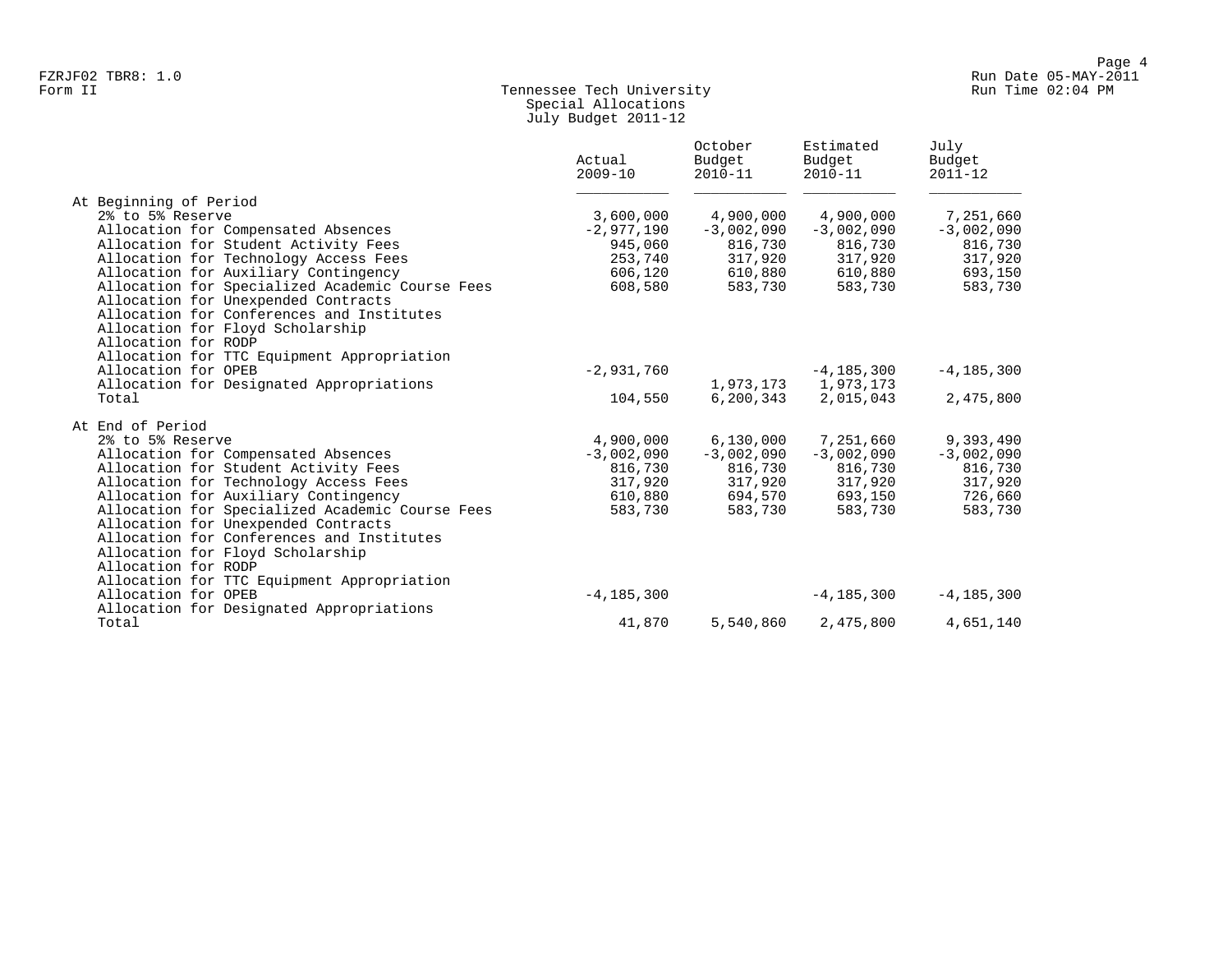en de la provincia de la provincia de la provincia de la provincia de la provincia de la provincia de la provi<br>Page 5 FZRJF02 TBR8: 1.0 Run Date 05-MAY-2011 Run Time 02:04 PM

| Form II                | Tennessee Tech University                        |
|------------------------|--------------------------------------------------|
|                        | Special Allocations                              |
|                        | July Budget 2011-12                              |
|                        | * * * Report Control Information * * *           |
|                        | Parameters have been entered via Job Submission. |
| Parameter Name         | Value                                            |
| Parameter Seq No:      | 502432                                           |
| $chart$ :              | Ͳ                                                |
| Budget Id:             | FY2011                                           |
| Fund:                  |                                                  |
| Begin Page Number:     | 4                                                |
| Suppress Zero Amounts: | ٦7                                               |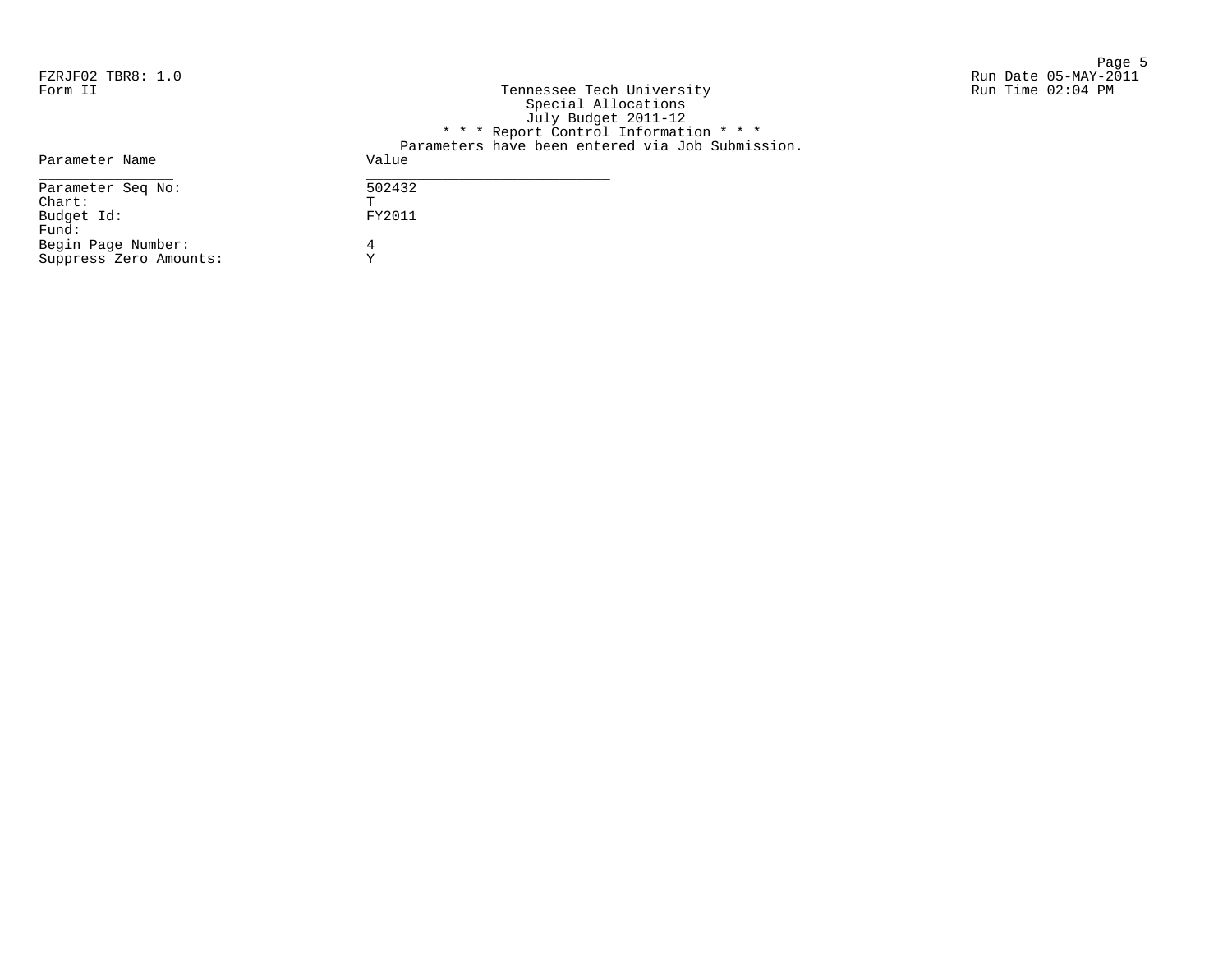#### Form III Tennessee Tech University Run Time 02:14 PM Unrestricted Educational And General Expenditures By Budget Category Actual 2009-10

| UNRESTRICTED EXPENDITURES<br>EDUCATION AND GENERAL | Professional<br>Salaries | Other<br>Salaries | Employee<br>Benefits | Travel    | Operating<br>Expense | Capital<br>Outlay | Total        | % OF<br>Total<br>E & G |
|----------------------------------------------------|--------------------------|-------------------|----------------------|-----------|----------------------|-------------------|--------------|------------------------|
| Instruction                                        | 29,659,437               | 2,620,651         | 9,629,342            | 351,880   | 5,745,105            | 242,916           | 48, 249, 331 | 47.88                  |
| Research                                           | 265,027                  | 78,536            | 335,238              | 115,180   | 450,798              | 49,555            | 1,294,334    | 1.28                   |
| Public Service                                     | 332,395                  | 255,546           | 250,376              | 25,790    | 892,602              | $\mathbf 0$       | 1,756,709    | 1.74                   |
| Academic Support                                   | 4,471,610                | 1,487,064         | 2,183,518            | 82,574    | $-814,659$           | 858,535           | 8,268,642    | 8.21                   |
| Student Services                                   | 3,736,671                | 1,654,226         | 2,004,479            | 1,109,182 | 7,361,361            | 79,141            | 15,945,060   | 15.82                  |
| Institutional Support                              | 4,236,289                | 1,557,429         | 2,351,533            | 80,535    | 1,050,851            | $\mathbf 0$       | 9,276,637    | 9.21                   |
| Oper & Maint of Plant                              | 807,222                  | 2,704,774         | 1,717,383            | 5,804     | 4,991,965            | 26,417            | 10,253,565   | 10.18                  |
| Scholarships & Fellow                              | 0                        | $\circ$           | $\mathbf{0}$         | $\circ$   | 5,717,720            | $\circ$           | 5,717,720    | 5.67                   |
| Total Educational and General                      | 43,508,651               | 10,358,226        | 18,471,869           | 1,770,945 | 25, 395, 743         | 1,256,564         | 100,761,998  |                        |
| Auxiliary Enterprises                              | 530,813                  | 1,596,970         | 837,962              | 7,750     | 3,368,845            | $\circ$           | 6,342,340    |                        |
| Total Unrestricted                                 | 44,039,464               | 11,955,196        | 19,309,831           | 1,778,695 | 28,764,588           | 1,256,564         | 107,104,338  |                        |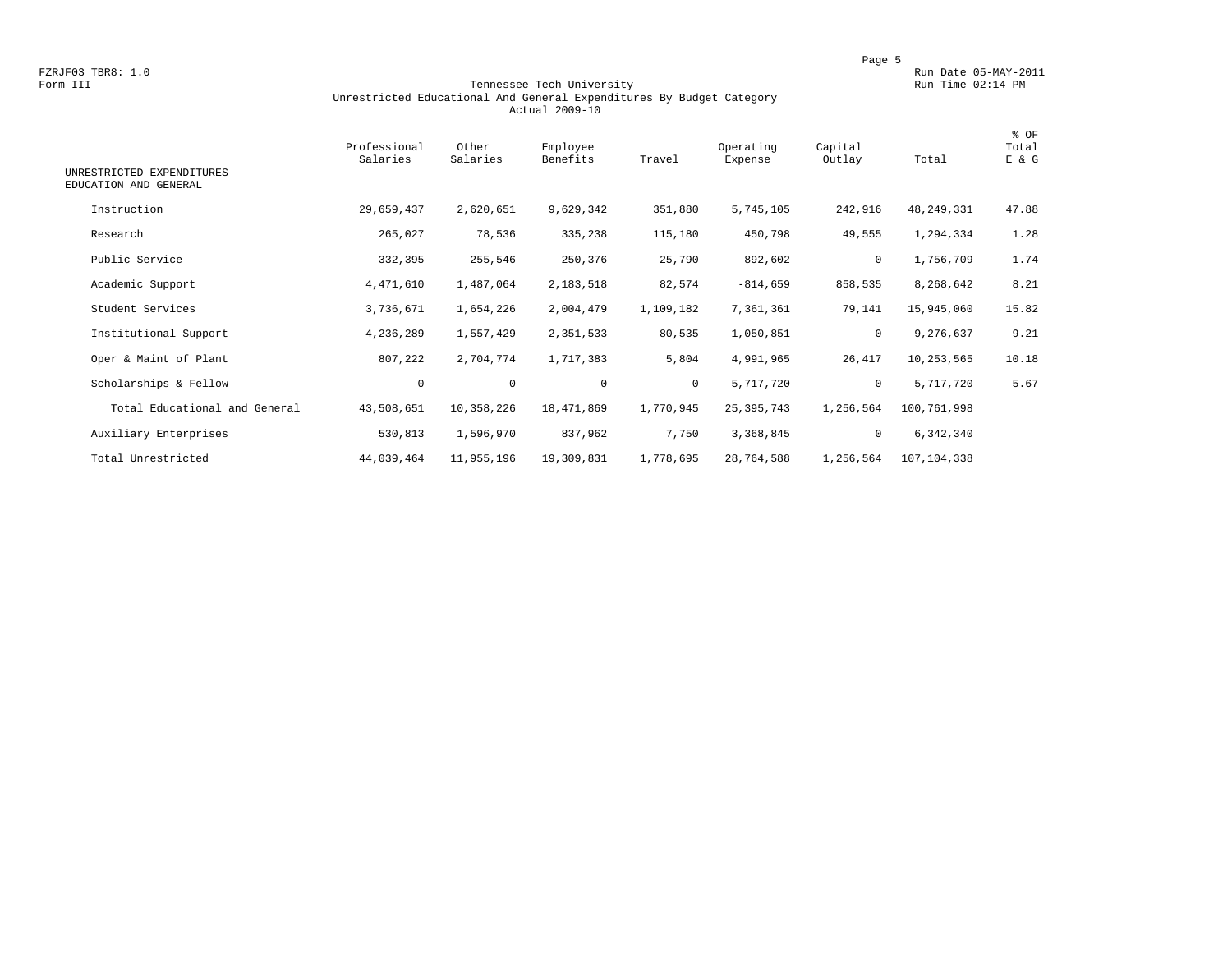#### Form III Tennessee Tech University Run Time 02:14 PM Unrestricted Educational And General Expenditures By Budget Category Revised 2010-11

| UNRESTRICTED EXPENDITURES<br>EDUCATION AND GENERAL | Professional<br>Salaries | Other<br>Salaries | Employee<br>Benefits | Travel       | Operating<br>Expense | Capital<br>Outlay | Total         | % OF<br>Total<br>E & G |
|----------------------------------------------------|--------------------------|-------------------|----------------------|--------------|----------------------|-------------------|---------------|------------------------|
| Instruction                                        | 31,326,900               | 2,119,900         | 10,523,200           | 177,000      | 8,561,400            | 178,400           | 52,886,800    | 46.77                  |
| Research                                           | 208,100                  | 92,800            | 146,800              | 27,500       | 1,378,200            | 30,600            | 1,884,000     | 1.67                   |
| Public Service                                     | 450,600                  | 226,200           | 226,200              | 20,000       | 948,800              | 2,500             | 1,874,300     | 1.66                   |
| Academic Support                                   | 4,814,100                | 1,544,400         | 2,604,100            | 102,600      | $-117,600$           | 908,800           | 9,856,400     | 8.72                   |
| Student Services                                   | 3,902,200                | 1,483,800         | 2,421,800            | 541,200      | 8,140,200            | 1,100             | 16,490,300    | 14.58                  |
| Institutional Support                              | 4,288,400                | 1,779,100         | 2,712,400            | 61,400       | 2,170,600            | 150,900           | 11,162,800    | 9.87                   |
| Oper & Maint of Plant                              | 763,900                  | 2,842,800         | 2,249,500            | 2,200        | 6,651,700            | $\mathbf 0$       | 12,510,100    | 11.06                  |
| Scholarships & Fellow                              | $\mathbf 0$              | $\circ$           | $\mathbf 0$          | $\mathbf{0}$ | 6,410,700            | $\mathbf 0$       | 6,410,700     | 5.67                   |
| Total Educational and General                      | 45,754,200               | 10,089,000        | 20,884,000           | 931,900      | 34,144,000           | 1,272,300         | 113,075,400   |                        |
| Auxiliary Enterprises                              | 574,700                  | 1,721,300         | 970,400              | 6,300        | 3,764,300            | $\mathbf 0$       | 7,037,000     |                        |
| Total Unrestricted                                 | 46,328,900               | 11,810,300        | 21,854,400           | 938,200      | 37,908,300           | 1,272,300         | 120, 112, 400 |                        |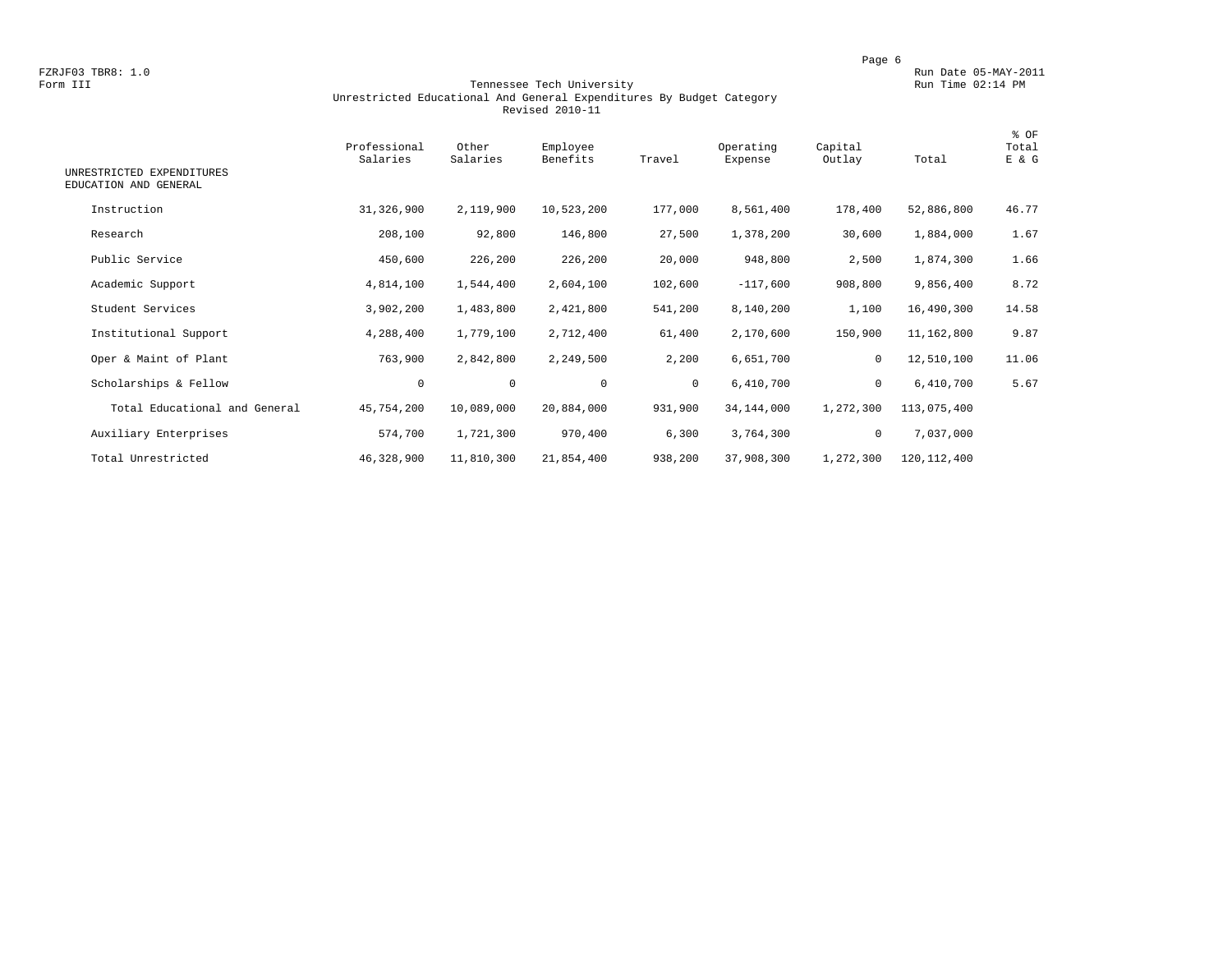#### Form III Tennessee Tech University Run Time 02:14 PM Unrestricted Educational And General Expenditures By Budget Category Estimated 2010-11

| UNRESTRICTED EXPENDITURES<br>EDUCATION AND GENERAL | Professional<br>Salaries | Other<br>Salaries | Employee<br>Benefits | Travel    | Operating<br>Expense | Capital<br>Outlay | Total        | % OF<br>Total<br>E & G |
|----------------------------------------------------|--------------------------|-------------------|----------------------|-----------|----------------------|-------------------|--------------|------------------------|
| Instruction                                        | 30,640,500               | 2,279,400         | 10,427,400           | 322,700   | 8,479,100            | 284,000           | 52, 433, 100 | 46.51                  |
| Research                                           | 264,500                  | 100,200           | 298,100              | 84,300    | 1,250,200            | 5,600             | 2,002,900    | 1.78                   |
| Public Service                                     | 414,700                  | 252,000           | 254,300              | 35,300    | 1,022,000            | 2,500             | 1,980,800    | 1.76                   |
| Academic Support                                   | 4,526,300                | 1,599,700         | 2,592,500            | 177,700   | $-29,300$            | 899,100           | 9,766,000    | 8.66                   |
| Student Services                                   | 3,946,600                | 1,760,400         | 2,377,400            | 1,132,600 | 8,121,700            | 11,900            | 17,350,600   | 15.39                  |
| Institutional Support                              | 4,235,900                | 1,790,900         | 2,596,200            | 98,700    | 1,899,600            | 144,000           | 10,765,300   | 9.55                   |
| Oper & Maint of Plant                              | 705,000                  | 2,683,800         | 1,943,500            | 8,100     | 6,677,900            | 0                 | 12,018,300   | 10.66                  |
| Scholarships & Fellow                              | $\circ$                  | $\mathsf{O}$      | 0                    | $\circ$   | 6,416,100            | $\mathbf 0$       | 6,416,100    | 5.69                   |
| Total Educational and General                      | 44,733,500               | 10,466,400        | 20,489,400           | 1,859,400 | 33,837,300           | 1,347,100         | 112,733,100  |                        |
| Auxiliary Enterprises                              | 557,900                  | 1,761,300         | 970,200              | 11,800    | 3,896,000            | $\mathbf 0$       | 7,197,200    |                        |
| Total Unrestricted                                 | 45,291,400               | 12,227,700        | 21,459,600           | 1,871,200 | 37,733,300           | 1,347,100         | 119,930,300  |                        |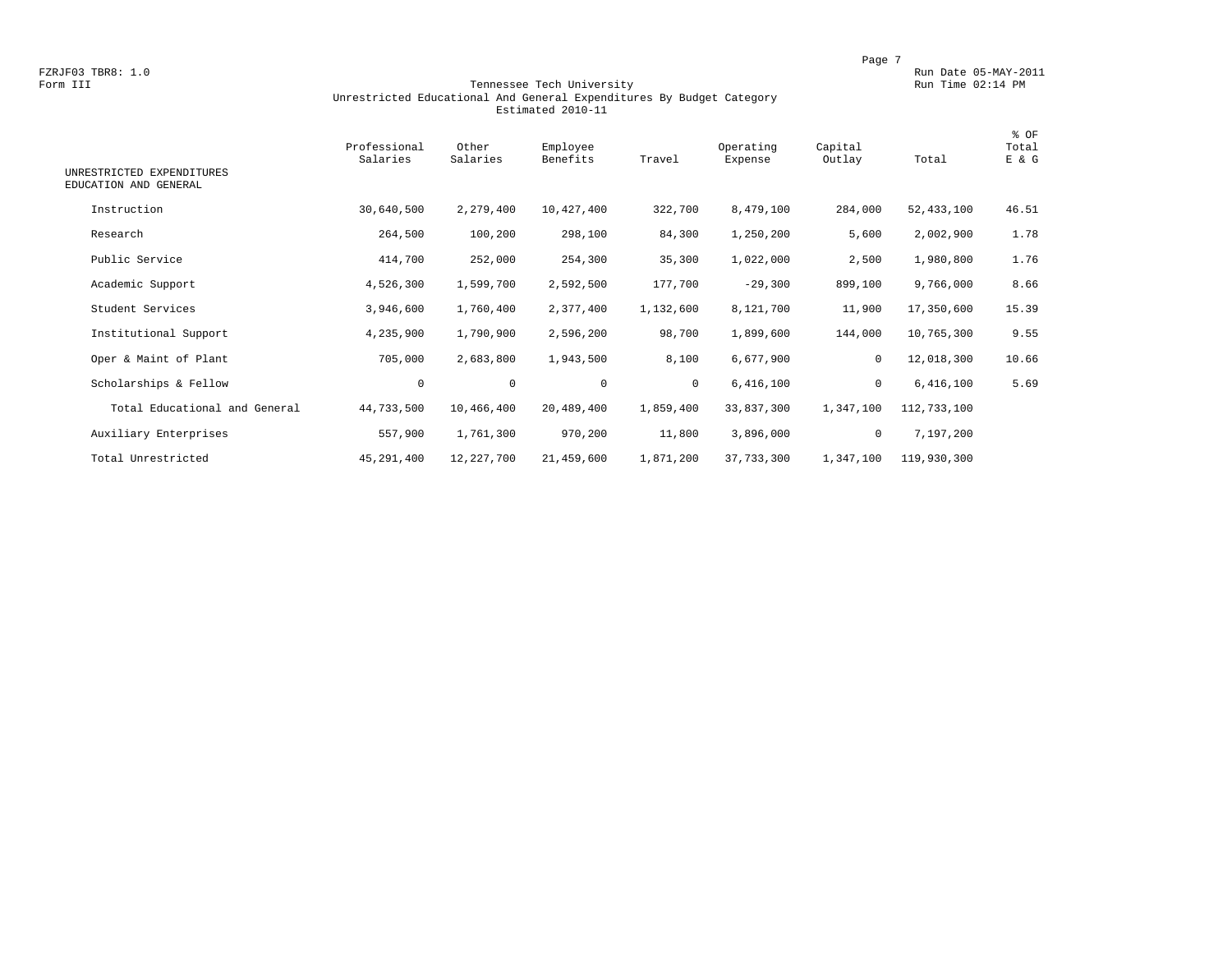#### Form III Tennessee Tech University Run Time 02:14 PM Unrestricted Educational And General Expenditures By Budget Category Proposed 2011-12

| UNRESTRICTED EXPENDITURES<br>EDUCATION AND GENERAL | Professional<br>Salaries | Other<br>Salaries | Employee<br>Benefits | Travel       | Operating<br>Expense | Capital<br>Outlay | Total       | % OF<br>Total<br>E & G |
|----------------------------------------------------|--------------------------|-------------------|----------------------|--------------|----------------------|-------------------|-------------|------------------------|
| Instruction                                        | 30,892,900               | 2,160,900         | 10,301,300           | 170,000      | 7,263,800            | 105,500           | 50,894,400  | 47.29                  |
|                                                    |                          |                   |                      |              |                      |                   |             |                        |
| Research                                           | 188,900                  | 57,100            | 138,800              | 900          | 1,002,700            | 0                 | 1,388,400   | 1.29                   |
| Public Service                                     | 458,800                  | 194,400           | 232,000              | 5,500        | 920,700              | 2,500             | 1,813,900   | 1.69                   |
| Academic Support                                   | 5,025,100                | 1,552,400         | 2,607,400            | 53,600       | $-1, 205, 000$       | 883,800           | 8,917,300   | 8.29                   |
| Student Services                                   | 3,988,000                | 1,478,400         | 2,439,900            | 811,800      | 7,878,900            | $\mathbf 0$       | 16,597,000  | 15.42                  |
| Institutional Support                              | 4,338,900                | 1,823,200         | 2,614,500            | 44,800       | 1,594,100            | 7,000             | 10,422,500  | 9.69                   |
| Oper & Maint of Plant                              | 768,700                  | 2,865,500         | 1,853,700            | 2,200        | 5,677,600            | $\mathbf 0$       | 11,167,700  | 10.38                  |
| Scholarships & Fellow                              | 0                        | $\circ$           | $\mathbf 0$          | $\mathbf{0}$ | 6,410,700            | 0                 | 6,410,700   | 5.96                   |
| Total Educational and General                      | 45,661,300               | 10,131,900        | 20,187,600           | 1,088,800    | 29,543,500           | 998,800           | 107,611,900 |                        |
| Auxiliary Enterprises                              | 594,900                  | 1,840,400         | 967,700              | 6,300        | 3,641,800            | 0                 | 7,051,100   |                        |
| Total Unrestricted                                 | 46,256,200               | 11,972,300        | 21, 155, 300         | 1,095,100    | 33, 185, 300         | 998,800           | 114,663,000 |                        |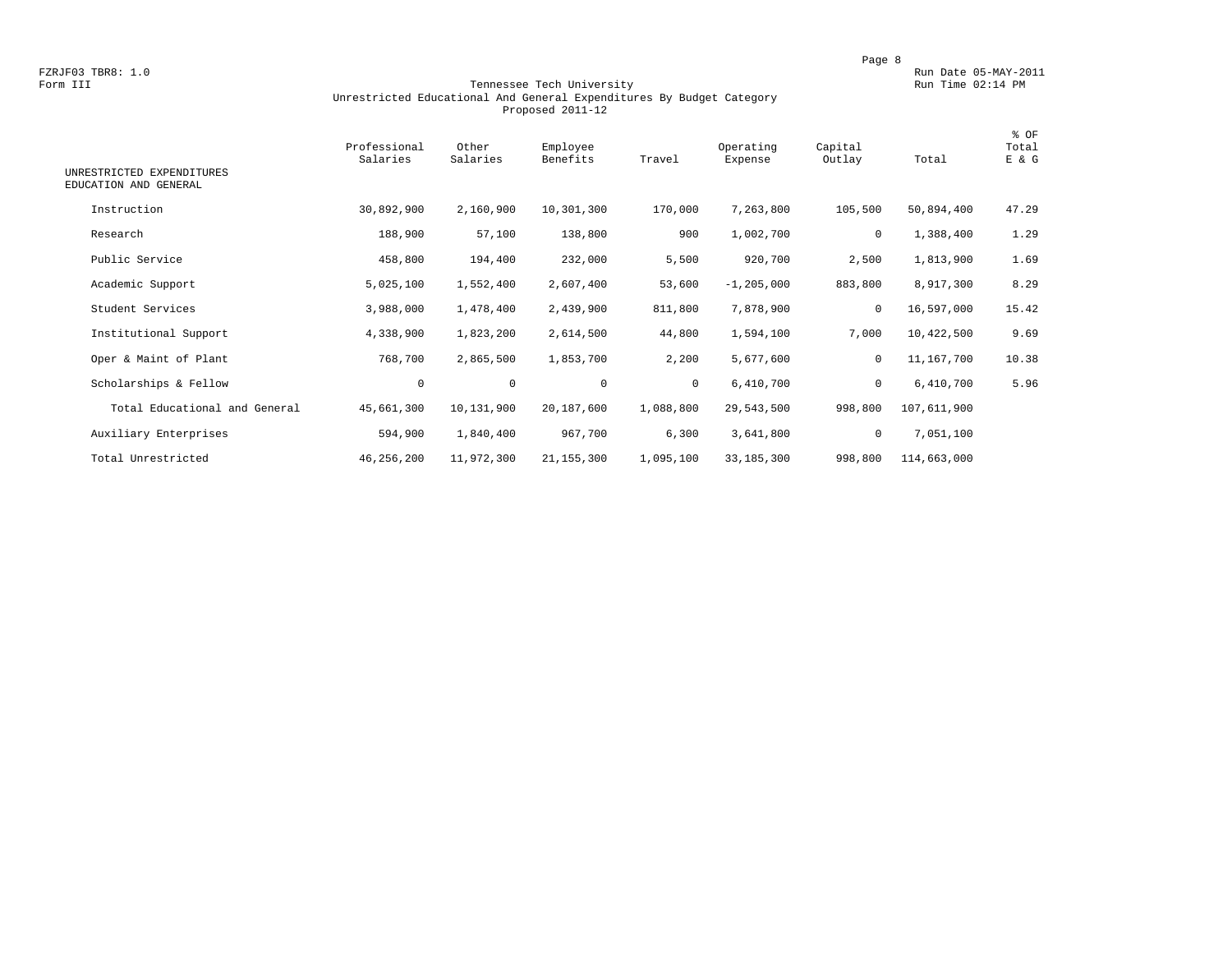Parameter Name

#### FZRJF03 TBR8: 1.0<br>Form III Run Date 05-MAY-2011<br>Form III Run Time 02:14 PM Tennessee Tech University Unrestricted Educational And General Expenditures By Budget Category Proposed 2011-12 \* \* \* Report Control Information \* \* \*

# Parameters have been entered via Job Submission.<br>Value

| Parameter Seq No:      | 502452 |
|------------------------|--------|
| $Chart$ :              | T      |
| Budget Id:             | FY2011 |
| Budget Phase 5:        | 105A   |
| Budget Phase 2:        | 112R   |
| Budget Phase 3:        | 113E   |
| Budget Phase 4:        | 124P   |
| Fund:                  |        |
| Begin Page Number:     | 5      |
| Suppress Zero Amounts: | Y      |
|                        |        |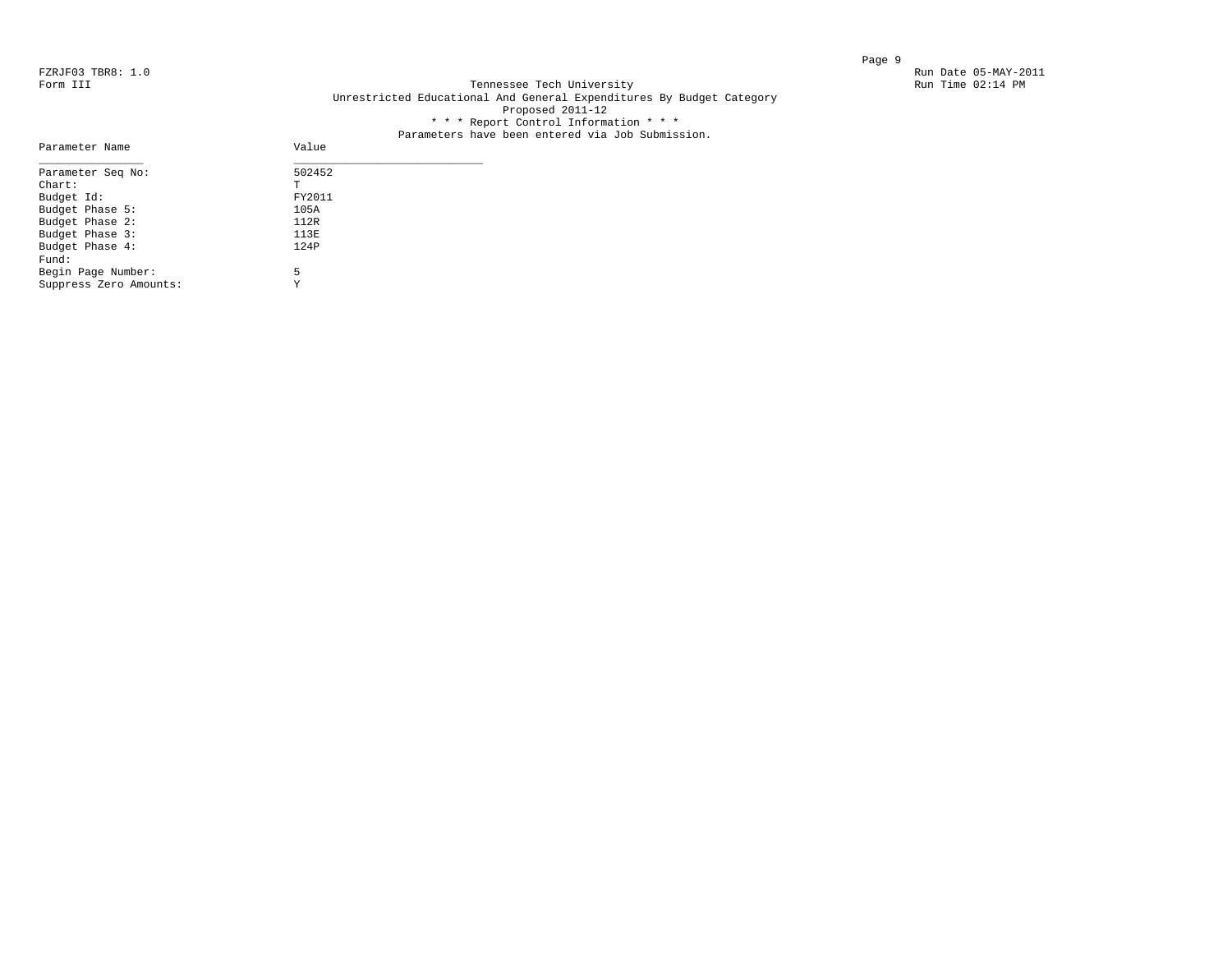### Form IV Tennessee Tech University Run Time 02:18 PM Detail Of Transfers July Budget 2011-12

|                                                                           | Actual<br>$2009 - 10$ | October<br>Budget<br>$2010 - 11$ | Estimated<br>Budget<br>$2010 - 11$ | July<br>Budget<br>$2011 - 12$ |
|---------------------------------------------------------------------------|-----------------------|----------------------------------|------------------------------------|-------------------------------|
| Educational And General                                                   |                       |                                  |                                    |                               |
| Mandatory Transfers                                                       |                       |                                  |                                    |                               |
| Retirement of Indebtedness:                                               |                       |                                  |                                    |                               |
| ROI Fitness Center 1998D 912 Bds                                          | 209,520               | 209,320                          | 209,320                            | $\Omega$                      |
| ROI Energy Performance Contract                                           | 314,650               | 314,650                          | 314,650                            | 314,650                       |
| ROI Performance Contr Order 2                                             | 202,580               | 203,350                          | 203,350                            | 202,520                       |
| Loan Fund Matching-NDSL                                                   |                       |                                  |                                    |                               |
| Renewals and Replacements:                                                | 726,750               | 727,320                          | 727,320                            |                               |
| Total E&G Mandatory Transfers                                             |                       |                                  |                                    | 517,170                       |
| Non-Mandatory Transfers To (From)                                         |                       |                                  |                                    |                               |
| Unexpended Plant Funds:                                                   |                       |                                  |                                    |                               |
| Transf to Un Ex Plant Extra Maint                                         | 90,000                | 90,000                           | 90,000                             | 90,000                        |
| Trf to Un Ex Plnt Pennebaker Audito                                       | 40,000                | 110,000                          | 120,000                            |                               |
| Trf to Un Ex Plnt Prescott Property                                       | 0                     | $\Omega$                         | 1,620,800                          | $\mathbf 0$                   |
| Trf to Un Ex Plt MOE Pennebaker 310                                       | 0                     | 60,000                           | 60,000                             | $\mathbf 0$                   |
| Trf to Un Ex Plt MOE Kittrell Fume                                        | 0                     | 60,000                           | 60,000                             | $\mathbf 0$                   |
| Trf to Un Ex Plt MOE Shipley Farm                                         | $\Omega$              | 78,500                           | 78,500                             | $\Omega$                      |
| Trf to Un Ex Plt MOE Henderson Updt                                       | $\Omega$              | 1,032,100                        | 1,182,000                          | $\Omega$                      |
| Transf to Un Ex Plant Parkg Paving                                        | 214,800               | 214,800                          | 214,800                            | 214,800                       |
| Trf to Un Ex Plnt MOE Foster Ch Lab                                       | $\Omega$              | 90,000                           | 90,000                             | $\mathbf 0$                   |
| Trf to Un Ex Plt MOE Small Renovat                                        | $\Omega$              | 100,000                          | 100,000                            | $\mathbf 0$                   |
| Trf to Un Ex Plnt TJ Farr Classroom                                       | $\Omega$              | 260,000                          | 260,000                            | $\mathbf 0$                   |
| Trf to Un Ex Plnt John Hall Classrm                                       | $\Omega$              | 260,000                          | 260,000                            | $\mathsf 0$                   |
| Trf to Un Ex Plnt Prescott Rm 215                                         | $\Omega$              | 320,000                          | 320,000                            | $\mathbb O$                   |
| Trf to Un Ex Plnt Regional Health                                         | $\mathbf 0$           | 1,295,310                        | 1,295,310                          | $\mathsf 0$                   |
| Trf to Un Ex Plnt ARRA Learng Comms                                       | $\Omega$              | $\Omega$<br>$\Omega$             | 508,790                            | $\mathsf 0$<br>$\mathsf 0$    |
| Trf to Un Ex Plnt JH 401 Renov                                            | 170,000<br>46,000     | $\Omega$                         | 0<br>$\Omega$                      | $\mathsf 0$                   |
| Trf to Un Ex Plnt Learning Village<br>Trf to Un Ex Plnt ARRA Central Cool | 1,681,189             | $\Omega$                         | 68,811                             | $\overline{0}$                |
| Trf to Un Ex Plnt ARRA IT Infrastr                                        | 3,043,543             | 6,491,880                        | 6,441,883                          | $\mathbf 0$                   |
| Trf to Un Ex Plt West Prop Purchase                                       | $\Omega$              | $\Omega$                         | 1,200,000                          | $\Omega$                      |
| Renewals and Replacements:                                                |                       |                                  |                                    |                               |
| Transfers to RR Computer Ctr                                              | 300,000               | 357,000                          | 357,000                            | 300,000                       |
| Transfers to RR Computer TAF                                              | 483,202               | $\mathbf 0$                      | 0                                  | $\overline{0}$                |
| Transfers to RR Motor Pool                                                | 1,410                 | $\mathbf 0$                      | $\mathbf 0$                        | $\overline{0}$                |
| Transfers to RR Ag Pavilion                                               | 5,119                 | $\mathbf 0$                      | $\mathbf 0$                        | $\Omega$                      |
| Transfers to RR MP Athletics                                              | 19,486                | 36,000                           | 15,000                             | 36,000                        |
| Transfers to RR MP Ext Educ                                               | 0                     | 1,000                            | 4,220                              | 1,000                         |
| Transfers to RR MP Arts n Sci                                             | 39,064                | 1,000                            | 9,000                              | 1,000                         |
| Transfers to RR MP Water Ctr                                              | 14,835                | 12,000                           | 12,000                             | 12,000                        |
| Transfers to RR Reserves                                                  | 1,329,310             | 4,005,140                        | 4,554,602                          | 1,000,000                     |
| Transfers to RR Athletic Fund                                             | 451,600               | 582,053                          | 264,989                            | 520,777                       |
| Transfers to RR Shipley Farm                                              | 24,569                | $\Omega$                         | $\Omega$                           | $\Omega$                      |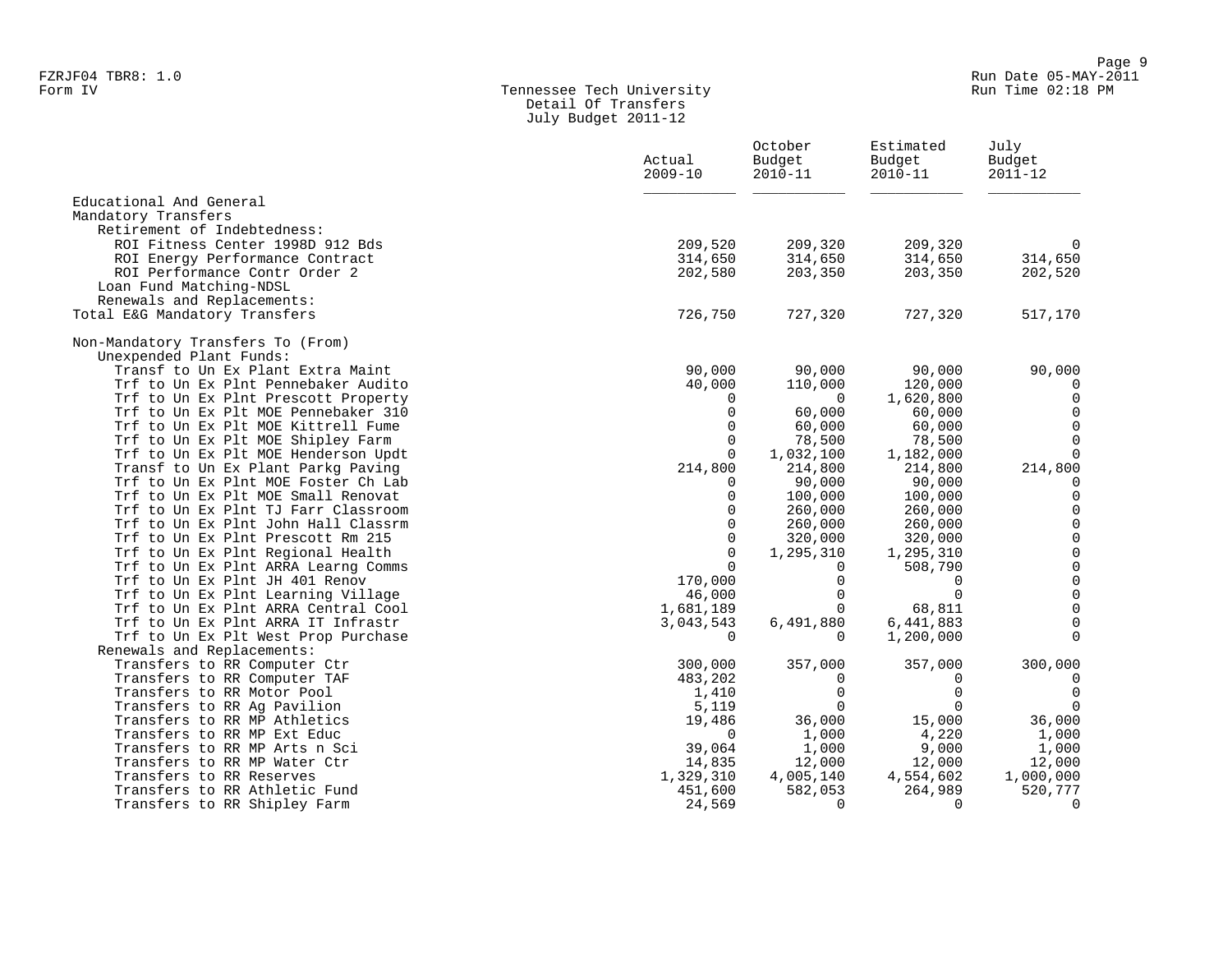# Form IV Tennessee Tech University Run Time 02:18 PM Detail Of Transfers July Budget 2011-12

|                                         | Actual<br>$2009 - 10$ | October<br>Budget<br>$2010 - 11$ | Estimated<br>Budget<br>$2010 - 11$ | July<br>Budget<br>$2011 - 12$ |
|-----------------------------------------|-----------------------|----------------------------------|------------------------------------|-------------------------------|
| Transfers to RR University Police       | 13,820                | $\Omega$                         | $\Omega$                           | $\mathbf 0$                   |
| Transfers to RR Electronic Updates      | $\Omega$              | 500,000                          | 500,000                            | 0                             |
| Transfers to RR University Police       | $\Omega$              | $\overline{0}$                   | 10,000                             | $\mathbf 0$                   |
| Transfers to RR Craft Ctr E&G           | 118,433               | $\Omega$                         | $\overline{0}$                     | $\mathbf 0$                   |
| Transfers to RR Com Equipment Repl      | 77,110                | 77,110                           | 77,110                             | 77,110                        |
| Transfers to RR Oakley Sust Aq Ctr      | 8,254                 | $\mathbf 0$                      | $\Omega$                           | $\mathbf 0$                   |
| Other:                                  |                       |                                  |                                    |                               |
| Transfers to ROI Fitness Center         | 35,228                | 43,670                           | 42,500                             | 251,850                       |
| Transfers to ROI Univ Center            | 94,134                | 97,310                           | 96,860                             | 96,860                        |
| Transfers to ROI Eblen Center           | 207,095               | 214,100                          | 213,120                            | 213,090                       |
| Total E&G Non-Mandatory Transfers       | 8,508,201             | 16,388,973                       | 20,127,295                         | 2,814,487                     |
| Total Educational And General           | 9,234,951             | 17, 116, 293                     | 20,854,615                         | 3, 331, 657                   |
| Auxiliary Enterprises                   |                       |                                  |                                    |                               |
| Mandatory Transfers                     |                       |                                  |                                    |                               |
| Retirement of Indebtedness:             |                       |                                  |                                    |                               |
| ROI TV West 1976B 907 Bonds             | 12,983                | $\mathbf 0$                      | $\mathbf 0$                        | 0                             |
| ROI TV West 2005A 907 Bonds             | 78,159                | $\Omega$                         | $\Omega$                           | $\Omega$                      |
| ROI Dorms 10TH Dixie 2002A 914 Bd       | 130,713               | 131,430                          | 131,430                            | 131,430                       |
| ROI Dorms 10TH Dixie 2004B 914 Bd       | 392,630               | 401,190                          | 401,190                            | 401,190                       |
| ROI Dorms 10TH Dixie 2005A 914 Bd       | 35,772                | 37,200                           | 37,200                             | 37,200                        |
| ROI R H Rep 2007C 914 Bd                | 186,172               | 193,620                          | 193,620                            | 193,620                       |
| ROI TV Apts Renovation P920             | 1,678                 | 13,380                           | 10,000                             | 20,000                        |
| ROI New Dorm 2010 917                   | 125,706               | 1,153,500                        | 1,089,060                          | 1,833,950                     |
| Renewals and Replacements:              |                       |                                  |                                    |                               |
| Total Auxiliary Mandatory Transfers     | 963,813               | 1,930,320                        | 1,862,500                          | 2,617,390                     |
| Non-Mandatory Transfers To (From)       |                       |                                  |                                    |                               |
| Unexpended Plant Funds:                 |                       |                                  |                                    |                               |
| Renewals and Replacements:              |                       |                                  |                                    |                               |
| Transfers to RR Aptments                | 7,864                 | $\mathbf 0$                      | $\mathbf 0$                        | 464,878                       |
| Transfers to RR Bookstore               | 329,978               | 316,190                          | 313,100                            | 317,960                       |
| Transfers to RR Cafeteria               | 1,081,543             | 1,198,180                        | 1,239,860                          | 1,258,170                     |
| Transfers to RR Vending                 | 109,679               | 98,420                           | 81,030                             | 80,860                        |
| Transfers to RR Post Office             | 76,315                | 64,620                           | 65,790                             | 81,860                        |
| Transfers to RR Fitness Center          | 147,962               | 51,560                           | 66,800                             | 90,740                        |
| Transfers to RR CC Housing              | 28,667                | 41,450                           | 24,100                             | 41,950                        |
| Transfers to RR CC Gallery              | $\Omega$              | 1,636                            | 1,616                              | 1,956                         |
| Transfers to RR CC Contr SR             | 1,470                 | 300                              | 200                                | 300                           |
| Transfers to RR Housing                 | 3,127,919             | 3,151,660                        | 3,010,700                          | 2,525,892                     |
| Other:                                  |                       |                                  |                                    |                               |
| Total Auxiliary Non-Mandatory Transfers | 4,911,397             | 4,924,016                        | 4,803,196                          | 4,864,566                     |
| Total Auxiliary Enterprises             | 5,875,210             | 6,854,336                        | 6,665,696                          | 7,481,956                     |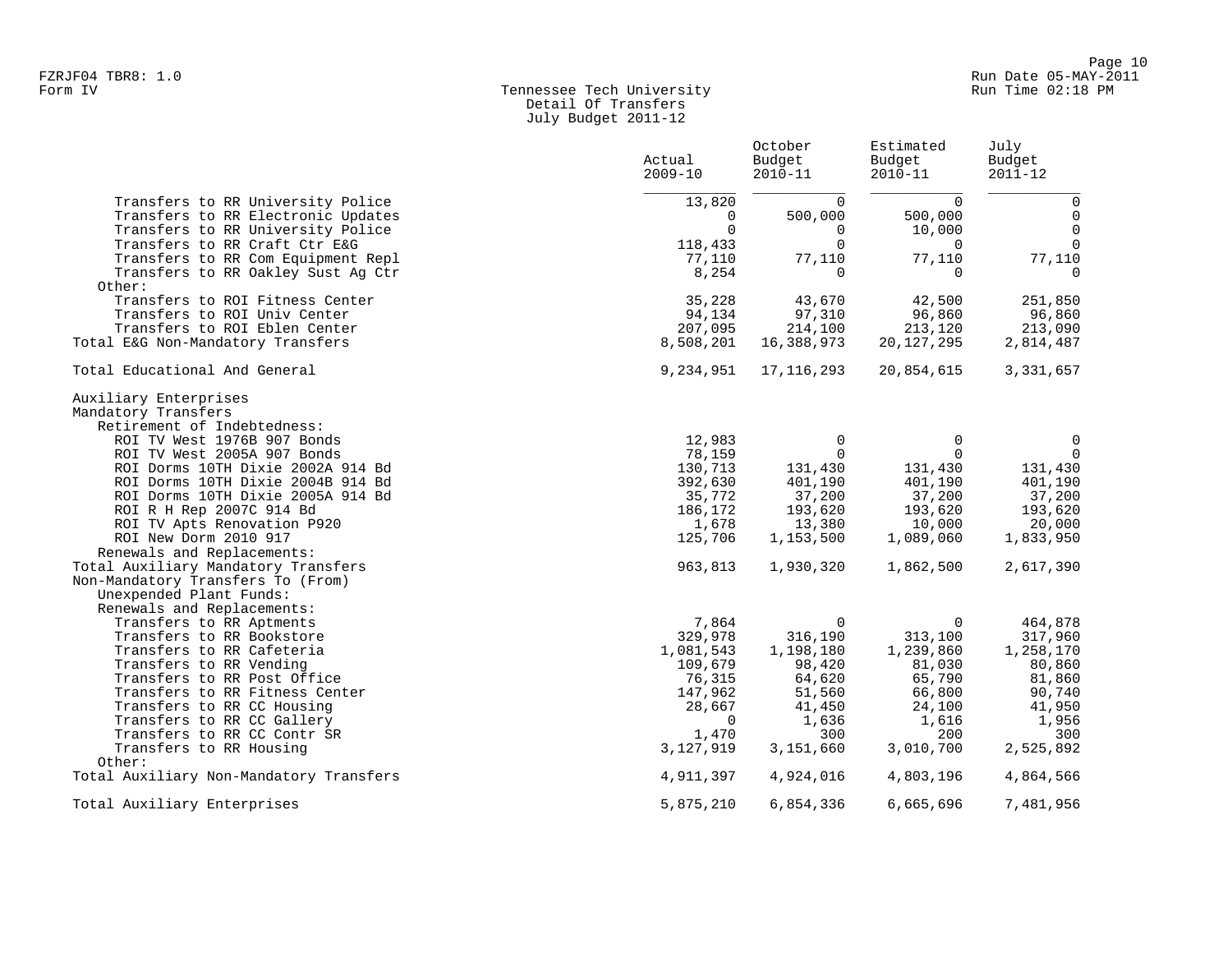|                   |                           | Page 11                    |
|-------------------|---------------------------|----------------------------|
| FZRJF04 TBR8: 1.0 |                           | Run Date 05-MAY-2011       |
| Form TV           | Tennessee Tech University | $R_{11}$ n Time $02:18$ DM |

|                   |                           | $  -$                |
|-------------------|---------------------------|----------------------|
| FZRJF04 TBR8: 1.0 |                           | Run Date 05-MAY-2011 |
| Form IV           | Tennessee Tech University | Run Time 02:18 PM    |

|                 | Actual<br>$2009 - 10$ | October<br>Budget<br>$2010 - 11$ | Estimated<br>Budget<br>$2010 - 11$ | July<br>Budget<br>$2011 - 12$ |
|-----------------|-----------------------|----------------------------------|------------------------------------|-------------------------------|
| Total Transfers | 15,110,161            | 23,970,629                       | 27,520,311                         | 10,813,613                    |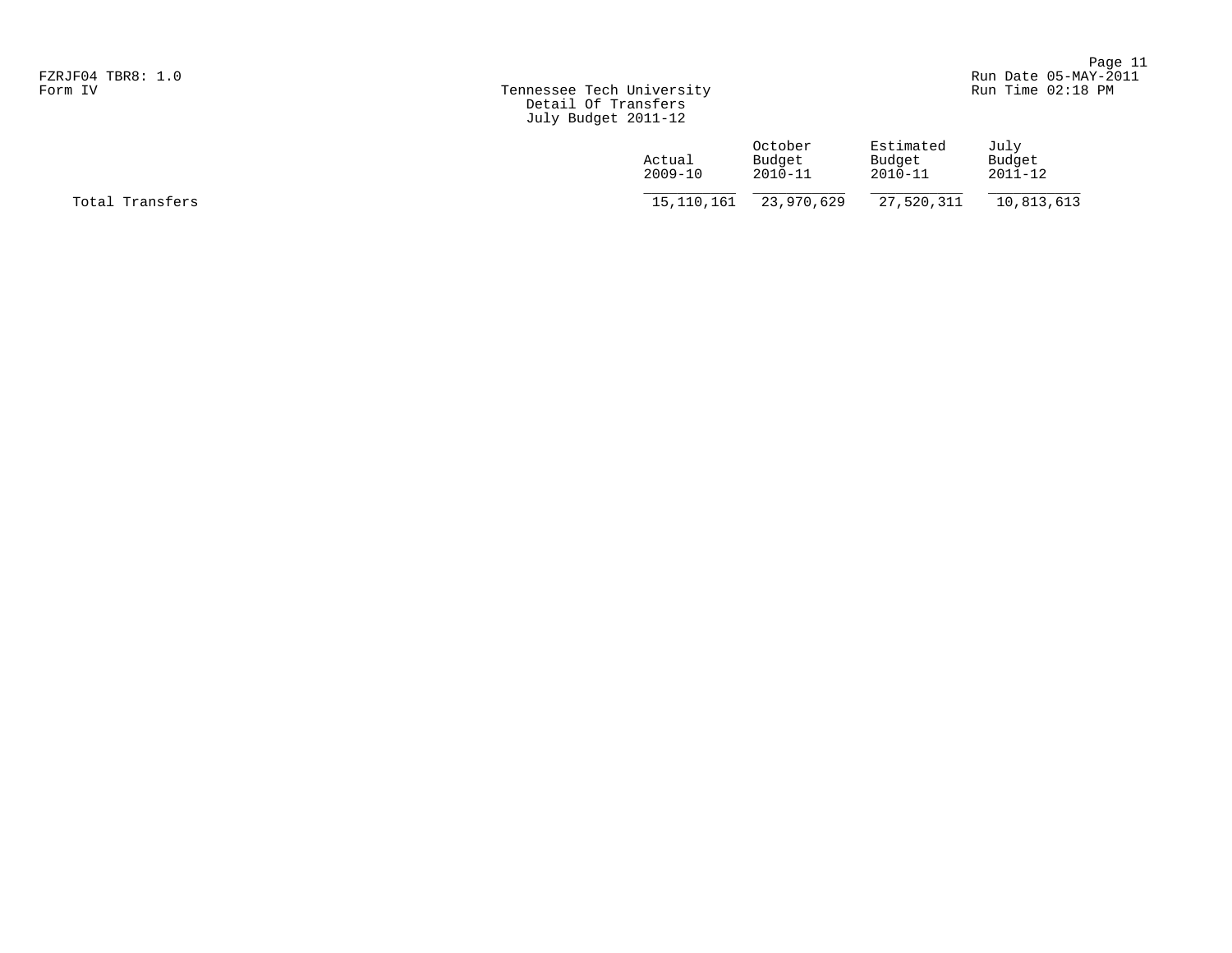| FZRJF04 TBR8: 1.0               |                                                  | Run Date 05-MAY-2011 |
|---------------------------------|--------------------------------------------------|----------------------|
| Form IV                         | Tennessee Tech University                        | Run Time 02:18 PM    |
|                                 | Detail Of Transfers                              |                      |
|                                 | July Budget 2011-12                              |                      |
|                                 | * * * Report Control Information * * *           |                      |
|                                 | Parameters have been entered via Job Submission. |                      |
| Parameter Name                  | Value                                            |                      |
| Parameter Seg No:               | 502463                                           |                      |
| $dh$ <sub>2</sub> $h$ + $\cdot$ | m.                                               |                      |

-<br>FY2011<br>105A

| Parameter Seg No:      | 502463 |
|------------------------|--------|
| $chart$ :              | Ͳ      |
| Budget Id:             | FY2011 |
| Budget Phase 5:        | 105A   |
| Budget Phase 2:        | 112R   |
| Budget Phase 3:        | 113E   |
| Budget Phase 4:        | 124P   |
| Fund:                  |        |
| Begin Page Number:     | 9      |
| Suppress Zero Amounts: | v      |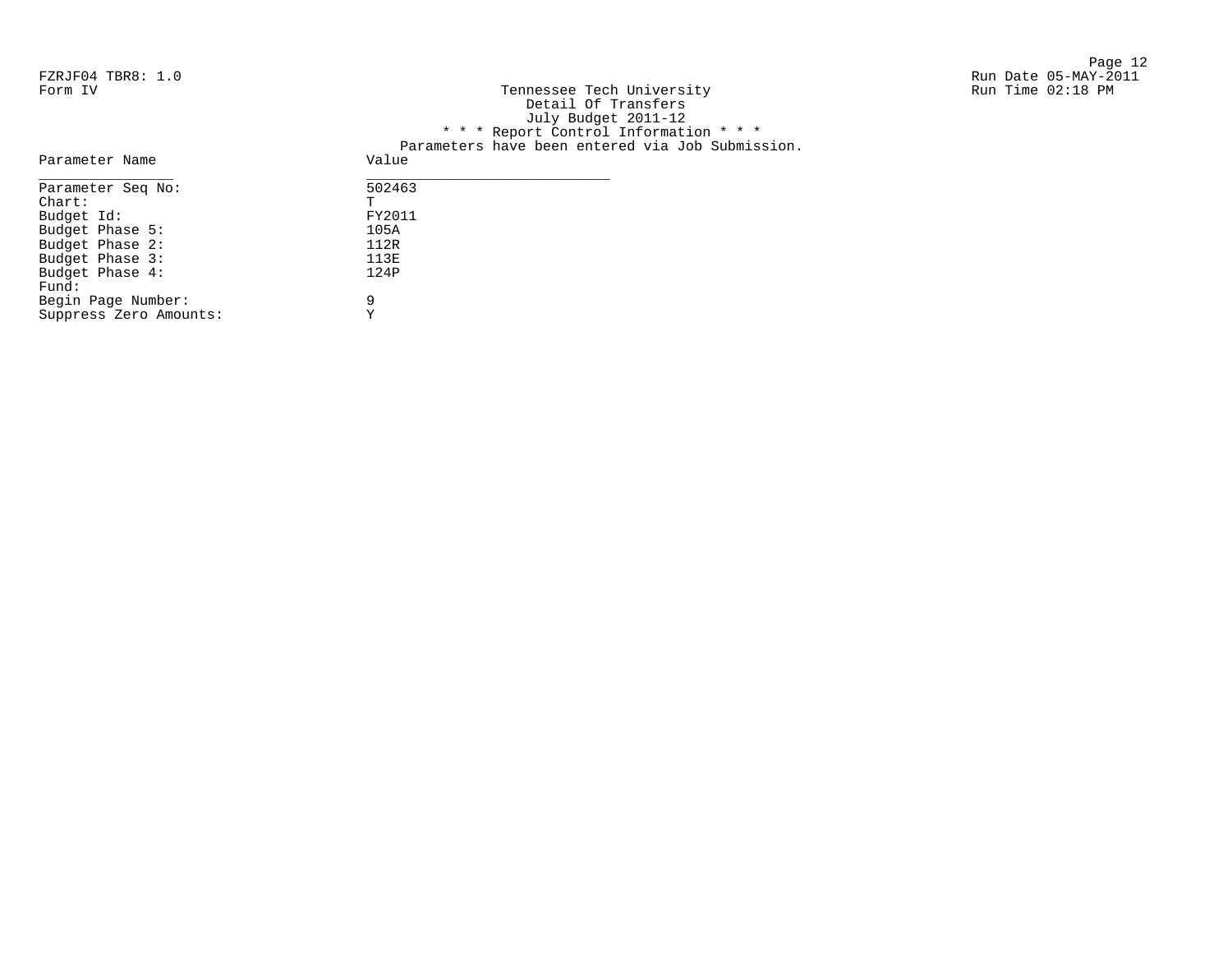Page 12 FZRJF05 TBR8: 1.0 Run Date 05-MAY-2011

#### Form V Tennessee Tech University **Form Constant Constant Constant Constant Constant Constant Constant Constant** Run Time 02:23 PM Unrestricted Expenditures And Transfers By Major Functional Area And Account For Fiscal Year Actual 2009-10

|                             |              |              | Public       | Academic     | Student     | Inst.       | Operation &  | Scholar/    | Total          |              |               |
|-----------------------------|--------------|--------------|--------------|--------------|-------------|-------------|--------------|-------------|----------------|--------------|---------------|
|                             | Instruction  | Research     | Service      | Support      | Services    | Support     | Maintenance  | Fellowships | $E$ & $G$      | Auxiliary    | Total         |
| Salaries                    |              |              |              |              |             |             |              |             |                |              |               |
| Administrative/Professional | 393,212      | 2,752        | $-22,800$    | 1,452,127    | 523,318     | 1,534,431   | 194,020      | $\mathbf 0$ | 4,077,060      | 69,370       | 4,146,430     |
| Academic                    | 28,010,075   | 147,730      | 17,052       | 717,542      | 2,807       | 3,245       | 801          | $\mathbf 0$ | 28,899,252     | $\mathbb O$  | 28,899,252    |
| Supporting                  | 2,105,838    | 61,887       | 161,130      | 1,344,510    | 1,397,973   | 1,515,847   | 2,644,396    | $\Omega$    | 9,231,581      | 1,123,357    | 10,354,938    |
| Students                    | 514,813      | 16,649       | 94,416       | 142,554      | 256,253     | 41,582      | 60,378       | $\Omega$    | 1,126,645      | 473,613      | 1,600,258     |
| Professional                | 1,256,150    | 114,545      | 338,143      | 2,301,941    | 3,210,546   | 2,698,613   | 612,401      | $\mathbf 0$ | 10,532,339     | 461,443      | 10,993,782    |
| Total Salaries              | 32,280,088   | 343,563      | 587,941      | 5,958,674    | 5,390,897   | 5,793,718   | 3,511,996    | $\Omega$    | 53,866,877     | 2,127,783    | 55,994,660    |
| Employee Benefits           |              |              |              |              |             |             |              |             |                |              |               |
| FICA                        | 2,120,986    | 19,049       | 34,906       | 414,625      | 361,696     | 397,664     | 249,416      | $^{\circ}$  | 3,598,342      | 117,430      | 3,715,772     |
| Retirement                  | 3,126,639    | 28,584       | 46,566       | 635,690      | 530,443     | 666,344     | 411,680      | $\circ$     | 5,445,946      | 196,973      | 5,642,919     |
| Insurance                   | 3, 378, 282  | 40,508       | 63,025       | 875,789      | 807,687     | 989,223     | 885,260      | $\Omega$    | 7,039,774      | 394,094      | 7,433,868     |
| Unemployment Compensation   | 16,779       | 947          | $\Omega$     | $\Omega$     | 7,454       | 854         | 16,338       | $\mathbf 0$ | 42.372         | 4,931        | 47,303        |
| Other                       | 986,656      | 246,150      | 105,879      | 257,414      | 297,199     | 297,448     | 154,689      | $\Omega$    | 2,345,435      | 124,534      | 2,469,969     |
| Total Benefits              | 9,629,342    | 335,238      | 250,376      | 2,183,518    | 2,004,479   | 2,351,533   | 1,717,383    | $\Omega$    | 18, 471, 869   | 837,962      | 19,309,831    |
| Total Personal Serv.        | 41,909,430   | 678,801      | 838,317      | 8,142,192    | 7,395,376   | 8, 145, 251 | 5,229,379    | $\Omega$    | 72, 338, 746   | 2,965,745    | 75, 304, 491  |
| Other                       |              |              |              |              |             |             |              |             |                |              |               |
| Travel                      | 351,880      | 115,180      | 25,790       | 82,574       | 1,109,182   | 80,535      | 5,804        | $\Omega$    | 1,770,945      | 7.750        | 1,778,695     |
| Printing, Duplicating, Film | 66,854       | 5,065        | 17,893       | 977          | 269,086     | $-260, 477$ | 2,759        | $\Omega$    | 102,157        | 9,251        | 111,408       |
| Processing                  |              |              |              |              |             |             |              |             |                |              |               |
| Utilities & Fuel            | $\circ$      | $\mathbf 0$  | $\mathbf{0}$ | 14.562       | $\mathbf 0$ | $\circ$     | 4,493,486    | $\mathbf 0$ | 4.508.048      | $\circ$      | 4,508,048     |
| Communications & Shipping   | 136,835      | $-3,623$     | $-4,985$     | 53,874       | 153,652     | $-433,727$  | 1,525        | $\mathbf 0$ | $-96, 449$     | 441,851      | 345,402       |
| Cost                        |              |              |              |              |             |             |              |             |                |              |               |
| Maintenance/Repairs         | 40,861       | 54,666       | 37,856       | 99,148       | 98,882      | 35,397      | 610,664      | $\mathbf 0$ | 977, 474       | 67,868       | 1,045,342     |
| Professional/Admin.         | 843,103      | 70,400       | 232,277      | 655,421      | 931,819     | 618,690     | 231,645      | $\Omega$    | 3,583,355      | 71,355       | 3,654,710     |
| Services                    |              |              |              |              |             |             |              |             |                |              |               |
| Supplies                    | 1,487,971    | 163,359      | 247,100      | 1,031,243    | 1,512,413   | 303,696     | 959,520      | $\Omega$    | 5,705,302      | 400,155      | 6,105,457     |
| Rental & Insurance          | 136.744      | 15,163       | 8,947        | 31,806       | 163,006     | 50,200      | 292,730      | $\circ$     | 698,596        | 292,292      | 990,888       |
| Motor Vehicle Operation     | 2,491        | 252          | $-11,692$    | 22,745       | 34,309      | 23,055      | 48,050       | $\mathbf 0$ | 119,210        | 763          | 119,973       |
| Awards & Idemnities         | $\mathbf 0$  | $\mathbf 0$  | $\Omega$     | $\mathbf 0$  | 1,000       | $\mathbf 0$ | $\mathbb O$  | $\mathbf 0$ | 1,000          | 0            | 1,000         |
| Grants & Subsidies          | $\circ$      | $\circ$      | $\mathbf{0}$ | 300          | $\mathbf 0$ | $\circ$     | $\mathbf{0}$ | $\circ$     | 300            | $\mathbb O$  | 300           |
| Other Services & Expenses   | 37.863       | $\mathbf 0$  | 46,929       | 255          | 66,813      | 641,407     | $-870$       | $\mathbf 0$ | 792.397        | $-69$        | 792,328       |
| Stores for Resale           | $^{\circ}$   | $\Omega$     | $\Omega$     | $\mathbf 0$  | $\Omega$    | $^{\circ}$  | $\Omega$     | $\Omega$    | $^{\circ}$     | 99,950       | 99,950        |
| Equipment                   | 242,916      | 49,555       | $\Omega$     | 21,519       | 79,141      | $\mathbf 0$ | 26, 417      | $\Omega$    | 419,548        | $\circ$      | 419,548       |
| Dept Revenue & Service      | 1,755,193    | 118,873      | 308,939      | $-2,820,420$ | 151,164     | 22,668      | $-1,647,544$ | $^{\circ}$  | $-2, 111, 127$ | 1,945,589    | $-165,538$    |
| Charges                     |              |              |              |              |             |             |              |             |                |              |               |
| Library Holdings & Bindings | $\mathbf 0$  | $\mathbf{0}$ | $\Omega$     | 837,016      | $\Omega$    | $\circ$     | $\mathbb O$  | $\Omega$    | 837,016        | $\mathbb O$  | 837,016       |
| Scholarships                | 1,237,190    | 26,643       | 9,338        | 95,430       | 3,979,217   | 49,942      | $\mathbf 0$  | 5,717,720   | 11, 115, 480   | 39,840       | 11, 155, 320  |
| Total Other                 | 6,339,901    | 615,533      | 918,392      | 126,450      | 8,549,684   | 1,131,386   | 5,024,186    | 5,717,720   | 28, 423, 252   | 3,376,595    | 31,799,847    |
| Total E & G                 | 48, 249, 331 | 1,294,334    | 1,756,709    | 8,268,642    | 15,945,060  | 9,276,637   | 10,253,565   | 5,717,720   | 100,761,998    | 6,342,340    | 107, 104, 338 |
| Transfers & Debt Serv.      | $\mathbf 0$  | $\mathbf 0$  | $\Omega$     | $\mathbf 0$  | $\Omega$    | $\circ$     | $^{\circ}$   | $\Omega$    | 9,234,951      | 5,875,210    | 15, 110, 161  |
| Grand Total                 | 48, 249, 331 | 1,294,334    | 1,756,709    | 8,268,642    | 15,945,060  | 9,276,637   | 10,253,565   | 5,717,720   | 109,996,949    | 12, 217, 550 | 122, 214, 499 |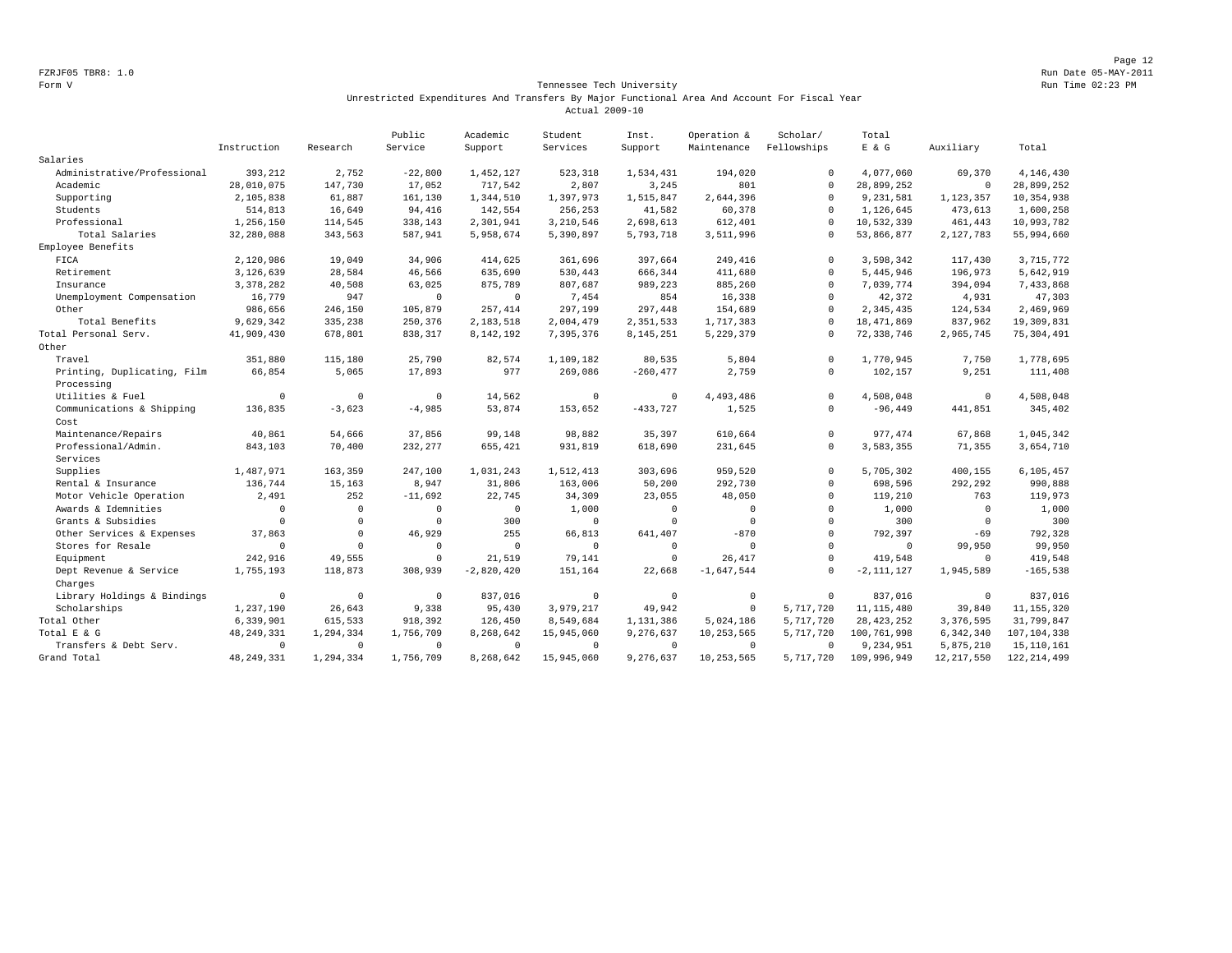Page 13 FZRJF05 TBR8: 1.0 Run Date 05-MAY-2011

#### Form V Tennessee Tech University Run Time 02:23 PM Unrestricted Expenditures And Transfers By Major Functional Area And Account For Fiscal Year Revised 2010-11

|                             |              |            | Public     | Academic     | Student    | Inst.        | Operation &    | Scholar/    | Total         |            |               |
|-----------------------------|--------------|------------|------------|--------------|------------|--------------|----------------|-------------|---------------|------------|---------------|
|                             | Instruction  | Research   | Service    | Support      | Services   | Support      | Maintenance    | Fellowships | E & G         | Auxiliary  | Total         |
| Salaries                    |              |            |            |              |            |              |                |             |               |            |               |
| Administrative/Professional | 610,140      | $^{\circ}$ | $^{\circ}$ | 1,613,335    | 552,098    | 1,471,977    | 194,020        | $\Omega$    | 4, 441, 570   | 69,470     | 4,511,040     |
| Academic                    | 29,505,083   | 143,570    | 12,250     | 770,320      | $\circ$    | 2,400        | 1,060          | $\Omega$    | 30,434,683    | 6,000      | 30,440,683    |
| Supporting                  | 1,808,992    | 73,190     | 147,204    | 1,446,511    | 1,331,091  | 1,727,210    | 2,824,079      | $\Omega$    | 9,358,277     | 1,228,860  | 10,587,137    |
| Students                    | 310,860      | 19,650     | 78,990     | 97,870       | 152,670    | 51,910       | 18,770         | $\cap$      | 730,720       | 492,410    | 1,223,130     |
| Professional                | 1,211,645    | 64,500     | 438,324    | 2,430,439    | 3,350,146  | 2,813,986    | 568,780        | $\cap$      | 10,877,820    | 499,190    | 11,377,010    |
| Total Salaries              | 33, 446, 720 | 300,910    | 676,768    | 6,358,475    | 5,386,005  | 6,067,483    | 3,606,709      | $\Omega$    | 55,843,070    | 2,295,930  | 58,139,000    |
| Employee Benefits           |              |            |            |              |            |              |                |             |               |            |               |
| FICA                        | 1,683,709    | 23,491     | 36,187     | 416,661      | 387,483    | 433,982      | 359,926        | $\Omega$    | 3, 341, 439   | 155,266    | 3,496,705     |
| Retirement                  | 3, 367, 418  | 46,982     | 72,374     | 833,322      | 774,966    | 867,965      | 719,853        | $\Omega$    | 6,682,880     | 310,531    | 6,993,411     |
| Insurance                   | 4,630,199    | 64,601     | 99,515     | 1,145,817    | 1,065,578  | 1,193,452    | 989,798        | $\Omega$    | 9,188,960     | 426,980    | 9,615,940     |
| Unemployment Compensation   | 105,232      | 1,468      | 2,262      | 26,041       | 24,218     | 27,124       | 22,495         | $\cap$      | 208,840       | 9,704      | 218,544       |
| Other                       | 736,623      | 10,277     | 15,832     | 182,289      | 169,524    | 189,867      | 157,468        | $\Omega$    | 1,461,880     | 67,929     | 1,529,809     |
| Total Benefits              | 10,523,181   | 146,819    | 226,170    | 2,604,130    | 2,421,769  | 2,712,390    | 2,249,540      | $\Omega$    | 20,883,999    | 970,410    | 21,854,409    |
| Total Personal Serv.        | 43,969,901   | 447,729    | 902,938    | 8,962,605    | 7,807,774  | 8,779,873    | 5,856,249      | $\Omega$    | 76,727,069    | 3,266,340  | 79,993,409    |
| Other                       |              |            |            |              |            |              |                |             |               |            |               |
| Travel                      | 177,040      | 27,540     | 20,020     | 102,630      | 541,220    | 61,370       | 2,230          | $\Omega$    | 932,050       | 6,250      | 938,300       |
| Operating Expense Budget    | 5,300,977    | 1,251,260  | 609,459    | 2,724,227    | 3,191,580  | 3,816,195    | 3,097,404      | $\Omega$    | 19,991,102    | 1,452,934  | 21, 444, 036  |
| Capital Expenditure Budget  | 178,410      | 30,600     | 2,500      | 908,820      | 1,050      | 150,930      | $^{\circ}$     | $\Omega$    | 1,272,310     | $^{\circ}$ | 1,272,310     |
| Utilities & Fuel            | $\Omega$     | $^{\circ}$ | $\cup$     | $^{\circ}$   | $\circ$    | $\Omega$     | 5,800,000      | $\Omega$    | 5,800,000     | $\circ$    | 5,800,000     |
| Dept Revenue & Service      | 1,871,070    | 126,920    | 328,890    | $-2,867,080$ | 208,160    | $-1,731,580$ | $-2, 245, 750$ | $\Omega$    | $-4,309,370$  | 2,311,340  | $-1,998,030$  |
| Charges                     |              |            |            |              |            |              |                |             |               |            |               |
| Scholarships                | 1,389,350    | $^{\circ}$ | 10,410     | 25,210       | 4,740,490  | 86,010       | $^{\circ}$     | 6,410,720   | 12,662,190    | $\circ$    | 12,662,190    |
| Total Other                 | 8,916,847    | 1,436,320  | 971,279    | 893,807      | 8,682,500  | 2,382,925    | 6,653,884      | 6,410,720   | 36, 348, 282  | 3,770,524  | 40,118,806    |
| Total E & G                 | 52,886,748   | 1,884,049  | 1,874,217  | 9,856,412    | 16,490,274 | 11, 162, 798 | 12,510,133     | 6,410,720   | 113,075,351   | 7,036,864  | 120, 112, 215 |
| Transfers & Debt Serv.      | $\Omega$     | $^{\circ}$ | $\Omega$   | $^{\circ}$   | $\Omega$   | $\Omega$     | $^{\circ}$     | $\Omega$    | 17, 116, 293  | 6,854,336  | 23,970,629    |
| Grand Total                 | 52,886,748   | 1,884,049  | 1,874,217  | 9,856,412    | 16,490,274 | 11, 162, 798 | 12,510,133     | 6,410,720   | 130, 191, 644 | 13,891,200 | 144,082,844   |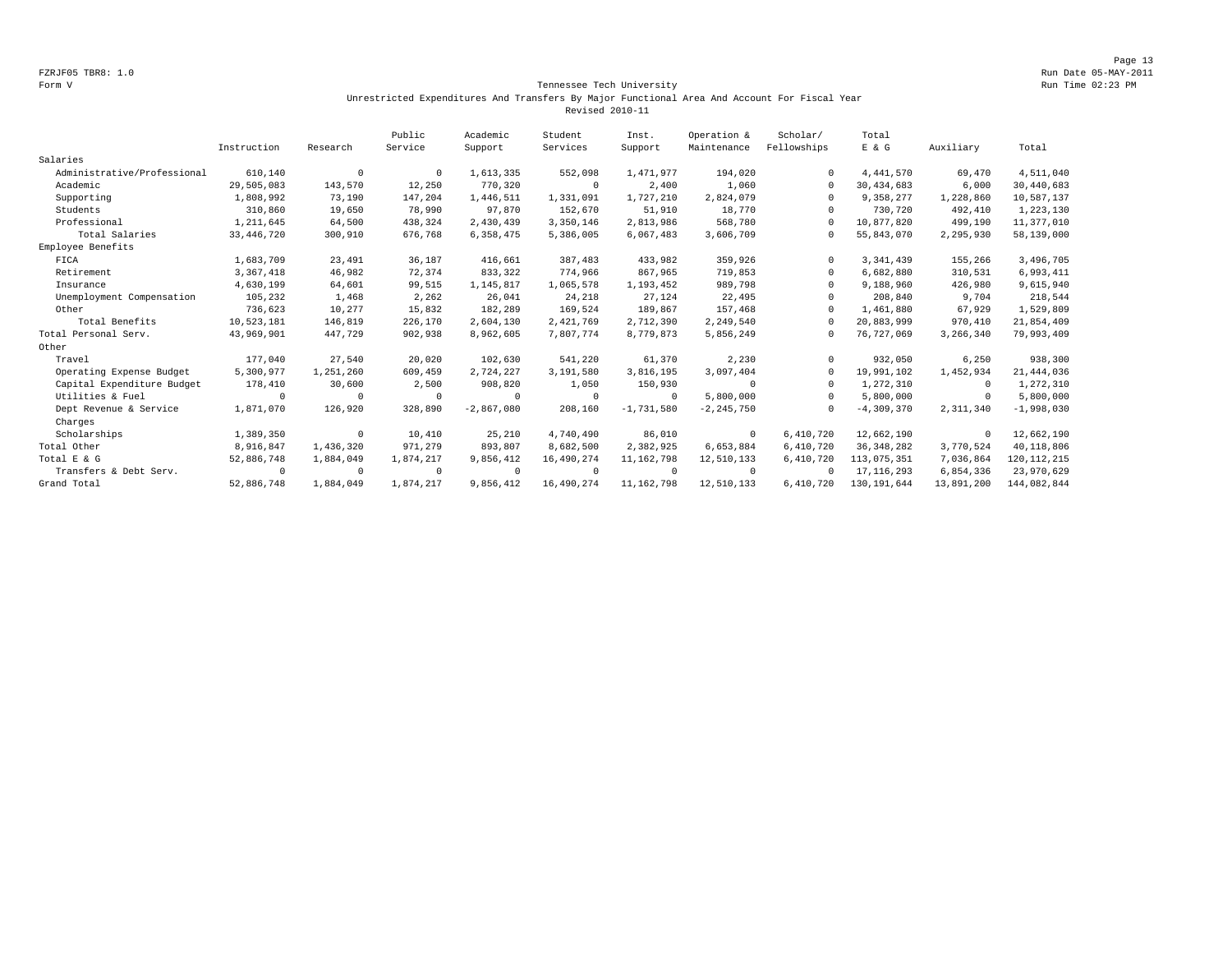Page 14 FZRJF05 TBR8: 1.0 Run Date 05-MAY-2011

#### Form V Tennessee Tech University Run Time 02:23 PM Unrestricted Expenditures And Transfers By Major Functional Area And Account For Fiscal Year Estimated 2010-11

|                             |              |            | Public    | Academic     | Student     | Inst.        | Operation &  | Scholar/    | Total          |            |                |
|-----------------------------|--------------|------------|-----------|--------------|-------------|--------------|--------------|-------------|----------------|------------|----------------|
|                             | Instruction  | Research   | Service   | Support      | Services    | Support      | Maintenance  | Fellowships | $E$ & $G$      | Auxiliary  | Total          |
| Salaries                    |              |            |           |              |             |              |              |             |                |            |                |
| Administrative/Professional | 572,242      | 2,080      | $\Omega$  | 1,551,962    | 492,908     | 1,461,987    | 126,580      | $\Omega$    | 4,207,759      | 69,470     | 4,277,229      |
| Academic                    | 28,907,237   | 160,830    | 12,250    | 648,470      | 1,343       | 2,400        | 1,460        | $\Omega$    | 29,733,990     | 1,000      | 29,734,990     |
| Supporting                  | 1,818,315    | 73,721     | 142,224   | 1,459,045    | 1,431,253   | 1,727,911    | 2,656,749    | $\cap$      | 9,309,218      | 1,116,990  | 10,426,208     |
| Students                    | 461,035      | 26,520     | 109,800   | 140,680      | 329,160     | 63,030       | 27,040       | $\Omega$    | 1,157,265      | 644,340    | 1,801,605      |
| Professional                | 1,160,996    | 101,612    | 402,438   | 2,325,859    | 3, 452, 354 | 2,771,561    | 576,930      | $\cap$      | 10,791,750     | 487.420    | 11, 279, 170   |
| Total Salaries              | 32, 919, 825 | 364,763    | 666,712   | 6, 126, 016  | 5,707,018   | 6,026,889    | 3,388,759    | $\Omega$    | 55,199,982     | 2,319,220  | 57, 519, 202   |
| Employee Benefits           |              |            |           |              |             |              |              |             |                |            |                |
| FICA                        | 1,668,387    | 47,696     | 40,685    | 414,795      | 380,385     | 415,392      | 310,966      | $\Omega$    | 3,278,306      | 155,227    | 3, 433, 533    |
| Retirement                  | 3,336,774    | 95,393     | 81,370    | 829,590      | 760,769     | 830,784      | 621,933      | $\Omega$    | 6,556,613      | 310,454    | 6,867,067      |
| Insurance                   | 4,588,065    | 131,165    | 111,883   | 1,140,687    | 1,046,058   | 1,142,328    | 855,158      | $\Omega$    | 9,015,344      | 426,875    | 9,442,219      |
| Unemployment Compensation   | 104,274      | 2,981      | 2,543     | 25,925       | 23,774      | 25,962       | 19,435       | $\Omega$    | 204,894        | 9,702      | 214,596        |
| Other                       | 729,919      | 20,867     | 17,800    | 181,473      | 166,418     | 181,734      | 136,048      | $\Omega$    | 1,434,259      | 67,912     | 1,502,171      |
| Total Benefits              | 10,427,419   | 298,102    | 254,281   | 2,592,470    | 2,377,404   | 2,596,200    | 1,943,540    | $\Omega$    | 20,489,416     | 970,170    | 21, 459, 586   |
| Total Personal Serv.        | 43, 347, 244 | 662,865    | 920,993   | 8,718,486    | 8,084,422   | 8,623,089    | 5,332,299    | 0           | 75,689,398     | 3,289,390  | 78,978,788     |
| Other                       |              |            |           |              |             |              |              |             |                |            |                |
| Travel                      | 322,704      | 84,295     | 35,260    | 177.728      | 1,132,593   | 98,706       | 8,140        | $\cap$      | 1,859,426      | 11,780     | 1,871,206      |
| Operating Expense Budget    | 5,201,168    | 1,108,250  | 672,580   | 2,886,489    | 3,500,243   | 3,581,542    | 3, 231, 422  | $\Omega$    | 20,181,694     | 1,678,294  | 21,859,988     |
| Capital Expenditure Budget  | 284,010      | 5,600      | 2,500     | 899,120      | 11,850      | 143,960      | $\Omega$     | $\Omega$    | 1,347,040      | $^{\circ}$ | 1,347,040      |
| Utilities & Fuel            | $\Omega$     | $\Omega$   | $\Omega$  | 0            | $\mathbf 0$ | $\Omega$     | 5,550,000    | $\Omega$    | 5,550,000      | 0          | 5,550,000      |
| Dept Revenue & Service      | 1,871,710    | 126,960    | 329,000   | $-2,958,950$ | 160,315     | $-1,780,019$ | $-2,103,530$ | $\Omega$    | $-4, 354, 514$ | 2,193,200  | $-2, 161, 314$ |
| Charges                     |              |            |           |              |             |              |              |             |                |            |                |
| Scholarships                | 1,406,188    | 15,000     | 20,410    | 43,210       | 4,461,100   | 98,070       | $\circ$      | 6,416,120   | 12,460,098     | 24,500     | 12,484,598     |
| Total Other                 | 9,085,780    | 1,340,105  | 1,059,750 | 1,047,597    | 9,266,101   | 2,142,259    | 6,686,032    | 6,416,120   | 37,043,744     | 3,907,774  | 40,951,518     |
| Total E & G                 | 52, 433, 024 | 2,002,970  | 1,980,743 | 9,766,083    | 17,350,523  | 10,765,348   | 12,018,331   | 6,416,120   | 112,733,142    | 7,197,164  | 119,930,306    |
| Transfers & Debt Serv.      | $\Omega$     | $^{\circ}$ | $\Omega$  | $^{\circ}$   | $\circ$     | $^{\circ}$   | $^{\circ}$   | $\cap$      | 20,854,615     | 6,665,696  | 27,520,311     |
| Grand Total                 | 52, 433, 024 | 2,002,970  | 1,980,743 | 9,766,083    | 17,350,523  | 10,765,348   | 12,018,331   | 6,416,120   | 133, 587, 757  | 13,862,860 | 147, 450, 617  |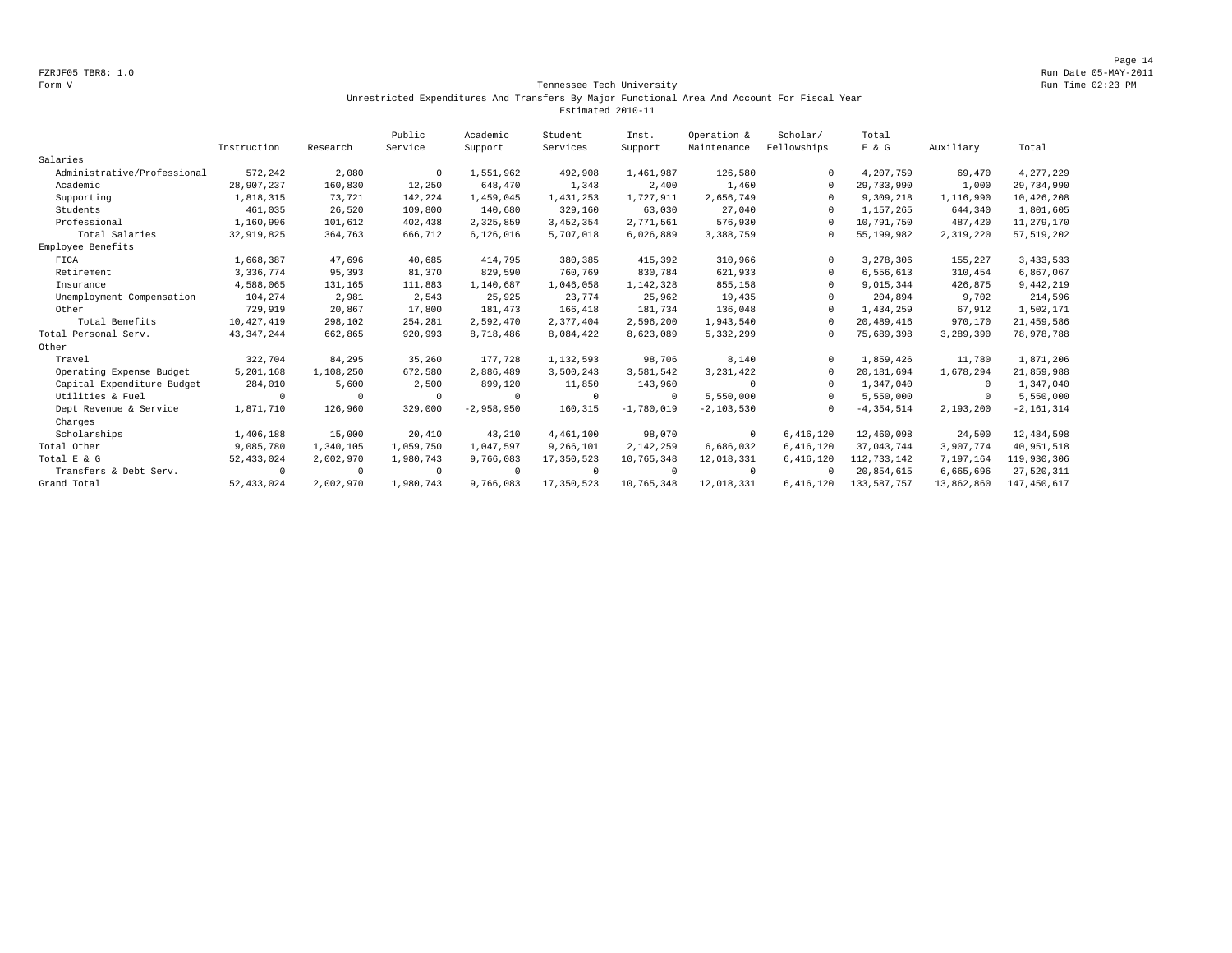Page 15 FZRJF05 TBR8: 1.0 Run Date 05-MAY-2011

#### Form V Tennessee Tech University Run Time 02:23 PM Unrestricted Expenditures And Transfers By Major Functional Area And Account For Fiscal Year Proposed 2011-12

|                             |              |            | Public    | Academic     | Student     | Inst.        | Operation &  | Scholar/    | Total          |            |               |
|-----------------------------|--------------|------------|-----------|--------------|-------------|--------------|--------------|-------------|----------------|------------|---------------|
|                             | Instruction  | Research   | Service   | Support      | Services    | Support      | Maintenance  | Fellowships | $E$ & $G$      | Auxiliary  | Total         |
| Salaries                    |              |            |           |              |             |              |              |             |                |            |               |
| Administrative/Professional | 559,520      | $^{\circ}$ | $\Omega$  | 1,671,875    | 561,438     | 1,492,557    | 194,030      | $\Omega$    | 4,479,420      | 69,570     | 4,548,990     |
| Academic                    | 29,180,333   | 123,270    | 27,250    | 840,230      | $\circ$     | 3,010        | $\Omega$     | $\Omega$    | 30, 174, 093   | 6,000      | 30,180,093    |
| Supporting                  | 1,853,592    | 56,730     | 149,574   | 1,449,191    | 1,350,601   | 1,777,810    | 2,846,709    | $\cap$      | 9,484,207      | 1,206,840  | 10,691,047    |
| Students                    | 307,350      | 390        | 44,790    | 103,190      | 127,800     | 45,410       | 18,770       |             | 647,700        | 633,600    | 1,281,300     |
| Professional                | 1,153,060    | 65,630     | 431,552   | 2,513,044    | 3,426,596   | 2,843,355    | 574.620      | $\cap$      | 11,007,857     | 519,290    | 11,527,147    |
| Total Salaries              | 33,053,855   | 246,020    | 653,166   | 6,577,530    | 5,466,435   | 6,162,142    | 3,634,129    | 0           | 55, 793, 277   | 2,435,300  | 58, 228, 577  |
| Employee Benefits           |              |            |           |              |             |              |              |             |                |            |               |
| FICA                        | 1,648,211    | 22,211     | 37,125    | 417,182      | 390,388     | 418,320      | 296,584      | $\Omega$    | 3,230,021      | 154,827    | 3,384,848     |
| Retirement                  | 3,296,422    | 44,422     | 74,250    | 834,365      | 780,777     | 836,640      | 593,168      | $\Omega$    | 6,460,044      | 309,654    | 6,769,698     |
| Insurance                   | 4,532,581    | 61,081     | 102,093   | 1,147,252    | 1,073,568   | 1,150,380    | 815,606      | $\Omega$    | 8,882,561      | 425,775    | 9,308,336     |
| Unemployment Compensation   | 103,013      | 1,388      | 2,320     | 26,074       | 24,399      | 26,145       | 18,537       | $\cap$      | 201,876        | 9,677      | 211,553       |
| Other                       | 721,092      | 9,717      | 16,242    | 182,517      | 170,795     | 183,015      | 129,756      | $\Omega$    | 1, 413, 134    | 67,737     | 1,480,871     |
| Total Benefits              | 10,301,319   | 138,819    | 232,030   | 2,607,390    | 2,439,927   | 2,614,500    | 1,853,651    | $\Omega$    | 20,187,636     | 967,670    | 21, 155, 306  |
| Total Personal Serv.        | 43, 355, 174 | 384,839    | 885,196   | 9,184,920    | 7,906,362   | 8,776,642    | 5,487,780    | 0           | 75,980,913     | 3,402,970  | 79, 383, 883  |
| Other                       |              |            |           |              |             |              |              |             |                |            |               |
| Travel                      | 170,020      | 940        | 5,520     | 53,600       | 811,780     | 44,770       | 2,230        | $\Omega$    | 1,088,860      | 6,250      | 1,095,110     |
| Operating Expense Budget    | 4,083,260    | 879,390    | 580,597   | 1,553,657    | 3,056,310   | 3, 241, 085  | 2,248,554    | $\Omega$    | 15,642,853     | 1,455,104  | 17,097,957    |
| Capital Expenditure Budget  | 105,500      | 0          | 2,500     | 883,780      | $\mathbf 0$ | 6,970        | $\Omega$     | $\Omega$    | 998,750        | $^{\circ}$ | 998,750       |
| Utilities & Fuel            | $\Omega$     | $\Omega$   | $\Omega$  | 0            | $\circ$     | $\Omega$     | 5,550,000    | $\cap$      | 5,550,000      | 0          | 5,550,000     |
| Dept Revenue & Service      | 1,818,520    | 123,350    | 319,650   | $-2,773,910$ | 201,220     | $-1,732,990$ | $-2,120,940$ | $\Omega$    | $-4, 165, 100$ | 2,186,720  | $-1,978,380$  |
| Charges                     |              |            |           |              |             |              |              |             |                |            |               |
| Scholarships                | 1,362,000    | $\circ$    | 20,410    | 15,210       | 4,621,370   | 86,010       | $\circ$      | 6,410,720   | 12,515,720     | 0          | 12,515,720    |
| Total Other                 | 7,539,300    | 1,003,680  | 928.677   | $-267,663$   | 8,690,680   | 1,645,845    | 5,679,844    | 6,410,720   | 31,631,083     | 3,648,074  | 35, 279, 157  |
| Total E & G                 | 50,894,474   | 1,388,519  | 1,813,873 | 8,917,257    | 16,597,042  | 10,422,487   | 11, 167, 624 | 6,410,720   | 107,611,996    | 7,051,044  | 114,663,040   |
| Transfers & Debt Serv.      | $\Omega$     | $^{\circ}$ | $\Omega$  | $^{\circ}$   | $\circ$     | $\Omega$     | $^{\circ}$   | $\Omega$    | 3, 331, 657    | 7,481,956  | 10,813,613    |
| Grand Total                 | 50,894,474   | 1,388,519  | 1,813,873 | 8,917,257    | 16,597,042  | 10,422,487   | 11,167,624   | 6,410,720   | 110,943,653    | 14,533,000 | 125, 476, 653 |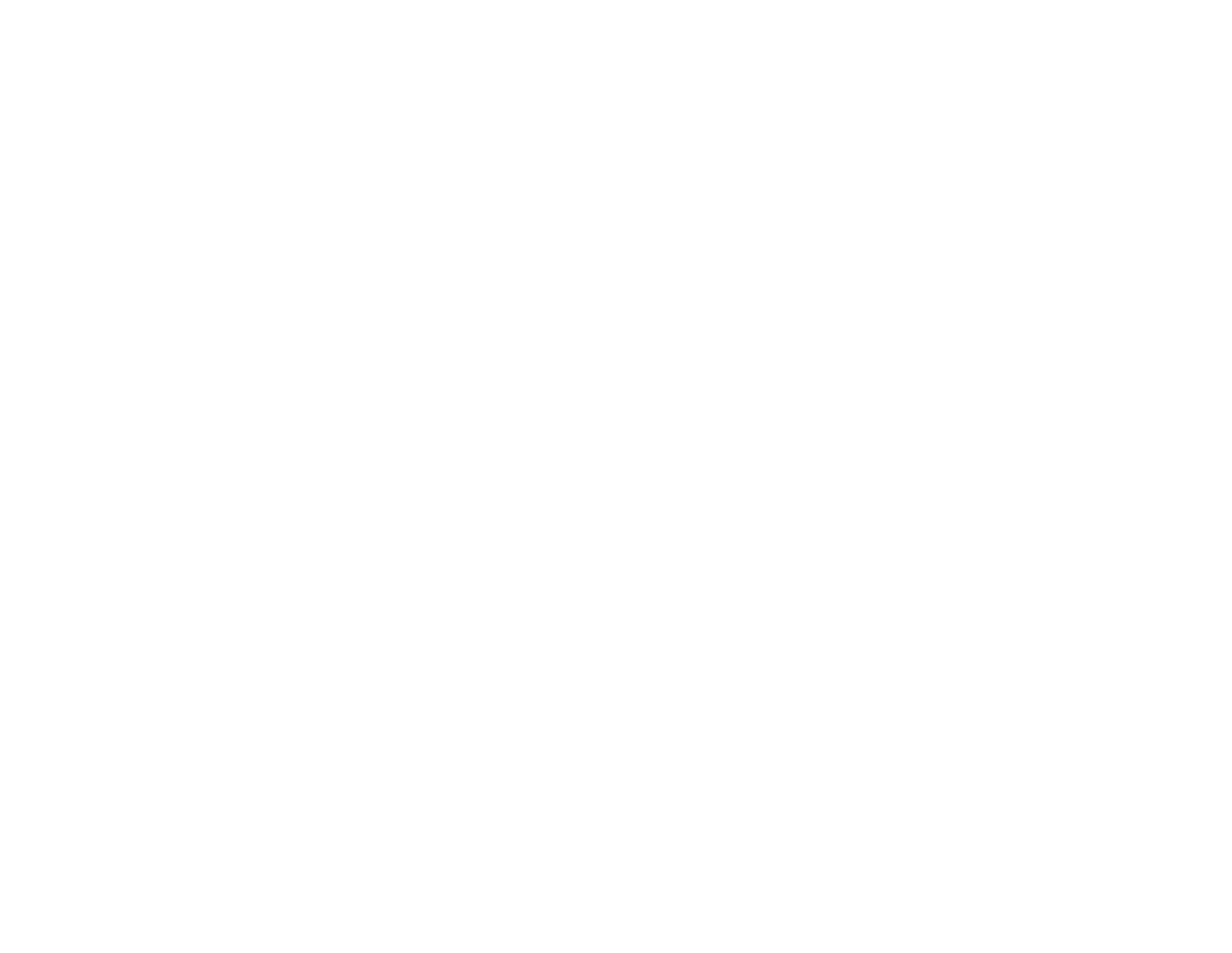# Form V Tennessee Tech University **Tennessee Tech University** Run Time 02:23 PM Unrestricted Expenditures And Transfers By Major Functional Area And Account For Fiscal Year \* \* \* Report Control Information \* \* \* Parameters have been entered via Job Submission.

| Parameter Name            | Value  |
|---------------------------|--------|
| Parameter Seq No:         | 502464 |
| Chart:                    | T      |
| Institution Type:         | 1      |
| Budget Id:                | FY2011 |
| Budget Phase 5:           | 105A   |
| Calc Employee Benefits 5: | N      |
| FICA 5:                   |        |
| Retirement 5:             |        |
| Insurance 5:              |        |
| Unemp Comp 5:             |        |
| Other 5:                  |        |
| Budget Phase 2:           | 112R   |
| Calc Employee Benefits 2: | Y      |
| $FTCA$ 2:                 | 16     |
| Retirement 2:             | 32     |
| Insurance 2:              | 44     |
| Unemp Comp 2:             | 1      |
| Other 2:                  | 7      |
| Budget Phase 3:           | 113E   |
| Calc Employee Benefits 3: | Y      |
| FICA 3:                   | 16     |
| Retirement 3:             | 32     |
| Insurance 3:              | 44     |
| Unemp Comp 3:             | 1      |
| Other 3:                  | 7      |
| Budget Phase 4:           | 124P   |
| Calc Employee Benefits 4: | Y      |
| FICA 4:                   | 16     |
| Retirement 4:             | 32     |
| Insurance 4:              | 44     |
| Unemp Comp 4:             | 1      |
| Other 4:                  | 7      |
| Fund:                     |        |
| Begin Page Number:        | 12     |
| Suppress Zero Amounts:    | Υ      |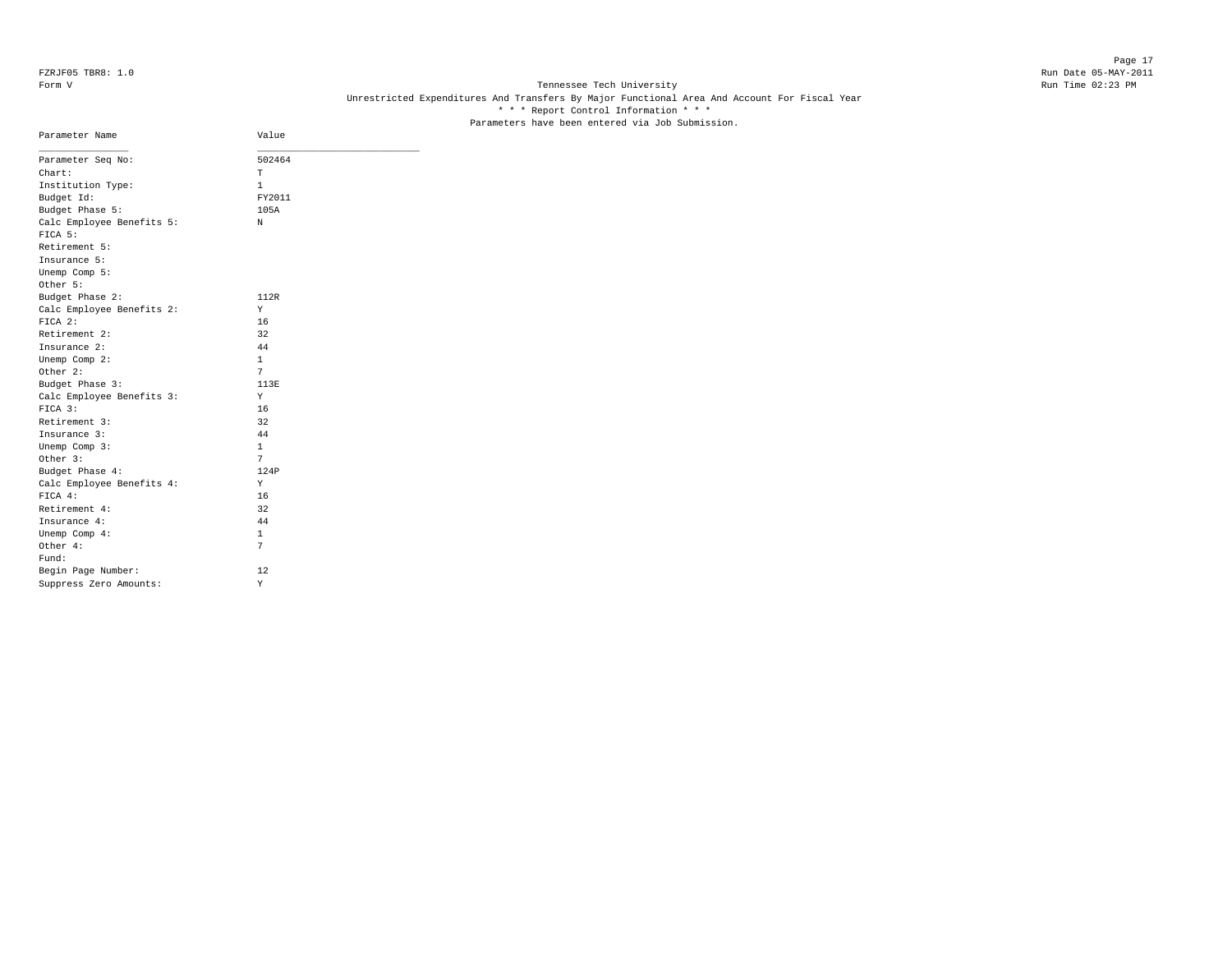#### PAGE 16 FZRJF06 TBR8: 1.0<br>Form VI RUN DATE 05-MAY-2011 RUN DATE 05-MAY-2011 RUN TIME 02:28 PM

| Form VI | Tennessee Tech University |
|---------|---------------------------|
|         | Current Fund Revenues     |
|         | July Budget 2011-12       |

|                                     | Actual<br>$2009 - 10$ | October<br>Budget<br>2010-11 | Estimated<br>Budget<br>$2010 - 11$ | July<br>Budget<br>$2011 - 12$ |
|-------------------------------------|-----------------------|------------------------------|------------------------------------|-------------------------------|
| Education and General               |                       |                              |                                    |                               |
| Tuition and Fees                    |                       |                              |                                    |                               |
| Mandatory Fees                      |                       |                              |                                    |                               |
| Maintenance Fees                    | 47,282,834            | 51,853,900                   | 51,411,000                         | 54,193,400                    |
| Out-Of-State Tuition                | 4,457,908             | 5,055,100                    | 5,201,300                          | 5,481,000                     |
| Debt Service Fees                   | 545,977               | 564,400                      | 561,800                            | 561,800                       |
| General Access                      |                       |                              |                                    |                               |
| Gen Access Schedule Change Reg Term | 136,760               | 152,000                      | 151,300                            | 151,300                       |
| Gen Access Schedule Change Sum Term | 10,406                | $\Omega$                     | $\Omega$                           | 0                             |
| Gen Access UG Graduation Reg Term   | 73,274                | 81,400                       | 81,000                             | 81,000                        |
| Gen Access UG Graduation Sum Term   | 5,574                 | $\Omega$                     | $\Omega$                           | $\Omega$                      |
| Technology Access Fee               | 2,218,611             | 2,286,900                    | 2,275,700                          | 2,275,700                     |
| Student Activity Fee                | 1,660,380             | 1,724,200                    | 1,715,700                          | 2,579,500                     |
| Sustainable Campus Fee              | 157,074               | 162,900                      | 156,500                            | 150,000                       |
| International Fee                   | 275,439               | 284,500                      | 283,100                            | 283,100                       |
| Total Mandatory Fees                | 56,824,237            | 62,165,300                   | 61,837,400                         | 65,756,800                    |
| Non-Mandatory Fees                  |                       |                              |                                    |                               |
| CEU Student Fees                    | 123,101               | 134,000                      | 134,000                            | 134,000                       |
| Application Fees                    | 164,165               | 232,200                      | 212,200                            | 212,200                       |
| Late Registration Fees              | 107,900               | 85,000                       | 73,000                             | 73,000                        |
| Institution On-Line Course Fee      | 430,259               | 385,000                      | 374,000                            | 374,000                       |
| RODP Fee                            | 357,128               | 386,000                      | 408,000                            | 408,000                       |
| Specialized Academic Course Fee     |                       |                              |                                    |                               |
| SACFee Nursing Regr Term            | 134,400               | 149,500                      | 159,500                            | 159,500                       |
| SACFee Nursing Summ Term            | 759                   | $\Omega$                     | 0                                  | $\overline{0}$                |
| SACFee Nursing Regr Term RODP       | 13,125                | $\Omega$                     | $\Omega$                           | $\mathbf 0$                   |
| SACFee Nursing Summ Term RODP       | 1,332                 | 0                            | 0                                  | $\mathbf 0$                   |
| SACFee Business Regr Term           | 561,836               | 637,500                      | 627,300                            | 627,300                       |
| SACFee Business Summ Term           | 41,124                | $\Omega$                     | $\Omega$                           | $\overline{0}$                |
| SACFee Engineering Regr Term        | 455,155               | 586,000                      | 585,000                            | 585,000                       |
| SACFee Engineering Summ Term        | 14,022                | $\Omega$                     | $\Omega$                           | $\Omega$                      |
| Laboratory Materials Fees           | 228,780               | 239,190                      | 230,770                            | 229,910                       |
| Music Private Lesson Fees           | 115,088               | 104,120                      | 106,000                            | 106,000                       |
| Craft Ctr Studio Fees Regr Term     | 97,309                | 98,840                       | 91,000                             | 98,840                        |
| Craft Ctr Studio Fees Summer Term   | 2,502                 | $\Omega$                     | $\Omega$                           | $\Omega$                      |
| Craft Ctr Workshop Fees             | 42,237                | 81,620                       | 81,620                             | 81,620                        |
| Graduation Fees Regular Term        | 0                     | 4,900                        | 4,900                              | 0                             |
| Return Check Fines                  | 4,350                 | 5,000                        | 4,000                              | 4,000                         |
| Deferred Payment Service Charge     | 62,400                | 78,750                       | 85,250                             | 85,250                        |
| Deferred Payment Late Penalty       | 10,250                | $\Omega$                     | $\Omega$                           | $\Omega$                      |
| Examination and Testing Fees        | 22,850                | 8,500                        | 13,500                             | 8,500                         |
| Examination and Tesing Nursing      | 24,384                | 19,080                       | 27,940                             | 19,080                        |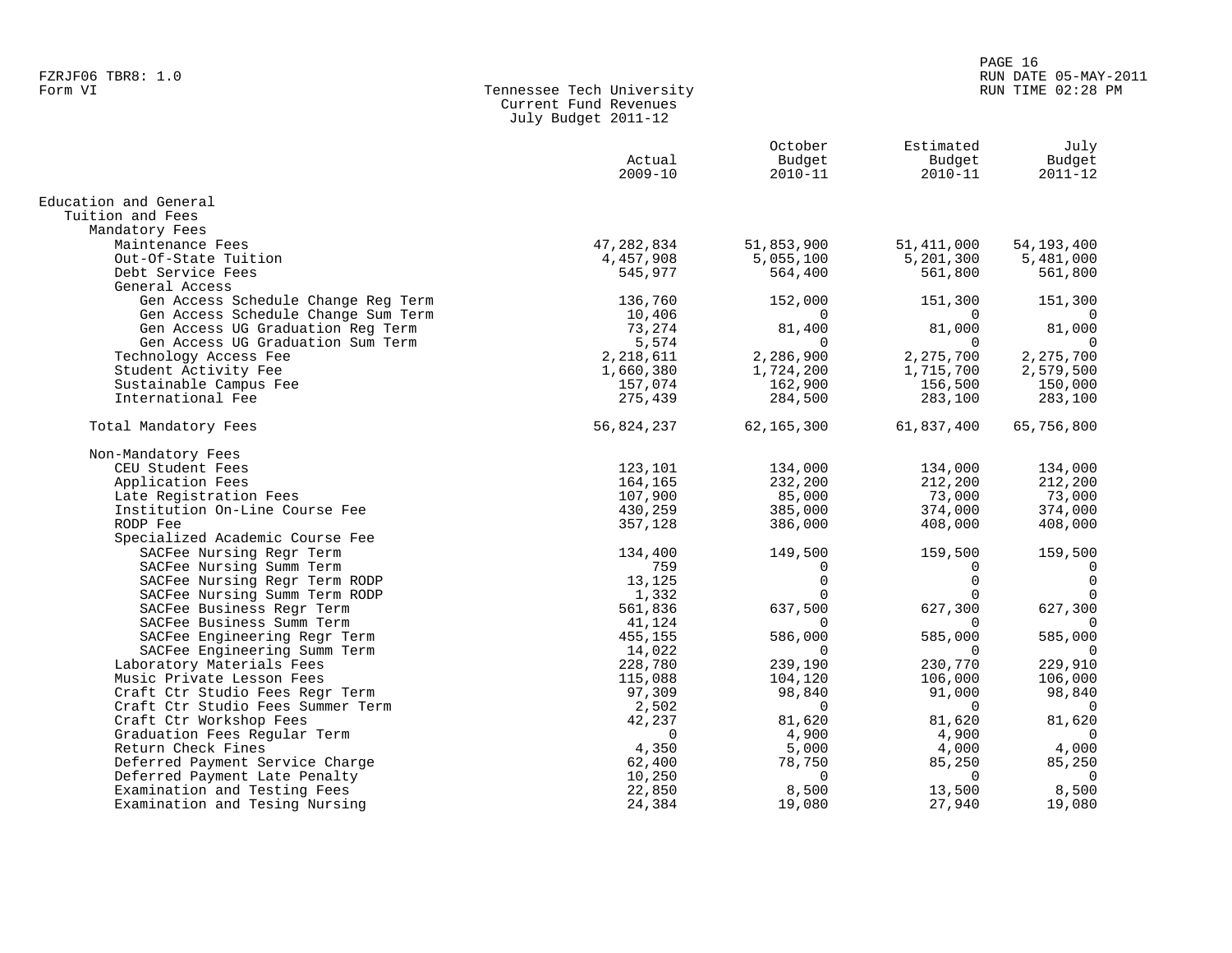#### PAGE 17 FZRJF06 TBR8: 1.0<br>Form VI RUN DATE 05-MAY-2011 RUN DATE 05-MAY-2011 RUN TIME 02:28 PM

| Form VI | Tennessee Tech University |
|---------|---------------------------|
|         | Current Fund Revenues     |
|         | July Budget 2011-12       |

| Budget<br>Actual<br>Budget<br>Budget<br>$2009 - 10$<br>$2010 - 11$<br>$2010 - 11$<br>$2011 - 12$<br>Examination and Testing COMPASS<br>3,000<br>3,000<br>3,340<br>3,000<br>Thesis Binding<br>5,100<br>1,000<br>5,100<br>1,466<br>Dissertation Microfilming<br>2,300<br>$\Omega$<br>2,300<br>2,300<br>5,795<br>6,000<br>6,000<br>Library Fines<br>6,000<br>3,700<br>2,572<br>3,700<br>LRC Library Fines<br>4,600<br>87,900<br>61,350<br>DMBA Module Fee<br>81,350<br>61,350<br>13,340<br>11,900<br>Eagle Card Replacement Fees<br>13,400<br>11,900<br>Laboratory Materials Fees Summer<br>6,230<br>$\Omega$<br>$\Omega$<br>$\Omega$<br>Alternative Del Fee Acad Yr Undrgrd<br>130,455<br>375,000<br>373,400<br>373,400<br>Alternative Del Fee Acad Yr Grad<br>148,730<br>$\mathbf 0$<br>0<br>0<br>0<br>$\mathbf 0$<br>Alternative Del Fee Sum Undrgrd<br>12,333<br>$\Omega$<br>$\mathbf{0}$<br>$\Omega$<br>$\Omega$<br>Alternative Del Fee Sum Grad<br>43,201<br>$\Omega$<br>$-1,296$<br>$\Omega$<br>Sales Tax Transmitted<br>$\Omega$<br>Total Non-Mandatory Fees<br>3,468,522<br>3,725,050<br>3,681,530<br>3,672,950<br>Total Tuition & Fees<br>60,292,759<br>65,890,350<br>65,518,930<br>69, 429, 750<br>48,370,400<br>35, 454, 800<br>State Appropriations<br>48, 133, 406<br>48,261,600<br>Federal Grants and Contracts<br>890,370<br>890,370<br>1,268,745<br>890,370<br>111,200<br>State Grants & Contracts<br>112,498<br>111,200<br>111,200<br>3,200<br>Local Grants & Contracts<br>2,725<br>3,200<br>3,200<br>Private Grants & Contracts<br>56,202<br>39,100<br>39,100<br>39,100<br>Sales & Services of Educ. Depts.<br>Athletics<br>4, 415, 694<br>4,599,890<br>4,993,516<br>4,648,540<br>Cheerleader Clinic<br>266,750<br>210,000<br>210,000<br>210,000<br>Extramurals<br>820<br>820<br>820<br>$\Omega$<br>Band Camps<br>27,070<br>50,010<br>50,010<br>53,330<br>Livestock Dairy Sheep<br>8,443<br>6,900<br>350<br>6,900<br>13,870<br>20,000<br>13,870<br>Livestock Dairy Hogs<br>20,068<br>7,093<br>$\Omega$<br>$\overline{0}$<br>Livestock Dairy Milk Sales<br>$\mathbf 0$<br>Career Services<br>45,000<br>21,100<br>41,234<br>21,100<br>58,000<br>58,000<br>58,000<br>Pharmacy<br>81,587<br>24,585<br>20,000<br>20,000<br>20,000<br>Infirmary Lab<br>Health Services Faculty Staff<br>1,500<br>$\Omega$<br>$\Omega$<br>$\overline{0}$<br>Dramatics<br>500<br>2,672<br>500<br>6,564<br>142,000<br>142,000<br>Student Orientation SOAR Req Fees<br>163,920<br>142,000<br>Student Orientation SOAR Hous Taxb<br>17,470<br>$\Omega$<br>$\overline{0}$<br>$\Omega$<br>3,400<br>Career College Fair<br>3,960<br>3,400<br>5,400<br>Sales Svcs Edu Depts Taxable<br>60<br>700<br>$\Omega$<br>700<br>4,540<br>Sales Svcs Edu Depts Nontaxable<br>4,540<br>1,280<br>37,230<br>$\overline{0}$<br>Sales Tax Transmitted<br>$-648$<br>0<br>$\Omega$ |  | October | Estimated | July |
|----------------------------------------------------------------------------------------------------------------------------------------------------------------------------------------------------------------------------------------------------------------------------------------------------------------------------------------------------------------------------------------------------------------------------------------------------------------------------------------------------------------------------------------------------------------------------------------------------------------------------------------------------------------------------------------------------------------------------------------------------------------------------------------------------------------------------------------------------------------------------------------------------------------------------------------------------------------------------------------------------------------------------------------------------------------------------------------------------------------------------------------------------------------------------------------------------------------------------------------------------------------------------------------------------------------------------------------------------------------------------------------------------------------------------------------------------------------------------------------------------------------------------------------------------------------------------------------------------------------------------------------------------------------------------------------------------------------------------------------------------------------------------------------------------------------------------------------------------------------------------------------------------------------------------------------------------------------------------------------------------------------------------------------------------------------------------------------------------------------------------------------------------------------------------------------------------------------------------------------------------------------------------------------------------------------------------------------------------------------------------------------------------------------------------------------------------------------------------------------------------------------------------------------------------------------------------------------------------------------------------------------------------------------------------------------------------------------------------------------------------------------------------------------------------------------------------------------------------|--|---------|-----------|------|
|                                                                                                                                                                                                                                                                                                                                                                                                                                                                                                                                                                                                                                                                                                                                                                                                                                                                                                                                                                                                                                                                                                                                                                                                                                                                                                                                                                                                                                                                                                                                                                                                                                                                                                                                                                                                                                                                                                                                                                                                                                                                                                                                                                                                                                                                                                                                                                                                                                                                                                                                                                                                                                                                                                                                                                                                                                                    |  |         |           |      |
|                                                                                                                                                                                                                                                                                                                                                                                                                                                                                                                                                                                                                                                                                                                                                                                                                                                                                                                                                                                                                                                                                                                                                                                                                                                                                                                                                                                                                                                                                                                                                                                                                                                                                                                                                                                                                                                                                                                                                                                                                                                                                                                                                                                                                                                                                                                                                                                                                                                                                                                                                                                                                                                                                                                                                                                                                                                    |  |         |           |      |
|                                                                                                                                                                                                                                                                                                                                                                                                                                                                                                                                                                                                                                                                                                                                                                                                                                                                                                                                                                                                                                                                                                                                                                                                                                                                                                                                                                                                                                                                                                                                                                                                                                                                                                                                                                                                                                                                                                                                                                                                                                                                                                                                                                                                                                                                                                                                                                                                                                                                                                                                                                                                                                                                                                                                                                                                                                                    |  |         |           |      |
|                                                                                                                                                                                                                                                                                                                                                                                                                                                                                                                                                                                                                                                                                                                                                                                                                                                                                                                                                                                                                                                                                                                                                                                                                                                                                                                                                                                                                                                                                                                                                                                                                                                                                                                                                                                                                                                                                                                                                                                                                                                                                                                                                                                                                                                                                                                                                                                                                                                                                                                                                                                                                                                                                                                                                                                                                                                    |  |         |           |      |
|                                                                                                                                                                                                                                                                                                                                                                                                                                                                                                                                                                                                                                                                                                                                                                                                                                                                                                                                                                                                                                                                                                                                                                                                                                                                                                                                                                                                                                                                                                                                                                                                                                                                                                                                                                                                                                                                                                                                                                                                                                                                                                                                                                                                                                                                                                                                                                                                                                                                                                                                                                                                                                                                                                                                                                                                                                                    |  |         |           |      |
|                                                                                                                                                                                                                                                                                                                                                                                                                                                                                                                                                                                                                                                                                                                                                                                                                                                                                                                                                                                                                                                                                                                                                                                                                                                                                                                                                                                                                                                                                                                                                                                                                                                                                                                                                                                                                                                                                                                                                                                                                                                                                                                                                                                                                                                                                                                                                                                                                                                                                                                                                                                                                                                                                                                                                                                                                                                    |  |         |           |      |
|                                                                                                                                                                                                                                                                                                                                                                                                                                                                                                                                                                                                                                                                                                                                                                                                                                                                                                                                                                                                                                                                                                                                                                                                                                                                                                                                                                                                                                                                                                                                                                                                                                                                                                                                                                                                                                                                                                                                                                                                                                                                                                                                                                                                                                                                                                                                                                                                                                                                                                                                                                                                                                                                                                                                                                                                                                                    |  |         |           |      |
|                                                                                                                                                                                                                                                                                                                                                                                                                                                                                                                                                                                                                                                                                                                                                                                                                                                                                                                                                                                                                                                                                                                                                                                                                                                                                                                                                                                                                                                                                                                                                                                                                                                                                                                                                                                                                                                                                                                                                                                                                                                                                                                                                                                                                                                                                                                                                                                                                                                                                                                                                                                                                                                                                                                                                                                                                                                    |  |         |           |      |
|                                                                                                                                                                                                                                                                                                                                                                                                                                                                                                                                                                                                                                                                                                                                                                                                                                                                                                                                                                                                                                                                                                                                                                                                                                                                                                                                                                                                                                                                                                                                                                                                                                                                                                                                                                                                                                                                                                                                                                                                                                                                                                                                                                                                                                                                                                                                                                                                                                                                                                                                                                                                                                                                                                                                                                                                                                                    |  |         |           |      |
|                                                                                                                                                                                                                                                                                                                                                                                                                                                                                                                                                                                                                                                                                                                                                                                                                                                                                                                                                                                                                                                                                                                                                                                                                                                                                                                                                                                                                                                                                                                                                                                                                                                                                                                                                                                                                                                                                                                                                                                                                                                                                                                                                                                                                                                                                                                                                                                                                                                                                                                                                                                                                                                                                                                                                                                                                                                    |  |         |           |      |
|                                                                                                                                                                                                                                                                                                                                                                                                                                                                                                                                                                                                                                                                                                                                                                                                                                                                                                                                                                                                                                                                                                                                                                                                                                                                                                                                                                                                                                                                                                                                                                                                                                                                                                                                                                                                                                                                                                                                                                                                                                                                                                                                                                                                                                                                                                                                                                                                                                                                                                                                                                                                                                                                                                                                                                                                                                                    |  |         |           |      |
|                                                                                                                                                                                                                                                                                                                                                                                                                                                                                                                                                                                                                                                                                                                                                                                                                                                                                                                                                                                                                                                                                                                                                                                                                                                                                                                                                                                                                                                                                                                                                                                                                                                                                                                                                                                                                                                                                                                                                                                                                                                                                                                                                                                                                                                                                                                                                                                                                                                                                                                                                                                                                                                                                                                                                                                                                                                    |  |         |           |      |
|                                                                                                                                                                                                                                                                                                                                                                                                                                                                                                                                                                                                                                                                                                                                                                                                                                                                                                                                                                                                                                                                                                                                                                                                                                                                                                                                                                                                                                                                                                                                                                                                                                                                                                                                                                                                                                                                                                                                                                                                                                                                                                                                                                                                                                                                                                                                                                                                                                                                                                                                                                                                                                                                                                                                                                                                                                                    |  |         |           |      |
|                                                                                                                                                                                                                                                                                                                                                                                                                                                                                                                                                                                                                                                                                                                                                                                                                                                                                                                                                                                                                                                                                                                                                                                                                                                                                                                                                                                                                                                                                                                                                                                                                                                                                                                                                                                                                                                                                                                                                                                                                                                                                                                                                                                                                                                                                                                                                                                                                                                                                                                                                                                                                                                                                                                                                                                                                                                    |  |         |           |      |
|                                                                                                                                                                                                                                                                                                                                                                                                                                                                                                                                                                                                                                                                                                                                                                                                                                                                                                                                                                                                                                                                                                                                                                                                                                                                                                                                                                                                                                                                                                                                                                                                                                                                                                                                                                                                                                                                                                                                                                                                                                                                                                                                                                                                                                                                                                                                                                                                                                                                                                                                                                                                                                                                                                                                                                                                                                                    |  |         |           |      |
|                                                                                                                                                                                                                                                                                                                                                                                                                                                                                                                                                                                                                                                                                                                                                                                                                                                                                                                                                                                                                                                                                                                                                                                                                                                                                                                                                                                                                                                                                                                                                                                                                                                                                                                                                                                                                                                                                                                                                                                                                                                                                                                                                                                                                                                                                                                                                                                                                                                                                                                                                                                                                                                                                                                                                                                                                                                    |  |         |           |      |
|                                                                                                                                                                                                                                                                                                                                                                                                                                                                                                                                                                                                                                                                                                                                                                                                                                                                                                                                                                                                                                                                                                                                                                                                                                                                                                                                                                                                                                                                                                                                                                                                                                                                                                                                                                                                                                                                                                                                                                                                                                                                                                                                                                                                                                                                                                                                                                                                                                                                                                                                                                                                                                                                                                                                                                                                                                                    |  |         |           |      |
|                                                                                                                                                                                                                                                                                                                                                                                                                                                                                                                                                                                                                                                                                                                                                                                                                                                                                                                                                                                                                                                                                                                                                                                                                                                                                                                                                                                                                                                                                                                                                                                                                                                                                                                                                                                                                                                                                                                                                                                                                                                                                                                                                                                                                                                                                                                                                                                                                                                                                                                                                                                                                                                                                                                                                                                                                                                    |  |         |           |      |
|                                                                                                                                                                                                                                                                                                                                                                                                                                                                                                                                                                                                                                                                                                                                                                                                                                                                                                                                                                                                                                                                                                                                                                                                                                                                                                                                                                                                                                                                                                                                                                                                                                                                                                                                                                                                                                                                                                                                                                                                                                                                                                                                                                                                                                                                                                                                                                                                                                                                                                                                                                                                                                                                                                                                                                                                                                                    |  |         |           |      |
|                                                                                                                                                                                                                                                                                                                                                                                                                                                                                                                                                                                                                                                                                                                                                                                                                                                                                                                                                                                                                                                                                                                                                                                                                                                                                                                                                                                                                                                                                                                                                                                                                                                                                                                                                                                                                                                                                                                                                                                                                                                                                                                                                                                                                                                                                                                                                                                                                                                                                                                                                                                                                                                                                                                                                                                                                                                    |  |         |           |      |
|                                                                                                                                                                                                                                                                                                                                                                                                                                                                                                                                                                                                                                                                                                                                                                                                                                                                                                                                                                                                                                                                                                                                                                                                                                                                                                                                                                                                                                                                                                                                                                                                                                                                                                                                                                                                                                                                                                                                                                                                                                                                                                                                                                                                                                                                                                                                                                                                                                                                                                                                                                                                                                                                                                                                                                                                                                                    |  |         |           |      |
|                                                                                                                                                                                                                                                                                                                                                                                                                                                                                                                                                                                                                                                                                                                                                                                                                                                                                                                                                                                                                                                                                                                                                                                                                                                                                                                                                                                                                                                                                                                                                                                                                                                                                                                                                                                                                                                                                                                                                                                                                                                                                                                                                                                                                                                                                                                                                                                                                                                                                                                                                                                                                                                                                                                                                                                                                                                    |  |         |           |      |
|                                                                                                                                                                                                                                                                                                                                                                                                                                                                                                                                                                                                                                                                                                                                                                                                                                                                                                                                                                                                                                                                                                                                                                                                                                                                                                                                                                                                                                                                                                                                                                                                                                                                                                                                                                                                                                                                                                                                                                                                                                                                                                                                                                                                                                                                                                                                                                                                                                                                                                                                                                                                                                                                                                                                                                                                                                                    |  |         |           |      |
|                                                                                                                                                                                                                                                                                                                                                                                                                                                                                                                                                                                                                                                                                                                                                                                                                                                                                                                                                                                                                                                                                                                                                                                                                                                                                                                                                                                                                                                                                                                                                                                                                                                                                                                                                                                                                                                                                                                                                                                                                                                                                                                                                                                                                                                                                                                                                                                                                                                                                                                                                                                                                                                                                                                                                                                                                                                    |  |         |           |      |
|                                                                                                                                                                                                                                                                                                                                                                                                                                                                                                                                                                                                                                                                                                                                                                                                                                                                                                                                                                                                                                                                                                                                                                                                                                                                                                                                                                                                                                                                                                                                                                                                                                                                                                                                                                                                                                                                                                                                                                                                                                                                                                                                                                                                                                                                                                                                                                                                                                                                                                                                                                                                                                                                                                                                                                                                                                                    |  |         |           |      |
|                                                                                                                                                                                                                                                                                                                                                                                                                                                                                                                                                                                                                                                                                                                                                                                                                                                                                                                                                                                                                                                                                                                                                                                                                                                                                                                                                                                                                                                                                                                                                                                                                                                                                                                                                                                                                                                                                                                                                                                                                                                                                                                                                                                                                                                                                                                                                                                                                                                                                                                                                                                                                                                                                                                                                                                                                                                    |  |         |           |      |
|                                                                                                                                                                                                                                                                                                                                                                                                                                                                                                                                                                                                                                                                                                                                                                                                                                                                                                                                                                                                                                                                                                                                                                                                                                                                                                                                                                                                                                                                                                                                                                                                                                                                                                                                                                                                                                                                                                                                                                                                                                                                                                                                                                                                                                                                                                                                                                                                                                                                                                                                                                                                                                                                                                                                                                                                                                                    |  |         |           |      |
|                                                                                                                                                                                                                                                                                                                                                                                                                                                                                                                                                                                                                                                                                                                                                                                                                                                                                                                                                                                                                                                                                                                                                                                                                                                                                                                                                                                                                                                                                                                                                                                                                                                                                                                                                                                                                                                                                                                                                                                                                                                                                                                                                                                                                                                                                                                                                                                                                                                                                                                                                                                                                                                                                                                                                                                                                                                    |  |         |           |      |
|                                                                                                                                                                                                                                                                                                                                                                                                                                                                                                                                                                                                                                                                                                                                                                                                                                                                                                                                                                                                                                                                                                                                                                                                                                                                                                                                                                                                                                                                                                                                                                                                                                                                                                                                                                                                                                                                                                                                                                                                                                                                                                                                                                                                                                                                                                                                                                                                                                                                                                                                                                                                                                                                                                                                                                                                                                                    |  |         |           |      |
|                                                                                                                                                                                                                                                                                                                                                                                                                                                                                                                                                                                                                                                                                                                                                                                                                                                                                                                                                                                                                                                                                                                                                                                                                                                                                                                                                                                                                                                                                                                                                                                                                                                                                                                                                                                                                                                                                                                                                                                                                                                                                                                                                                                                                                                                                                                                                                                                                                                                                                                                                                                                                                                                                                                                                                                                                                                    |  |         |           |      |
|                                                                                                                                                                                                                                                                                                                                                                                                                                                                                                                                                                                                                                                                                                                                                                                                                                                                                                                                                                                                                                                                                                                                                                                                                                                                                                                                                                                                                                                                                                                                                                                                                                                                                                                                                                                                                                                                                                                                                                                                                                                                                                                                                                                                                                                                                                                                                                                                                                                                                                                                                                                                                                                                                                                                                                                                                                                    |  |         |           |      |
|                                                                                                                                                                                                                                                                                                                                                                                                                                                                                                                                                                                                                                                                                                                                                                                                                                                                                                                                                                                                                                                                                                                                                                                                                                                                                                                                                                                                                                                                                                                                                                                                                                                                                                                                                                                                                                                                                                                                                                                                                                                                                                                                                                                                                                                                                                                                                                                                                                                                                                                                                                                                                                                                                                                                                                                                                                                    |  |         |           |      |
|                                                                                                                                                                                                                                                                                                                                                                                                                                                                                                                                                                                                                                                                                                                                                                                                                                                                                                                                                                                                                                                                                                                                                                                                                                                                                                                                                                                                                                                                                                                                                                                                                                                                                                                                                                                                                                                                                                                                                                                                                                                                                                                                                                                                                                                                                                                                                                                                                                                                                                                                                                                                                                                                                                                                                                                                                                                    |  |         |           |      |
|                                                                                                                                                                                                                                                                                                                                                                                                                                                                                                                                                                                                                                                                                                                                                                                                                                                                                                                                                                                                                                                                                                                                                                                                                                                                                                                                                                                                                                                                                                                                                                                                                                                                                                                                                                                                                                                                                                                                                                                                                                                                                                                                                                                                                                                                                                                                                                                                                                                                                                                                                                                                                                                                                                                                                                                                                                                    |  |         |           |      |
|                                                                                                                                                                                                                                                                                                                                                                                                                                                                                                                                                                                                                                                                                                                                                                                                                                                                                                                                                                                                                                                                                                                                                                                                                                                                                                                                                                                                                                                                                                                                                                                                                                                                                                                                                                                                                                                                                                                                                                                                                                                                                                                                                                                                                                                                                                                                                                                                                                                                                                                                                                                                                                                                                                                                                                                                                                                    |  |         |           |      |
|                                                                                                                                                                                                                                                                                                                                                                                                                                                                                                                                                                                                                                                                                                                                                                                                                                                                                                                                                                                                                                                                                                                                                                                                                                                                                                                                                                                                                                                                                                                                                                                                                                                                                                                                                                                                                                                                                                                                                                                                                                                                                                                                                                                                                                                                                                                                                                                                                                                                                                                                                                                                                                                                                                                                                                                                                                                    |  |         |           |      |
|                                                                                                                                                                                                                                                                                                                                                                                                                                                                                                                                                                                                                                                                                                                                                                                                                                                                                                                                                                                                                                                                                                                                                                                                                                                                                                                                                                                                                                                                                                                                                                                                                                                                                                                                                                                                                                                                                                                                                                                                                                                                                                                                                                                                                                                                                                                                                                                                                                                                                                                                                                                                                                                                                                                                                                                                                                                    |  |         |           |      |
|                                                                                                                                                                                                                                                                                                                                                                                                                                                                                                                                                                                                                                                                                                                                                                                                                                                                                                                                                                                                                                                                                                                                                                                                                                                                                                                                                                                                                                                                                                                                                                                                                                                                                                                                                                                                                                                                                                                                                                                                                                                                                                                                                                                                                                                                                                                                                                                                                                                                                                                                                                                                                                                                                                                                                                                                                                                    |  |         |           |      |
|                                                                                                                                                                                                                                                                                                                                                                                                                                                                                                                                                                                                                                                                                                                                                                                                                                                                                                                                                                                                                                                                                                                                                                                                                                                                                                                                                                                                                                                                                                                                                                                                                                                                                                                                                                                                                                                                                                                                                                                                                                                                                                                                                                                                                                                                                                                                                                                                                                                                                                                                                                                                                                                                                                                                                                                                                                                    |  |         |           |      |
|                                                                                                                                                                                                                                                                                                                                                                                                                                                                                                                                                                                                                                                                                                                                                                                                                                                                                                                                                                                                                                                                                                                                                                                                                                                                                                                                                                                                                                                                                                                                                                                                                                                                                                                                                                                                                                                                                                                                                                                                                                                                                                                                                                                                                                                                                                                                                                                                                                                                                                                                                                                                                                                                                                                                                                                                                                                    |  |         |           |      |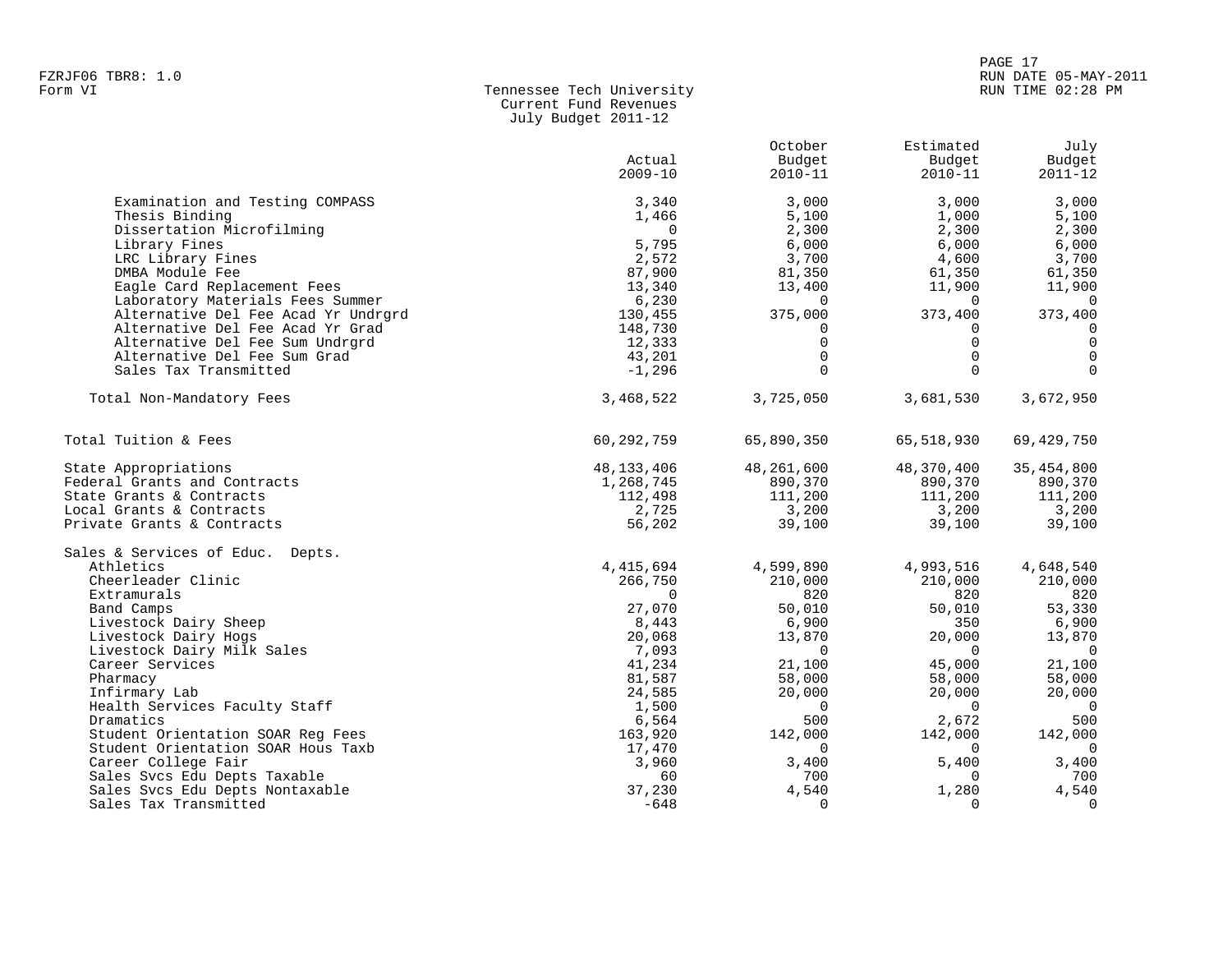# PAGE 18 FZRJF06 TBR8: 1.0 RUN DATE 05-MAY-2011

# Form VI Tennessee Tech University RUN TIME 02:28 PM Current Fund Revenues July Budget 2011-12

|                                        |             | October     | Estimated   | July           |
|----------------------------------------|-------------|-------------|-------------|----------------|
|                                        | Actual      | Budget      | Budget      | Budget         |
|                                        | $2009 - 10$ | $2010 - 11$ | $2010 - 11$ | $2011 - 12$    |
| Workshop Fees                          | 10,326      | 25,500      | 25,500      | 25,500         |
| Replacement Diplomas                   | 660         | 250         | 250         | 250            |
| Livestock Dairy Beef Cattle            | 463,715     | 377,680     | 455,270     | 275,050        |
| Dairy Cattle                           | 26,885      | 430         | 1,600       | 430            |
| Showing Fitting Services               | 1,498       | 5,240       | $\mathbf 0$ | 5,240          |
| Bull Development Center                | 14,320      | 6,000       | $\mathbf 0$ | 6,000          |
| Business Media Service Center          | 381,510     | 641,616     | 641,616     | 407,000        |
| Indirect Cost Recovery Unrestricted    | 123,837     | 98,005      | 98,005      | 135,660        |
| Oakley Ag Ctr Student Rental           | $\Omega$    | 15,000      | 15,000      | 15,000         |
| Vegetables and Garden Products         | 3,399       | 6,000       | 19,150      | 6,000          |
| Total Sales & Services of Educ. Depts. | 6,148,730   | 6,307,451   | 6,805,439   | 6,059,830      |
| Other Sources                          |             |             |             |                |
| Parking Permits Taxable                | 42,889      | 45,100      | 45,100      | 45,100         |
| Parking Permits Non Taxable            | 2,343       | $\Omega$    | $\Omega$    |                |
| Campus Access Regular Term             | 456,880     | 508,700     | 506,200     | 506,200        |
| Campus Access Summer Term              | 36,114      | $\Omega$    | $\Omega$    |                |
| Traffic Fines                          | 183,350     | 184,000     | 171,000     | 171,000        |
| Advertising Visions                    | 2,400       | 1,000       | 4,000       | 1,000          |
| Facilities Rental                      | 184,627     | 148,500     | 193,500     | 148,500        |
| ACT GED Testing                        | 970         | 70          | 1,380       | 70             |
| Agric Pavilion Concessions Taxable     | 43,593      | $\Omega$    | $\mathbf 0$ | $\overline{0}$ |
| Agric Pavilion Student Resid Rent      | 4,960       | $\Omega$    | $\Omega$    | $\Omega$       |
| Salvage Income                         | 46,250      | 15,000      | 22,290      | 15,000         |
| VA Report Fee                          | 1,565       | 1,300       | 1,930       | 1,300          |
| Over and Short General Nontaxable      | $-226$      | $\Omega$    | $\Omega$    | $\Omega$       |
| Miscellaneous Income Nontaxable        | 107,934     | 11,420      | 15,370      | 11,420         |
| Royalties Patents Copyrights           | 4,465       | $\Omega$    | $\Omega$    | $\Omega$       |
| Other Sources Sales Tax Transmitted    | $-7,742$    | $\Omega$    | $\Omega$    | $\Omega$       |
| Commissions on Other Sources           | $-3,627$    | $\Omega$    | 70,000      | 30,000         |
| Interest Income                        | 238,184     | 200,000     | 180,000     | 200,000        |
| Unrealized Gains and Losses            | 30,616      | 1,000       | 1,000       | 1,000          |
| Total Other Sources                    | 1,375,545   | 1,116,090   | 1,211,770   | 1,130,590      |
| Total Educational & General            | 117,390,610 | 122,619,361 | 122,950,409 | 113, 118, 840  |
| Auxiliary Enterprises Revenues         |             |             |             |                |
| Book & University Store                | 363,587     | 363,500     | 358,670     | 363,500        |
| Food Services                          | 1,390,733   | 1,523,000   | 1,546,720   | 1,566,000      |
| Housing                                | 8,926,231   | 10,453,600  | 10,443,600  | 11,039,900     |
| Post Office                            | 291,748     | 301,880     | 301,880     | 317,880        |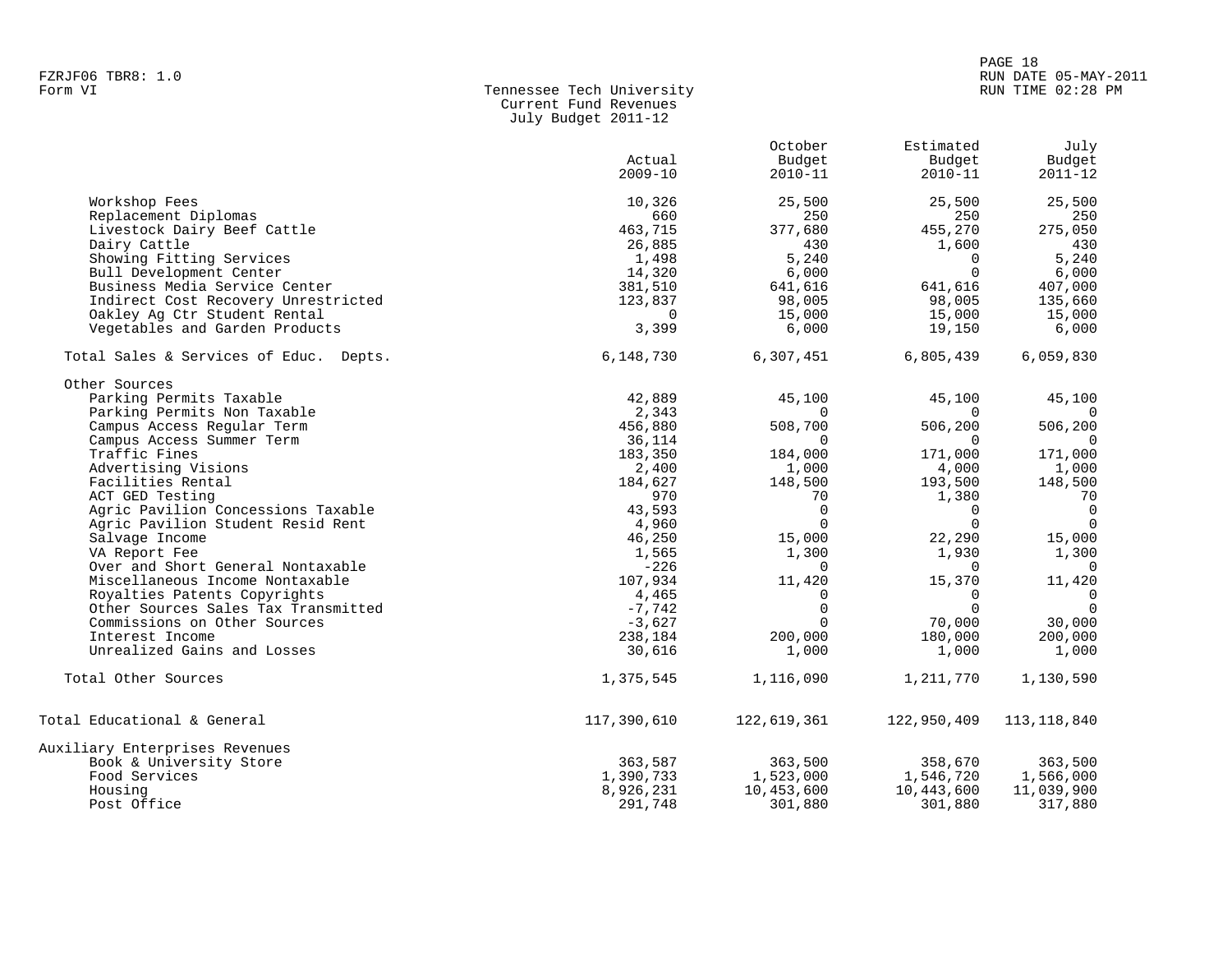| FZRJF06 TBR8: 1.0<br>Form VI           | Tennessee Tech University<br>Current Fund Revenues<br>July Budget 2011-12 |                                  |                                    | PAGE 19<br>DATE 05-MAY-2011<br><b>RUN</b><br>TIME 02:28 PM<br><b>RUN</b> |  |
|----------------------------------------|---------------------------------------------------------------------------|----------------------------------|------------------------------------|--------------------------------------------------------------------------|--|
|                                        | Actual<br>$2009 - 10$                                                     | October<br>Budget<br>$2010 - 11$ | Estimated<br>Budget<br>$2010 - 11$ | July<br>Budget<br>$2011 - 12$                                            |  |
| Wellness Facility<br>Other Auxiliaries | 970,946<br>274,305                                                        | 963,200<br>286,120               | 959,700<br>252,290                 | 959,700<br>286,120                                                       |  |
| Total Auxiliary Revenues               | 12, 217, 550                                                              | 13,891,300                       | 13,862,860                         | 14,533,100                                                               |  |
| Total Revenues                         | 129,608,160                                                               | 136,510,661                      | 136,813,269                        | 127,651,940                                                              |  |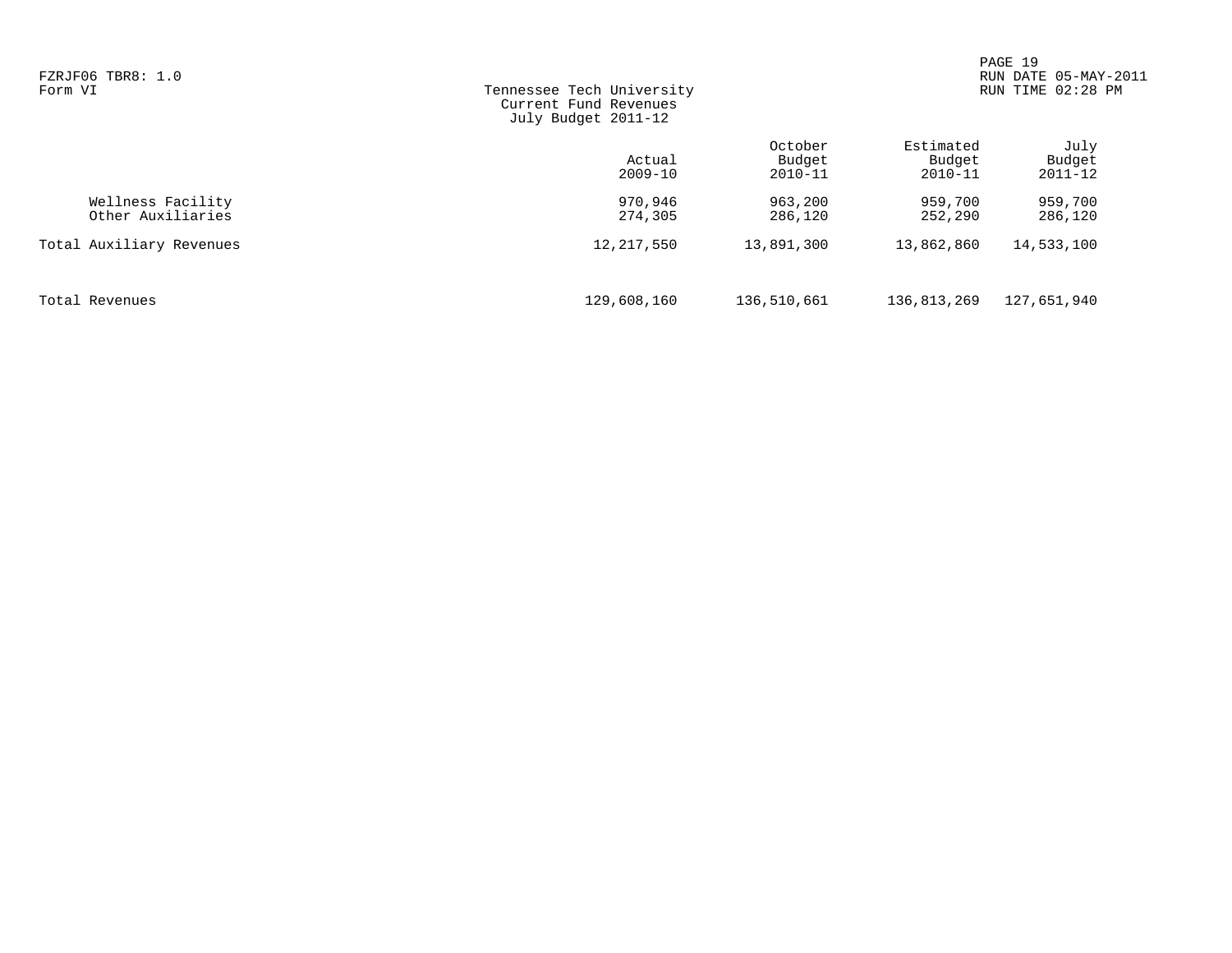|                   |                           | PAGE 20              |
|-------------------|---------------------------|----------------------|
| FZRJF06 TBR8: 1.0 |                           | RUN DATE 05-MAY-2011 |
| Form VI           | Tennessee Tech University | RUN TIME 02:28 PM    |

| FZKJFU0 IBK8: I.U |                                                  | RUN DAIE US-MAY-Z |
|-------------------|--------------------------------------------------|-------------------|
| Form VI           | Tennessee Tech University                        | RUN TIME 02:28 PM |
|                   | Current Fund Revenues                            |                   |
|                   | July Budget 2011-12                              |                   |
|                   | * * * REPORT CONTROL INFORMATION * * *           |                   |
|                   | Parameters have been entered via Job Submission. |                   |
| Parameter Name    | Value                                            |                   |
| Parameter Seq No: | 502473                                           |                   |
| Chart:            |                                                  |                   |
| Budget Id:        | FY2011                                           |                   |
| Budget Phase 5:   | 105A                                             |                   |
| Budget Phase 2:   | 112R                                             |                   |
| Budget Phase 3:   | 113E                                             |                   |
|                   |                                                  |                   |

| Parameter Seg No:      | 502473 |
|------------------------|--------|
| $chart$ :              | Ͳ      |
| Budget Id:             | FY2011 |
| Budget Phase 5:        | 105A   |
| Budget Phase 2:        | 112R   |
| Budget Phase 3:        | 113E   |
| Budget Phase 4:        | 124P   |
| Fund:                  |        |
| Print Account Codes:   | N      |
| Begin Page Number:     | 16     |
| Suppress Zero Amounts: | Y      |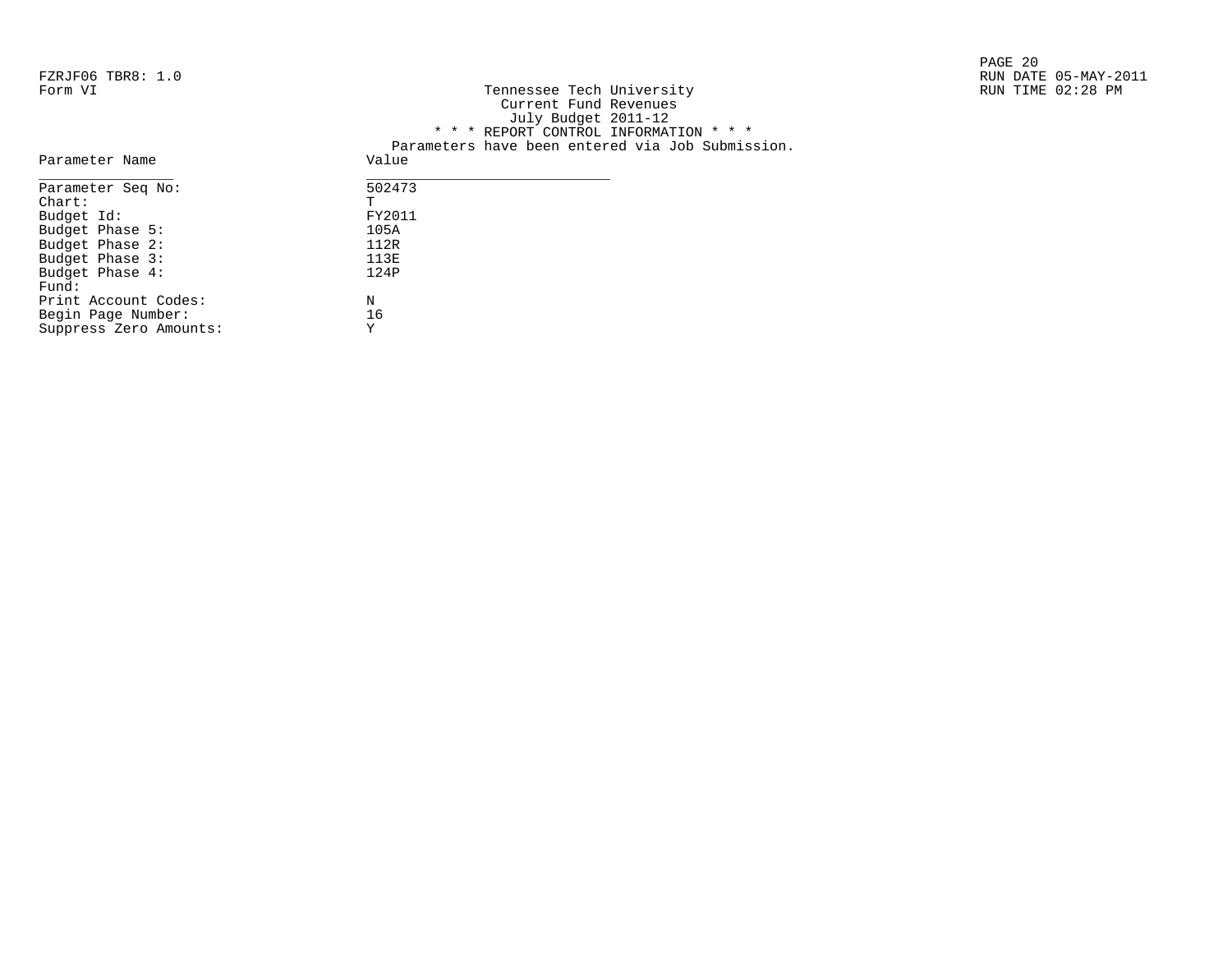|                                           | Actual<br>$2009 - 10$ | October<br>$2010 - 11$ | Estimated<br>$2010 - 11$ | July<br>$2011 - 12$ |
|-------------------------------------------|-----------------------|------------------------|--------------------------|---------------------|
| Education and General                     |                       |                        |                          |                     |
| Instruction (20)<br>Instruction (200)     |                       |                        |                          |                     |
| Summer School (120004)                    |                       |                        |                          |                     |
| Salaries - Academic                       | 1,468,877             | 1,509,620              | 1,509,620                | 1,509,620           |
| Salaries - Supporting                     | 1,096                 | $\Omega$               | $\Omega$                 | $\Omega$            |
| Salaries - Students                       | 18,933                |                        | $\Omega$                 | $\Omega$            |
| Employee Benefits                         | 257,057               | 281,720                | 281,720                  | 281,720             |
| Operating Expenses                        | 8,688                 | $\Omega$               | $\Omega$                 | $\Omega$            |
| Total - Summer School (120004):           | 1,754,651             | 1,791,340              | 1,791,340                | 1,791,340           |
| Other Faculty (120025)                    |                       |                        |                          |                     |
| Salaries - Administrative                 | $\Omega$              | 66,460                 | 66,460                   | 51,460              |
| Salaries - Academic                       | $\Omega$              | 433,000                | 413,330                  | 18,000              |
| Salaries - Supporting                     |                       | $\Omega$               | $\Omega$                 | 33,010              |
| Salaries - Professional                   |                       | 10,500                 | 10,500                   | 10,500              |
| Employee Benefits                         |                       | <sup>0</sup>           | 11,000                   | 11,000              |
| Travel                                    | $\Omega$              | $\Omega$               | 970                      | 0                   |
| Operating Expenses                        | $\Omega$              | 10,000                 | 700                      | $\Omega$            |
| Total - Other Faculty $(120025)$ :        | $\Omega$              | 519,960                | 502,960                  | 123,970             |
| SAF Student Success Fee (121000)          |                       |                        |                          |                     |
| Salaries - Academic                       | 203,051               | 136,770                | 210,850                  | 256,770             |
| Salaries - Supporting                     | 12,630                | 37,660                 | 14,460                   | 37,660              |
| Salaries - Students                       | 34,059                | 43,500                 | 86,870                   | 48,500              |
| Salaries - Professional                   | $\Omega$              | 18,820                 | $\Omega$                 | 18,820              |
| Employee Benefits                         | 47.782                | 59,530                 | 59,530                   | 59,530              |
| Travel                                    | 2,094                 | 5,000                  | 5,000                    | 5,000               |
| Operating Expenses                        | 27,092                | 117,620                | 60,990                   | 490,320             |
| Total - SAF Student Success Fee (121000): | 326,708               | 418,900                | 437,700                  | 916,600             |
|                                           |                       |                        |                          |                     |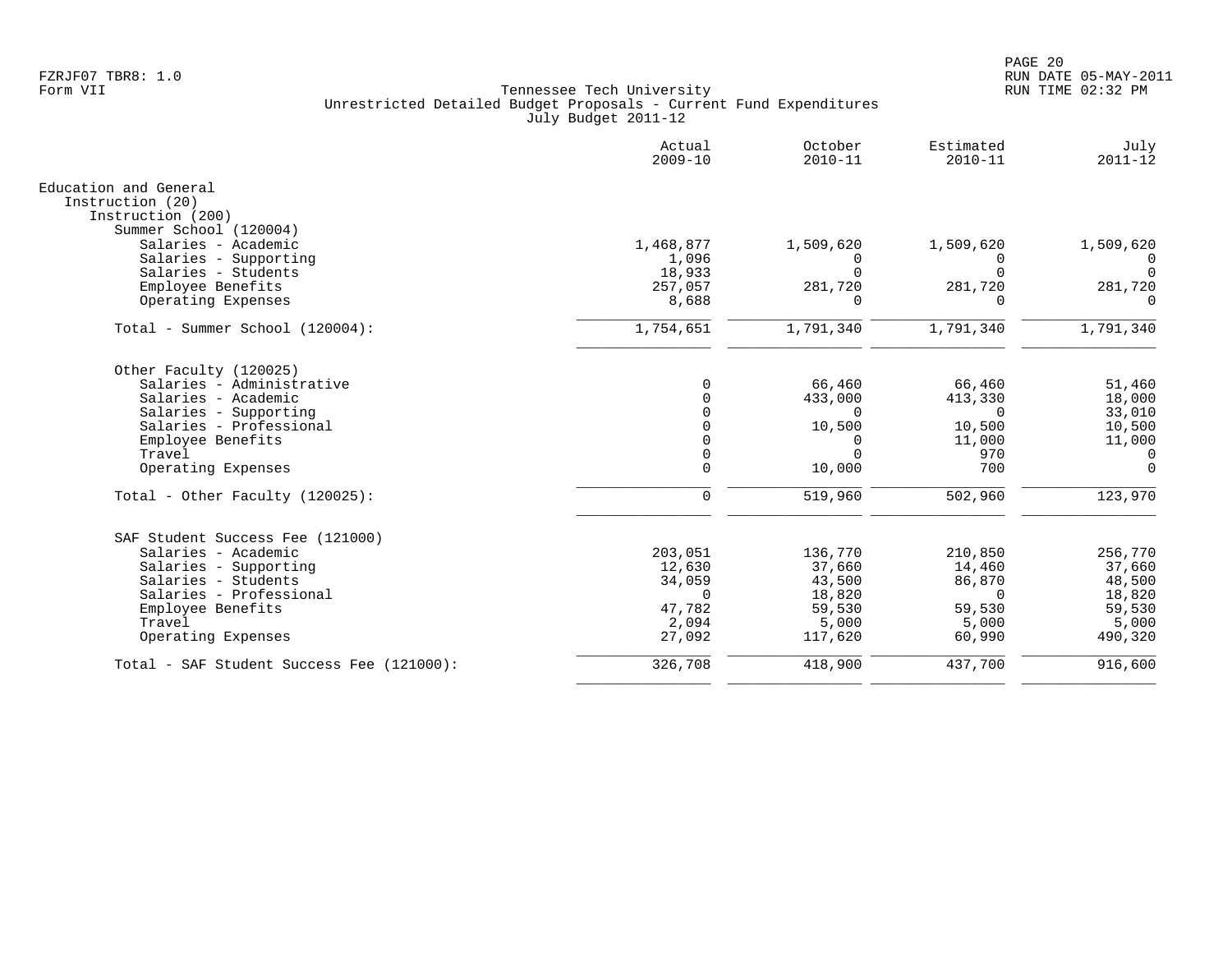|                                                      | Actual<br>$2009 - 10$ | October<br>$2010 - 11$ | Estimated<br>$2010 - 11$ | July<br>$2011 - 12$ |
|------------------------------------------------------|-----------------------|------------------------|--------------------------|---------------------|
| Instr TAF Equipment (121600)                         |                       |                        |                          |                     |
| Operating Expenses                                   | 130,131               | 325,320                | 316,520                  | 247,100             |
| Capital Outlay                                       | 80,488                | 52,500                 | 60,100                   | 5,500               |
| Total - Instr TAF Equipment (121600):                | 210,619               | 377,820                | 376,620                  | 252,600             |
| COOP Education (121801)                              |                       |                        |                          |                     |
| Salaries - Professional                              | 51,840                | 51,940                 | 51,940                   | 52,040              |
| Employee Benefits                                    | 13,891                | 18,030                 | 18,030                   | 18,030              |
| Operating Expenses                                   | 1,596                 | 1,600                  | 1,550                    | 1,500               |
| $Total - COOP Education (121801):$                   | 67,327                | 71,570                 | 71,520                   | 71,570              |
| Honors Program (121900)                              |                       |                        |                          |                     |
| Salaries - Academic                                  | 48,010                | 63,830                 | 63,830                   | 71,500              |
| Salaries - Supporting                                | 28,659                | 25,540                 | 23,940                   | 19,180              |
| Salaries - Students                                  | 4,566                 | 3,780                  | 3,780                    | 3,780               |
| Salaries - Professional                              | 52,705                | 54,680                 | 54,680                   | 55,610              |
| Employee Benefits                                    | 38,251                | 39,440                 | 41,440                   | 41,440              |
| Travel                                               | 2,464                 | 2,340                  | 2,340                    | 2,340               |
| Operating Expenses                                   | 22,596                | 16,110                 | 16,210                   | 2,710               |
| Total - Honors Program (121900):                     | 197,251               | 205,720                | 206,220                  | 196,560             |
| Federal College Work Study Program (122001)          |                       |                        |                          |                     |
| Salaries - Students                                  | 50,011                | 57,730                 | 57,730                   | 57,730              |
| Total - Federal College Work Study Program (122001): | 50,011                | 57,730                 | 57,730                   | 57,730              |
|                                                      |                       |                        |                          |                     |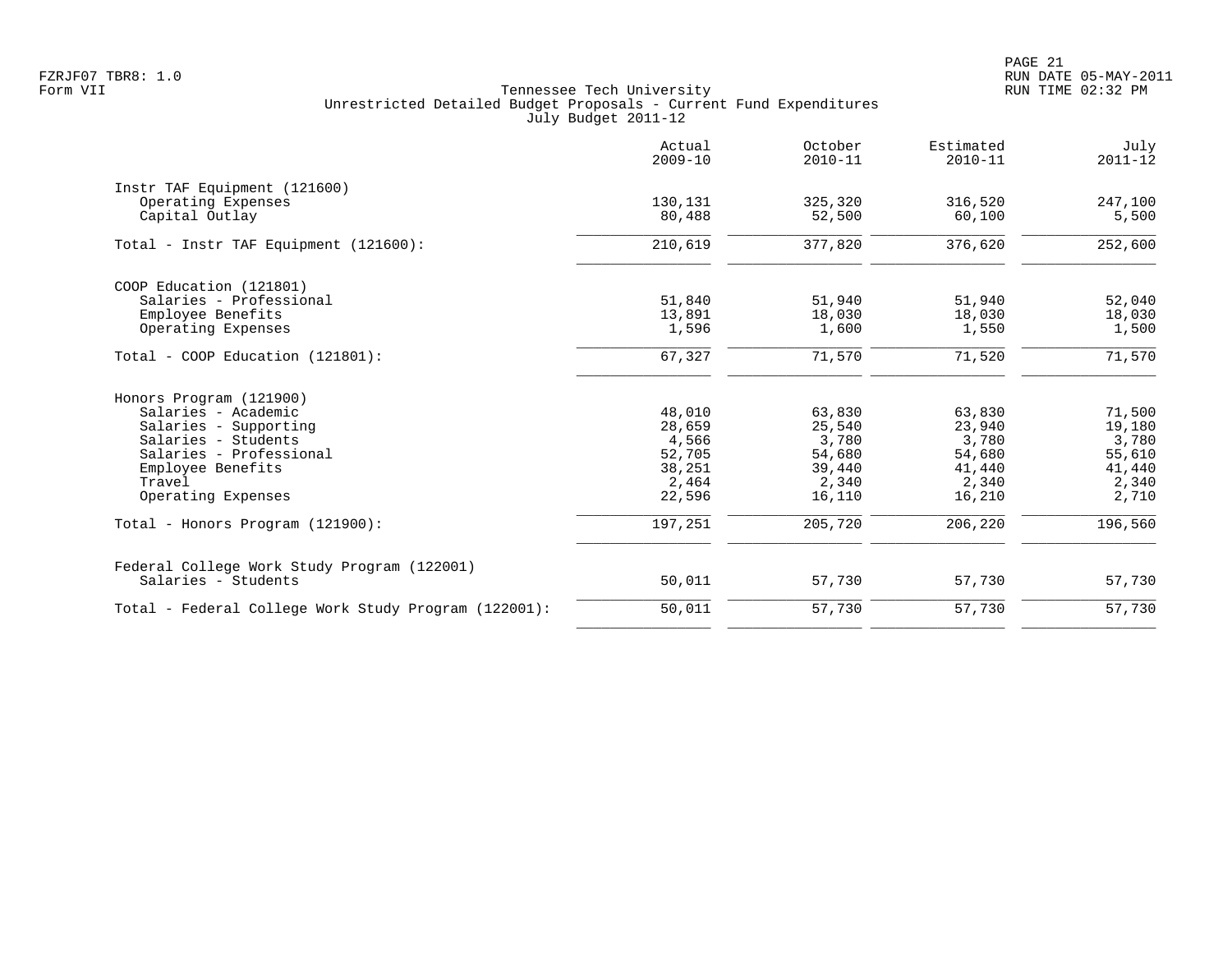|                                                     | Actual<br>$2009 - 10$ | October<br>$2010 - 11$ | Estimated<br>$2010 - 11$ | July<br>$2011 - 12$ |
|-----------------------------------------------------|-----------------------|------------------------|--------------------------|---------------------|
| Military Science (125600)                           |                       |                        |                          |                     |
| Salaries - Supporting                               | 29,150                | 29,250                 | 29,250                   | 29,350              |
| Employee Benefits                                   | 16,954                | 20,550                 | 20,550                   | 20,550              |
| Operating Expenses                                  | 5,050                 | 5,100                  | 5,280                    | 5,460               |
| Total - Military Science (125600):                  | 51,154                | 54,900                 | 55,080                   | 55,360              |
| Arts and Sci Grad Assist (130001)                   |                       |                        |                          |                     |
| Operating Expenses                                  | 299,729               | 262,160                | 262,160                  | 248,480             |
| Total - Arts and Sci Grad Assist (130001):          | 299,729               | 262,160                | 262,160                  | 248,480             |
| Arts Science Stimulus Funding (130019)              |                       |                        |                          |                     |
| Salaries - Academic                                 | 851,899               | 127,060                | 99,080                   | $\mathsf 0$         |
| Employee Benefits                                   | 222,191               | 35,580                 | 6,000                    | $\mathbf 0$         |
| Total - Arts Science Stimulus Funding (130019):     | 1,074,090             | 162,640                | 105,080                  | $\Omega$            |
| Arts Science Instruct MOE Funding (130020)          |                       |                        |                          |                     |
| Salaries - Academic                                 | 0                     | 211,210                | 211,210                  | $\mathsf{O}$        |
| Employee Benefits                                   | $\mathbf 0$           | 59,140                 | 59,140                   | $\mathbf 0$         |
| Total - Arts Science Instruct MOE Funding (130020): | $\Omega$              | 270,350                | 270,350                  | $\Omega$            |
| Biology (131000)                                    |                       |                        |                          |                     |
| Salaries - Academic                                 | 525,612               | 856,010                | 802,968                  | 1,074,290           |
| Salaries - Supporting                               | 43,129                | 44,280                 | 44,280                   | 44,480              |
| Salaries - Students                                 | 46,000                | 21,500                 | 46,000                   | 21,500              |
| Salaries - Professional                             | 68,630                | 69,030                 | 69,030                   | 69,230              |
| Employee Benefits                                   | 196,006               | 446,940                | 445,830                  | 446,940             |
| Travel                                              | 994                   | 1,500                  | 100                      | $\Omega$            |
| Operating Expenses                                  | 37,085                | 29,940                 | 35,590                   | 22,890              |
| $Total - Biology (131000):$                         | 917,456               | 1,469,200              | 1,443,798                | 1,679,330           |
|                                                     |                       |                        |                          |                     |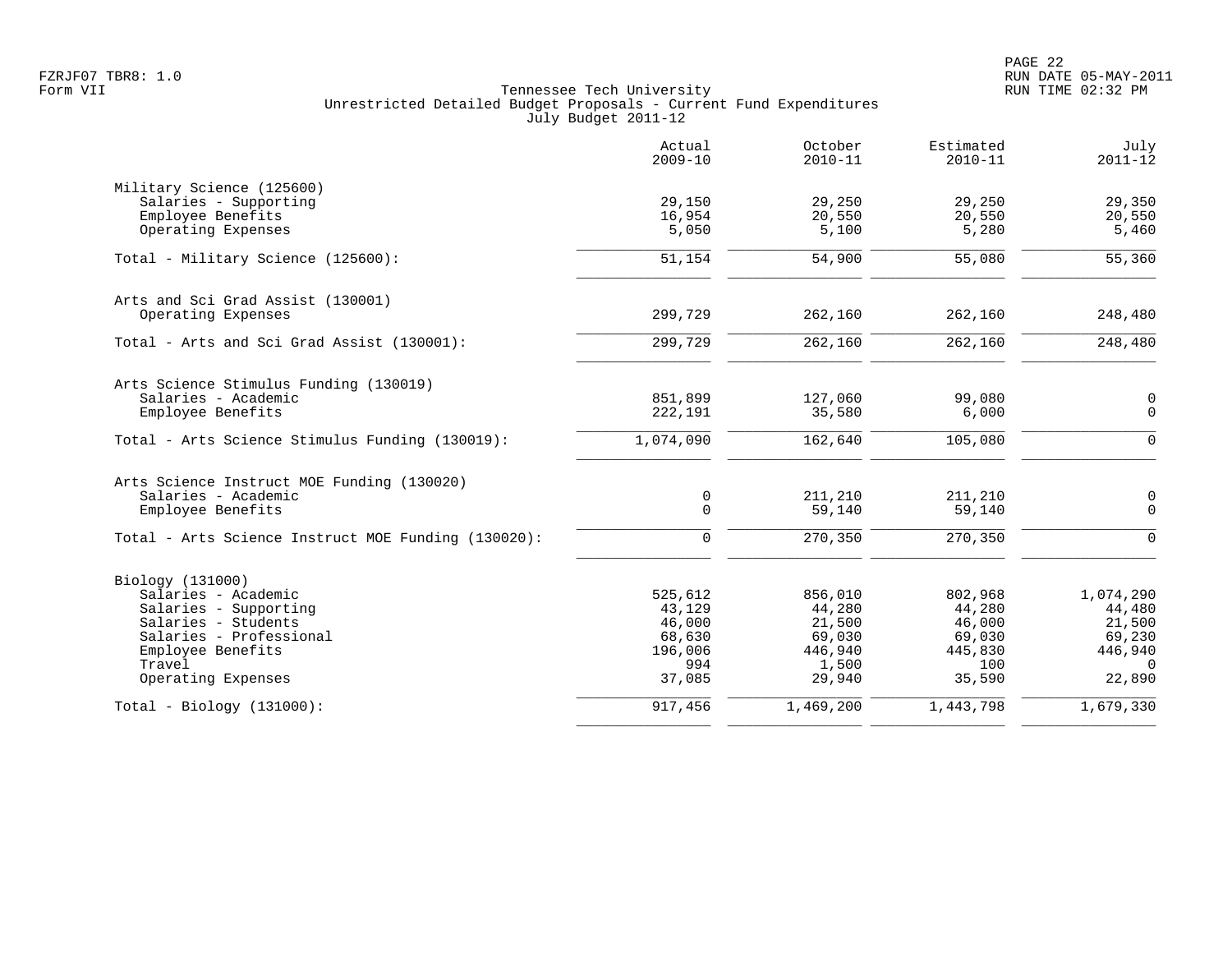|                                       | Actual<br>$2009 - 10$ | October<br>$2010 - 11$ | Estimated<br>$2010 - 11$ | July<br>$2011 - 12$ |
|---------------------------------------|-----------------------|------------------------|--------------------------|---------------------|
| Biology Lab Fees (131001)             |                       |                        |                          |                     |
| Travel                                | 8,763                 | 6,000                  | 6,000                    | $\Omega$            |
| Operating Expenses                    | 57,725                | 55,290                 | 58,790                   | 70,700              |
| Capital Outlay                        | 0                     | 5,910                  | 5,910                    | $\Omega$            |
| Total - Biology Lab Fees (131001):    | 66,488                | 67,200                 | 70,700                   | 70,700              |
| Chemistry (131500)                    |                       |                        |                          |                     |
| Salaries - Academic                   | 857,458               | 1,183,170              | 1,140,883                | 1,147,370           |
| Salaries - Supporting                 | 40,666                | 41,710                 | 42,220                   | 57,650              |
| Salaries - Students                   | 18,796                | 12,800                 | 24,800                   | 12,800              |
| Salaries - Professional               | 34,790                | 34,890                 | 34,890                   | 34,990              |
| Employee Benefits                     | 257,421               | 374,760                | 374,760                  | 374,760             |
| Travel                                | 69                    | $\Omega$               | $\Omega$                 | $\Omega$            |
| Operating Expenses                    | 73,838                | 25,630                 | 28,127                   | 23,930              |
| Capital Outlay                        | 25,530                | 0                      | 0                        | 0                   |
| Department Revenues                   | $-2,466$              | 0                      | $\Omega$                 | $\Omega$            |
| Total - Chemistry $(131500)$ :        | 1,306,102             | 1,672,960              | 1,645,680                | 1,651,500           |
| Chemistry NMR Maint (131501)          |                       |                        |                          |                     |
| Operating Expenses                    | 24,955                | 25,000                 | 25,000                   | 25,000              |
| Total - Chemistry NMR Maint (131501): | 24,955                | 25,000                 | 25,000                   | 25,000              |
| Chemistry Lab Fees (131502)           |                       |                        |                          |                     |
| Operating Expenses                    | 51,846                | 51,900                 | 45,100                   | 45,100              |
| Total - Chemistry Lab Fees (131502):  | 51,846                | 51,900                 | 45,100                   | 45,100              |
|                                       |                       |                        |                          |                     |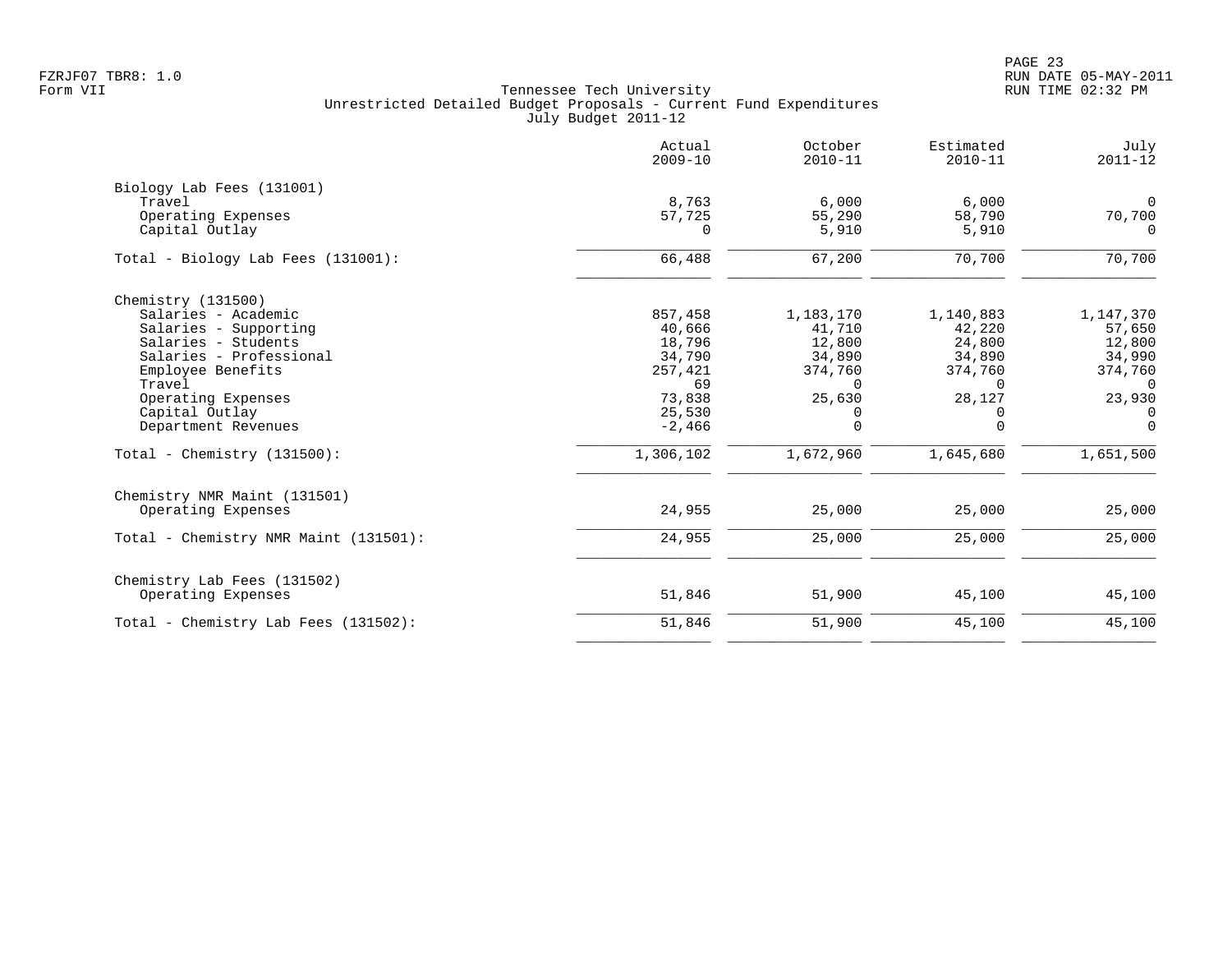|                                           | Actual<br>$2009 - 10$ | October<br>$2010 - 11$ | Estimated<br>$2010 - 11$ | July<br>$2011 - 12$ |
|-------------------------------------------|-----------------------|------------------------|--------------------------|---------------------|
| Preprof Health Services (131503)          |                       |                        |                          |                     |
| Salaries - Supporting                     | 8,089                 | 9,180                  | 9,180                    | 9,180               |
| Employee Benefits                         | 2,237                 | 2,760                  | 2,760                    | 2,760               |
| Travel                                    | 500                   | 500                    | 500                      | 500                 |
| Operating Expenses                        | 813                   | 820                    | 840                      | 860                 |
| Total - Preprof Health Services (131503): | 11,639                | 13,260                 | 13,280                   | 13,300              |
| Environmental Science (131504)            |                       |                        |                          |                     |
| Salaries - Academic                       | 18,632                | 0                      | 0                        | 0                   |
| Salaries - Supporting                     | 4,014                 | $\Omega$               | 9,000                    | $\Omega$            |
| Salaries - Professional                   | 92,770                | 74,000                 | 84,021                   | 74,000              |
| Employee Benefits                         | 307                   | $\Omega$               | 600                      | 600                 |
| Travel                                    | 810                   | 610                    | 1,910                    | 500                 |
| Operating Expenses                        | 10,200                | 5,510                  | 4,230                    | 5,660               |
| Total - Environmental Science (131504):   | 126,733               | 80,120                 | 99,761                   | 80,760              |
| Computer Science (132000)                 |                       |                        |                          |                     |
| Salaries - Academic                       | 640,549               | 658,660                | 672,460                  | 616,460             |
| Salaries - Supporting                     | 25,479                | 25,340                 | 25,340                   | 25,440              |
| Salaries - Students                       | 8,301                 | 6,320                  | 10,600                   | 6,000               |
| Salaries - Professional                   | 44,820                | 44,920                 | 44,920                   | 45,020              |
| Employee Benefits                         | 201,163               | 208,150                | 208,150                  | 208,150             |
| Travel                                    | 5,617                 | 560                    | 2,610                    | $\Omega$            |
| Operating Expenses                        | 16,726                | 39,820                 | 33,830                   | 15,830              |
| Total - Computer Science (132000):        | 942,655               | 983,770                | 997,910                  | 916,900             |
|                                           |                       |                        |                          |                     |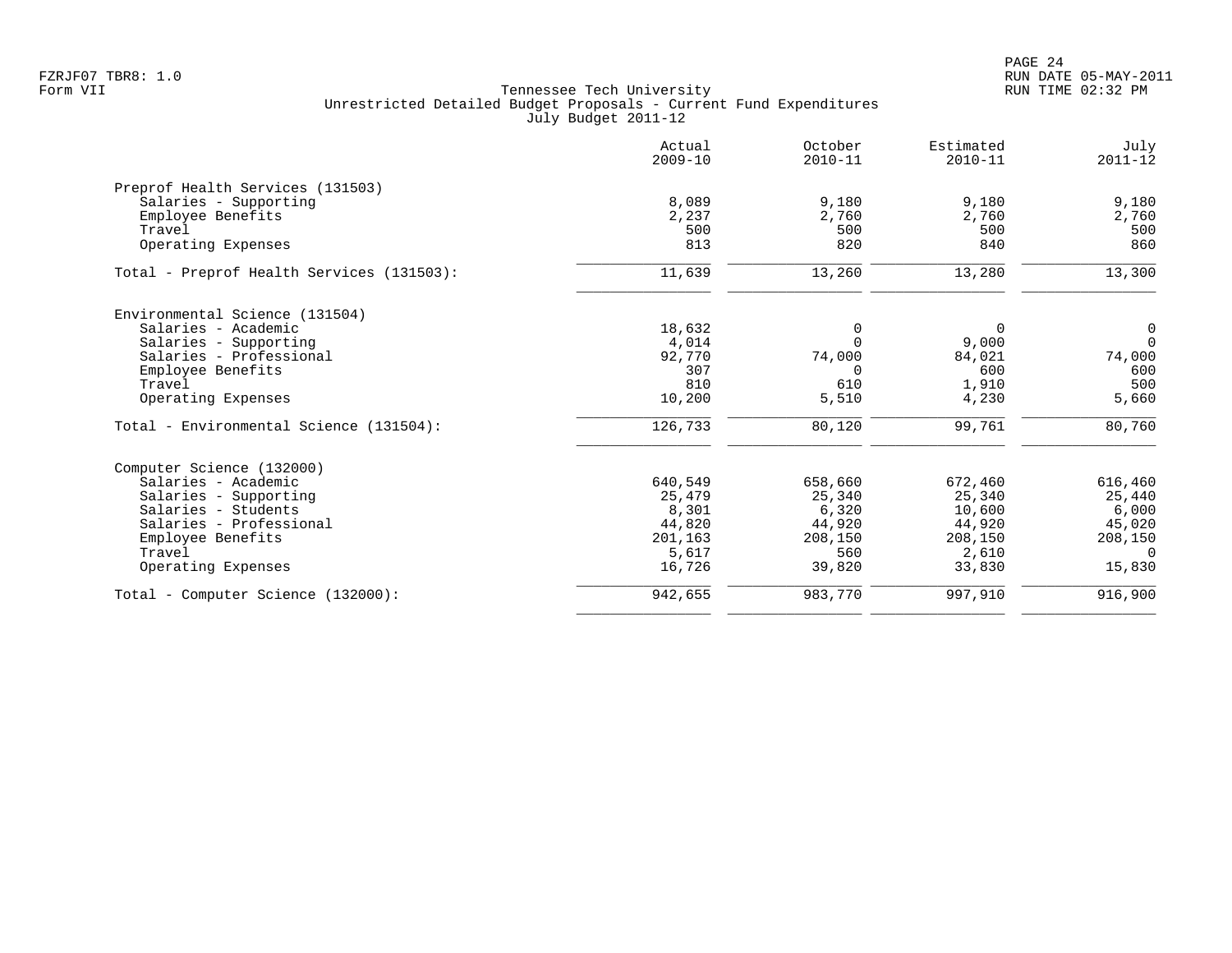PAGE 25 FZRJF07 TBR8: 1.0 RUN DATE 05-MAY-2011

|                                                             | Actual<br>$2009 - 10$ | October<br>$2010 - 11$ | Estimated<br>$2010 - 11$ | July<br>$2011 - 12$ |
|-------------------------------------------------------------|-----------------------|------------------------|--------------------------|---------------------|
| Computer Science Grad Assist (132001)<br>Operating Expenses | 0                     | 25,600                 | 25,600                   | 25,600              |
| Total - Computer Science Grad Assist (132001):              | $\mathbf 0$           | 25,600                 | 25,600                   | 25,600              |
| Earth Sciences (132500)                                     |                       |                        |                          |                     |
| Salaries - Academic                                         | 485,190               | 463,070                | 421,536                  | 446,840             |
| Salaries - Supporting                                       | 21,700                | 21,800                 | 21,800                   | 21,900              |
| Salaries - Students                                         | 6,634                 | 5,300                  | 7,175                    | 5,300               |
| Employee Benefits                                           | 174,827               | 186,440                | 185,310                  | 186,440             |
| Travel                                                      | 3,383                 | $\Omega$               | $\Omega$                 | $\Omega$            |
| Operating Expenses                                          | 19,522                | 14,220                 | 21,967                   | 13,400              |
| Total - Earth Sciences (132500):                            | 711,256               | 690,830                | 657,788                  | 673,880             |
| Earth Sciences Lab Fees (132501)                            |                       |                        |                          |                     |
| Travel                                                      | 6,141                 | 0                      | 0                        | $\mathbf 0$         |
| Operating Expenses                                          | 8,360                 | 14,500                 | 10,300                   | 10,300              |
| Total - Earth Sciences Lab Fees (132501):                   | 14,501                | 14,500                 | 10,300                   | 10,300              |
| English and Communications (133000)                         |                       |                        |                          |                     |
| Salaries - Academic                                         | 1,973,386             | 2,001,760              | 1,970,448                | 2,103,090           |
| Salaries - Supporting                                       | 42,020                | 42,220                 | 42,220                   | 42,420              |
| Salaries - Students                                         | 1,400                 | 1,000                  | 1,600                    | 0                   |
| Employee Benefits                                           | 593,298               | 583,900                | 583,900                  | 583,900             |
| Travel                                                      | 894                   | 600                    | 310                      | 0                   |
| Operating Expenses                                          | 37,450                | 40,330                 | 44,270                   | 32,670              |
| Total - English and Communications (133000):                | 2,648,448             | 2,669,810              | 2,642,748                | 2,762,080           |
|                                                             |                       |                        |                          |                     |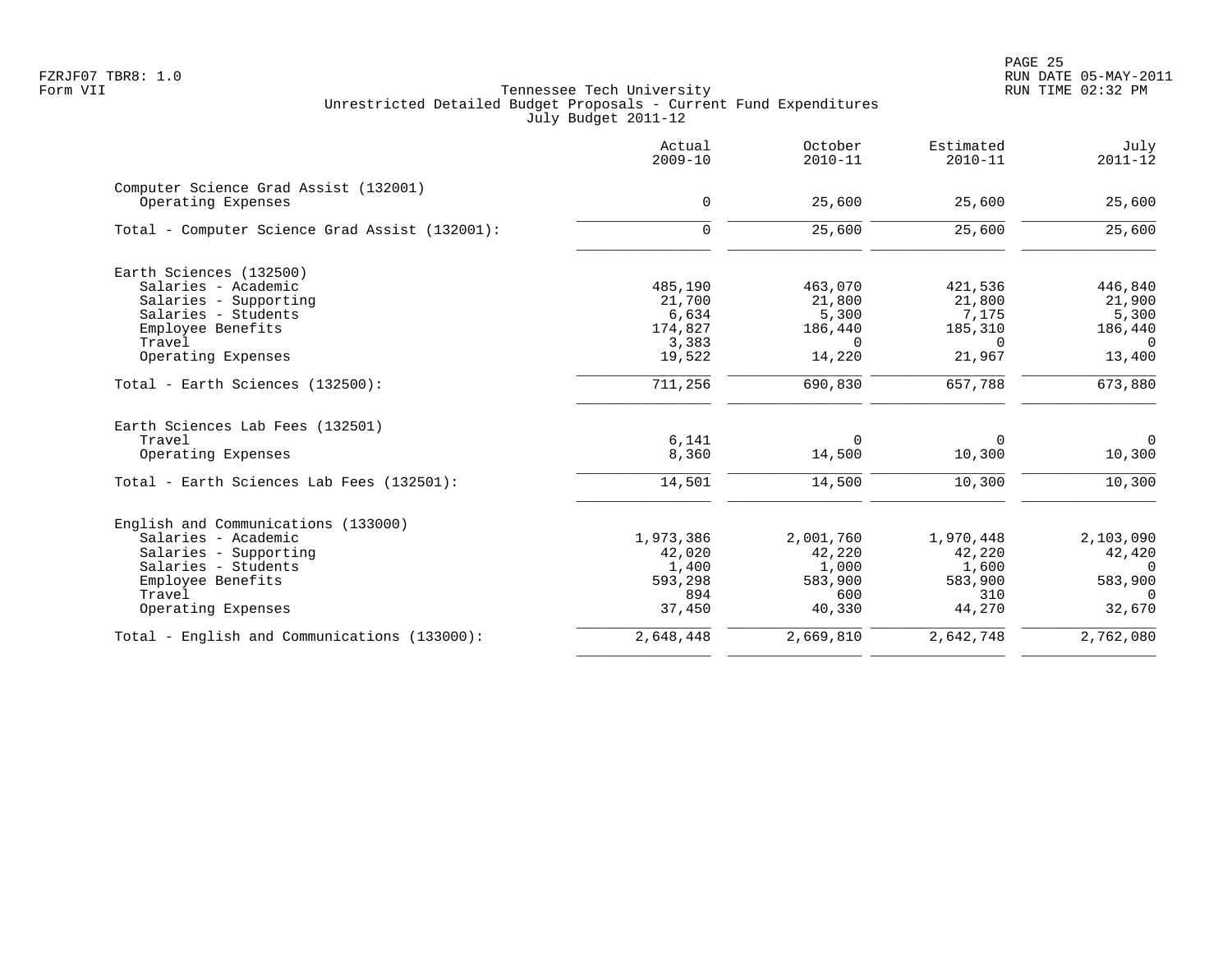|                                                                                                                                              | Actual<br>$2009 - 10$                           | October<br>$2010 - 11$                          | Estimated<br>$2010 - 11$                        | July<br>$2011 - 12$                            |
|----------------------------------------------------------------------------------------------------------------------------------------------|-------------------------------------------------|-------------------------------------------------|-------------------------------------------------|------------------------------------------------|
| Speech (133001)<br>Travel                                                                                                                    | 13,568                                          | 10,000                                          | 20,000                                          | 10,000                                         |
| Total - Speech $(133001)$ :                                                                                                                  | 13,568                                          | 10,000                                          | 20,000                                          | 10,000                                         |
| Debate Scholarship (133002)<br>Operating Expenses                                                                                            | 6,000                                           | 0                                               | 0                                               | $\mathbf 0$                                    |
| Total - Debate Scholarship (133002):                                                                                                         | 6,000                                           | $\mathbf 0$                                     | $\mathbf 0$                                     | $\Omega$                                       |
| Journalism (133003)<br>Salaries - Supporting<br>Employee Benefits<br>Operating Expenses                                                      | $\mathbf 0$<br>$\Omega$<br>903                  | 22,160<br>$\Omega$<br>1,030                     | 23,260<br>18,000<br>1,030                       | 23,360<br>18,000<br>1,030                      |
| Total - Journalism $(133003)$ :                                                                                                              | 903                                             | 23,190                                          | 42,290                                          | 42,390                                         |
| Theatre (133004)<br>Travel<br>Operating Expenses                                                                                             | 148<br>5,725                                    | $\mathbf 0$<br>500                              | 0<br>2,682                                      | $\overline{0}$<br>520                          |
| Total - Theatre $(133004)$ :                                                                                                                 | 5,873                                           | 500                                             | 2,682                                           | 520                                            |
| Foreign Languages (133500)<br>Salaries - Academic<br>Salaries - Supporting<br>Salaries - Students<br>Employee Benefits<br>Operating Expenses | 421,370<br>24,651<br>3,110<br>120,330<br>32,671 | 404,280<br>22,360<br>5,220<br>121,230<br>13,310 | 404,997<br>22,360<br>2,220<br>121,230<br>16,510 | 405,680<br>22,460<br>5,220<br>121,230<br>8,000 |
| Total - Foreign Languages (133500):                                                                                                          | 602,132                                         | 566,400                                         | 567,317                                         | 562,590                                        |
|                                                                                                                                              |                                                 |                                                 |                                                 |                                                |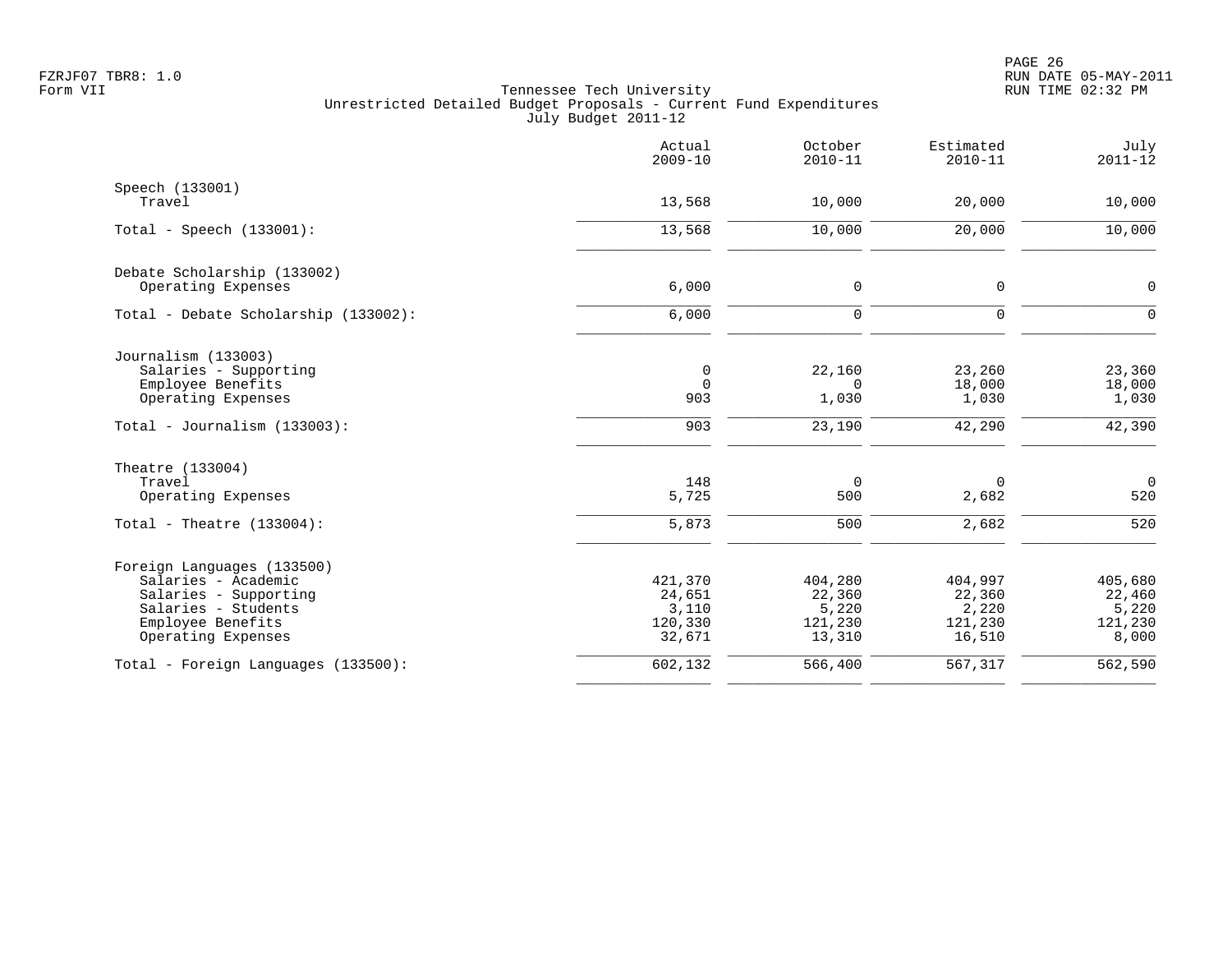PAGE 27 FZRJF07 TBR8: 1.0 RUN DATE 05-MAY-2011

| 0<br>$\Omega$ |
|---------------|
|               |
|               |
|               |
|               |
| 710,912       |
| 21,910        |
| 233,570       |
| 10,810        |
| 977,202       |
|               |
| 1,206,240     |
| 47,260        |
| 870           |
| 447,660       |
| $\Omega$      |
| 22,880        |
| 1,724,910     |
|               |
| $\mathbf 0$   |
| $\mathbf 0$   |
|               |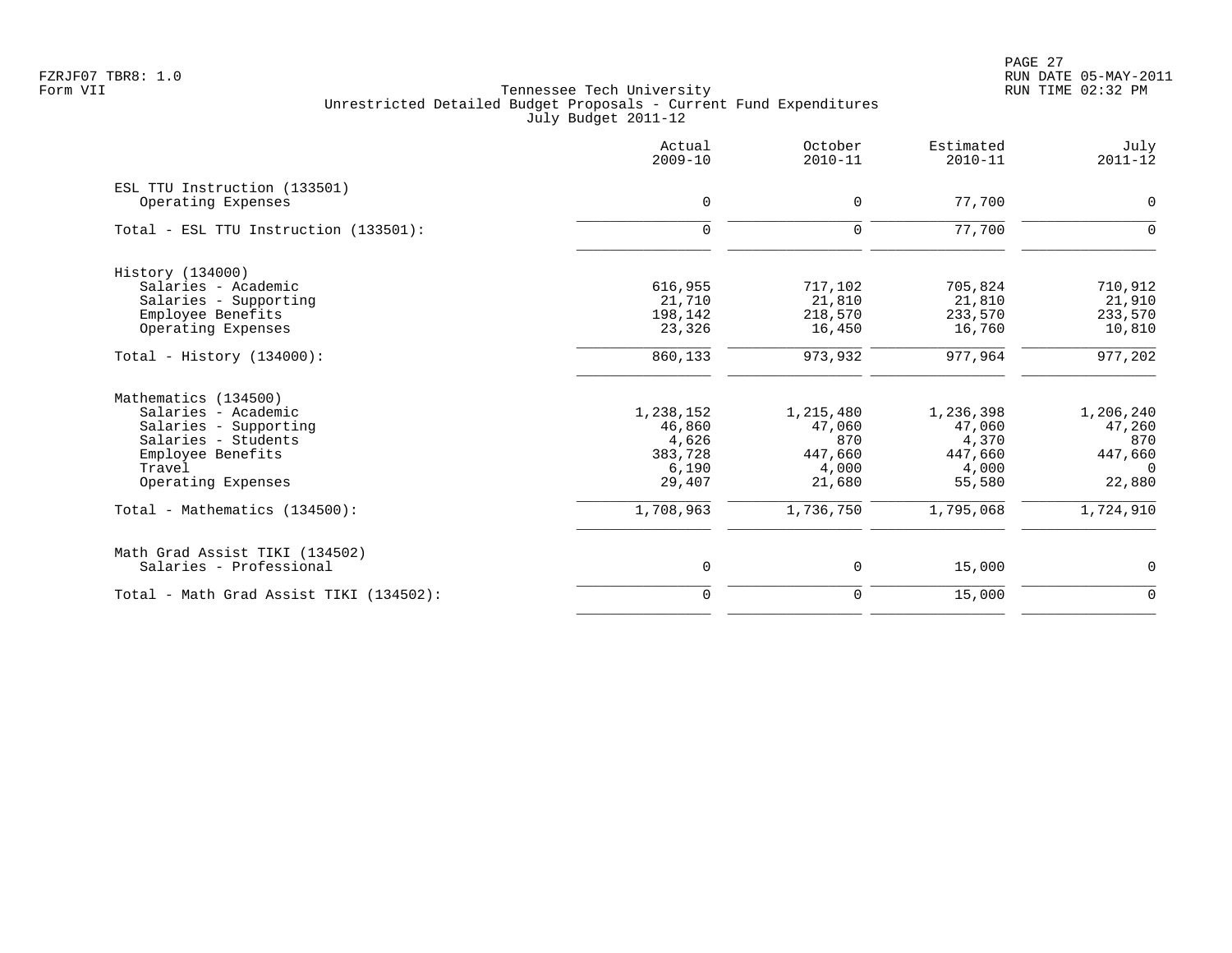|                                                   | Actual<br>$2009 - 10$ | October<br>$2010 - 11$ | Estimated<br>$2010 - 11$ | July<br>$2011 - 12$ |
|---------------------------------------------------|-----------------------|------------------------|--------------------------|---------------------|
| Physics (135000)                                  |                       |                        |                          |                     |
| Salaries - Academic                               | 478,700               | 488,700                | 476,639                  | 494,200             |
| Salaries - Supporting                             | 58,645                | 62,080                 | 62,080                   | 62,180              |
| Salaries - Students                               | 11,922                | 12,640                 | 12,640                   | 12,640              |
| Employee Benefits                                 | 163,151               | 173,770                | 173,770                  | 173,770             |
| Travel                                            | $\Omega$              | 3,000                  | 3,000                    | $\Omega$            |
| Operating Expenses                                | 9,057                 | 68,960                 | 74,151                   | 10,790              |
| Total - Physics $(135000)$ :                      | 721,475               | 809,150                | 802,280                  | 753,580             |
| Physics Lab Fees (135001)                         |                       |                        |                          |                     |
| Operating Expenses                                | 17,264                | 18,500                 | 14,400                   | 14,400              |
| Total - Physics Lab Fees (135001):                | 17,264                | 18,500                 | 14,400                   | 14,400              |
| Sociology and Political Science (135500)          |                       |                        |                          |                     |
| Salaries - Academic                               | 728,419               | 812,640                | 800,041                  | 822,910             |
| Salaries - Supporting                             | 27,152                | 27,500                 | 27,500                   | 19,680              |
| Employee Benefits                                 | 214,909               | 285,700                | 285,700                  | 285,700             |
| Travel                                            | 1,352                 | $\Omega$               | 600                      | $\Omega$            |
| Operating Expenses                                | 29,392                | 21,480                 | 48,187                   | 14,670              |
| Total - Sociology and Political Science (135500): | 1,001,224             | 1,147,320              | 1,162,028                | 1,142,960           |
| Gen Curr Student Success (136000)                 |                       |                        |                          |                     |
| Salaries - Supporting                             | 17,354                | 25,290                 | 24,790                   | 23,390              |
| Salaries - Students                               | 1,101                 | 1,800                  | 790                      | 1,800               |
| Salaries - Professional                           | 66,860                | 67,410                 | 67,410                   | 67,510              |
| Employee Benefits                                 | 20,446                | 35,250                 | 35,250                   | 35,250              |
| Operating Expenses                                | 3,891                 | 7,000                  | 8,570                    | 3,050               |
| Total - Gen Curr Student Success (136000):        | 109,652               | 136,750                | 136,810                  | 131,000             |
|                                                   |                       |                        |                          |                     |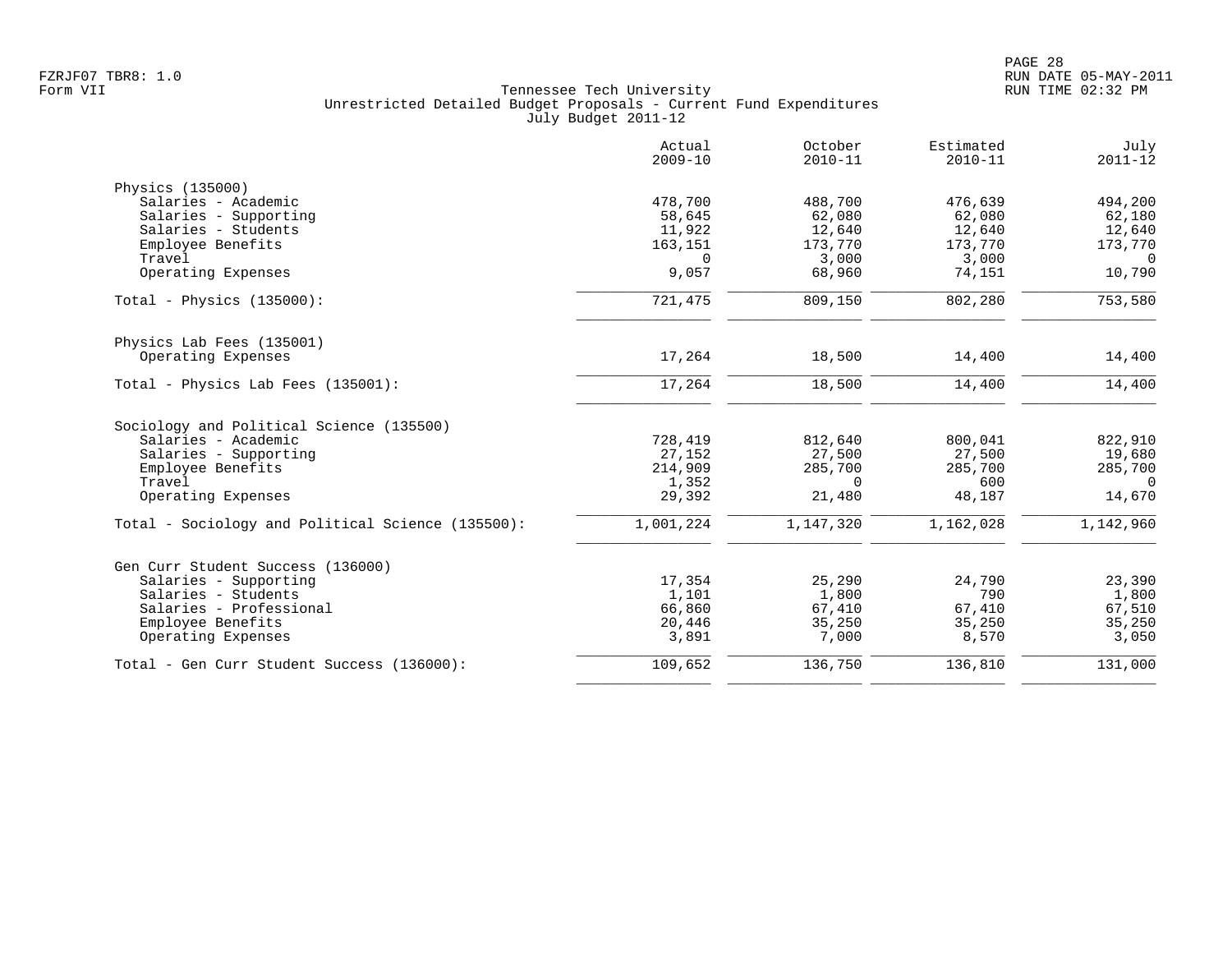|                                                                | Actual<br>$2009 - 10$ | October<br>$2010 - 11$ | Estimated<br>$2010 - 11$ | July<br>$2011 - 12$ |
|----------------------------------------------------------------|-----------------------|------------------------|--------------------------|---------------------|
| Gen Curr Studt Succ Grad Assist (136001)<br>Operating Expenses | 8,256                 | 9,450                  | 9,450                    | 9,450               |
| Total - Gen Curr Studt Succ Grad Assist (136001):              | 8,256                 | 9,450                  | 9,450                    | 9,450               |
| SACF Engineering Spec Acad Crs Fees (137001)                   |                       |                        |                          |                     |
| Salaries - Administrative                                      | 5,000                 | $\Omega$               |                          | $\Omega$            |
| Salaries - Academic                                            | 162,824               | 90,000                 | 90,000                   | 90,000              |
| Salaries - Supporting                                          | 5,484                 | 0                      | 0                        | 0                   |
| Salaries - Students                                            | 52,842                | $\Omega$               | $\Omega$                 | $\Omega$            |
| Employee Benefits                                              | 45,549                | 23,530                 | 23,530                   | 23,530              |
| Travel                                                         | 26,053                | $\Omega$               | 25,000                   | $\Omega$            |
| Operating Expenses                                             | 116,037               | 989,830                | 845,830                  | 471,470             |
| Capital Outlay                                                 | 26,534                | $\Omega$               | 118,000                  | $\Omega$            |
| Total - SACF Engineering Spec Acad Crs Fees (137001):          | 440,323               | 1,103,360              | 1,102,360                | 585,000             |
| Engineering Stimulus Funding (137019)                          |                       |                        |                          |                     |
| Salaries - Administrative                                      | 40,000                | 40,000                 | 40,000                   | $\mathbf 0$         |
| Salaries - Academic                                            | 960,577               | $-51,488$              | 175,184                  | $\mathbf 0$         |
| Salaries - Students                                            | 150                   | $\Omega$               | $\Omega$                 | $\mathbf 0$         |
| Employee Benefits                                              | 296,360               | 83,090                 | 74,500                   | $\mathbf 0$         |
| Total - Engineering Stimulus Funding (137019):                 | 1,297,087             | 71,602                 | 289,684                  | $\mathbf 0$         |
| Engineering MOE Funding (137020)                               |                       |                        |                          |                     |
| Salaries - Academic                                            | 0                     | 744,418                | 535,436                  | 388,250             |
| Employee Benefits                                              | $\mathbf 0$           | 122,130                | 130,250                  | 113,000             |
| Total - Engineering MOE Funding (137020):                      | $\mathbf 0$           | 866,548                | 665,686                  | 501,250             |
|                                                                |                       |                        |                          |                     |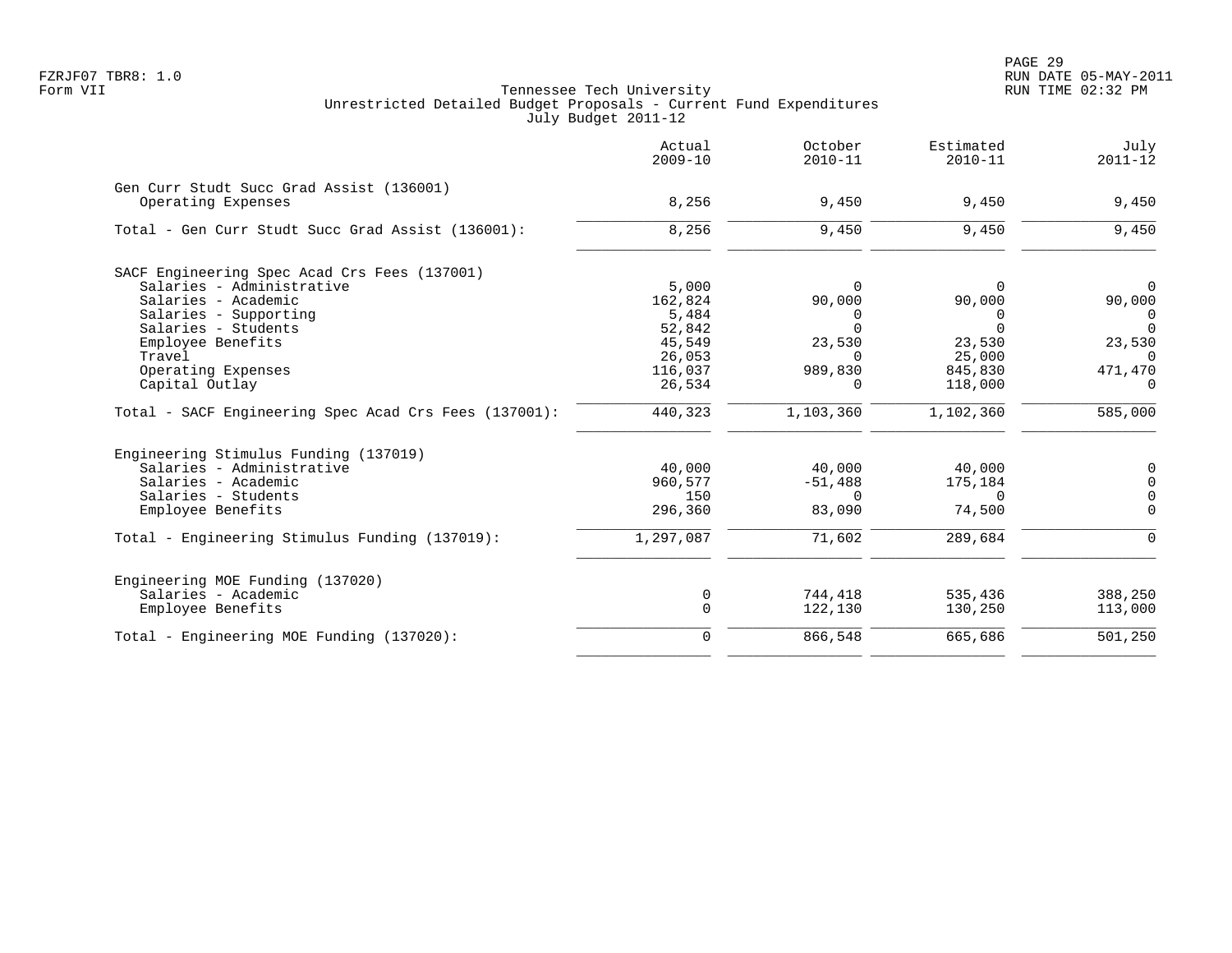|                                        | Actual<br>$2009 - 10$ | October<br>$2010 - 11$ | Estimated<br>$2010 - 11$ | July<br>$2011 - 12$ |
|----------------------------------------|-----------------------|------------------------|--------------------------|---------------------|
| Basic Engineering (137200)             |                       |                        |                          |                     |
| Salaries - Academic                    | 72,710                | 282,680                | 279,162                  | 282,780             |
| Salaries - Supporting                  | 36,160                | 36,160                 | 36,160                   | 36,160              |
| Salaries - Students                    | 1,120                 | $\Omega$               | $\cap$                   | $\Omega$            |
| Employee Benefits                      | 36,644                | 142,120                | 142,120                  | 142,120             |
| Travel                                 | 4,198                 | $\Omega$               | $\Omega$                 | $\Omega$            |
| Operating Expenses                     | 10,220                | 11,020                 | 16,398                   | 11,420              |
| Capital Outlay                         | 22,999                | $\Omega$               | $\Omega$                 | $\Omega$            |
| Total - Basic Engineering (137200):    | 184,051               | 471,980                | 473,840                  | 472,480             |
| Basic Engr Manuals (137201)            |                       |                        |                          |                     |
| Operating Expenses                     | 832                   | 0                      | $\mathbf 0$              | 0                   |
| Total - Basic Engr Manuals (137201):   | 832                   | $\mathbf 0$            | $\mathbf 0$              | $\mathbf 0$         |
| Basic Engr Lab Fees (137203)           |                       |                        |                          |                     |
| Operating Expenses                     | 14,182                | 14,130                 | 15,430                   | 15,430              |
| Total - Basic Engr Lab Fees (137203):  | 14,182                | 14,130                 | 15,430                   | 15,430              |
| Chemical Engineering (137400)          |                       |                        |                          |                     |
| Salaries - Academic                    | 441,760               | 473,570                | 435,910                  | 459,770             |
| Salaries - Supporting                  | 63,990                | 62,110                 | 70,730                   | 62,210              |
| Employee Benefits                      | 134,959               | 167,910                | 167,910                  | 167,910             |
| Operating Expenses                     | 20,138                | 9,620                  | 52,140                   | 9,700               |
| Total - Chemical Engineering (137400): | 660,847               | 713,210                | 726,690                  | 699,590             |
|                                        |                       |                        |                          |                     |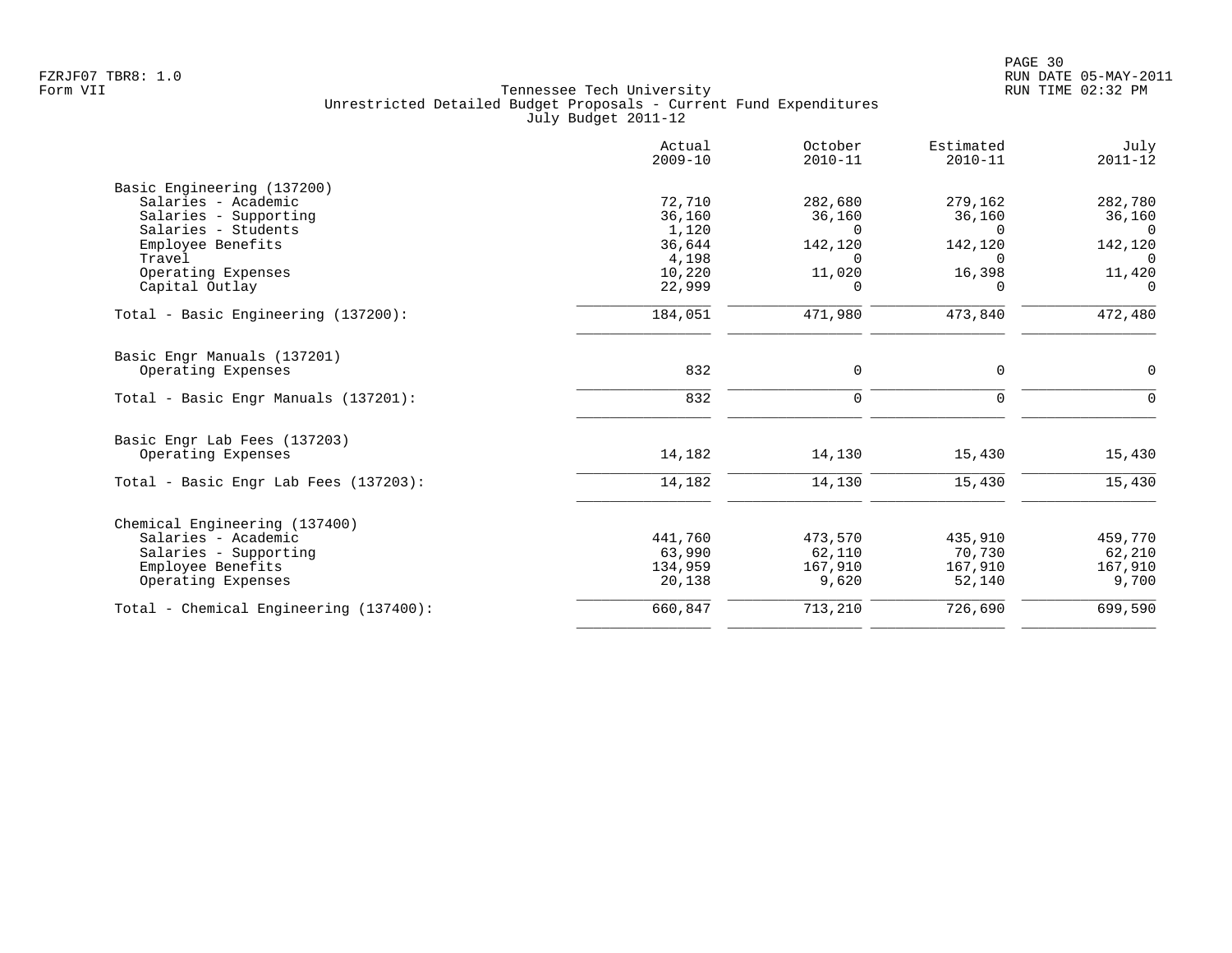PAGE 31 FZRJF07 TBR8: 1.0 RUN DATE 05-MAY-2011

|                                                                                                                                                                                                            | Actual<br>$2009 - 10$                                        | October<br>$2010 - 11$                                         | Estimated<br>$2010 - 11$                                     | July<br>$2011 - 12$                                               |
|------------------------------------------------------------------------------------------------------------------------------------------------------------------------------------------------------------|--------------------------------------------------------------|----------------------------------------------------------------|--------------------------------------------------------------|-------------------------------------------------------------------|
| Chemical Engr Grad Assistant (137401)<br>Operating Expenses                                                                                                                                                | 12,346                                                       | 7,170                                                          | 16,780                                                       | 7,170                                                             |
| Total - Chemical Engr Grad Assistant (137401):                                                                                                                                                             | 12,346                                                       | 7,170                                                          | 16,780                                                       | 7,170                                                             |
| Chemical Engr Lab Fees (137402)<br>Operating Expenses                                                                                                                                                      | 2,919                                                        | 3,820                                                          | 4,120                                                        | 4,120                                                             |
| Total - Chemical Engr Lab Fees (137402):                                                                                                                                                                   | 2,919                                                        | 3,820                                                          | 4,120                                                        | 4,120                                                             |
| Civil and Environmental Engineering (137600)<br>Salaries - Academic<br>Salaries - Supporting<br>Employee Benefits<br>Travel<br>Operating Expenses<br>Total - Civil and Environmental Engineering (137600): | 877,381<br>86,528<br>262,150<br>8,542<br>53,197<br>1,287,798 | 1,004,760<br>88,620<br>359,340<br>9,250<br>31,750<br>1,493,720 | 912,630<br>87,484<br>359,340<br>9,250<br>65,781<br>1,434,485 | 1,134,140<br>88,820<br>359,340<br>$\Omega$<br>18,550<br>1,600,850 |
| Civil and Envir Grad Assistant (137601)<br>Operating Expenses                                                                                                                                              | 27,519                                                       | 21,520                                                         | 34,705                                                       | 21,520                                                            |
| Total - Civil and Envir Grad Assistant (137601):                                                                                                                                                           | 27,519                                                       | 21,520                                                         | 34,705                                                       | 21,520                                                            |
| Civil and Envir Lab Fees (137602)<br>Operating Expenses                                                                                                                                                    | 5,070                                                        | 5,070                                                          | 5,470                                                        | 5,470                                                             |
| Total - Civil and Envir Lab Fees (137602):                                                                                                                                                                 | 5,070                                                        | 5,070                                                          | 5,470                                                        | 5,470                                                             |
|                                                                                                                                                                                                            |                                                              |                                                                |                                                              |                                                                   |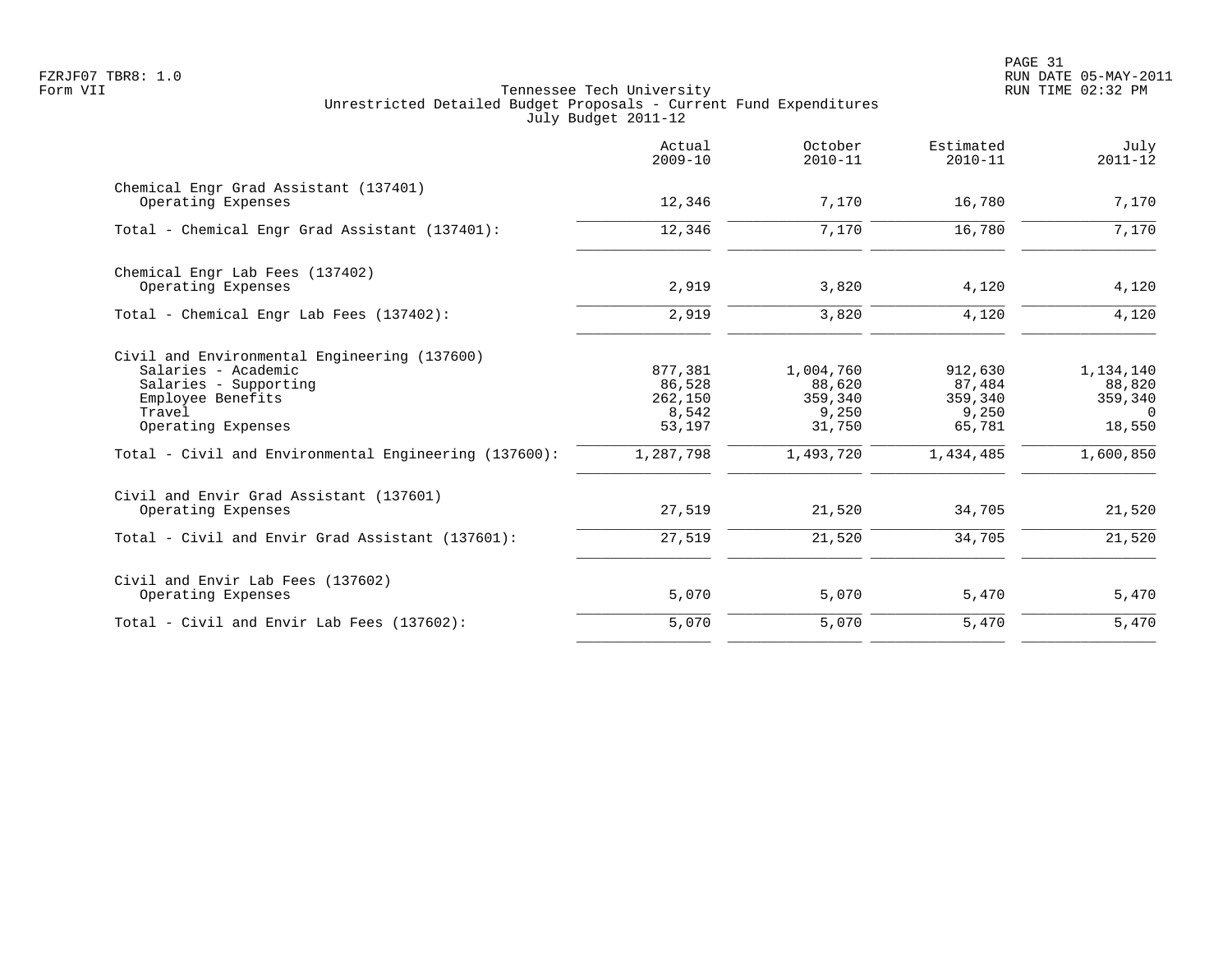|                                                                | Actual<br>$2009 - 10$ | October<br>$2010 - 11$ | Estimated<br>$2010 - 11$ | July<br>$2011 - 12$ |
|----------------------------------------------------------------|-----------------------|------------------------|--------------------------|---------------------|
| Elect and Comptr Engr Office (137800)                          |                       |                        |                          |                     |
| Salaries - Academic                                            | 892,358               | 1,075,830              | 909,850                  | 1,219,260           |
| Salaries - Supporting                                          | 92,622                | 92,440                 | 87,829                   | 89,110              |
| Salaries - Students                                            | 3,264                 | $\Omega$               | $\Omega$                 | $\Omega$            |
| Salaries - Professional                                        | 49,530                | 49,630                 | 49,630                   | 49,730              |
| Employee Benefits                                              | 320,449               | 489,420                | 489,420                  | 489,420             |
| Travel                                                         | 5,857                 | 990                    | 990                      | 990                 |
| Operating Expenses                                             | 84,948                | 29,140                 | 104,276                  | 19,250              |
| Total - Elect and Comptr Engr Office (137800):                 | 1,449,028             | 1,737,450              | 1,641,995                | 1,867,760           |
| Elect and Comp Engr Grad Assist (137801)<br>Operating Expenses | 53,312                | 28,690                 | 57,644                   | 28,690              |
|                                                                |                       |                        |                          |                     |
| Total - Elect and Comp Engr Grad Assist (137801):              | 53,312                | 28,690                 | 57,644                   | 28,690              |
| Elect and Comp Lab Fees (137802)                               |                       |                        |                          |                     |
| Operating Expenses                                             | 6,543                 | 9,820                  | 9,320                    | 9,320               |
| Total - Elect and Comp Lab Fees (137802):                      | 6,543                 | 9,820                  | 9,320                    | 9,320               |
| Industrial and Systems Engineering (138000)                    |                       |                        |                          |                     |
| Salaries - Academic                                            | 112,450               | $\Omega$               | $\Omega$                 | 0                   |
| Salaries - Supporting                                          | 31,380                | 9,000                  | 9,000                    | $\Omega$            |
| Employee Benefits                                              | 42,668                | 2,800                  | 2,800                    | $\Omega$            |
| Operating Expenses                                             | 7,209                 | $\Omega$               | $\Omega$                 | $\Omega$            |
| Total - Industrial and Systems Engineering (138000):           | 193,707               | 11,800                 | 11,800                   | $\mathbf 0$         |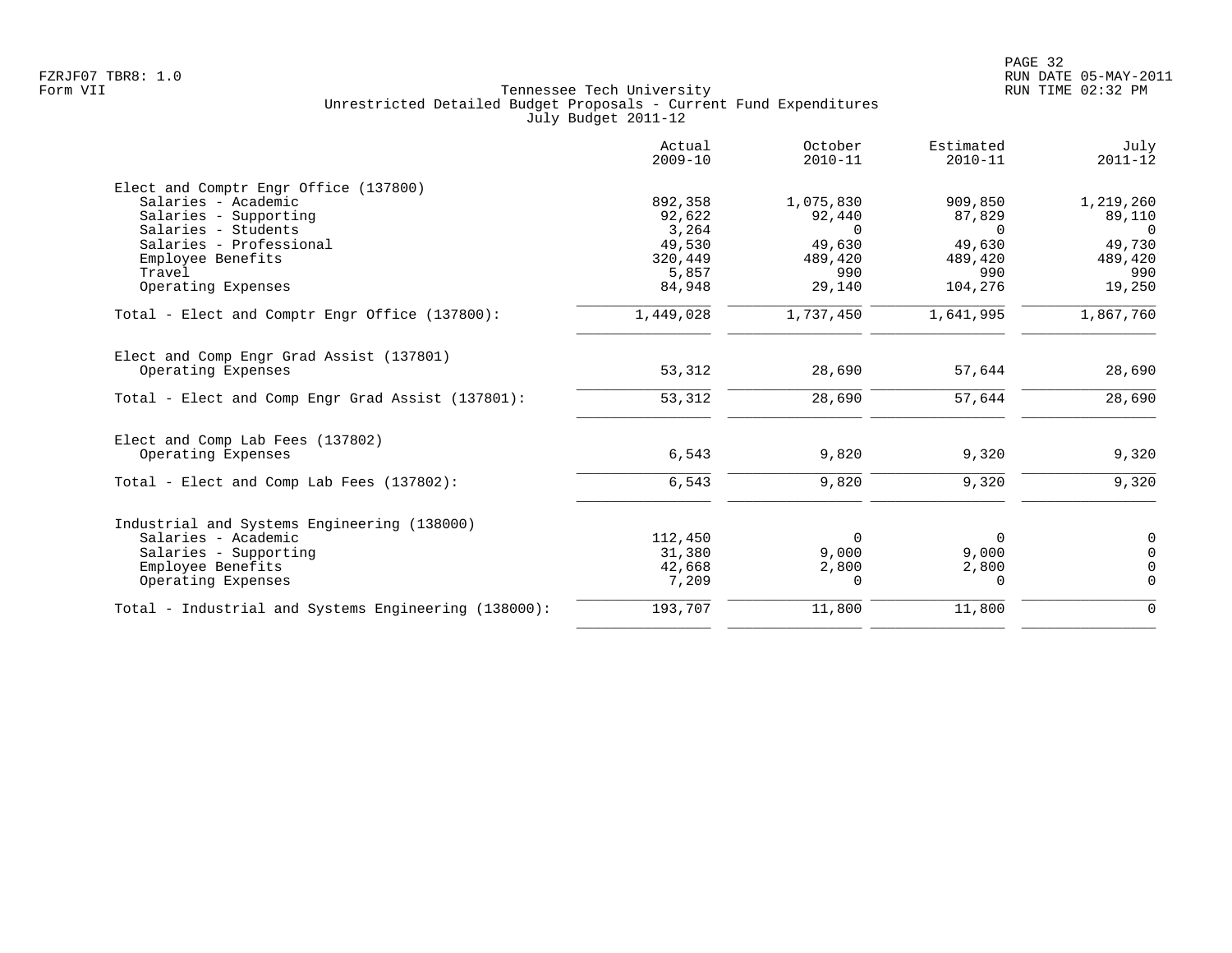|                                                    | Actual<br>$2009 - 10$ | October<br>$2010 - 11$ | Estimated<br>$2010 - 11$ | July<br>$2011 - 12$ |
|----------------------------------------------------|-----------------------|------------------------|--------------------------|---------------------|
| Indust and Syst Engr Lab Fees (138002)             |                       |                        |                          |                     |
| Travel                                             | 452                   | $\mathbf 0$            | $\overline{0}$           | 0                   |
| Operating Expenses                                 | 440                   | 180                    | 860                      | $\Omega$            |
| Total - Indust and Syst Engr Lab Fees (138002):    | 892                   | 180                    | 860                      | $\Omega$            |
| Manufacturing and Ind Technology (138200)          |                       |                        |                          |                     |
| Salaries - Academic                                | 358,319               | 359,940                | 369,940                  | 360,340             |
| Salaries - Supporting                              | 66,100                | 66,300                 | 66,300                   | 66,500              |
| Employee Benefits                                  | 126,037               | 136,120                | 136,120                  | 136,120             |
| Operating Expenses                                 | 18,815                | 10,730                 | 10,890                   | 11,050              |
| Capital Outlay                                     | 1,783                 | $\Omega$               | $\Omega$                 | $\Omega$            |
| Total - Manufacturing and Ind Technology (138200): | 571,054               | 573,090                | 583,250                  | 574,010             |
| Manuf and Ind Tech Lab Fees (138202)               |                       |                        |                          |                     |
| Operating Expenses                                 | 9,059                 | 9,200                  | 8,300                    | 8,300               |
| Capital Outlay                                     | 138                   | $\Omega$               | 0                        | $\overline{0}$      |
| Total - Manuf and Ind Tech Lab Fees (138202):      | 9,197                 | 9,200                  | 8,300                    | 8,300               |
| Mechanical Engineering (138400)                    |                       |                        |                          |                     |
| Salaries - Academic                                | 1,404,877             | 1,478,290              | 1,484,325                | 1,479,490           |
| Salaries - Supporting                              | 75,909                | 91,100                 | 91,100                   | 91,100              |
| Salaries - Students                                | 3,077                 | $\Omega$               | $\Omega$                 | $\Omega$            |
| Salaries - Professional                            | 84,370                | 84,770                 | 84,770                   | 84,970              |
| Employee Benefits                                  | 454,805               | 531,740                | 530,540                  | 531,740             |
| Travel                                             | 6,734                 | $\Omega$               | 3,573                    | $\overline{0}$      |
| Operating Expenses                                 | 81,477                | 24,140                 | 26,746                   | 24,540              |
| Total - Mechanical Engineering (138400):           | 2, 111, 249           | 2,210,040              | 2,221,054                | 2, 211, 840         |
|                                                    |                       |                        |                          |                     |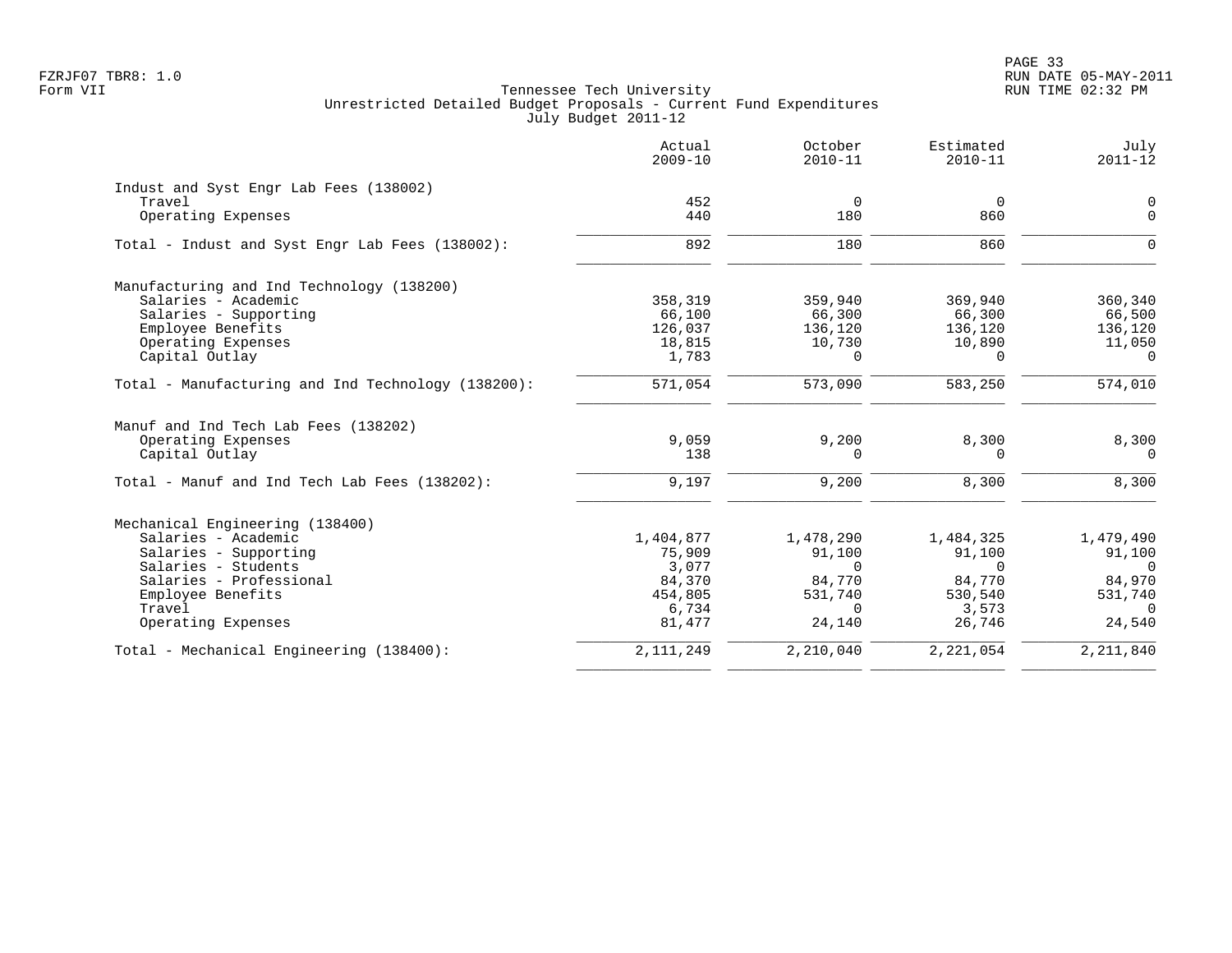|                                                       | Actual<br>$2009 - 10$ | October<br>$2010 - 11$ | Estimated<br>$2010 - 11$ | July<br>$2011 - 12$ |
|-------------------------------------------------------|-----------------------|------------------------|--------------------------|---------------------|
| Mech Engr Grad Assistant (138401)                     |                       |                        |                          |                     |
| Operating Expenses                                    | 27,454                | 28,690                 | 43,086                   | 28,690              |
| Total - Mech Engr Grad Assistant (138401):            | 27,454                | 28,690                 | 43,086                   | 28,690              |
| Mech Engr Lab Fees (138402)                           |                       |                        |                          |                     |
| Operating Expenses                                    | 5,657                 | 5,620                  | 6,320                    | 6,320               |
| Total - Mech Engr Lab Fees (138402):                  | 5,657                 | 5,620                  | 6,320                    | 6,320               |
| The Institute of Komputing Int TIKI (139501)          |                       |                        |                          |                     |
| Salaries - Students                                   | 0                     | 0                      | 11,000                   | 0                   |
| Salaries - Professional                               | $\Omega$              | $\Omega$               | 19,000                   | $\Omega$            |
| Total - The Institute of Komputing Int TIKI (139501): | 0                     | $\mathbf 0$            | 30,000                   | $\Omega$            |
| SACF Business Spec Acad Course Fee (140002)           |                       |                        |                          |                     |
| Salaries - Administrative                             | 5,004                 | 5,000                  | 5,000                    | 5,000               |
| Salaries - Academic                                   | 27,409                | 10,990                 | 13,490                   | 2,300               |
| Salaries - Supporting                                 | 3,342                 | $\Omega$               | 8,550                    | 0                   |
| Salaries - Students                                   | 18,079                | 2,200                  | 6,100                    | $\overline{0}$      |
| Salaries - Professional                               | 713                   | $\Omega$               | $\Omega$                 | $\Omega$            |
| Employee Benefits                                     | 7,585                 | 7,190                  | 7,190                    | 7,190               |
| Travel<br>Operating Expenses                          | 22,768<br>91,863      | 2,000<br>272,647       | 24,500<br>209,132        | 25,000<br>153,310   |
| Total - SACF Business Spec Acad Course Fee (140002):  | 176,763               | 300,027                | 273,962                  | 192,800             |
|                                                       |                       |                        |                          |                     |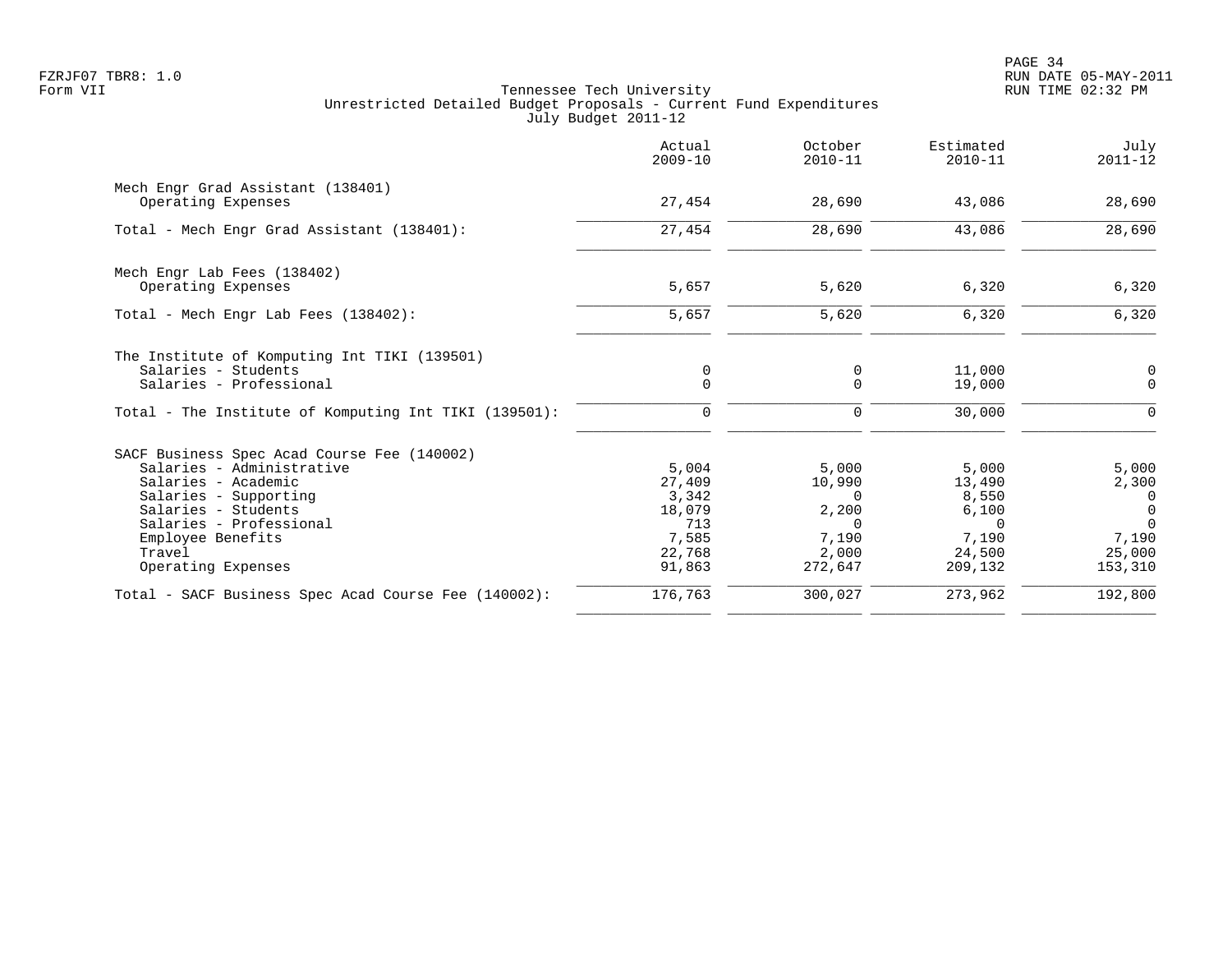PAGE 35 FZRJF07 TBR8: 1.0 RUN DATE 05-MAY-2011

| Actual<br>$2009 - 10$ | October<br>$2010 - 11$ | Estimated<br>$2010 - 11$     | July<br>$2011 - 12$          |
|-----------------------|------------------------|------------------------------|------------------------------|
|                       |                        |                              |                              |
| 710,638               | 99,590                 |                              | 0                            |
| 8,202                 | $\Omega$               |                              | $\Omega$                     |
| 195,331               |                        |                              | $\Omega$                     |
| 914,171               | 127,480                | 17,980                       | $\Omega$                     |
|                       |                        |                              |                              |
| 0                     | 0                      | 1,750                        | 0                            |
| $\Omega$              | $\mathbf 0$            | 1,750                        | 0                            |
|                       |                        |                              |                              |
|                       |                        |                              | 0                            |
| $\mathbf 0$           | 79,590                 | 79,590                       | $\mathbf 0$                  |
| $\Omega$              | 363,830                | 363,830                      | $\Omega$                     |
|                       |                        |                              |                              |
|                       |                        |                              | 770,170                      |
| 19,195                | 19,480                 | 19,480                       | 19,580                       |
| 926                   | 930                    | 930                          | 930                          |
| 130,634               | 222,100                | 222,100                      | 222,100                      |
| 617,075               | 796,230                | 767,560                      | 1,012,780                    |
|                       | 0<br>466,320           | 27,890<br>284,240<br>553,720 | 17,980<br>284,240<br>525,050 |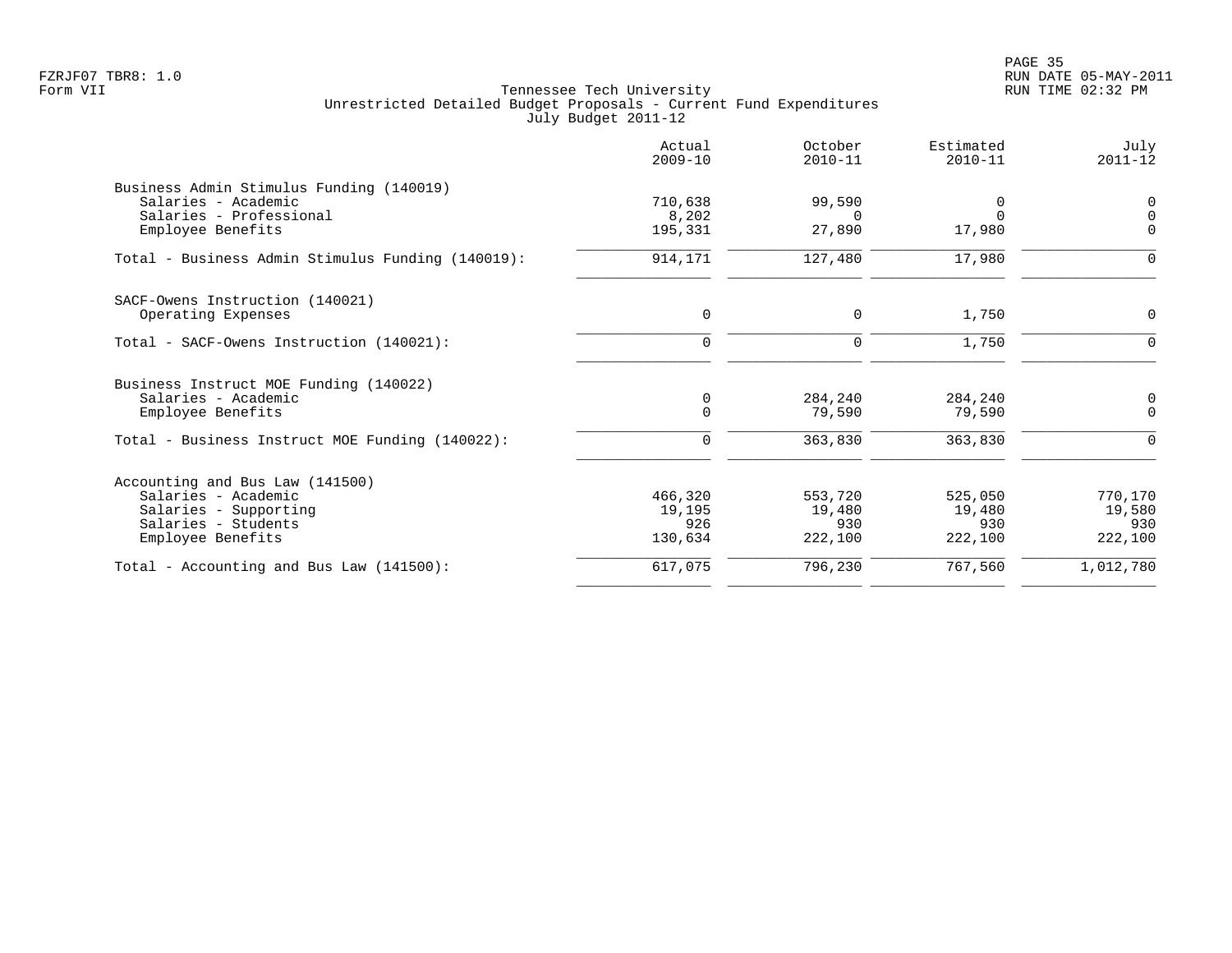|                                               | Actual<br>$2009 - 10$ | October<br>$2010 - 11$ | Estimated<br>$2010 - 11$ | July<br>$2011 - 12$ |
|-----------------------------------------------|-----------------------|------------------------|--------------------------|---------------------|
| SACF Accounting and Bus Law (141501)          |                       |                        |                          |                     |
| Salaries - Academic                           | 30,480                | 66,160                 | 66,160                   | 66,160              |
| Employee Benefits                             | 8,712                 | 9,230                  | 18,730                   | 9,230               |
| Travel                                        | 5,381                 | 3,000                  | 9,000                    | $\Omega$            |
| Operating Expenses                            | 9,951                 | 6,430                  | 7,930                    | 6,430               |
| Total - SACF Accounting and Bus Law (141501): | 54,524                | 84,820                 | 101,820                  | 81,820              |
| MBA Studies (142000)                          |                       |                        |                          |                     |
| Salaries - Administrative                     | 5,498                 | 5,000                  | 5,000                    | 5,000               |
| Salaries - Supporting                         | 17,755                | 17,855                 | 17,855                   | 17,955              |
| Salaries - Students                           | 12,017                | $\Omega$               | $\Omega$                 | $\overline{0}$      |
| Salaries - Professional                       | 40,721                | 52,910                 | 52,910                   | 52,910              |
| Employee Benefits                             | 8,168                 | 7,610                  | 7,610                    | 7,610               |
| Total - MBA Studies (142000):                 | 84,159                | 83,375                 | 83,375                   | 83,475              |
| SACF MBA Studies (142001)                     |                       |                        |                          |                     |
| Operating Expenses                            | 9,308                 | 5,550                  | 5,550                    | 5,550               |
| Total - SACF MBA Studies (142001):            | 9,308                 | 5,550                  | 5,550                    | 5,550               |
| Management Programs (142002)                  |                       |                        |                          |                     |
| Salaries - Supporting                         | 25,966                | 15,155                 | 15,155                   | 15,155              |
| Employee Benefits                             | 11,136                | 17,570                 | 17,570                   | 17,570              |
| Total - Management Programs (142002):         | 37,102                | 32,725                 | 32,725                   | 32,725              |
|                                               |                       |                        |                          |                     |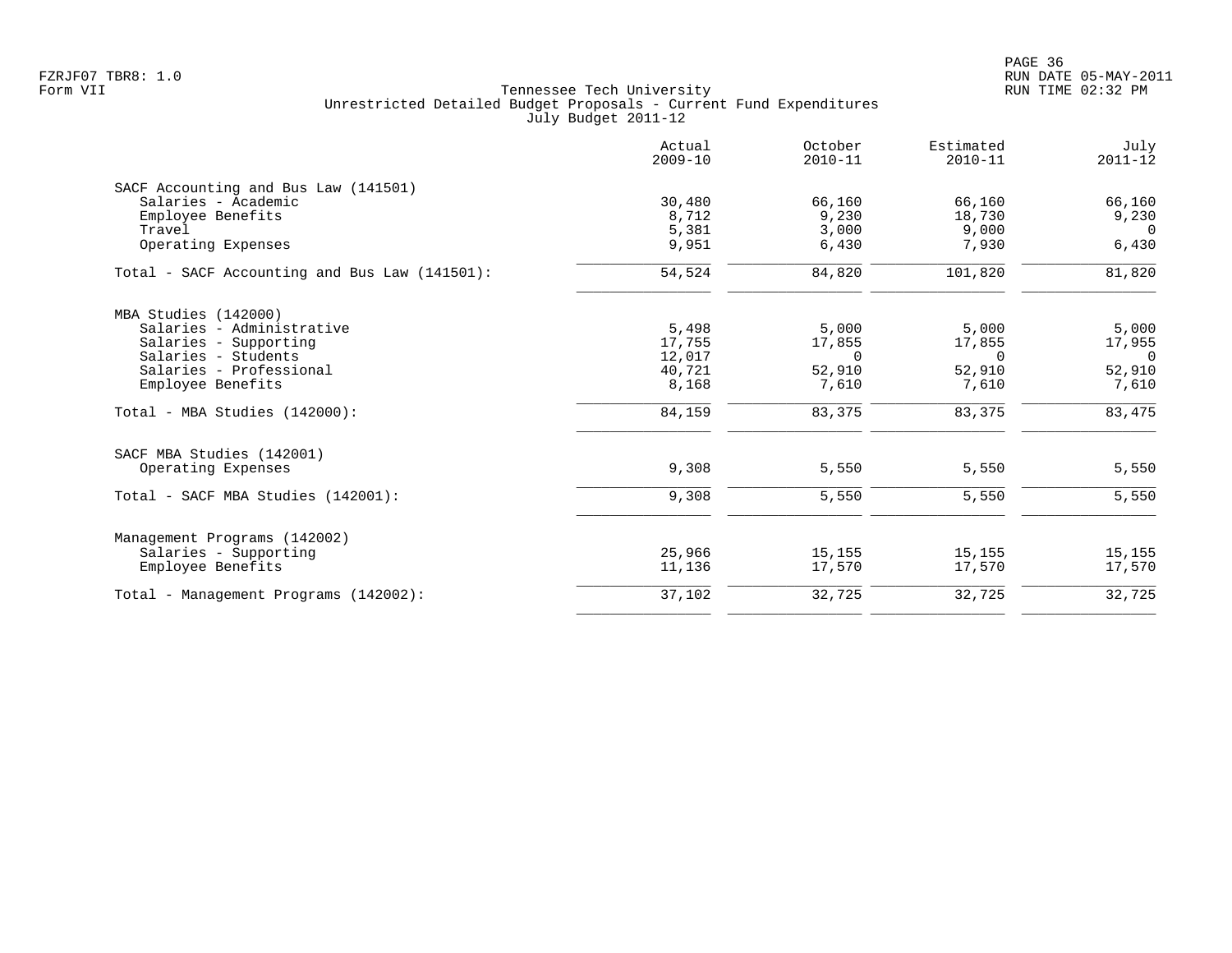|                                                   | Actual<br>$2009 - 10$ | October<br>$2010 - 11$ | Estimated<br>$2010 - 11$ | July<br>$2011 - 12$ |
|---------------------------------------------------|-----------------------|------------------------|--------------------------|---------------------|
| MBA Bus Grad Assist (142004)                      |                       |                        |                          |                     |
| Operating Expenses                                | 99,922                | 98,840                 | 98,840                   | 98,840              |
| Total - MBA Bus Grad Assist (142004):             | 99,922                | 98,840                 | 98,840                   | 98,840              |
| Economics Finance and Marketing (142500)          |                       |                        |                          |                     |
| Salaries - Academic                               | 870,258               | 856,088                | 864,338                  | 855,488             |
| Salaries - Supporting                             | 31,120                | 31,220                 | 31,220                   | 31,320              |
| Employee Benefits                                 | 229,090               | 335,040                | 335,040                  | 335,040             |
| Operating Expenses                                | 857                   | $\Omega$               | $\Omega$                 | $\Omega$            |
| Total - Economics Finance and Marketing (142500): | 1,131,325             | 1,222,348              | 1,230,598                | 1,221,848           |
| SACF Econ Fin and Marketing (142501)              |                       |                        |                          |                     |
| Salaries - Academic                               | 109,193               | 108,530                | 108,530                  | 108,530             |
| Employee Benefits                                 | 32,116                | 29,300                 | 29,300                   | 29,300              |
| Travel                                            | 13,097                | 3,000                  | 15,500                   | $\Omega$            |
| Operating Expenses                                | 8,664                 | 6,810                  | 9,510                    | 6,810               |
| Total - SACF Econ Fin and Marketing (142501):     | 163,070               | 147,640                | 162,840                  | 144,640             |
| Basic Business (143000)                           |                       |                        |                          |                     |
| Salaries - Supporting                             | 82,555                | 64,010                 | 64,010                   | 64,110              |
| Salaries - Professional                           | 52,160                | 52,260                 | 52,260                   | 52,360              |
| Employee Benefits                                 | 39,750                | 52,030                 | 52,030                   | 52,030              |
| Operating Expenses                                | 4                     | $\Omega$               | $\Omega$                 | $\Omega$            |
| Total - Basic Business (143000):                  | 174,469               | 168,300                | 168,300                  | 168,500             |
|                                                   |                       |                        |                          |                     |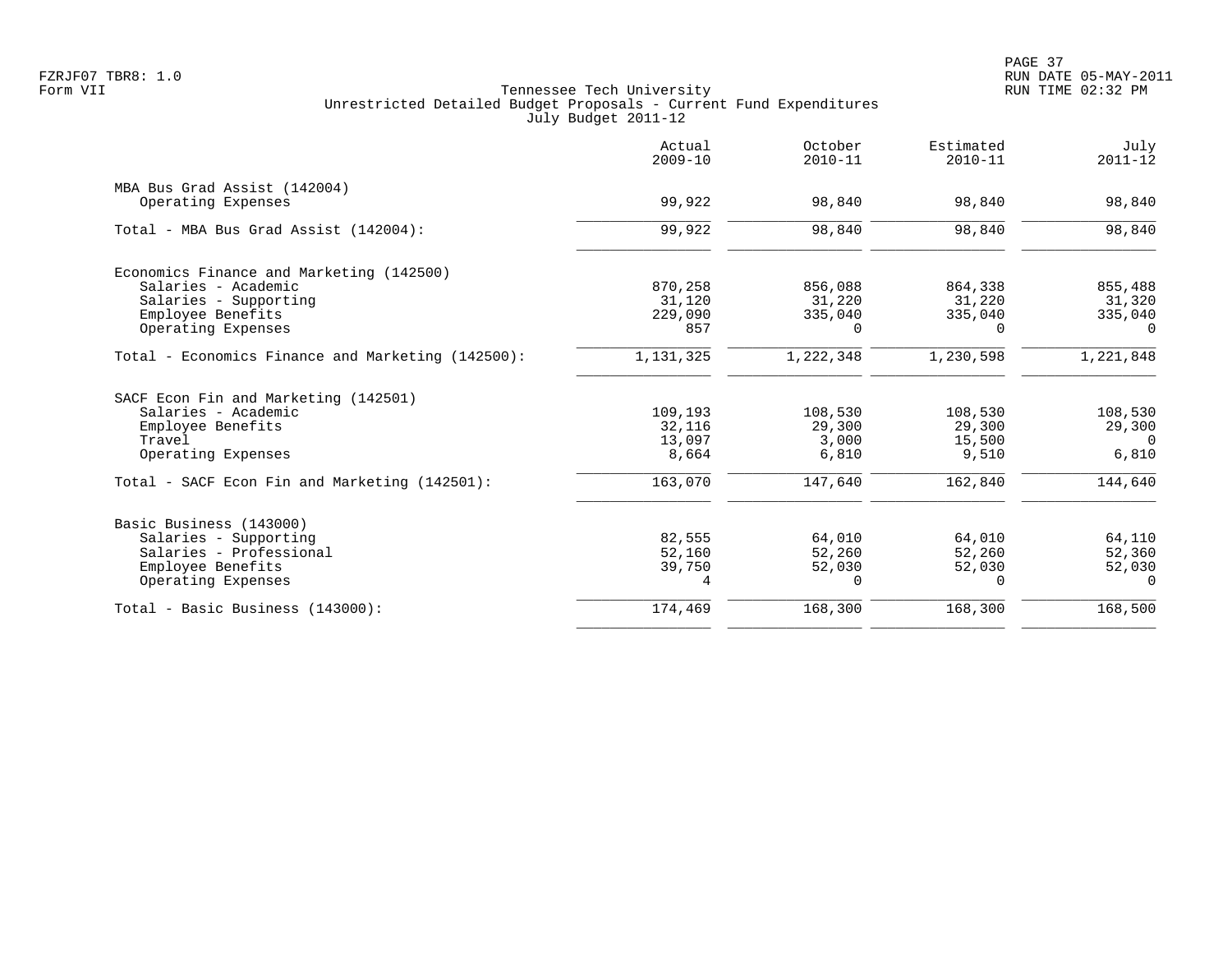|                                                     | Actual<br>$2009 - 10$ | October<br>$2010 - 11$ | Estimated<br>$2010 - 11$ | July<br>$2011 - 12$ |
|-----------------------------------------------------|-----------------------|------------------------|--------------------------|---------------------|
| SACF Basic Business (143001)                        |                       |                        |                          |                     |
| Salaries - Supporting                               | 0                     | 18,290                 | 18,740                   | 18,290              |
| Employee Benefits                                   |                       | $\Omega$               | 2,020                    | $\Omega$            |
| Operating Expenses                                  | 11,163                | 2,970                  | 5,470                    | 2,970               |
| Total - SACF Basic Business (143001):               | 11,163                | 21,260                 | 26,230                   | 21,260              |
| Decision Sciences and Management (144000)           |                       |                        |                          |                     |
| Salaries - Academic                                 | 727,042               | 851,493                | 871,913                  | 1,036,553           |
| Salaries - Supporting                               | 22,518                | 22,540                 | 22,540                   | 22,640              |
| Salaries - Professional                             | 147,736               | $\Omega$               | $\Omega$                 | $\Omega$            |
| Employee Benefits                                   | 189,965               | 307,830                | 307,830                  | 307,830             |
| Operating Expenses                                  | 624                   | 0                      | $\Omega$                 | 0                   |
| Total - Decision Sciences and Management (144000):  | 1,087,885             | 1,181,863              | 1,202,283                | 1,367,023           |
| SACF Decision Sciences and Mangmt (144001)          |                       |                        |                          |                     |
| Salaries - Academic                                 | 48,123                | 233,303                | 190,923                  | 148,543             |
| Employee Benefits                                   | 11,794                | 12,530                 | 23,330                   | 12,530              |
| Travel                                              | 5,257                 | 5,000                  | 8,000                    | $\cap$              |
| Operating Expenses                                  | 7,595                 | 7,490                  | 7,490                    | 7,490               |
| Total - SACF Decision Sciences and Mangmt (144001): | 72,769                | 258,323                | 229,743                  | 168,563             |
| World Cultures (144003)                             |                       |                        |                          |                     |
| Operating Expenses                                  | 951                   | 950                    | 950                      | 950                 |
| Total - World Cultures (144003):                    | 951                   | 950                    | 950                      | 950                 |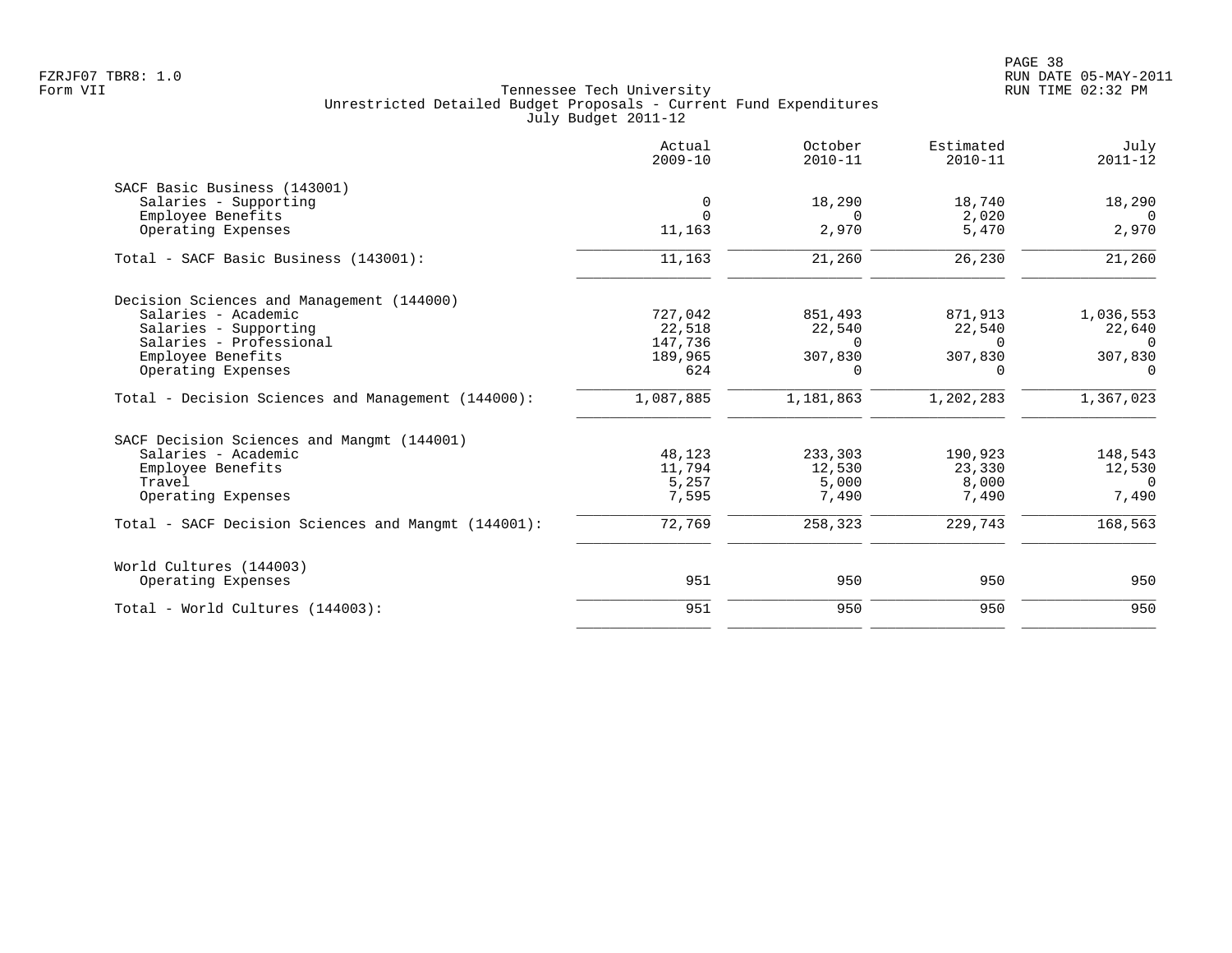PAGE 39 FZRJF07 TBR8: 1.0 RUN DATE 05-MAY-2011

|                                                   | Actual<br>$2009 - 10$ | October<br>$2010 - 11$ | Estimated<br>$2010 - 11$ | July<br>$2011 - 12$ |
|---------------------------------------------------|-----------------------|------------------------|--------------------------|---------------------|
| Fleetquard Cummins Computer Ctr (145000)          |                       |                        |                          |                     |
| Salaries - Professional                           | 2,400                 | 2,400                  | 2,400                    | 2,400               |
| Employee Benefits                                 | 588                   | 750                    | 750                      | 750                 |
| Operating Expenses                                | 3,337                 | 3,340                  | 3,380                    | 3,420               |
| Total - Fleetquard Cummins Computer Ctr (145000): | 6,325                 | 6,490                  | 6,530                    | 6,570               |
| External Relations (146000)                       |                       |                        |                          |                     |
| Salaries - Supporting                             | 20,660                | 20,760                 | 20,760                   | 20,860              |
| Employee Benefits                                 | 8,423                 | 32,780                 | 32,780                   | 32,780              |
| Total - External Relations (146000):              | 29,083                | 53,540                 | 53,540                   | 53,640              |
| Governors Schools (148000)                        |                       |                        |                          |                     |
| Salaries - Academic                               | 2,500                 | 7,450                  | 7,450                    | 0                   |
| Salaries - Supporting                             | 4,000                 | 4,000                  | 4,000                    | $\mathsf 0$         |
| Salaries - Students                               | 800                   | 800                    | 800                      | $\overline{0}$      |
| Employee Benefits                                 | 497                   | 4,700                  | 4,700                    | $\overline{0}$      |
| Operating Expenses                                | 2,152                 | 8,070                  | 8,070                    | $\mathbf 0$         |
| Total - Governors Schools (148000):               | 9,949                 | 25,020                 | 25,020                   | $\Omega$            |
| Education Grad Assistant (150001)                 |                       |                        |                          |                     |
| Operating Expenses                                | 226,913               | 242,950                | 260,950                  | 242,950             |
| Total - Education Grad Assistant (150001):        | 226,913               | 242,950                | 260,950                  | 242,950             |
|                                                   |                       |                        |                          |                     |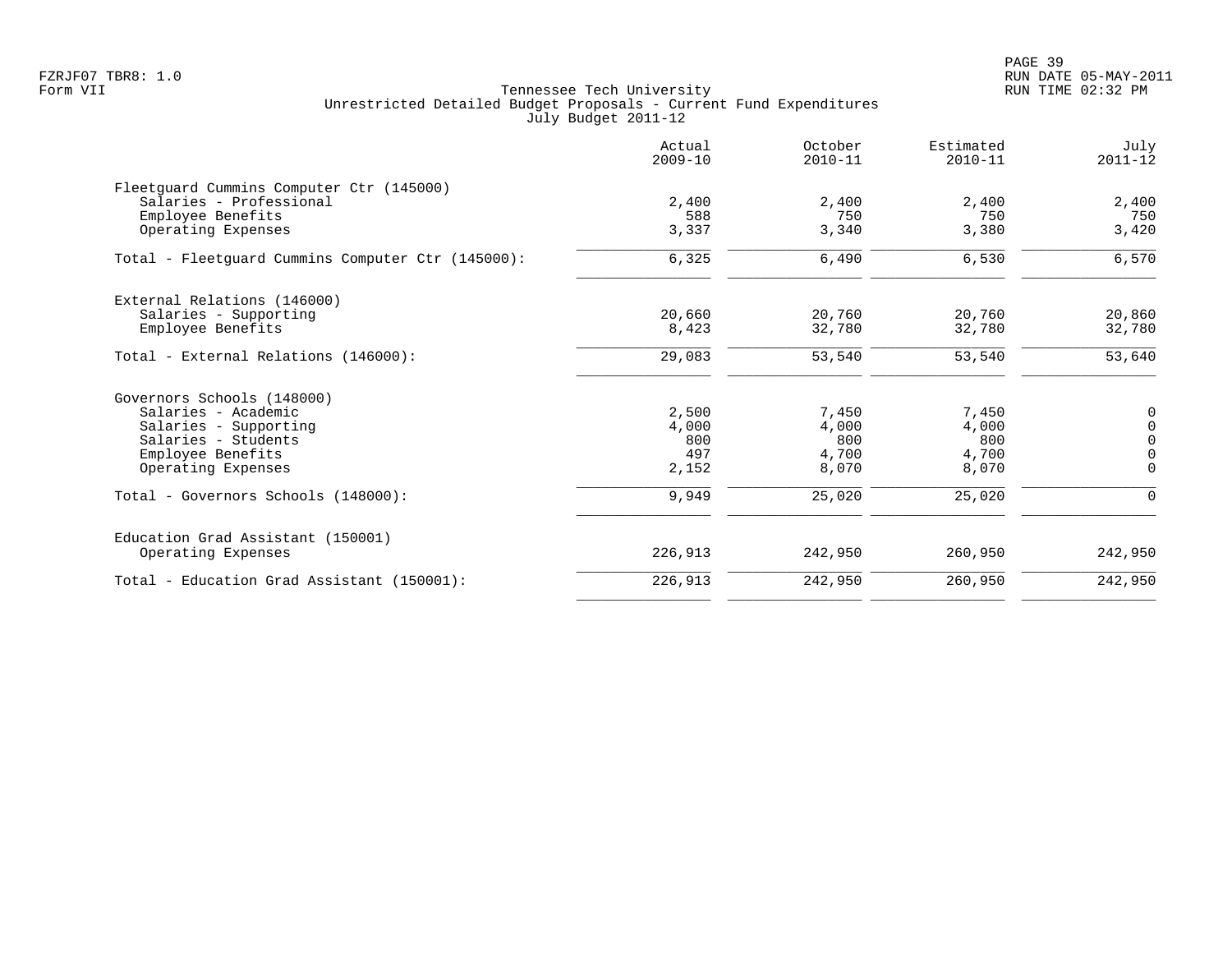PAGE 40 FZRJF07 TBR8: 1.0 RUN DATE 05-MAY-2011

|                                                              | Actual<br>$2009 - 10$ | October<br>$2010 - 11$ | Estimated<br>$2010 - 11$ | July<br>$2011 - 12$ |
|--------------------------------------------------------------|-----------------------|------------------------|--------------------------|---------------------|
| Educ TIKI Grad Assistant (150002)<br>Salaries - Professional | $\mathbf 0$           | 0                      | 15,000                   | $\mathbf 0$         |
|                                                              |                       |                        |                          |                     |
| Total - Educ TIKI Grad Assistant (150002):                   | $\Omega$              | $\Omega$               | 15,000                   | $\Omega$            |
| Match Dean College of Education (150015)                     |                       |                        |                          |                     |
| Salaries - Supporting                                        | 500                   | 0                      | 0                        | $\mathbf 0$         |
| Employee Benefits                                            | 115                   | 0                      | $\mathbf 0$              | $\overline{0}$      |
| Total - Match Dean College of Education (150015):            | 615                   | $\Omega$               | $\Omega$                 | $\Omega$            |
| Education Stimulus Funding (150019)                          |                       |                        |                          |                     |
| Salaries - Academic                                          | 397,514               | 37,820                 | 28,470                   | $\mathbf 0$         |
| Employee Benefits                                            | 101,470               | 10,600                 | $-16, 160$               | $\Omega$            |
| Total - Education Stimulus Funding (150019):                 | 498,984               | 48,420                 | 12,310                   | $\Omega$            |
| Education MOE Funding (150020)                               |                       |                        |                          |                     |
| Salaries - Academic                                          | $\mathsf 0$           | 160,780                | 160,780                  | $\mathbf 0$         |
| Employee Benefits                                            | $\mathbf 0$           | 45,020                 | 45,020                   | $\mathbf 0$         |
| Total - Education MOE Funding (150020):                      | $\mathbf 0$           | 205,800                | 205,800                  | $\Omega$            |
| Learning Support Program (151000)                            |                       |                        |                          |                     |
| Salaries - Academic                                          | 292,950               | 294,230                | 294,230                  | 294,630             |
| Salaries - Supporting                                        | 23,600                | 23,970                 | 23,990                   | 24,070              |
| Salaries - Students                                          | 6,743                 | 7,820                  | 7,820                    | 7,820               |
| Employee Benefits                                            | 110,914               | 123,090                | 123,090                  | 123,090             |
| Travel<br>Operating Expenses                                 | 105<br>10,830         | 1,420<br>11,110        | 1,420<br>11,370          | 1,420<br>11,630     |
| Total - Learning Support Program (151000):                   | 445,142               | 461,640                | 461,920                  | 462,660             |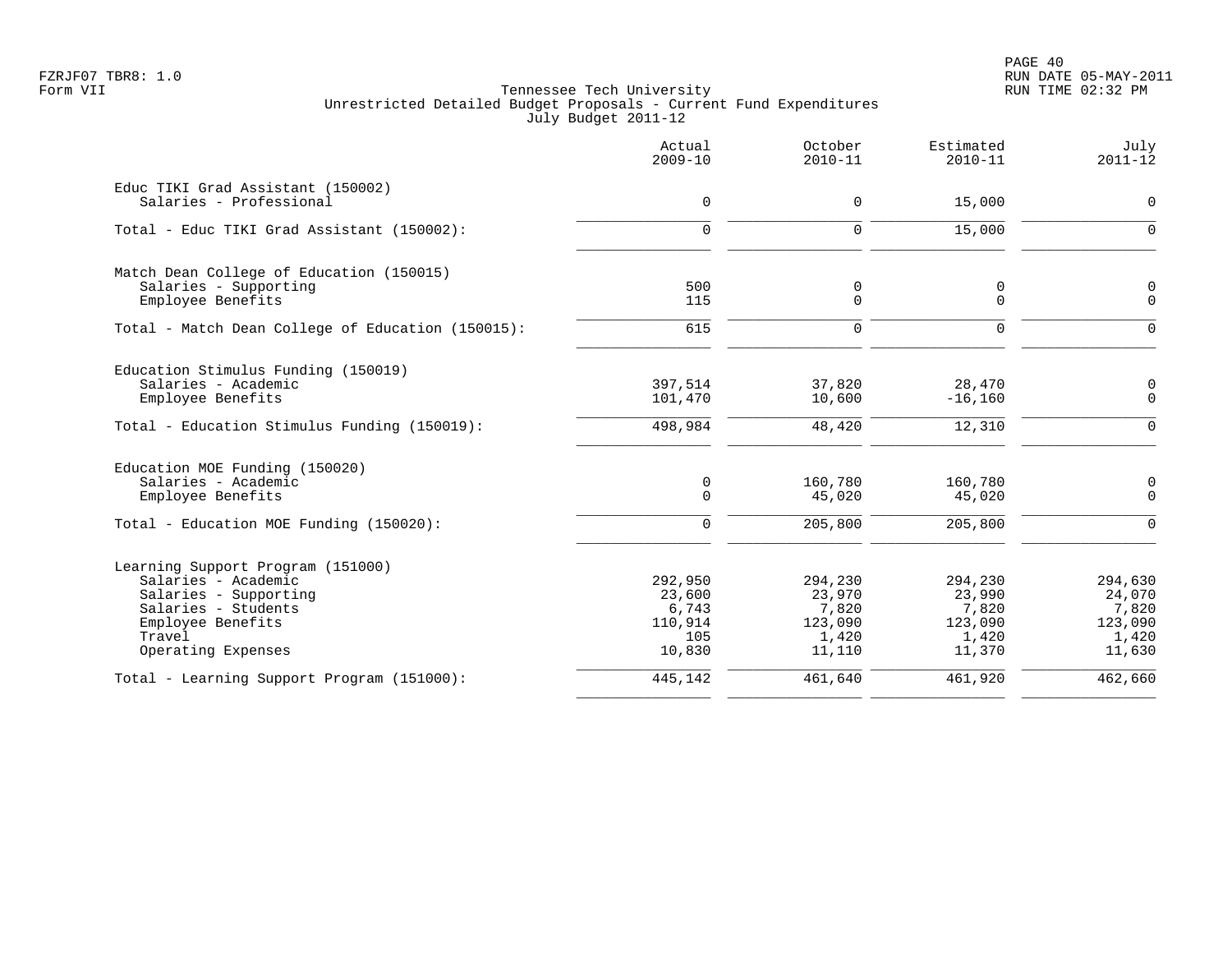|                                                  | Actual<br>$2009 - 10$ | October<br>$2010 - 11$ | Estimated<br>$2010 - 11$ | July<br>$2011 - 12$ |
|--------------------------------------------------|-----------------------|------------------------|--------------------------|---------------------|
| Associate Dean Coll of Educ (151500)             |                       |                        |                          |                     |
| Salaries - Administrative                        | 112,087               | 105,530                | 105,530                  | 107,030             |
| Salaries - Supporting                            | 21,947                | 45,170                 | 45,300                   | 45,970              |
| Salaries - Professional                          | 8,000                 | 8,000                  | 16,000                   | 43,000              |
| Employee Benefits                                | 45,652                | 47,410                 | 60,410                   | 60,410              |
| Operating Expenses                               | 1,616                 | 2,500                  | 2,540                    | 12,580              |
| Total - Associate Dean Coll of Educ (151500):    | 189,302               | 208,610                | 229,780                  | 268,990             |
| Education PHD (151501)                           |                       |                        |                          |                     |
| Salaries - Academic                              | 18,053                | 15,490                 | 15,490                   | 15,490              |
| Salaries - Professional                          | 47,750                | 120,000                | 94,000                   | 84,000              |
| Employee Benefits                                | 1,542                 | 6,300                  | 6,300                    | 6,300               |
| Operating Expenses                               | 1,550                 | 4,000                  | 4,060                    | 4,120               |
| Total - Education PHD (151501):                  | 68,895                | 145,790                | 119,850                  | 109,910             |
| Exceptional Learning Grad Asst (151502)          |                       |                        |                          |                     |
| Operating Expenses                               | 37,592                | 76,540                 | 76,540                   | 76,540              |
| Total - Exceptional Learning Grad Asst (151502): | 37,592                | 76,540                 | 76,540                   | 76,540              |
| Counseling and Psychology (152000)               |                       |                        |                          |                     |
| Salaries - Academic                              | 789,277               | 771,974                | 774,044                  | 797,084             |
| Salaries - Supporting                            | 35,163                | 42,980                 | 36,250                   | 40,080              |
| Salaries - Students                              | 12,070                | 860                    | 11,590                   | 860                 |
| Employee Benefits                                | 244,334               | 244,200                | 244,200                  | 244,200             |
| Travel                                           | 1,664                 | $\Omega$               | 8,000                    | $\Omega$            |
| Operating Expenses                               | 27,176                | 23,300                 | 41,640                   | 9,780               |
| Total - Counseling and Psychology (152000):      | 1,109,684             | 1,083,314              | 1, 115, 724              | 1,092,004           |
|                                                  |                       |                        |                          |                     |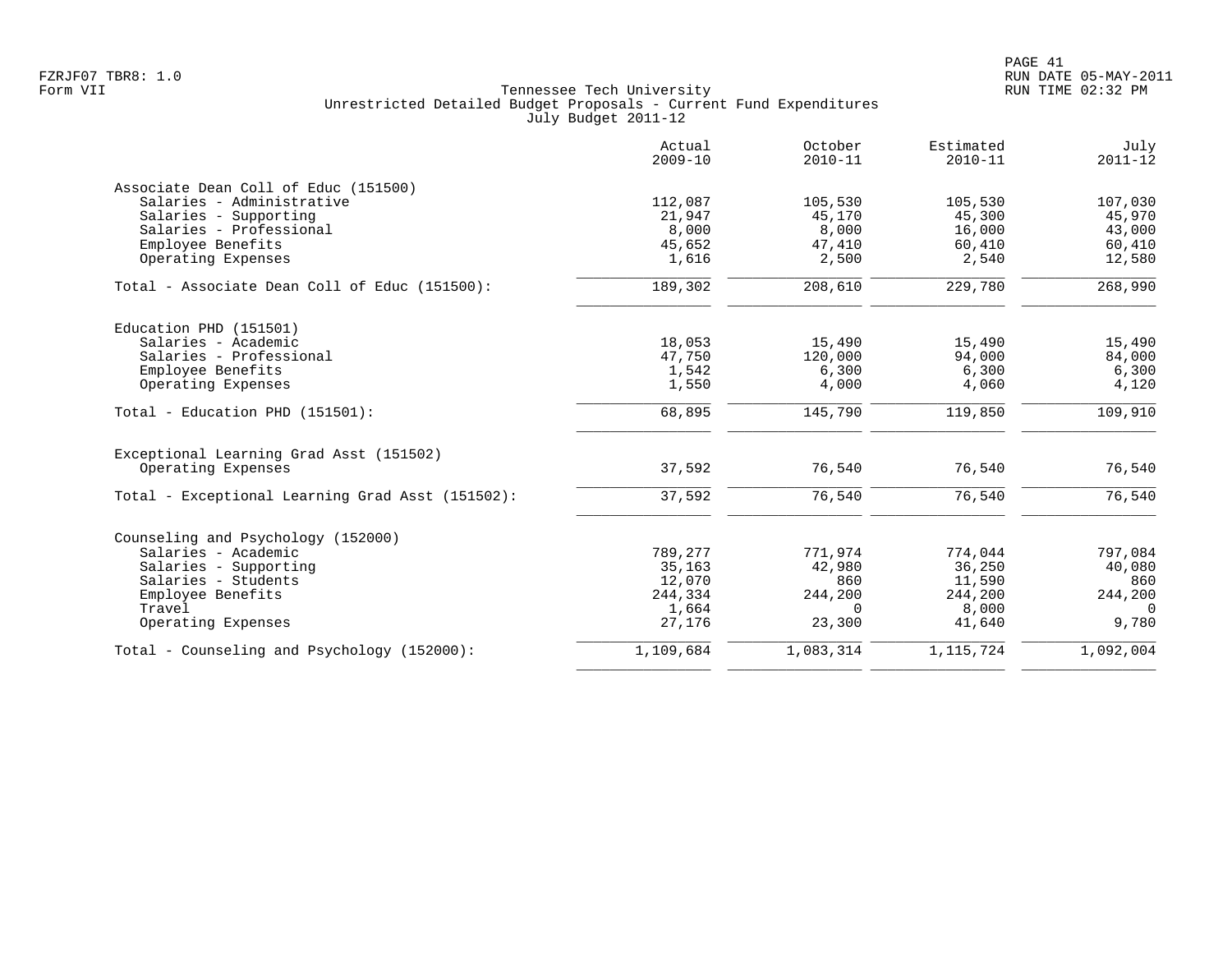|                                                   | Actual<br>$2009 - 10$ | October<br>$2010 - 11$ | Estimated<br>$2010 - 11$ | July<br>$2011 - 12$ |
|---------------------------------------------------|-----------------------|------------------------|--------------------------|---------------------|
| Department of Teacher Education (152500)          |                       |                        |                          |                     |
| Salaries - Academic                               | 109,126               | 116,910                | 116,910                  | 117,110             |
| Salaries - Supporting                             | 34,673                | 42,990                 | 42,290                   | 41,710              |
| Salaries - Students                               | 886                   | 1,000                  | 1,000                    | 1,000               |
| Employee Benefits                                 | 51,643                | 67,510                 | 67,510                   | 67,510              |
| Travel                                            | 40,767                | 22,650                 | 39,150                   | 22,650              |
| Operating Expenses                                | 44,773                | 47,570                 | 30,430                   | 40,290              |
| Total - Department of Teacher Education (152500): | 281,868               | 298,630                | 297,290                  | 290,270             |
| Match Dept of Teacher Educ (152515)               |                       |                        |                          |                     |
| Salaries - Academic                               | 1,994                 | 0                      | $\mathbf 0$              | $\mathbf 0$         |
| Employee Benefits                                 | 1,117                 | 0                      | $\Omega$                 | $\mathsf{O}$        |
| Operating Expenses                                | $\Omega$              | $\Omega$               | 500                      | $\Omega$            |
| Total - Match Dept of Teacher Educ (152515):      | 3,111                 | 0                      | 500                      | $\Omega$            |
| Curriculum and Instr Office (153000)              |                       |                        |                          |                     |
| Salaries - Academic                               | 1,465,959             | 2,073,330              | 1,801,950                | 1,993,910           |
| Salaries - Supporting                             | 188,483               | 87,830                 | 87,950                   | 79,720              |
| Employee Benefits                                 | 448,574               | 582,900                | 582,900                  | 582,900             |
| Travel                                            | 5,371                 | 490                    | 490                      | 490                 |
| Operating Expenses                                | 45,389                | 50,120                 | 65,100                   | 50,080              |
| Total - Curriculum and Instr Office (153000):     | 2, 153, 776           | 2,794,670              | 2,538,390                | 2,707,100           |
| Matching Curriculum Instruction (153005)          |                       |                        |                          |                     |
| Salaries - Academic                               | 10,989                | $\overline{0}$         | $\mathbf 0$              | $\overline{0}$      |
| Salaries - Supporting                             | 0                     | 500                    | 500                      | $\mathsf{O}$        |
| Salaries - Students                               | $\Omega$              | 3,210                  | 3,210                    | $\overline{0}$      |
| Employee Benefits                                 | 4,238                 | $\Omega$               | $\Omega$                 | $\Omega$            |
| Travel                                            | 791                   | 1,000                  | 2,056                    | $\mathbf 0$         |
| Operating Expenses                                | 975                   | 3,250                  | 2,194                    | $\Omega$            |
| Total - Matching Curriculum Instruction (153005): | 16,993                | 7,960                  | 7,960                    | $\mathbf 0$         |
|                                                   |                       |                        |                          |                     |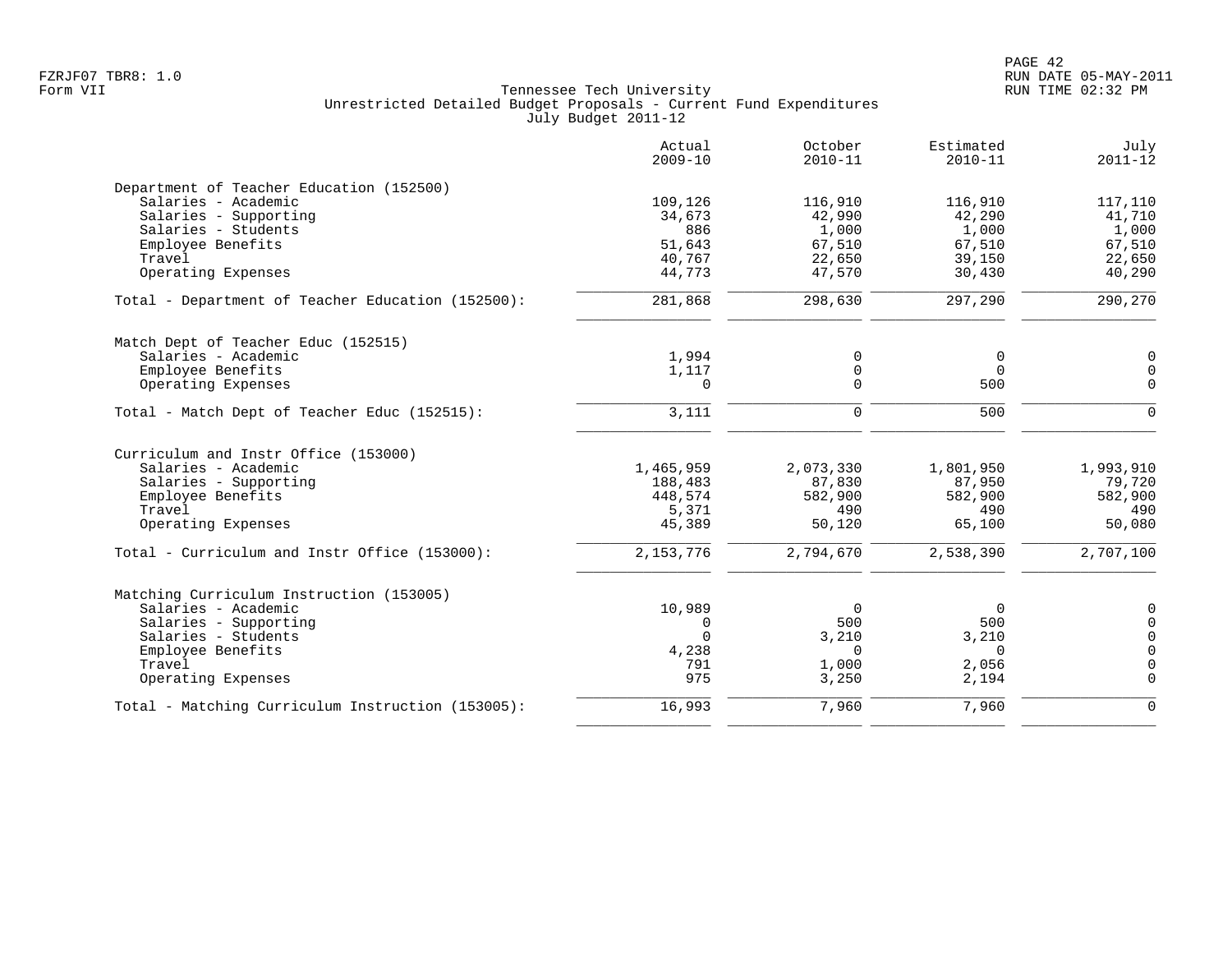|                                             | Actual<br>$2009 - 10$ | October<br>$2010 - 11$ | Estimated<br>$2010 - 11$ | July<br>$2011 - 12$ |
|---------------------------------------------|-----------------------|------------------------|--------------------------|---------------------|
| Two Plus Two Tullahoma (153050)             |                       |                        |                          |                     |
| Salaries - Academic                         | 92,050                | 96,480                 | 96,480                   | 96,680              |
| Employee Benefits                           | 38,615                | 42,420                 | 42,420                   | 42,420              |
| Total - Two Plus Two Tullahoma (153050):    | 130,665               | 138,900                | 138,900                  | 139,100             |
| Two Plus Two Crossville (153051)            |                       |                        |                          |                     |
| Salaries - Academic                         | 92,840                | 97,440                 | 97,440                   | 97,640              |
| Salaries - Supporting                       | 9,170                 | 9,170                  | 9,170                    | 9,170               |
| Employee Benefits                           | 35,151                | 43,390                 | 43,390                   | 43,390              |
| Total - Two Plus Two Crossville (153051):   | 137,161               | 150,000                | 150,000                  | 150,200             |
| Two Plus Two Oak Ridge (153052)             |                       |                        |                          |                     |
| Salaries - Academic                         | 151,770               | 156,630                | 156,630                  | 156,930             |
| Salaries - Supporting                       | 9,170                 | 9,170                  | 9,170                    | 9,170               |
| Employee Benefits                           | 62,776                | 69,940                 | 69,940                   | 69,940              |
| Total - Two Plus Two Oak Ridge $(153052)$ : | 223,716               | 235,740                | 235,740                  | 236,040             |
| Two Plus Two Pellissippii (153053)          |                       |                        |                          |                     |
| Salaries - Academic                         | 192,400               | 199,150                | 199,150                  | 199,550             |
| Salaries - Supporting                       | 7,565                 | 8,730                  | 8,730                    | 8,730               |
| Employee Benefits                           | 61,262                | 61,910                 | 61,910                   | 61,910              |
| Total - Two Plus Two Pellissippii (153053): | 261,227               | 269,790                | 269,790                  | 270,190             |
|                                             |                       |                        |                          |                     |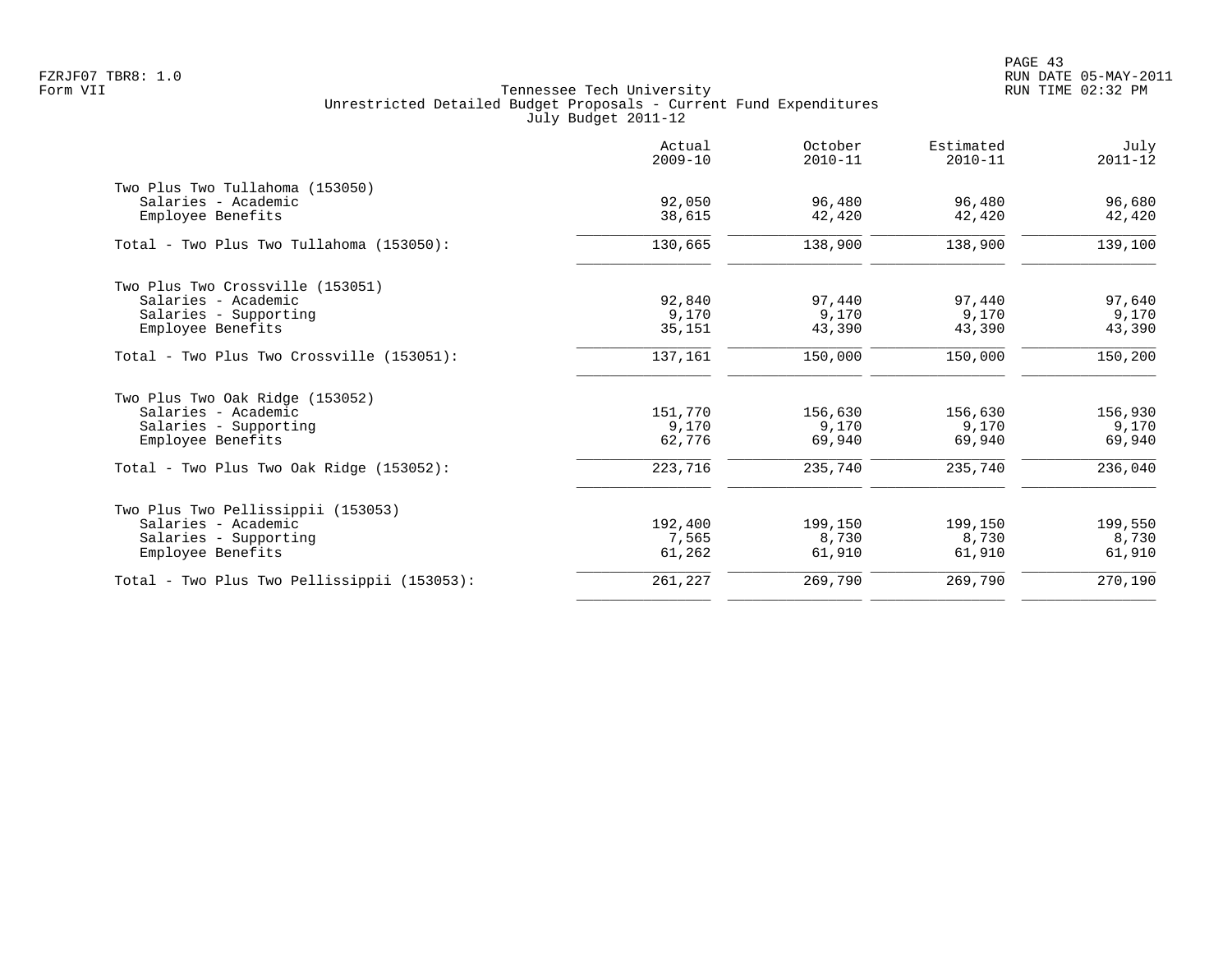| Actual<br>$2009 - 10$ | October<br>$2010 - 11$ | Estimated<br>$2010 - 11$ | July<br>$2011 - 12$ |
|-----------------------|------------------------|--------------------------|---------------------|
|                       |                        |                          |                     |
| 120,750               | 129,650                | 129,250                  | 129,450             |
| 9,170                 | 9,170                  | 9,170                    | 9,170               |
| 46,105                | 45,230                 | 49,730                   | 49,730              |
| 16                    | $\Omega$               | $\Omega$                 | $\Omega$            |
| 176,041               | 184,050                | 188,150                  | 188,350             |
|                       |                        |                          |                     |
|                       |                        |                          | 102,670             |
|                       |                        |                          | 9,170               |
| 44,958                | 48,770                 | 48,770                   | 48,770              |
| 156,398               | 160,410                | 160,410                  | 160,610             |
|                       |                        |                          |                     |
| 92,300                | 95,700                 | 95,700                   | 95,900              |
| 41,055                | 34,570                 | 38,970                   | 38,970              |
| 133,355               | 130,270                | 134,670                  | 134,870             |
|                       |                        |                          |                     |
| 42,000                | 45,300                 | 45,300                   | 45,400              |
| 8,066                 | 31,470                 | 31,470                   | 31,470              |
| 50,066                | 76,770                 | 76,770                   | 76,870              |
|                       | 102,270<br>9,170       | 102,470<br>9,170         | 102,470<br>9,170    |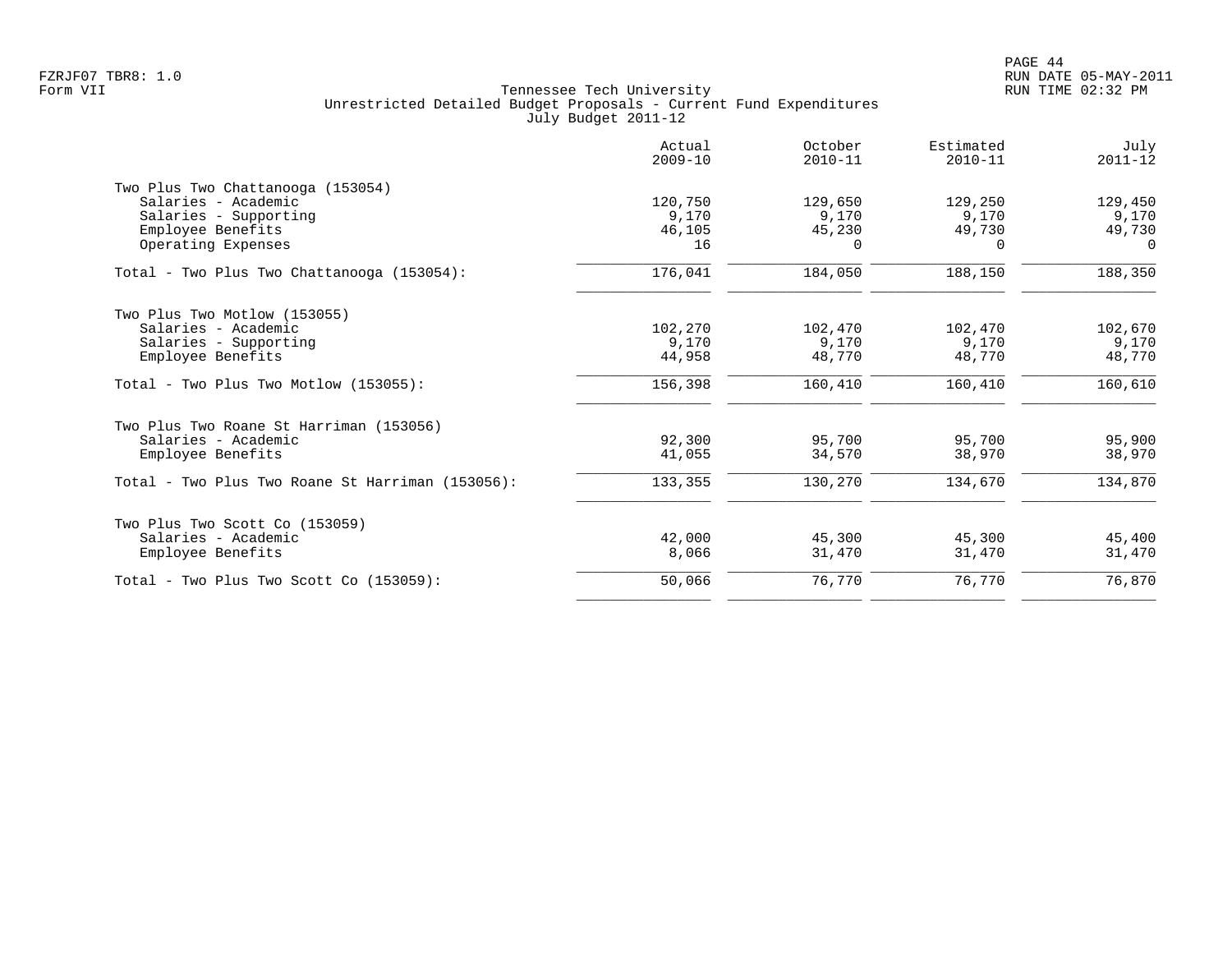|                                                     | Actual<br>$2009 - 10$ | October<br>$2010 - 11$ | Estimated<br>$2010 - 11$ | July<br>$2011 - 12$ |
|-----------------------------------------------------|-----------------------|------------------------|--------------------------|---------------------|
| Exercise Sci Physical Ed Wellness (154000)          |                       |                        |                          |                     |
| Salaries - Academic                                 | 629,152               | 608,261                | 609,261                  | 525,771             |
| Salaries - Supporting                               | 42,953                | 51,562                 | 50,562                   | 50,332              |
| Salaries - Students                                 | 9,686                 | 100                    | 100                      | 100                 |
| Salaries - Professional                             | 21,500                | 5,800                  | 5,800                    | 5,800               |
| Employee Benefits                                   | 202,231               | 202,590                | 210,590                  | 210,590             |
| Travel                                              | 36                    | $\Omega$               | 820                      | $\Omega$            |
| Operating Expenses                                  | 39,049                | 27,910                 | 28,100                   | 25,490              |
| Total - Exercise Sci Physical Ed Wellness (154000): | 944,607               | 896,223                | 905,233                  | 818,083             |
| EXPW Special Courses (154001)                       |                       |                        |                          |                     |
| Employee Benefits                                   | $\mathbf 0$           | 30                     | 30                       | 30                  |
| Total - EXPW Special Courses (154001):              | $\mathbf 0$           | 30                     | 30                       | 30                  |
| EXPW Special Courses Transf In (154002)             |                       |                        |                          |                     |
| Salaries - Supporting                               | 1,332                 | 0                      | 0                        | $\mathsf 0$         |
| Employee Benefits                                   | 288                   | $\Omega$               | $\mathbf 0$              | $\Omega$            |
| Operating Expenses                                  | 3,062                 | 0                      | 0                        | $\overline{0}$      |
| Department Revenues                                 | $-5,757$              | $\Omega$               | $\Omega$                 | $\Omega$            |
| Total - EXPW Special Courses Transf In (154002):    | $-1,075$              | $\mathbf 0$            | $\mathbf 0$              | $\Omega$            |
| Music and Art (155000)                              |                       |                        |                          |                     |
| Salaries - Academic                                 | 1,580,362             | 1,564,120              | 1,553,850                | 1,566,370           |
| Salaries - Supporting                               | 78,933                | 79,230                 | 79,260                   | 79,530              |
| Salaries - Students                                 | 345                   | 1,000                  | 1,000                    | 1,000               |
| Employee Benefits                                   | 534,790               | 588,000                | 588,000                  | 588,000             |
| Travel                                              | 7,516                 | $\Omega$               | 7,000                    | $\cap$              |
| Operating Expenses                                  | 73,991                | 71,860                 | 79,480                   | 70,560              |
| Department Revenues                                 | $-1,525$              |                        | $\Omega$                 | $\Omega$            |
| Total - Music and Art $(155000)$ :                  | 2, 274, 412           | 2,304,210              | 2,308,590                | 2,305,460           |
|                                                     |                       |                        |                          |                     |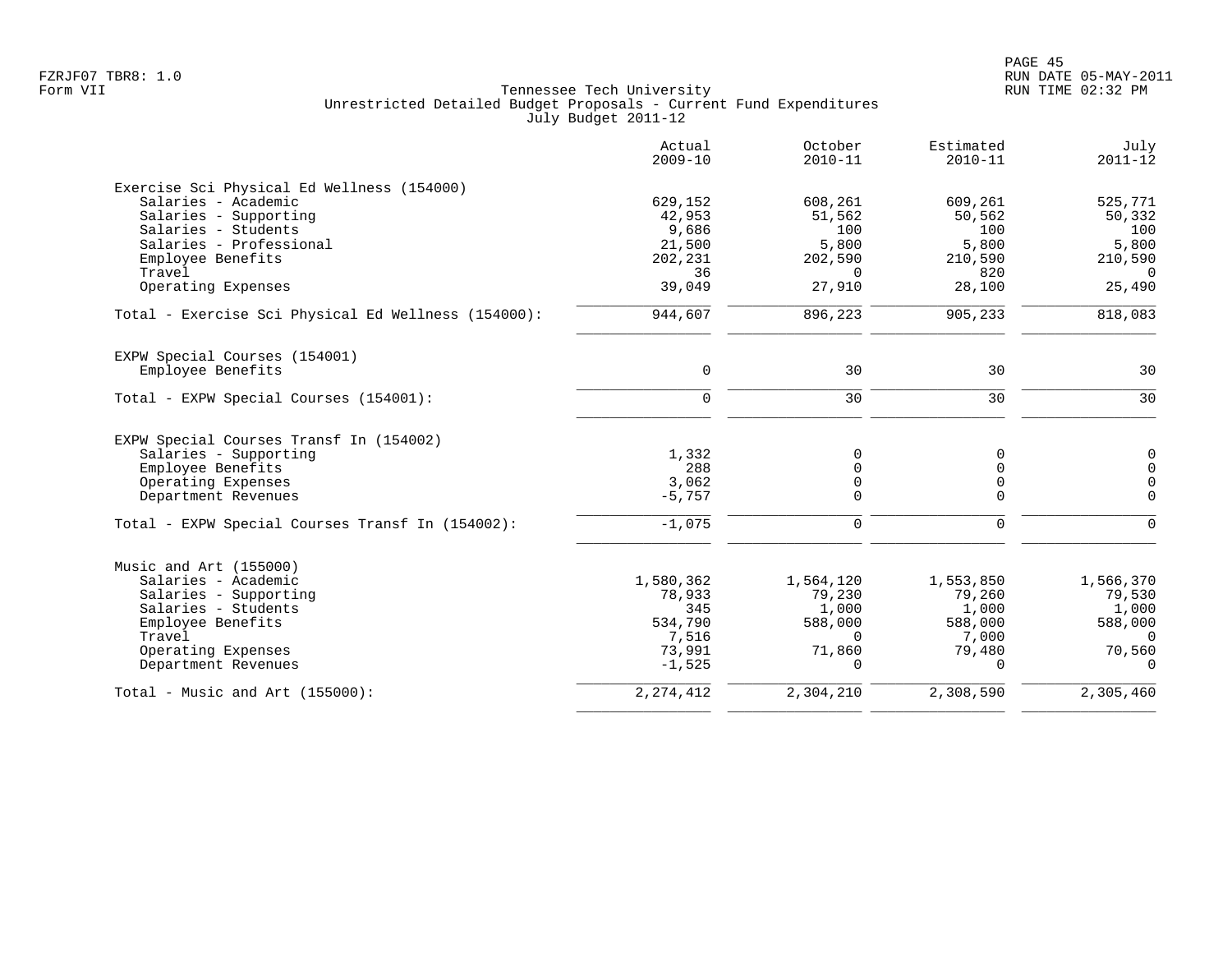| 318,583<br>318,583<br>76,650<br>289,160 | 338,440<br>338,440<br>76,750             | 338,440<br>338,440 | 338,440<br>338,440 |
|-----------------------------------------|------------------------------------------|--------------------|--------------------|
|                                         |                                          |                    |                    |
|                                         |                                          |                    |                    |
|                                         |                                          |                    |                    |
|                                         |                                          |                    |                    |
|                                         |                                          | 76,750             | 76,850             |
|                                         | 285,460                                  | 285,460            | 285,960            |
| 26,912                                  | 31,300                                   | 22,000             | 7,200              |
| 125,683                                 | 131,890                                  | 131,890            | 131,890            |
| 951                                     | 1,000                                    | 0                  | $\Omega$           |
| 85,408                                  | 61,850                                   | 62,100             | 61,850             |
|                                         | 588,250                                  | 578,200            | 563,750            |
|                                         |                                          |                    |                    |
| 0                                       | 5,000                                    | 5,000              | 5,000              |
| $\Omega$                                | 9,000                                    | 9,000              | 9,000              |
| $\mathbf 0$                             | 14,000                                   | 14,000             | 14,000             |
|                                         |                                          |                    |                    |
|                                         |                                          |                    | 0                  |
|                                         | 68,630                                   | 56,000             | $\mathbf 0$        |
|                                         | 313,720                                  | 301,090            | $\mathbf 0$        |
|                                         | 604,764<br>424,341<br>112,503<br>536,844 | 245,090            | 245,090            |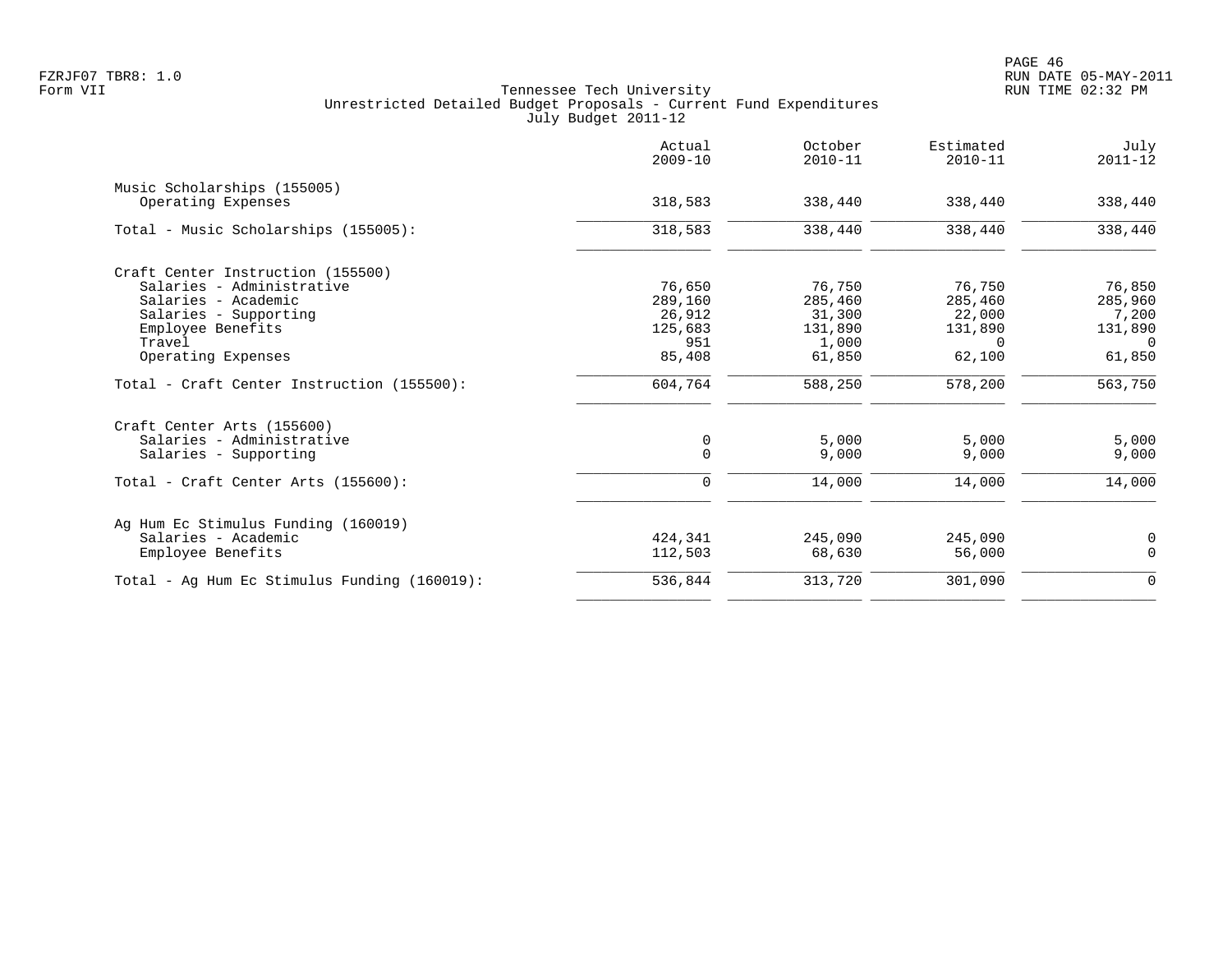|                                           | Actual<br>$2009 - 10$ | October<br>$2010 - 11$ | Estimated<br>$2010 - 11$ | July<br>$2011 - 12$ |
|-------------------------------------------|-----------------------|------------------------|--------------------------|---------------------|
| School of Agriculture (163000)            |                       |                        |                          |                     |
| Salaries - Administrative                 | 53,103                | 100,000                | 100,000                  | 100,000             |
| Salaries - Academic                       | 244,096               | 314,912                | 314,722                  | 513,112             |
| Salaries - Supporting                     | 24,302                | 22,610                 | 22,620                   | 22,710              |
| Salaries - Students                       | 584                   | 20                     | $\Omega$                 | 20                  |
| Employee Benefits                         | 87,069                | 209,370                | 209,370                  | 209,370             |
| Travel                                    | 11,000                | 500                    | $-120$                   | 500                 |
| Operating Expenses                        | 47,580                | 4,680                  | 5,980                    | 4,800               |
| Total - School of Agriculture (163000):   | 467,734               | 652,092                | 652,572                  | 850,512             |
| Lab Fee Agriculture (163001)              |                       |                        |                          |                     |
| Travel                                    | 719                   | $\Omega$               | 650                      | $\mathbf 0$         |
| Operating Expenses                        | 7,025                 | 8,350                  | 9,500                    | 10,150              |
| Total - Lab Fee Agriculture (163001):     | 7,744                 | 8,350                  | 10,150                   | 10,150              |
| School of Human Ecology (165000)          |                       |                        |                          |                     |
| Salaries - Administrative                 | 77,140                | 77,240                 | 77,240                   | 77,340              |
| Salaries - Academic                       | 150,846               | 267,610                | 267,610                  | 383,540             |
| Salaries - Supporting                     | 21,353                | 21,160                 | 21,160                   | 21,260              |
| Employee Benefits                         | 93,376                | 168,660                | 168,660                  | 168,660             |
| Travel                                    | 70                    | <sup>n</sup>           | $\Omega$                 | $\Omega$            |
| Operating Expenses                        | 6,920                 | 3,040                  | 3,560                    | 3,280               |
| Capital Outlay                            | 10,135                | 0                      | 0                        | $\Omega$            |
| Department Revenues                       | $-106$                | $\Omega$               | $\Omega$                 | $\Omega$            |
| Total - School of Human Ecology (165000): | 359,734               | 537,710                | 538,230                  | 654,080             |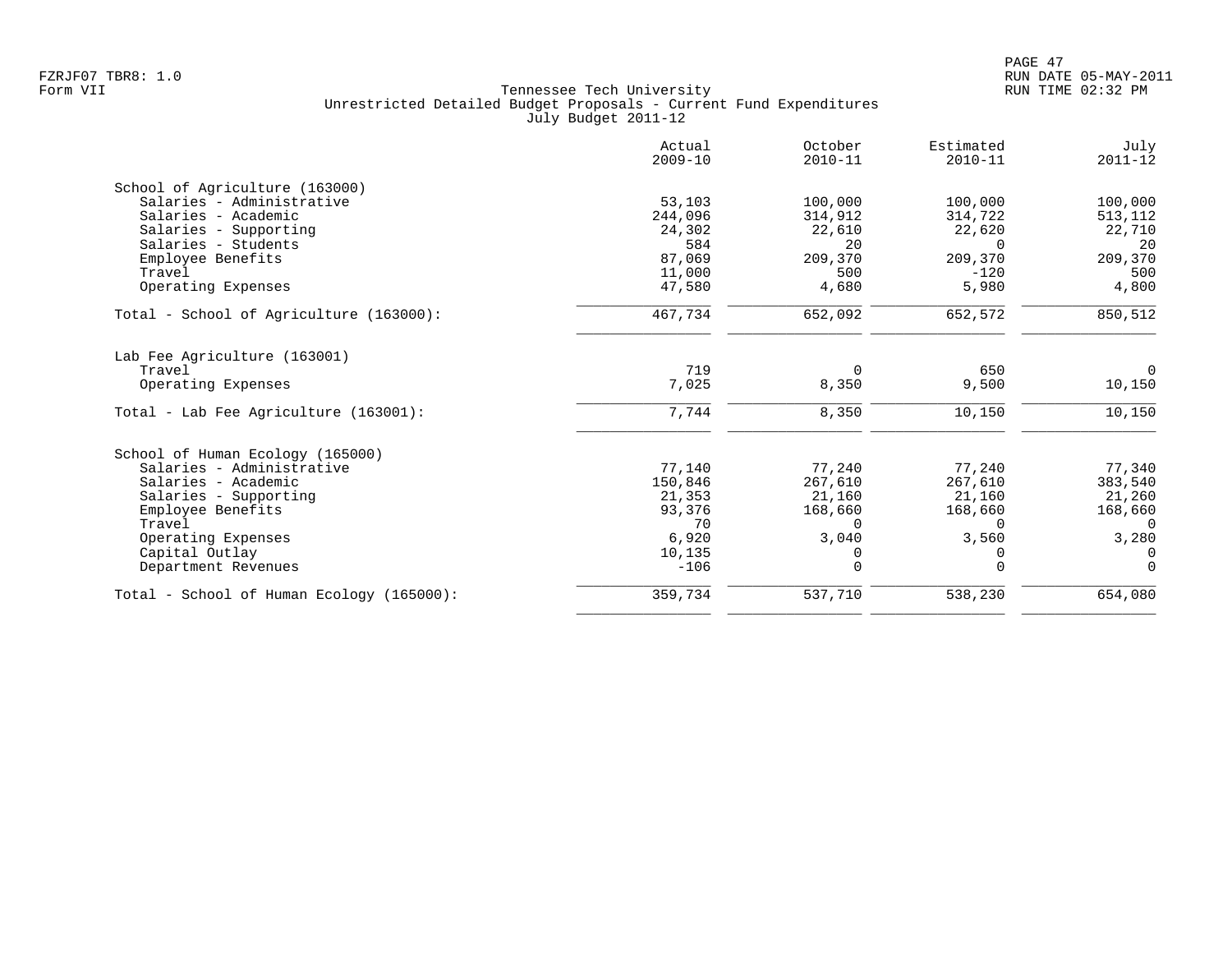|                                            | Actual<br>$2009 - 10$ | October<br>$2010 - 11$ | Estimated<br>$2010 - 11$ | July<br>$2011 - 12$ |
|--------------------------------------------|-----------------------|------------------------|--------------------------|---------------------|
| Lab Fee Human Ecology (165001)             |                       |                        |                          |                     |
| Operating Expenses                         | 4,402                 | 5,100                  | 4,200                    | 4,200               |
| Total - Lab Fee Human Ecology (165001):    | 4,402                 | 5,100                  | 4,200                    | 4,200               |
| Lab Fee Nursing (166000)                   |                       |                        |                          |                     |
| Travel                                     | $\mathbf 0$           | $\Omega$               | 3,000                    | $\overline{0}$      |
| Operating Expenses                         | 19,241                | 25,800                 | 23,100                   | 26,100              |
| Total - Lab Fee Nursing (166000):          | 19,241                | 25,800                 | 26,100                   | 26,100              |
| Nursing Instruction (166001)               |                       |                        |                          |                     |
| Salaries - Administrative                  | 18,730                | 124,160                | 86,262                   | 119,160             |
| Salaries - Academic                        | 155,361               | 197,790                | 246,685                  | 756,150             |
| Salaries - Supporting                      | 37,050                | 37,620                 | 35,480                   | 41,310              |
| Salaries - Professional                    | 82,710                | 82,810                 | 66,210                   | 33,910              |
| Employee Benefits                          | 94,983                | 253,140                | 253,140                  | 253,140             |
| Travel                                     | 5,762                 | 4,690                  | 18,945                   | 4,690               |
| Operating Expenses<br>Department Revenues  | 22,135<br>$-4,227$    | 17,920<br>$\Omega$     | 32,560<br>$\Omega$       | 18,160<br>$\Omega$  |
| Total - Nursing Instruction (166001):      | 412,504               | 718,130                | 739,282                  | 1,226,520           |
| Nursing Exam and Testing (166002)          |                       |                        |                          |                     |
| Operating Expenses                         | 21,375                | 19,080                 | 27,940                   | 19,080              |
| Total - Nursing Exam and Testing (166002): | 21,375                | 19,080                 | 27,940                   | 19,080              |
|                                            |                       |                        |                          |                     |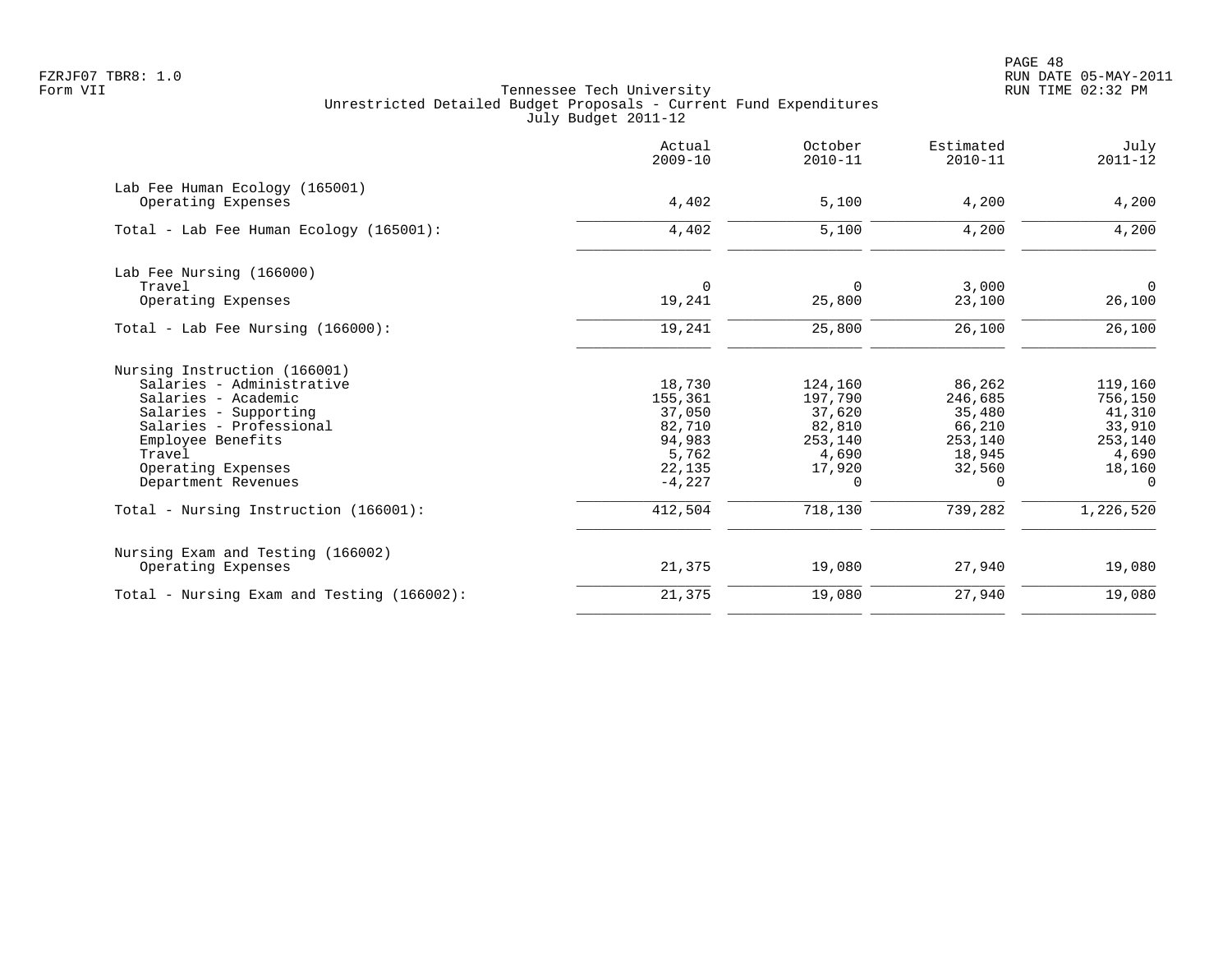|                                               | Actual<br>$2009 - 10$ | October<br>$2010 - 11$ | Estimated<br>$2010 - 11$ | July<br>$2011 - 12$ |
|-----------------------------------------------|-----------------------|------------------------|--------------------------|---------------------|
| SACF Nursing (166003)                         |                       |                        |                          |                     |
| Salaries - Academic                           | 82,000                | 132,500                | 132,500                  | 132,500             |
| Employee Benefits                             | 20,692                | 29,500                 | 29,500                   | 27,000              |
| Travel                                        | 1,098                 | $\Omega$               | 1,200                    | $\overline{0}$      |
| Operating Expenses                            | 20,289                | 13,040                 | 21,840                   | $\mathbf 0$         |
| Total - SACF Nursing (166003):                | 124,079               | 175,040                | 185,040                  | 159,500             |
| Nursing Stimulus Funding (166019)             |                       |                        |                          |                     |
| Salaries - Academic                           | 627,887               | 497,360                | 488,610                  | $\mathbf 0$         |
| Employee Benefits                             | 206,344               | 139,260                | 152,000                  | $\mathbf 0$         |
| Total - Nursing Stimulus Funding (166019):    | 834,231               | 636,620                | 640,610                  | $\Omega$            |
| GA Instruction Pool (170006)                  |                       |                        |                          |                     |
| Operating Expenses                            | $\mathbf 0$           | 75,000                 | 15,000                   | 75,000              |
| Total - GA Instruction Pool (170006):         | $\Omega$              | 75,000                 | 15,000                   | 75,000              |
| Minority Graduate Assistant (176004)          |                       |                        |                          |                     |
| Salaries - Professional                       | 73,250                | 49,910                 | 49,910                   | 49,910              |
| Operating Expenses                            | 71,523                | 202,600                | 202,600                  | 136,690             |
| Total - Minority Graduate Assistant (176004): | 144,773               | 252,510                | 252,510                  | 186,600             |
| Ext Edu Off Campus (180003)                   |                       |                        |                          |                     |
| Salaries - Academic                           | 297,340               | 328,070                | 287,070                  | 287,070             |
| Salaries - Supporting                         | 41,302                | $\Omega$               | 35,000                   | 35,000              |
| Salaries - Students                           | 0                     | 650                    | 650                      | 650                 |
| Salaries - Professional                       | $\Omega$              | 4,960                  | 960                      | 960                 |
| Employee Benefits                             | 12,098                | 15,110                 | 15,110                   | 15,110              |
| Travel                                        | 61,648                | 40,450                 | 48,450                   | 48,450              |
| Operating Expenses                            | 87,979                | 40,130                 | 55,130                   | 55,130              |
| Department Revenues                           | $-1,065$              | $\Omega$               | $\Omega$                 | $\Omega$            |
| Total - Ext Edu Off Campus (180003):          | 499,302               | 429,370                | 442,370                  | 442,370             |
|                                               |                       |                        |                          |                     |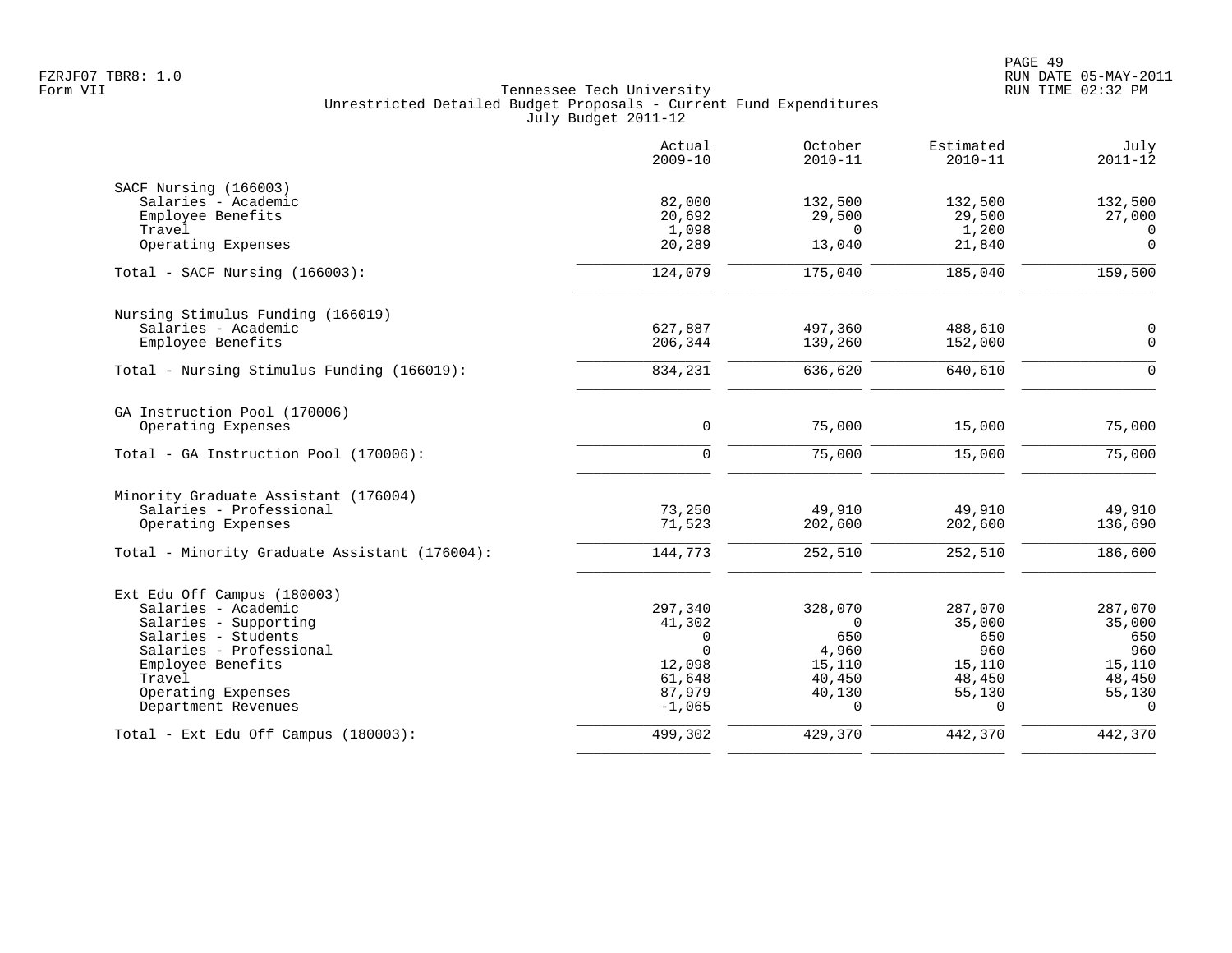|                                                 | Actual<br>$2009 - 10$ | October<br>$2010 - 11$ | Estimated<br>$2010 - 11$ | July<br>$2011 - 12$ |
|-------------------------------------------------|-----------------------|------------------------|--------------------------|---------------------|
| Ext Educ Overload (180005)                      |                       |                        |                          |                     |
| Salaries - Academic                             | 3,600                 | 60,440                 | 22,440                   | 22,440              |
| Employee Benefits                               | 767                   | 1,510                  | 5,010                    | 5,010               |
| Total - Ext Educ Overload (180005):             | 4,367                 | 61,950                 | 27,450                   | 27,450              |
| Ext Programs Stimulus Funding (180019)          |                       |                        |                          |                     |
| Salaries - Academic                             | 51,500                | 51,500                 | 51,500                   | 0                   |
| Employee Benefits                               | 18,985                | 27,860                 | 23,000                   | $\mathbf 0$         |
| Total - Ext Programs Stimulus Funding (180019): | 70,485                | 79,360                 | 74,500                   | $\Omega$            |
| Distance MBA (180500)                           |                       |                        |                          |                     |
| Salaries - Academic                             | 287,761               | 40,500                 | 288,190                  | 107,500             |
| Salaries - Supporting                           | $\Omega$              | 5,000                  | $\Omega$                 | $\overline{0}$      |
| Salaries - Students                             | 14,101                | $\Omega$               | 6,000                    | $\overline{0}$      |
| Salaries - Professional                         | 86,399                | 86,390                 | 77,890                   | 77,090              |
| Employee Benefits                               | 81,750                | 95,290                 | 95,290                   | 95,290              |
| Travel                                          | 2,580                 | $\Omega$               | $\cap$                   | $\Omega$            |
| Operating Expenses                              | 89,678                | 331,010                | 110,810                  | 116,800             |
| Capital Outlay                                  | 75,309                | 20,000                 | $\Omega$                 | $\Omega$            |
| Total - Distance MBA (180500):                  | 637,578               | 578,190                | 578,180                  | 396,680             |
| Distance MBA Modules (180501)                   |                       |                        |                          |                     |
| Salaries - Academic                             | 24,300                | 15,750                 | 15,750                   | 15,750              |
| Salaries - Professional                         | 16,977                | 15,000                 | 4,680                    | 4,680               |
| Employee Benefits                               | 9,620                 | 8,030                  | 8,030                    | 8,030               |
| Travel                                          | 2,914                 | $\Omega$               | 300                      | $\Omega$            |
| Operating Expenses                              | 28,137                | 42,570                 | 32,590                   | 32,890              |
| Total - Distance MBA Modules (180501):          | 81,948                | 81,350                 | 61,350                   | 61,350              |
|                                                 |                       |                        |                          |                     |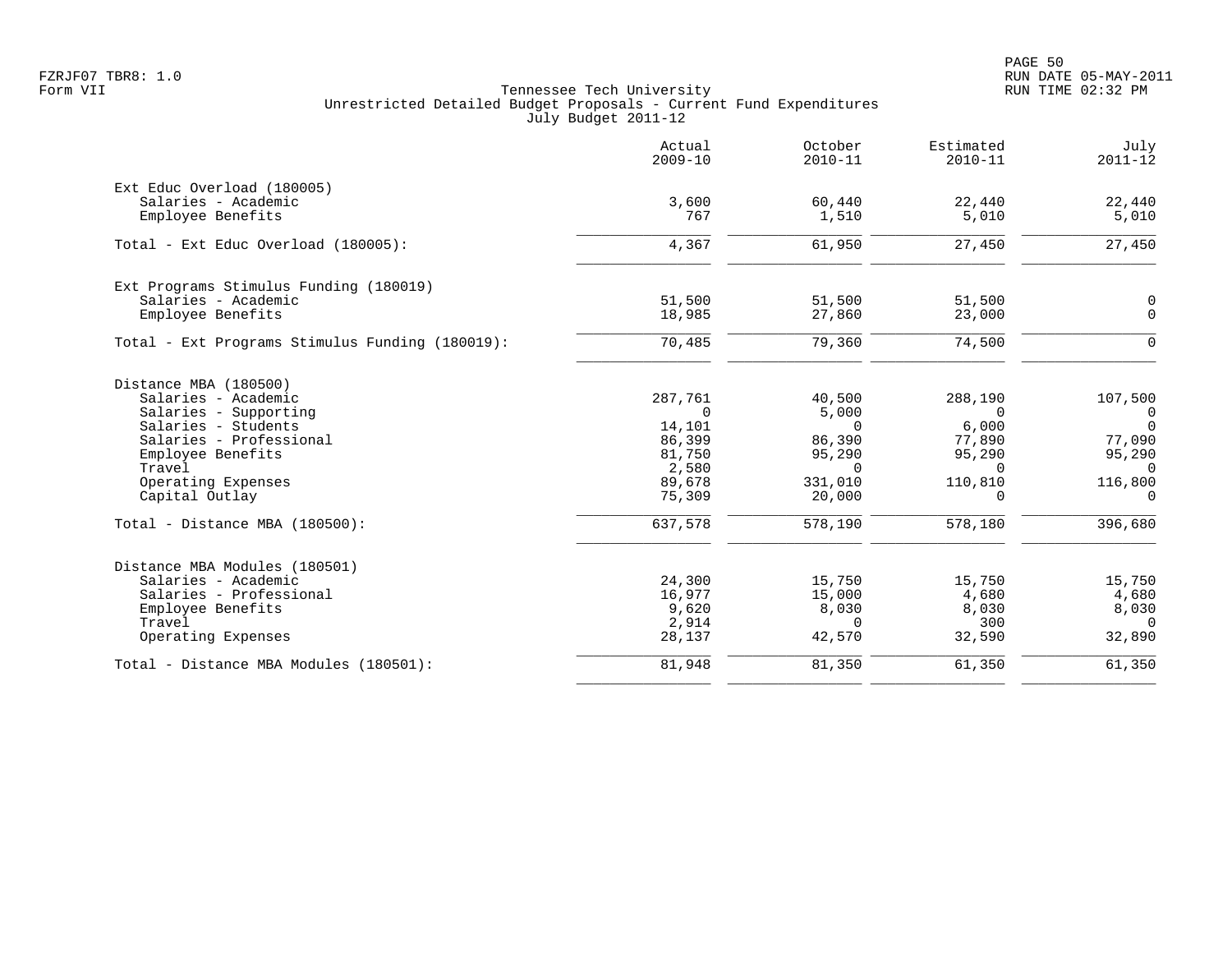|                                                       | Actual<br>$2009 - 10$ | October<br>$2010 - 11$ | Estimated<br>$2010 - 11$ | July<br>$2011 - 12$ |
|-------------------------------------------------------|-----------------------|------------------------|--------------------------|---------------------|
| Non Credit Ext Educ Instuction (181001)               |                       |                        |                          |                     |
| Salaries - Academic                                   | 23,939                | 9,110                  | 25,110                   | 9,110               |
| Salaries - Supporting                                 | 27,500                | 27,600                 | 27,600                   | 27,700              |
| Salaries - Professional                               | 45,370                | 45,470                 | 45,470                   | 45,570              |
| Employee Benefits                                     | 29,883                | 34,760                 | 34,760                   | 34,760              |
| Travel                                                | 848                   | 600                    | 1,300                    | 600                 |
| Operating Expenses                                    | 12,082                | 39,990                 | 23,290                   | 39,990              |
| Total - Non Credit Ext Educ Instuction (181001):      | 139,622               | 157,530                | 157,530                  | 157,730             |
| Non Credit Ext Ed (181002)                            |                       |                        |                          |                     |
| Salaries - Academic                                   | 14,720                | 5,880                  | 22,000                   | 22,000              |
| Salaries - Supporting                                 | 7,655                 | $\overline{0}$         | 1,700                    | 1,700               |
| Salaries - Students                                   | 7,456                 | 980                    | $\Omega$                 | $\Omega$            |
| Salaries - Professional                               | 11,797                | 27,315                 | 27,315                   | 27,310              |
| Employee Benefits                                     | 5,132                 | 30,610                 | 30,610                   | 30,610              |
| Travel                                                | 552                   | 200                    | 200                      | 200                 |
| Operating Expenses                                    | 3,397                 | 20,030                 | 5,190                    | 3,980               |
| Total - Non Credit Ext Ed (181002):                   | 50,709                | 85,015                 | 87,015                   | 85,800              |
| Governor Sch fr Emerging Technology (183000)          |                       |                        |                          |                     |
| Salaries - Academic                                   | 23,084                | $\Omega$               | $\Omega$                 | $\Omega$            |
| Employee Benefits                                     | 4,174                 | 1,000                  | 2,100                    | 2,100               |
| Operating Expenses                                    | 370                   | 0                      | $\Omega$                 | $\Omega$            |
| Total - Governor Sch fr Emerging Technology (183000): | 27,628                | 1,000                  | 2,100                    | 2,100               |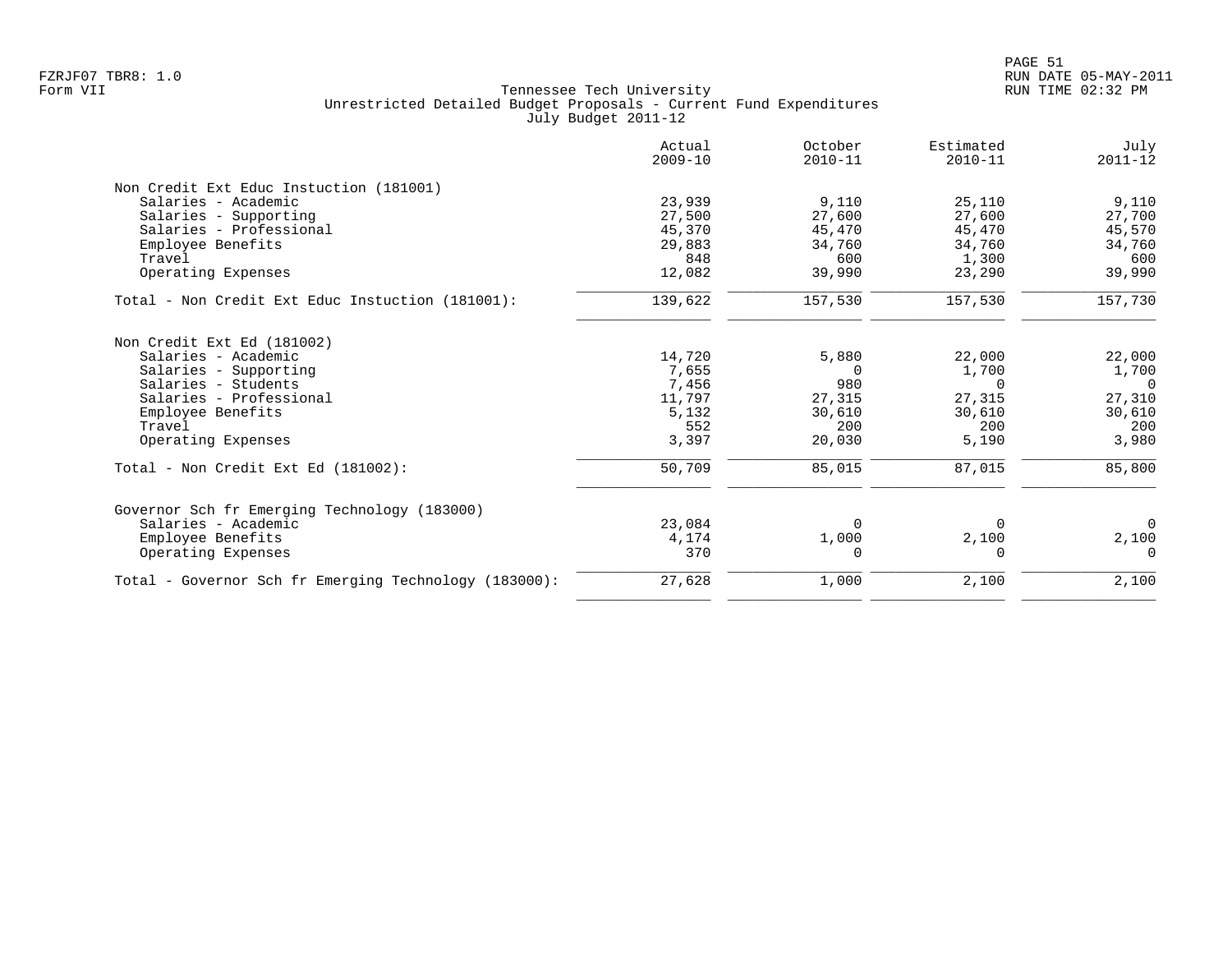| Actual<br>$2009 - 10$ | October<br>$2010 - 11$                             | Estimated<br>$2010 - 11$                           | July<br>$2011 - 12$                                |
|-----------------------|----------------------------------------------------|----------------------------------------------------|----------------------------------------------------|
|                       |                                                    |                                                    |                                                    |
| 1,800                 | 6,250                                              | 6,250                                              | 6,250                                              |
| 5,548                 | $\Omega$                                           | $\Omega$                                           | $\Omega$                                           |
| 219                   | 210                                                | 210                                                | 210                                                |
| 3,764                 | 2,940                                              | 2,940                                              | 2,940                                              |
| 4,651                 | 6,540                                              | 6,540                                              | 6,540                                              |
| 15,982                | 15,940                                             | 15,940                                             | 15,940                                             |
|                       |                                                    |                                                    |                                                    |
|                       |                                                    |                                                    | 12,150                                             |
|                       |                                                    |                                                    | 7,050                                              |
|                       |                                                    |                                                    | 590                                                |
|                       |                                                    |                                                    | 8,720                                              |
| 8,312                 | 10,910                                             | 10,910                                             | 10,910                                             |
| 35,999                | 39,020                                             | 39,420                                             | 39,420                                             |
|                       |                                                    |                                                    |                                                    |
|                       |                                                    |                                                    | 13,110                                             |
|                       |                                                    |                                                    | 8,130                                              |
| 1,849                 | 1,020                                              | 1,020                                              | 1,020                                              |
| 12,170                | 11,640                                             | 11,640                                             | 11,640                                             |
| 26,928                | 19,470                                             | 19,470                                             | 19,470                                             |
| 66,500                | 53,370                                             | 53,370                                             | 53,370                                             |
|                       | 6,000<br>13,130<br>649<br>7,908<br>9,600<br>15,953 | 12,150<br>7,050<br>190<br>8,720<br>13,110<br>8,130 | 12,150<br>7,050<br>590<br>8,720<br>13,110<br>8,130 |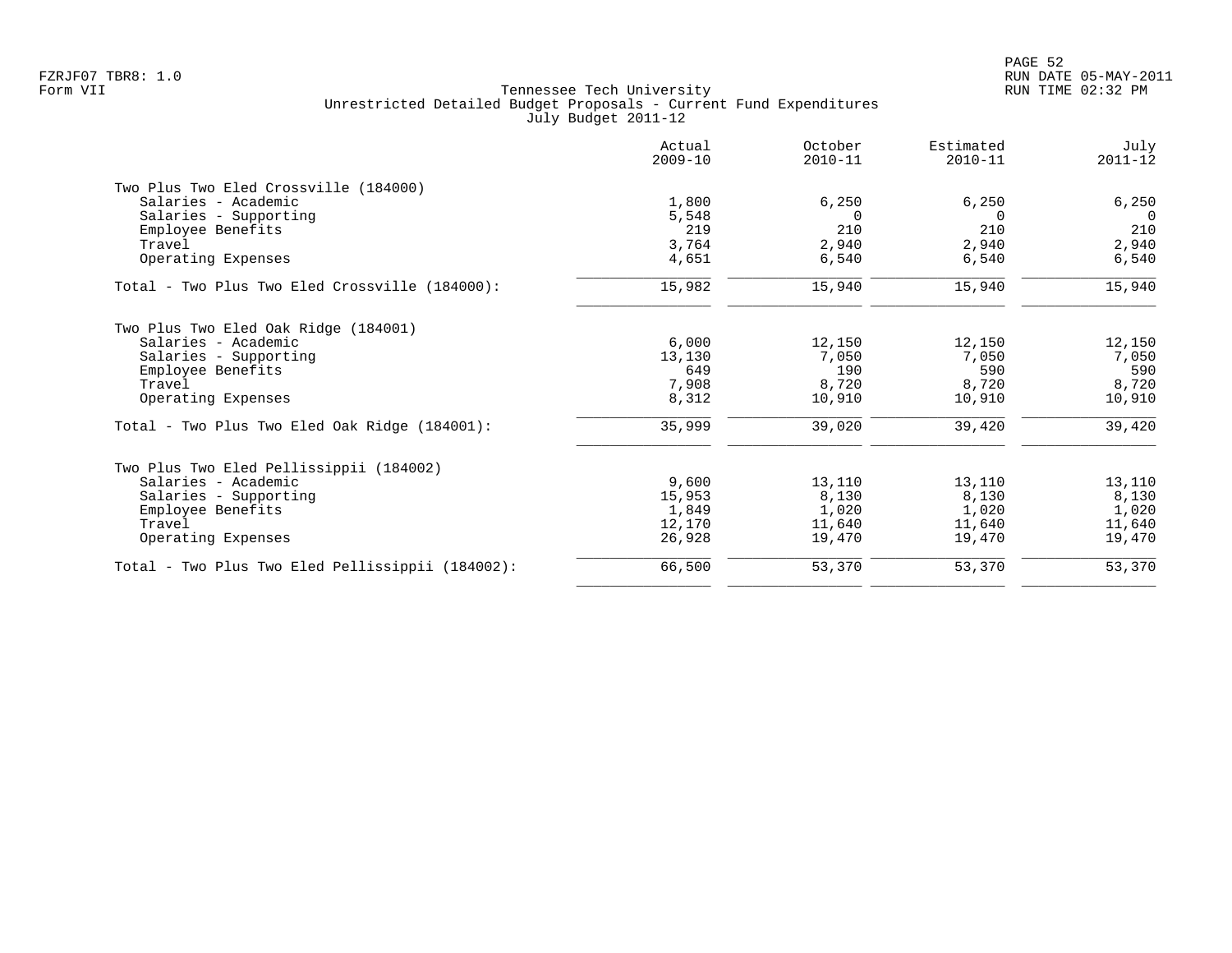|                                                 | Actual<br>$2009 - 10$ | October<br>$2010 - 11$ | Estimated<br>$2010 - 11$ | July<br>$2011 - 12$ |
|-------------------------------------------------|-----------------------|------------------------|--------------------------|---------------------|
| Two Plus Two Eled Chattanooga (184003)          |                       |                        |                          |                     |
| Salaries - Academic                             | 3,000                 | 2,520                  | 2,520                    | 2,520               |
| Salaries - Supporting                           | 6,303                 | $\Omega$               | $\Omega$                 | $\Omega$            |
| Employee Benefits                               | 135                   | 350                    | 350                      | 350                 |
| Travel                                          | 8,226                 | 4,980                  | 4,980                    | 4,980               |
| Operating Expenses                              | 28,245                | 14,740                 | 14,740                   | 14,740              |
| Total - Two Plus Two Eled Chattanooga (184003): | 45,909                | 22,590                 | 22,590                   | 22,590              |
| Two Plus Two Eled Motlow (184004)               |                       |                        |                          |                     |
| Salaries - Academic                             | 7,200                 | 8,910                  | 8,910                    | 8,910               |
| Salaries - Supporting                           | 4,073                 | $\Omega$               | $\Omega$                 | $\Omega$            |
| Employee Benefits                               | 456                   | 1,040                  | 1,040                    | 1,040               |
| Travel                                          | 5,666                 | 5,380                  | 5,380                    | 5,380               |
| Operating Expenses                              | 13,476                | 13,150                 | 13,150                   | 13,150              |
| Total - Two Plus Two Eled Motlow (184004):      | 30,871                | 28,480                 | 28,480                   | 28,480              |
| Two Plus Two Eled Tullahoma (184005)            |                       |                        |                          |                     |
| Salaries - Academic                             | 6,600                 | 3,530                  | 3,530                    | 3,530               |
| Salaries - Supporting                           | 4,663                 | 0                      | $\Omega$                 | $\overline{0}$      |
| Employee Benefits                               | 415                   | $\Omega$               | 300                      | 300                 |
| Travel                                          | 4,392                 | 4,200                  | 4,200                    | 4,200               |
| Operating Expenses                              | 8,297                 | 8,250                  | 8,250                    | 8,250               |
| Total - Two Plus Two Eled Tullahoma (184005):   | 24,367                | 15,980                 | 16,280                   | 16,280              |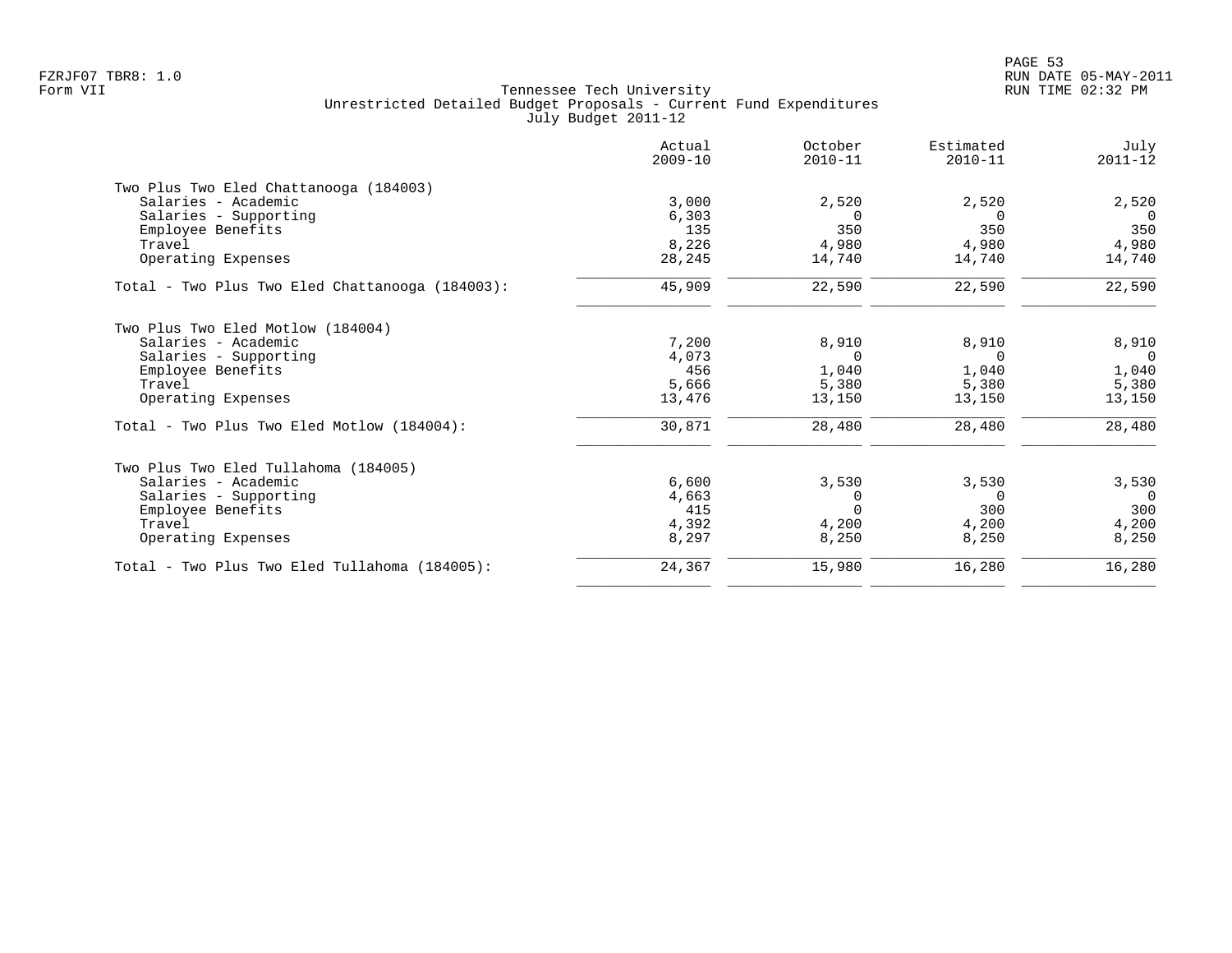|                                                      | Actual<br>$2009 - 10$ | October<br>$2010 - 11$ | Estimated<br>$2010 - 11$ | July<br>$2011 - 12$ |
|------------------------------------------------------|-----------------------|------------------------|--------------------------|---------------------|
| Two Plus Two Eled RS Harriman (184006)               |                       |                        |                          |                     |
| Salaries - Academic                                  | 3,600                 | 6,050                  | 6,050                    | 6,050               |
| Salaries - Supporting                                | 2,138                 | $\Omega$               | $\Omega$                 | $\Omega$            |
| Employee Benefits                                    | 797                   | 1,000                  | 1,000                    | 1,000               |
| Travel                                               | 3,029                 | 4,500                  | 4,500                    | 4,500               |
| Operating Expenses                                   | 8,682                 | 8,840                  | 8,840                    | 8,840               |
| Total - Two Plus Two Eled RS Harriman (184006):      | 18,246                | 20,390                 | 20,390                   | 20,390              |
| Two Plus Two Eled Scott Co (184007)                  |                       |                        |                          |                     |
| Salaries - Academic                                  | 1,200                 | 6,710                  | 6,710                    | 6,710               |
| Salaries - Supporting                                | 18,153                | $\Omega$               | $\Omega$                 | $\Omega$            |
| Employee Benefits                                    | 1,182                 | 1,200                  | 1,200                    | 1,200               |
| Travel                                               | 4,032                 | 0                      | 0                        | 0                   |
| Operating Expenses                                   | 1,923                 | $\mathbf 0$            | $\mathbf 0$              | $\overline{0}$      |
| Total - Two Plus Two Eled Scott Co (184007):         | 26,490                | 7,910                  | 7,910                    | 7,910               |
| Interdisciplinary Studies Instruct (185000)          |                       |                        |                          |                     |
| Salaries - Academic                                  | $\mathbf 0$           | $\mathbf 0$            | $\mathbf 0$              | 43,920              |
| Total - Interdisciplinary Studies Instruct (185000): | $\mathbf 0$           | $\Omega$               | $\Omega$                 | 43,920              |
| RODP Instruction (185002)                            |                       |                        |                          |                     |
| Salaries - Academic                                  | 421,873               | 481,490                | 478,490                  | 495,990             |
| Salaries - Supporting                                | 31,417                | 33,130                 | 33,130                   | 33,230              |
| Salaries - Professional                              | 64,150                | 64,400                 | 64,400                   | 64,500              |
| Employee Benefits                                    | 106,138               | 123,830                | 123,830                  | 123,830             |
| Travel                                               | 5,914                 | 4,330                  | 4,330                    | 4,330               |
| Operating Expenses                                   | 17,696                | 17,080                 | 20,030                   | 16,980              |
| Total - RODP Instruction (185002):                   | 647,188               | 724,260                | 724,210                  | 738,860             |
|                                                      |                       |                        |                          |                     |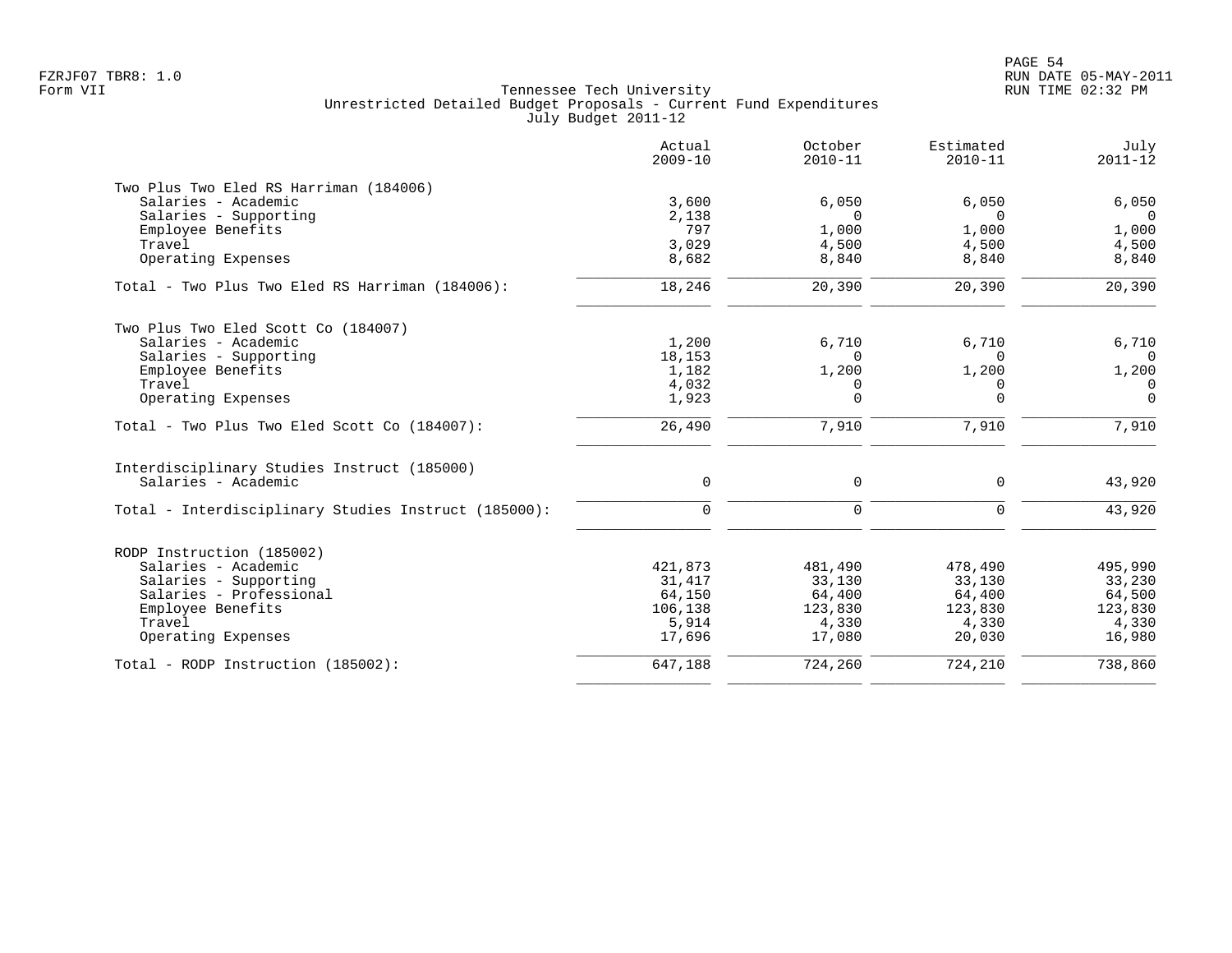| Estimated<br>July<br>$2010 - 11$<br>$2011 - 12$ | October<br>$2010 - 11$ | Actual<br>$2009 - 10$ |                                                    |
|-------------------------------------------------|------------------------|-----------------------|----------------------------------------------------|
|                                                 |                        |                       | Environmental Studies (185005)                     |
| 5,000<br>5,000                                  | 5,000                  | 0                     | Salaries - Administrative                          |
| 5,000<br>5,000                                  | 5,000                  | $\Omega$              | Salaries - Supporting                              |
| 10,000<br>10,000                                | 10,000                 | $\Omega$              | Total - Environmental Studies (185005):            |
|                                                 |                        |                       | Interdiscip Studies Campus Instr (185007)          |
| 400<br>$\Omega$                                 | 400                    | 44,300                | Salaries - Academic                                |
| 9,830<br>9,830                                  | 9,830                  | 9,739                 | Employee Benefits                                  |
| $\Omega$<br>$\Omega$                            | $\Omega$               | 1,061                 | Travel                                             |
| 10,230<br>9,830                                 | 10,230                 | 55,100                | Total - Interdiscip Studies Campus Instr (185007): |
|                                                 |                        |                       | TAF Technology Access Fee (190006)                 |
| 152,260<br>118,830                              | 118,830                | 161,208               | Salaries - Students                                |
| $\Omega$<br>33,430                              | 33,430                 | $\Omega$              | Salaries - Professional                            |
| 15,310<br>15,310                                | 15,310                 | 2,464                 | Employee Benefits                                  |
| 2,011,920<br>1,626,920                          | 2,021,920              | 976,294               | Operating Expenses                                 |
| 100,000<br>100,000                              | 100,000                | $\Omega$              | Capital Outlay                                     |
| $\Omega$<br>$\Omega$                            | $\Omega$               | $-4,050$              | Department Revenues                                |
| 2,279,490<br>1,894,490                          | 2,289,490              | 1,135,916             | Total - TAF Technology Access Fee (190006):        |
|                                                 |                        |                       | Craft Center Instuct Transfer (200007)             |
| $-359,600$<br>$-359,600$                        | $-359,600$             | $-398,820$            | Operating Expenses                                 |
| $-359,600$<br>$-359,600$                        | $-359,600$             | $-398,820$            | Total - Craft Center Instuct Transfer (200007):    |
|                                                 |                        |                       |                                                    |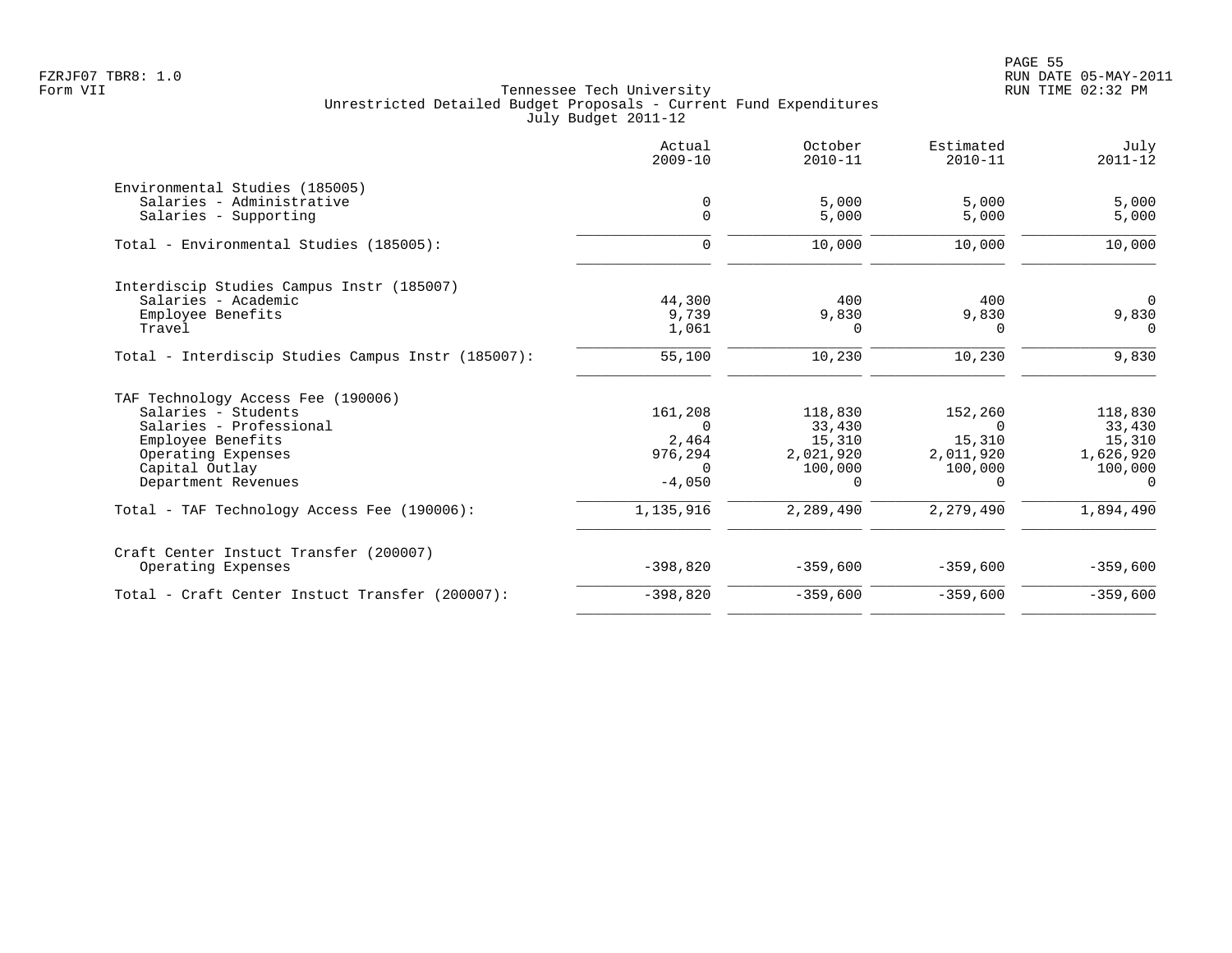|                                                                                                                                                                               | Actual<br>$2009 - 10$                                      | October<br>$2010 - 11$                                             | Estimated<br>$2010 - 11$                                   | July<br>$2011 - 12$                                         |
|-------------------------------------------------------------------------------------------------------------------------------------------------------------------------------|------------------------------------------------------------|--------------------------------------------------------------------|------------------------------------------------------------|-------------------------------------------------------------|
| TBR Spouse Dependent Discount (700000)<br>Employee Benefits                                                                                                                   | 199,898                                                    | 197,800                                                            | 197,800                                                    | 197,800                                                     |
| Total - TBR Spouse Dependent Discount (700000):                                                                                                                               | 199,898                                                    | 197,800                                                            | 197,800                                                    | 197,800                                                     |
| TBR Employ Remission PC191 (700001)<br>Employee Benefits                                                                                                                      | 53,901                                                     | 62,600                                                             | 62,600                                                     | 62,600                                                      |
| Total - TBR Employ Remission PC191 (700001):                                                                                                                                  | 53,901                                                     | 62,600                                                             | 62,600                                                     | 62,600                                                      |
| E and G Data Processing Allocation (700003)<br>Department Revenues                                                                                                            | 1,752,499                                                  | 1,871,070                                                          | 1,871,710                                                  | 1,818,520                                                   |
| Total - E and G Data Processing Allocation (700003):                                                                                                                          | 1,752,499                                                  | 1,871,070                                                          | 1,871,710                                                  | 1,818,520                                                   |
| E and G Claims Adjustment (700004)<br>Operating Expenses                                                                                                                      | 70,126                                                     | 164,440                                                            | 132,870                                                    | 164,440                                                     |
| Total - E and G Claims Adjustment $(700004)$ :                                                                                                                                | 70,126                                                     | 164,440                                                            | 132,870                                                    | 164,440                                                     |
| $E$ and G Support (700005)<br>Salaries - Administrative<br>Salaries - Academic<br>Salaries - Supporting<br>Salaries - Professional<br>Employee Benefits<br>Operating Expenses | 0<br>0<br>$\mathbf 0$<br>$\Omega$<br>551,006<br>$-18, 313$ | $\Omega$<br>18,530<br>1,820<br>$\Omega$<br>$-204,630$<br>$-86,170$ | $\Omega$<br>18,530<br>1,820<br>$\Omega$<br>$-329,600$<br>0 | 7,680<br>410,020<br>27,510<br>12,810<br>87,500<br>$-86,170$ |
| Total - E and G Support $(700005)$ :                                                                                                                                          | 532,693                                                    | $-270, 450$                                                        | $-309, 250$                                                | 459,350                                                     |
|                                                                                                                                                                               |                                                            |                                                                    |                                                            |                                                             |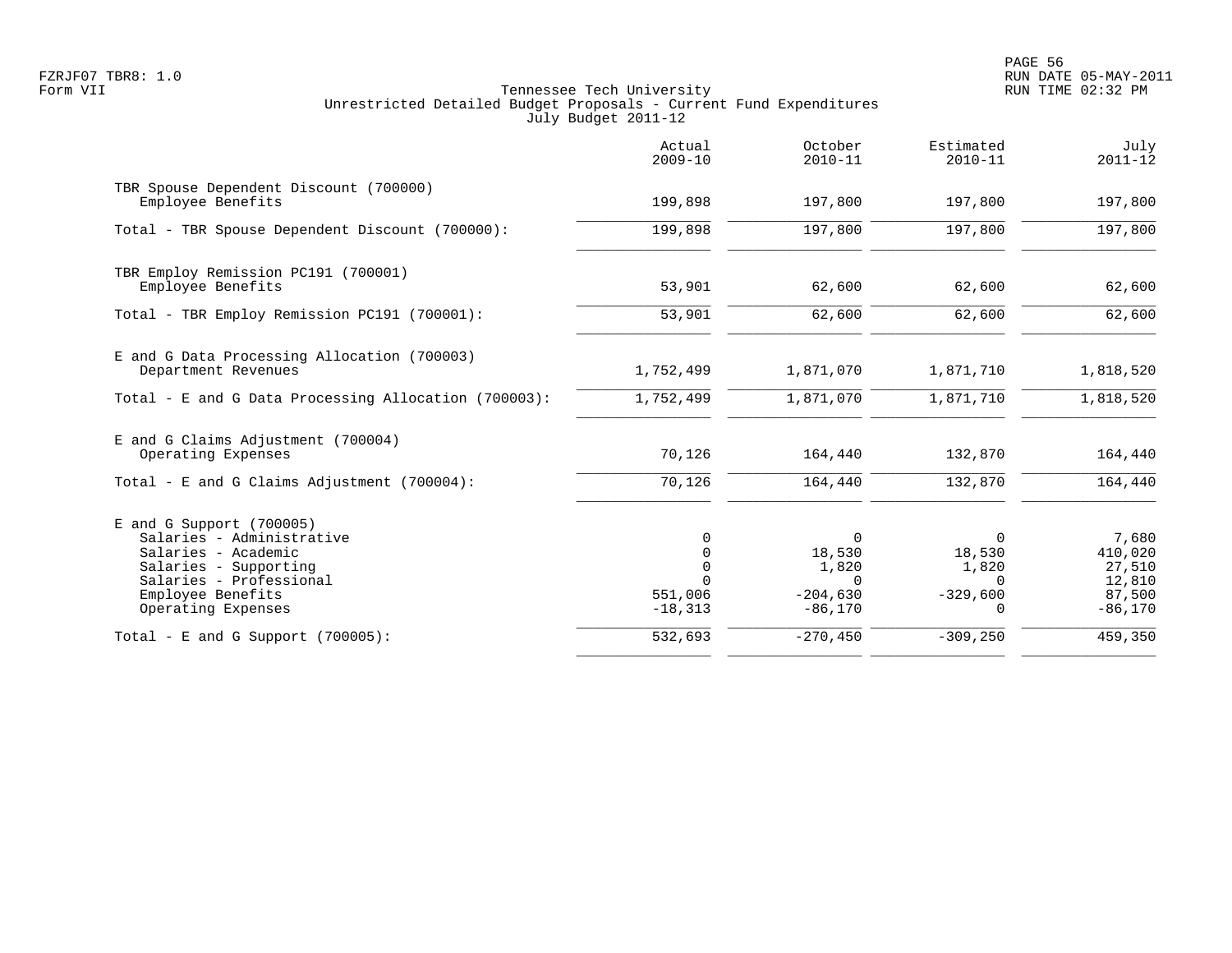|                                                                                                          | Actual<br>$2009 - 10$              | October<br>$2010 - 11$ | Estimated<br>$2010 - 11$ | July<br>$2011 - 12$                       |
|----------------------------------------------------------------------------------------------------------|------------------------------------|------------------------|--------------------------|-------------------------------------------|
| Pool Reclass (700007)<br>Salaries - Supporting                                                           | 0                                  | 10,000                 | 10,000                   | 10,000                                    |
| Total - Pool Reclass (700007):                                                                           | $\mathbf 0$                        | 10,000                 | 10,000                   | 10,000                                    |
| Pool Degree Adj (700008)<br>Salaries - Academic                                                          | 0                                  | 5,000                  | 5,000                    | 5,000                                     |
| Total - Pool Degree Adj (700008):                                                                        | $\mathbf 0$                        | 5,000                  | 5,000                    | 5,000                                     |
| E and G Other Salary Pool (700009)<br>Salaries - Academic<br>Salaries - Supporting                       | 0<br>$\mathbf 0$                   | 110,800<br>5,650       | 110,800<br>5,650         | 110,800<br>5,650                          |
| Total - E and G Other Salary Pool (700009):                                                              | $\mathbf 0$                        | 116,450                | 116,450                  | 116,450                                   |
| Post Office Allocation (700045)<br>Operating Expenses<br>Department Revenues                             | $\Omega$<br>21,890                 | 25,550<br>$\Omega$     | 21,860<br>$\Omega$       | 22,940<br>$\Omega$                        |
| Total - Post Office Allocation (700045):                                                                 | 21,890                             | 25,550                 | 21,860                   | 22,940                                    |
| ARRA Am Recvry Reinvst Act (700062)<br>Salaries - Academic<br>Salaries - Supporting<br>Employee Benefits | $-208, 268$<br>208,269<br>$-2,962$ | 0<br>0<br>$\Omega$     | 0<br>0<br>$\Omega$       | $\mathbf 0$<br>$\overline{0}$<br>$\Omega$ |
| Total - ARRA Am Recvry Reinvst Act (700062):                                                             | $-2,961$                           | 0                      | $\mathbf 0$              | $\Omega$                                  |
|                                                                                                          |                                    |                        |                          |                                           |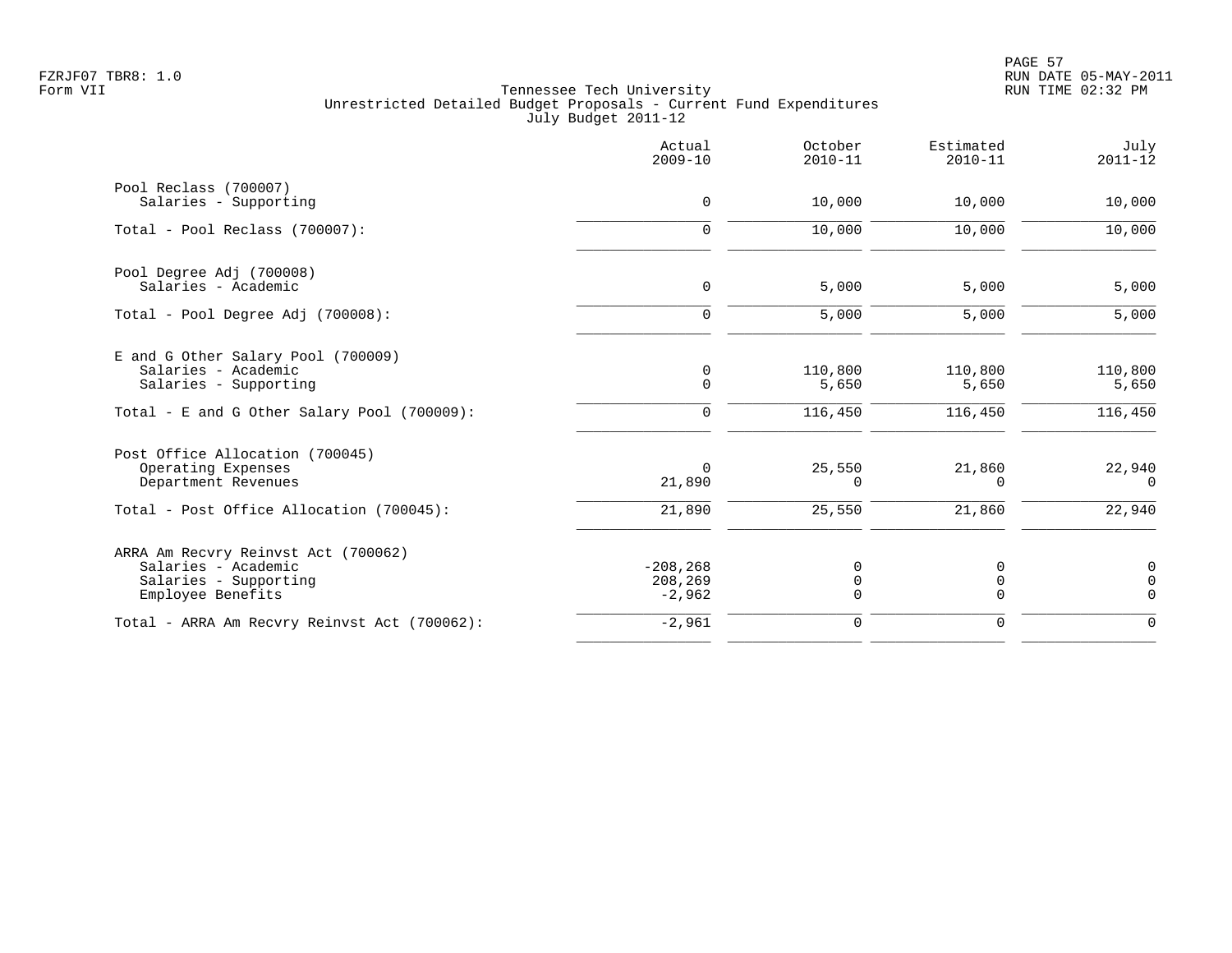|                                                                                                                                                                                                                           | Actual<br>$2009 - 10$                                                                                                   | October<br>$2010 - 11$                                                                                                   | Estimated<br>$2010 - 11$                                                                                                 | July<br>$2011 - 12$                                                                                                      |
|---------------------------------------------------------------------------------------------------------------------------------------------------------------------------------------------------------------------------|-------------------------------------------------------------------------------------------------------------------------|--------------------------------------------------------------------------------------------------------------------------|--------------------------------------------------------------------------------------------------------------------------|--------------------------------------------------------------------------------------------------------------------------|
| TQI TBR System Charge (700063)<br>Operating Expenses                                                                                                                                                                      | 80,300                                                                                                                  | 117,400                                                                                                                  | 117,400                                                                                                                  | 117,400                                                                                                                  |
| Total - TQI TBR System Charge (700063):                                                                                                                                                                                   | 80,300                                                                                                                  | 117,400                                                                                                                  | 117,400                                                                                                                  | 117,400                                                                                                                  |
| Total - Instruction (200):                                                                                                                                                                                                |                                                                                                                         |                                                                                                                          |                                                                                                                          |                                                                                                                          |
| Salaries - Administrative<br>Salaries - Academic<br>Salaries - Supporting<br>Salaries - Students<br>Salaries - Professional<br>Employee Benefits<br>Travel<br>Operating Expenses<br>Capital Outlay<br>Department Revenues | 393,212<br>28,010,075<br>2,105,838<br>514,813<br>1,256,150<br>9,629,342<br>351,880<br>3,989,912<br>242,916<br>1,755,193 | 610,140<br>29,505,083<br>1,808,992<br>310,860<br>1,211,645<br>10,523,180<br>177,040<br>6,690,327<br>178,410<br>1,871,070 | 572,242<br>28,907,237<br>1,818,315<br>461,035<br>1,160,996<br>10,427,420<br>322,704<br>6,607,356<br>284,010<br>1,871,710 | 559,520<br>29,180,333<br>1,853,592<br>307,350<br>1,153,060<br>10,301,320<br>170,020<br>5,445,260<br>105,500<br>1,818,520 |
| Total                                                                                                                                                                                                                     | 48, 249, 331                                                                                                            | 52,886,747                                                                                                               | 52,433,025                                                                                                               | 50,894,475                                                                                                               |
| Total - Instruction (20):                                                                                                                                                                                                 |                                                                                                                         |                                                                                                                          |                                                                                                                          |                                                                                                                          |
| Salaries - Administrative<br>Salaries - Academic<br>Salaries - Supporting<br>Salaries - Students<br>Salaries - Professional<br>Employee Benefits<br>Travel<br>Operating Expense<br>Capital Outlay<br>Department Revenues  | 393,212<br>28,010,075<br>2,105,838<br>514,813<br>1,256,150<br>9,629,342<br>351,880<br>3,989,912<br>242,916<br>1,755,193 | 610,140<br>29,505,083<br>1,808,992<br>310,860<br>1,211,645<br>10,523,180<br>177,040<br>6,690,327<br>178,410<br>1,871,070 | 572,242<br>28,907,237<br>1,818,315<br>461,035<br>1,160,996<br>10,427,420<br>322,704<br>6,607,356<br>284,010<br>1,871,710 | 559,520<br>29,180,333<br>1,853,592<br>307,350<br>1,153,060<br>10,301,320<br>170,020<br>5,445,260<br>105,500<br>1,818,520 |
| Total                                                                                                                                                                                                                     | 48, 249, 331                                                                                                            | 52,886,747                                                                                                               | 52, 433, 025                                                                                                             | 50,894,475                                                                                                               |

 Research (25) Research (250)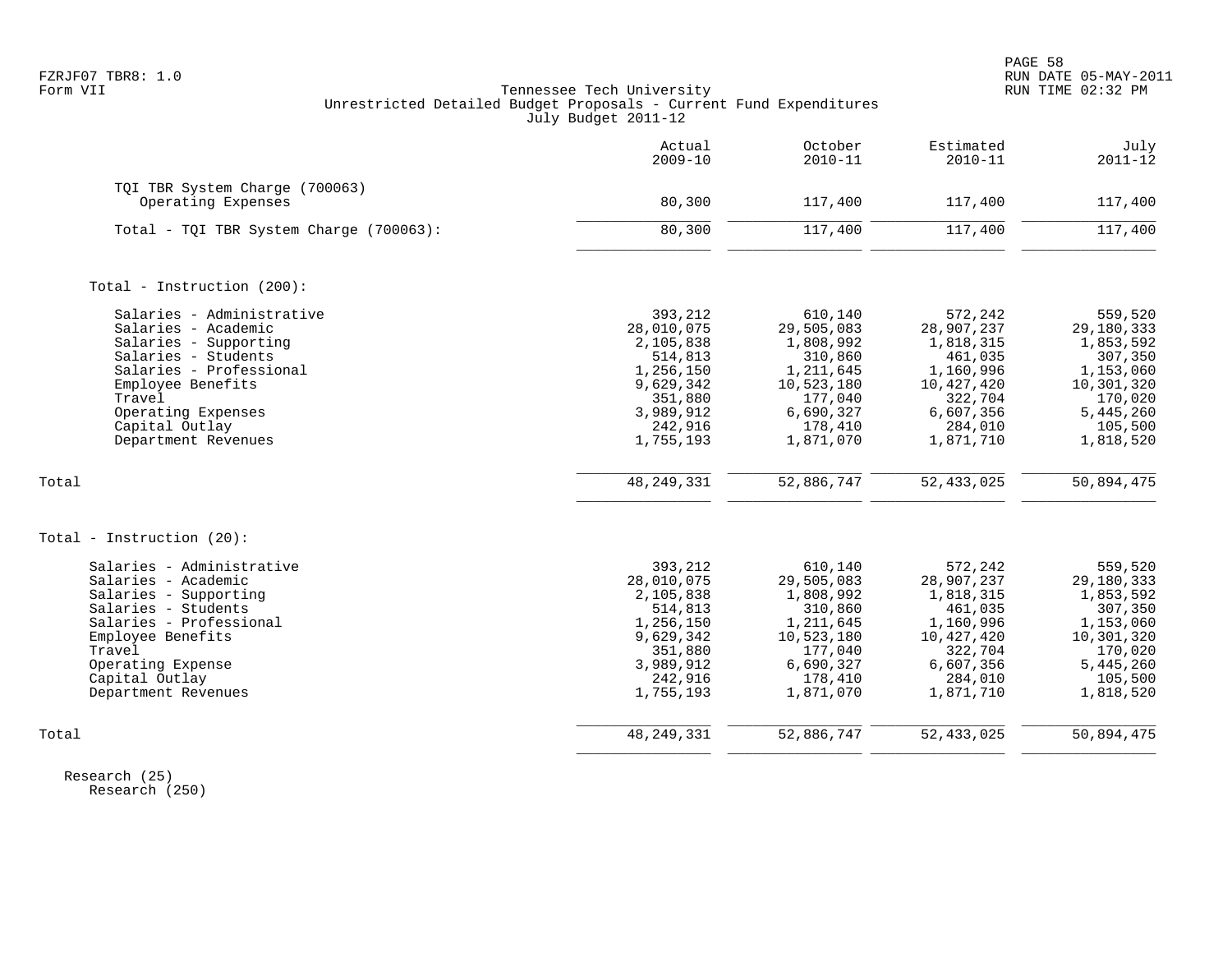|                                                      | Actual<br>$2009 - 10$ | October<br>$2010 - 11$ | Estimated<br>$2010 - 11$ | July<br>$2011 - 12$ |
|------------------------------------------------------|-----------------------|------------------------|--------------------------|---------------------|
| Distinguished Faculty Fellowships (120024)           |                       |                        |                          |                     |
| Salaries - Academic                                  | $\Omega$              | 7,500                  | 7,500                    | 7,500               |
| Employee Benefits                                    | $\Omega$              | 5,300                  | 5,300                    | 5,300               |
| Operating Expenses                                   | $\Omega$              | 12,500                 | 12,500                   | 12,500              |
| Total - Distinguished Faculty Fellowships (120024):  | $\mathbf 0$           | 25,300                 | 25,300                   | 25,300              |
| QEP Operating (121702)                               |                       |                        |                          |                     |
| Salaries - Academic                                  | 8,700                 | 7,800                  | 8,370                    | $\overline{0}$      |
| Salaries - Students                                  | 860                   | $\Omega$               | <sup>n</sup>             | $\Omega$            |
| Employee Benefits                                    | 1,982                 | 7,200                  | 7,200                    | 7,200               |
| Travel                                               | 1,995                 | 500                    | 1,880                    | $\Omega$            |
| Operating Expenses                                   | 29,251                | 25,900                 | 48,950                   | $\overline{0}$      |
| Total - QEP Operating $(121702)$ :                   | 42,788                | 41,400                 | 66,400                   | 7,200               |
| Federal College Work Study Program (122001)          |                       |                        |                          |                     |
| Salaries - Students                                  | 384                   | 390                    | 390                      | 390                 |
| Total - Federal College Work Study Program (122001): | 384                   | 390                    | 390                      | 390                 |
| Upper Cumberland Hum Sci (130008)                    |                       |                        |                          |                     |
| Travel                                               | $\Omega$              | 470                    | 470                      | 470                 |
| Operating Expenses                                   | 923                   | 930                    | 950                      | 970                 |
| Total - Upper Cumberland Hum Sci (130008):           | 923                   | 1,400                  | 1,420                    | 1,440               |
|                                                      |                       |                        |                          |                     |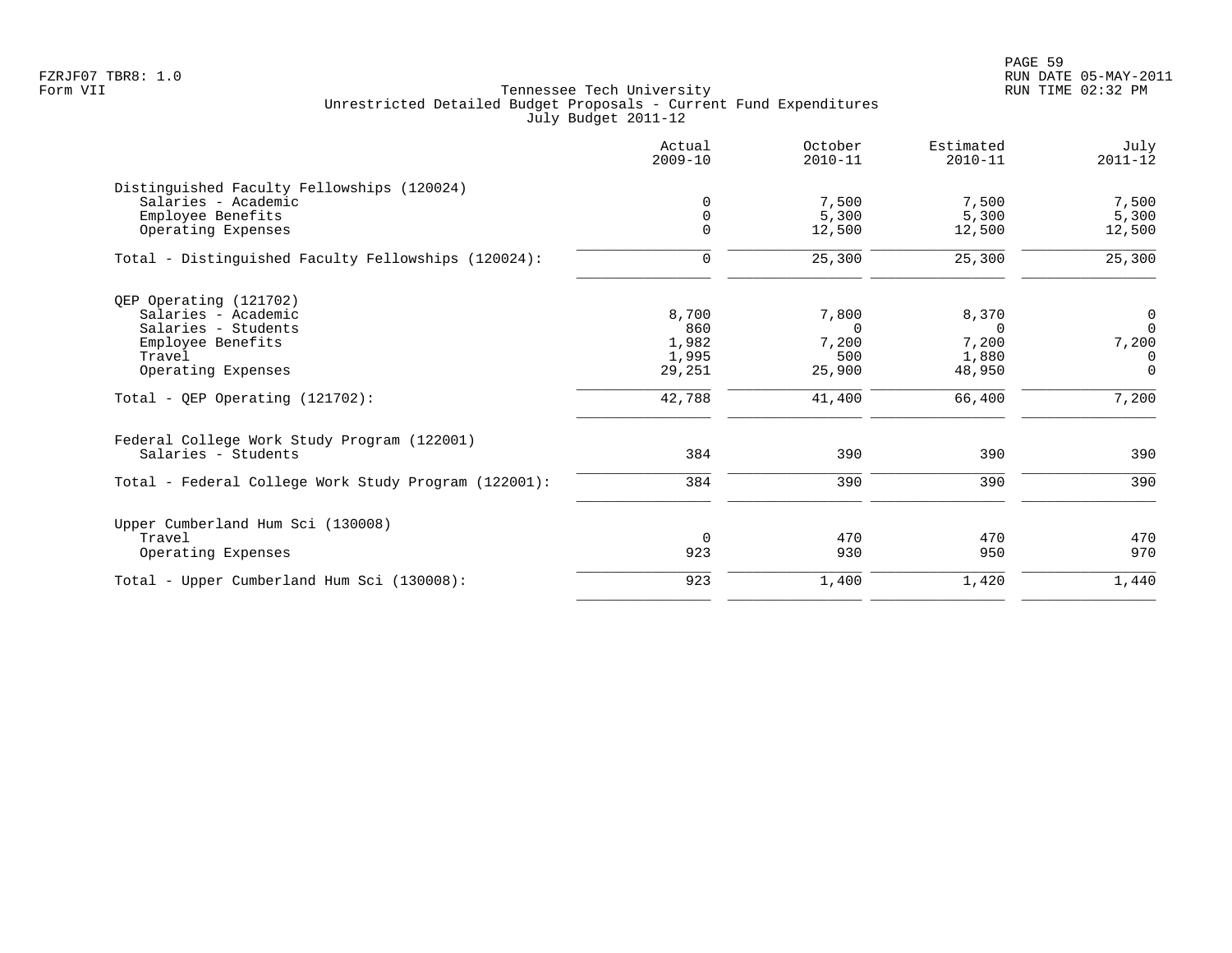|                                                                                                                     | Actual<br>$2009 - 10$       | October<br>$2010 - 11$  | Estimated<br>$2010 - 11$ | July<br>$2011 - 12$                             |
|---------------------------------------------------------------------------------------------------------------------|-----------------------------|-------------------------|--------------------------|-------------------------------------------------|
| Upper Cumb Hum Soc Sci Institute (130009)<br>Operating Expenses                                                     | 1,119                       | 340                     | 340                      | $\mathbf 0$                                     |
| Total - Upper Cumb Hum Soc Sci Institute (130009):                                                                  | 1,119                       | 340                     | 340                      | $\Omega$                                        |
| Research Arts and Science (130014)<br>Travel                                                                        | 2,000                       | 0                       | 2,000                    | 0                                               |
| Total - Research Arts and Science (130014):                                                                         | 2,000                       | $\mathbf 0$             | 2,000                    | $\Omega$                                        |
| IC Faculty Upper Cumb Hum Sci Inst (130021)<br>Operating Expenses                                                   | 0                           | 130                     | 130                      | 0                                               |
| Total - IC Faculty Upper Cumb Hum Sci Inst (130021):                                                                | $\mathbf 0$                 | 130                     | 130                      | $\Omega$                                        |
| Indirect Cost Arts and Science (130029)<br>Salaries - Academic<br>Employee Benefits<br>Travel<br>Operating Expenses | 99<br>18<br>4,075<br>28,375 | 0<br>$\Omega$<br>27,050 | 0<br>$\Omega$<br>27,050  | $\mathbf 0$<br>$\Omega$<br>$\Omega$<br>$\Omega$ |
| Total - Indirect Cost Arts and Science (130029):                                                                    | 32,567                      | 27,050                  | 27,050                   | $\Omega$                                        |
| Match Biology (131005)<br>Salaries - Academic<br>Employee Benefits                                                  | 13,646<br>3,250             | 0<br>$\Omega$           | 3,260<br>1,110           | 0<br>$\Omega$                                   |
| $Total - Match Biology (131005):$                                                                                   | 16,896                      | 0                       | 4,370                    | $\Omega$                                        |
|                                                                                                                     |                             |                         |                          |                                                 |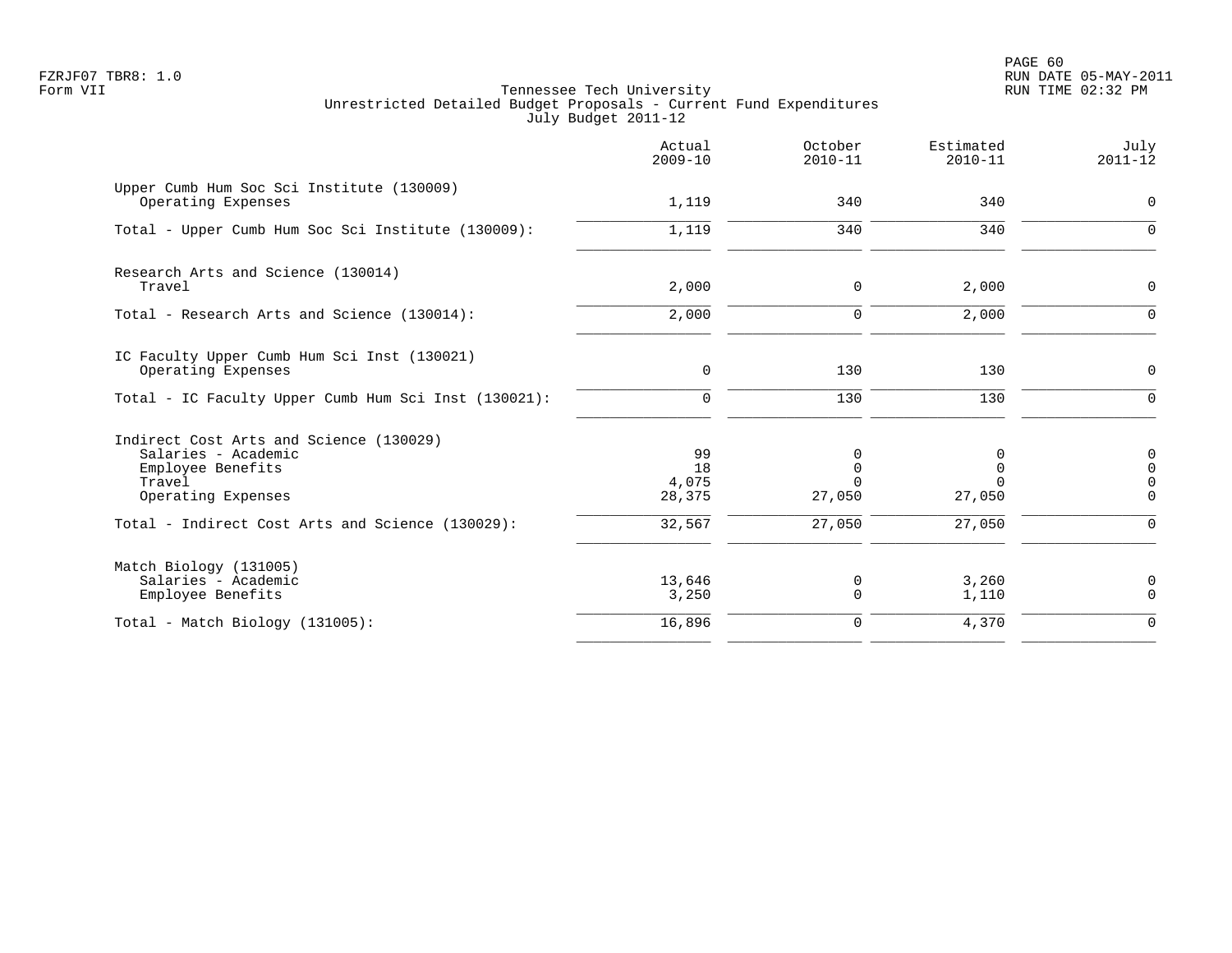|                                            | Actual<br>$2009 - 10$ | October<br>$2010 - 11$ | Estimated<br>$2010 - 11$ | July<br>$2011 - 12$ |
|--------------------------------------------|-----------------------|------------------------|--------------------------|---------------------|
| IC Faculty Biology (131011)                |                       |                        |                          |                     |
| Salaries - Students                        | 2,144                 |                        | 0                        | 0                   |
| Salaries - Professional                    | 1,489                 |                        | $\Omega$                 | $\Omega$            |
| Employee Benefits                          | 680                   |                        | $\Omega$                 | $\Omega$            |
| Travel                                     | 6,357                 |                        |                          |                     |
| Operating Expenses                         | 3,278                 | 10,510                 | 10,510                   | $\Omega$            |
| Total - IC Faculty Biology (131011):       | 13,948                | 10,510                 | 10,510                   | $\Omega$            |
| Biology Faculty Research (131014)          |                       |                        |                          |                     |
| Salaries - Supporting                      | 1,313                 | 5,440                  | 5,440                    | 0                   |
| Travel                                     | 771                   | 3,820                  | 3,820                    | $\mathbf 0$         |
| Operating Expenses                         | 5,666                 | 650                    | 650                      | $\mathbf 0$         |
| Total - Biology Faculty Research (131014): | 7,750                 | 9,910                  | 9,910                    | $\overline{0}$      |
| IC Faculty Fisheries (131021)              |                       |                        |                          |                     |
| Operating Expenses                         | $\mathbf 0$           | 11,540                 | 11,540                   | 0                   |
| Total - IC Faculty Fisheries (131021):     | $\mathbf 0$           | 11,540                 | 11,540                   | $\Omega$            |
| Indirect Cost Biology (131029)             |                       |                        |                          |                     |
| Salaries - Supporting                      | $\mathbf 0$           | $\Omega$               | 1,740                    | 0                   |
| Salaries - Students                        | $\Omega$              | 810                    | 810                      | $\Omega$            |
| Travel                                     | 5,359                 | $\Omega$               | 2,400                    | $\Omega$            |
| Operating Expenses                         | 10,206                | 22,730                 | 18,590                   | $\Omega$            |
| Total - Indirect Cost Biology (131029):    | 15,565                | 23,540                 | 23,540                   | $\mathbf 0$         |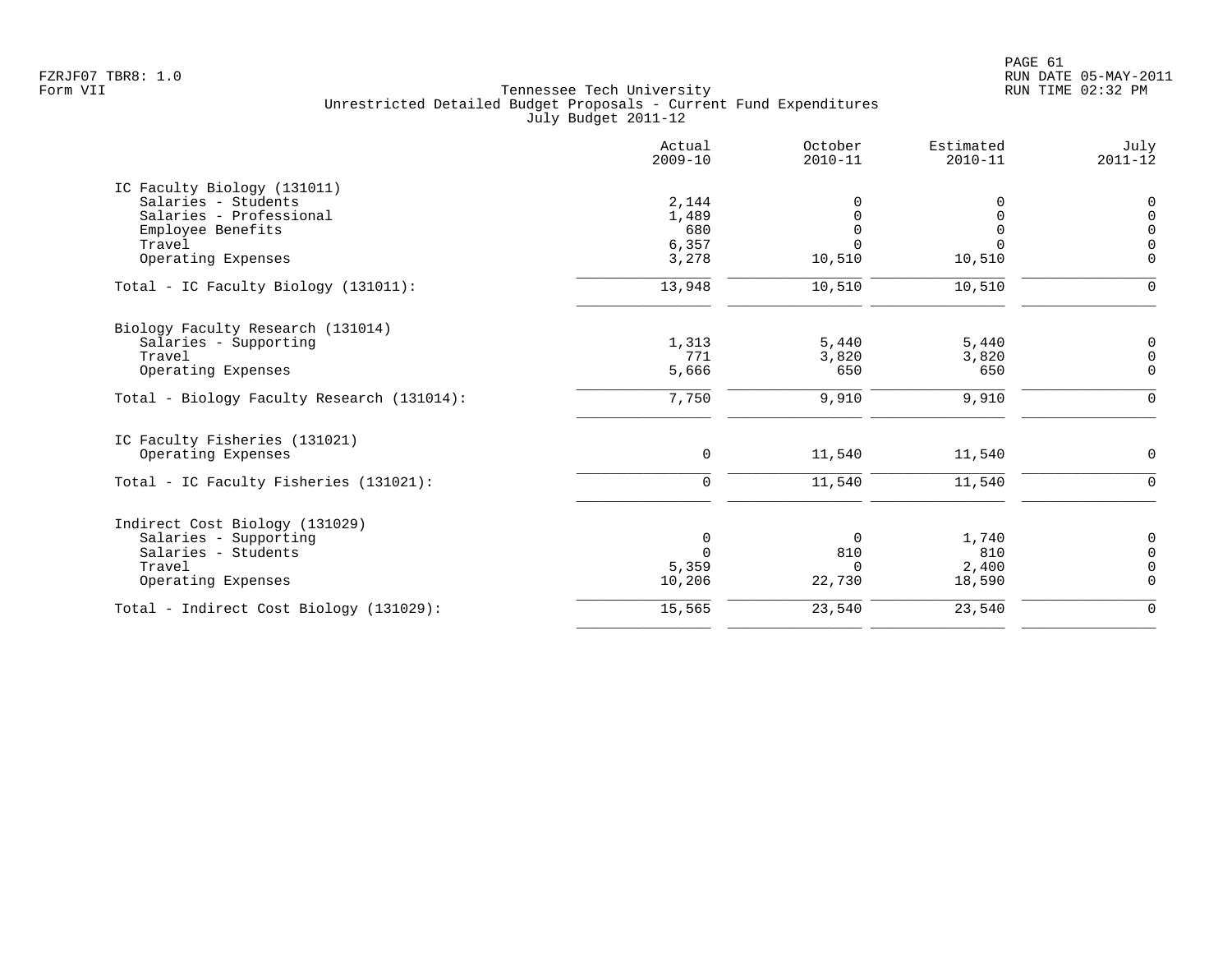PAGE 62 FZRJF07 TBR8: 1.0 RUN DATE 05-MAY-2011

|                                                        | Actual<br>$2009 - 10$ | October<br>$2010 - 11$ | Estimated<br>$2010 - 11$ | July<br>$2011 - 12$ |
|--------------------------------------------------------|-----------------------|------------------------|--------------------------|---------------------|
| Indirect Cost Fisheries (131039)<br>Operating Expenses | 5,368                 | 7,360                  | 7,360                    | $\mathbf 0$         |
| Total - Indirect Cost Fisheries (131039):              | 5,368                 | 7,360                  | 7,360                    | $\Omega$            |
|                                                        |                       |                        |                          |                     |
| IC Faculty Chemistry (131511)                          |                       |                        |                          |                     |
| Travel                                                 | 1,250                 | $\Omega$               | 0                        | $\mathbf 0$         |
| Operating Expenses                                     | $\Omega$              | 1,810                  | 1,810                    | $\Omega$            |
| Total - IC Faculty Chemistry (131511):                 | 1,250                 | 1,810                  | 1,810                    | $\Omega$            |
| Faculty Research Chemistry (131514)                    |                       |                        |                          |                     |
| Salaries - Supporting                                  | $\mathbf 0$           | 5,590                  | 5,590                    | $\mathbf 0$         |
| Travel                                                 | $\Omega$              | 210                    | 210                      | $\mathbf 0$         |
| Operating Expenses                                     | 3,383                 | 1,950                  | 1,950                    | $\Omega$            |
| Total - Faculty Research Chemistry (131514):           | 3,383                 | 7,750                  | 7,750                    | $\Omega$            |
| Match Chemistry (131515)                               |                       |                        |                          |                     |
| Operating Expenses                                     | 2,190                 | 0                      | 0                        | $\mathbf 0$         |
| Total - Match Chemistry (131515):                      | 2,190                 | 0                      | $\Omega$                 | $\Omega$            |
| Indirect Cost Chemistry (131529)                       |                       |                        |                          |                     |
| Operating Expenses                                     | 692                   | 3,900                  | 3,900                    | 0                   |
| Total - Indirect Cost Chemistry (131529):              | 692                   | 3,900                  | 3,900                    | $\mathbf 0$         |
|                                                        |                       |                        |                          |                     |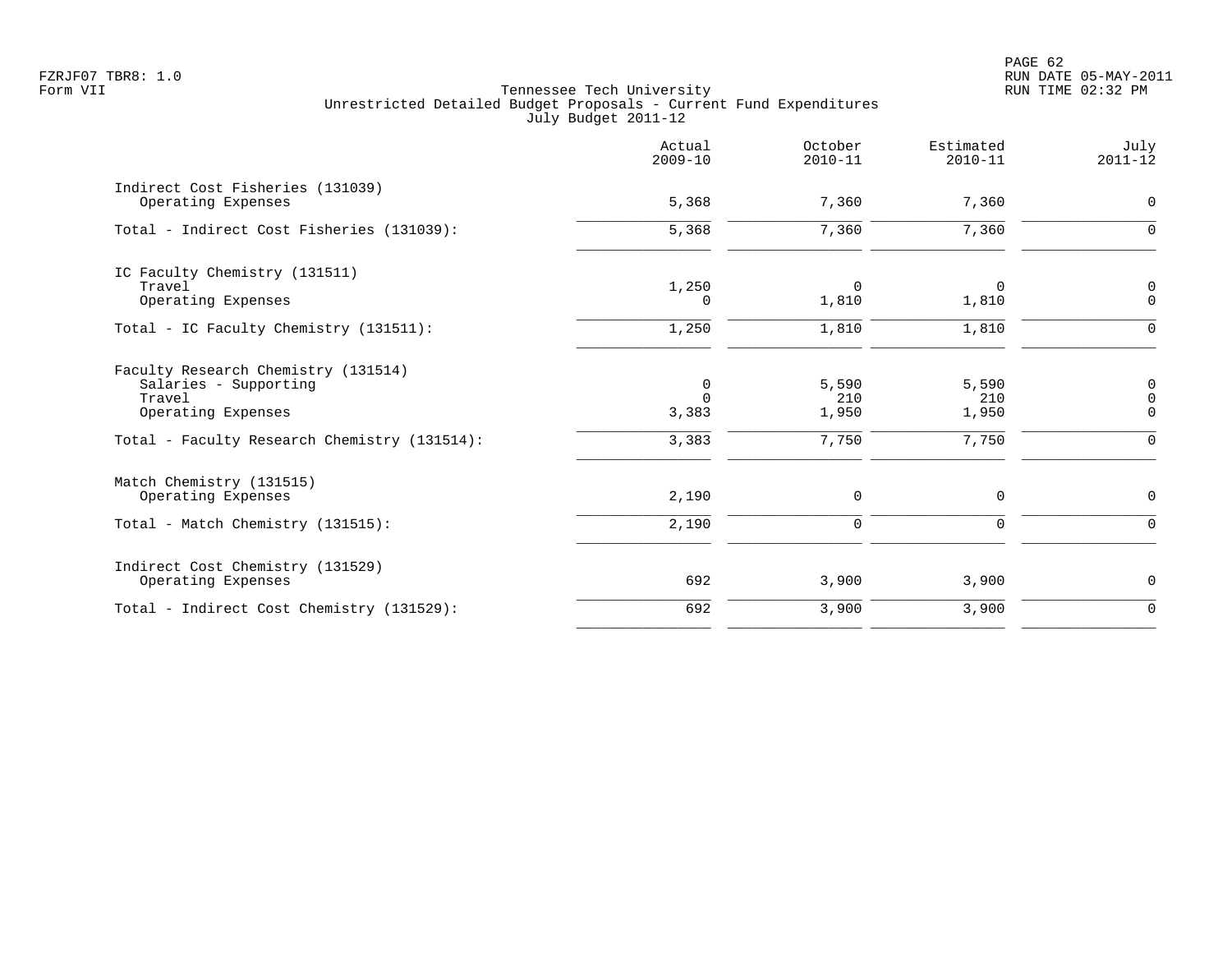|                                                                                                                             | Actual<br>$2009 - 10$               | October<br>$2010 - 11$                 | Estimated<br>$2010 - 11$        | July<br>$2011 - 12$                             |
|-----------------------------------------------------------------------------------------------------------------------------|-------------------------------------|----------------------------------------|---------------------------------|-------------------------------------------------|
| Faculty Research Computer Sci (132004)<br>Salaries - Supporting<br>Salaries - Students<br>Employee Benefits<br>Travel       | $\Omega$<br>3,000<br>64<br>$\Omega$ | 5,880<br>$\Omega$<br>$\Omega$<br>4,440 | $\Omega$<br>5,880<br>∩<br>4,440 | $\mathbf 0$<br>$\Omega$<br>$\Omega$<br>$\Omega$ |
| Total - Faculty Research Computer Sci (132004):                                                                             | 3,064                               | 10,320                                 | 10,320                          | $\Omega$                                        |
| Match Computer Science (132005)<br>Salaries - Academic                                                                      | 0                                   | 50,000                                 | 50,000                          | 50,000                                          |
| Total - Match Computer Science (132005):                                                                                    | $\mathbf 0$                         | 50,000                                 | 50,000                          | 50,000                                          |
| IC Faculty Computer Sci (132011)<br>Travel<br>Operating Expenses<br>Total - IC Faculty Computer Sci (132011):               | 815<br>1,295<br>2,110               | $\Omega$<br>3,680<br>3,680             | 320<br>3,360<br>3,680           | 0<br>$\mathsf{O}$<br>$\overline{0}$             |
| Indirect Cost Computer Science (132029)<br>Travel<br>Operating Expenses<br>Total - Indirect Cost Computer Science (132029): | 2,134<br>9,187<br>11,321            | $\Omega$<br>11,930<br>11,930           | 2,900<br>9,030<br>11,930        | $\mathbf 0$<br>$\Omega$<br>$\Omega$             |
| Faculty Research Earth Science (132504)<br>Travel<br>Operating Expenses<br>Capital Outlay                                   | 0<br>$\mathsf{O}$<br>$\Omega$       | 1,500<br>7,700<br>800                  | 1,500<br>7,700<br>800           | $\mathbf 0$<br>$\mathbf 0$<br>$\Omega$          |
| Total - Faculty Research Earth Science (132504):                                                                            | $\mathbf 0$                         | 10,000                                 | 10,000                          | $\mathbf 0$                                     |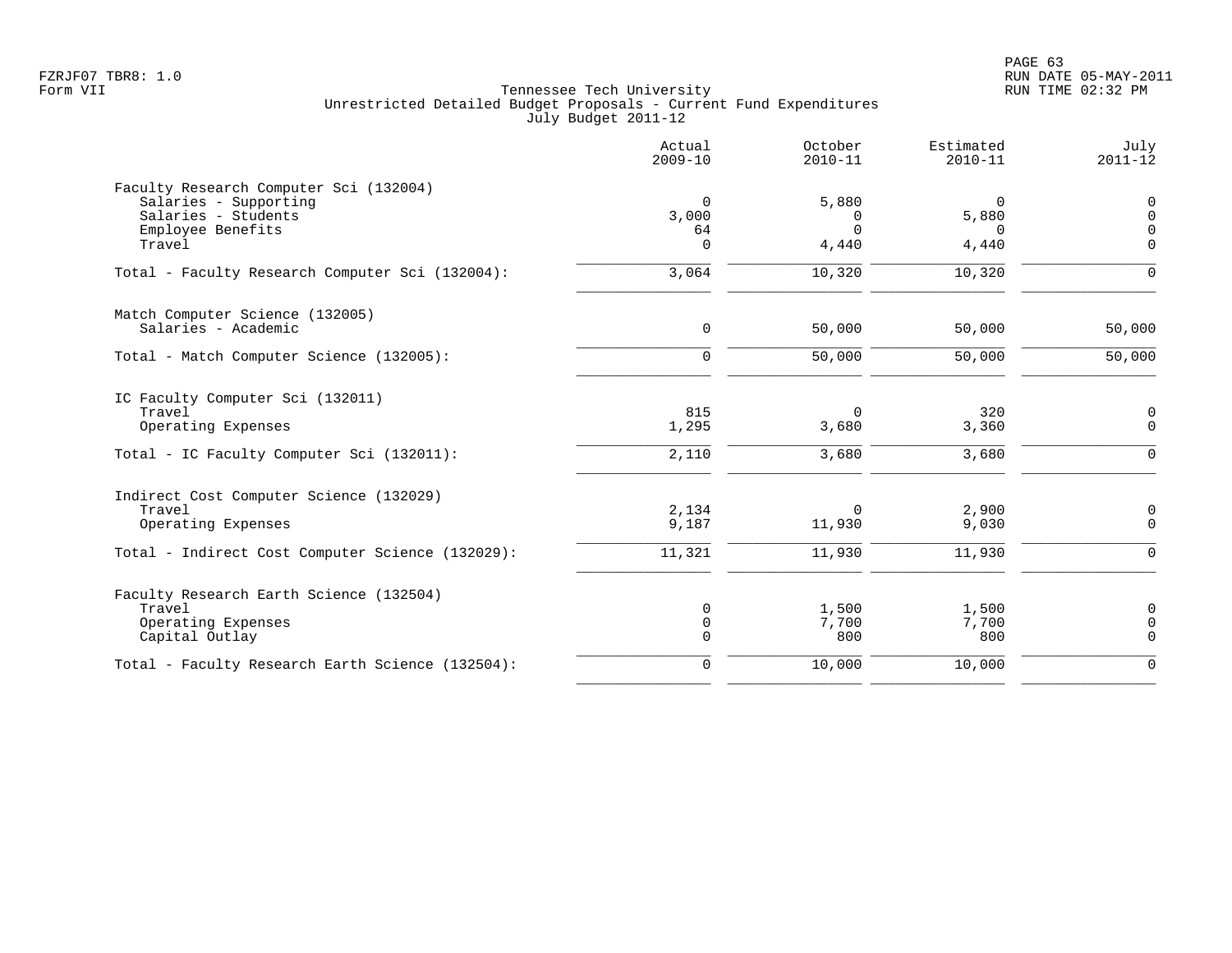|                                                                          | Actual<br>$2009 - 10$ | October<br>$2010 - 11$ | Estimated<br>$2010 - 11$ | July<br>$2011 - 12$     |
|--------------------------------------------------------------------------|-----------------------|------------------------|--------------------------|-------------------------|
| Match Earth Science (132505)<br>Salaries - Academic<br>Employee Benefits | 5,780<br>1,939        | 0<br>$\Omega$          | 2,890<br>1,130           | $\Omega$<br>$\mathbf 0$ |
| Total - Match Earth Science (132505):                                    | 7,719                 | 0                      | 4,020                    | $\Omega$                |
| IC Faculty Earth Science (132511)<br>Operating Expenses                  | 0                     | 2,470                  | 2,470                    | 0                       |
| Total - IC Faculty Earth Science (132511):                               | $\Omega$              | 2,470                  | 2,470                    | $\Omega$                |
| Indirect Cost Earth Sciences (132529)<br>Operating Expenses              | 0                     | 3,570                  | 3,570                    | $\mathbf 0$             |
| Total - Indirect Cost Earth Sciences (132529):                           | $\mathbf 0$           | 3,570                  | 3,570                    | $\Omega$                |
| IC Faculty English and Communicatns (133011)<br>Operating Expenses       | 106                   | 0                      | 0                        | 0                       |
| Total - IC Faculty English and Communicatns (133011):                    | 106                   | $\mathbf 0$            | $\Omega$                 | $\Omega$                |
| Faculty Research English (133014)<br>Travel                              | 0                     | 2,000                  | 2,000                    | $\mathbf 0$             |
| Total - Faculty Research English (133014):                               | $\mathbf 0$           | 2,000                  | 2,000                    | $\mathbf 0$             |
|                                                                          |                       |                        |                          |                         |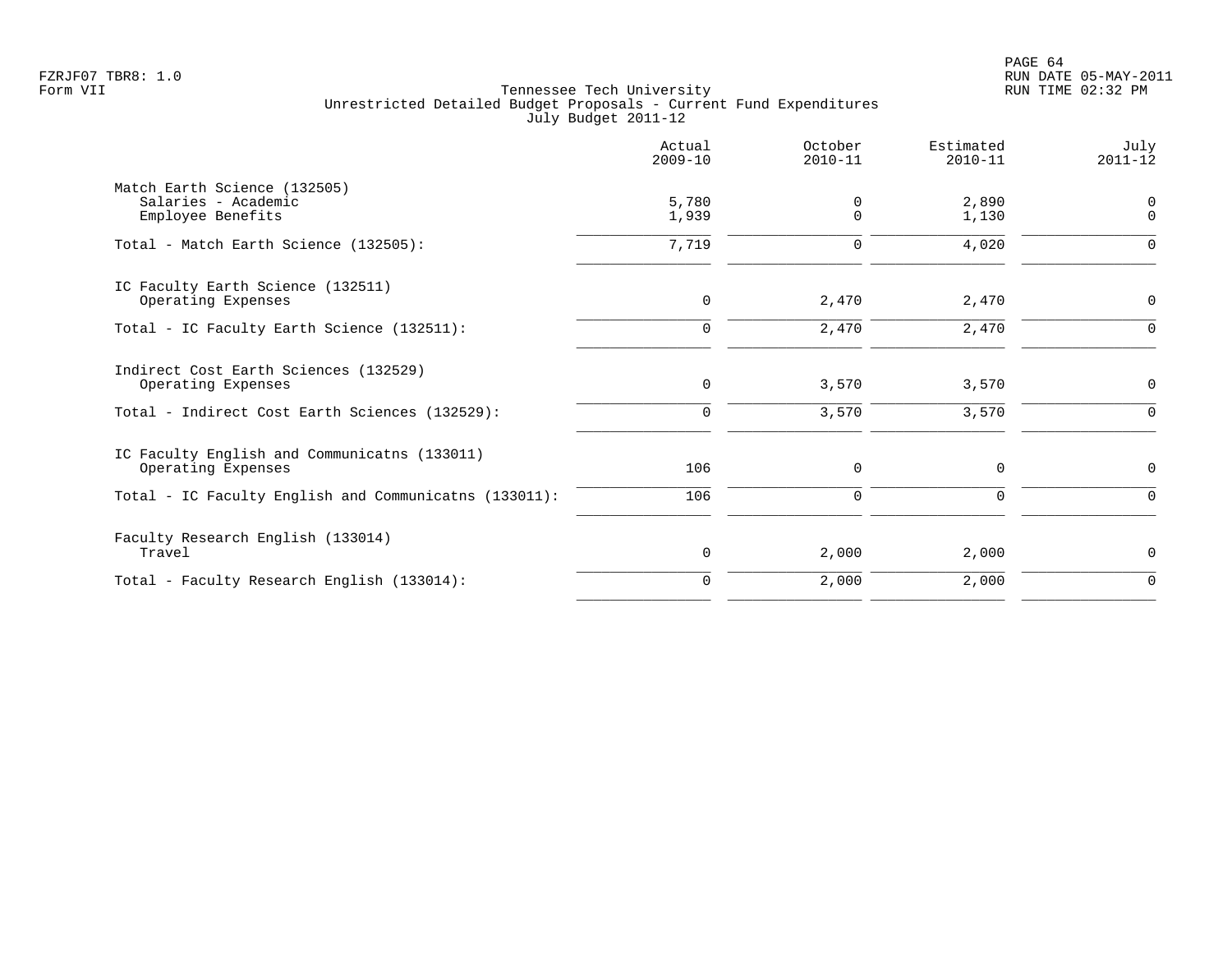|                                                                                                 | Actual<br>$2009 - 10$       | October<br>$2010 - 11$        | Estimated<br>$2010 - 11$ | July<br>$2011 - 12$                    |
|-------------------------------------------------------------------------------------------------|-----------------------------|-------------------------------|--------------------------|----------------------------------------|
| Dept Match English (133015)<br>Operating Expenses                                               | 400                         | 0                             | 0                        | 0                                      |
| Total - Dept Match English (133015):                                                            | 400                         | 0                             | $\mathbf 0$              | $\Omega$                               |
| Indirect Cost English Communicat (133029)<br>Operating Expenses                                 | $\mathbf 0$                 | 220                           | 220                      | 0                                      |
| Total - Indirect Cost English Communicat (133029):                                              | $\mathbf 0$                 | 220                           | 220                      | $\mathbf 0$                            |
| Faculty Research Foreign Lang (133514)<br>Travel                                                | $\mathbf 0$                 | 500                           | 500                      | $\mathbf 0$                            |
| Total - Faculty Research Foreign Lang (133514):                                                 | $\Omega$                    | 500                           | 500                      | $\Omega$                               |
| Indirect Cost History (134029)<br>Operating Expenses<br>Total - Indirect Cost History (134029): | $\mathsf{O}$<br>$\mathbf 0$ | 260<br>260                    | 260<br>260               | $\mathbf 0$<br>$\Omega$                |
| IC Faculty Mathematics (134511)                                                                 |                             |                               |                          |                                        |
| Salaries - Academic<br>Employee Benefits<br>Operating Expenses                                  | 3,747<br>679<br>360         | $\Omega$<br>$\Omega$<br>1,050 | 0<br>$\Omega$<br>1,050   | $\mathbf 0$<br>$\Omega$<br>$\mathbf 0$ |
| Total - IC Faculty Mathematics (134511):                                                        | 4,786                       | 1,050                         | 1,050                    | $\mathbf 0$                            |
|                                                                                                 |                             |                               |                          |                                        |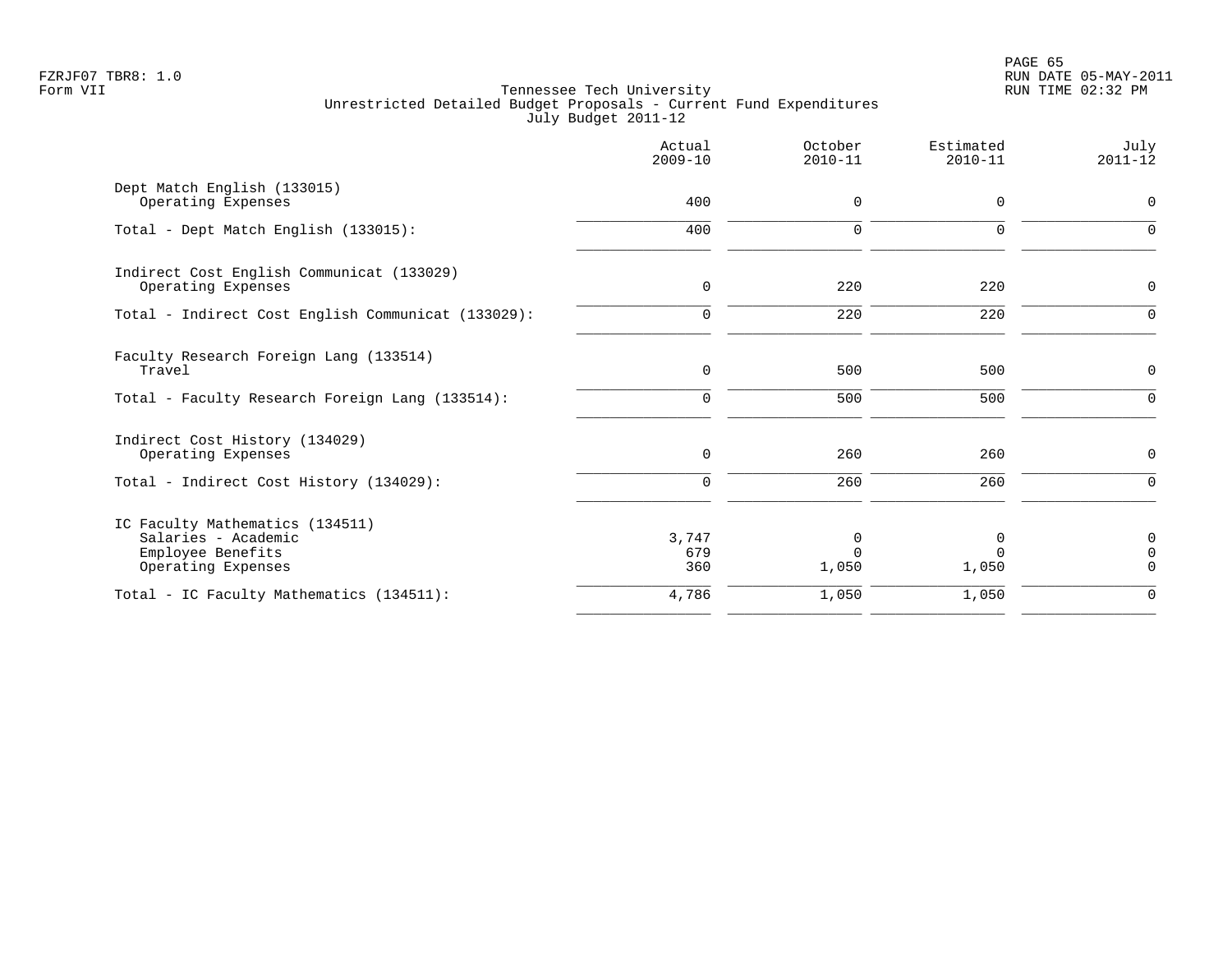|                                                                                                           | Actual<br>$2009 - 10$        | October<br>$2010 - 11$     | Estimated<br>$2010 - 11$ | July<br>$2011 - 12$                 |
|-----------------------------------------------------------------------------------------------------------|------------------------------|----------------------------|--------------------------|-------------------------------------|
| Faculty Research Mathematics (134514)<br>Travel                                                           | $\mathbf 0$                  | 500                        | 500                      | $\mathbf 0$                         |
| Total - Faculty Research Mathematics (134514):                                                            | $\mathbf 0$                  | 500                        | 500                      | $\Omega$                            |
| Indirect Cost Mathematics (134529)<br>Operating Expenses                                                  | $\mathbf 0$                  | 7,760                      | 7,760                    | $\mathbf 0$                         |
| Total - Indirect Cost Mathematics (134529):                                                               | $\mathbf 0$                  | 7,760                      | 7,760                    | $\mathbf 0$                         |
| IC Faculty Physics (135011)<br>Travel<br>Operating Expenses<br>Total - IC Faculty Physics (135011):       | $\overline{0}$<br>308<br>308 | $\Omega$<br>6,780<br>6,780 | 1,980<br>4,800<br>6,780  | 0<br>$\mathbf 0$<br>$\Omega$        |
| Indirect Cost Physics (135029)<br>Travel<br>Operating Expenses<br>Total - Indirect Cost Physics (135029): | 2,443<br>1,238<br>3,681      | $\Omega$<br>8,550<br>8,550 | 0<br>8,550<br>8,550      | $\mathsf 0$<br>$\Omega$<br>$\Omega$ |
| IC Faculty Sociology and Pol Sci (135511)<br>Operating Expenses                                           | 1,560                        | 1,780                      | 1,780                    | $\mathbf 0$                         |
| Total - IC Faculty Sociology and Pol Sci (135511):                                                        | 1,560                        | 1,780                      | 1,780                    | $\mathbf 0$                         |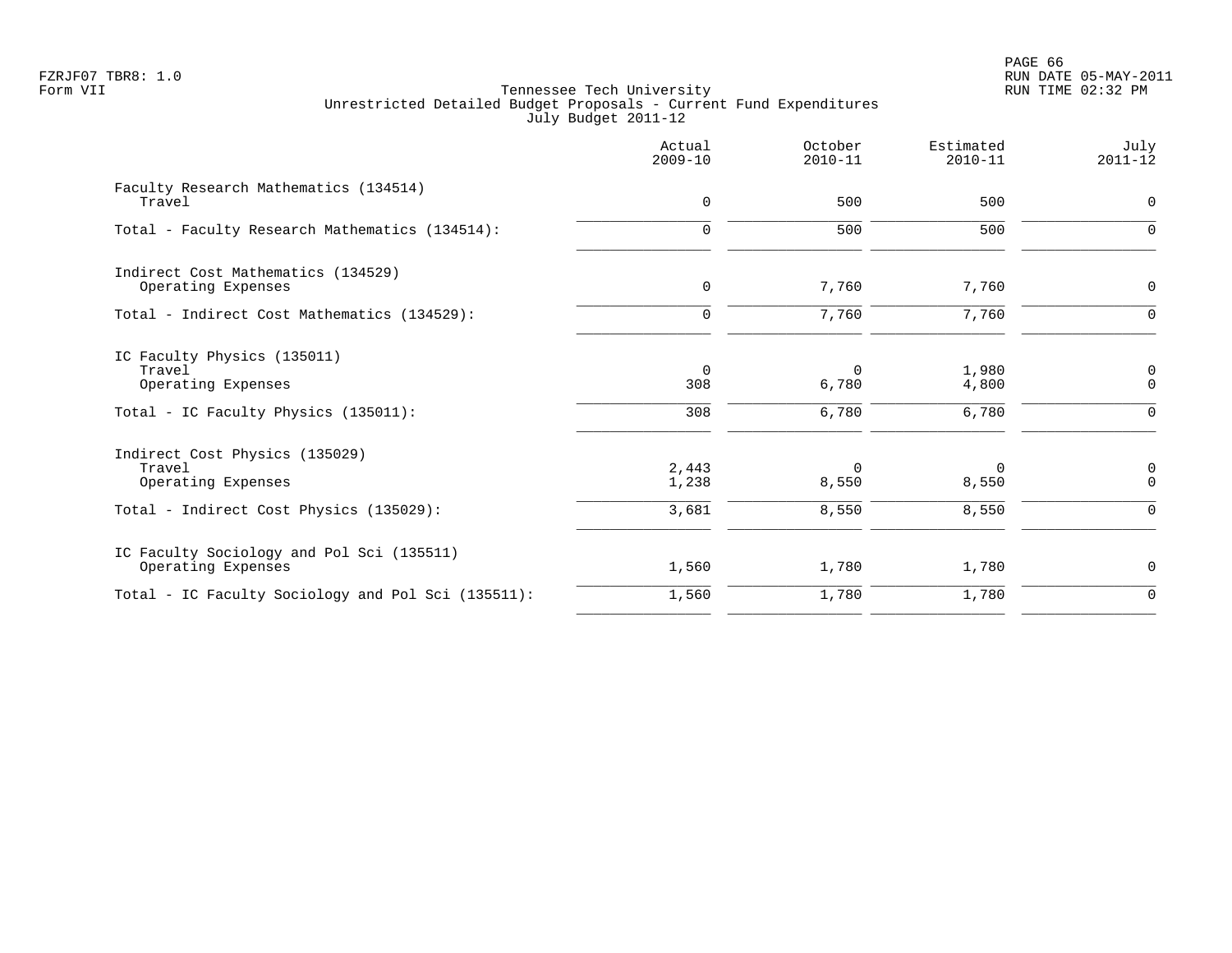PAGE 67 FZRJF07 TBR8: 1.0 RUN DATE 05-MAY-2011

|                                                                                                                                                     | Actual<br>$2009 - 10$               | October<br>$2010 - 11$                     | Estimated<br>$2010 - 11$                       | July<br>$2011 - 12$                      |
|-----------------------------------------------------------------------------------------------------------------------------------------------------|-------------------------------------|--------------------------------------------|------------------------------------------------|------------------------------------------|
| Indirect Cost Soc and Pol Sci (135529)<br>Operating Expenses                                                                                        | 1,571                               | 3,030                                      | 3,030                                          | 0                                        |
| Total - Indirect Cost Soc and Pol Sci (135529):                                                                                                     | 1,571                               | 3,030                                      | 3,030                                          | $\Omega$                                 |
| Research College of Engineering (137004)<br>Travel                                                                                                  | 2,250                               | 200                                        | 2,700                                          | $\mathbf 0$                              |
| Total - Research College of Engineering (137004):                                                                                                   | 2,250                               | 200                                        | 2,700                                          | $\Omega$                                 |
| Match Dean Engineering (137005)<br>Salaries - Professional<br>Employee Benefits<br>Total - Match Dean Engineering (137005):                         | 434<br>136<br>570                   | 0<br>$\mathbf 0$<br>$\mathbf 0$            | 112<br>38<br>150                               | $\mathbf 0$<br>$\mathbf 0$<br>$\Omega$   |
| Indirect Cost Coll of Engineering (137029)<br>Travel<br>Operating Expenses<br>Capital Outlay<br>Total - Indirect Cost Coll of Engineering (137029): | 7,358<br>13,743<br>31,567<br>52,668 | $\Omega$<br>132,590<br>$\Omega$<br>132,590 | $\Omega$<br>132,590<br><sup>n</sup><br>132,590 | 0<br>$\mathsf 0$<br>$\Omega$<br>$\Omega$ |
| IC Faculty Basic Engineering (137211)<br>Operating Expenses                                                                                         | 0                                   | 10,240                                     | 10,240                                         | 0                                        |
| Total - IC Faculty Basic Engineering (137211):                                                                                                      | $\Omega$                            | 10,240                                     | 10,240                                         | $\Omega$                                 |
|                                                                                                                                                     |                                     |                                            |                                                |                                          |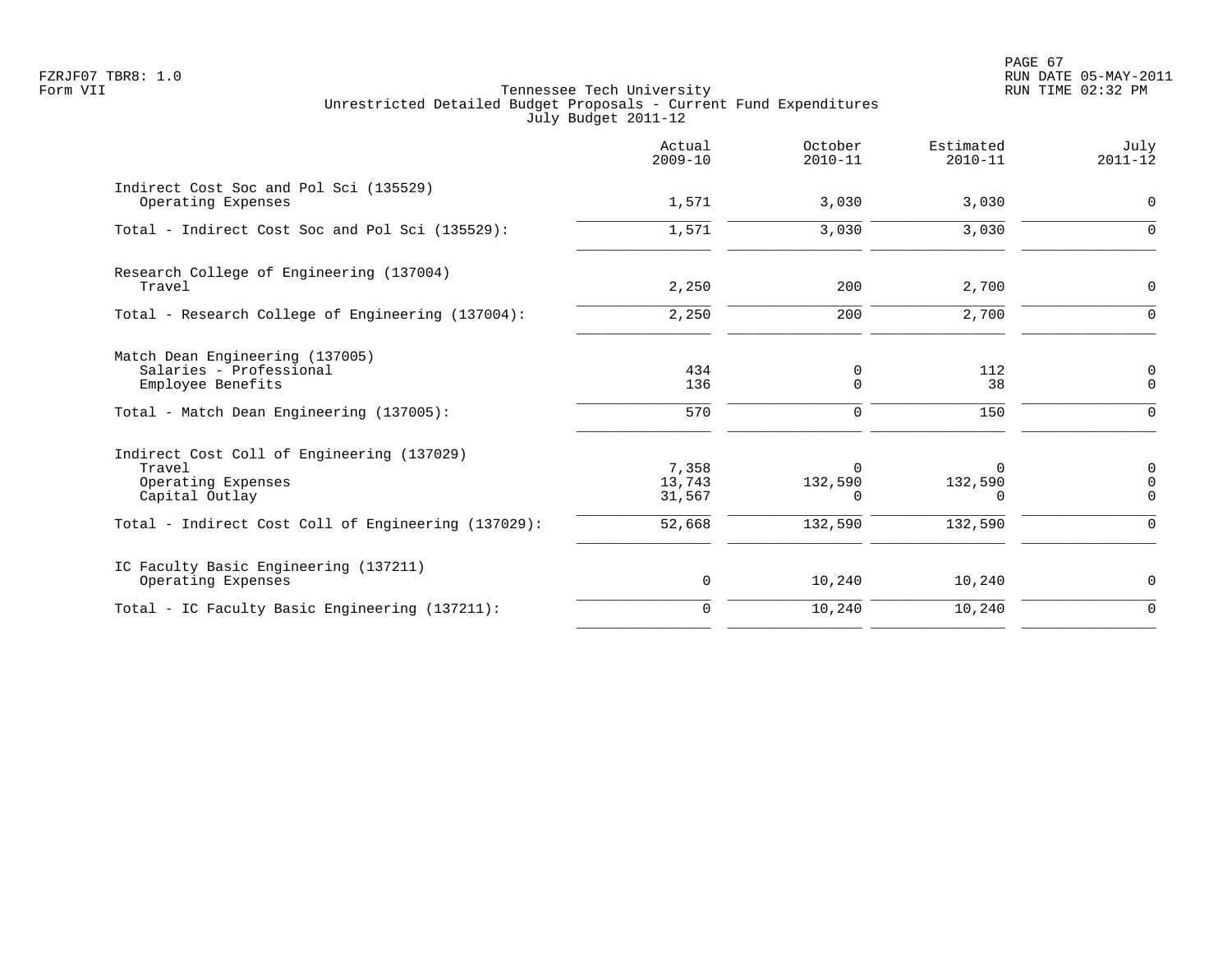| Actual<br>$2009 - 10$ | October<br>$2010 - 11$           | Estimated<br>$2010 - 11$ | July<br>$2011 - 12$    |
|-----------------------|----------------------------------|--------------------------|------------------------|
| 1,798                 | 10,790                           | 10,790                   | $\Omega$               |
| 1,798                 | 10,790                           | 10,790                   | $\Omega$               |
|                       |                                  |                          |                        |
|                       |                                  |                          |                        |
|                       |                                  |                          | $\Omega$               |
|                       |                                  |                          | $\Omega$               |
| 959                   | 0                                | 0                        | $\Omega$               |
|                       |                                  |                          |                        |
| 3,448                 | 0                                | 0                        | 0                      |
| 1,133                 | 0                                | $\Omega$                 | $\Omega$               |
| 4,581                 | $\Omega$                         | $\Omega$                 | $\Omega$               |
|                       |                                  |                          |                        |
| 1,000                 |                                  | 0                        | $\Omega$               |
| 77                    |                                  | $\Omega$                 |                        |
|                       |                                  |                          |                        |
|                       |                                  |                          | $\Omega$               |
| 2,509                 | 5,740                            | 5,740                    | $\Omega$               |
|                       | 362<br>27<br>570<br>1,003<br>429 | 0<br>5,740               | 0<br>0<br>980<br>4,760 |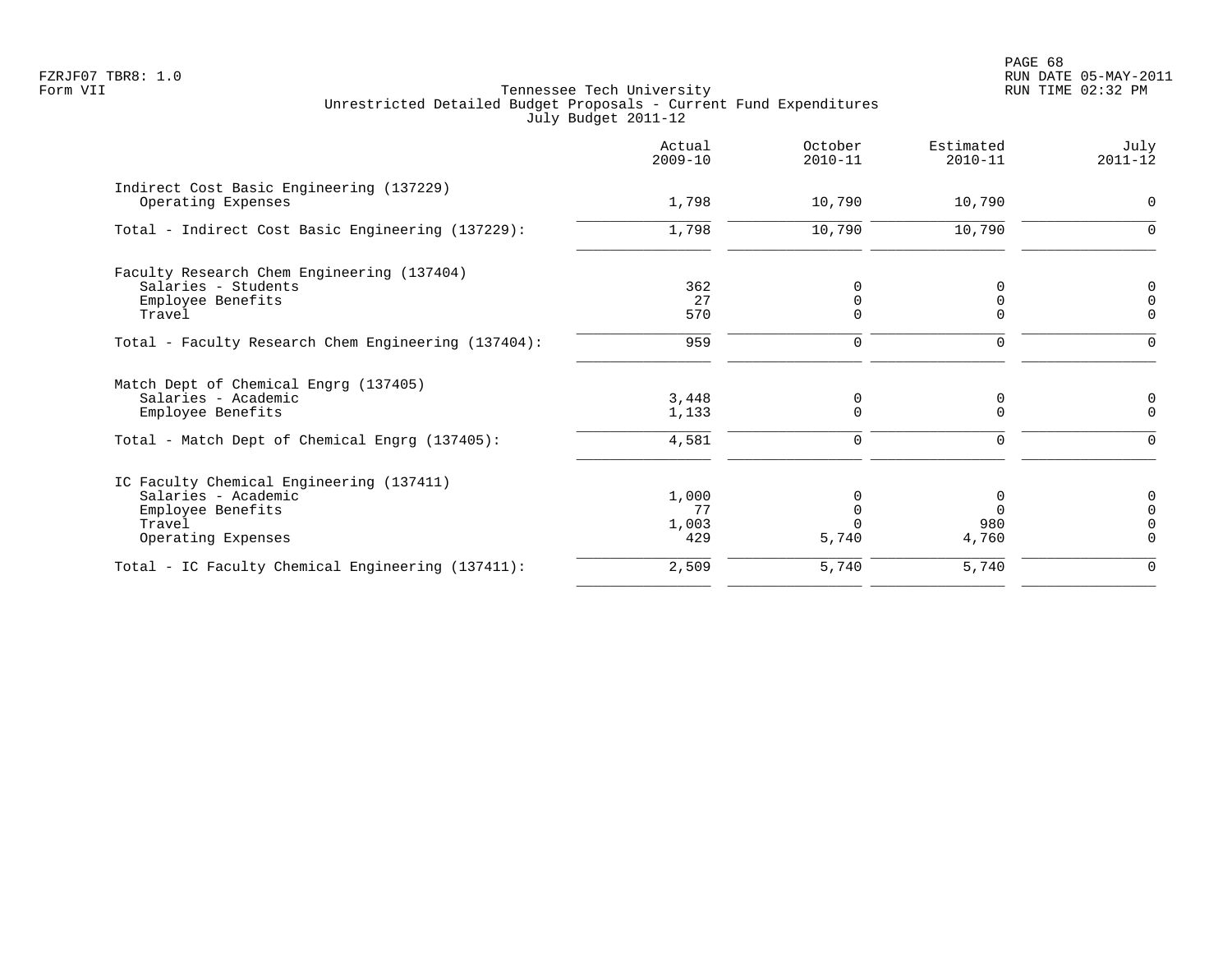|                                                      | Actual<br>$2009 - 10$ | October<br>$2010 - 11$ | Estimated<br>$2010 - 11$ | July<br>$2011 - 12$ |
|------------------------------------------------------|-----------------------|------------------------|--------------------------|---------------------|
| Indirect Cost Chemical Engineering (137429)          |                       |                        |                          |                     |
| Salaries - Academic                                  | 2,000                 | $\Omega$               | 0                        | $\mathbf 0$         |
| Salaries - Supporting                                | 716                   | $\mathbf 0$            | 3,561                    | $\mathbf 0$         |
| Employee Benefits                                    | 54                    | $\overline{0}$         | 271                      | $\Omega$            |
| Travel                                               | 5,667                 | $\Omega$               | 4,660                    | $\Omega$            |
| Operating Expenses                                   | 2,282                 | 14,190                 | 5,698                    | $\Omega$            |
| Total - Indirect Cost Chemical Engineering (137429): | 10,719                | 14,190                 | 14,190                   | $\Omega$            |
| Match Civil and Envir Engrg (137605)                 |                       |                        |                          |                     |
| Salaries - Academic                                  | 3,868                 | $\Omega$               | 0                        | $\Omega$            |
| Salaries - Supporting                                | 399                   | $\Omega$               | $\Omega$                 | $\mathbf 0$         |
| Salaries - Professional                              | 2,400                 | $\Omega$               | $\Omega$                 | $\Omega$            |
| Employee Benefits                                    | 1,108                 | 0                      | $\Omega$                 | $\Omega$            |
| Operating Expenses                                   | 851                   | $\mathbf 0$            | $\Omega$                 | $\Omega$            |
| Total - Match Civil and Envir Engrg (137605):        | 8,626                 | $\mathbf 0$            | $\mathbf 0$              | $\Omega$            |
| IC Faculty Civil and Envir Engr (137611)             |                       |                        |                          |                     |
| Salaries - Academic                                  | 1,186                 | 0                      | 0                        | 0                   |
| Employee Benefits                                    | 217                   | $\mathbf 0$            | $\mathbf 0$              | $\Omega$            |
| Travel                                               | 1,327                 | $\Omega$               | $\Omega$                 | $\overline{0}$      |
| Operating Expenses                                   | 503                   | 13,160                 | 13,160                   | $\Omega$            |
| Total - IC Faculty Civil and Envir Engr (137611):    | 3,233                 | 13,160                 | 13,160                   | $\Omega$            |
| Faculty Research Civil Envir Engr (137614)           |                       |                        |                          |                     |
| Salaries - Students                                  | $\Omega$              | 1,750                  | 1,750                    | $\Omega$            |
| Travel                                               | 1,000                 | 5,500                  | 5,500                    | $\mathbf 0$         |
| Operating Expenses                                   | 998                   | 3,500                  | 3,500                    | $\Omega$            |
| Total - Faculty Research Civil Envir Engr (137614):  | 1,998                 | 10,750                 | 10,750                   | $\Omega$            |
|                                                      |                       |                        |                          |                     |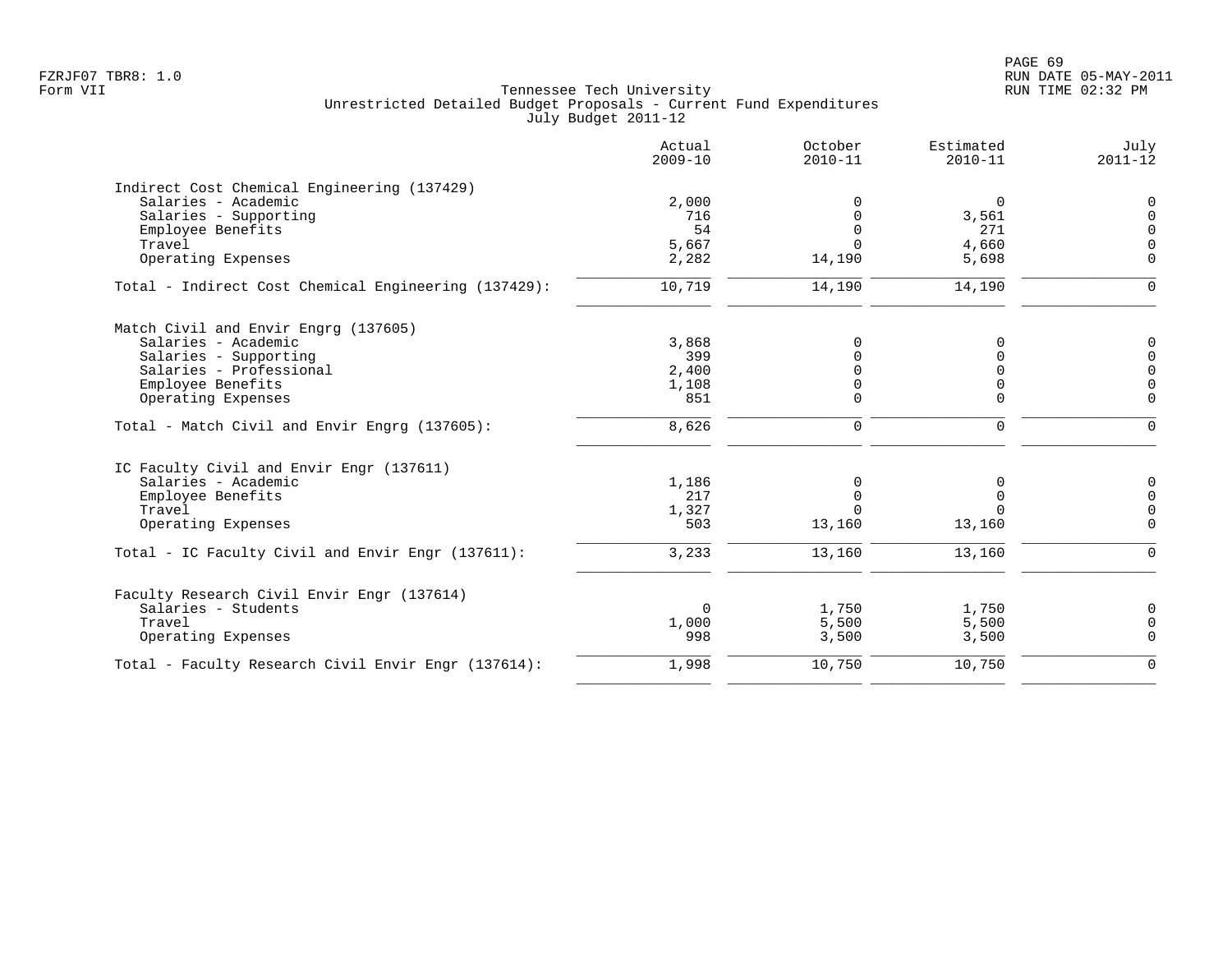PAGE 70 FZRJF07 TBR8: 1.0 RUN DATE 05-MAY-2011

|                                                               | Actual<br>$2009 - 10$ | October<br>$2010 - 11$ | Estimated<br>$2010 - 11$ | July<br>$2011 - 12$ |
|---------------------------------------------------------------|-----------------------|------------------------|--------------------------|---------------------|
| Indirect Cost Civil Envir Engr (137629)<br>Operating Expenses | $\Omega$              | 32,740                 | 32,740                   | 0                   |
| Capital Outlay                                                | 7,038                 | n                      | <sup>n</sup>             | $\Omega$            |
| Total - Indirect Cost Civil Envir Engr (137629):              | 7,038                 | 32,740                 | 32,740                   | $\Omega$            |
| Faculty Research Elect Comp Engr (137804)                     |                       |                        |                          |                     |
| Travel<br>Operating Expenses                                  | 632<br>4,000          | 1,000<br>4,000         | 1,000<br>4,000           | $\Omega$            |
| Total - Faculty Research Elect Comp Engr (137804):            | 4,632                 | 5,000                  | 5,000                    |                     |
| Match Dept of Elect Comp Engrg (137805)                       |                       |                        |                          |                     |
| Salaries - Professional<br>Employee Benefits                  | 3,422<br>1,134        | 0<br>$\Omega$          | 0<br>$\Omega$            | O<br>$\Omega$       |
| Total - Match Dept of Elect Comp Engrg (137805):              | 4,556                 | 0                      | 0                        |                     |
| IC Faculty Elect and Comp Engr (137811)                       |                       |                        |                          |                     |
| Salaries - Academic                                           | $\Omega$              | 2,940                  | 2,940                    |                     |
| Salaries - Supporting                                         | 1,526                 | $\Omega$               | $\Omega$                 |                     |
| Employee Benefits<br>Travel                                   | 2,348                 | 220<br>$\Omega$        | 220<br>$\Omega$          |                     |
| Operating Expenses                                            | 2,699                 | 42,300                 | 42,300                   | $\Omega$            |
| Total - IC Faculty Elect and Comp Engr (137811):              | 6,573                 | 45,460                 | 45,460                   | 0                   |
|                                                               |                       |                        |                          |                     |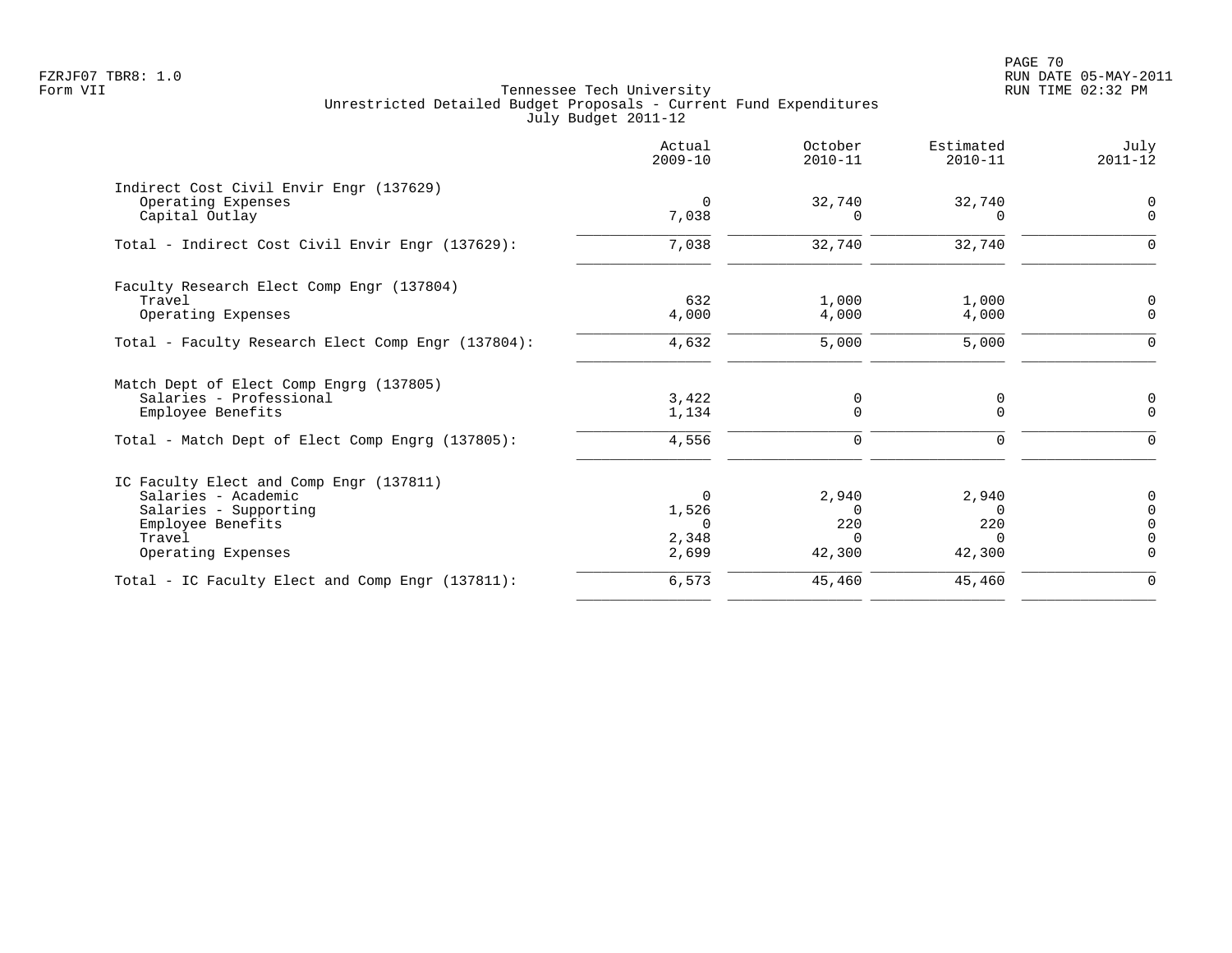PAGE 71 FZRJF07 TBR8: 1.0 RUN DATE 05-MAY-2011

|                                                                                          | Actual<br>$2009 - 10$ | October<br>$2010 - 11$ | Estimated<br>$2010 - 11$ | July<br>$2011 - 12$     |
|------------------------------------------------------------------------------------------|-----------------------|------------------------|--------------------------|-------------------------|
| Match Electrical Computer Engineerg (137815)<br>Salaries - Academic<br>Employee Benefits | 6,218<br>1,454        | 0<br>0                 | 0<br>$\Omega$            | $\mathbf 0$<br>$\Omega$ |
| Total - Match Electrical Computer Engineerg (137815):                                    | 7,672                 | $\mathbf 0$            | $\mathbf 0$              | $\Omega$                |
| Indirect Cost Elect Comp Engr (137829)<br>Travel<br>Operating Expenses                   | 13,042<br>5,198       | $\Omega$<br>58,050     | 58,050                   | $\Omega$<br>$\Omega$    |
| Total - Indirect Cost Elect Comp Engr (137829):                                          | 18,240                | 58,050                 | 58,050                   | $\Omega$                |
| Faculty Research Manuf Ind Tech (138204)<br>Travel<br>Operating Expenses                 | $\Omega$<br>7,429     | 1,090<br>0             | 1,090<br>$\Omega$        | 0<br>$\Omega$           |
| Total - Faculty Research Manuf Ind Tech (138204):                                        | 7,429                 | 1,090                  | 1,090                    | $\Omega$                |
| Matching Manufacturing & Indus Tech (138205)<br>Salaries - Academic<br>Employee Benefits | 450<br>86             | 0<br>$\Omega$          | 0<br>$\Omega$            | 0<br>$\Omega$           |
| Total - Matching Manufacturing & Indus Tech (138205):                                    | 536                   | 0                      | 0                        | $\Omega$                |
| IC Faculty Manuf and Ind Tech (138211)<br>Operating Expenses                             | 0                     | 4,770                  | 4,770                    | $\mathbf 0$             |
| Total - IC Faculty Manuf and Ind Tech (138211):                                          | $\mathbf 0$           | 4,770                  | 4,770                    | $\Omega$                |
|                                                                                          |                       |                        |                          |                         |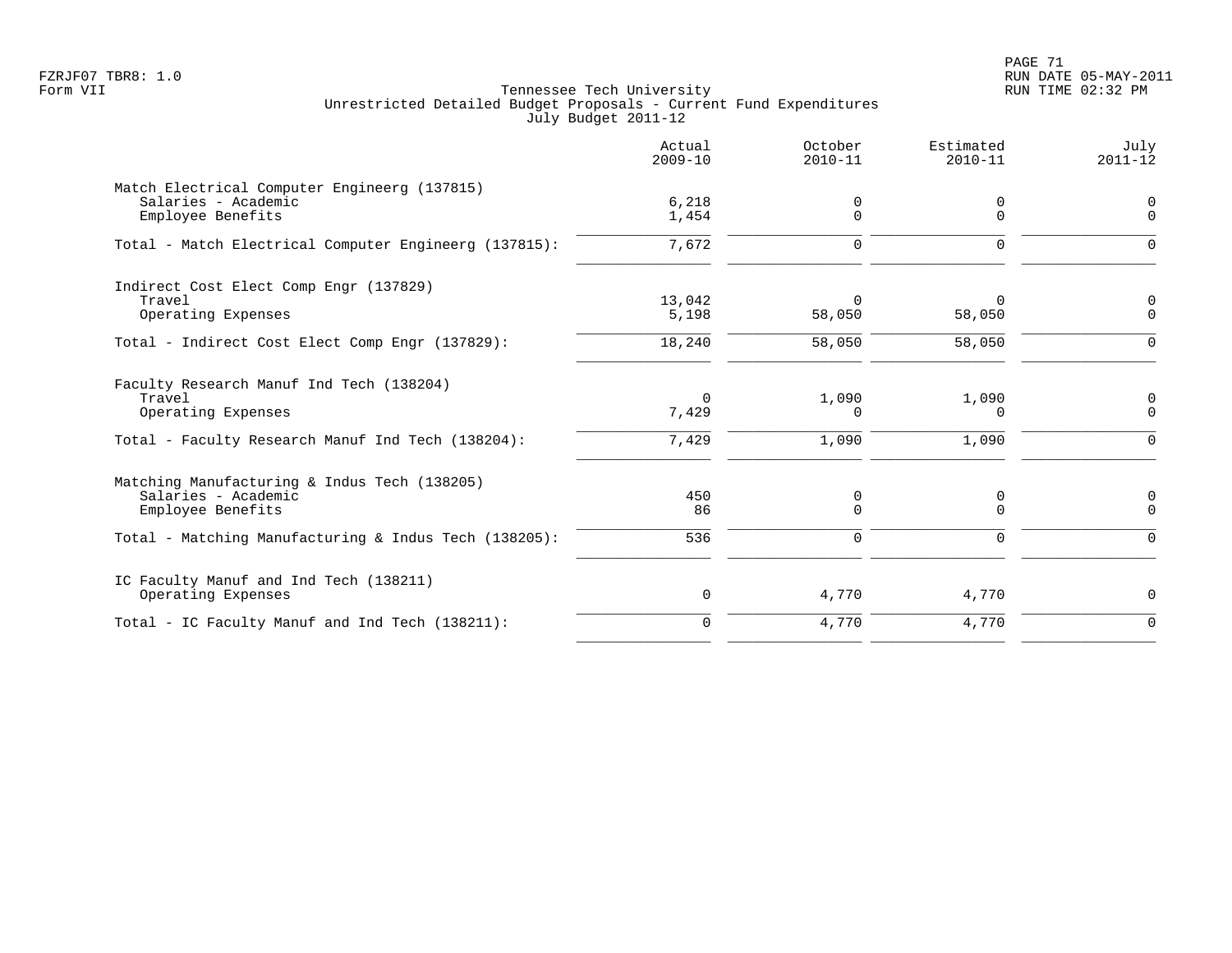PAGE 72 FZRJF07 TBR8: 1.0 RUN DATE 05-MAY-2011

|                                                     | Actual<br>$2009 - 10$ | October<br>$2010 - 11$ | Estimated<br>$2010 - 11$ | July<br>$2011 - 12$ |
|-----------------------------------------------------|-----------------------|------------------------|--------------------------|---------------------|
| Indirect Cost Manuf Indust Tech (138229)            |                       |                        |                          |                     |
| Operating Expenses                                  | $\Omega$              | 4,410                  | 4,410                    | $\Omega$            |
| Capital Outlay                                      | 4,000                 | <sup>0</sup>           | $\Omega$                 | $\mathbf 0$         |
| Total - Indirect Cost Manuf Indust Tech (138229):   | 4,000                 | 4,410                  | 4,410                    | $\Omega$            |
| Match Mechanical Engineering (138405)               |                       |                        |                          |                     |
| Salaries - Academic                                 | 5,074                 | $\Omega$               | 5,100                    | $\Omega$            |
| Employee Benefits                                   | 1,294                 | $\Omega$               | 1,200                    | $\Omega$            |
| Operating Expenses                                  | 2,807                 | 2,060                  | 2,060                    | $\Omega$            |
| Total - Match Mechanical Engineering (138405):      | 9,175                 | 2,060                  | 8,360                    | $\Omega$            |
| IC Faculty Mechanical Engineering (138411)          |                       |                        |                          |                     |
| Salaries - Students                                 | 2,029                 | 0                      | 0                        | 0                   |
| Travel                                              | 3,437                 | $\Omega$               | $\Omega$                 | $\Omega$            |
| Operating Expenses                                  | 707                   | 34,640                 | 34,640                   | $\Omega$            |
| Total - IC Faculty Mechanical Engineering (138411): | 6,173                 | 34,640                 | 34,640                   | $\Omega$            |
| Faculty Research Mechanical Engrg (138414)          |                       |                        |                          |                     |
| Salaries - Supporting                               | 147                   |                        |                          | 0                   |
| Salaries - Students                                 | 7,870                 | $\Omega$               | 0                        |                     |
| Employee Benefits                                   | 27                    | $\Omega$               | $\Omega$                 |                     |
| Travel                                              | 1,326                 | 150                    | 150                      | $\cap$              |
| Operating Expenses                                  | 500                   | $\Omega$               | $\Omega$                 | $\Omega$            |
| Total - Faculty Research Mechanical Engrg (138414): | 9,870                 | 150                    | 150                      | $\Omega$            |
|                                                     |                       |                        |                          |                     |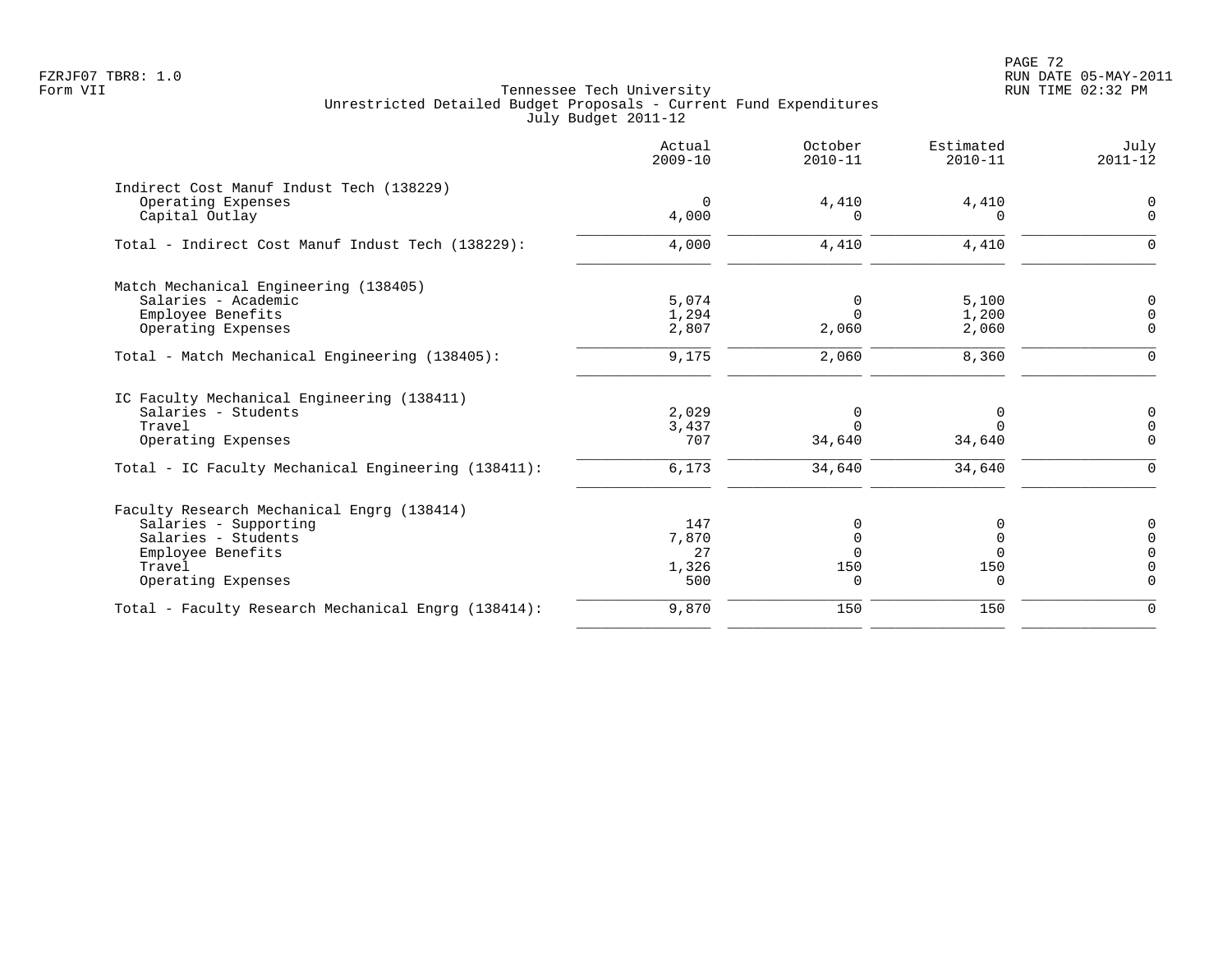|                                                      | Actual<br>$2009 - 10$ | October<br>$2010 - 11$ | Estimated<br>$2010 - 11$ | July<br>$2011 - 12$ |
|------------------------------------------------------|-----------------------|------------------------|--------------------------|---------------------|
| Indirect Cost Mech Engr (138429)                     |                       |                        |                          |                     |
| Travel                                               | 3,655                 | $\Omega$               |                          | $\Omega$            |
| Operating Expenses                                   | 53,116                | 38,540                 | 38,540                   |                     |
| Capital Outlay                                       | 6,950                 | O                      | $\Omega$                 | $\Omega$            |
| Total - Indirect Cost Mech Engr (138429):            | 63,721                | 38,540                 | 38,540                   | $\Omega$            |
| IC Faculty Manufacturing Center (139011)             |                       |                        |                          |                     |
| Travel                                               | 90                    | $\Omega$               | $\Omega$                 | 0                   |
| Operating Expenses                                   | 1,438                 | 52,100                 | 52,100                   | $\mathbf 0$         |
| Total - IC Faculty Manufacturing Center (139011):    | 1,528                 | 52,100                 | 52,100                   | $\Omega$            |
| Faculty Research Manufacturing Ctr (139014)          |                       |                        |                          |                     |
| Salaries - Professional                              | 2,996                 | 0                      | 0                        | $\mathbf 0$         |
| Travel                                               | 1,000                 | <sup>n</sup>           | $\Omega$                 |                     |
| Operating Expenses                                   | 4,005                 |                        |                          | ∩                   |
|                                                      | 8,001                 | 0                      | $\Omega$                 |                     |
| Indirect Cost Manuf Res Center (139029)              |                       |                        |                          |                     |
| Travel                                               | 4,669                 | $\Omega$               |                          | $\Omega$            |
| Operating Expenses                                   | 14,261                | 32,500                 | 32,500                   | 52,020              |
| Total - Indirect Cost Manuf Res Center (139029):     | 18,930                | 32,500                 | 32,500                   | 52,020              |
| Total - Faculty Research Manufacturing Ctr (139014): |                       |                        |                          |                     |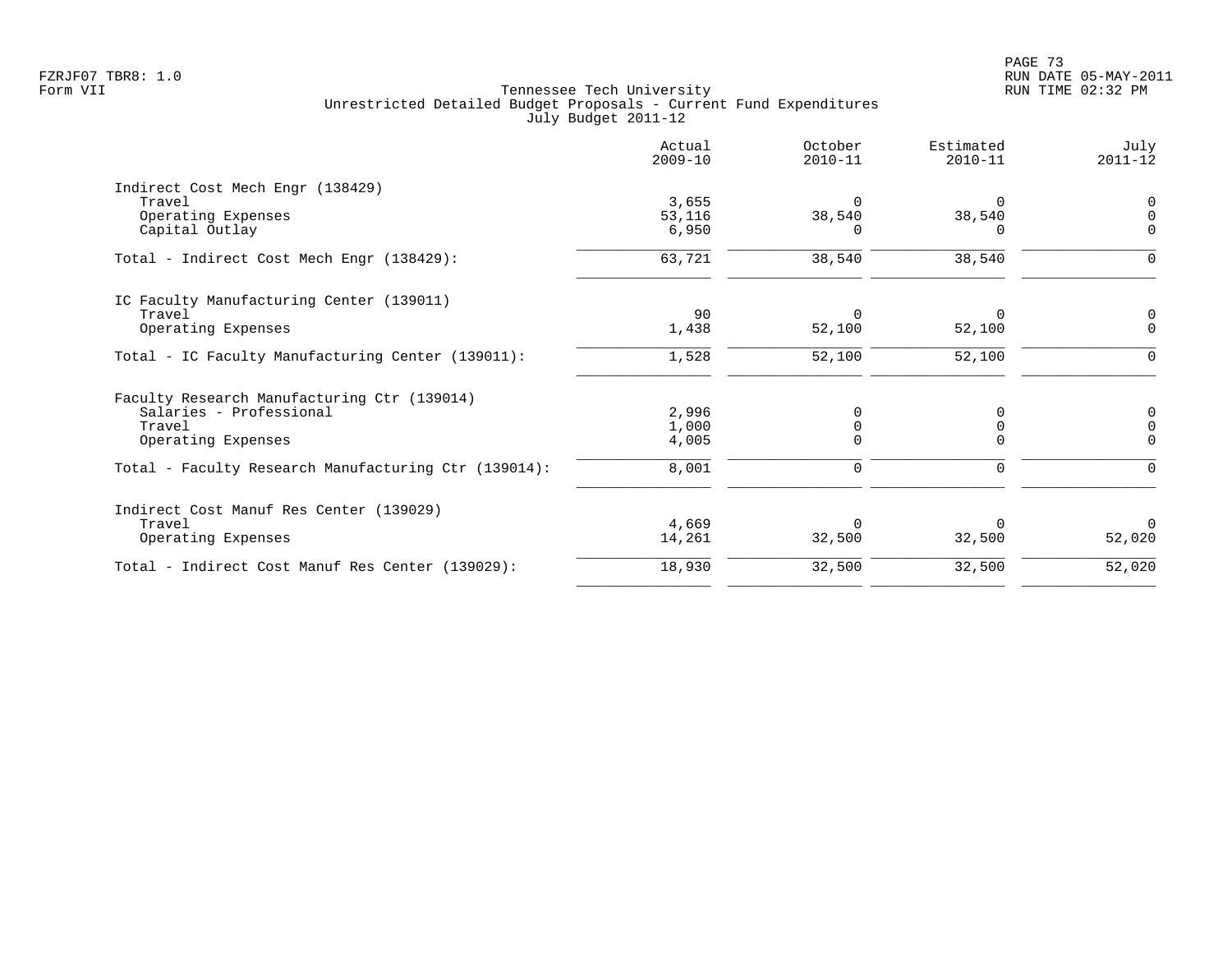PAGE 74 FZRJF07 TBR8: 1.0 RUN DATE 05-MAY-2011

|                                                      | Actual<br>$2009 - 10$ | October<br>$2010 - 11$ | Estimated<br>$2010 - 11$ | July<br>$2011 - 12$ |
|------------------------------------------------------|-----------------------|------------------------|--------------------------|---------------------|
| IC Faculty Energy Sys Research Ctr (139211)          |                       |                        |                          |                     |
| Salaries - Academic                                  |                       | $\Omega$               | 4,610                    | 0                   |
| Employee Benefits                                    | 0                     | $\Omega$               | 353                      | $\mathbf 0$         |
| Travel                                               |                       | $\Omega$               | 9,660                    | $\Omega$            |
| Operating Expenses                                   | 2,236                 | 14,630                 |                          | $\Omega$            |
| Total - IC Faculty Energy Sys Research Ctr (139211): | 2,236                 | 14,630                 | 14,630                   | $\Omega$            |
| Indirect Cost Energy Syst Res Ctr (139229)           |                       |                        |                          |                     |
| Operating Expenses                                   | 12,550                | 13,410                 | 13,410                   | 19,750              |
| Total - Indirect Cost Energy Syst Res Ctr (139229):  | 12,550                | 13,410                 | 13,410                   | 19,750              |
| IC Faculty Water Center (139411)                     |                       |                        |                          |                     |
| Salaries - Academic                                  | 3,838                 | $\Omega$               | 2,340                    | $\boldsymbol{0}$    |
| Employee Benefits                                    | 688                   | 0                      | 410                      | $\mathsf{O}\xspace$ |
| Travel                                               | 3,389                 | $\Omega$               | $\Omega$                 | $\overline{0}$      |
| Operating Expenses                                   | 614                   | 8,450                  | 5,700                    | $\mathbf 0$         |
| Total - IC Faculty Water Center (139411):            | 8,529                 | 8,450                  | 8,450                    | $\Omega$            |
| Indirect Cost Water Res Center (139429)              |                       |                        |                          |                     |
| Salaries - Supporting                                | 894                   | 0                      | 580                      | $\overline{0}$      |
| Employee Benefits                                    | 68                    | $\Omega$               | 40                       | $\Omega$            |
| Operating Expenses                                   | 13,618                | 9,340                  | 8,720                    | 15,720              |
| Total - Indirect Cost Water Res Center (139429):     | 14,580                | 9,340                  | 9,340                    | 15,720              |
|                                                      |                       |                        |                          |                     |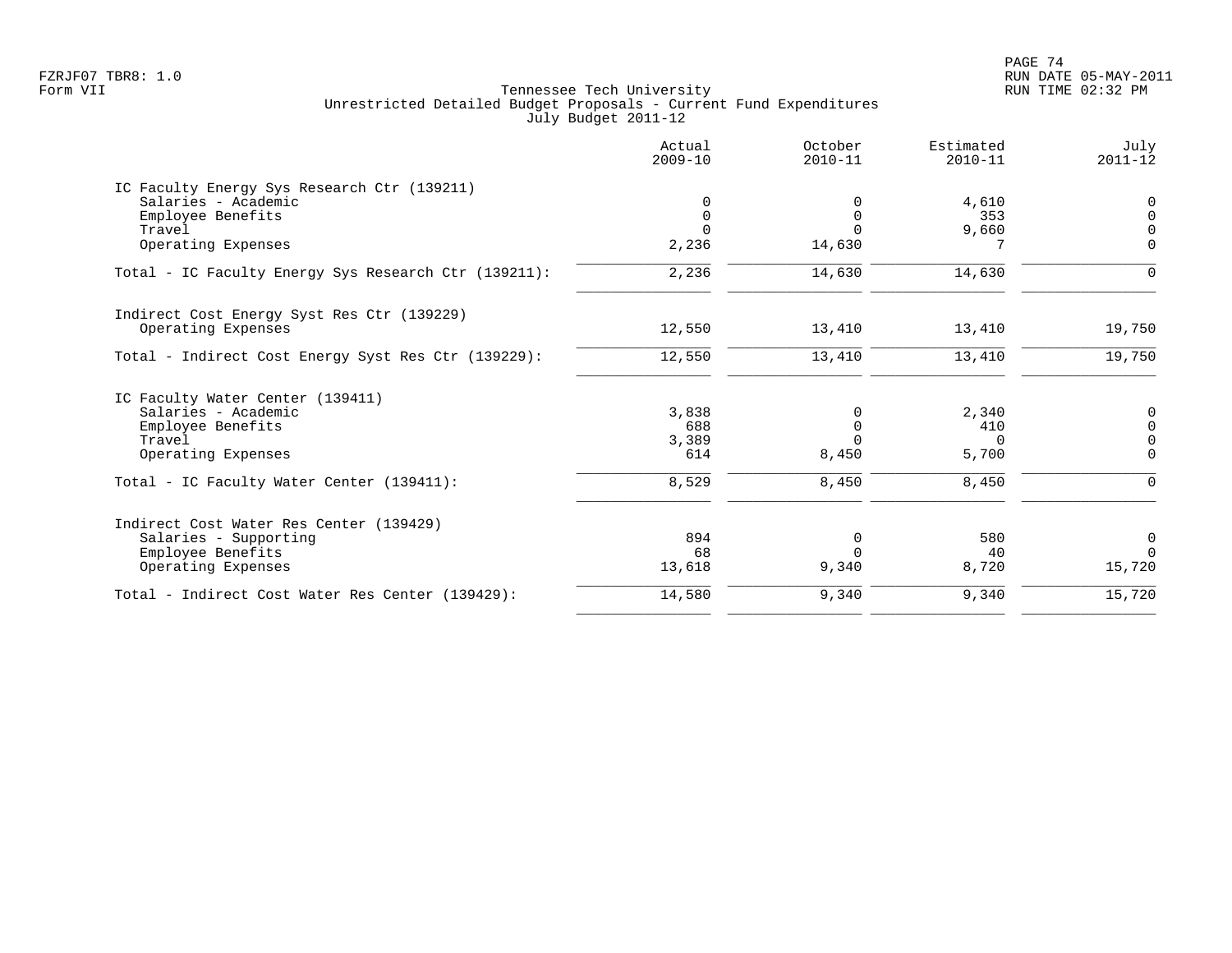|                                                                  | Actual<br>$2009 - 10$ | October<br>$2010 - 11$ | Estimated<br>$2010 - 11$ | July<br>$2011 - 12$  |
|------------------------------------------------------------------|-----------------------|------------------------|--------------------------|----------------------|
| Research Business (140024)<br>Travel                             | 2,000                 | 0                      | 0                        | $\mathbf 0$          |
| Total - Research Business (140024):                              | 2,000                 | $\Omega$               | $\Omega$                 | ∩                    |
| Indirect Cost Dean Coll of Bus (140029)                          |                       |                        |                          |                      |
| Salaries - Students<br>Operating Expenses                        | 0<br>$\Omega$         | 2,400<br>3,790         | 2,400<br>3,790           | $\Omega$<br>$\Omega$ |
| Total - Indirect Cost Dean Coll of Bus (140029):                 | $\Omega$              | 6,190                  | 6,190                    | $\cap$               |
| IC Faculty Econ Finance Marketing (142511)<br>Operating Expenses | $\mathbf 0$           | 6,940                  | 6,940                    | $\mathbf 0$          |
| Total - IC Faculty Econ Finance Marketing (142511):              | $\Omega$              | 6,940                  | 6,940                    | $\Omega$             |
| Indirect Cost Econ and Finance (142529)<br>Operating Expenses    | 0                     | 9,930                  | 9,930                    | 0                    |
| Total - Indirect Cost Econ and Finance (142529):                 | $\mathbf 0$           | 9,930                  | 9,930                    | $\mathbf 0$          |
| Indirect Cost Dec Sci and Mgnt (144029)<br>Salaries - Students   | 0                     | 2,440                  | 2,440                    | $\mathbf 0$          |
| Total - Indirect Cost Dec Sci and Mgnt (144029):                 | $\mathbf 0$           | 2,440                  | 2,440                    | $\mathbf 0$          |
|                                                                  |                       |                        |                          |                      |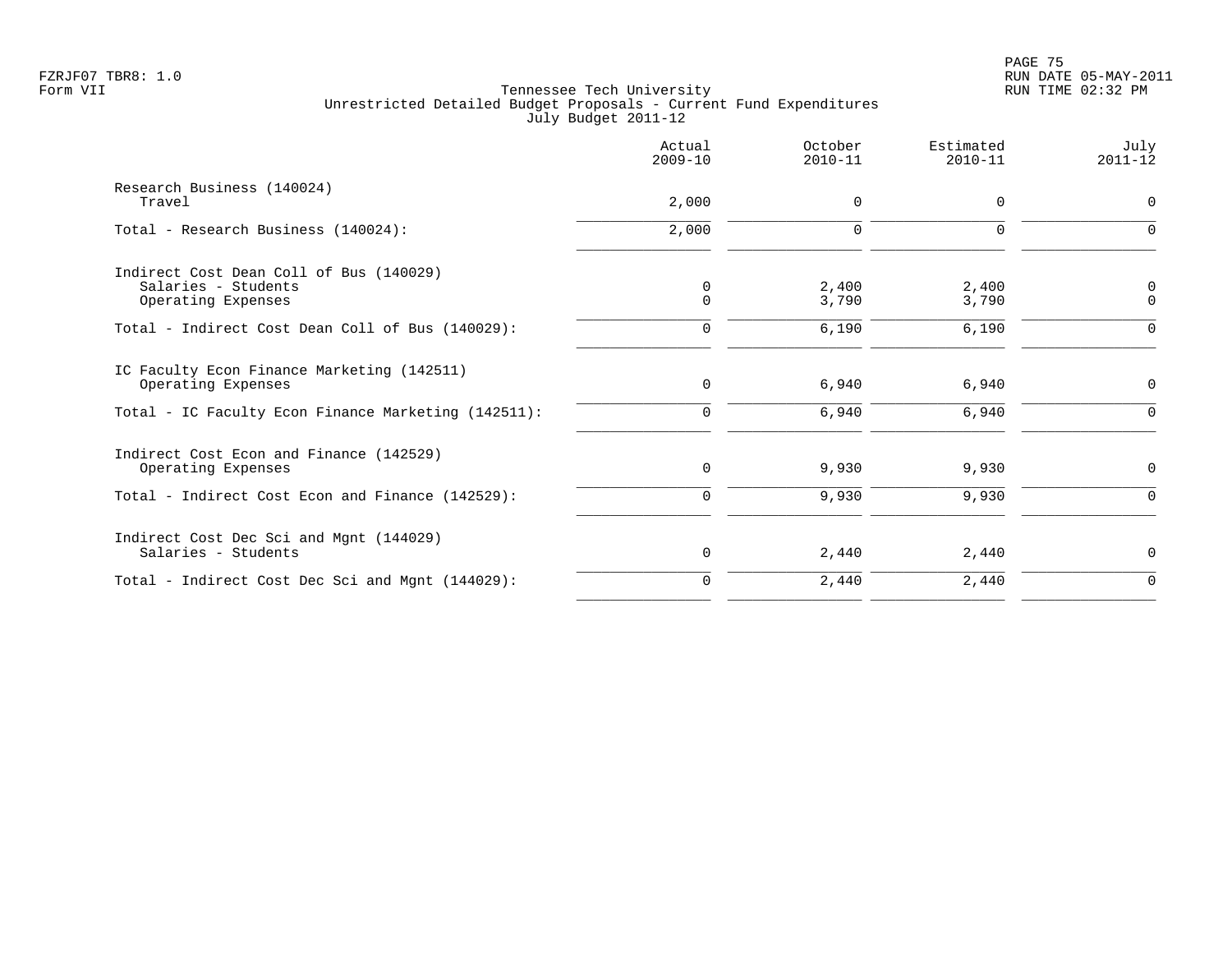|                                                   | Actual<br>$2009 - 10$ | October<br>$2010 - 11$ | Estimated<br>$2010 - 11$ | July<br>$2011 - 12$ |
|---------------------------------------------------|-----------------------|------------------------|--------------------------|---------------------|
| SBDC Match (147005)                               |                       |                        |                          |                     |
| Salaries - Professional                           | 17,403                | 0                      | 0                        | $\mathbf 0$         |
| Employee Benefits                                 | 6,483                 | $\Omega$               | $\Omega$                 | $\Omega$            |
| Operating Expenses                                | 1,123                 | 10,350                 | 10,350                   | $\Omega$            |
| Total - SBDC Match $(147005)$ :                   | 25,009                | 10,350                 | 10,350                   |                     |
| Indirect Cost College of Educ (150029)            |                       |                        |                          |                     |
| Travel                                            | $\Omega$              | $\Omega$               | 375                      | 0                   |
| Operating Expenses                                | 11,974                | 15,210                 | 14,835                   | $\Omega$            |
| Total - Indirect Cost College of Educ (150029):   | 11,974                | 15,210                 | 15,210                   | $\mathbf 0$         |
| Research Education (151504)                       |                       |                        |                          |                     |
| Travel                                            | 2,456                 | 0                      | 2,500                    | $\mathbf 0$         |
| Total - Research Education (151504):              | 2,456                 | $\mathbf 0$            | 2,500                    | $\Omega$            |
| IC Faculty Assoc Dean Education (151511)          |                       |                        |                          |                     |
| Salaries - Academic                               | 504                   | 0                      | 0                        | 0                   |
| Employee Benefits                                 | 88                    | 0                      | 0                        | $\mathbf 0$         |
| Operating Expenses                                | 558                   | $\Omega$               | $\Omega$                 | $\Omega$            |
| Total - IC Faculty Assoc Dean Education (151511): | 1,150                 | $\Omega$               | $\Omega$                 | $\Omega$            |
| Indirect Cost Assoc Dean Educ (151529)            |                       |                        |                          |                     |
| Travel                                            | 2,055                 | $\Omega$               | 0                        | 0                   |
| Operating Expenses                                | 64                    | 2,300                  | 2,300                    | $\Omega$            |
| Total - Indirect Cost Assoc Dean Educ (151529):   | 2,119                 | 2,300                  | 2,300                    | $\Omega$            |
|                                                   |                       |                        |                          |                     |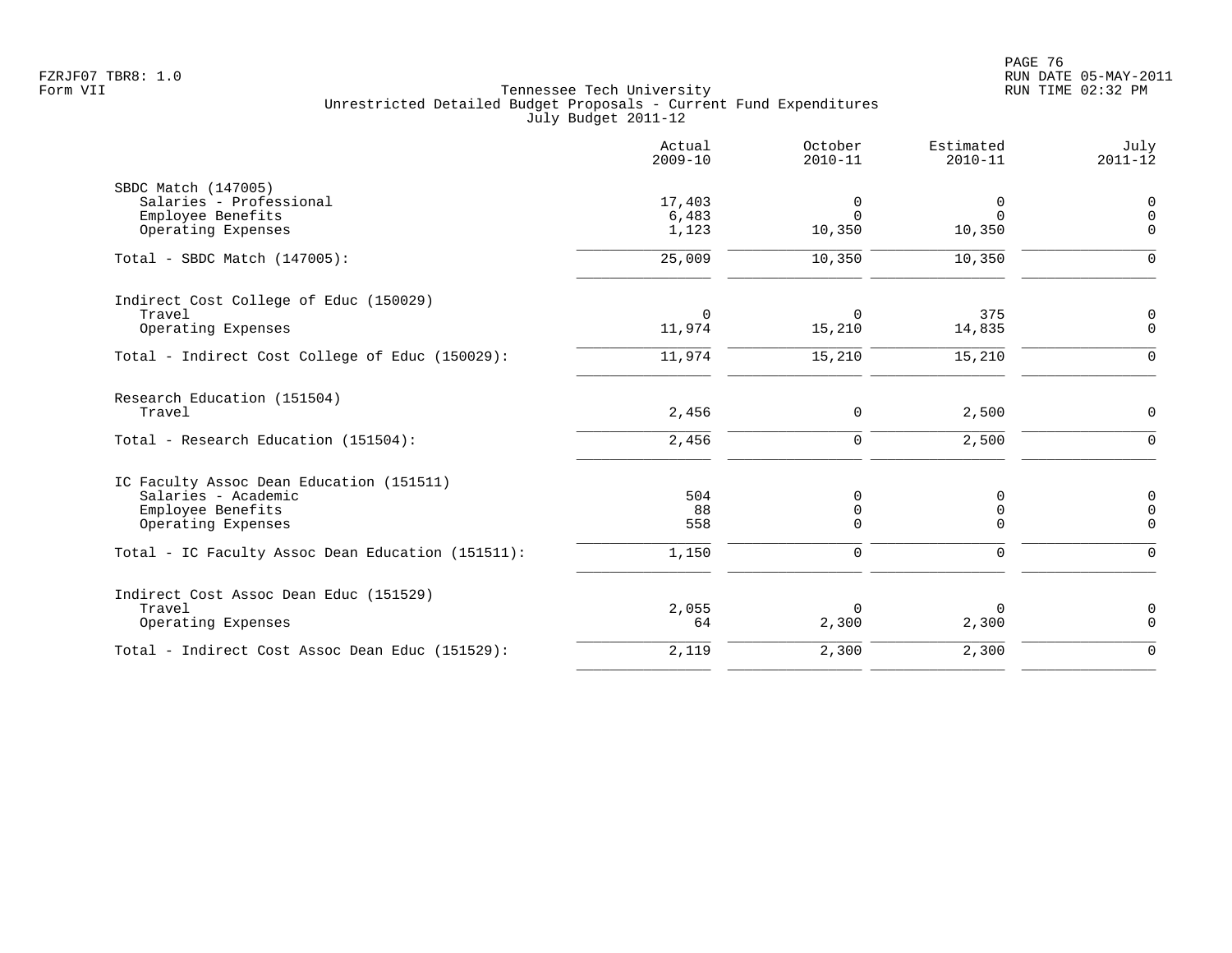|                                                                                     | Actual<br>$2009 - 10$ | October<br>$2010 - 11$ | Estimated<br>$2010 - 11$ | July<br>$2011 - 12$ |
|-------------------------------------------------------------------------------------|-----------------------|------------------------|--------------------------|---------------------|
| Counseling and Psychology (152000)<br>Employee Benefits                             | 0                     | 200                    | 200                      | 200                 |
| Total - Counseling and Psychology (152000):                                         | $\Omega$              | 200                    | 200                      | 200                 |
| Match Counseling Psychology (152005)<br>Salaries - Academic<br>Employee Benefits    | 11,066<br>2,741       | 0<br>0                 | 0<br>$\mathbf 0$         | 0<br>$\mathbf 0$    |
| Total - Match Counseling Psychology (152005):                                       | 13,807                | $\mathbf 0$            | $\Omega$                 | $\Omega$            |
| IC Faculty Counseling and Psych (152011)<br>Operating Expenses                      | 1,428                 | 1,780                  | 1,780                    | $\mathbf 0$         |
| Total - IC Faculty Counseling and Psych (152011):                                   | 1,428                 | 1,780                  | 1,780                    | ∩                   |
| Faculty Research Counsel and Psych (152014)<br>Operating Expenses<br>Capital Outlay | 0<br>$\Omega$         | 200<br>4,800           | 200<br>4,800             | 0<br>$\Omega$       |
| Total - Faculty Research Counsel and Psych (152014):                                | $\Omega$              | 5,000                  | 5,000                    | $\Omega$            |
| Indirect Cost Counsel and Psychol (152029)<br>Operating Expenses                    | 4,812                 | 3,380                  | 3,380                    | $\mathbf 0$         |
| Total - Indirect Cost Counsel and Psychol (152029):                                 | 4,812                 | 3,380                  | 3,380                    | $\mathbf 0$         |
|                                                                                     |                       |                        |                          |                     |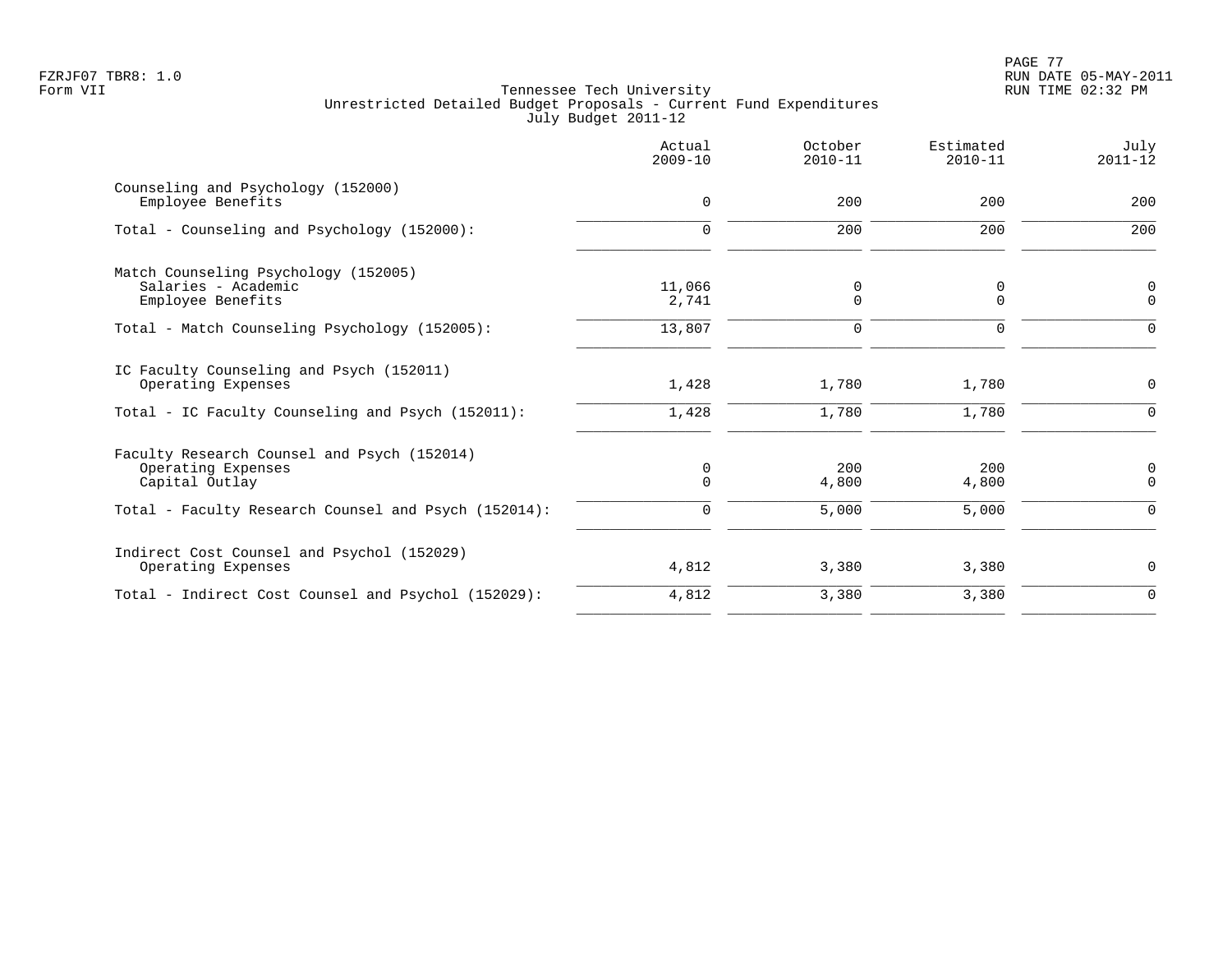|                                                                                                                                              | Actual<br>$2009 - 10$                    | October<br>$2010 - 11$                           | Estimated<br>$2010 - 11$               | July<br>$2011 - 12$                                        |
|----------------------------------------------------------------------------------------------------------------------------------------------|------------------------------------------|--------------------------------------------------|----------------------------------------|------------------------------------------------------------|
| Faculty Research Curr Instruct (153004)<br>Salaries - Academic<br>Salaries - Supporting<br>Employee Benefits<br>Travel<br>Operating Expenses | 398<br>$\Omega$<br>83<br>3,960<br>11,534 | $\mathbf 0$<br>600<br>$\Omega$<br>2,000<br>2,400 | 0<br>600<br>$\Omega$<br>2,000<br>2,400 | 0<br>$\mathsf 0$<br>$\mathbf 0$<br>$\mathbf 0$<br>$\Omega$ |
| Total - Faculty Research Curr Instruct (153004):                                                                                             | 15,975                                   | 5,000                                            | 5,000                                  | $\mathbf 0$                                                |
| IC Faculty Curr and Instruction (153011)<br>Operating Expenses                                                                               | 3,937                                    | 10,240                                           | 10,240                                 | 0                                                          |
| Total - IC Faculty Curr and Instruction (153011):                                                                                            | 3,937                                    | 10,240                                           | 10,240                                 | $\Omega$                                                   |
| Indirect Cost Curr and Instruct (153029)<br>Travel<br>Operating Expenses<br>Total - Indirect Cost Curr and Instruct (153029):                | 5,082<br>11,700<br>16,782                | $\Omega$<br>34,220<br>34,220                     | 20,500<br>13,720<br>34,220             | 0<br>$\mathbf 0$<br>$\mathbf 0$                            |
| IC Faculty Child Dev Lab (153411)<br>Operating Expenses<br>Total - IC Faculty Child Dev Lab (153411):                                        | $\mathbf 0$<br>$\mathbf 0$               | 490<br>490                                       | 490<br>490                             | 0<br>$\mathbf 0$                                           |
| Child Dev Lab Indirect Costs (153429)<br>Operating Expenses                                                                                  | $\mathbf 0$                              | 460                                              | 460                                    | 0                                                          |
| Total - Child Dev Lab Indirect Costs (153429):                                                                                               | $\mathbf 0$                              | 460                                              | 460                                    | $\mathbf 0$                                                |
|                                                                                                                                              |                                          |                                                  |                                        |                                                            |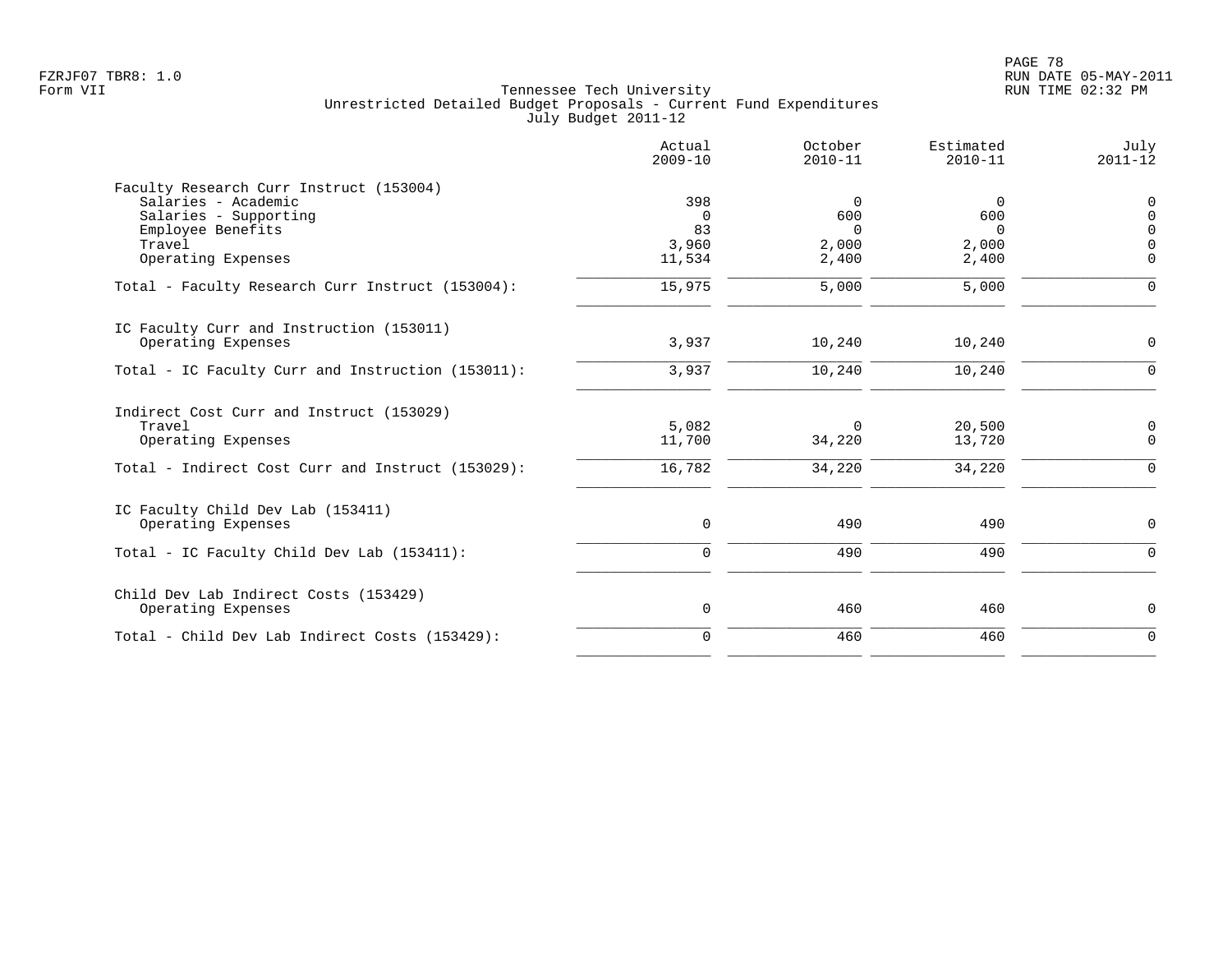|                                              | Actual<br>$2009 - 10$ | October<br>$2010 - 11$ | Estimated<br>$2010 - 11$ | July<br>$2011 - 12$ |
|----------------------------------------------|-----------------------|------------------------|--------------------------|---------------------|
| Faculty Research Music Art (155014)          |                       |                        |                          |                     |
| Salaries - Students                          | $\Omega$              | 300                    | 300                      | $\mathbf 0$         |
| Travel                                       | $\mathbf 0$           | 1,950                  | 1,950                    | $\mathbf 0$         |
| Operating Expenses                           | $\Omega$              | 20,410                 | 20,410                   | $\Omega$            |
| Total - Faculty Research Music Art (155014): | $\mathbf 0$           | 22,660                 | 22,660                   | $\Omega$            |
| Match STEM (156005)                          |                       |                        |                          |                     |
| Salaries - Administrative                    | 2,752                 | 0                      | 2,080                    | $\mathbf 0$         |
| Salaries - Supporting                        | 606                   | 0                      | 520                      | $\mathbf 0$         |
| Employee Benefits                            | 936                   | $\Omega$               | 650                      | $\mathbf 0$         |
| Total - Match STEM (156005):                 | 4,294                 | 0                      | 3,250                    | $\mathbf 0$         |
| Indirect Costs STEM Center (156009)          |                       |                        |                          |                     |
| Operating Expenses                           | 5,350                 | 2,060                  | 2,060                    | $\mathbf 0$         |
| Total - Indirect Costs STEM Center (156009): | 5,350                 | 2,060                  | 2,060                    | $\Omega$            |
| Horticulure Rest Staff (160001)              |                       |                        |                          |                     |
| Salaries - Academic                          | 60,466                | 62,080                 | 60,570                   | 62,180              |
| Salaries - Supporting                        | 29,590                | 29,690                 | 29,700                   | 29,790              |
| Salaries - Professional                      | 49,190                | 49,290                 | 49,290                   | 49,390              |
| Employee Benefits                            | 43,659                | 49,060                 | 49,060                   | 49,060              |
| Travel                                       | 1,634                 | 470                    | 240                      | 470                 |
| Operating Expenses                           | 5,731                 | 6,900                  | 8,640                    | 6,900               |
| Total - Horticulure Rest Staff (160001):     | 190,270               | 197,490                | 197,500                  | 197,790             |
|                                              |                       |                        |                          |                     |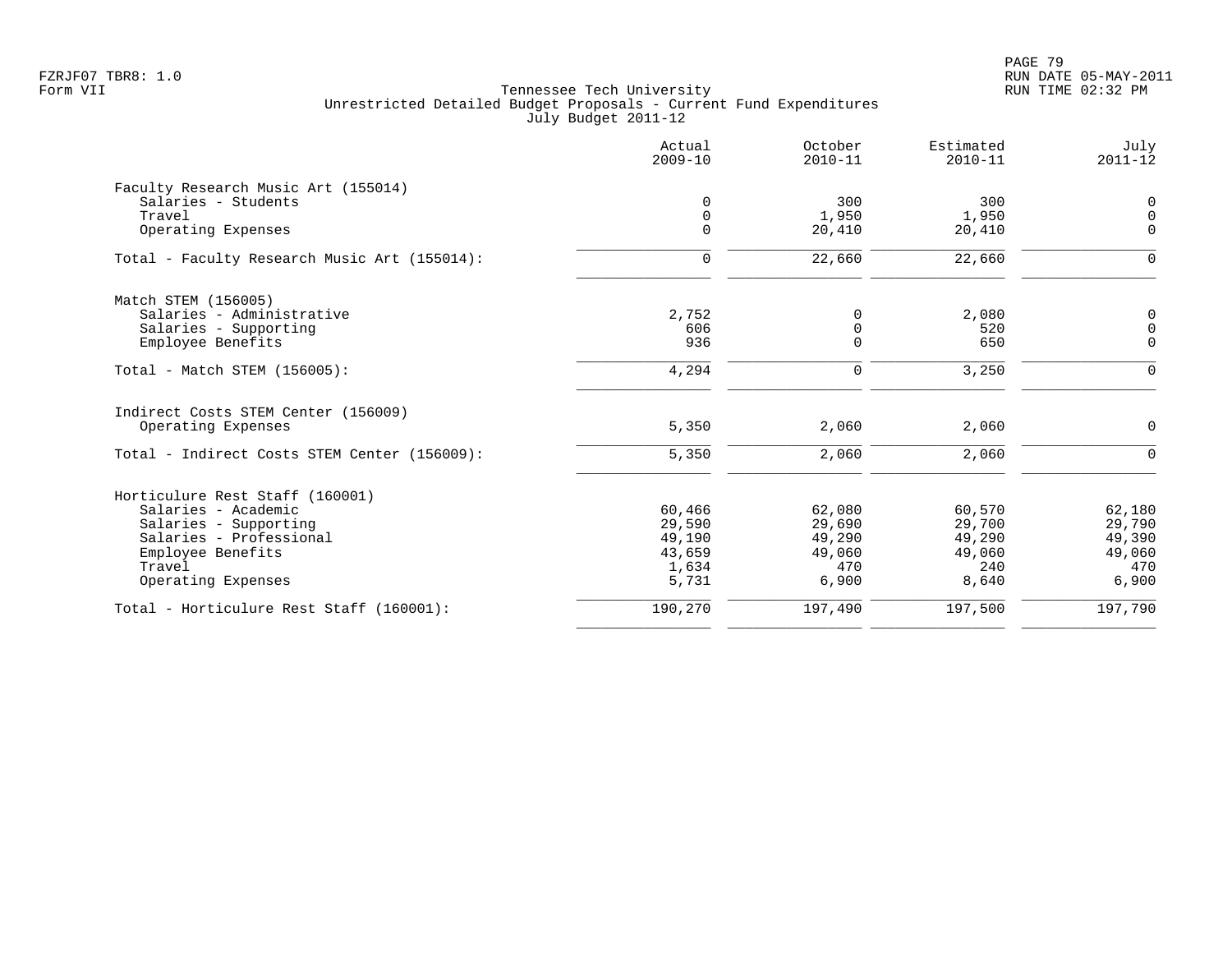PAGE 80 FZRJF07 TBR8: 1.0 RUN DATE 05-MAY-2011

|                                                    | Actual<br>$2009 - 10$ | October<br>$2010 - 11$ | Estimated<br>$2010 - 11$ | July<br>$2011 - 12$ |
|----------------------------------------------------|-----------------------|------------------------|--------------------------|---------------------|
| Faculty Research Ag and Hum Sci (160014)           |                       |                        |                          |                     |
| Salaries - Students                                | $\Omega$              | 7,560                  | 7,560                    | 0                   |
| Travel                                             |                       | 740                    | 740                      | $\mathbf 0$         |
| Operating Expenses                                 |                       | 6,270                  | 6,270                    | $\mathbf 0$         |
| Total - Faculty Research Ag and Hum Sci (160014):  | 0                     | 14,570                 | 14,570                   | 0                   |
| Indirect Cost Coll of Ag Hum Sci (160029)          |                       |                        |                          |                     |
| Salaries - Supporting                              | 85                    |                        |                          | 0                   |
| Salaries - Professional                            | 62                    |                        |                          | $\mathbf 0$         |
| Employee Benefits                                  | 11                    |                        |                          | $\mathbf 0$         |
| Operating Expenses                                 | 749                   | 15,850                 | 15,850                   | $\mathbf 0$         |
| Total - Indirect Cost Coll of Aq Hum Sci (160029): | 907                   | 15,850                 | 15,850                   | $\mathbf 0$         |
| Dept Match Agriculture (163005)                    |                       |                        |                          |                     |
| Salaries - Academic                                | 3,060                 | 0                      | 0                        | 0                   |
| Employee Benefits                                  | 679                   | $\Omega$               | $\Omega$                 | $\Omega$            |
| Total - Dept Match Agriculture (163005):           | 3,739                 | 0                      | 0                        | $\mathbf 0$         |
| IC Faculty School of Gen Ag (163011)               |                       |                        |                          |                     |
| Travel                                             | 957                   | $\Omega$               | 710                      | 0                   |
| Operating Expenses                                 | 420                   | 2,200                  | 1,490                    | $\Omega$            |
| Total - IC Faculty School of Gen Aq (163011):      | 1,377                 | 2,200                  | 2,200                    | 0                   |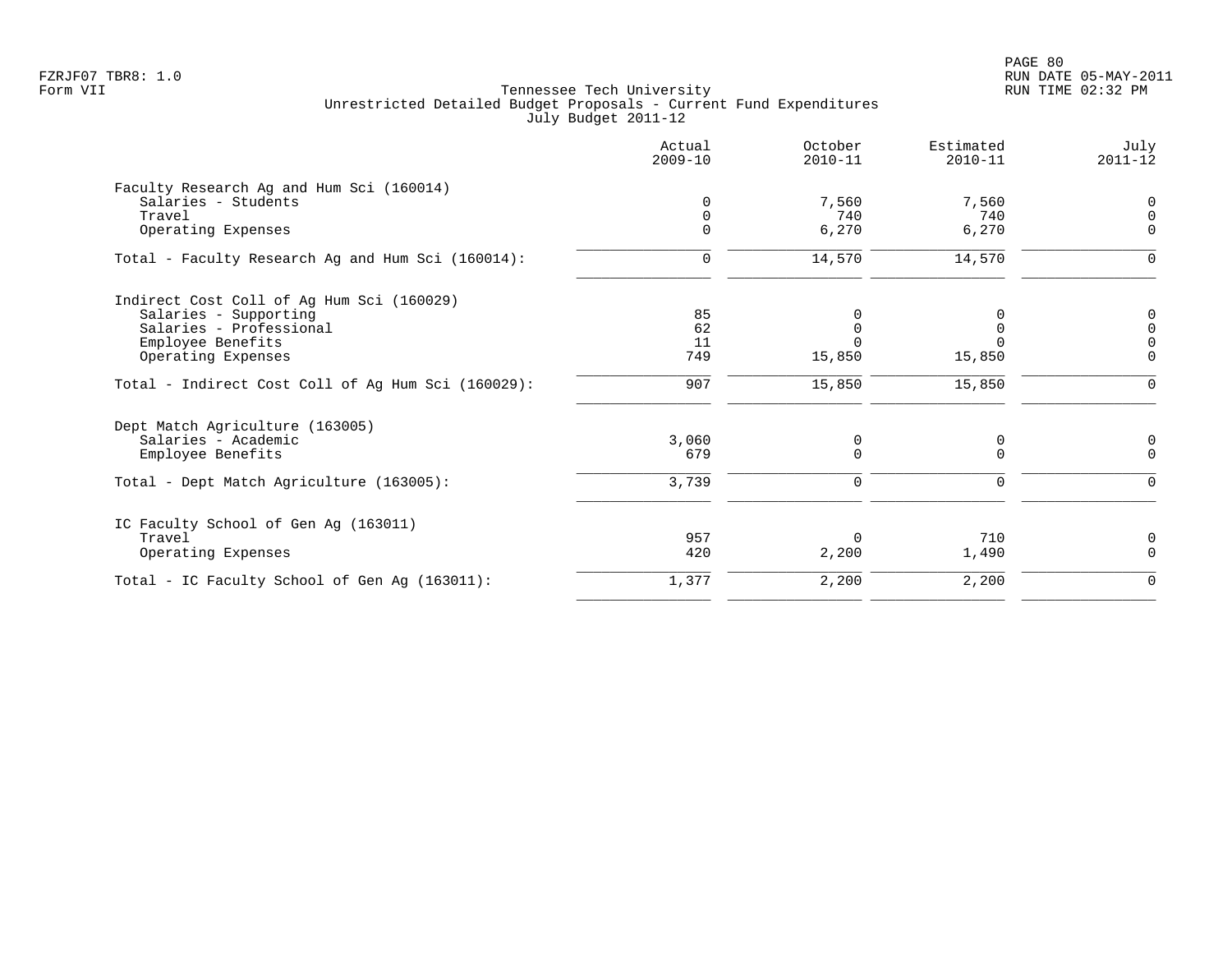|                                                  | Actual<br>$2009 - 10$ | October<br>$2010 - 11$ | Estimated<br>$2010 - 11$ | July<br>$2011 - 12$ |
|--------------------------------------------------|-----------------------|------------------------|--------------------------|---------------------|
| Faculty Research Agriculture (163014)            |                       |                        |                          |                     |
| Salaries - Students                              | $\mathbf 0$           | 4,000                  | 4,000                    | $\mathbf 0$         |
| Travel                                           | $\mathbf 0$           | 500                    | 500                      | $\Omega$            |
| Operating Expenses                               | $\Omega$              | 500                    | 500                      | $\mathbf 0$         |
| Total - Faculty Research Agriculture (163014):   | 0                     | 5,000                  | 5,000                    | $\Omega$            |
| Indirect Cost Gen Aq (163029)                    |                       |                        |                          |                     |
| Salaries - Supporting                            | 1,033                 | $\Omega$               | - 0                      | $\Omega$            |
| Salaries - Students                              | $\Omega$              |                        | 990                      | $\Omega$            |
| Employee Benefits                                | 79                    | $\mathbf 0$            | $\Omega$                 | $\Omega$            |
| Travel                                           | $\Omega$              | $\Omega$               | 20                       | $\Omega$            |
| Operating Expenses                               | 2,460                 | 6,220                  | 5,210                    | $\mathbf 0$         |
| Total - Indirect Cost Gen Aq (163029):           | 3,572                 | 6,220                  | 6,220                    | $\Omega$            |
| Faculty Research Human Ecology (165004)          |                       |                        |                          |                     |
| Operating Expenses                               | 1,380                 | $\mathbf 0$            | $\mathbf 0$              | $\Omega$            |
| Total - Faculty Research Human Ecology (165004): | 1,380                 | $\Omega$               | $\Omega$                 | $\Omega$            |
| IC Faculty Human Ecology (165011)                |                       |                        |                          |                     |
| Salaries - Supporting                            | $-312$                |                        |                          | 0                   |
| Salaries - Professional                          | 1,185                 |                        |                          | $\mathbf 0$         |
| Employee Benefits                                | 86                    | $\Omega$               |                          | $\Omega$            |
| Travel                                           | 4,471                 |                        |                          | $\Omega$            |
| Operating Expenses                               | 1,268                 | 10,030                 | 10,030                   | $\Omega$            |
| Total - IC Faculty Human Ecology (165011):       | 6,698                 | 10,030                 | 10,030                   | $\mathbf 0$         |
|                                                  |                       |                        |                          |                     |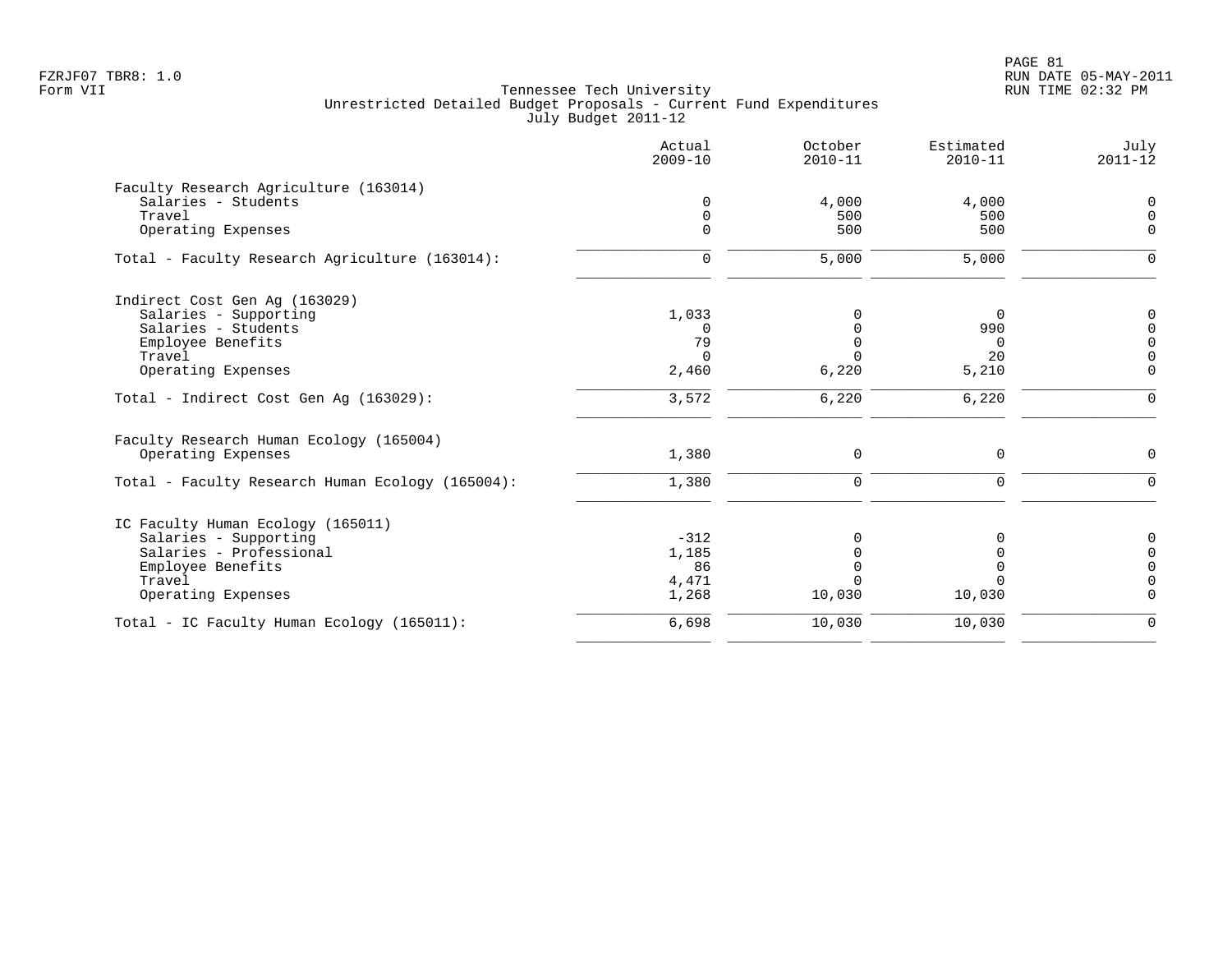| Actual<br>$2009 - 10$ | October<br>$2010 - 11$ | Estimated<br>$2010 - 11$ | July<br>$2011 - 12$ |
|-----------------------|------------------------|--------------------------|---------------------|
|                       |                        |                          |                     |
| 999                   | 11,450                 | 11,450                   | $\mathbf 0$         |
| 181                   | 0                      | $\Omega$                 | $\Omega$            |
| 3,544                 | $\Omega$               | $\Omega$                 | $\Omega$            |
|                       |                        |                          | $\Omega$            |
| 5,825                 | 32,610                 | 32,610                   | $\Omega$            |
|                       |                        |                          |                     |
| 34,688                | 15,210                 | 52,210                   | 15,210              |
| $\Omega$              | $\Omega$               | 4,560                    | $\overline{0}$      |
| 8,442                 | $\Omega$               | 4,100                    | $\overline{0}$      |
| 102,782               | 53,160                 | 39,560                   | $\mathbf 0$         |
| 145,912               | 68,370                 | 100,430                  | 15,210              |
|                       |                        |                          |                     |
| 947                   | 15,010                 | 15,010                   | 15,010              |
| 947                   | 15,010                 | 15,010                   | 15,010              |
|                       |                        |                          |                     |
| 683                   | 0                      | 0                        | $\mathbf 0$         |
| 123                   | $\Omega$               | $\Omega$                 | $\Omega$            |
| 0                     | 1,430                  | 1,430                    | $\Omega$            |
| 806                   | 1,430                  | 1,430                    | $\mathbf 0$         |
|                       | 1,101                  | 21,160                   | 21,160              |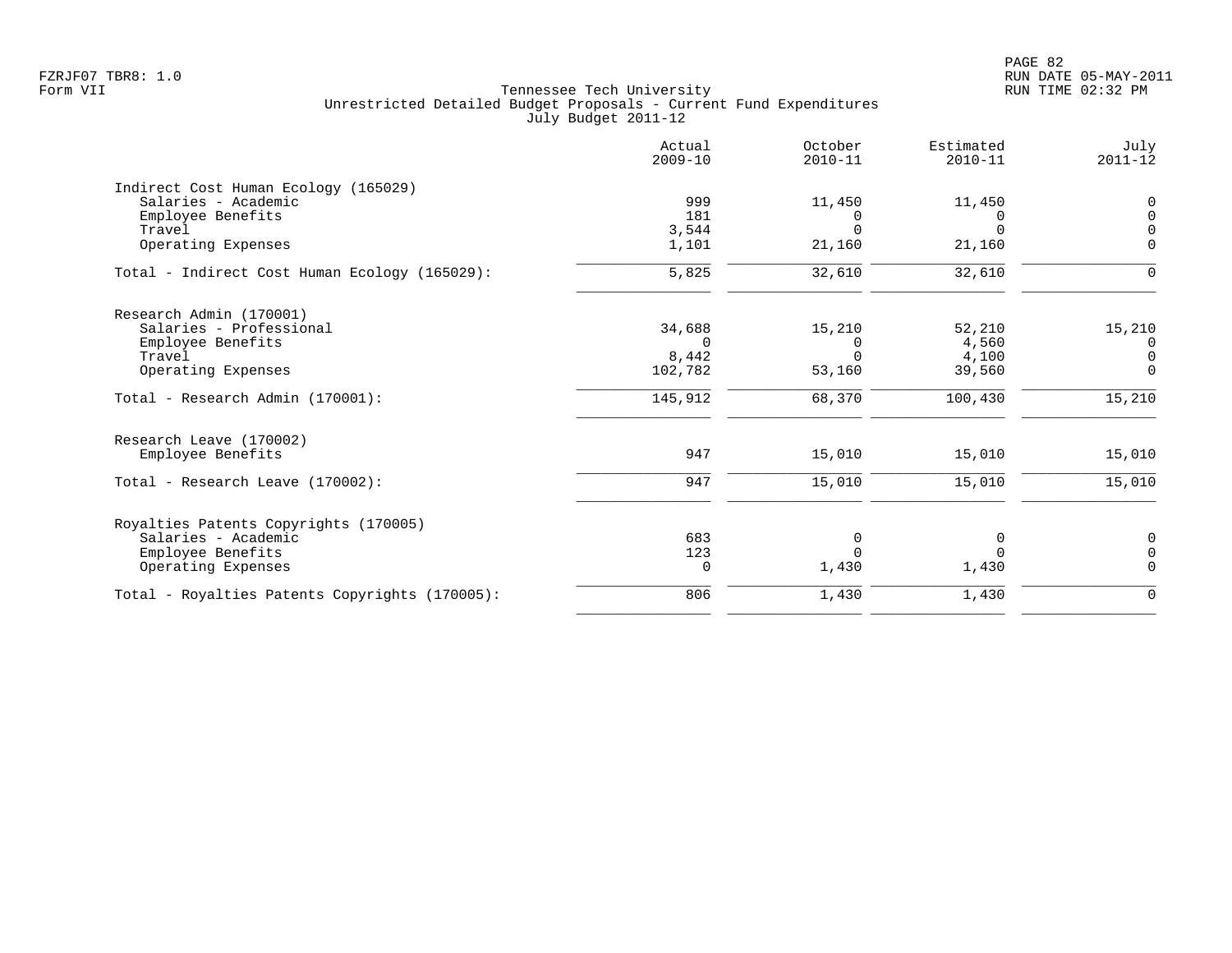PAGE 83 FZRJF07 TBR8: 1.0 RUN DATE 05-MAY-2011

|                                                                                                                                   | Actual<br>$2009 - 10$           | October<br>$2010 - 11$             | Estimated<br>$2010 - 11$    | July<br>$2011 - 12$            |
|-----------------------------------------------------------------------------------------------------------------------------------|---------------------------------|------------------------------------|-----------------------------|--------------------------------|
| IC Faculty Office of Research (170011)<br>Operating Expenses                                                                      | $\mathbf 0$                     | 840                                | 840                         | $\mathbf 0$                    |
| Total - IC Faculty Office of Research (170011):                                                                                   | $\Omega$                        | 840                                | 840                         | $\Omega$                       |
| TTU Matching (171000)<br>Operating Expenses                                                                                       | $\mathbf 0$                     | 260                                | 260                         | $\mathbf 0$                    |
| Total - TTU Matching (171000):                                                                                                    | $\Omega$                        | 260                                | 260                         | $\Omega$                       |
| Indirect Cost Pool 20 Percent (172000)<br>Operating Expenses<br>Capital Outlay<br>Total - Indirect Cost Pool 20 Percent (172000): | 0<br>$\mathbf 0$<br>$\mathbf 0$ | $-25,000$<br>25,000<br>$\mathbf 0$ | 0<br>0<br>$\mathbf 0$       | 321,090<br>$\Omega$<br>321,090 |
| Indirect Cost Pool Faculty 10 Per (172005)<br>Operating Expenses                                                                  | $\mathbf 0$                     | $\mathbf 0$                        | 0                           | 161,000                        |
| Total - Indirect Cost Pool Faculty 10 Per (172005):                                                                               | $\Omega$                        | 0                                  | $\Omega$                    | 161,000                        |
| Faculty Research 30 Percent (174000)<br>Salaries - Supporting<br>Employee Benefits<br>Operating Expenses                          | 25,890<br>15,684<br>$\Omega$    | 25,990<br>15,700<br>299,820        | 25,990<br>15,700<br>260,760 | 26,090<br>15,700<br>293,500    |
| Total - Faculty Research 30 Percent (174000):                                                                                     | 41,574                          | 341,510                            | 302,450                     | 335,290                        |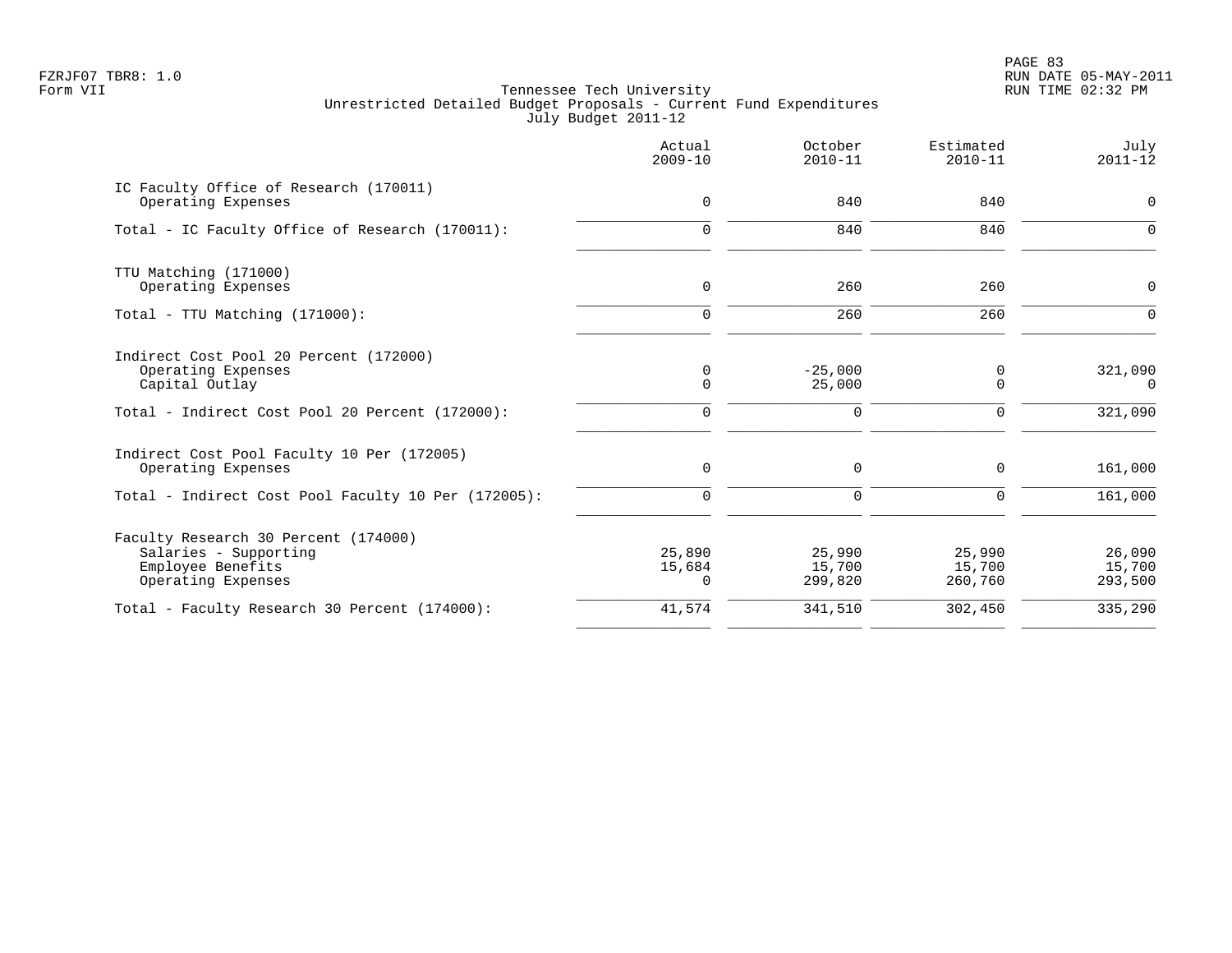|                                                                                            | Actual<br>$2009 - 10$ | October<br>$2010 - 11$ | Estimated<br>$2010 - 11$ | July<br>$2011 - 12$   |
|--------------------------------------------------------------------------------------------|-----------------------|------------------------|--------------------------|-----------------------|
| Fac Research Combined (174001)<br>Salaries - Academic<br>Employee Benefits                 | 11,500<br>3,469       | 0<br>340               | 0<br>340                 | $\overline{0}$<br>340 |
| Total - Fac Research Combined (174001):                                                    | 14,969                | 340                    | 340                      | 340                   |
| IC Faculty Ext Prog Regl Dev (180021)<br>Travel                                            | 617                   | 0                      | $\mathsf 0$              | $\mathsf{O}$          |
| Total - IC Faculty Ext Prog Regl Dev (180021):                                             | 617                   | $\mathbf 0$            | $\mathbf 0$              | $\mathbf 0$           |
| Indirect Costs Extended Programs (180029)<br>Salaries - Professional<br>Operating Expenses | 1,276<br>$\Omega$     | $\Omega$<br>3,290      | $\Omega$<br>3,290        | 0<br>$\Omega$         |
| Total - Indirect Costs Extended Programs (180029):                                         | 1,276                 | 3,290                  | 3,290                    | $\mathbf 0$           |
| Match SAF Utilities (260015)<br>Operating Expenses                                         | 4,796                 | $\mathbf 0$            | $\mathbf 0$              | $\mathbf 0$           |
| Total - Match SAF Utilities (260015):                                                      | 4,796                 | $\Omega$               | $\Omega$                 | $\Omega$              |
| TBR Spouse Dependent Discount (700000)<br>Employee Benefits                                | 29,622                | 29,290                 | 29,290                   | 29,290                |
| Total - TBR Spouse Dependent Discount (700000):                                            | 29,622                | 29,290                 | 29,290                   | 29,290                |
|                                                                                            |                       |                        |                          |                       |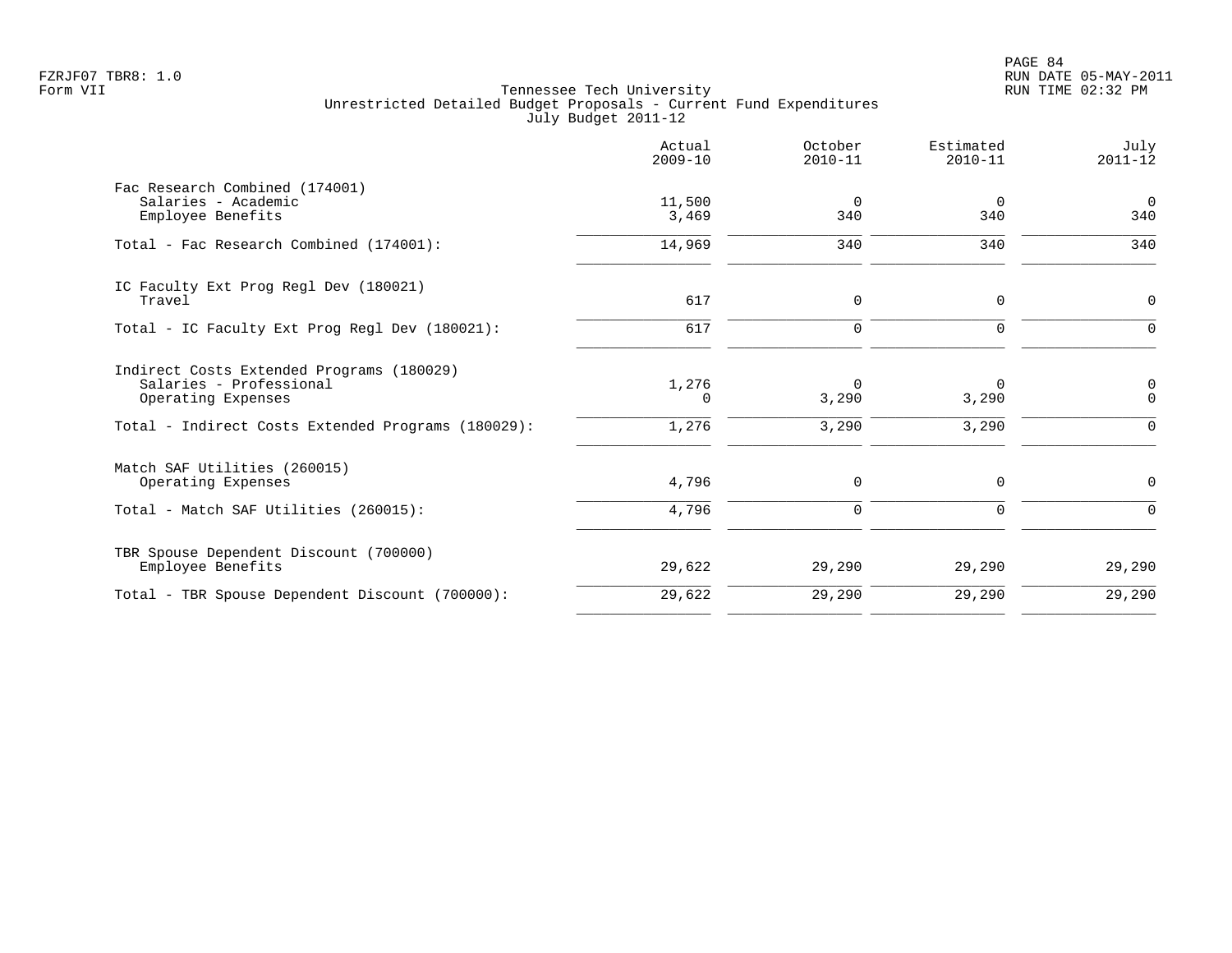PAGE 85 FZRJF07 TBR8: 1.0 RUN DATE 05-MAY-2011

|                                                                                                                                                  | Actual<br>$2009 - 10$               | October<br>$2010 - 11$                          | Estimated<br>$2010 - 11$             | July<br>$2011 - 12$                    |
|--------------------------------------------------------------------------------------------------------------------------------------------------|-------------------------------------|-------------------------------------------------|--------------------------------------|----------------------------------------|
| TBR Employ Remission PC191 (700001)<br>Employee Benefits                                                                                         | 19,792                              | 16,020                                          | 16,020                               | 16,020                                 |
| Total - TBR Employ Remission PC191 (700001):                                                                                                     | 19,792                              | 16,020                                          | 16,020                               | 16,020                                 |
| E and G Data Processing Allocation (700003)<br>Department Revenues                                                                               | 118,873                             | 126,920                                         | 126,960                              | 123,350                                |
| Total - E and G Data Processing Allocation (700003):                                                                                             | 118,873                             | 126,920                                         | 126,960                              | 123,350                                |
| E and G Claims Adjustment (700004)<br>Operating Expenses                                                                                         | 10,820                              | 23,000                                          | 22,480                               | 23,000                                 |
| Total - E and G Claims Adjustment $(700004)$ :                                                                                                   | 10,820                              | 23,000                                          | 22,480                               | 23,000                                 |
| $E$ and G Support (700005)<br>Salaries - Academic<br>Salaries - Supporting<br>Salaries - Professional<br>Employee Benefits<br>Operating Expenses | 0<br>$\cap$<br>194,460<br>$-12,020$ | 0<br>$\mathbf 0$<br>$\Omega$<br>8,480<br>65,240 | $\Omega$<br>$\Omega$<br>150,000<br>0 | 1,790<br>850<br>1,030<br>700<br>65,240 |
| Total - E and G Support $(700005)$ :                                                                                                             | 182,440                             | 73,720                                          | 150,000                              | 69,610                                 |
| E and G Salary Increase Pool (700010)<br>Salaries - Academic                                                                                     | 0                                   | 1,800                                           | 1,800                                | 1,800                                  |
| Total - E and G Salary Increase Pool (700010):                                                                                                   | $\mathbf 0$                         | 1,800                                           | 1,800                                | 1,800                                  |
|                                                                                                                                                  |                                     |                                                 |                                      |                                        |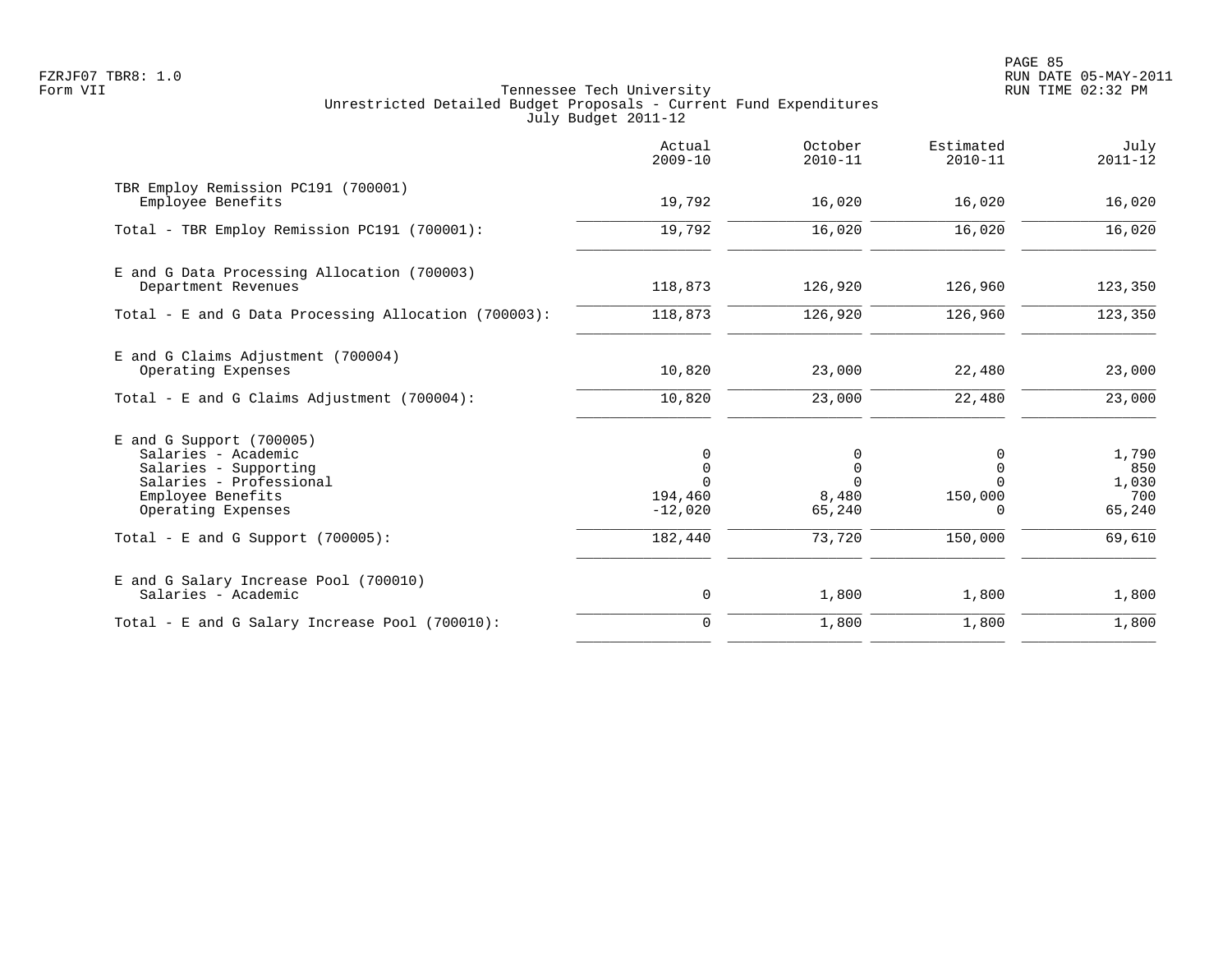# FZRJF07 TBR8: 1.0 RUN DATE 05-MAY-2011 Tennessee Tech University Unrestricted Detailed Budget Proposals - Current Fund Expenditures July Budget 2011-12

|                                                | Actual<br>$2009 - 10$ | October<br>$2010 - 11$ | Estimated<br>$2010 - 11$ | July<br>$2011 - 12$ |
|------------------------------------------------|-----------------------|------------------------|--------------------------|---------------------|
| Horticulure Rest Staff Alloc (700050)          |                       |                        |                          |                     |
| Operating Expenses                             | $-92,300$             | $-92,300$              | $-92,300$                | $-92,300$           |
| Total - Horticulure Rest Staff Alloc (700050): | $-92,300$             | $-92,300$              | $-92,300$                | $-92,300$           |
| Total - Research (250):                        |                       |                        |                          |                     |
| Salaries - Administrative                      | 2,752                 | $\Omega$               | 2,080                    | $\overline{0}$      |
| Salaries - Academic                            | 147,730               | 143,570                | 160,830                  | 123,270             |
| Salaries - Supporting                          | 61,887                | 73,190                 | 73,721                   | 56,730              |
| Salaries - Students                            | 16,649                | 19,650                 | 26,520                   | 390                 |
| Salaries - Professional                        | 114,545               | 64,500                 | 101,612                  | 65,630              |
| Employee Benefits                              | 335,238               | 146,820                | 298,102                  | 138,820             |
| Travel                                         | 115,180               | 27,540                 | 84,295                   | 940                 |
| Operating Expenses                             | 331,925               | 1,251,260              | 1,123,250                | 879,390             |
| Capital Outlay                                 | 49,555                | 30,600                 | 5,600                    | $\Omega$            |
| Department Revenues                            | 118,873               | 126,920                | 126,960                  | 123,350             |
| Total                                          | 1,294,334             | 1,884,050              | 2,002,970                | 1,388,520           |
| Total - Research $(25)$ :                      |                       |                        |                          |                     |
| Salaries - Administrative                      | 2,752                 | 0                      | 2,080                    | $\mathbf 0$         |
| Salaries - Academic                            | 147,730               | 143,570                | 160,830                  | 123,270             |
| Salaries - Supporting                          | 61,887                | 73,190                 | 73,721                   | 56,730              |
| Salaries - Students                            | 16,649                | 19,650                 | 26,520                   | 390                 |
| Salaries - Professional                        | 114,545               | 64,500                 | 101,612                  | 65,630              |
| Employee Benefits                              | 335,238               | 146,820                | 298,102                  | 138,820             |
| Travel                                         | 115,180               | 27,540                 | 84,295                   | 940                 |
| Operating Expense                              | 331,925               | 1,251,260              | 1,123,250                | 879,390             |
| Capital Outlay                                 | 49,555                | 30,600                 | 5,600                    | $\Omega$            |
| Department Revenues                            | 118,873               | 126,920                | 126,960                  | 123,350             |
| Total                                          | 1,294,334             | 1,884,050              | 2,002,970                | 1,388,520           |
|                                                |                       |                        |                          |                     |

 Public Service (30) Public Service (300)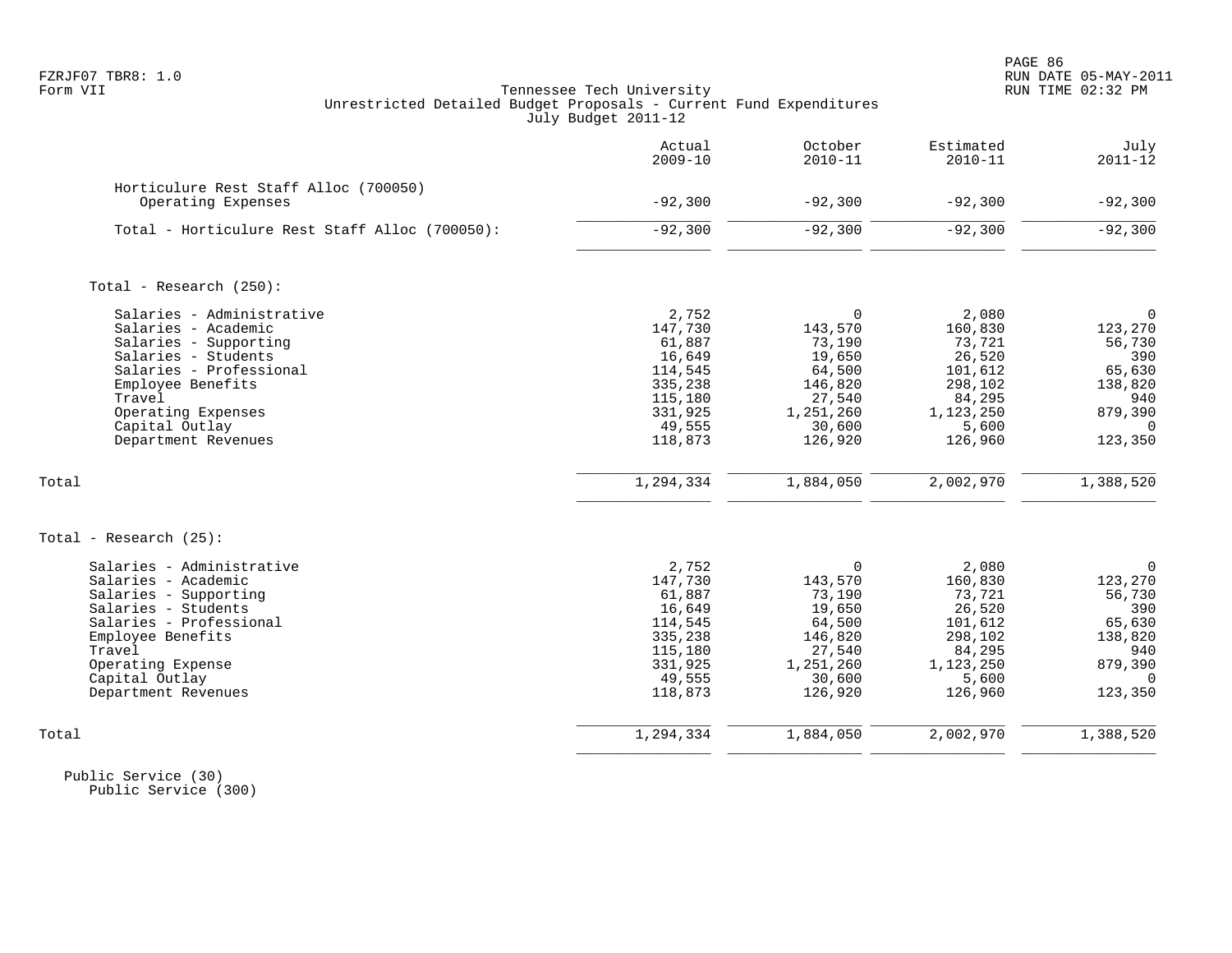|                                                      | Actual<br>$2009 - 10$ | October<br>$2010 - 11$ | Estimated<br>$2010 - 11$ | July<br>$2011 - 12$ |
|------------------------------------------------------|-----------------------|------------------------|--------------------------|---------------------|
| Craft Center Workshops (121762)                      |                       |                        |                          |                     |
| Salaries - Academic                                  | 925                   | 750                    | 750                      | 750                 |
| Salaries - Supporting                                | 3,463                 | 8,250                  | 8,250                    | 8,250               |
| Salaries - Students                                  | 2,225                 | 4,000                  | 4,000                    | 4,000               |
| Salaries - Professional                              | 18,321                | $\Omega$               | $\Omega$                 | $\overline{0}$      |
| Employee Benefits                                    | 2,208                 | 13,530                 | 13,530                   | 13,530              |
| Travel                                               | 208                   | 600                    | 600                      | 600                 |
| Operating Expenses                                   | 27,236                | 45,240                 | 45,240                   | 45,240              |
| Total - Craft Center Workshops (121762):             | 54,586                | 72,370                 | 72,370                   | 72,370              |
| Craft Center Workshops Transf In (121763)            |                       |                        |                          |                     |
| Operating Expenses                                   | $-54,580$             | $-79,000$              | $-79,000$                | $-79,000$           |
| Total - Craft Center Workshops Transf In (121763):   | $-54,580$             | $-79,000$              | $-79,000$                | $-79,000$           |
| Craft Center Exhibitions (121769)                    |                       |                        |                          |                     |
| Salaries - Supporting                                | 1,320                 | 1,000                  | 1,000                    | 1,000               |
| Employee Benefits                                    | 273                   | 760                    | 760                      | 760                 |
| Travel                                               | $\Omega$              | 100                    | 100                      | 100                 |
| Operating Expenses                                   | 3,548                 | 180                    | 3,180                    | 180                 |
| Total - Craft Center Exhibitions (121769):           | 5,141                 | 2,040                  | 5,040                    | 2,040               |
| Federal College Work Study Program (122001)          |                       |                        |                          |                     |
| Salaries - Students                                  | 15,187                | 2,360                  | 2,360                    | 2,360               |
| Total - Federal College Work Study Program (122001): | 15,187                | 2,360                  | 2,360                    | 2,360               |
|                                                      |                       |                        |                          |                     |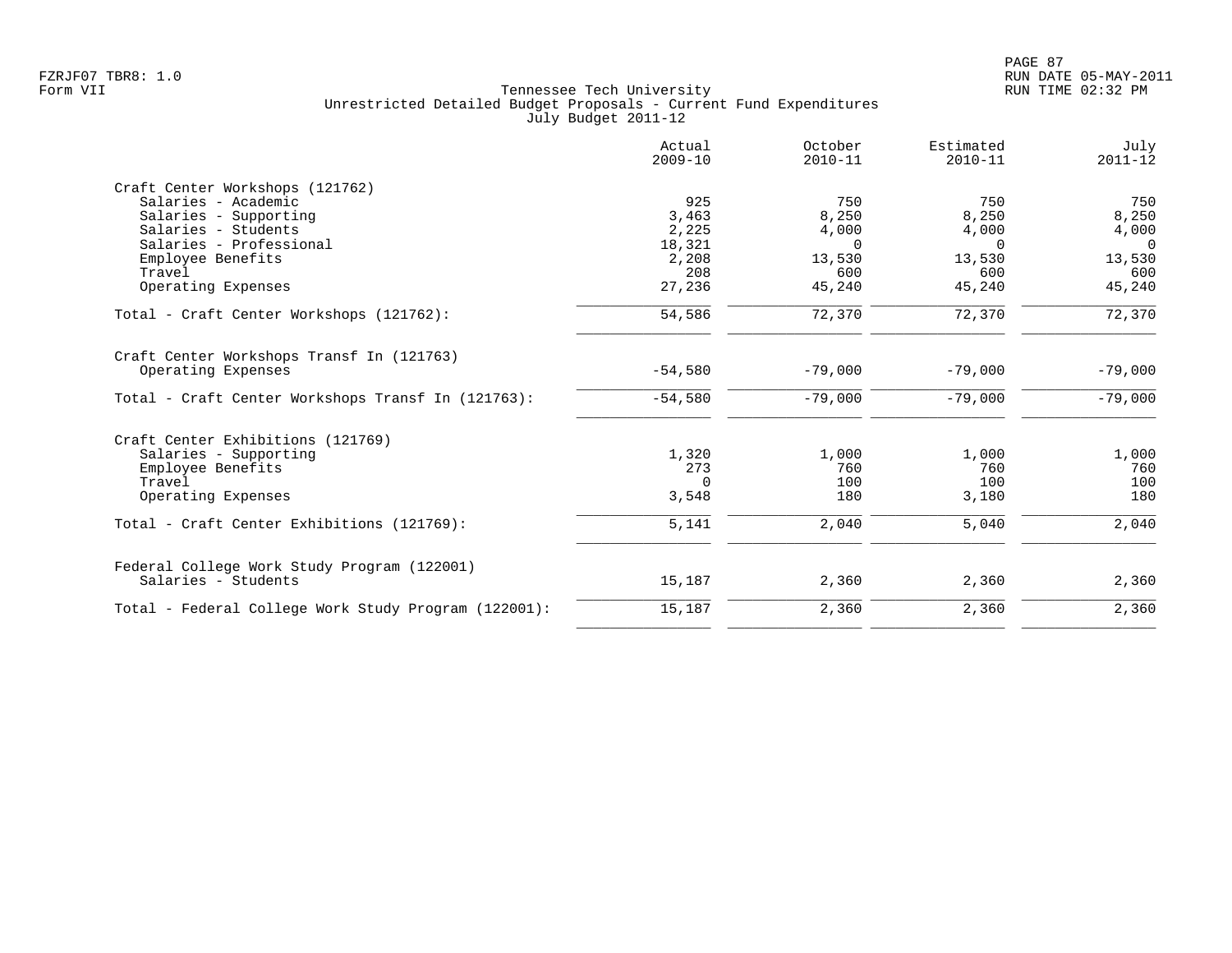|                                      | Actual<br>$2009 - 10$ | October<br>$2010 - 11$ | Estimated<br>$2010 - 11$ | July<br>$2011 - 12$ |
|--------------------------------------|-----------------------|------------------------|--------------------------|---------------------|
| WTTU Tech Radio (127904)             |                       |                        |                          |                     |
| Salaries - Supporting                | 8,193                 | $\Omega$               | $\Omega$                 | $\Omega$            |
| Salaries - Students                  | 9,200                 | 10,080                 | 11,690                   | 5,880               |
| Salaries - Professional              | $\Omega$              | 1,800                  | 1,800                    | 1,800               |
| Employee Benefits                    | 5,029                 | 5,830                  | 5,830                    | 5,830               |
| Operating Expenses                   | 10,644                | 20,800                 | 19,230                   | 5,080               |
| Total - WTTU Tech Radio (127904):    | 33,066                | 38,510                 | 38,550                   | 18,590              |
| Cheerleader Clinic (129006)          |                       |                        |                          |                     |
| Salaries - Supporting                | 36,921                | 35,644                 | 36,154                   | 35,744              |
| Salaries - Students                  | 21,366                | 28,650                 | 28,650                   | 28,650              |
| Salaries - Professional              | 8,274                 | 11,634                 | 11,634                   | 11,634              |
| Employee Benefits                    | 20,611                | 23,220                 | 23,220                   | 23,220              |
| Travel                               | $\Omega$              | 2,000                  | 2,000                    | 2,000               |
| Operating Expenses                   | 179,632               | 106,352                | 105,842                  | 106,352             |
| Capital Outlay                       | $\Omega$              | 2,500                  | 2,500                    | 2,500               |
| Total - Cheerleader Clinic (129006): | 266,804               | 210,000                | 210,000                  | 210,100             |
| Science Fair (130005)                |                       |                        |                          |                     |
| Salaries - Academic                  | 2,051                 | 0                      | 0                        | 0                   |
| Employee Benefits                    | 417                   |                        | $\Omega$                 | $\Omega$            |
| Travel                               | 5,878                 | $\Omega$               | 8,000                    | $\Omega$            |
| Operating Expenses                   | 3,498                 | $\Omega$               | 4,000                    | $\mathbf 0$         |
| Total - Science Fair $(130005)$ :    | 11,844                | $\mathbf 0$            | 12,000                   | $\mathbf 0$         |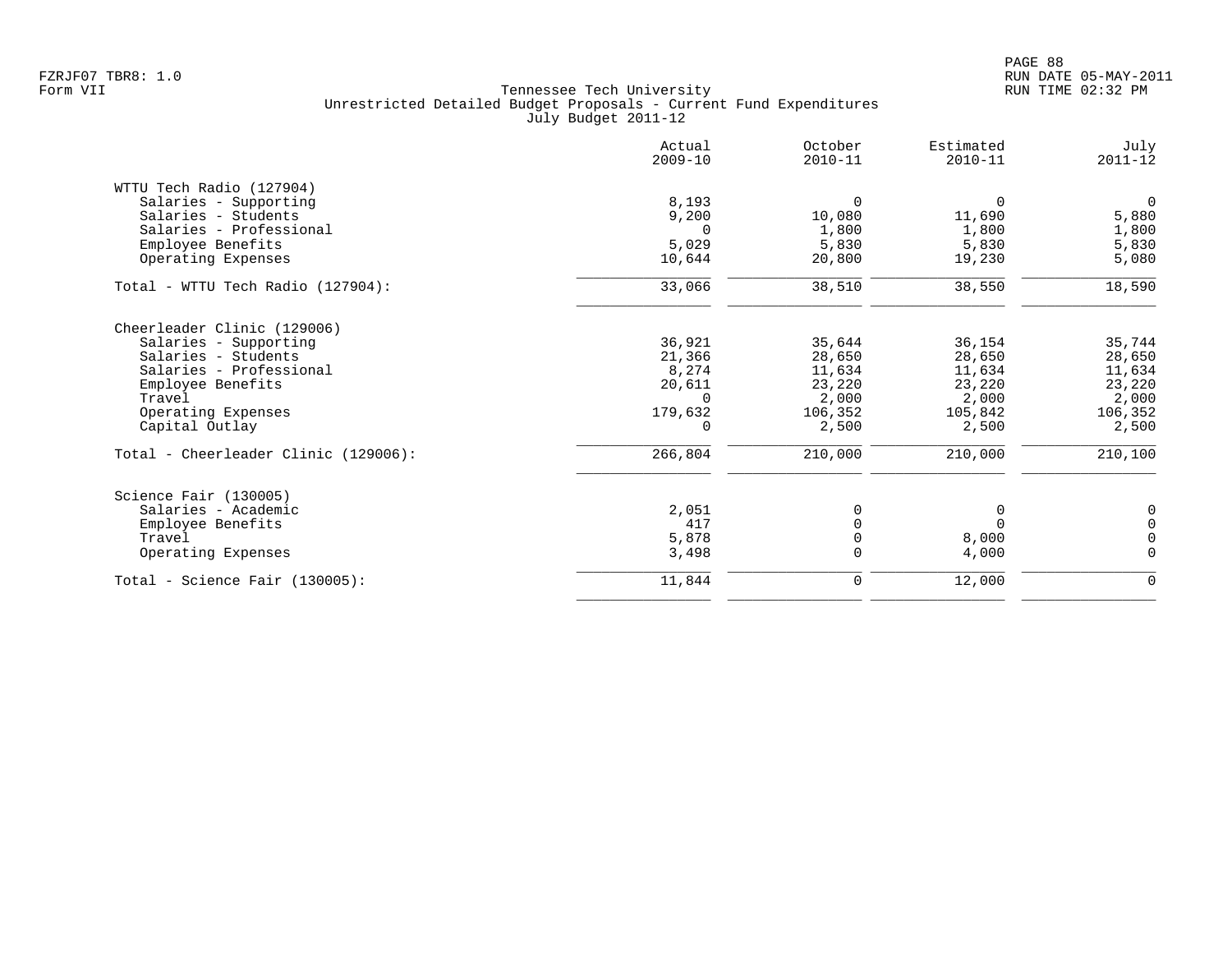| Actual<br>$2009 - 10$ | October<br>$2010 - 11$ | Estimated<br>$2010 - 11$ | July<br>$2011 - 12$ |
|-----------------------|------------------------|--------------------------|---------------------|
|                       |                        |                          |                     |
| 30,920                | 31,020                 | 31,020                   | 31,120              |
| 16,700                | 18,650                 | 18,650                   | 18,650              |
| 47,620                | 49,670                 | 49,670                   | 49,770              |
|                       |                        |                          |                     |
| 4,029                 | 5,000                  | 5,000                    | 20,000              |
| 18,308                | 30,000                 | 30,000                   | $\Omega$            |
| 150,552               | 154,500                | 132,485                  | 159,340             |
| 36,502                | 40,000                 | 40,000                   | 16,000              |
|                       | 14,500                 | 14,500                   | $\Omega$            |
| 262,796               | 215,712                | 215,712                  | 211,660             |
| 485,678               | 459,712                | 437,697                  | 407,000             |
|                       |                        |                          |                     |
| 0                     | 0                      | 22,015                   | 0                   |
| $\mathbf 0$           | 0                      | 22,015                   | $\mathbf 0$         |
|                       |                        |                          |                     |
| 14,797                | 23,000                 | 23,000                   | 6,118               |
| 4,606                 | 850                    | 850                      | 850                 |
| 19,403                | 23,850                 | 23,850                   | 6,968               |
|                       | 13,491                 |                          |                     |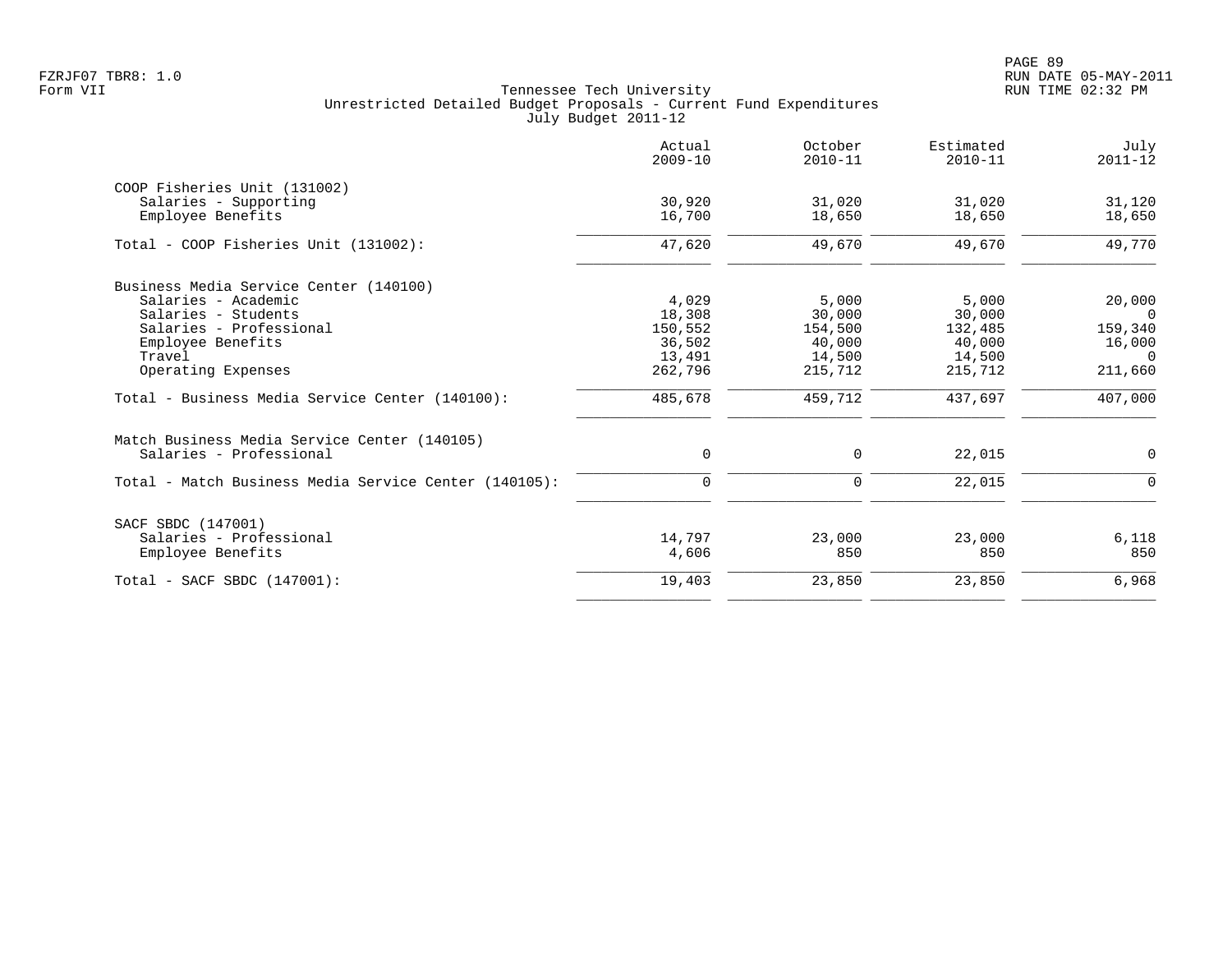PAGE 90 FZRJF07 TBR8: 1.0 RUN DATE 05-MAY-2011

|                                               | Actual<br>$2009 - 10$ | October<br>$2010 - 11$ | Estimated<br>$2010 - 11$ | July<br>$2011 - 12$                  |
|-----------------------------------------------|-----------------------|------------------------|--------------------------|--------------------------------------|
| Match Child Development Lab (153405)          |                       |                        |                          |                                      |
| Salaries - Supporting<br>Employee Benefits    | 2,329<br>1,287        | 0<br>$\Omega$          | 0<br>$\Omega$            | 0<br>$\Omega$                        |
| Total - Match Child Development Lab (153405): | 3,616                 | $\mathbf 0$            | 0                        | $\Omega$                             |
| Band Camps and Clinics (155002)               |                       |                        |                          |                                      |
| Travel<br>Operating Expenses                  | 549<br>32,411         | $\Omega$<br>30,010     | 290<br>29,720            | $\Omega$<br>33,330                   |
| Total - Band Camps and Clinics (155002):      | 32,960                | 30,010                 | 30,010                   | 33,330                               |
| Southeast Chamber Music (155007)              |                       |                        |                          |                                      |
| Salaries - Academic                           | 2,400                 | 0                      |                          |                                      |
| Salaries - Supporting                         | 295                   |                        |                          | $\begin{matrix} 0 \\ 0 \end{matrix}$ |
| Salaries - Students                           | 1,957                 | $\Omega$               | $\Omega$                 | $\overline{0}$                       |
| Employee Benefits<br>Operating Expenses       | 246<br>18,590         | $\Omega$<br>23,580     | 300<br>23,580            | $\Omega$<br>20,000                   |
| Total - Southeast Chamber Music (155007):     | 23,488                | 23,580                 | 23,880                   | 20,000                               |
| Rural Education Program (156000)              |                       |                        |                          |                                      |
| Employee Benefits                             | 170                   | 26,890                 | 26,890                   | 26,890                               |
| Operating Expenses                            | 1,372                 | 1,670                  | 1,670                    | 1,670                                |
| Total - Rural Education Program (156000):     | 1,542                 | 28,560                 | 28,560                   | 28,560                               |
|                                               |                       |                        |                          |                                      |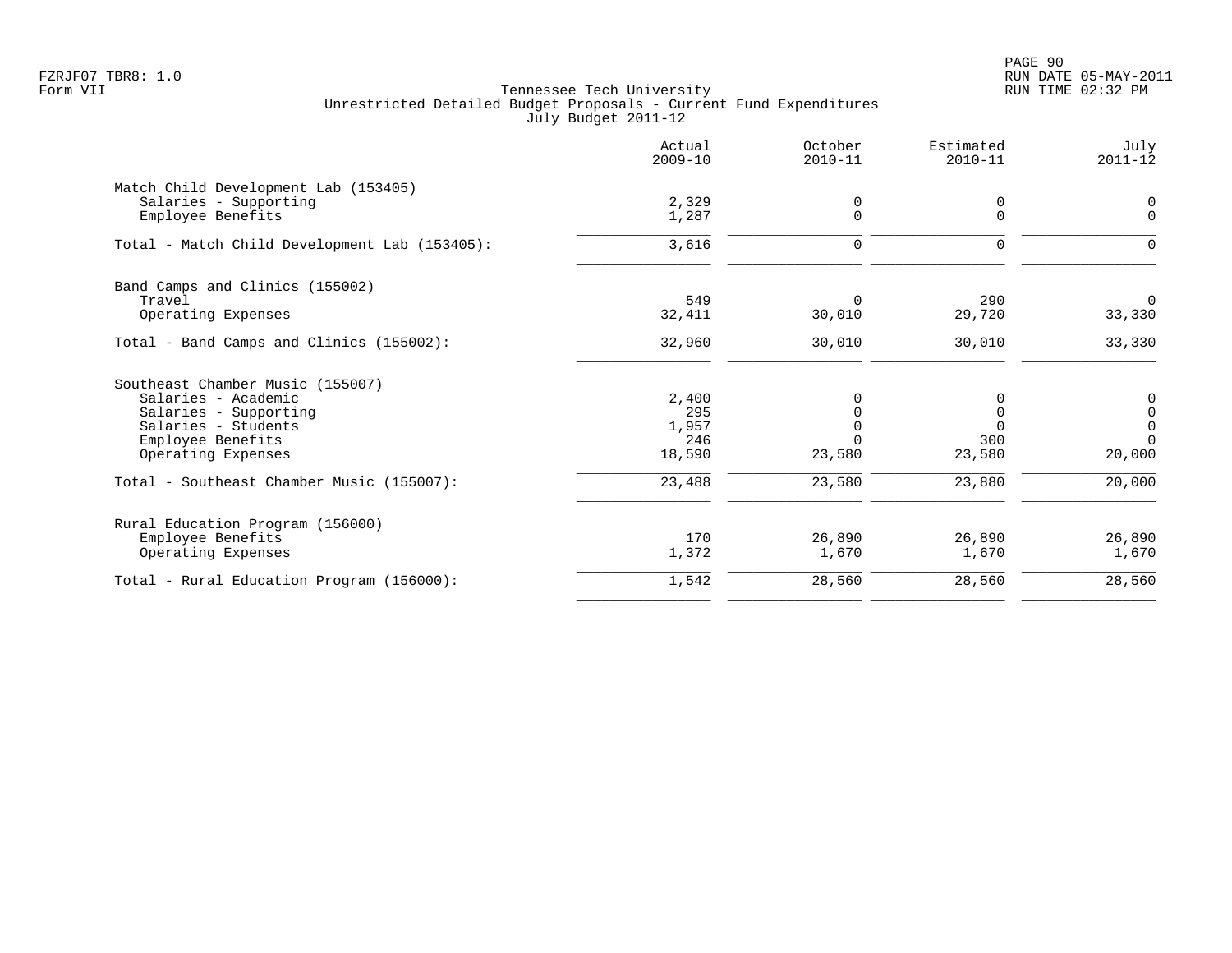|                                           | Actual<br>$2009 - 10$ | October<br>$2010 - 11$ | Estimated<br>$2010 - 11$ | July<br>$2011 - 12$ |
|-------------------------------------------|-----------------------|------------------------|--------------------------|---------------------|
| STEM Operating (156002)                   |                       |                        |                          |                     |
| Salaries - Supporting                     | 45,738                | 39,730                 | 34,240                   | 39,830              |
| Salaries - Students                       | 788                   | 400                    | 8,600                    | 400                 |
| Salaries - Professional                   | 81,232                | 162,170                | 126,284                  | 162,270             |
| Employee Benefits                         | 30,789                | 26,000                 | 52,350                   | 53,000              |
| Travel                                    | 5,591                 | 2,820                  | 9,770                    | 2,820               |
| Operating Expenses                        | 19,507                | 88,220                 | 113,906                  | 79,240              |
| Total - STEM Operating (156002):          | 183,645               | 319,340                | 345,150                  | 337,560             |
| STEM Graduate Assistant (156003)          |                       |                        |                          |                     |
| Operating Expenses                        | 8,088                 | 10,410                 | 20,410                   | 20,410              |
| Total - STEM Graduate Assistant (156003): | 8,088                 | 10,410                 | 20,410                   | 20,410              |
| STEM Workshops (156004)                   |                       |                        |                          |                     |
| Salaries - Academic                       | 3,093                 | 6,500                  | 6,500                    | 6,500               |
| Salaries - Students                       | $\Omega$              | 500                    | 500                      | 500                 |
| Employee Benefits                         | 480                   | 1,600                  | 1,600                    | 1,600               |
| Operating Expenses                        | 2,324                 | 11,400                 | 16,130                   | 11,400              |
| Total - STEM Workshops (156004):          | 5,897                 | 20,000                 | 24,730                   | 20,000              |
| Ag Pavilion Operating (161000)            |                       |                        |                          |                     |
| Salaries - Supporting                     | 31,951                | 31,560                 | 31,560                   | 31,660              |
| Salaries - Students                       | 25,385                | 3,000                  | 24,000                   | 3,000               |
| Salaries - Professional                   | 46,720                | 46,820                 | 46,820                   | 46,920              |
| Employee Benefits                         | 30,701                | 33,660                 | 39,660                   | 39,660              |
| Operating Expenses                        | 89,541                | 69,350                 | 93,470                   | 69,590              |
| Total - Ag Pavilion Operating (161000):   | 224,298               | 184,390                | 235,510                  | 190,830             |
|                                           |                       |                        |                          |                     |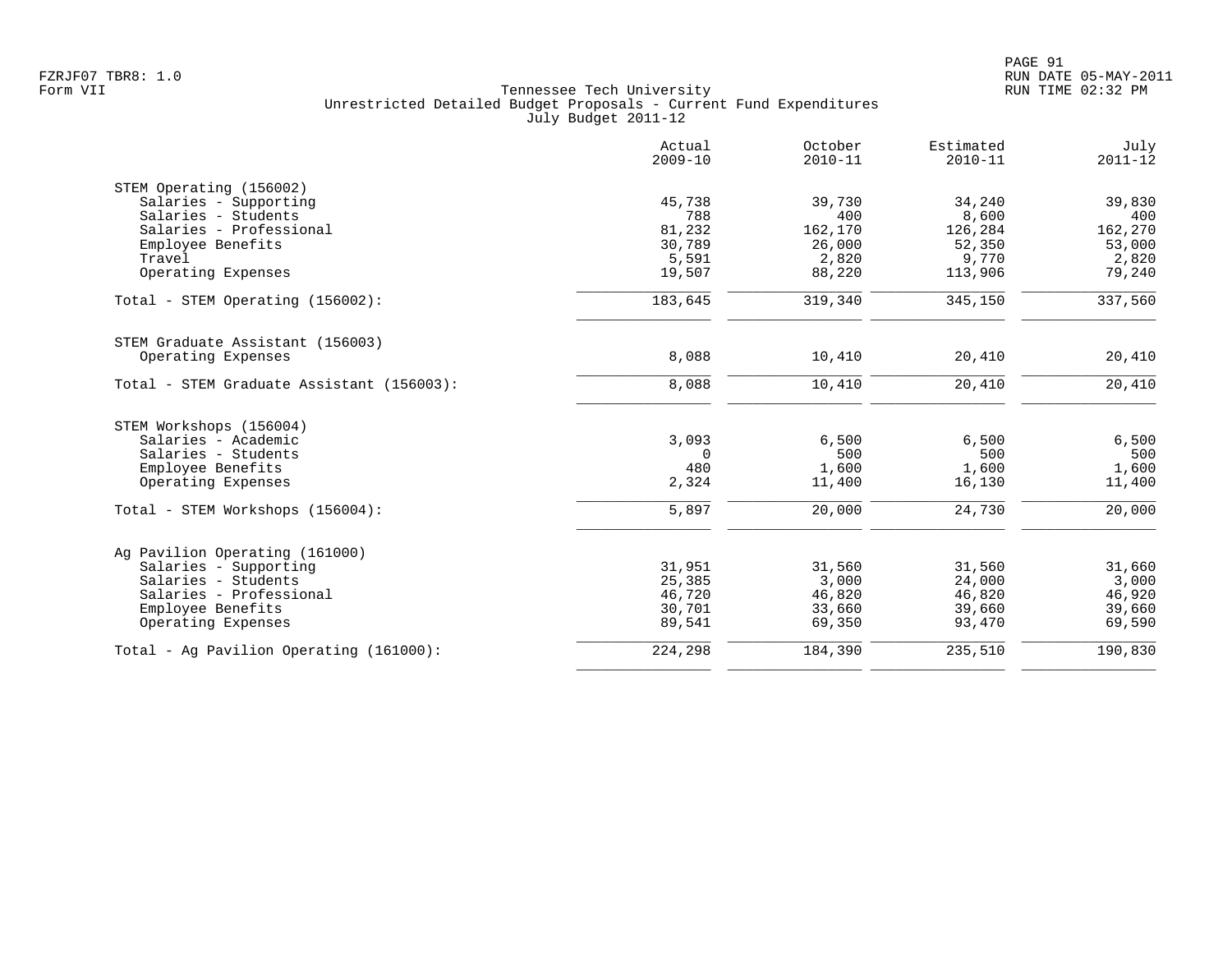|                                                              | Actual<br>$2009 - 10$ | October<br>$2010 - 11$ | Estimated<br>$2010 - 11$ | July<br>$2011 - 12$     |
|--------------------------------------------------------------|-----------------------|------------------------|--------------------------|-------------------------|
| Dept Match Agriculture (163005)<br>Operating Expenses        | 0                     | 0                      | 210                      | 0                       |
| Total - Dept Match Agriculture (163005):                     | $\Omega$              | 0                      | 210                      | $\Omega$                |
| Extended Education (180001)<br>Travel<br>Operating Expenses  | 8<br>$-8,126$         | 0<br>0                 | 0<br>$\mathbf 0$         | 0<br>$\mathbf 0$        |
| Total - Extended Education (180001):                         | $-8,118$              | 0                      | $\mathbf 0$              | $\Omega$                |
| Extended Education ITV (180002)<br>Operating Expenses        | 1,543                 | 0                      | 0                        | $\Omega$                |
| Total - Extended Education ITV (180002):                     | 1,543                 | $\mathbf 0$            | 0                        |                         |
| Ext Prog Vehicles (180007)<br>Travel<br>Operating Expenses   | 65<br>$-2,137$        | $\Omega$<br>2,000      | 0<br>2,000               | $\overline{0}$<br>2,000 |
| Total - Ext Prog Vehicles (180007):                          | $-2,072$              | 2,000                  | 2,000                    | 2,000                   |
| Ext Prog Vehicles Transfer In (180008)<br>Operating Expenses | $-425$                | $-2,000$               | $-7,220$                 | $-2,000$                |
| Total - Ext Prog Vehicles Transfer In (180008):              | $-425$                | $-2,000$               | $-7,220$                 | $-2,000$                |
|                                                              |                       |                        |                          |                         |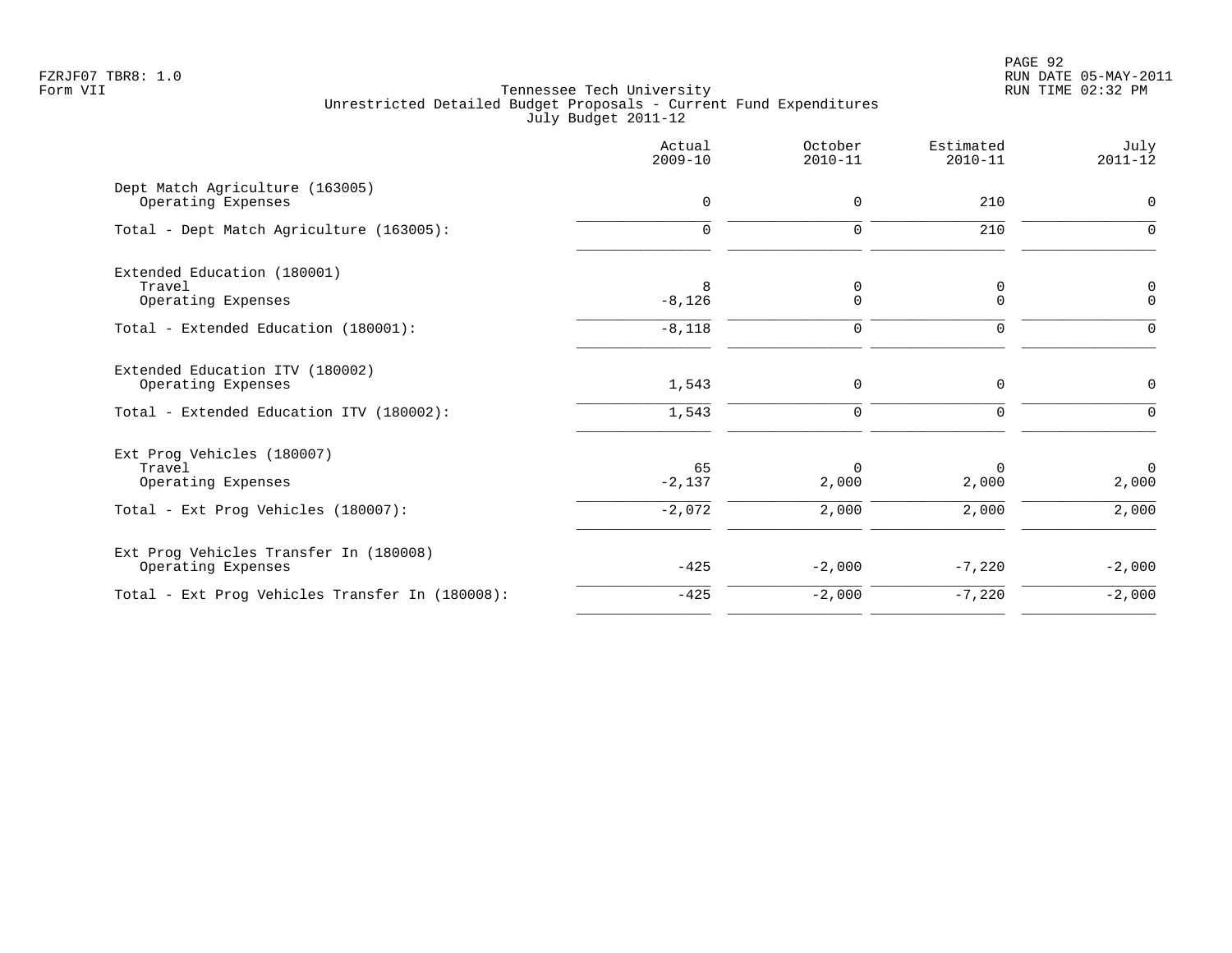PAGE 93 FZRJF07 TBR8: 1.0 RUN DATE 05-MAY-2011

|                                                                                     | Actual<br>$2009 - 10$ | October<br>$2010 - 11$ | Estimated<br>$2010 - 11$ | July<br>$2011 - 12$ |
|-------------------------------------------------------------------------------------|-----------------------|------------------------|--------------------------|---------------------|
| Regional Economic Dev Institute (180200)<br>Employee Benefits<br>Operating Expenses | 0<br>$\mathbf 0$      | 0<br>$\Omega$          | 2,000<br>75,000          | 2,000<br>$\Omega$   |
| Total - Regional Economic Dev Institute (180200):                                   | $\mathbf 0$           | $\Omega$               | 77,000                   | 2,000               |
| Ext Educ NC Seminars (181004)<br>Operating Expenses                                 | 0                     | 1,800                  | 1,800                    | 1,800               |
| Total - Ext Educ NC Seminars (181004):                                              | $\Omega$              | 1,800                  | 1,800                    | 1,800               |
| TBR Spouse Dependent Discount (700000)<br>Employee Benefits                         | 14,091                | 16,800                 | 16,800                   | 16,800              |
| Total - TBR Spouse Dependent Discount (700000):                                     | 14,091                | 16,800                 | 16,800                   | 16,800              |
| TBR Employ Remission PC191 (700001)<br>Employee Benefits                            | 8,660                 | 11,840                 | 11,840                   | 11,840              |
| Total - TBR Employ Remission PC191 (700001):                                        | 8,660                 | 11,840                 | 11,840                   | 11,840              |
| E and G Data Processing Allocation (700003)<br>Department Revenues                  | 308,049               | 328,890                | 329,000                  | 319,650             |
| Total - E and G Data Processing Allocation (700003):                                | 308,049               | 328,890                | 329,000                  | 319,650             |
|                                                                                     |                       |                        |                          |                     |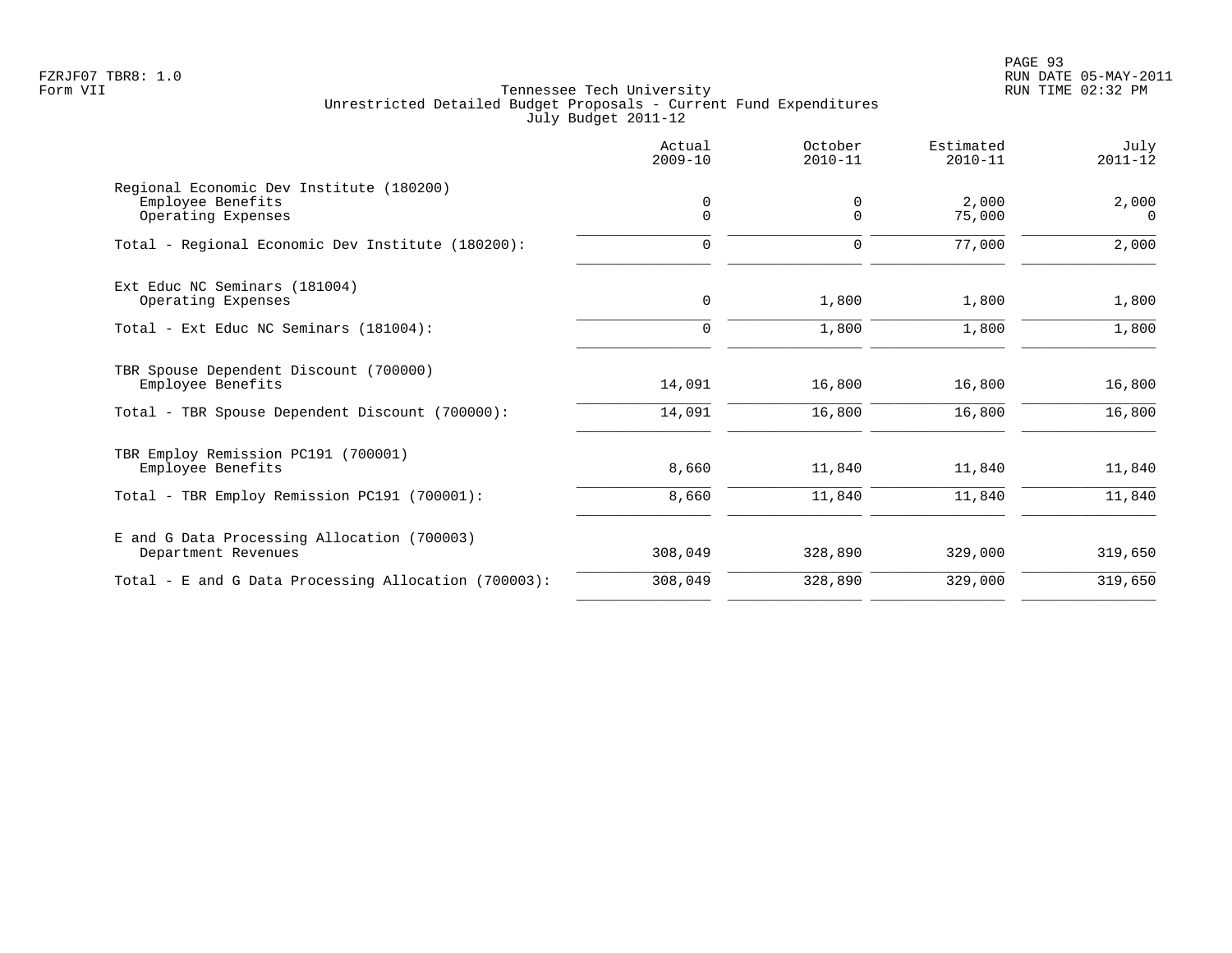|                                                | Actual<br>$2009 - 10$ | October<br>$2010 - 11$ | Estimated<br>$2010 - 11$ | July<br>$2011 - 12$ |
|------------------------------------------------|-----------------------|------------------------|--------------------------|---------------------|
| E and G Claims Adjustment (700004)             |                       |                        |                          |                     |
| Operating Expenses                             | 3,766                 | 11,090                 | 7,490                    | 11,090              |
| Total - E and G Claims Adjustment $(700004)$ : | 3,766                 | 11,090                 | 7,490                    | 11,090              |
| E and G Support (700005)                       |                       |                        |                          |                     |
| Salaries - Supporting                          | $\mathbf 0$           | 0                      | $\Omega$                 | 1,970               |
| Salaries - Professional                        | $\Omega$              | $\Omega$               | $\Omega$                 | 5,070               |
| Employee Benefits                              | 79,300                | 6,540                  | $\Omega$                 | 1,400               |
| Operating Expenses                             | $-15, 565$            | 62,155                 | $\Omega$                 | 62,155              |
| Total - E and G Support $(700005)$ :           | 63,735                | 68,695                 | 0                        | 70, 595             |
| E and G Salary Increase Pool (700010)          |                       |                        |                          |                     |
| Salaries - Professional                        | 0                     | 38,400                 | 38,400                   | 38,400              |
| Total - E and G Salary Increase Pool (700010): | $\mathbf 0$           | 38,400                 | 38,400                   | 38,400              |
| Post Office Allocation (700045)                |                       |                        |                          |                     |
| Operating Expenses                             | 0                     | 900                    | 620                      | 810                 |
| Department Revenues                            | 890                   | $\Omega$               | $\Omega$                 | $\Omega$            |
| Total - Post Office Allocation (700045):       | 890                   | 900                    | 620                      | 810                 |
| ARRA Am Recvry Reinvst Act (700062)            |                       |                        |                          |                     |
| Salaries - Administrative                      | $-22,800$             | 0                      | 0                        | 0                   |
| Salaries - Academic                            | 4,554                 | 0                      | $\Omega$                 | $\overline{0}$      |
| Salaries - Professional                        | 18,247                | 0                      | 0                        | $\mathbf 0$         |
| Employee Benefits                              | $-1,694$              | $\Omega$               | $\Omega$                 | $\Omega$            |
| Total - ARRA Am Recvry Reinvst Act (700062):   | $-1,693$              | $\mathbf 0$            | $\mathbf 0$              | $\Omega$            |
|                                                |                       |                        |                          |                     |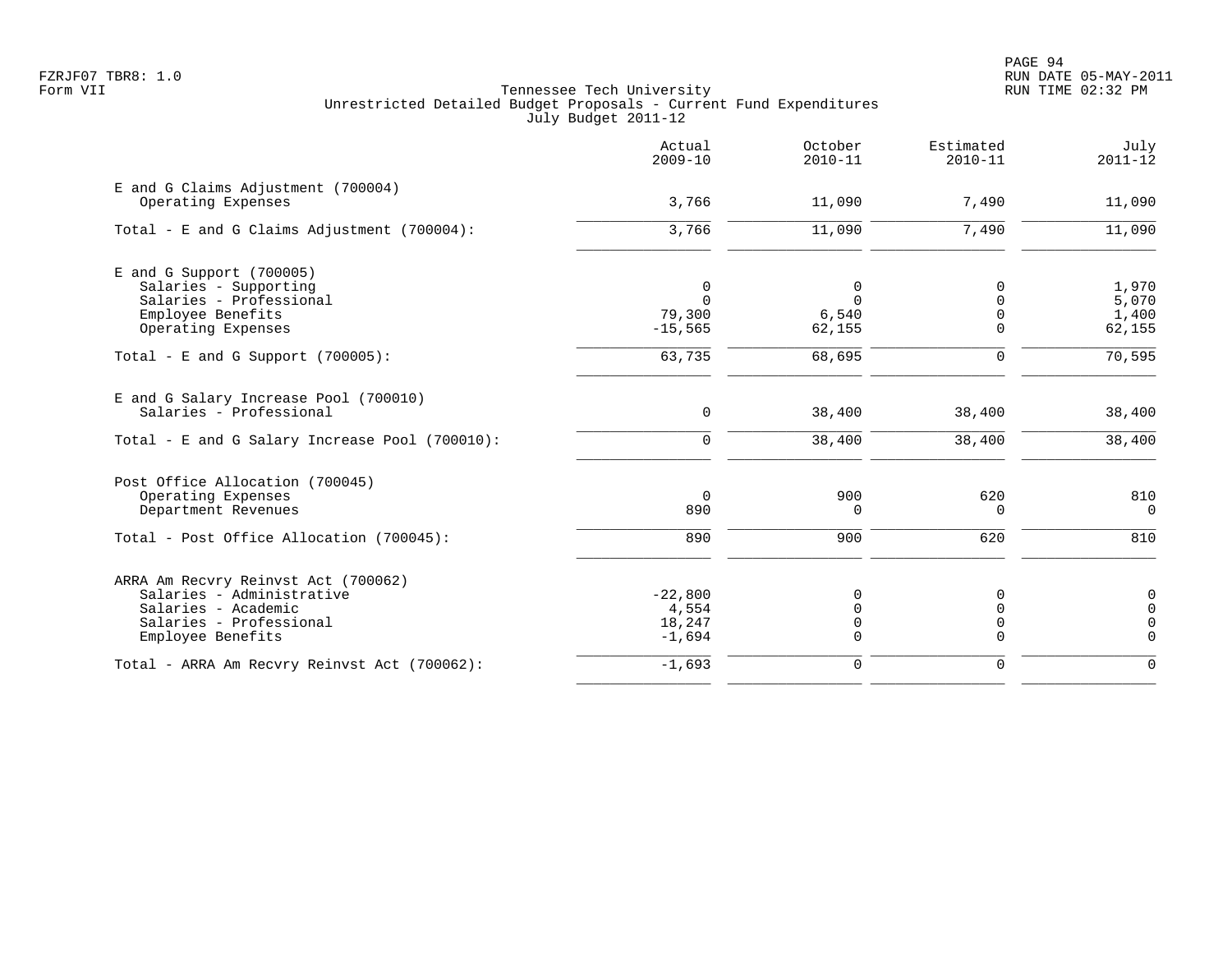# FZRJF07 TBR8: 1.0 RUN DATE 05-MAY-2011 Tennessee Tech University Unrestricted Detailed Budget Proposals - Current Fund Expenditures July Budget 2011-12

| Actual<br>$2009 - 10$ | October<br>$2010 - 11$ | Estimated<br>$2010 - 11$ | July<br>$2011 - 12$ |
|-----------------------|------------------------|--------------------------|---------------------|
|                       |                        |                          |                     |
|                       | 0                      | $\mathbf 0$              | $\mathbf 0$         |
| 17,052                | 12,250                 | 12,250                   | 27,250              |
| 161,130               | 147,204                | 142,224                  | 149,574             |
| 94,416                | 78,990                 | 109,800                  | 44,790              |
| 338,143               | 438,324                | 402,438                  | 431,552             |
| 250,376               | 226,170                | 254,280                  | 232,030             |
| 25,790                | 20,020                 | 35,260                   | 5,520               |
| 583,663               | 619,869                | 692,990                  | 601,007             |
| $\Omega$              | 2,500                  | 2,500                    | 2,500               |
| 308,939               | 328,890                | 329,000                  | 319,650             |
|                       |                        |                          | 1,813,873           |
|                       |                        |                          |                     |
|                       |                        |                          |                     |
| $-22,800$             | $\mathbf 0$            | 0                        | $\overline{0}$      |
| 17,052                | 12,250                 | 12,250                   | 27,250              |
| 161,130               |                        | 142,224                  | 149,574             |
| 94,416                | 78,990                 | 109,800                  | 44,790              |
| 338,143               | 438,324                | 402,438                  | 431,552             |
| 250,376               | 226,170                | 254,280                  | 232,030             |
| 25,790                | 20,020                 | 35,260                   | 5,520               |
| 583,663               | 619,869                | 692,990                  | 601,007             |
| $\Omega$              | 2,500                  | 2,500                    | 2,500               |
| 308,939               | 328,890                | 329,000                  | 319,650             |
|                       |                        |                          |                     |
|                       | $-22,800$<br>1,756,709 | 1,874,217<br>147,204     | 1,980,742           |

 Academic Support (35) Academic Support (350)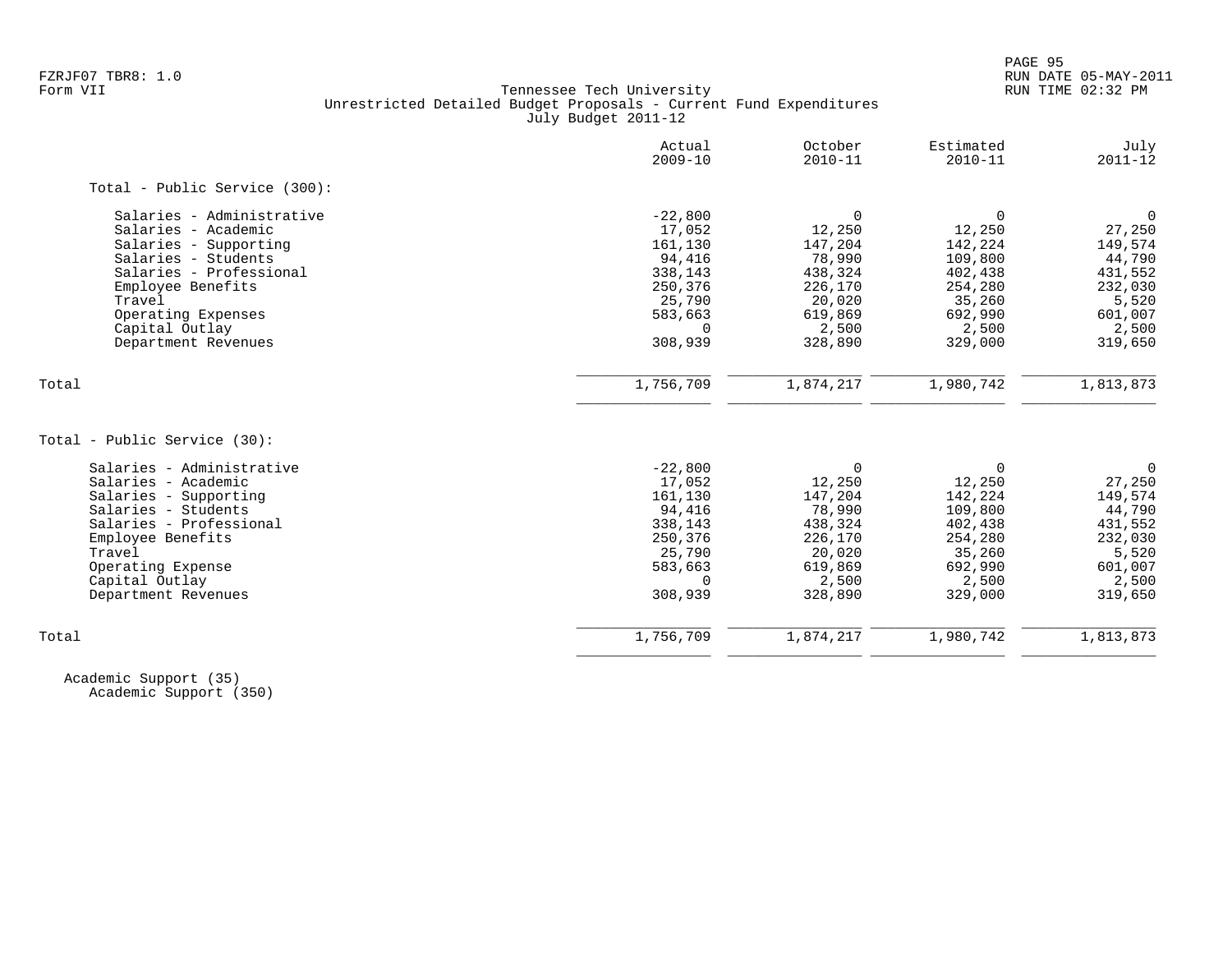|                                         | Actual<br>$2009 - 10$ | October<br>$2010 - 11$ | Estimated<br>$2010 - 11$ | July<br>$2011 - 12$ |
|-----------------------------------------|-----------------------|------------------------|--------------------------|---------------------|
| Testing and Surveys (120006)            |                       |                        |                          |                     |
| Salaries - Academic                     | $\mathbf 0$           | U                      | 2,260                    | 0                   |
| Salaries - Students                     | 200                   |                        | $\Omega$                 | $\mathsf{O}\xspace$ |
| Employee Benefits                       | 15                    | $\Omega$               | 440                      | $\mathbf 0$         |
| Travel                                  | $\Omega$              | $\Omega$               | 1,200                    | $\Omega$            |
| Operating Expenses                      | 23,964                | 32,400                 | 38,500                   | 32,400              |
| Total - Testing and Surveys (120006):   | 24,179                | 32,400                 | 42,400                   | 32,400              |
| Self Study Accred Fee (120007)          |                       |                        |                          |                     |
| Salaries - Academic                     | 333                   | 0                      | 0                        | $\mathbf 0$         |
| Employee Benefits                       | 79                    | 3,400                  | 3,400                    | 3,400               |
| Travel                                  | $-928$                | 1,100                  | 1,100                    | 1,100               |
| Operating Expenses                      | 36,994                | 45,000                 | 45,000                   | 45,000              |
| Total - Self Study Accred Fee (120007): | 36,478                | 49,500                 | 49,500                   | 49,500              |
| Faculty Recruitment (120008)            |                       |                        |                          |                     |
| Travel                                  | 15,788                | 12,620                 | 15,620                   | 12,620              |
| Operating Expenses                      | 2,486                 | 6,440                  | 3,440                    | 6,440               |
| Total - Faculty Recruitment (120008):   | 18,274                | 19,060                 | 19,060                   | 19,060              |
| Faculty Moving (120009)                 |                       |                        |                          |                     |
| Travel                                  | 11,244                | 9,620                  | 9,620                    | 4,620               |
| Total - Faculty Moving (120009):        | 11,244                | 9,620                  | 9,620                    | 4,620               |
|                                         |                       |                        |                          |                     |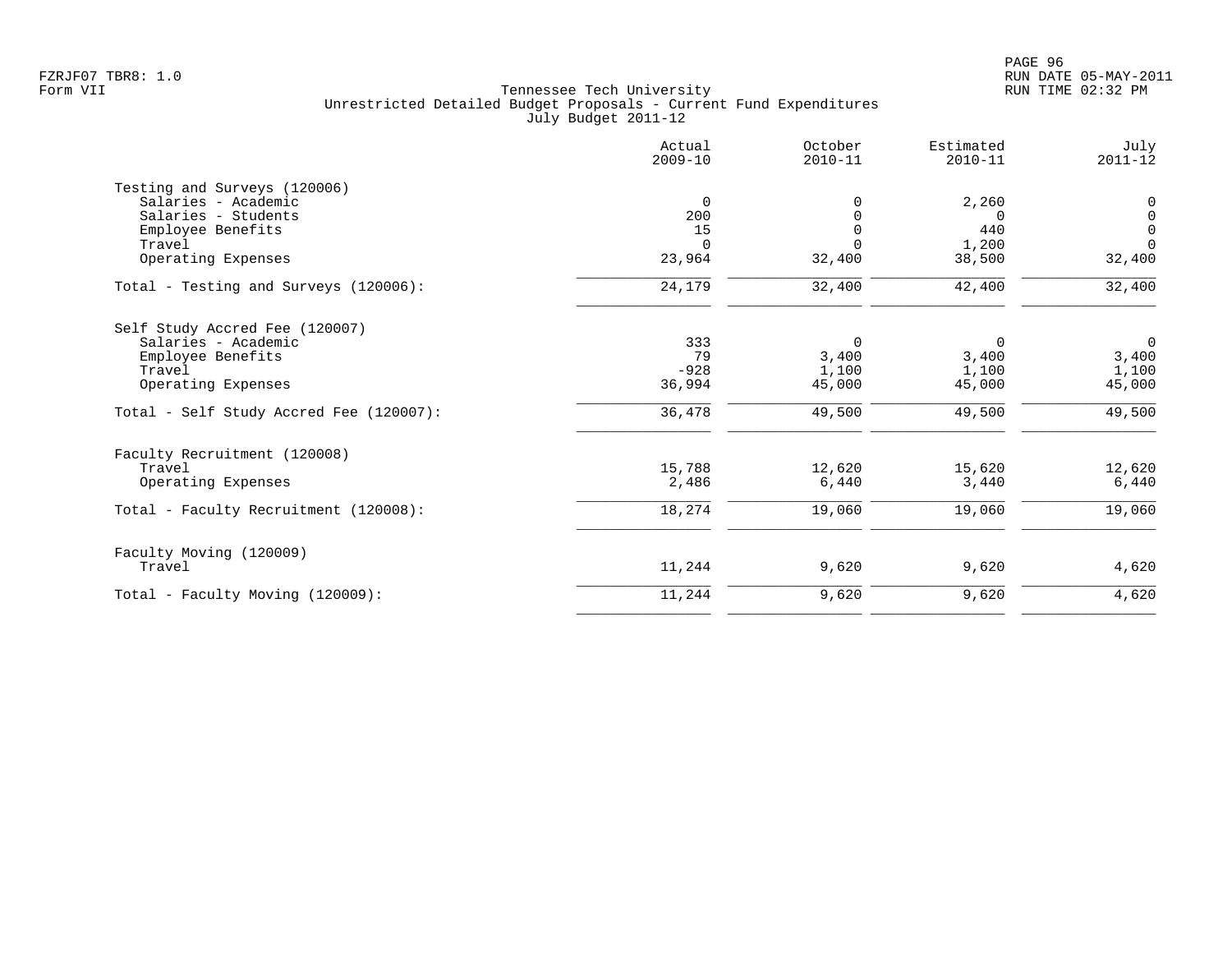|                                                | Actual<br>$2009 - 10$ | October<br>$2010 - 11$ | Estimated<br>$2010 - 11$ | July<br>$2011 - 12$ |
|------------------------------------------------|-----------------------|------------------------|--------------------------|---------------------|
| Academic Affairs Discretion (120010)           |                       |                        |                          |                     |
| Salaries - Academic                            | 43,680                | 0                      | 22,000                   | $\mathbf 0$         |
| Salaries - Students                            | 4,716                 | $\Omega$               | 1,600                    | $\Omega$            |
| Employee Benefits                              | 7,584                 | 3,500                  | 6,800                    | 3,500               |
| Travel                                         | 5,465                 | 1,000                  | 1,000                    | $\Omega$            |
| Operating Expenses                             | 60,481                | 218,740                | 136,840                  | 3,000               |
| Total - Academic Affairs Discretion (120010):  | 121,926               | 223,240                | 168,240                  | 6,500               |
| Faculty Development (120011)                   |                       |                        |                          |                     |
| Employee Benefits                              | $\Omega$              | 1,000                  | 1,000                    | 1,000               |
| Travel                                         | 25,534                | 21,900                 | 32,920                   | 1,900               |
| Operating Expenses                             | 445                   | 0                      | 1,980                    | 0                   |
| Total - Faculty Development (120011):          | 25,979                | 22,900                 | 35,900                   | 2,900               |
| Non Instr Faculty Assignment (120012)          |                       |                        |                          |                     |
| Salaries - Academic                            | 0                     | 11,000                 | 11,000                   | 44,000              |
| Employee Benefits                              | $\mathbf 0$           | 12,750                 | 12,750                   | 12,750              |
| Total - Non Instr Faculty Assignment (120012): | $\mathbf 0$           | 23,750                 | 23,750                   | 56,750              |
| Faculty Grant In Aid (120013)                  |                       |                        |                          |                     |
| Salaries - Academic                            | 0                     | 13,000                 | 0                        | 13,000              |
| Total - Faculty Grant In Aid (120013):         | $\mathbf 0$           | 13,000                 | 0                        | 13,000              |
|                                                |                       |                        |                          |                     |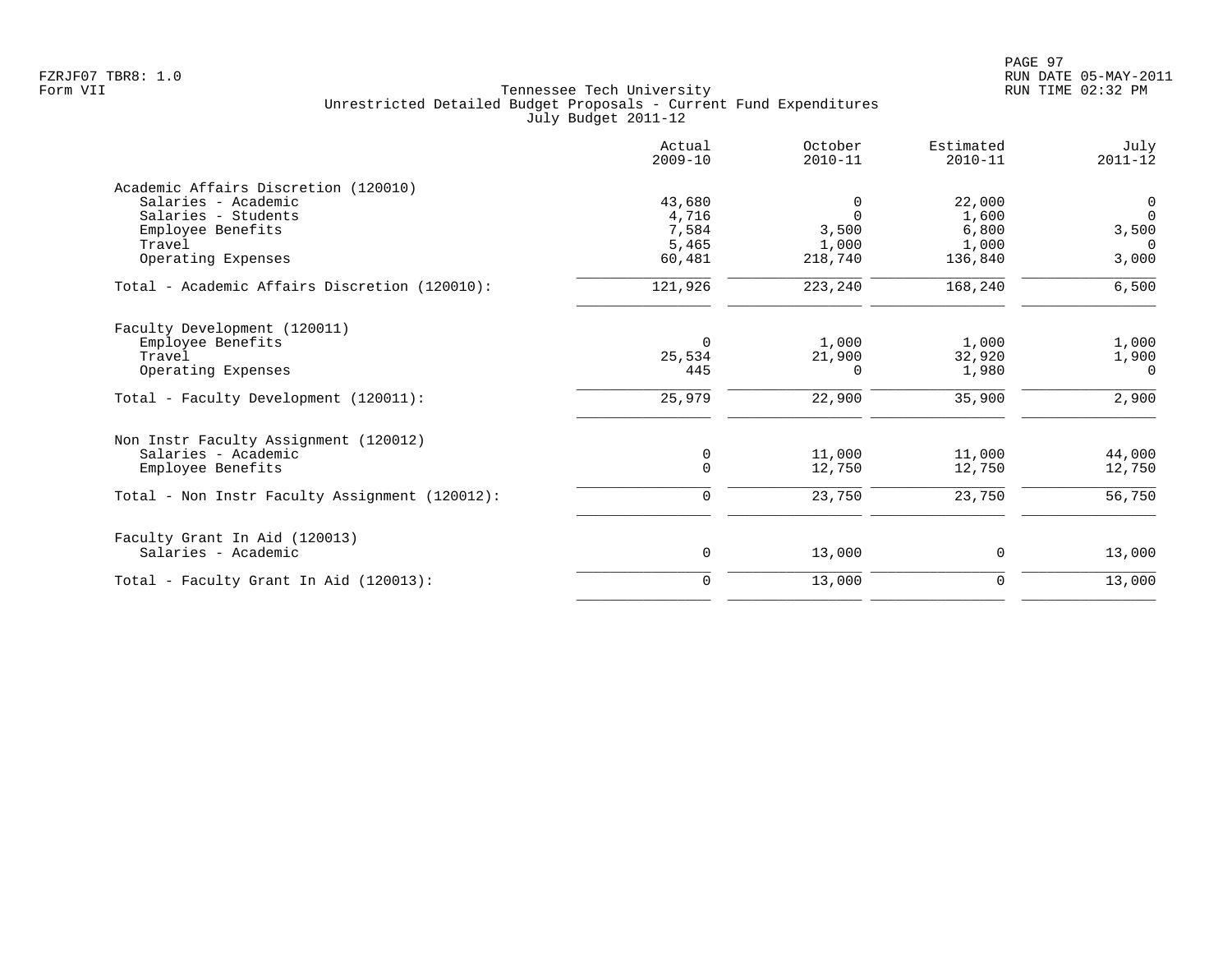|                                                   | Actual<br>$2009 - 10$ | October<br>$2010 - 11$ | Estimated<br>$2010 - 11$ | July<br>$2011 - 12$ |
|---------------------------------------------------|-----------------------|------------------------|--------------------------|---------------------|
| Faculty Award (120016)                            |                       |                        |                          |                     |
| Operating Expenses                                | 8,512                 | 7,740                  | 7,740                    | 7,740               |
| Total - Faculty Award (120016):                   | 8,512                 | 7,740                  | 7,740                    | 7,740               |
| Faculty Evaluations (120017)                      |                       |                        |                          |                     |
| Salaries - Supporting                             | 3,812                 | 0                      | $\mathbf 0$              | 0                   |
| Salaries - Students                               | $\Omega$              | $\Omega$               | 1,000                    | $\overline{0}$      |
| Employee Benefits                                 | 837                   | 1,750                  | 1,750                    | 1,750               |
| Operating Expenses                                | 24,009                | 15,180                 | 24,200                   | 15,220              |
| Total - Faculty Evaluations (120017):             | 28,658                | 16,930                 | 26,950                   | 16,970              |
| Office of Assoc VP Acad Affairs (121700)          |                       |                        |                          |                     |
| Salaries - Administrative                         | 122,900               | 123,000                | 123,000                  | 123,000             |
| Salaries - Supporting                             | 38,367                | 40,470                 | 40,470                   | 40,380              |
| Salaries - Professional                           | 9,558                 | 60,558                 | 9,558                    | 61,478              |
| Employee Benefits                                 | 46,228                | 70,010                 | 70,010                   | 70,010              |
| Travel                                            | $\Omega$              | 1,920                  | 1,920                    | 1,920               |
| Operating Expenses                                | 8,557                 | 2,810                  | 43,880                   | 2,950               |
| Total - Office of Assoc VP Acad Affairs (121700): | 225,610               | 298,768                | 288,838                  | 299,738             |
| Craft Center Admin (121760)                       |                       |                        |                          |                     |
| Salaries - Supporting                             | 33,278                | 26,480                 | 26,480                   | 25,180              |
| Salaries - Students                               | 6,934                 | 10,870                 | 10,870                   | 10,870              |
| Salaries - Professional                           | 74,762                | 75,486                 | 75,486                   | 75,586              |
| Employee Benefits                                 | 41,614                | 48,490                 | 48,490                   | 48,490              |
| Travel                                            | 461                   | 700                    | 700                      | 200                 |
| Operating Expenses                                | 31,181                | 33,600                 | 33,600                   | 33,600              |
| Total - Craft Center Admin (121760):              | 188,230               | 195,626                | 195,626                  | 193,926             |
|                                                   |                       |                        |                          |                     |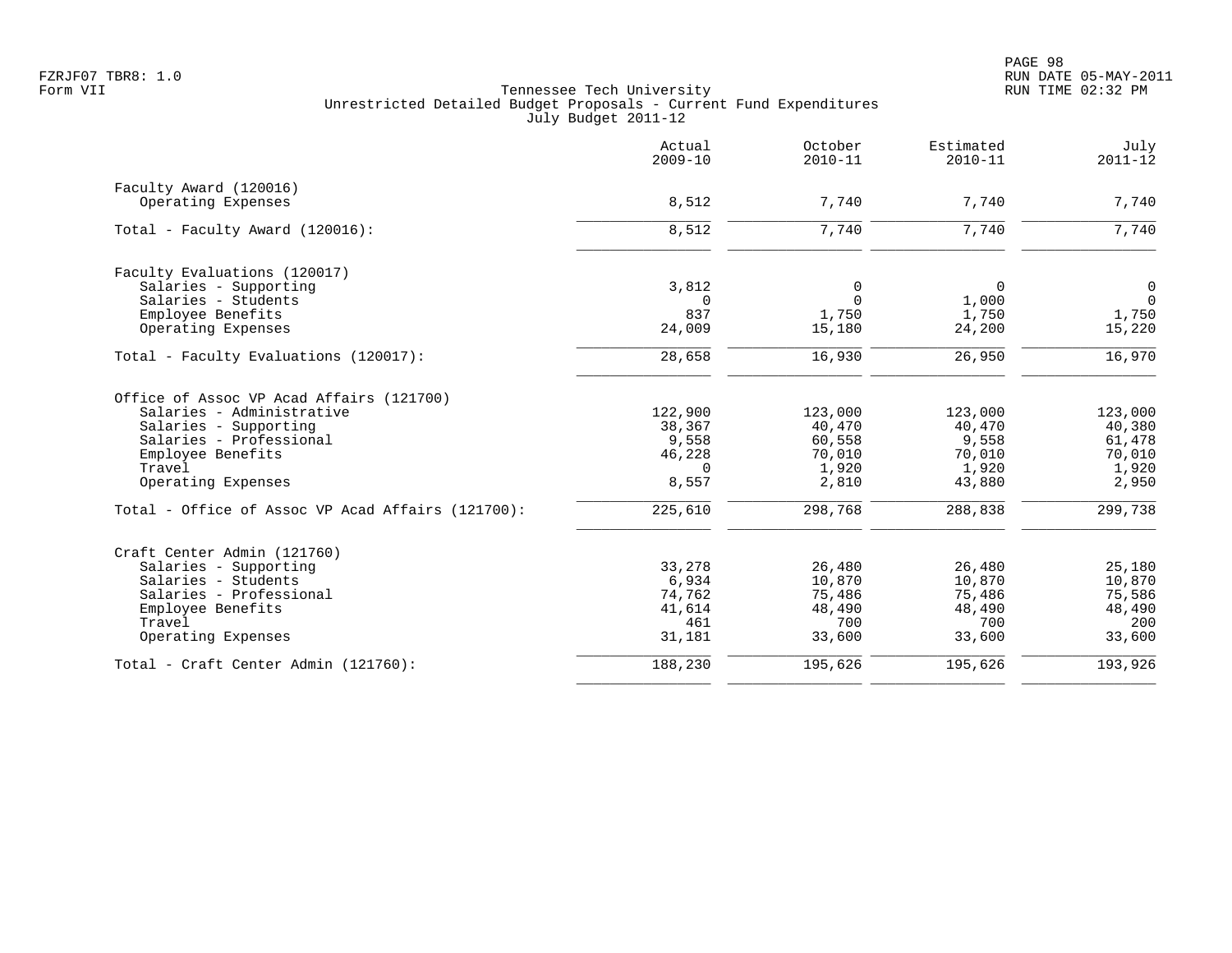|                                                                    | Actual<br>$2009 - 10$ | October<br>$2010 - 11$ | Estimated<br>$2010 - 11$ | July<br>$2011 - 12$        |
|--------------------------------------------------------------------|-----------------------|------------------------|--------------------------|----------------------------|
| Federal College Work Study Program (122001)<br>Salaries - Students | 26,959                | 36,980                 | 36,980                   | 36,980                     |
| Total - Federal College Work Study Program (122001):               | 26,959                | 36,980                 | 36,980                   | 36,980                     |
| Student Exchance Program (123703)                                  |                       |                        |                          |                            |
| Operating Expenses<br>Department Revenues                          | 58,833<br>$-36,185$   | 0<br>0                 | 18,000<br>$\Omega$       | $\mathbf 0$<br>$\mathbf 0$ |
| Total - Student Exchance Program (123703):                         | 22,648                | $\mathbf 0$            | 18,000                   | $\Omega$                   |
| Exchange BA ENG Course Fee (123704)                                |                       |                        |                          |                            |
| Operating Expenses                                                 | 3,408                 | 2,500                  | 2,500                    | 2,500                      |
| Total - Exchange BA ENG Course Fee (123704):                       | 3,408                 | 2,500                  | 2,500                    | 2,500                      |
| Library Administration (124000)                                    |                       |                        |                          |                            |
| Salaries - Administrative<br>Salaries - Academic                   | 12,750<br>2,833       | 120,000<br>$\Omega$    | 120,000<br>$\Omega$      | 120,000<br>$\cap$          |
| Salaries - Supporting                                              | 32,460                | 32,560                 | 32,560                   | 32,660                     |
| Employee Benefits<br>Travel                                        | 22,396<br>$\mathbf 0$ | 50,580<br>1,660        | 55,080<br>500            | 55,080<br>1,660            |
| Total - Library Administration (124000):                           | 70,439                | 204,800                | 208,140                  | 209,400                    |
| Library Operating (124001)                                         |                       |                        |                          |                            |
| Salaries - Academic                                                | 614,358               | 722,800                | 555,830                  | 723,500                    |
| Salaries - Supporting                                              | 357,763               | 381,121                | 341,641                  | 377,841                    |
| Salaries - Students<br>Salaries - Professional                     | 32,108<br>53,409      | 35,000<br>39,130       | 58,500<br>53,530         | 35,000<br>39,230           |
| Employee Benefits                                                  | 395,828               | 480,540                | 480,540                  | 480,540                    |
| Travel                                                             | 3,340                 | 4,850                  | 4,850                    | 4,850                      |
| Operating Expenses                                                 | 143,876               | 401,550                | 370,650                  | 87,530                     |
| Capital Outlay<br>Department Revenues                              | $\Omega$<br>$-59,119$ | 0<br>$\Omega$          | 9,590<br>$-66,550$       | $\mathbf 0$<br>$\Omega$    |
| Total - Library Operating (124001):                                | 1,541,563             | 2,064,991              | 1,808,581                | 1,748,491                  |
|                                                                    |                       |                        |                          |                            |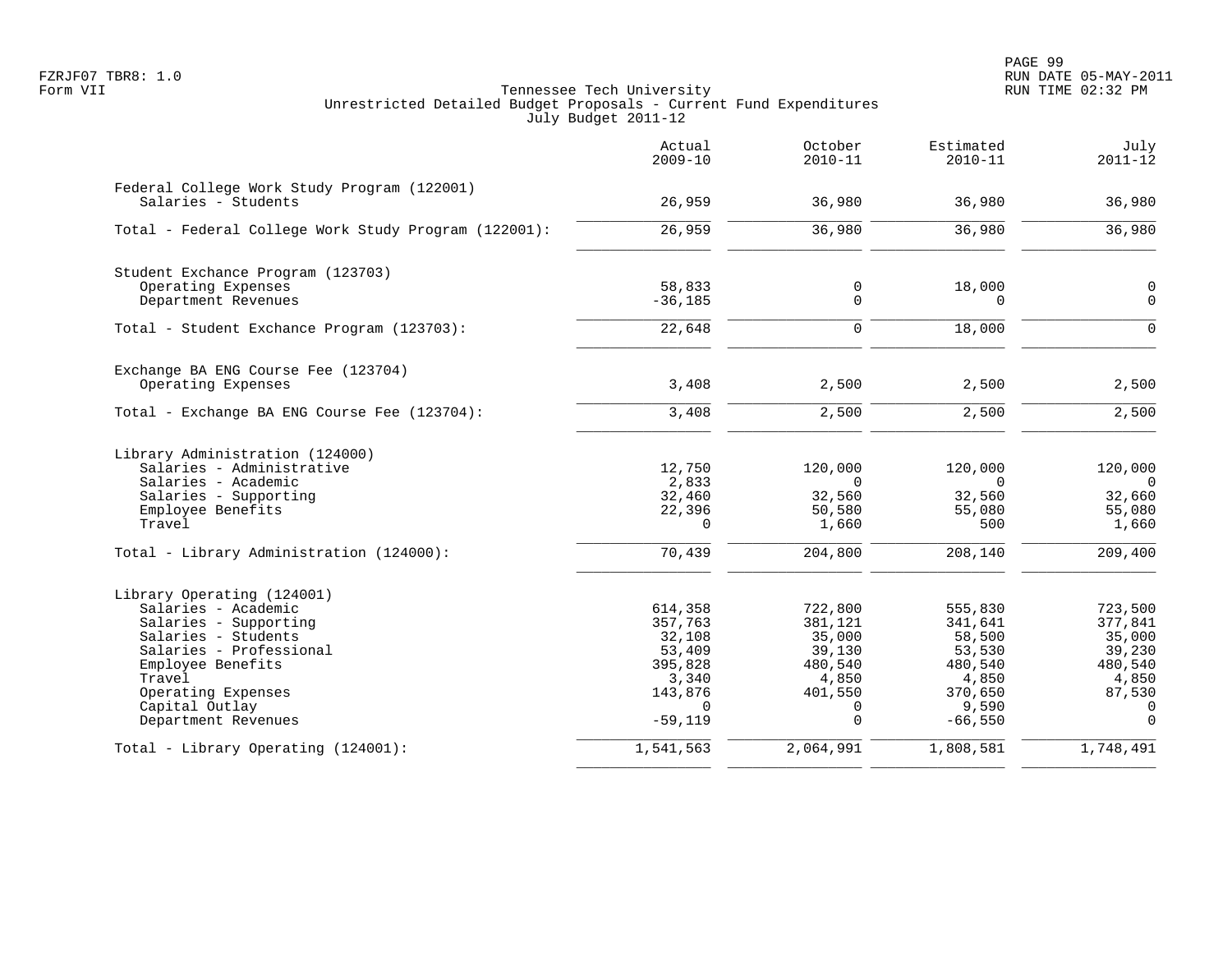|                                                                             | Actual<br>$2009 - 10$ | October<br>$2010 - 11$ | Estimated<br>$2010 - 11$ | July<br>$2011 - 12$      |
|-----------------------------------------------------------------------------|-----------------------|------------------------|--------------------------|--------------------------|
| Library Binding (124002)<br>Capital Outlay                                  | 10,516                | 30,000                 | 6,790                    | 30,000                   |
| Total - Library Binding (124002):                                           | 10,516                | 30,000                 | 6,790                    | 30,000                   |
| Library Microfilms (124003)<br>Capital Outlay                               | 19,812                | 15,000                 | 18,920                   | 15,000                   |
| Total - Library Microfilms (124003):                                        | 19,812                | 15,000                 | 18,920                   | 15,000                   |
| Library Copying (124004)<br>Operating Expenses                              | 12,337                | 20,000                 | 7,210                    | 10,300                   |
| Total - Library Copying (124004):                                           | 12,337                | 20,000                 | 7,210                    | 10,300                   |
| Library Copy Trans In (124005)<br>Operating Expenses<br>Department Revenues | $-247$<br>0           | 0<br>$-1,400$          | 0<br>$-50$               | $\overline{0}$<br>$-300$ |
| Total - Library Copy Trans In (124005):                                     | $-247$                | $-1,400$               | $-50$                    | $-300$                   |
| Library Copy Trans In Rev (124006)<br>Department Revenues                   | $-10,447$             | $-22,000$              | $-10,560$                | $-10,000$                |
| Total - Library Copy Trans In Rev (124006):                                 | $-10,447$             | $-22,000$              | $-10,560$                | $-10,000$                |
|                                                                             |                       |                        |                          |                          |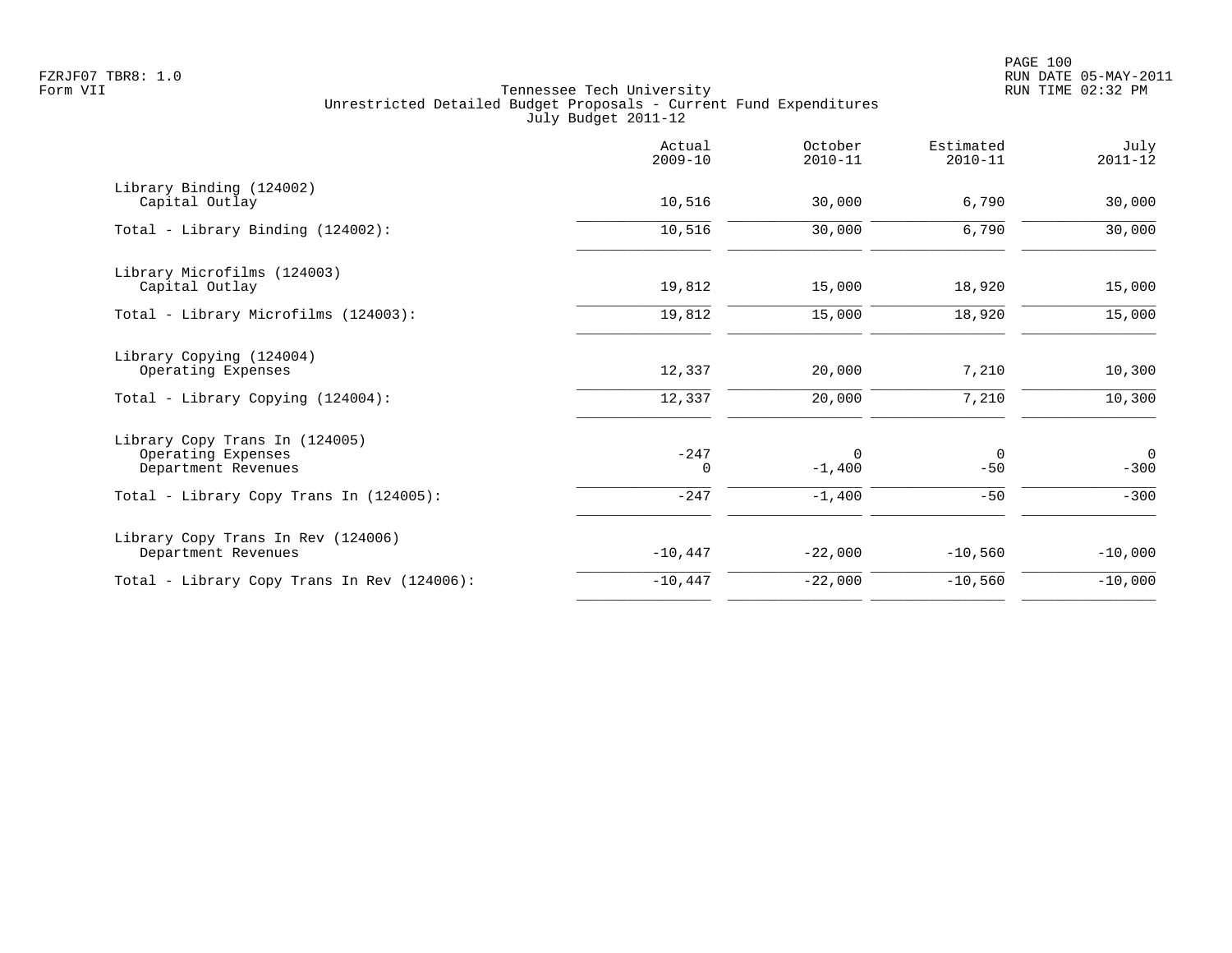| Actual<br>$2009 - 10$ | October<br>$2010 - 11$                                    | Estimated<br>$2010 - 11$                                 | July<br>$2011 - 12$                                      |
|-----------------------|-----------------------------------------------------------|----------------------------------------------------------|----------------------------------------------------------|
|                       |                                                           |                                                          |                                                          |
| 49,505                | 215,970                                                   | 235,970                                                  | 20,000                                                   |
| 806,688               | 825,360                                                   | 825,360                                                  | 825,360                                                  |
| $-79$                 | $\Omega$                                                  | $\Omega$                                                 | $\Omega$                                                 |
| 856,114               | 1,041,330                                                 | 1,061,330                                                | 845,360                                                  |
|                       |                                                           |                                                          |                                                          |
|                       |                                                           |                                                          | 237,230                                                  |
|                       |                                                           |                                                          | 63,140                                                   |
|                       |                                                           |                                                          | 125,760                                                  |
|                       |                                                           |                                                          | 1,040                                                    |
| 18,406                | 19,100                                                    | 19,230                                                   | 9,740                                                    |
| 401,384               | 434,170                                                   | 434,300                                                  | 436,910                                                  |
|                       |                                                           |                                                          |                                                          |
|                       |                                                           |                                                          | $\mathbf 0$                                              |
| 6,593                 | 3,830                                                     | 3,830                                                    | 3,860                                                    |
| 6,760                 | 3,860                                                     | 3,860                                                    | 3,860                                                    |
|                       |                                                           |                                                          |                                                          |
|                       |                                                           |                                                          | $\Omega$                                                 |
| $\Omega$              | $-9,860$                                                  | $-13,000$                                                | $-9,860$                                                 |
| $-25,388$             | $-9,860$                                                  | $-13,000$                                                | $-9,860$                                                 |
|                       | 202,530<br>62,940<br>88,103<br>29,405<br>167<br>$-25,388$ | 202,730<br>63,040<br>125,760<br>23,540<br>30<br>$\Omega$ | 202,730<br>63,040<br>125,760<br>23,540<br>30<br>$\Omega$ |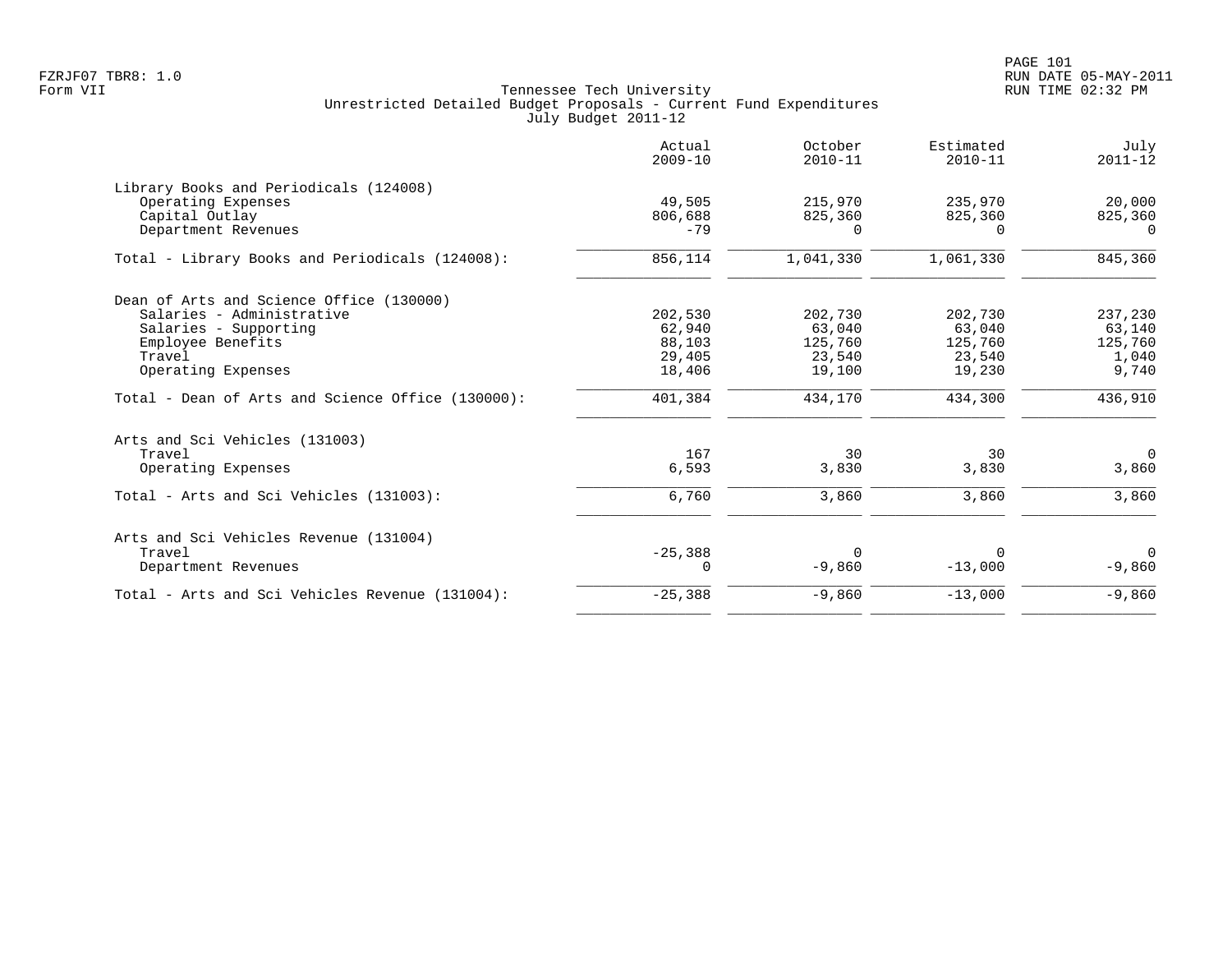|                                                    | Actual<br>$2009 - 10$ | October<br>$2010 - 11$ | Estimated<br>$2010 - 11$ | July<br>$2011 - 12$ |
|----------------------------------------------------|-----------------------|------------------------|--------------------------|---------------------|
| Dean of Engineering Admin Office (137000)          |                       |                        |                          |                     |
| Salaries - Administrative                          | 350,865               | 398,110                | 338,647                  | 403,270             |
| Salaries - Academic                                | 13,349                | $\Omega$               | 6,450                    | $\Omega$            |
| Salaries - Supporting                              | 7,630                 | 28,760                 | 9,294                    | 100                 |
| Salaries - Students                                | 6,122                 | $\Omega$               | 1,120                    | $\Omega$            |
| Salaries - Professional                            | 159,190               | 129,950                | 129,950                  | 168,360             |
| Employee Benefits                                  | 144,304               | 194,920                | 194,920                  | 194,920             |
| Travel                                             | 1,456                 | $\Omega$               | 1,436                    | $\Omega$            |
| Operating Expenses                                 | 44,185                | 32,805                 | 250,948                  | 12,825              |
| Capital Outlay                                     | $\Omega$              | 25,040                 | 25,040                   | $\cap$              |
| Total - Dean of Engineering Admin Office (137000): | 727,101               | 809,585                | 957,805                  | 779,475             |
| Water Ctr Vehicle (139401)                         |                       |                        |                          |                     |
| Salaries - Supporting                              | 503                   | 0                      |                          | 0                   |
| Salaries - Students                                | 56                    |                        |                          | $\pmb{0}$           |
| Employee Benefits                                  | 246                   |                        |                          | $\overline{0}$      |
| Travel                                             | 22                    |                        |                          | $\Omega$            |
| Operating Expenses                                 | 13,245                | 13,000                 | 13,000                   | 13,000              |
| Total - Water Ctr Vehicle (139401):                | 14,072                | 13,000                 | 13,000                   | 13,000              |
| Water Ctr Vehicle Transfer In (139402)             |                       |                        |                          |                     |
| Travel                                             | $-28,905$             | $\Omega$               |                          | $\Omega$            |
| Operating Expenses                                 | $\Omega$              | $-25,000$              | $-25,000$                | $-25,000$           |
| Total - Water Ctr Vehicle Transfer In (139402):    | $-28,905$             | $-25,000$              | $-25,000$                | $-25,000$           |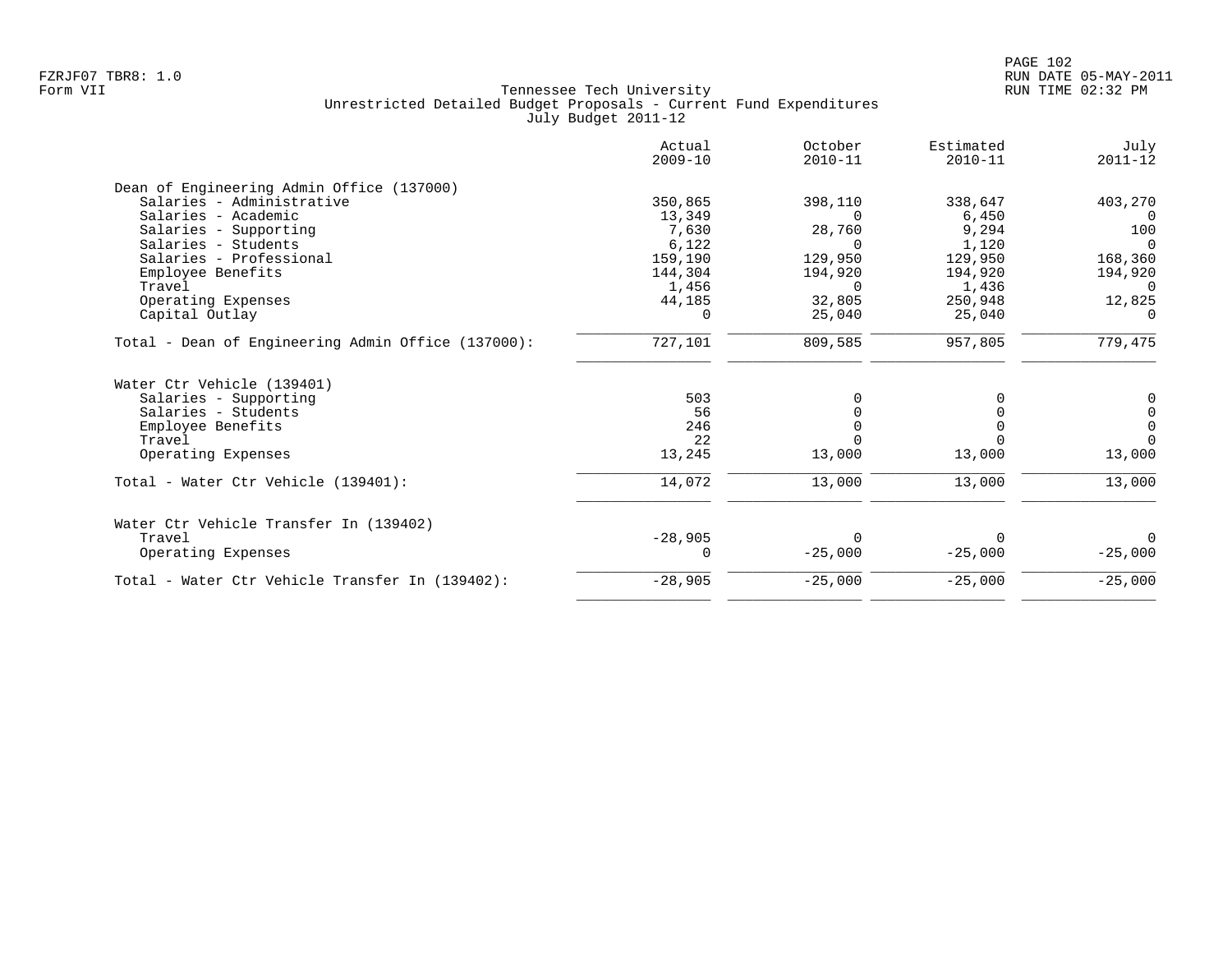|                                                | Actual<br>$2009 - 10$ | October<br>$2010 - 11$ | Estimated<br>$2010 - 11$ | July<br>$2011 - 12$ |
|------------------------------------------------|-----------------------|------------------------|--------------------------|---------------------|
| Dean College Of Business (140000)              |                       |                        |                          |                     |
| Salaries - Administrative                      | 152,504               | 156,910                | 147,000                  | 147,300             |
| Salaries - Academic                            | $\Omega$              | 2,070                  | 11,980                   | 11,980              |
| Salaries - Supporting                          | 64,974                | 61,850                 | 65,240                   | 62,050              |
| Salaries - Students                            | 1,438                 | $\Omega$               | $\Omega$                 | $\overline{0}$      |
| Salaries - Professional                        | 74,490                | 74,590                 | 74,590                   | 74,690              |
| Employee Benefits                              | 88,608                | 84,660                 | 94,660                   | 94,660              |
| Travel                                         | 5,154                 | $\Omega$               | $\Omega$                 | $\Omega$            |
| Operating Expenses                             | 89,516                | 5,690                  | 2,300                    | 3,390               |
| Total - Dean College Of Business (140000):     | 476,684               | 385,770                | 395,770                  | 394,070             |
| SACF Business Administration (140001)          |                       |                        |                          |                     |
| Employee Benefits                              | $\mathbf 0$           | 540                    | 540                      | $\mathsf{O}$        |
| Travel                                         | 14                    | $\Omega$               | 25                       | $\overline{0}$      |
| Operating Expenses                             | 6,361                 | 6,010                  | 11,510                   | 6,550               |
| Total - SACF Business Administration (140001): | 6,375                 | 6,550                  | 12,075                   | 6,550               |
| Business Admin Vehicles (140004)               |                       |                        |                          |                     |
| Operating Expenses                             | 508                   | 0                      | 0                        | $\mathbf 0$         |
| Total - Business Admin Vehicles (140004):      | 508                   | $\mathbf 0$            | $\mathbf 0$              | $\Omega$            |
| Business Copying (140006)                      |                       |                        |                          |                     |
| Operating Expenses                             | 5,140                 | 4,220                  | 4,220                    | 4,220               |
| Total - Business Copying (140006):             | 5,140                 | 4,220                  | 4,220                    | 4,220               |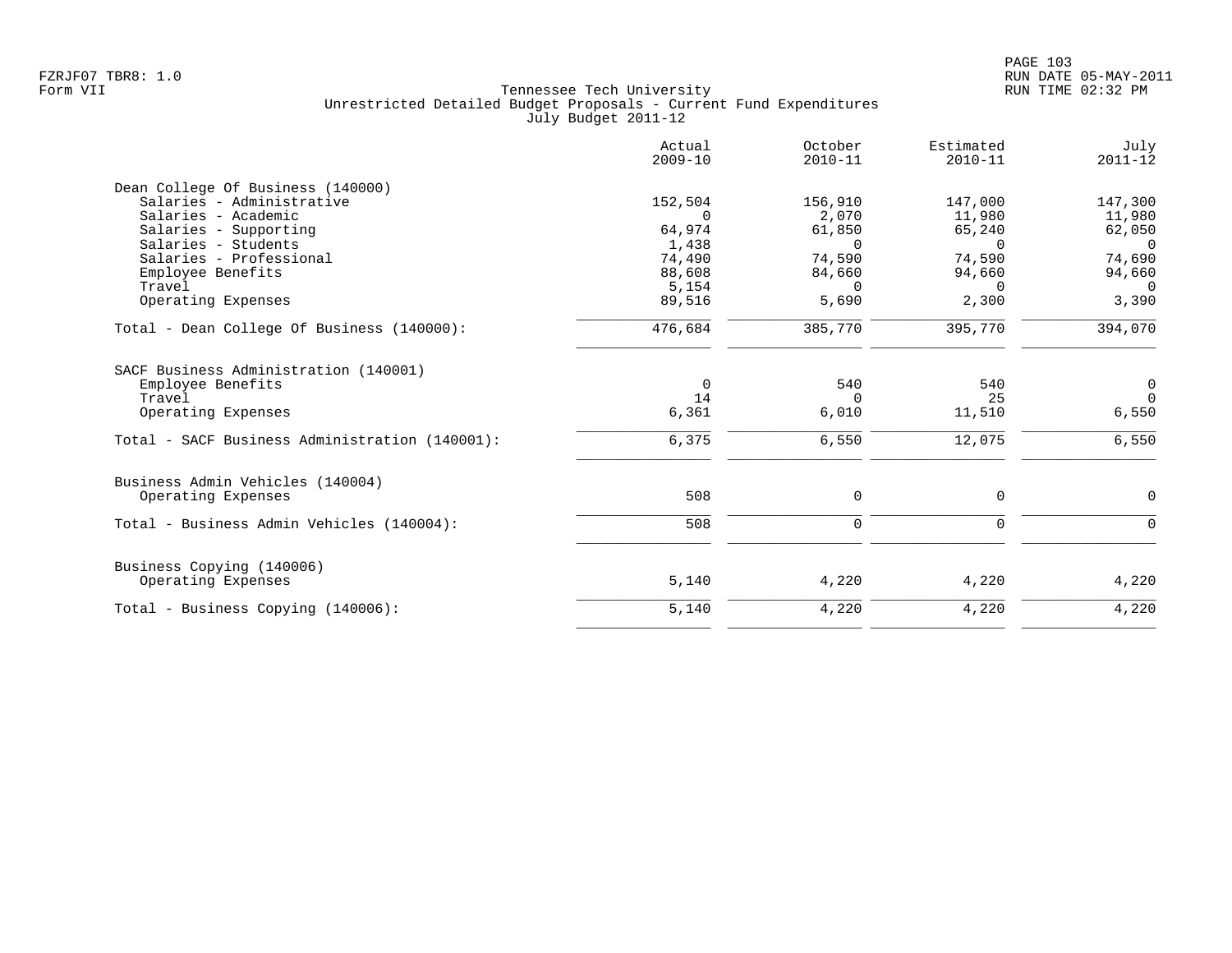|                                                       | Actual<br>$2009 - 10$ | October<br>$2010 - 11$ | Estimated<br>$2010 - 11$ | July<br>$2011 - 12$        |
|-------------------------------------------------------|-----------------------|------------------------|--------------------------|----------------------------|
| Bus Copying Transfer In (140007)                      |                       |                        |                          |                            |
| Operating Expenses<br>Department Revenues             | $-5,202$<br>$\Omega$  | $\Omega$<br>$-4,220$   | $\Omega$<br>$-4,220$     | $\overline{0}$<br>$-4,220$ |
| Total - Bus Copying Transfer In (140007):             | $-5,202$              | $-4,220$               | $-4,220$                 | $-4,220$                   |
| Bus Technology Support (140009)                       |                       |                        |                          |                            |
| Salaries - Students                                   | 100                   | 0                      | $\mathbf 0$              | 0                          |
| Total - Bus Technology Support (140009):              | 100                   | $\mathbf 0$            | $\mathbf 0$              | $\Omega$                   |
| Bus Tech Support Transfer In (140010)                 |                       |                        |                          |                            |
| Department Revenues                                   | $-250$                | 0                      | $\mathbf 0$              | $\Omega$                   |
| Total - Bus Tech Support Transfer In (140010):        | $-250$                | $\Omega$               | $\Omega$                 |                            |
| Dean of College of Education Office (150000)          |                       |                        |                          |                            |
| Salaries - Administrative                             | 186,070               | 190,160                | 193,160                  | 187,260                    |
| Salaries - Academic                                   | $\Omega$              | $\Omega$               | 5,000                    | $\Omega$                   |
| Salaries - Supporting                                 | 57,915                | 54,570                 | 65,660                   | 52,480                     |
| Salaries - Students                                   | 180                   | 780                    | 780                      | 780                        |
| Salaries - Professional                               | 46,750                | 40,300                 | 40,300                   | 40,400                     |
| Employee Benefits                                     | 90,880                | 104,430                | 104,430                  | 104,430                    |
| Travel<br>Operating Expenses                          | 13,592<br>99,627      | 9,090<br>237,440       | 27,090<br>424,760        | 9,090<br>27,050            |
| Total - Dean of College of Education Office (150000): | 495,014               | 636,770                | 861,180                  | 421,490                    |
|                                                       |                       |                        |                          |                            |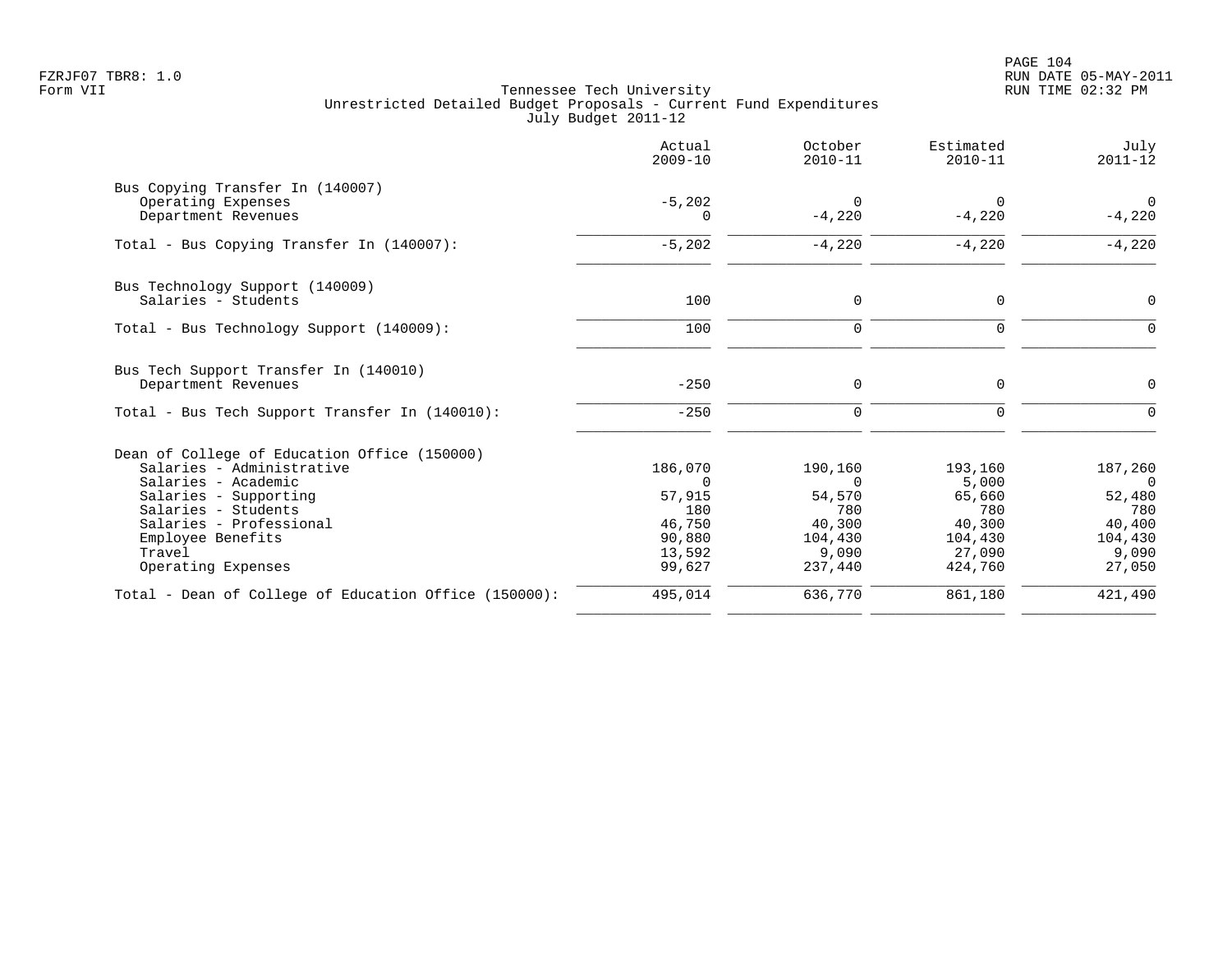|                                                  | Actual<br>$2009 - 10$ | October<br>$2010 - 11$ | Estimated<br>$2010 - 11$ | July<br>$2011 - 12$ |
|--------------------------------------------------|-----------------------|------------------------|--------------------------|---------------------|
| Eled Two Plus Two Advising (153058)              |                       |                        |                          |                     |
| Salaries - Supporting                            | 42,485                | 43,560                 | 43,560                   | 43,760              |
| Salaries - Students                              | 7,305                 | 2,680                  | 3,580                    | $\overline{0}$      |
| Salaries - Professional                          | 59,899                | 64,290                 | 62,390                   | 67,070              |
| Employee Benefits                                | 34,706                | 42,370                 | 42,370                   | 42,370              |
| Operating Expenses                               | 4,533                 | 5,000                  | 6,070                    | 5,140               |
| Total - Eled Two Plus Two Advising (153058):     | 148,928               | 157,900                | 157,970                  | 158,340             |
| Child Development Lab (153400)                   |                       |                        |                          |                     |
| Salaries - Supporting                            | 102,919               | 112,730                | 112,730                  | 100,890             |
| Salaries - Students                              | 33,699                | 6,000                  | 6,000                    | 6,000               |
| Salaries - Professional                          | 102,404               | 111,520                | 111,520                  | 111,720             |
| Employee Benefits                                | 94,533                | 98,540                 | 108,040                  | 108,040             |
| Travel                                           | $\Omega$              | 760                    | 760                      | 760                 |
| Operating Expenses                               | 19,493                | 8,000                  | 8,060                    | 8,120               |
| Department Revenues                              | $-191,751$            | $-154,010$             | $-154,010$               | $-154,010$          |
| Total - Child Development Lab (153400):          | 161,297               | 183,540                | 193,100                  | 181,520             |
| UC Joan Derryberry Art Gallery (155003)          |                       |                        |                          |                     |
| Operating Expenses                               | 402                   | 3,160                  | 3,180                    | 1,810               |
| Total - UC Joan Derryberry Art Gallery (155003): | 402                   | 3,160                  | 3,180                    | 1,810               |
| Learning Resource Center (157000)                |                       |                        |                          |                     |
| Salaries - Academic                              | 3,975                 | 6,000                  | 6,000                    | 6,000               |
| Salaries - Supporting                            | 20,480                | 20,580                 | 20,580                   | 20,680              |
| Salaries - Professional                          | 50,040                | 50,140                 | 50,140                   | 50,240              |
| Employee Benefits                                | 35,161                | 39,400                 | 41,900                   | 41,900              |
| Travel                                           | 221                   | $\Omega$               | 507                      | $\Omega$            |
| Operating Expenses                               | 22,804                | 20,930                 | 20,543                   | 18,760              |
| Department Revenues                              | $-690$                | $\Omega$               | $\Omega$                 | $\Omega$            |
| Total - Learning Resource Center (157000):       | 131,991               | 137,050                | 139,670                  | 137,580             |
|                                                  |                       |                        |                          |                     |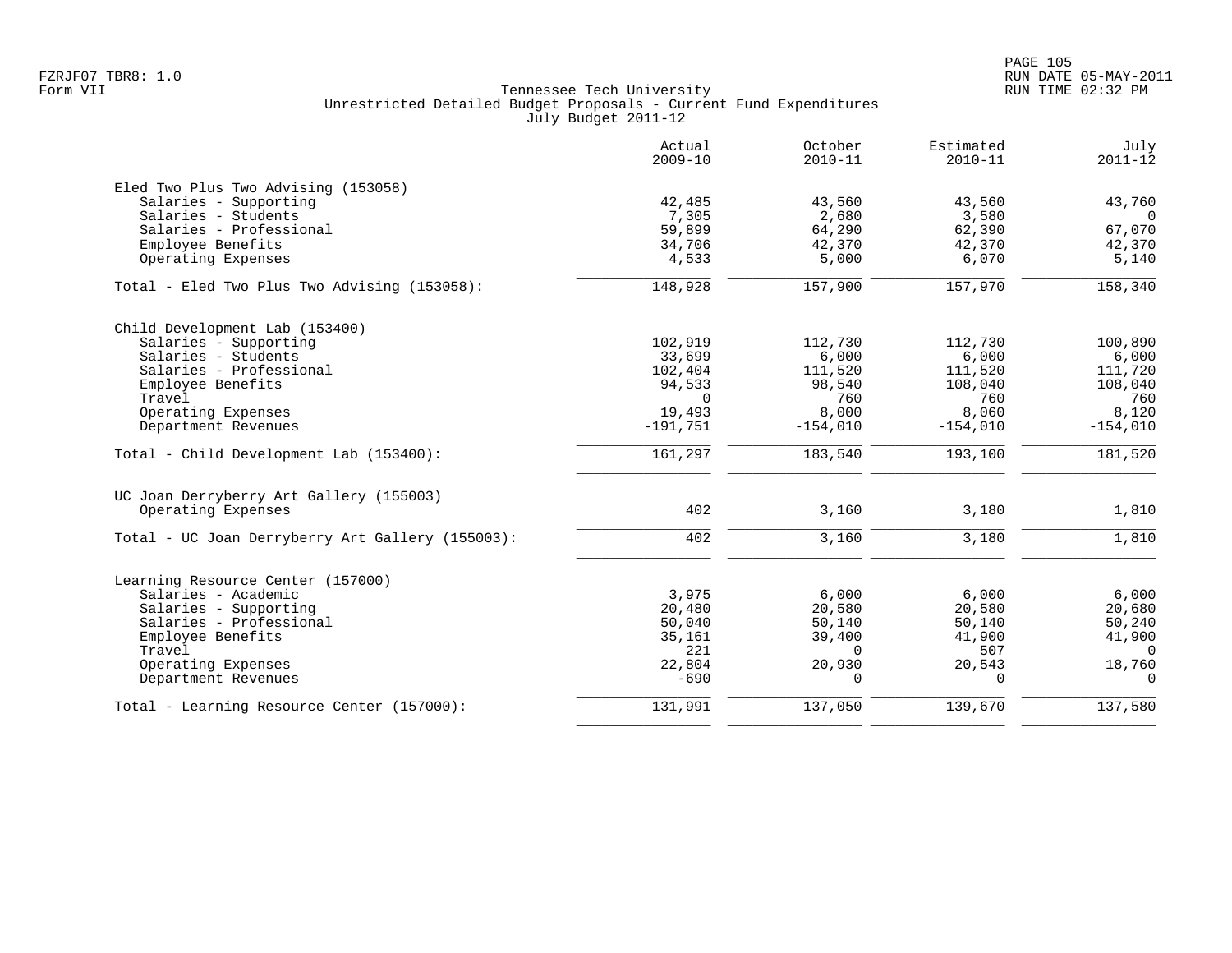|                                               | Actual<br>$2009 - 10$ | October<br>$2010 - 11$ | Estimated<br>$2010 - 11$ | July<br>$2011 - 12$ |
|-----------------------------------------------|-----------------------|------------------------|--------------------------|---------------------|
| Education Media Grad Assist (157001)          |                       |                        |                          |                     |
| Operating Expenses                            | 12,788                | 15,210                 | 15,210                   | 15,210              |
| Total - Education Media Grad Assist (157001): | 12,788                | 15,210                 | 15,210                   | 15,210              |
| Ag and Human Sciences Admin (160000)          |                       |                        |                          |                     |
| Salaries - Administrative                     | 115,000               | 115,300                | 120,300                  | 120,400             |
| Salaries - Supporting                         | 30,174                | 32,420                 | 32,420                   | 32,520              |
| Employee Benefits                             | 47,027                | 57,640                 | 57,640                   | 57,640              |
| Travel                                        | 1,824                 | $\Omega$               | 8,000                    | $\Omega$            |
| Operating Expenses                            | 46,072                | 9,020                  | 26,268                   | 20                  |
| Total - Ag and Human Sciences Admin (160000): | 240,097               | 214,380                | 244,628                  | 210,580             |
| Farm Administration (162000)                  |                       |                        |                          |                     |
| Salaries - Professional                       | 147,410               | 95,490                 | 95,490                   | 92,590              |
| Employee Benefits                             | 53,477                | 60,650                 | 60,650                   | 60,650              |
| Travel                                        | 0                     | 140                    | 140                      | 140                 |
| Total - Farm Administration (162000):         | 200,887               | 156,280                | 156,280                  | 153,380             |
| Livestock and Dairy (162001)                  |                       |                        |                          |                     |
| Salaries - Students                           | 7,802                 | 2,090                  | 9,960                    | 2,090               |
| Employee Benefits                             | 85                    | 300                    | 300                      | 300                 |
| Travel                                        | 3,403                 | $\Omega$               | 570                      | $\Omega$            |
| Operating Expenses                            | 159,510               | 74,610                 | 113,170                  | 74,610              |
| Capital Outlay                                | 12,000                | 0                      | 0                        | $\mathbf 0$         |
| Department Revenues                           | $-285$                | 0                      | $\mathbf 0$              | $\overline{0}$      |
| Total - Livestock and Dairy (162001):         | 182,515               | 77,000                 | 124,000                  | 77,000              |
|                                               |                       |                        |                          |                     |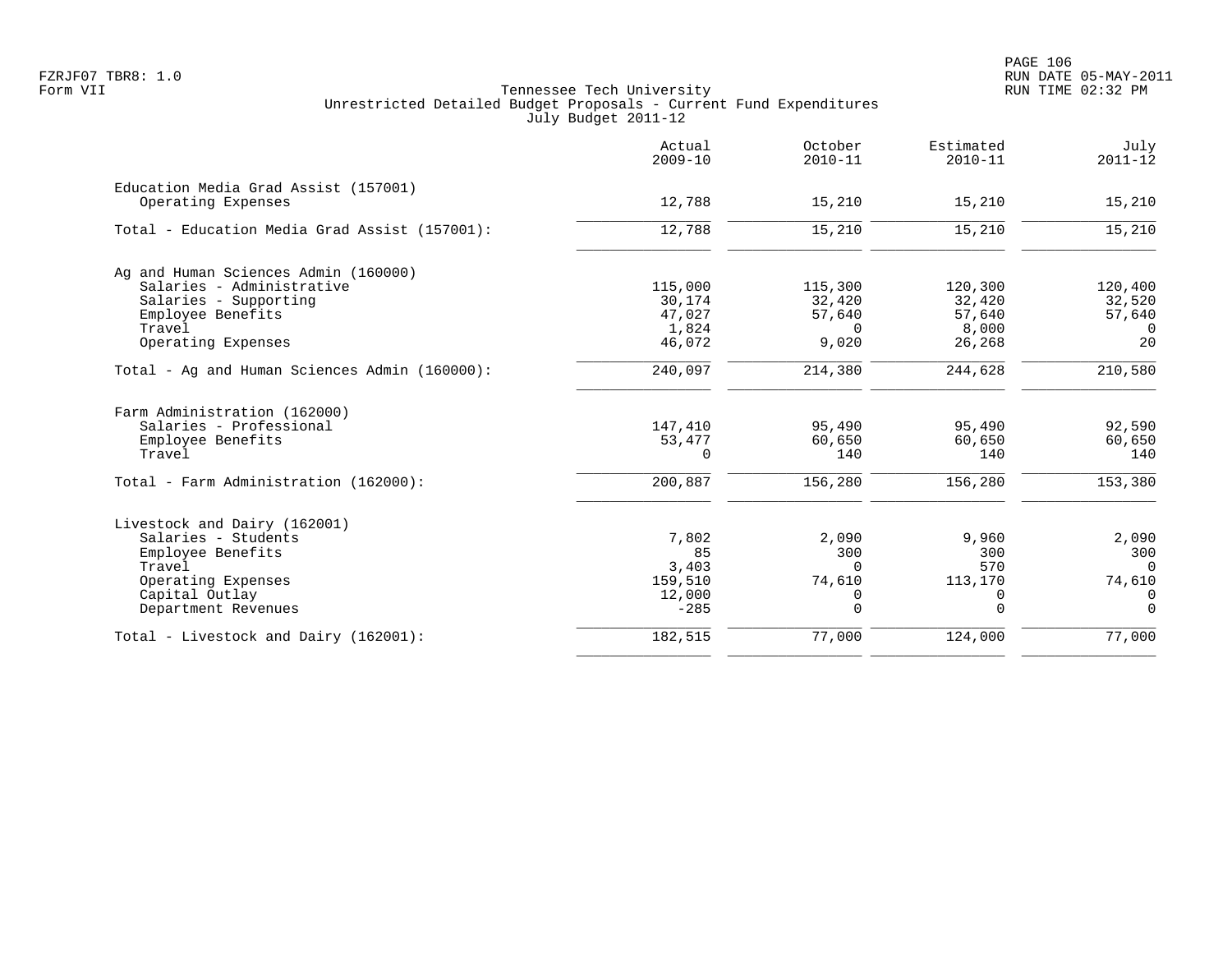|                                                | Actual<br>$2009 - 10$ | October<br>$2010 - 11$ | Estimated<br>$2010 - 11$ | July<br>$2011 - 12$ |
|------------------------------------------------|-----------------------|------------------------|--------------------------|---------------------|
| Oakley Sustainable Aq Center (162006)          |                       |                        |                          |                     |
| Salaries - Supporting                          | 36,900                | 41,600                 | 41,600                   | 41,600              |
| Salaries - Students                            | 3,658                 | $\Omega$               | $\Omega$                 | $\Omega$            |
| Salaries - Professional                        | 63,678                | 109,400                | 109,400                  | 112,400             |
| Employee Benefits<br>Operating Expenses        | 17,052<br>223,485     | 39,800<br>161,420      | 52,800<br>181,660        | 52,800<br>44,350    |
|                                                |                       |                        |                          |                     |
| Total - Oakley Sustainable Ag Center (162006): | 344,773               | 352,220                | 385,460                  | 251,150             |
| Waters Organic Farm (162007)                   |                       |                        |                          |                     |
| Salaries - Supporting                          | 813                   | 0                      | 0                        | $\mathbf 0$         |
| Employee Benefits                              | 62                    | $\Omega$               | $\Omega$                 | $\overline{0}$      |
| Operating Expenses                             | 2,405                 | 6,000                  | 6,000                    | 6,000               |
| Total - Waters Organic Farm (162007):          | 3,280                 | 6,000                  | 6,000                    | 6,000               |
| Office of Research (170000)                    |                       |                        |                          |                     |
| Salaries - Administrative                      | 144,300               | 144,400                | 144,400                  | 144,500             |
| Salaries - Professional                        | 167,500               | 152,700                | 152,700                  | 153,100             |
| Employee Benefits                              | 102,287               | 112,780                | 112,780                  | 112,780             |
| Travel                                         | 562                   | 2,000                  | 2,000                    | 2,000               |
| Operating Expenses                             | 5,994                 | 6,510                  | 6,510                    | 5,000               |
| Total - Office of Research (170000):           | 420,643               | 418,390                | 418,390                  | 417,380             |
| Graduate Studies Admin (176000)                |                       |                        |                          |                     |
| Salaries - Supporting                          | 103,838               | 76,630                 | 76,630                   | 76,930              |
| Salaries - Professional                        | 41,350                | $\Omega$               | $\Omega$                 | $\Omega$            |
| Employee Benefits                              | 70,349                | 74,730                 | 74,730                   | 74,730              |
| Travel                                         | 553                   | 1,000                  | 1,000                    | 1,000               |
| Operating Expenses                             | 12,002                | 14,210                 | 14,220                   | 12,860              |
| Total - Graduate Studies Admin (176000):       | 228,092               | 166,570                | 166,580                  | 165,520             |
|                                                |                       |                        |                          |                     |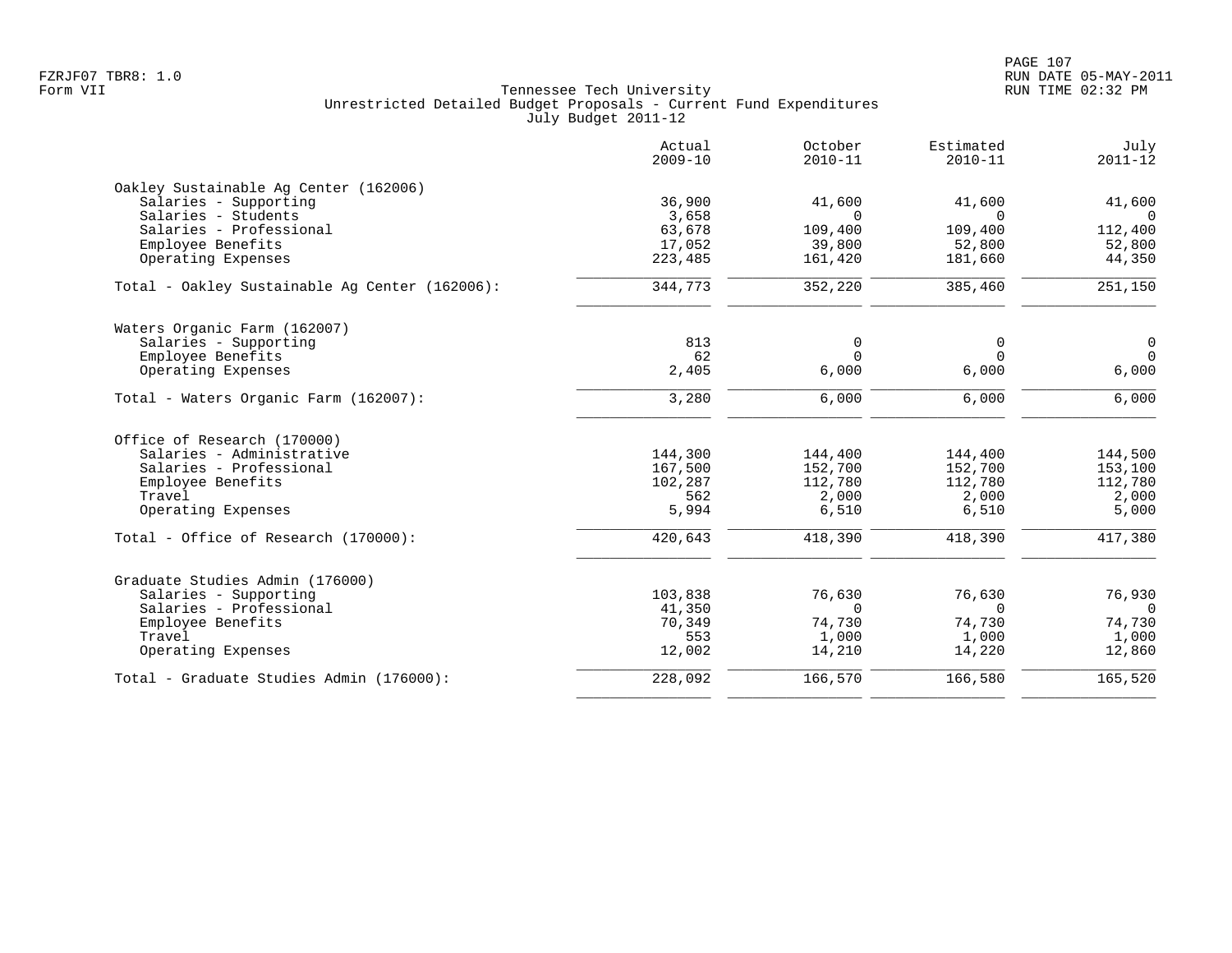PAGE 108 FZRJF07 TBR8: 1.0 RUN DATE 05-MAY-2011

|                                           | Actual<br>$2009 - 10$ | October<br>$2010 - 11$ | Estimated<br>$2010 - 11$ | July<br>$2011 - 12$ |
|-------------------------------------------|-----------------------|------------------------|--------------------------|---------------------|
| Thesis Binding (176005)                   |                       |                        |                          |                     |
| Operating Expenses                        | 1,758                 | 4,180                  | 4,180                    | 0                   |
| Total - Thesis Binding $(176005)$ :       | 1,758                 | 4,180                  | 4,180                    | $\Omega$            |
| Visions 5000 (180006)                     |                       |                        |                          |                     |
| Operating Expenses                        | 1,511                 | 630                    | 330                      | 30                  |
| Total - Visions 5000 (180006):            | 1,511                 | 630                    | 330                      | 30                  |
| Extended Education (180012)               |                       |                        |                          |                     |
| Salaries - Administrative                 | 55,875                | 54,075                 | 54,075                   | 54,075              |
| Salaries - Academic                       | $\Omega$              | $\Omega$               | 10,000                   | 10,000              |
| Salaries - Supporting                     | 101,132               | 69,580                 | 126,580                  | 106,980             |
| Salaries - Students                       | 10,878                | $\Omega$               | 8,000                    | 8,000               |
| Salaries - Professional                   | 202,617               | 247,045                | 257,445                  | 257,940             |
| Employee Benefits<br>Travel               | 103,433<br>$\Omega$   | 124,860<br>700         | 134,860<br>700           | 134,860<br>700      |
| Operating Expenses                        | 21,011                | 75,640                 | 33,720                   | 112,390             |
| Total - Extended Education (180012):      | 494,946               | 571,900                | 625,380                  | 684,945             |
|                                           |                       |                        |                          |                     |
| Extended Educ Grad Asst (180018)          |                       |                        |                          |                     |
| Operating Expenses                        | 11,226                | $\mathbf 0$            | 0                        | 0                   |
| Total - Extended Educ Grad Asst (180018): | 11,226                | $\mathbf 0$            | 0                        | $\mathbf 0$         |
|                                           |                       |                        |                          |                     |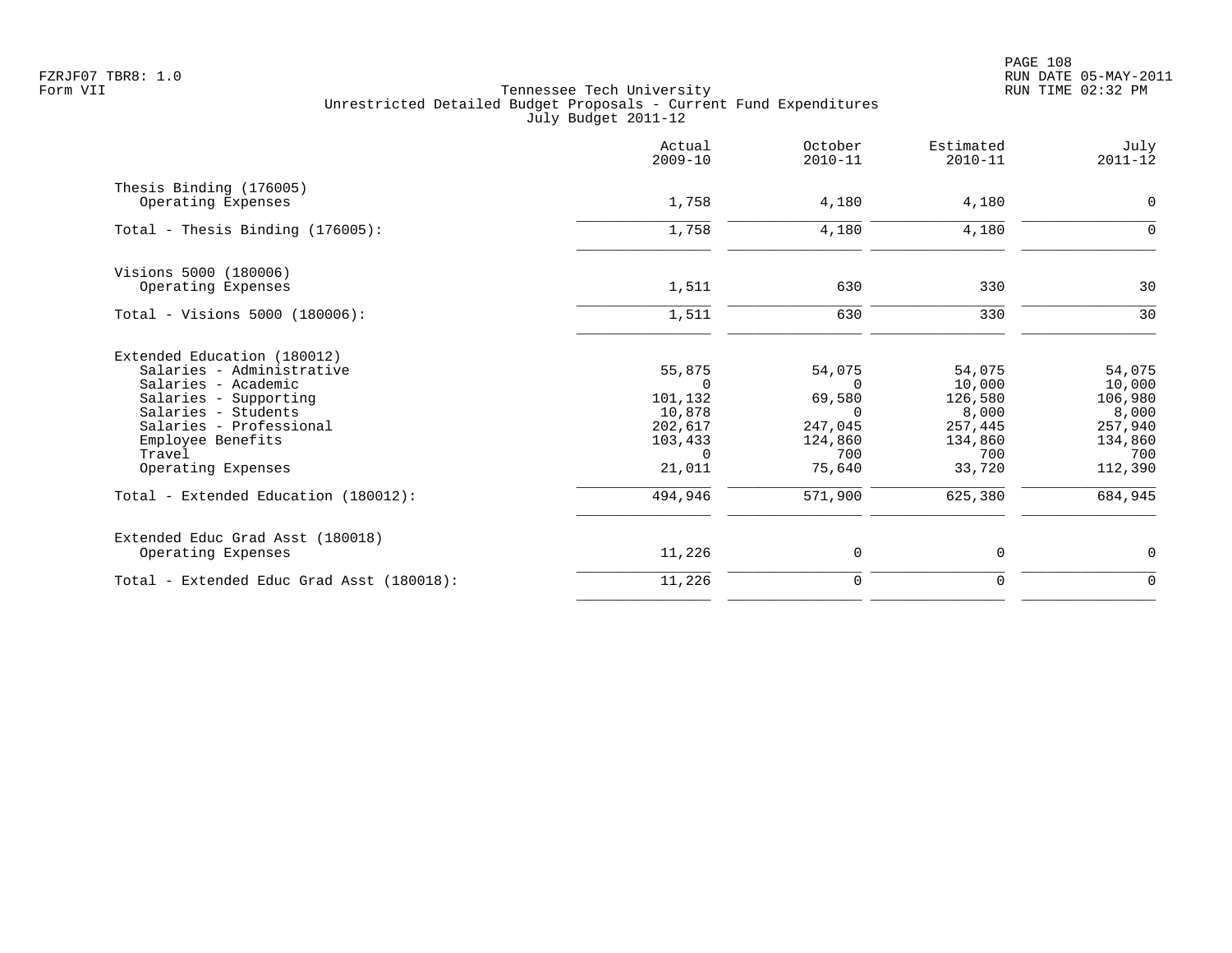|                                                | Actual<br>$2009 - 10$ | October<br>$2010 - 11$ | Estimated<br>$2010 - 11$ | July<br>$2011 - 12$ |
|------------------------------------------------|-----------------------|------------------------|--------------------------|---------------------|
| Information Technology Admin (190000)          |                       |                        |                          |                     |
| Salaries - Administrative                      | 109,333               | 108,650                | 108,650                  | 108,750             |
| Salaries - Supporting                          | 151,108               | 300,080                | 300,080                  | 290,920             |
| Salaries - Students                            | 399                   | 2,290                  | 2,290                    | 2,290               |
| Salaries - Professional                        | 1,021,342             | 988,650                | 920,650                  | 985,450             |
| Employee Benefits                              | 431,335               | 535,490                | 535,490                  | 535,490             |
| Travel                                         | 9,397                 | 5,000                  | 37,500                   | 5,000               |
| Operating Expenses                             | 776,235               | 712,730                | 783,210                  | 644,560             |
| Department Revenues                            | 146,939               | 175,000                | 141,000                  | 175,000             |
| Total - Information Technology Admin (190000): | 2,646,088             | 2,827,890              | 2,828,870                | 2,747,460           |
| PC Maintenance (190004)                        |                       |                        |                          |                     |
| Operating Expenses                             | 40,081                | 37,020                 | 37,020                   | 37,020              |
| Department Revenues                            | $-2,815$              | 0                      | $\Omega$                 | $\Omega$            |
| Total - PC Maintenance (190004):               | 37,266                | 37,020                 | 37,020                   | 37,020              |
| Technology Institute (190005)                  |                       |                        |                          |                     |
| Salaries - Academic                            | $\mathbf 0$           | $\mathbf 0$            | 2,500                    | 5,000               |
| Salaries - Students                            | $\Omega$              | 1,180                  | $\Omega$                 | 1,180               |
| Salaries - Professional                        | 69,300                | 120,670                | 119,390                  | 121,170             |
| Employee Benefits                              | 27,907                | 30,230                 | 50,230                   | 50,230              |
| Travel                                         | 8,467                 | 5,000                  | 5,000                    | 5,000               |
| Operating Expenses                             | 21,356                | 56,380                 | 56,360                   | 29,870              |
| Capital Outlay                                 | 9,519                 | 13,420                 | 13,420                   | 13,420              |
| Total - Technology Institute (190005):         | 136,549               | 226,880                | 246,900                  | 225,870             |
|                                                |                       |                        |                          |                     |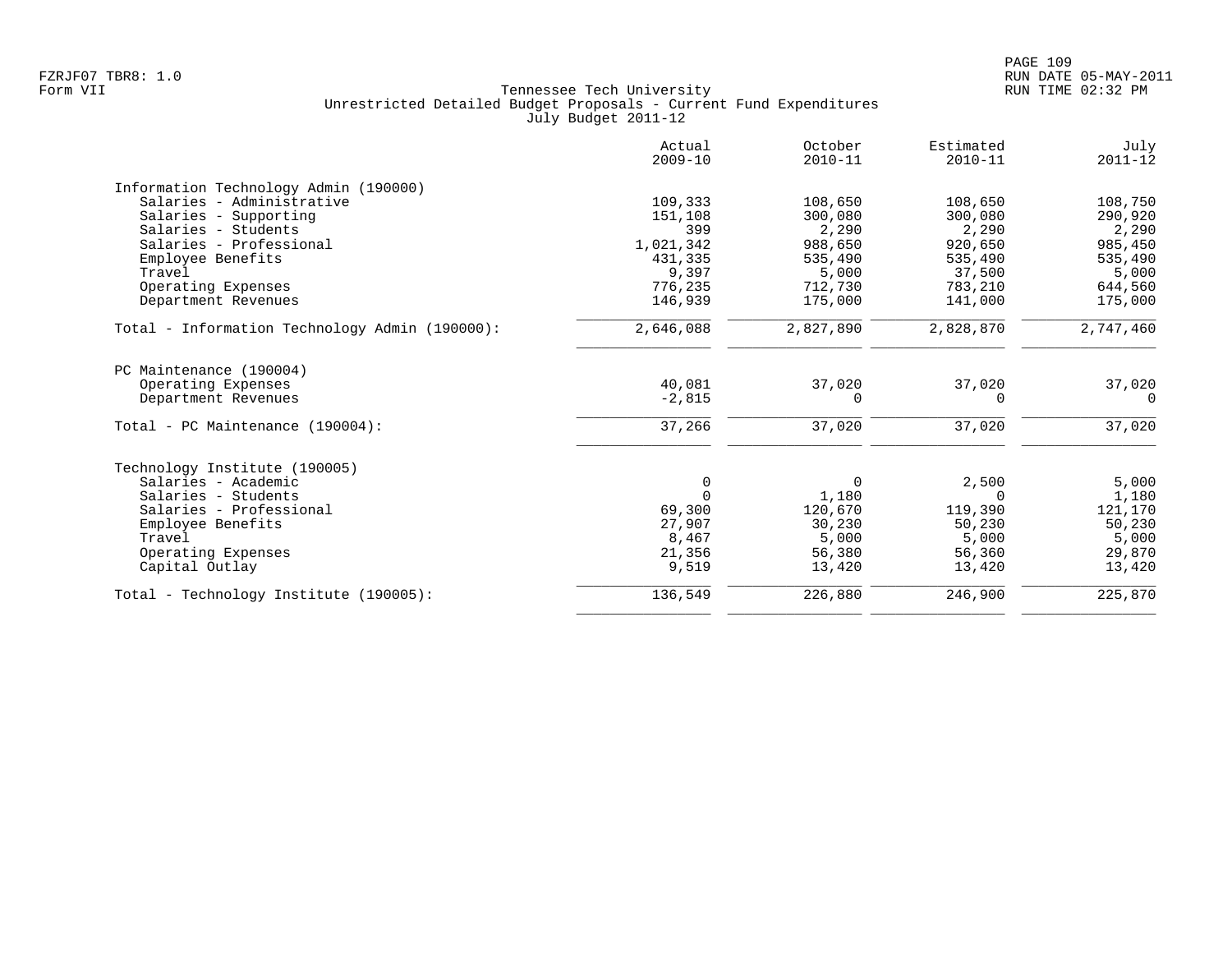|                                                                                                                    | Actual<br>$2009 - 10$      | October<br>$2010 - 11$     | Estimated<br>$2010 - 11$   | July<br>$2011 - 12$             |
|--------------------------------------------------------------------------------------------------------------------|----------------------------|----------------------------|----------------------------|---------------------------------|
| TAF Acad Support Tech Access Fee (190007)<br>Salaries - Supporting<br>Salaries - Professional<br>Employee Benefits | 700<br>86,174<br>37,091    | 36,270<br>50,940<br>41,200 | 36,270<br>50,940<br>41,200 | 36,370<br>51,040<br>41,200      |
| Total - TAF Acad Support Tech Access Fee (190007):                                                                 | 123,965                    | 128,410                    | 128,410                    | 128,610                         |
| Information Tech Stimulus Funding (190019)<br>Salaries - Professional<br>Employee Benefits<br>Operating Expenses   | 5,400<br>$\Omega$<br>9,175 | 7,200<br>2,020<br>10,000   | 0<br>$\Omega$<br>10,000    | 0<br>$\overline{0}$<br>$\Omega$ |
| Total - Information Tech Stimulus Funding (190019):                                                                | 14,575                     | 19,220                     | 10,000                     | $\Omega$                        |
| TBR Spouse Dependent Discount (700000)<br>Employee Benefits<br>Total - TBR Spouse Dependent Discount (700000):     | 52,834<br>52,834           | 52,910<br>52,910           | 52,910<br>52,910           | 52,910<br>52,910                |
| TBR Employ Remission PC191 (700001)<br>Employee Benefits                                                           | 17,045                     | 26,000                     | 26,000                     | 26,000                          |
| Total - TBR Employ Remission PC191 (700001):                                                                       | 17,045                     | 26,000                     | 26,000                     | 26,000                          |
| E and G Data Processing Allocation (700003)<br>Department Revenues                                                 | 13,417                     | 14,320                     | 14,330                     | 13,920                          |
| Total - E and G Data Processing Allocation (700003):                                                               | 13,417                     | 14,320                     | 14,330                     | 13,920                          |
|                                                                                                                    |                            |                            |                            |                                 |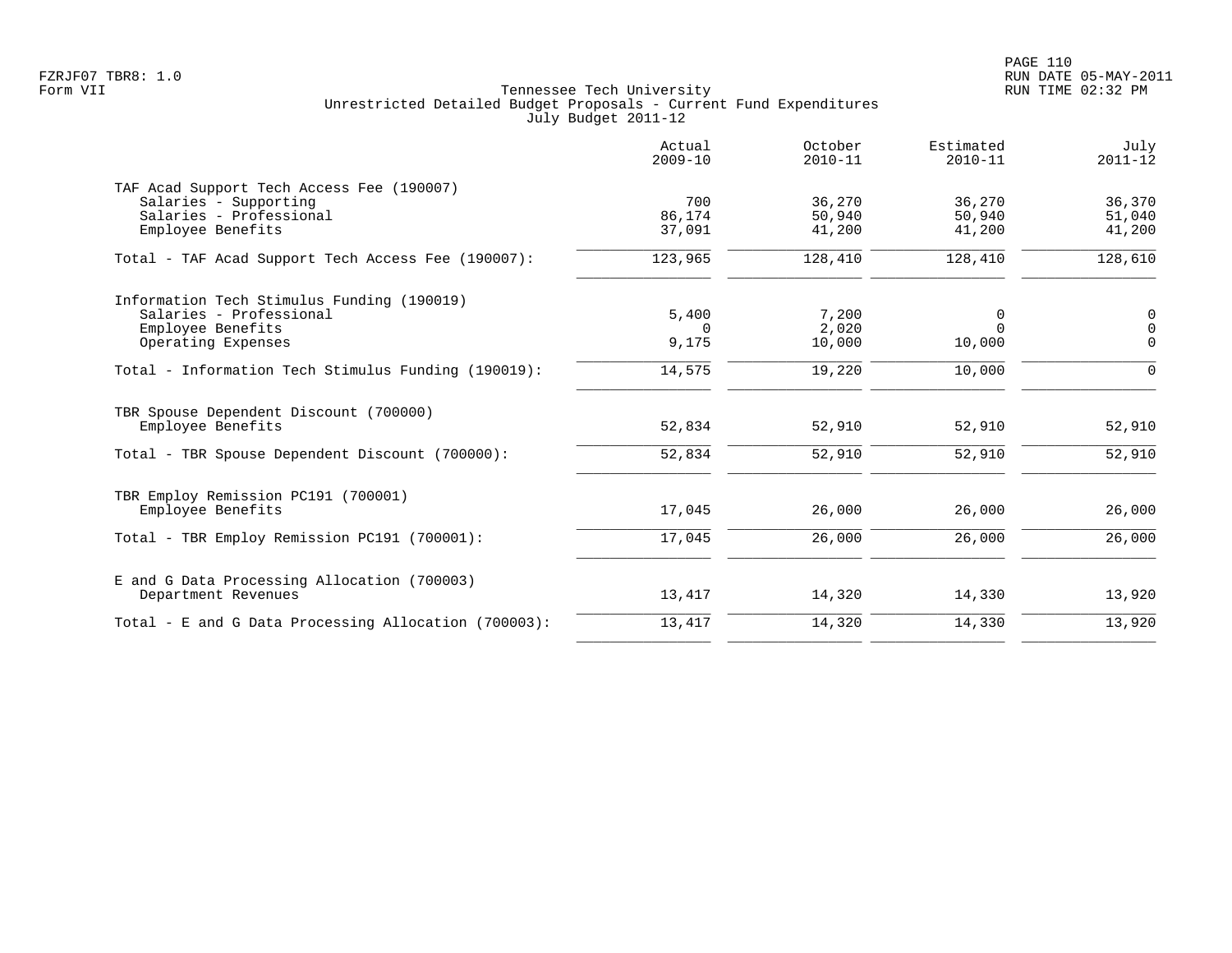|                                                          | Actual<br>$2009 - 10$ | October<br>$2010 - 11$ | Estimated<br>$2010 - 11$ | July<br>$2011 - 12$ |
|----------------------------------------------------------|-----------------------|------------------------|--------------------------|---------------------|
| E and G Claims Adjustment (700004)<br>Operating Expenses | 13,912                | 33,050                 | 25,030                   | 33,050              |
| Total - E and G Claims Adjustment $(700004)$ :           | 13,912                | 33,050                 | 25,030                   | 33,050              |
| $E$ and G Support (700005)<br>Salaries - Administrative  |                       | 0                      | $\Omega$                 | 26,090              |
| Salaries - Academic                                      |                       | 15,450                 | 15,450                   | 26,750              |
| Salaries - Supporting                                    |                       | 3,540                  | 3,540                    | 24,040              |
| Salaries - Professional                                  |                       | $\Omega$               | $\Omega$                 | 38,200              |
| Employee Benefits                                        | 132,412               | 82,880                 |                          | 19,200              |
| Operating Expenses                                       | $-42,712$             | 293,722                | $\Omega$                 | 293,722             |
| Total - E and G Support $(700005)$ :                     | 89,700                | 395,592                | 18,990                   | 428,002             |
| E and G Other Salary Pool (700009)                       |                       |                        |                          |                     |
| Salaries - Supporting                                    | 0                     | 20,670                 | 20,670                   | 20,670              |
| Salaries - Professional                                  | $\mathbf 0$           | 12,380                 | 12,380                   | 12,380              |
| Total - E and G Other Salary Pool (700009):              | 0                     | 33,050                 | 33,050                   | 33,050              |
| $C$ C Admin Trans (700014)                               |                       |                        |                          |                     |
| Operating Expenses                                       | $-100,000$            | $-100,000$             | $-100,000$               | $-100,000$          |
| Total - C C Admin Trans (700014):                        | $-100,000$            | $-100,000$             | $-100,000$               | $-100,000$          |
|                                                          |                       |                        |                          |                     |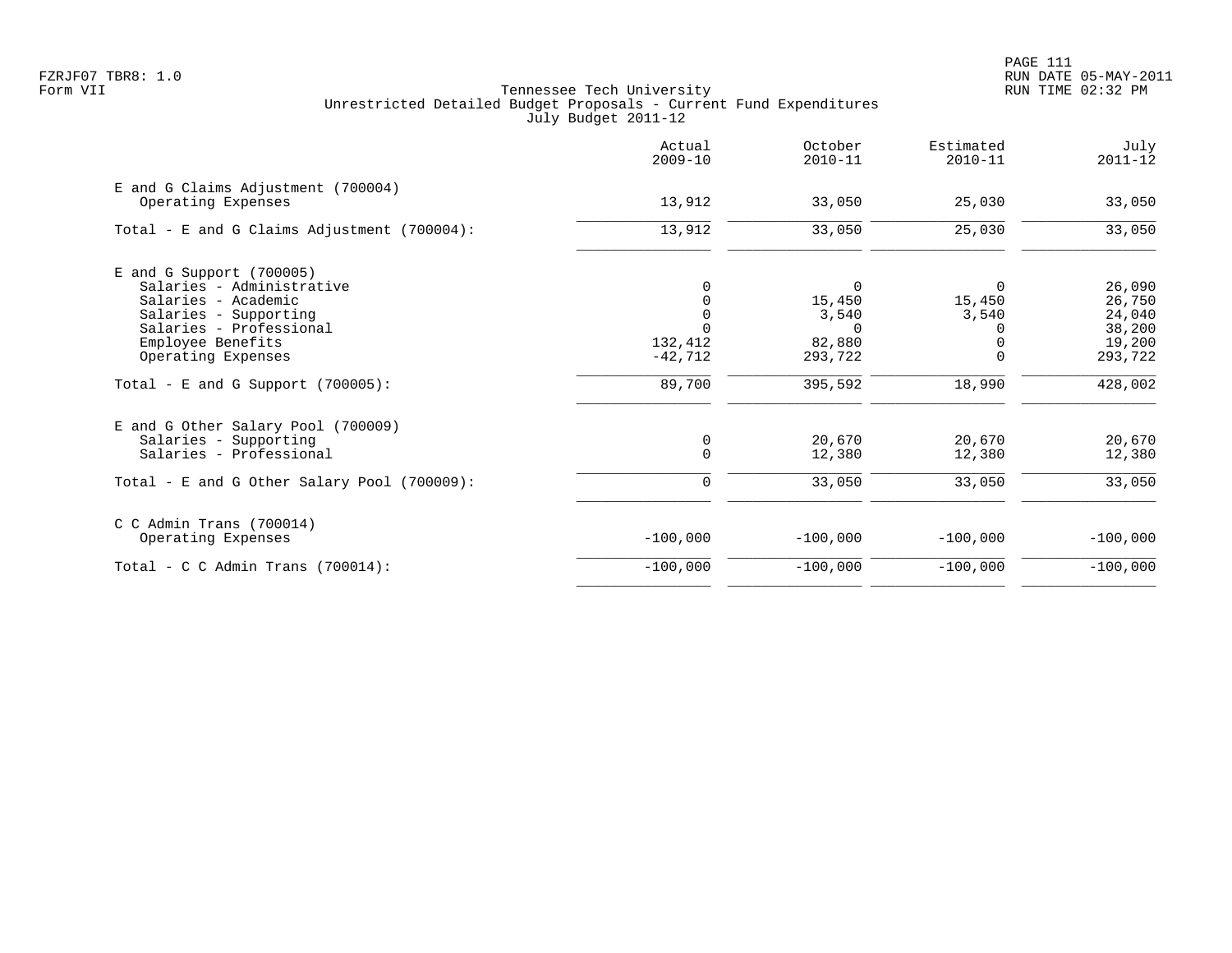|                                                     | Actual<br>$2009 - 10$ | October<br>$2010 - 11$ | Estimated<br>$2010 - 11$ | July<br>$2011 - 12$     |
|-----------------------------------------------------|-----------------------|------------------------|--------------------------|-------------------------|
| TAF Academic Banner Support (700018)                |                       |                        |                          |                         |
| Travel                                              | 1,726                 | $\mathbf 0$            | 0                        | $\mathbf 0$             |
| Total - TAF Academic Banner Support (700018):       | 1,726                 | $\Omega$               | $\Omega$                 | $\Omega$                |
| Post Office Allocation (700045)                     |                       |                        |                          |                         |
| Operating Expenses                                  | $\mathbf 0$           | 2,990                  | 4,650                    | 4,030                   |
| Department Revenues                                 | 4,200                 | $\Omega$               | 0                        | $\Omega$                |
| Total - Post Office Allocation (700045):            | 4,200                 | 2,990                  | 4,650                    | 4,030                   |
| Computing Alloc to Other Function (700051)          |                       |                        |                          |                         |
| Department Revenues                                 | $-2,683,355$          | $-2,864,910$           | $-2,865,890$             | $-2,784,440$            |
| Total - Computing Alloc to Other Function (700051): | $-2,683,355$          | $-2,864,910$           | $-2,865,890$             | $-2,784,440$            |
| ARRA Am Recvry Reinvst Act (700062)                 |                       |                        |                          |                         |
| Salaries - Academic                                 | 39,014                | 0                      | 0                        | $\mathbf 0$             |
| Salaries - Supporting<br>Salaries - Professional    | 94,319<br>$-133,332$  | 0<br>$\Omega$          | 0<br>$\mathbf 0$         | $\mathbf 0$<br>$\Omega$ |
|                                                     | $\mathbf{1}$          | $\mathbf 0$            | $\mathbf 0$              | $\Omega$                |
| Total - ARRA Am Recvry Reinvst Act (700062):        |                       |                        |                          |                         |
| Total - Academic Support (350):                     |                       |                        |                          |                         |
| Salaries - Administrative                           | 1,452,127             | 1,613,335              | 1,551,962                | 1,671,875               |
| Salaries - Academic                                 | 717,542               | 770,320                | 648,470                  | 840,230                 |
| Salaries - Supporting                               | 1,344,510             | 1,446,511              | 1,459,045                | 1,449,191               |
| Salaries - Students<br>Salaries - Professional      | 142,554<br>2,301,941  | 97,870<br>2,430,439    | 140,680<br>2,325,859     | 103,190<br>2,513,044    |
| Employee Benefits                                   | 2,183,518             | 2,604,130              | 2,592,470                | 2,607,390               |
| Travel                                              | 82,574                | 102,630                | 177,728                  | 53,600                  |
| Operating Expenses                                  | 2,005,761             | 2,749,437              | 2,929,699                | 1,568,867               |
| Capital Outlay                                      | 858,535               | 908,820                | 899,120                  | 883,780                 |
| Department Revenues                                 | $-2,820,420$          | $-2,867,080$           | $-2,958,950$             | $-2,773,910$            |
| Total                                               | 8,268,642             | 9,856,412              | 9,766,083                | 8,917,257               |
|                                                     |                       |                        |                          |                         |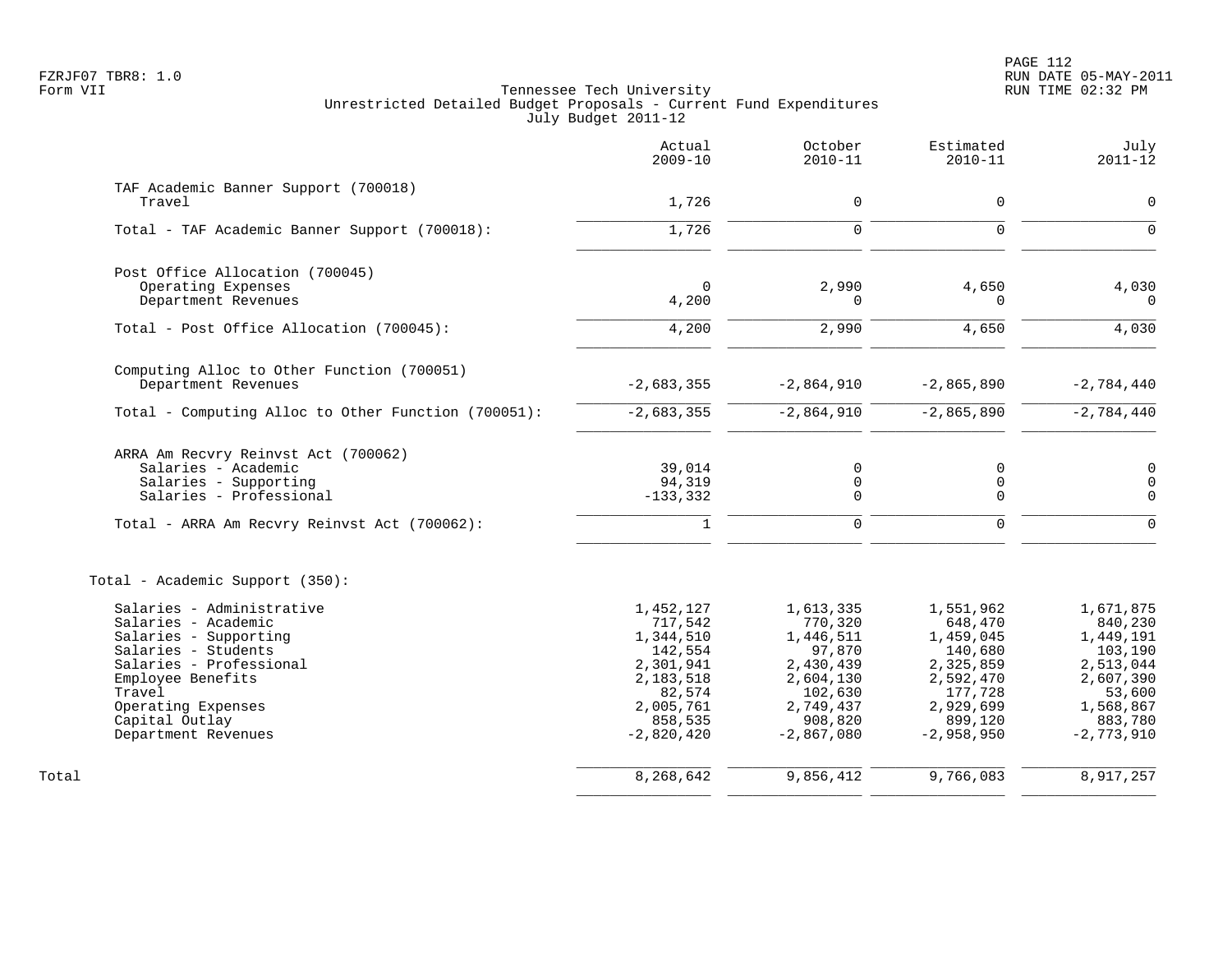| $2009 - 10$                                                                                                              | October<br>$2010 - 11$                                                                                                   | Estimated<br>$2010 - 11$                                                                                                  | July<br>$2011 - 12$                                                                                                      |
|--------------------------------------------------------------------------------------------------------------------------|--------------------------------------------------------------------------------------------------------------------------|---------------------------------------------------------------------------------------------------------------------------|--------------------------------------------------------------------------------------------------------------------------|
|                                                                                                                          |                                                                                                                          |                                                                                                                           |                                                                                                                          |
| 1,452,127<br>717,542<br>1,344,510<br>142,554<br>2,301,941<br>2,183,518<br>82,574<br>2,005,761<br>858,535<br>$-2,820,420$ | 1,613,335<br>770,320<br>1,446,511<br>97,870<br>2,430,439<br>2,604,130<br>102,630<br>2,749,437<br>908,820<br>$-2,867,080$ | 1,551,962<br>648,470<br>1,459,045<br>140,680<br>2,325,859<br>2,592,470<br>177,728<br>2,929,699<br>899,120<br>$-2,958,950$ | 1,671,875<br>840,230<br>1,449,191<br>103,190<br>2,513,044<br>2,607,390<br>53,600<br>1,568,867<br>883,780<br>$-2,773,910$ |
| 8,268,642                                                                                                                | 9,856,412                                                                                                                | 9,766,083                                                                                                                 | 8,917,257                                                                                                                |
| 37,640                                                                                                                   | 33,480                                                                                                                   | 33,480                                                                                                                    | 33,480                                                                                                                   |
| 37,640                                                                                                                   | 33,480                                                                                                                   | 33,480                                                                                                                    | 33,480                                                                                                                   |
| 93,228<br>26,833<br>3,071<br>934                                                                                         | 93,428<br>31,820<br>280<br>1,240                                                                                         | 93,428<br>31,820<br>3,500<br>1,260                                                                                        | 93,528<br>31,820<br>280<br>1,280                                                                                         |
| 124,066                                                                                                                  | 126,768                                                                                                                  | 130,008                                                                                                                   | 126,908                                                                                                                  |
|                                                                                                                          |                                                                                                                          |                                                                                                                           |                                                                                                                          |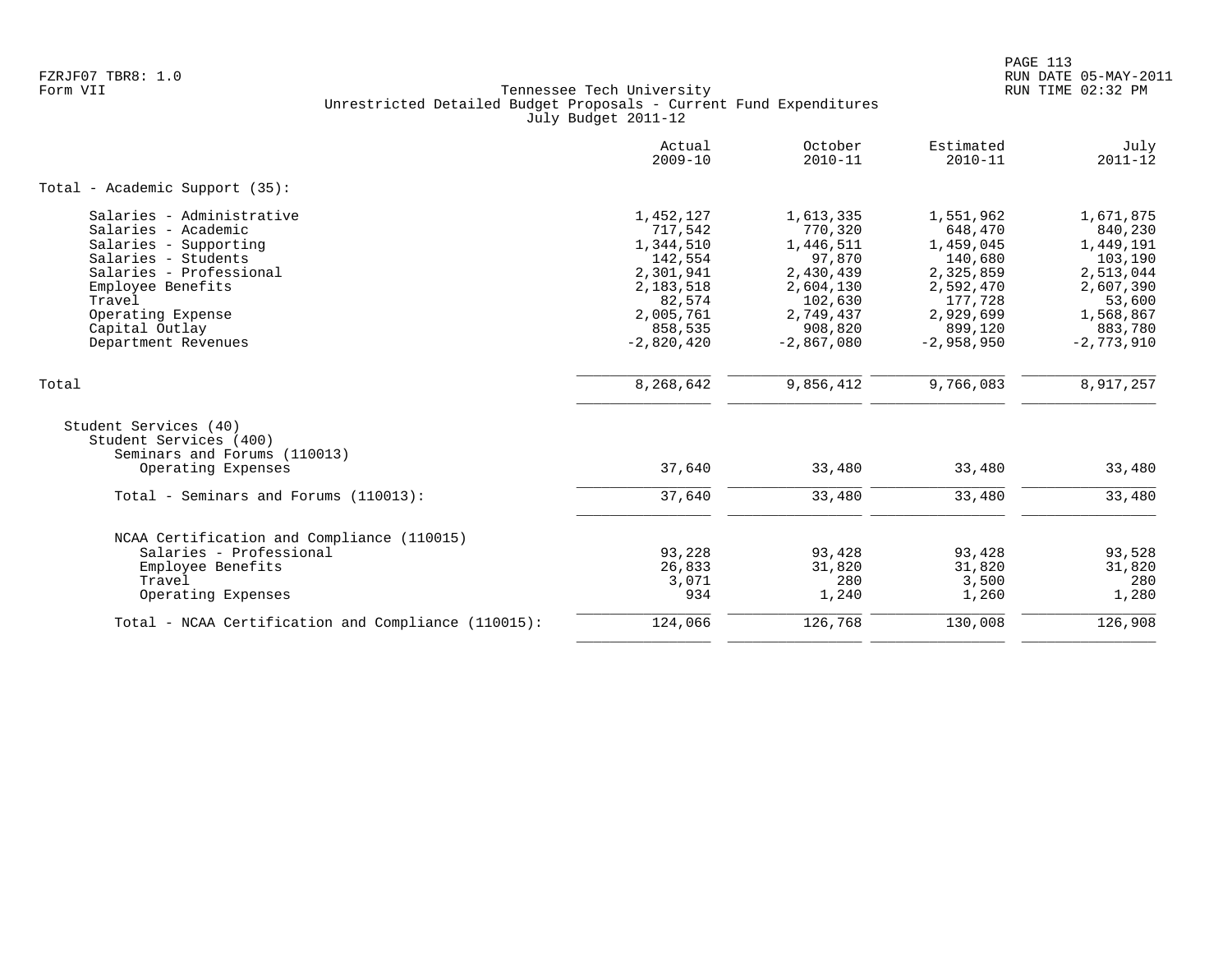|                                               | Actual<br>$2009 - 10$ | October<br>$2010 - 11$ | Estimated<br>$2010 - 11$ | July<br>$2011 - 12$ |
|-----------------------------------------------|-----------------------|------------------------|--------------------------|---------------------|
| Scholarship Manager (120003)                  |                       |                        |                          |                     |
| Salaries - Supporting                         | 17,685                | 19,480                 | 19,480                   | 19,580              |
| Salaries - Professional                       | 37,620                | 39,140                 | 39,140                   | 37,920              |
| Employee Benefits                             | 20,342                | 21,260                 | 23,160                   | 23,160              |
| Travel                                        | $\Omega$              | 800                    | 800                      | 800                 |
| Operating Expenses                            | 3,971                 | 1,200                  | 1,230                    | 1,260               |
| Total - Scholarship Manager (120003):         | 79,618                | 81,880                 | 83,810                   | 82,720              |
| Womens Center (121500)                        |                       |                        |                          |                     |
| Salaries - Supporting                         | 17,460                | 17,760                 | 17,760                   | 17,860              |
| Salaries - Professional                       | 10,800                | 9,310                  | 9,310                    | 9,310               |
| Employee Benefits                             | 11,014                | 9,220                  | 9,220                    | 9,220               |
| Operating Expenses                            | 1,514                 | 1,520                  | 1,560                    | 1,600               |
| Total - Womens Center (121500):               | 40,788                | 37,810                 | 37,850                   | 37,990              |
| SAF Internaltional Educ Fee (121704)          |                       |                        |                          |                     |
| Salaries - Supporting                         | 2,218                 | 0                      | 5,000                    | 0                   |
| Salaries - Students                           | 1,952                 | $\Omega$               | $\Omega$                 | $\Omega$            |
| Salaries - Professional                       | 32,540                | 74,840                 | 65,670                   | 74,940              |
| Employee Benefits                             | 15,895                | 18,310                 | 18,310                   | 18,310              |
| Travel                                        | 291,591               | 124,050                | 228,220                  | 172,230             |
| Operating Expenses                            | 22,389                | 71,620                 | 70,220                   | 17,620              |
| Total - SAF Internaltional Educ Fee (121704): | 366,585               | 288,820                | 387,420                  | 283,100             |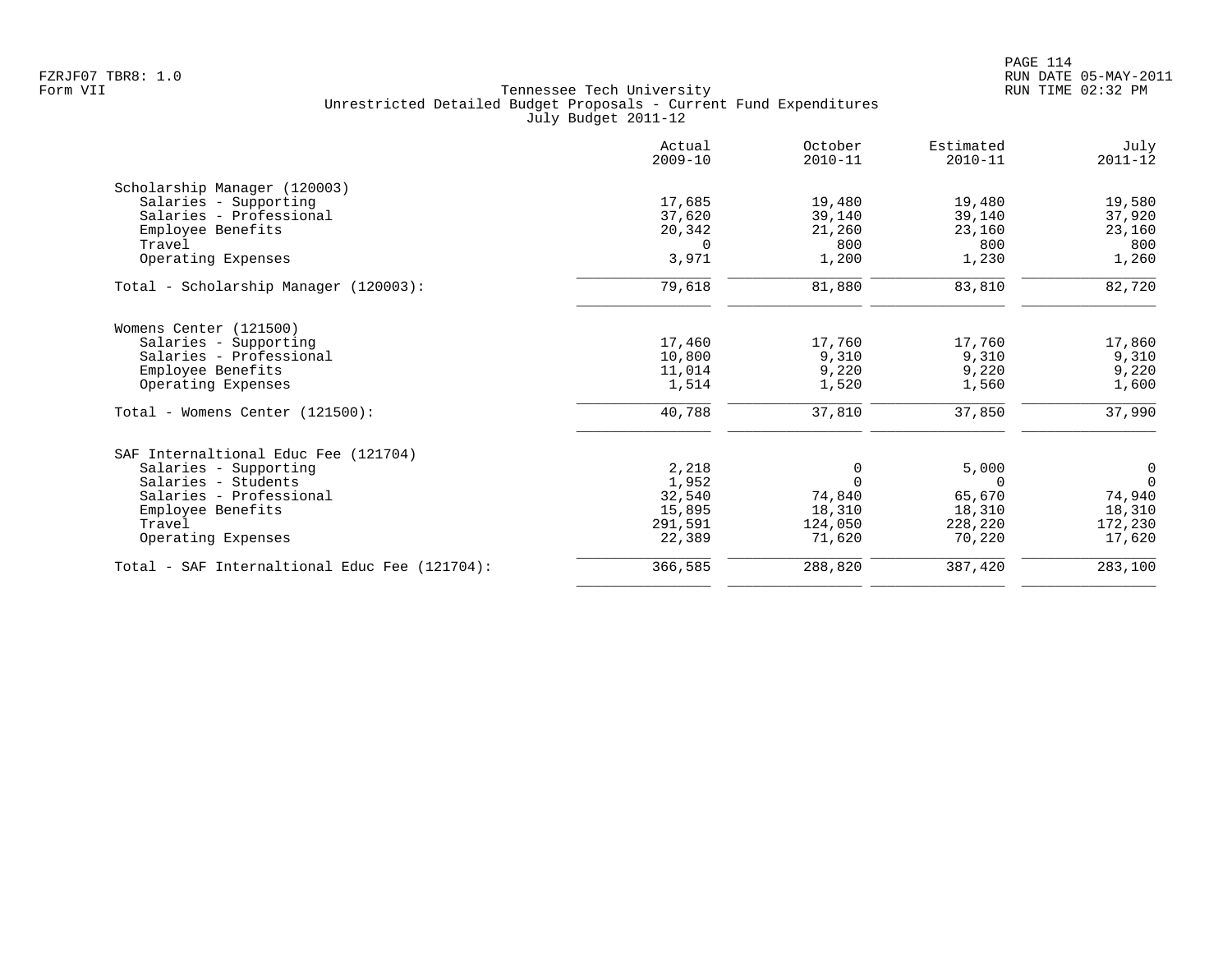|                                                | Actual<br>$2009 - 10$ | October<br>$2010 - 11$ | Estimated<br>$2010 - 11$ | July<br>$2011 - 12$ |
|------------------------------------------------|-----------------------|------------------------|--------------------------|---------------------|
| Craft Center Promo and Dev (121761)            |                       |                        |                          |                     |
| Salaries - Professional                        | 28,338                | 40,000                 | 40,000                   | 40,500              |
| Employee Benefits                              | 7.794                 | 14,350                 | 14,350                   | 14,350              |
| Travel                                         | 263                   | 500                    | 500                      | 500                 |
| Operating Expenses                             | 16,334                | 26,720                 | 26,720                   | 27,720              |
| Total - Craft Center Promo and Dev (121761):   | 52,729                | 81,570                 | 81,570                   | 83,070              |
| Career Services (121800)                       |                       |                        |                          |                     |
| Salaries - Administrative                      | 66,660                | 66,760                 | 66,760                   | 66,860              |
| Salaries - Supporting                          | 26,340                | 26,610                 | 26,610                   | 26,710              |
| Salaries - Students                            | 80                    | $\Omega$               | $\Omega$                 | $\Omega$            |
| Salaries - Professional                        | 50,890                | 50,990                 | 50,990                   | 51,090              |
| Employee Benefits                              | 45,915                | 50,230                 | 50,830                   | 50,830              |
| Travel                                         | 2,977                 | 1,000                  | 6,600                    | 1,000               |
| Operating Expenses                             | 21,917                | 1,000                  | 18,470                   | 1,140               |
| Department Revenues                            | $-3,011$              | $\Omega$               | $-200$                   | $\Omega$            |
| Total - Career Services (121800):              | 211,768               | 196,590                | 220,060                  | 197,630             |
| Student Financial Aid Office (122000)          |                       |                        |                          |                     |
| Salaries - Administrative                      | 72,550                | 72,650                 | 72,650                   | 72,750              |
| Salaries - Supporting                          | 182,244               | 180,080                | 180,080                  | 180,680             |
| Salaries - Students                            | 12,737                | $\Omega$               | $\Omega$                 | $\Omega$            |
| Salaries - Professional                        | 123,440               | 125,180                | 125,180                  | 125,480             |
| Employee Benefits                              | 164,530               | 157,950                | 187,950                  | 187,950             |
| Travel                                         | 4,944                 | 2,190                  | 2,190                    | 2,190               |
| Operating Expenses                             | 25,138                | 29,310                 | 28,530                   | 27,200              |
| Total - Student Financial Aid Office (122000): | 585,583               | 567,360                | 596,580                  | 596,250             |
|                                                |                       |                        |                          |                     |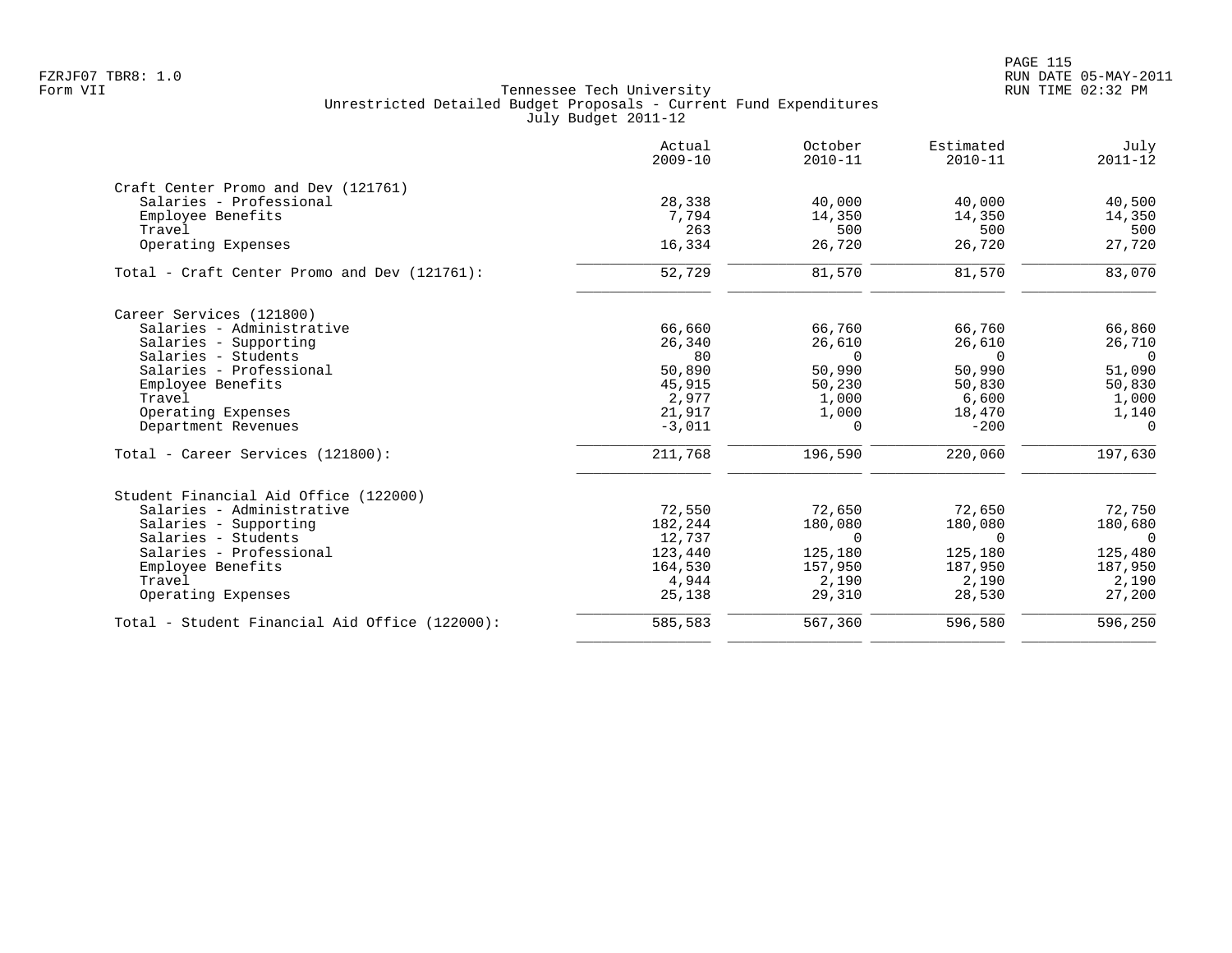|                                                                    | Actual<br>$2009 - 10$ | October<br>$2010 - 11$ | Estimated<br>$2010 - 11$ | July<br>$2011 - 12$ |
|--------------------------------------------------------------------|-----------------------|------------------------|--------------------------|---------------------|
| Federal College Work Study Program (122001)<br>Salaries - Students | 19,415                | 28,490                 | 28,490                   | 28,490              |
|                                                                    |                       |                        |                          |                     |
| Total - Federal College Work Study Program (122001):               | 19,415                | 28,490                 | 28,490                   | 28,490              |
| Student Fin Aid Grad Asst (122017)                                 |                       |                        |                          |                     |
| Operating Expenses                                                 | 4,500                 | 7,340                  | 7,340                    | 7,340               |
| Total - Student Fin Aid Grad Asst (122017):                        | 4,500                 | 7,340                  | 7,340                    | 7,340               |
| Admissions Office (123000)                                         |                       |                        |                          |                     |
| Salaries - Supporting                                              | 170,465               | 182,230                | 182,240                  | 179,830             |
| Salaries - Professional                                            | 467,935               | 524,060                | 526,060                  | 532,370             |
| Employee Benefits                                                  | 234,769               | 294,450                | 294,450                  | 277,360             |
| Travel                                                             | 18,256                | 20,000                 | 20,000                   | 20,000              |
| Operating Expenses                                                 | 17,919                | 18,440                 | 18,440                   | 18,440              |
| Total - Admissions Office (123000):                                | 909,344               | 1,039,180              | 1,041,190                | 1,028,000           |
| Admiss Counsel Athlet Tickets (123001)                             |                       |                        |                          |                     |
| Operating Expenses                                                 | 10,440                | 10,440                 | 10,440                   | 10,440              |
| Total - Admiss Counsel Athlet Tickets (123001):                    | 10,440                | 10,440                 | 10,440                   | 10,440              |
| Enrollment Management Comm (123002)                                |                       |                        |                          |                     |
| Salaries - Administrative                                          | 76,880                | 76,980                 | 76,980                   | 77,080              |
| Salaries - Supporting                                              | 10,395                | 62,050                 | 62,050                   | 62,150              |
| Salaries - Professional                                            | 48,100                | 50,500                 | 50,500                   | 50,900              |
| Employee Benefits                                                  | 32,360                | 33,810                 | 62,810                   | 62,810              |
| Travel                                                             | 3,585                 | 5,200                  | 8,200                    | 2,700               |
| Operating Expenses                                                 | 8,092                 | 20,330                 | 84,280                   | 32,030              |
| Total - Enrollment Management Comm (123002):                       | 179,412               | 248,870                | 344,820                  | 287,670             |
|                                                                    |                       |                        |                          |                     |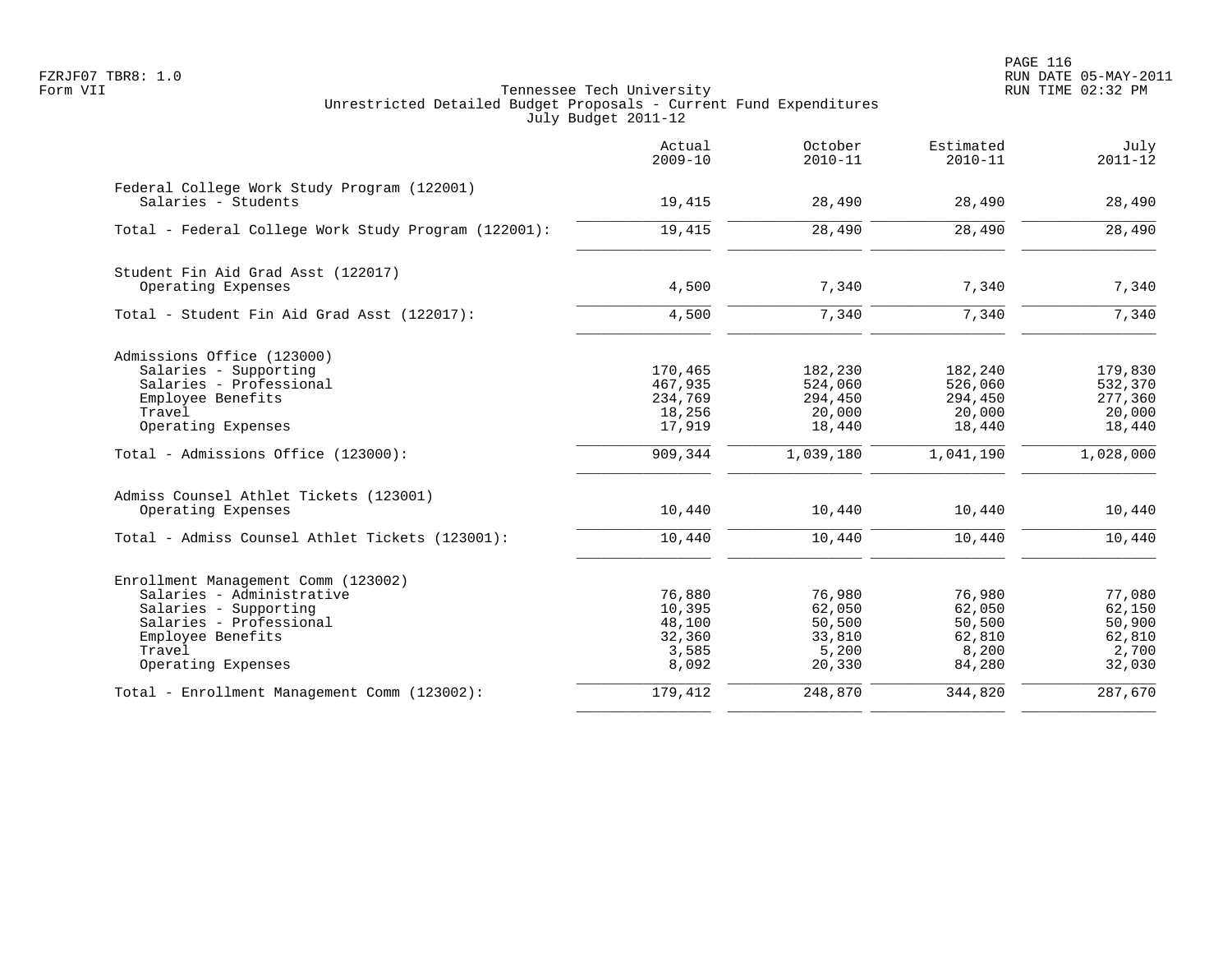|                                                                                                  | Actual<br>$2009 - 10$   | October<br>$2010 - 11$     | Estimated<br>$2010 - 11$   | July<br>$2011 - 12$        |
|--------------------------------------------------------------------------------------------------|-------------------------|----------------------------|----------------------------|----------------------------|
| Admissions Publicatins (123004)<br>Operating Expenses                                            | 37,030                  | 30,000                     | 36,000                     | 30,000                     |
| Total - Admissions Publicatins (123004):                                                         | 37,030                  | 30,000                     | 36,000                     | 30,000                     |
| Admiss Rec Grad Assist (123005)<br>Operating Expenses                                            | 14,638                  | 8,580                      | 8,580                      | 8,580                      |
| Total - Admiss Rec Grad Assist (123005):                                                         | 14,638                  | 8,580                      | 8,580                      | 8,580                      |
| Career College Fair (123007)<br>Operating Expenses                                               | 4,411                   | 3,400                      | 5,400                      | 3,400                      |
| Total - Career College Fair (123007):                                                            | 4,411                   | 3,400                      | 5,400                      | 3,400                      |
| Campus Visitation (123008)<br>Operating Expenses                                                 | 1,112                   | 8,000                      | 8,000                      | 8,000                      |
| Total - Campus Visitation (123008):                                                              | 1,112                   | 8,000                      | 8,000                      | 8,000                      |
| Undergrad Recruitment (123009)<br>Salaries - Students<br>Employee Benefits<br>Operating Expenses | 26,913<br>717<br>78,150 | 27,200<br>17,230<br>77,185 | 27,200<br>17,230<br>72,745 | 27,200<br>17,230<br>87,285 |
| Total - Undergrad Recruitment (123009):                                                          | 105,780                 | 121,615                    | 117,175                    | 131,715                    |
|                                                                                                  |                         |                            |                            |                            |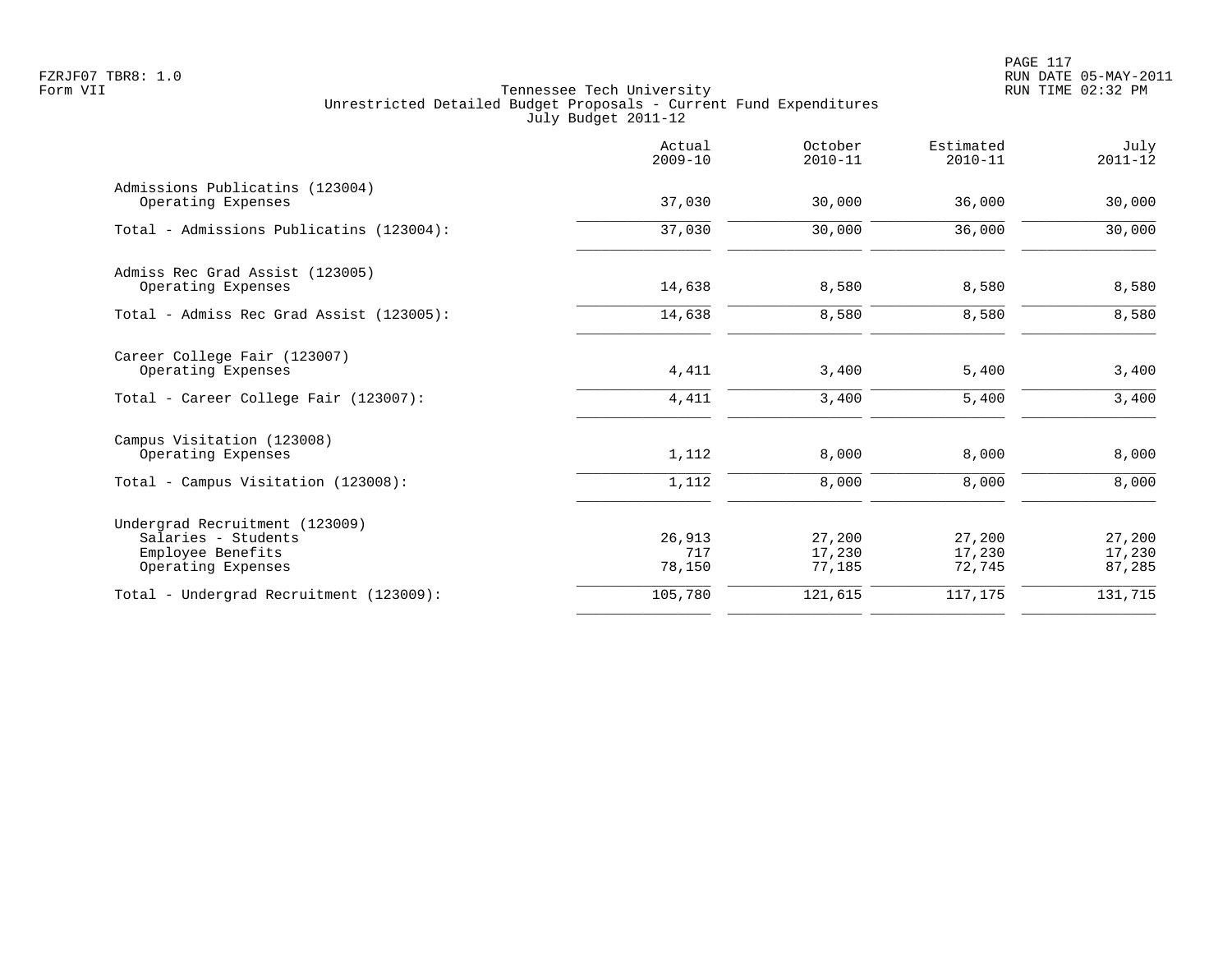|                                                    | Actual<br>$2009 - 10$ | October<br>$2010 - 11$ | Estimated<br>$2010 - 11$ | July<br>$2011 - 12$ |
|----------------------------------------------------|-----------------------|------------------------|--------------------------|---------------------|
| Record Office (123500)                             |                       |                        |                          |                     |
| Salaries - Supporting                              | 336,612               | 295,040                | 293,460                  | 294,600             |
| Salaries - Students                                | 964                   | 960                    | 960                      | $\Omega$            |
| Salaries - Professional                            | 105,050               | 150,410                | 141,810                  | 150,510             |
| Employee Benefits                                  | 189,152               | 204,250                | 219,250                  | 219,250             |
| Travel                                             | 2,322                 | 1,300                  | 2,730                    | $\Omega$            |
| Operating Expenses                                 | 29,484                | 25,140                 | 30,430                   | 26,280              |
| Department Revenues                                | $-83$                 | $\Omega$               | $\Omega$                 | $\Omega$            |
| Total - Record Office $(123500)$ :                 | 663,501               | 677,100                | 688,640                  | 690,640             |
| Records Publication (123502)                       |                       |                        |                          |                     |
| Operating Expenses                                 | $\mathbf 0$           | 700                    | 700                      | 700                 |
| Total - Records Publication (123502):              | $\mathbf 0$           | 700                    | 700                      | 700                 |
| Intern Student Affairs Admin (123700)              |                       |                        |                          |                     |
| Salaries - Administrative                          | 46,420                | 46,520                 | 46,520                   | 46,620              |
| Salaries - Supporting                              | 23,216                | 23,040                 | 23,040                   | 23,140              |
| Salaries - Students                                | 2,978                 | 860                    | 7,160                    | 860                 |
| Employee Benefits                                  | 28,703                | 33,050                 | 33,050                   | 33,050              |
| Travel                                             | 1,585                 | $\Omega$               | 8,680                    | $\Omega$            |
| Operating Expenses                                 | 8,099                 | 8,040                  | 1,740                    | 8,040               |
| Total - Intern Student Affairs Admin (123700):     | 111,001               | 111,510                | 120,190                  | 111,710             |
| Intern Student Registration Fees (123702)          |                       |                        |                          |                     |
| Salaries - Supporting                              | 1,704                 | 0                      | O                        | $\mathsf{O}\xspace$ |
| Salaries - Professional                            | 1,000                 | $\mathbf 0$            | $\Omega$                 | $\overline{0}$      |
| Travel                                             | 459                   | $\Omega$               | $\Omega$                 | $\Omega$            |
| Operating Expenses                                 | 8,829                 | 10,830                 | 10,660                   | 10,490              |
| Department Revenues                                | $-21,270$             | $-10,830$              | $-10,660$                | $-10,490$           |
| Total - Intern Student Registration Fees (123702): | $-9,278$              | $\mathbf 0$            | 0                        | $\mathbf 0$         |
|                                                    |                       |                        |                          |                     |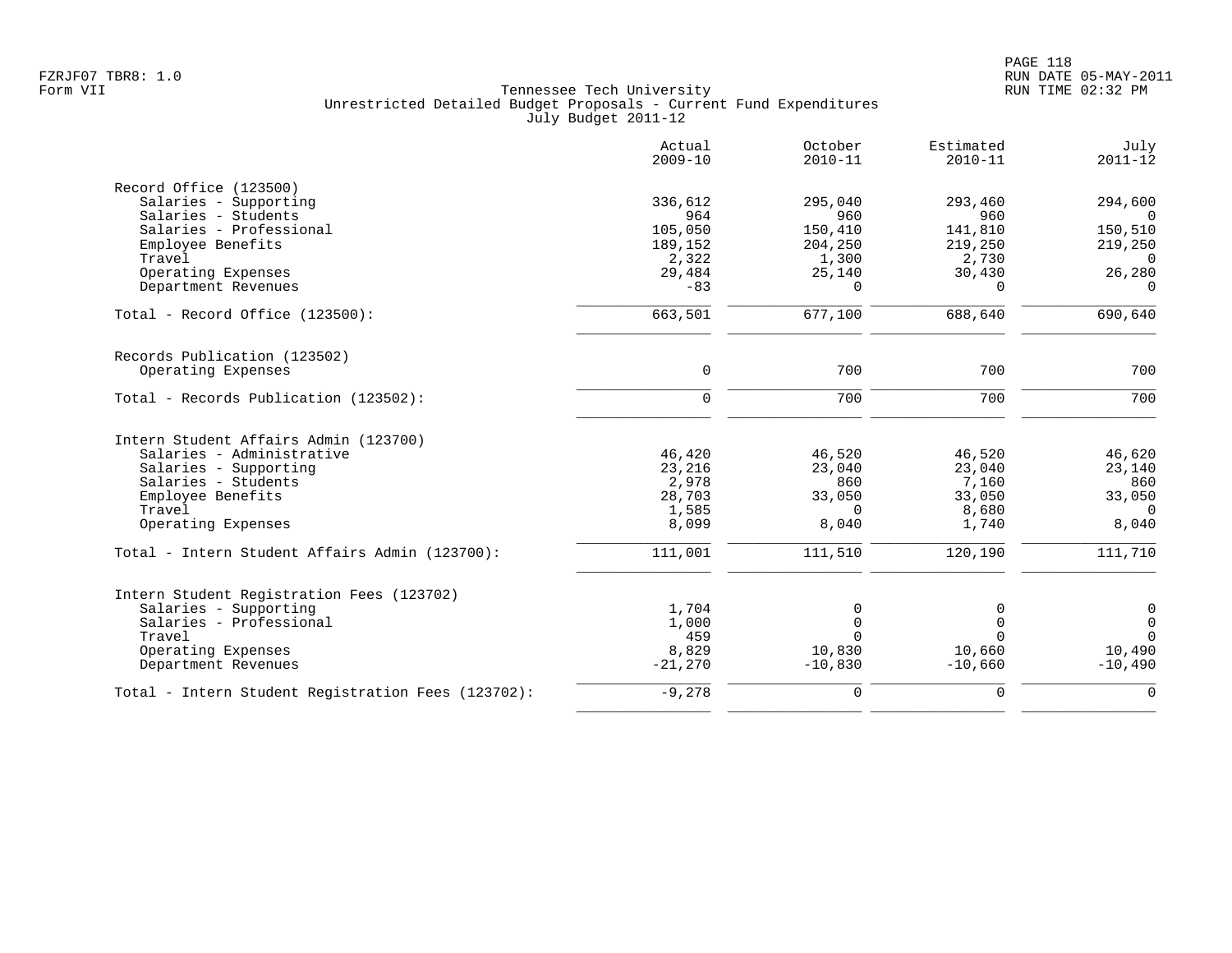| Actual<br>$2009 - 10$ | October<br>$2010 - 11$              | Estimated<br>$2010 - 11$ | July<br>$2011 - 12$ |
|-----------------------|-------------------------------------|--------------------------|---------------------|
|                       |                                     |                          |                     |
| 60                    | U                                   | 0                        | 0                   |
| 460                   |                                     | $\Omega$                 | $\Omega$            |
|                       |                                     | $\Omega$                 |                     |
|                       | $\Omega$                            |                          | $\Omega$            |
| $-846$                | $\mathbf 0$                         | $\mathbf 0$              | $\Omega$            |
|                       |                                     |                          |                     |
| 0                     | 0                                   | 30,000                   | 30,000              |
| $\mathbf 0$           | 0                                   | 30,000                   | 30,000              |
|                       |                                     |                          |                     |
|                       | 760                                 | 760                      | $\mathsf 0$         |
|                       | $\Omega$                            | $\Omega$                 | $\overline{0}$      |
| 253                   | $\Omega$                            | 60                       | $\Omega$            |
| 19,017                | 7,500                               | 7,440                    | 7,500               |
| $-15,000$             | $\Omega$                            | $\Omega$                 | $\Omega$            |
| 8,915                 | 8,260                               | 8,260                    | 7,500               |
|                       |                                     |                          |                     |
| 4,500                 | 4,500                               | 4,500                    | 3,520               |
| $\Omega$              | 140                                 | 640                      | 140                 |
| 1,057                 | 2,370                               | 1,970                    | 3,550               |
| 5,557                 | 7,010                               | 7,110                    | 7,210               |
|                       | 3,004<br>$-4,370$<br>1,060<br>3,585 |                          | $\Omega$            |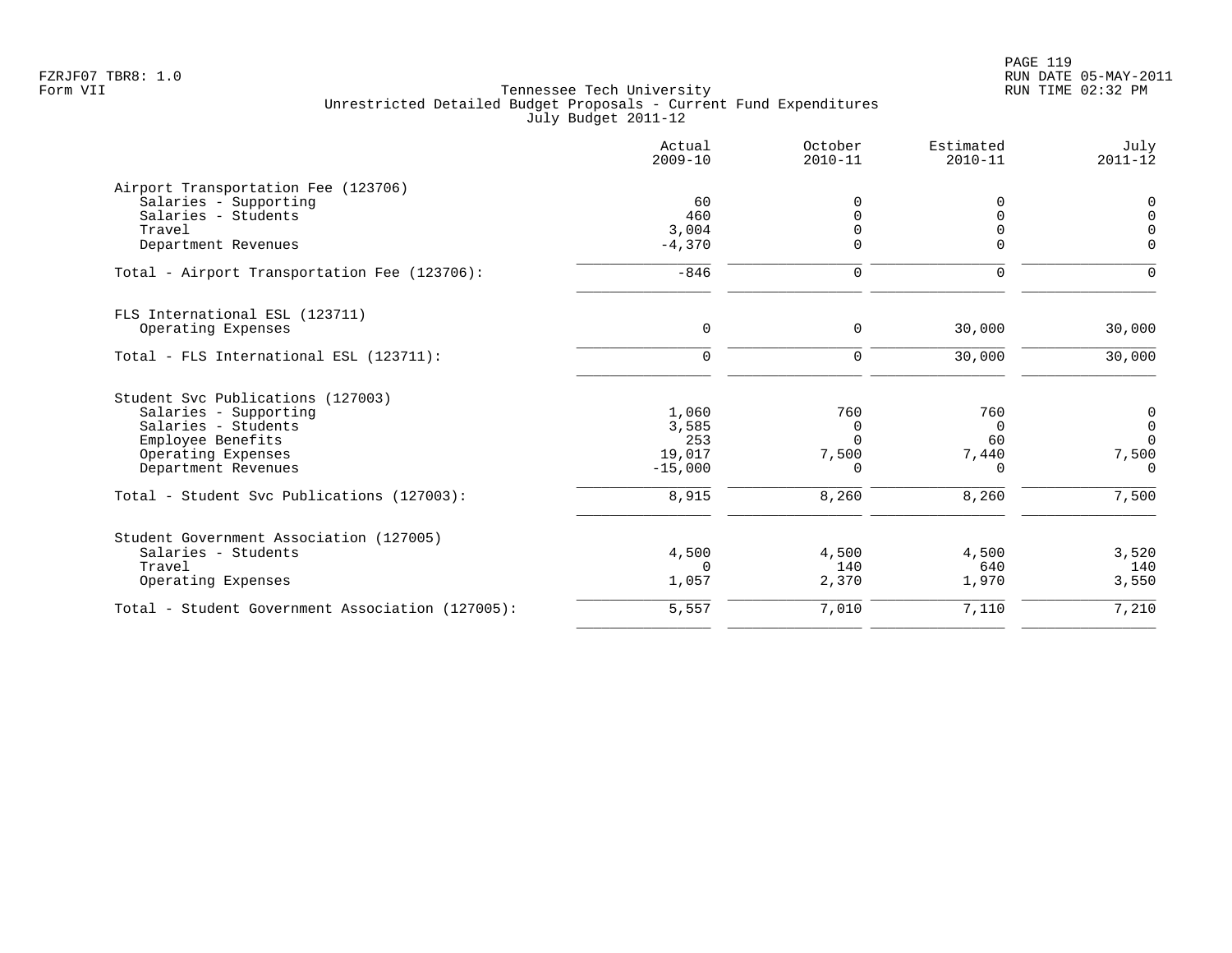|                                                    | Actual<br>$2009 - 10$ | October<br>$2010 - 11$ | Estimated<br>$2010 - 11$ | July<br>$2011 - 12$ |
|----------------------------------------------------|-----------------------|------------------------|--------------------------|---------------------|
| Student Gov Assoc CDS (127006)                     |                       |                        |                          |                     |
| Salaries - Students                                | $\mathbf 0$           | $\mathbf 0$            | 350                      | $\mathsf{O}$        |
| Travel                                             | 1,847                 | $\Omega$               | 3,980                    | $\Omega$            |
| Operating Expenses                                 | 5,713                 | 10,000                 | 5,670                    | 10,000              |
| Total - Student Gov Assoc CDS (127006):            | 7,560                 | 10,000                 | 10,000                   | 10,000              |
| SAF General Educ Student Affairs (127007)          |                       |                        |                          |                     |
| Salaries - Supporting                              | 17,460                | 17,760                 | 17,760                   | 17,860              |
| Salaries - Professional                            | 3,600                 | $\Omega$               | $\Omega$                 | $\Omega$            |
| Employee Benefits                                  | 14,543                | 13,840                 | 13,840                   | 13,840              |
| Operating Expenses                                 | 6,931                 | 9,500                  | 9,300                    | 8,500               |
| Total - SAF General Educ Student Affairs (127007): | 42,534                | 41,100                 | 40,900                   | 40,200              |
| SAF University Programming (127008)                |                       |                        |                          |                     |
| Salaries - Supporting                              | 182                   | $\overline{0}$         | $\Omega$                 | $\mathsf{O}$        |
| Salaries - Students                                | 515                   | $\Omega$               | 590                      | $\mathbf 0$         |
| Salaries - Professional                            | 8,000                 | 11,600                 | 11,600                   | $\Omega$            |
| Employee Benefits                                  | 39                    | 120                    | 120                      | 120                 |
| Operating Expenses                                 | 81,517                | 162,830                | 161,740                  | 101,180             |
| Total - SAF University Programming (127008):       | 90,253                | 174,550                | 174,050                  | 101,300             |
| Student Aff Stimulus Funding (127019)              |                       |                        |                          |                     |
| Salaries - Professional                            | 0                     | 48,000                 | 0                        | 0                   |
| Employee Benefits                                  | $\mathbf 0$           | 13,440                 | $\mathbf 0$              | $\Omega$            |
| Total - Student Aff Stimulus Funding (127019):     | $\mathbf 0$           | 61,440                 | $\mathbf 0$              | $\mathbf 0$         |
|                                                    |                       |                        |                          |                     |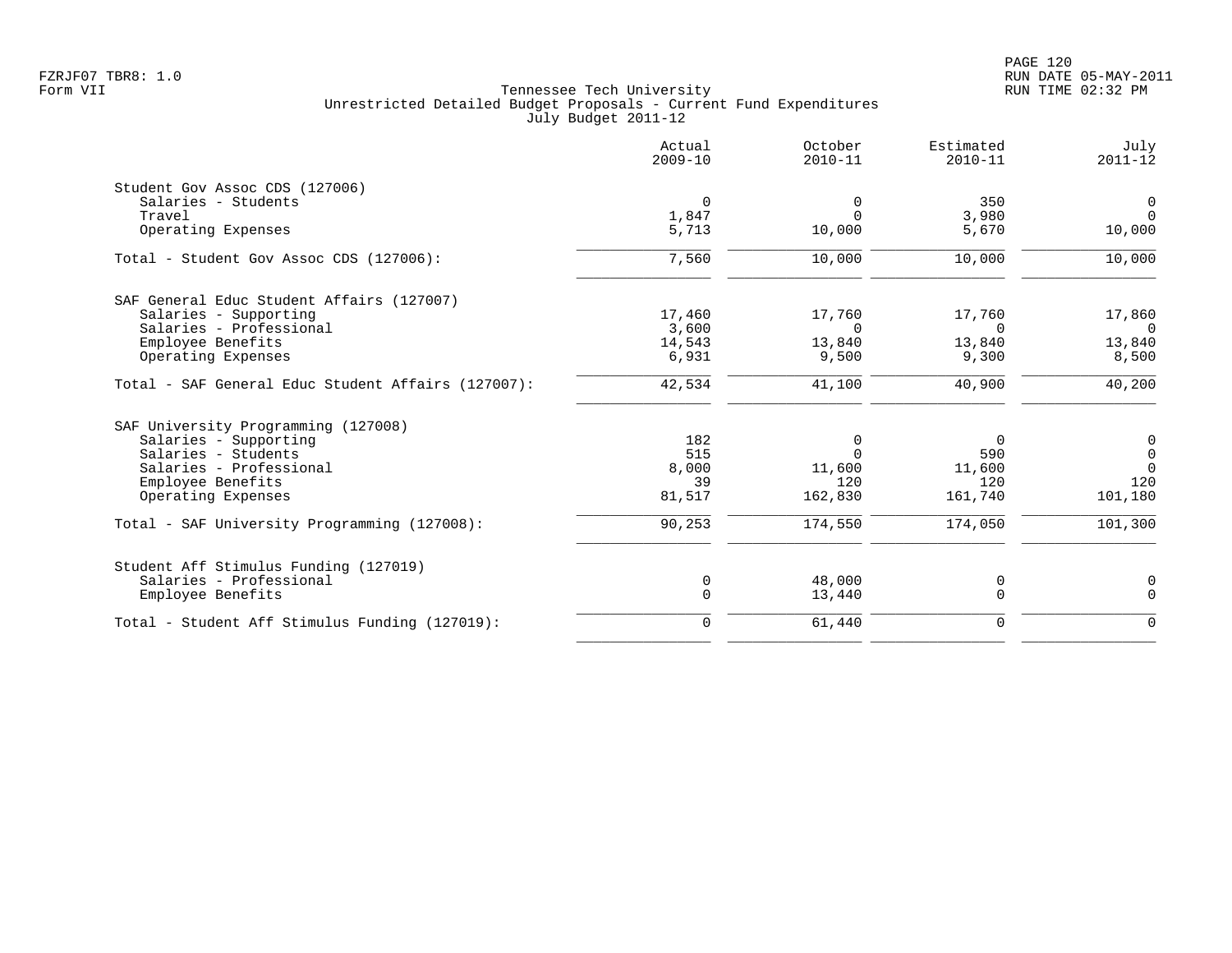|                                              | Actual<br>$2009 - 10$ | October<br>$2010 - 11$ | Estimated<br>$2010 - 11$ | July<br>$2011 - 12$ |
|----------------------------------------------|-----------------------|------------------------|--------------------------|---------------------|
| Counseling Center (127200)                   |                       |                        |                          |                     |
| Salaries - Administrative                    | 26,998                | 40,050                 | 14,860                   | 40,050              |
| Salaries - Supporting                        | 25,040                | 25,140                 | 25,140                   | 25,240              |
| Salaries - Students                          | 1,058                 | $\Omega$               | 1,500                    | $\Omega$            |
| Salaries - Professional                      | 98,690                | 144,190                | 134,370                  | 144,390             |
| Employee Benefits                            | 58,549                | 82,560                 | 82,560                   | 82,560              |
| Travel                                       | 3,353                 | $\Omega$               | 2,000                    | $\Omega$            |
| Operating Expenses                           | 36,757                | 16,450                 | 40,450                   | 16,650              |
| Total - Counseling Center (127200):          | 250,445               | 308,390                | 300,880                  | 308,890             |
| Dean of Students (127300)                    |                       |                        |                          |                     |
| Salaries - Administrative                    | 85,020                | 85,020                 | 85,020                   | 85,020              |
| Salaries - Supporting                        | 17,185                | 16,230                 | 16,290                   | 16,330              |
| Salaries - Students                          | 324                   | $\Omega$               | $\Omega$                 | $\Omega$            |
| Employee Benefits                            | 34,869                | 50,760                 | 50,760                   | 50,760              |
| Travel                                       | 176                   | $\Omega$               | 80                       | $\Omega$            |
| Operating Expenses                           | 2,001                 | 2,520                  | 4,310                    | 2,380               |
| Total - Dean of Students (127300):           | 139,575               | 154,530                | 156,460                  | 154,490             |
| Student Development (127301)                 |                       |                        |                          |                     |
| Operating Expenses                           | 3,978                 | 3,990                  | 3,990                    | 3,990               |
| Total - Student Development (127301):        | 3,978                 | 3,990                  | 3,990                    | 3,990               |
| Student Affairs Orient CDS (127302)          |                       |                        |                          |                     |
| Operating Expenses                           | 15,000                | 15,000                 | 15,000                   | 15,000              |
| Total - Student Affairs Orient CDS (127302): | 15,000                | 15,000                 | 15,000                   | 15,000              |
|                                              |                       |                        |                          |                     |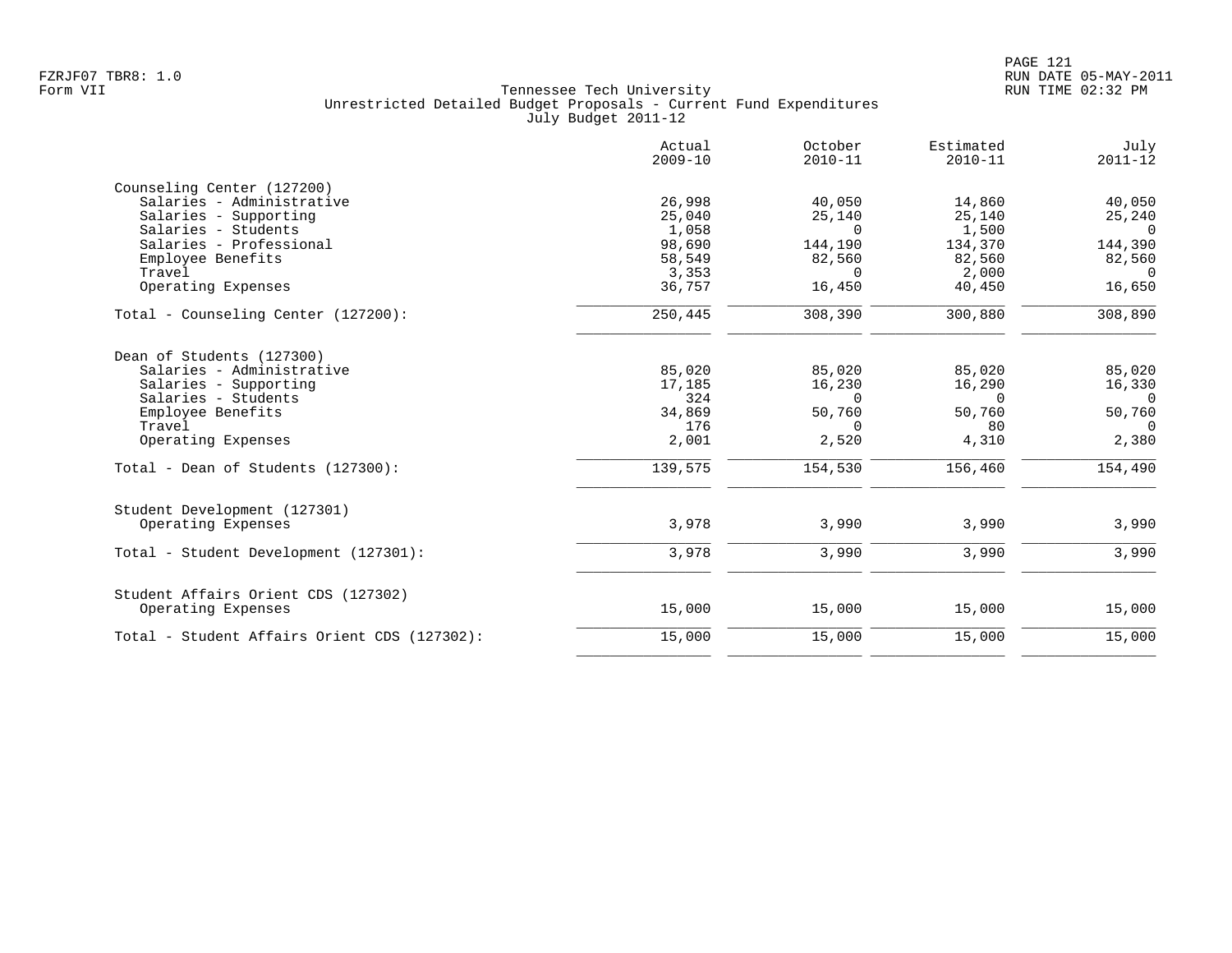|                                                     | Actual<br>$2009 - 10$ | October<br>$2010 - 11$ | Estimated<br>$2010 - 11$ | July<br>$2011 - 12$ |
|-----------------------------------------------------|-----------------------|------------------------|--------------------------|---------------------|
| SAF Student Orientation (127303)                    |                       |                        |                          |                     |
| Salaries - Supporting                               | 16,050                | 14,040                 | 14,290                   | 14,040              |
| Salaries - Students                                 | 15,318                | $\Omega$               | 18,500                   | $\Omega$            |
| Salaries - Professional                             | 41,785                | 40,710                 | 45,510                   | 40,810              |
| Employee Benefits                                   | 15,840                | 16,820                 | 16,820                   | 16,820              |
| Travel                                              | $\Omega$              | $\Omega$               | 40                       | $\Omega$            |
| Operating Expenses                                  | 66,353                | 177,270                | 152,680                  | 130,730             |
| Total - SAF Student Orientation (127303):           | 155,346               | 248,840                | 247,840                  | 202,400             |
| Student Orient Advis Registration (127304)          |                       |                        |                          |                     |
| Salaries - Students                                 | 30,605                | 15,000                 | 45,400                   | $\overline{0}$      |
| Employee Benefits                                   | 1,762                 | 1,000                  | 1,000                    | $\Omega$            |
| Operating Expenses                                  | 143,681               | 126,000                | 95,600                   | 142,000             |
| Total - Student Orient Advis Registration (127304): | 176,048               | 142,000                | 142,000                  | 142,000             |
| Disability Services (127400)                        |                       |                        |                          |                     |
| Salaries - Supporting                               | 49,894                | 47,800                 | 47,840                   | 48,000              |
| Salaries - Students                                 | $\Omega$              | $\Omega$               | 660                      | $\bigcap$           |
| Salaries - Professional                             | 75,498                | 76,390                 | 63,210                   | 76,590              |
| Employee Benefits                                   | 47,052                | 104,890                | 104,890                  | 104,890             |
| Travel                                              | 2,814                 | 3,000                  | 3,000                    | $\Omega$            |
| Operating Expenses                                  | 12,513                | 13,720                 | 26,320                   | 16,880              |
| Department Revenues                                 | $-1$                  | $\Omega$               |                          | $\Omega$            |
| Total - Disability Services (127400):               | 187,770               | 245,800                | 245,920                  | 246,360             |
|                                                     |                       |                        |                          |                     |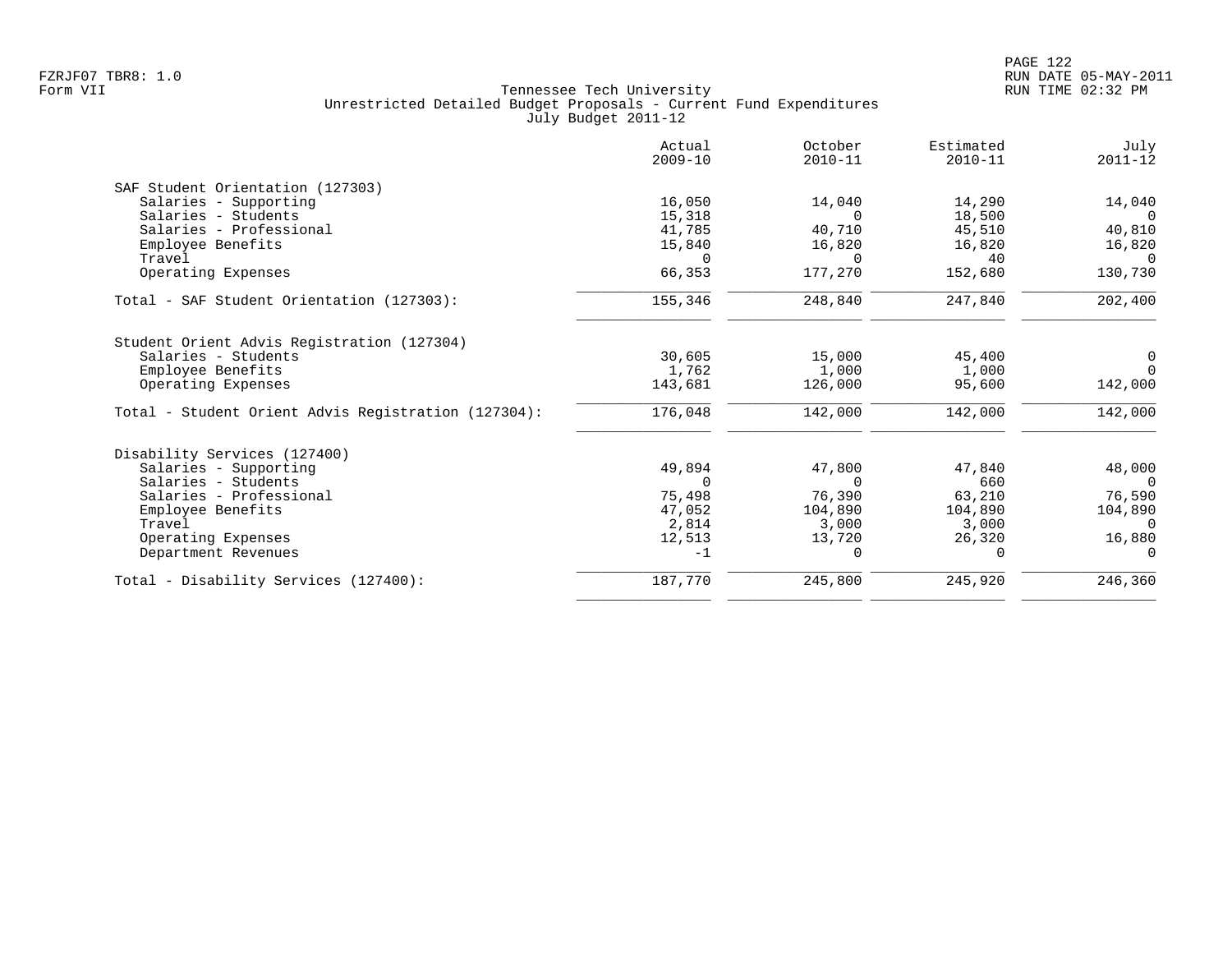|                                              | Actual<br>$2009 - 10$ | October<br>$2010 - 11$ | Estimated<br>$2010 - 11$ | July<br>$2011 - 12$ |
|----------------------------------------------|-----------------------|------------------------|--------------------------|---------------------|
| ADA Student Affairs (127401)                 |                       |                        |                          |                     |
| Salaries - Supporting                        | 2,235                 | $\Omega$               | $\Omega$                 | $\mathbf 0$         |
| Salaries - Students                          | 4,000                 | 4,500                  | 4,500                    | $\Omega$            |
| Salaries - Professional<br>Employee Benefits | 35,837<br>2,912       | $\Omega$<br>1,300      | $\Omega$<br>1,300        | 4,500<br>1,300      |
| Operating Expenses                           | $\Omega$              | 15,000                 | 30,000                   | $\Omega$            |
| Total - ADA Student Affairs (127401):        | 44,984                | 20,800                 | 35,800                   | 5,800               |
| Health Services (127500)                     |                       |                        |                          |                     |
| Salaries - Supporting                        | 76,985                | 83,010                 | 81,790                   | 76,930              |
| Salaries - Professional                      | 51,018                | 73,749                 | 88,719                   | 53,523              |
| Employee Benefits                            | 107,509               | 168,680                | 168,680                  | 84,580              |
| Travel                                       | $\Omega$              | $\Omega$               | 800                      | $\overline{0}$      |
| Operating Expenses                           | 37,093                | 34,175                 | 42,535                   | 10,835              |
| Capital Outlay                               | 0                     | 1,050                  | 0                        | $\mathbf 0$         |
| Total - Health Services (127500):            | 272,605               | 360,664                | 382,524                  | 225,868             |
| Pharmacy (127501)                            |                       |                        |                          |                     |
| Salaries - Supporting                        | 15,851                | 14,970                 | 16,070                   | 14,970              |
| Employee Benefits                            | 1,404                 | 1,800                  | 1,800                    | 1,800               |
| Operating Expenses                           | 57,540                | 44,240                 | 43,140                   | 44,240              |
| Total - Pharmacy $(127501)$ :                | 74,795                | 61,010                 | 61,010                   | 61,010              |
| Health Services Laboratory (127502)          |                       |                        |                          |                     |
| Operating Expenses                           | 12,113                | 27,800                 | 27,800                   | 20,000              |
| Total - Health Services Laboratory (127502): | 12,113                | 27,800                 | 27,800                   | 20,000              |
|                                              |                       |                        |                          |                     |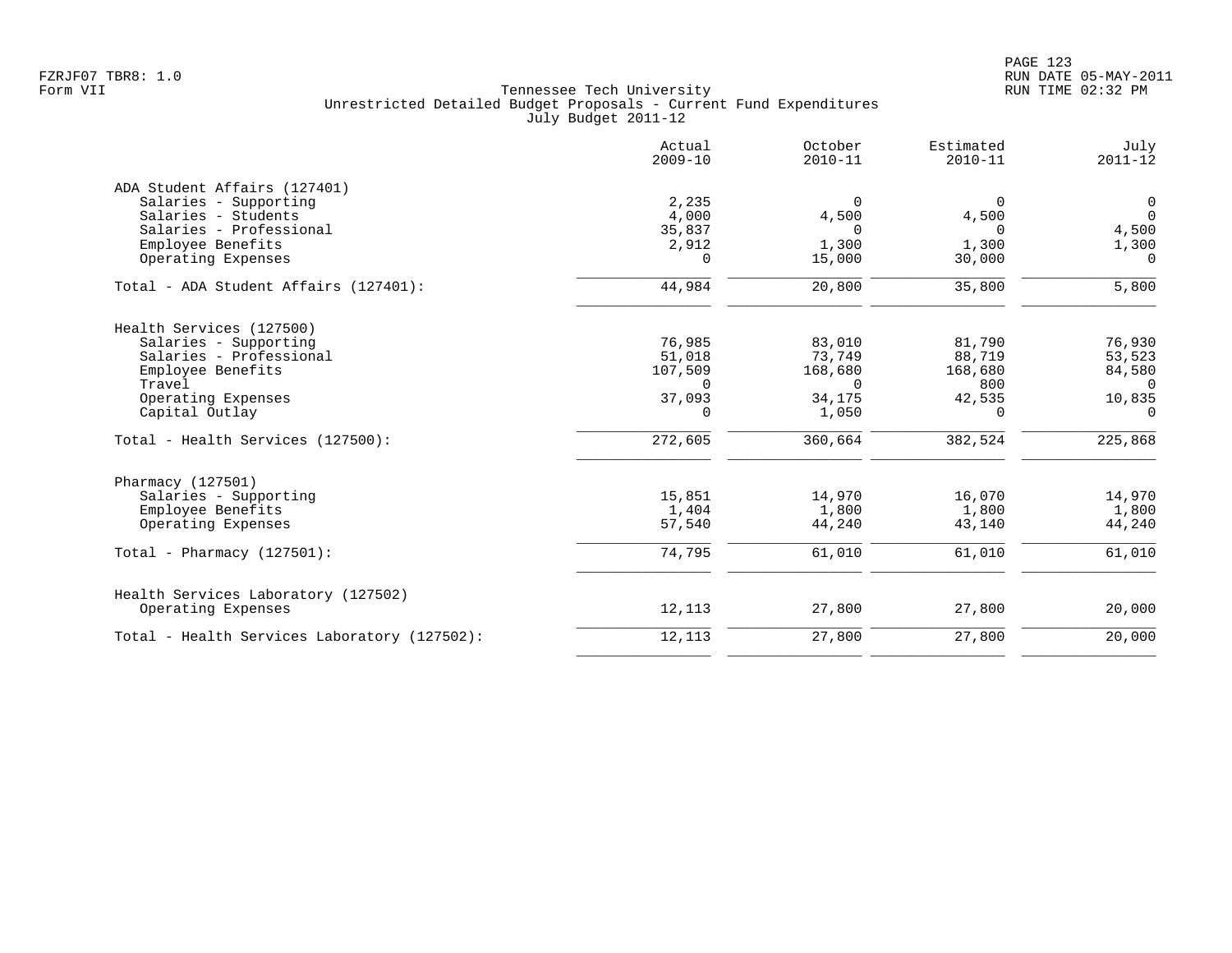|                                            | Actual<br>$2009 - 10$ | October<br>$2010 - 11$ | Estimated<br>$2010 - 11$ | July<br>$2011 - 12$ |
|--------------------------------------------|-----------------------|------------------------|--------------------------|---------------------|
| SAF Health Services (127504)               |                       |                        |                          |                     |
| Salaries - Administrative                  | 24,498                | 40,050                 | 6,050                    | 40,050              |
| Salaries - Supporting                      | 36,762                | 32,000                 | 37,410                   | 38,850              |
| Salaries - Professional                    | 140,820               | 133,940                | 113,930                  | 148,640             |
| Employee Benefits                          | 24,647                | 25,070                 | 25,070                   | 119,070             |
| Operating Expenses                         | 32,312                | 51,160                 | 97,760                   | 253,390             |
| Total - SAF Health Services (127504):      | 259,039               | 282,220                | 280,220                  | 600,000             |
| Student Activities Admin (127600)          |                       |                        |                          |                     |
| Salaries - Administrative                  | 56,130                | 56,230                 | 56,230                   | 56,330              |
| Salaries - Supporting                      | 29,942                | 30,020                 | 30,040                   | 30,120              |
| Salaries - Students                        | $\Omega$              | $\Omega$               | 1,100                    | $\overline{0}$      |
| Salaries - Professional                    | 33,870                | 34,070                 | 34,070                   | 34,170              |
| Employee Benefits                          | 50,825                | 58,940                 | 58,940                   | 58,940              |
| Operating Expenses                         | 32,241                | 4,620                  | 6,100                    | 4,580               |
| Total - Student Activities Admin (127600): | 203,008               | 183,880                | 186,480                  | 184,140             |
| Social Development UPC (127602)            |                       |                        |                          |                     |
| Salaries - Students                        | 1,900                 | $\Omega$               | 2,300                    | $\overline{0}$      |
| Employee Benefits                          | 79                    | 310                    | 310                      | 310                 |
| Operating Expenses                         | 4,376                 | 6,270                  | 4,970                    | 6,270               |
| Total - Social Development UPC (127602):   | 6,355                 | 6,580                  | 7,580                    | 6,580               |
| Student Act Grad Assist (127603)           |                       |                        |                          |                     |
| Operating Expenses                         | 0                     | 50                     | 50                       | 50                  |
| Total - Student Act Grad Assist (127603):  | $\overline{0}$        | 50                     | 50                       | 50                  |
|                                            |                       |                        |                          |                     |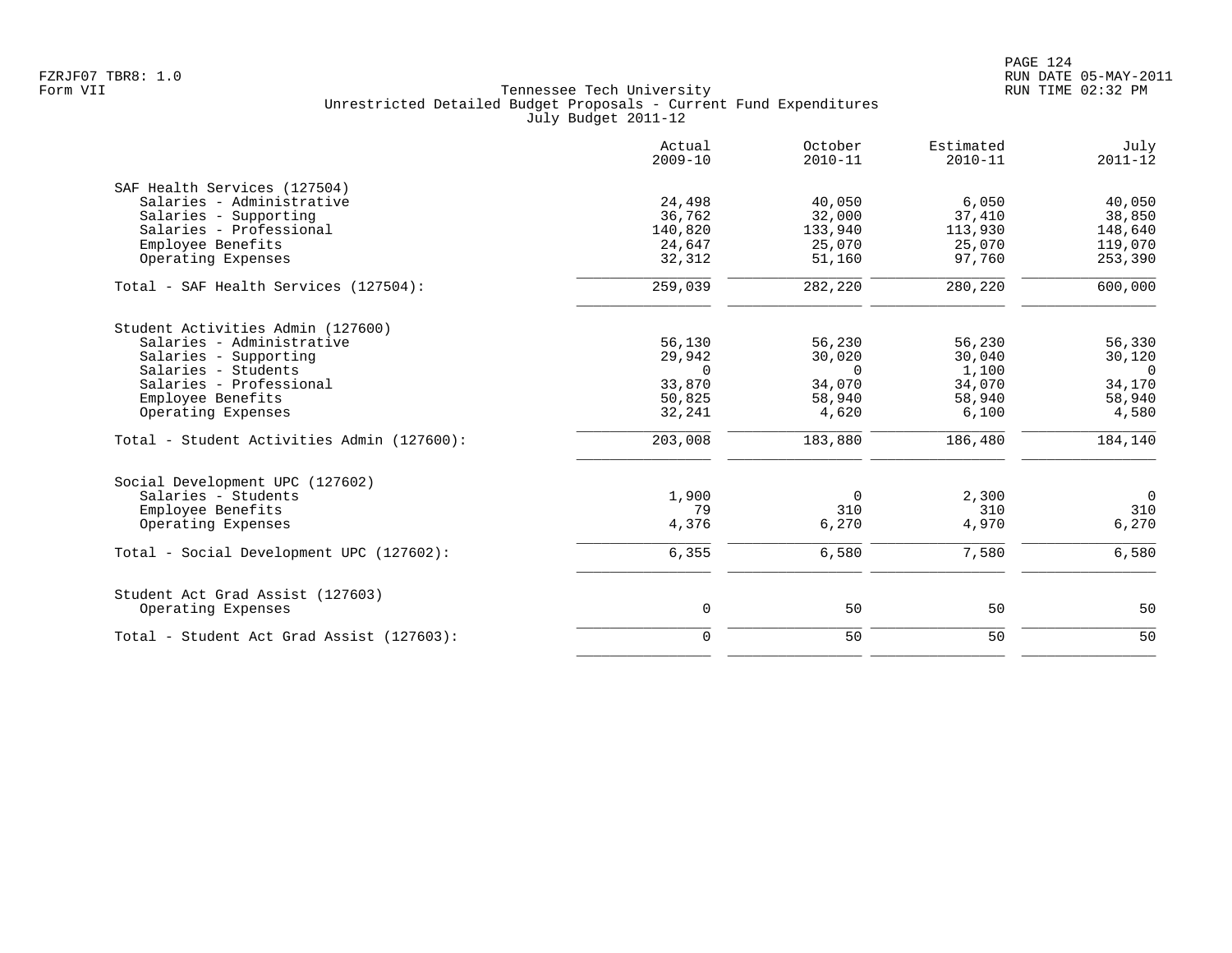|                                            | Actual<br>$2009 - 10$ | October<br>$2010 - 11$ | Estimated<br>$2010 - 11$ | July<br>$2011 - 12$ |
|--------------------------------------------|-----------------------|------------------------|--------------------------|---------------------|
| Minority Student Affairs (127700)          |                       |                        |                          |                     |
| Salaries - Students                        | 108                   | 410                    | 410                      | $\overline{0}$      |
| Salaries - Professional                    | 88,800                | 89,000                 | 82,470                   | 88,600              |
| Employee Benefits                          | 31,869                | 36,000                 | 36,000                   | 36,000              |
| Travel                                     | 1,119                 | 1,500                  | 1,500                    | $\Omega$            |
| Operating Expenses                         | 6,056                 | 4,650                  | 10,640                   | 5,120               |
| Department Revenues                        | $-69$                 | $\Omega$               | $-2,530$                 | $\Omega$            |
| Total - Minority Student Affairs (127700): | 127,883               | 131,560                | 128,490                  | 129,720             |
| Eagle Card Office (127800)                 |                       |                        |                          |                     |
| Salaries - Supporting                      | 27,289                | 27,300                 | 29,140                   | 27,400              |
| Salaries - Students                        | 5,117                 | 3,020                  | 7,320                    | $\overline{0}$      |
| Salaries - Professional                    | 46,313                | 40,125                 | 44,695                   | 35,625              |
| Employee Benefits                          | 26,840                | 31,500                 | 31,500                   | 31,500              |
| Operating Expenses                         | 28,329                | 35,720                 | 29,920                   | 39,660              |
| Total - Eagle Card Office (127800):        | 133,888               | 137,665                | 142,575                  | 134,185             |
| The Eagle (127900)                         |                       |                        |                          |                     |
| Salaries - Supporting                      | 7,313                 | $\mathbf 0$            | 0                        | $\mathbf 0$         |
| Salaries - Students                        | 8,690                 | 7,840                  | 7,840                    | 7,840               |
| Employee Benefits                          | 4,804                 | 5,370                  | 5,370                    | 5,370               |
| Travel                                     | $\Omega$              | 400                    | 400                      | 400                 |
| Operating Expenses                         | 4,981                 | 7,170                  | 2,170                    | 7,170               |
| Total - The Eagle $(127900)$ :             | 25,788                | 20,780                 | 15,780                   | 20,780              |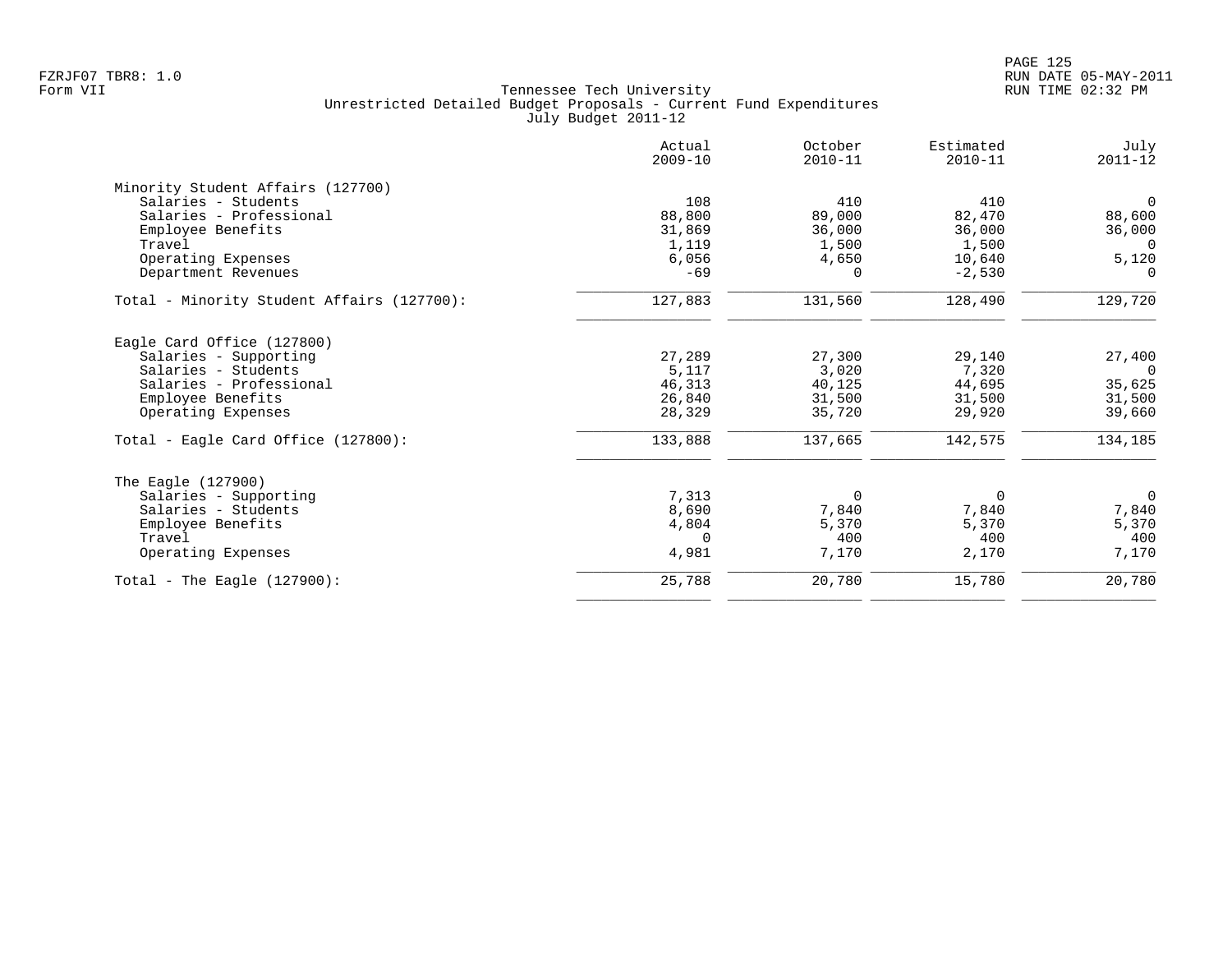|                                        | Actual<br>$2009 - 10$ | October<br>$2010 - 11$ | Estimated<br>$2010 - 11$ | July<br>$2011 - 12$ |
|----------------------------------------|-----------------------|------------------------|--------------------------|---------------------|
| Tenn Tech Oracle (127902)              |                       |                        |                          |                     |
| Salaries - Supporting                  | 8,534                 | 1,100                  | $\mathbf 0$              | $\mathsf{O}$        |
| Salaries - Students                    | 9,840                 | 11,990                 | 9,890                    | 11,990              |
| Employee Benefits                      | 5,436                 | 6,300                  | 6,300                    | 6,300               |
| Operating Expenses                     | 23,426                | 9,510                  | 16,260                   | 8,810               |
| Total - Tenn Tech Oracle (127902):     | 47,236                | 28,900                 | 32,450                   | 27,100              |
| Oracle Revenue (127903)                |                       |                        |                          |                     |
| Department Revenues                    | $-22,929$             | $-10,000$              | $-10,000$                | $-10,000$           |
| Total - Oracle Revenue (127903):       | $-22,929$             | $-10,000$              | $-10,000$                | $-10,000$           |
| SAF NH South Village (128015)          |                       |                        |                          |                     |
| Operating Expenses                     | $\mathbf 0$           | 9,000                  | $\mathbf 0$              | $\mathbf 0$         |
| Total - SAF NH South Village (128015): | $\mathbf 0$           | 9,000                  | $\mathbf 0$              | $\Omega$            |
| SAF NH North Village (128016)          |                       |                        |                          |                     |
| Operating Expenses                     | $\mathsf{O}$          | 9,000                  | $\mathbf 0$              | $\mathbf 0$         |
| Total - SAF NH North Village (128016): | $\mathbf 0$           | 9,000                  | $\mathbf 0$              | $\Omega$            |
| SAF Intramurals (129001)               |                       |                        |                          |                     |
| Salaries - Supporting                  | 29,661                | 19,480                 | 22,460                   | 19,580              |
| Salaries - Students                    | 48,517                | 45,520                 | 45,520                   | 45,520              |
| Salaries - Professional                | 37,968                | 41,480                 | 44,480                   | 41,480              |
| Employee Benefits                      | 16,135                | 12,630                 | 17,380                   | 12,630              |
| Travel                                 | 600                   | 3,000                  | 7,650                    | 3,000               |
| Operating Expenses                     | 137,164               | 163,030                | 146,650                  | 80,190              |
| Total - SAF Intramurals (129001):      | 270,045               | 285,140                | 284,140                  | 202,400             |
|                                        |                       |                        |                          |                     |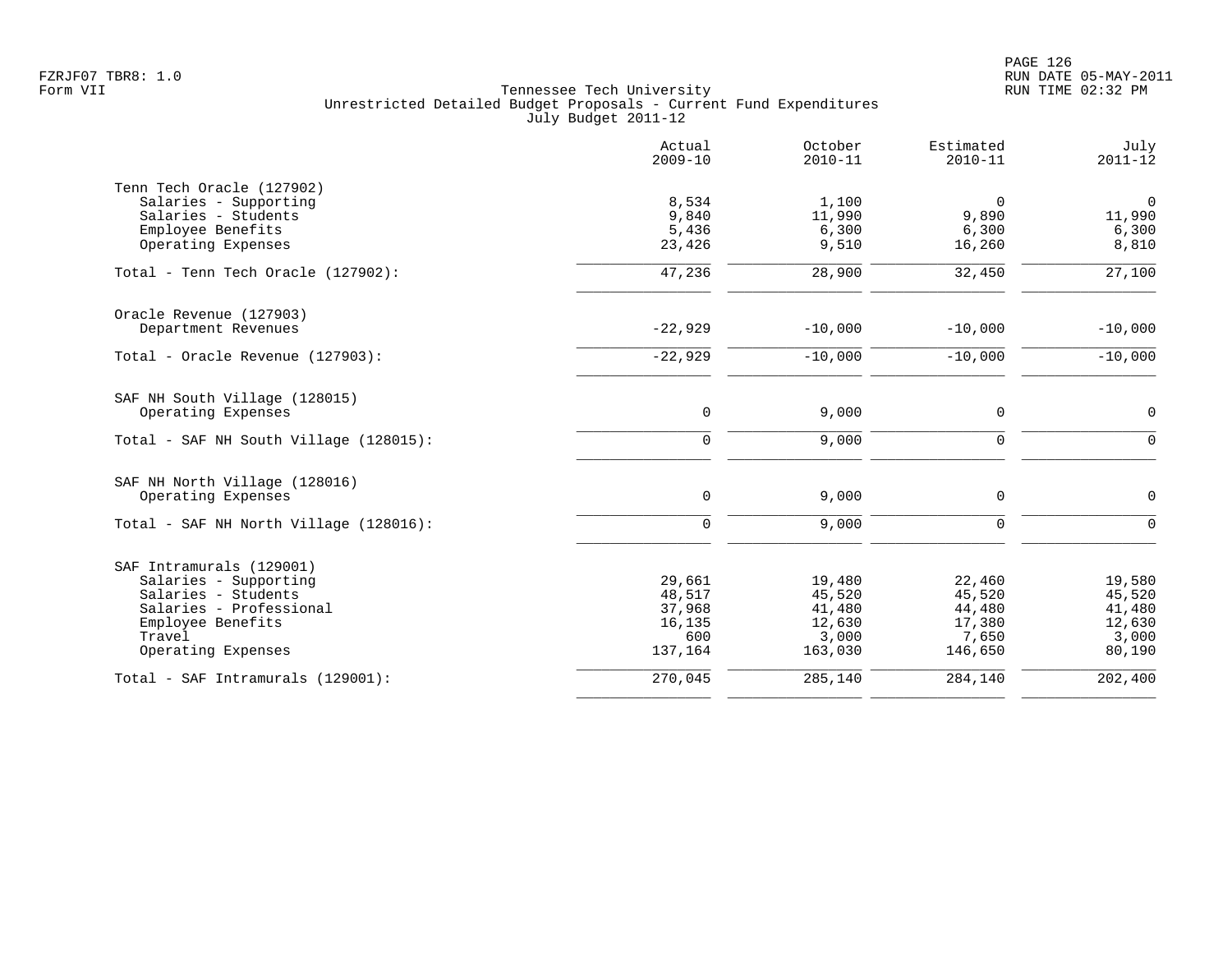|                                                    | Actual<br>$2009 - 10$ | October<br>$2010 - 11$ | Estimated<br>$2010 - 11$ | July<br>$2011 - 12$ |
|----------------------------------------------------|-----------------------|------------------------|--------------------------|---------------------|
| Extramurals (129002)                               |                       |                        |                          |                     |
| Operating Expenses                                 | $\mathbf 0$           | 820                    | 820                      | 820                 |
| Total - Extramurals (129002):                      | $\mathbf 0$           | 820                    | 820                      | 820                 |
| Cheerleaders (129003)                              |                       |                        |                          |                     |
| Salaries - Supporting                              | 6,117                 | 6,116                  | 6,286                    | 6,116               |
| Employee Benefits                                  | 3,934                 | 4,170                  | 4,170                    | 4,170               |
| Travel                                             | 213                   | 1,000                  | 1,000                    | 1,000               |
| Operating Expenses                                 | 2,119                 | 2,310                  | 2,160                    | 2,350               |
| Total - Cheerleaders (129003):                     | 12,383                | 13,596                 | 13,616                   | 13,636              |
| Cheerleaders Housing Sch (129004)                  |                       |                        |                          |                     |
| Operating Expenses                                 | 13,200                | 22,380                 | 22,380                   | 22,380              |
| Total - Cheerleaders Housing Sch (129004):         | 13,200                | 22,380                 | 22,380                   | 22,380              |
| Dance Team (129007)                                |                       |                        |                          |                     |
| Travel                                             | 3,789                 | 0                      | 4,870                    | $\mathbf 0$         |
| Operating Expenses                                 | 2,613                 | 6,000                  | 1,130                    | 6,000               |
| Total - Dance Team $(129007)$ :                    | 6,402                 | 6,000                  | 6,000                    | 6,000               |
| SAF General Education Acad Affrs (130002)          |                       |                        |                          |                     |
| Salaries - Administrative                          | 424                   | 0                      | $\mathbf 0$              | $\boldsymbol{0}$    |
| Salaries - Academic                                | 1,750                 | $\mathbf 0$            | $\Omega$                 | $\mathsf{O}$        |
| Salaries - Supporting                              | 12,188                | $\mathbf 0$            | $\mathbf 0$              | $\overline{0}$      |
| Salaries - Students                                | 3,469                 | $\Omega$               | $\Omega$                 | $\Omega$            |
| Salaries - Professional                            | 73,946                | 69,770                 | 69,770                   | 69,870              |
| Employee Benefits<br>Travel                        | 20,749<br>48          | 34,410<br>$\Omega$     | 34,410<br>$\Omega$       | 34,410<br>$\Omega$  |
| Operating Expenses                                 | 332,370               | 459,100                | 457,100                  | 299,920             |
| Total - SAF General Education Acad Affrs (130002): | 444,944               | 563,280                | 561,280                  | 404,200             |
|                                                    |                       |                        |                          |                     |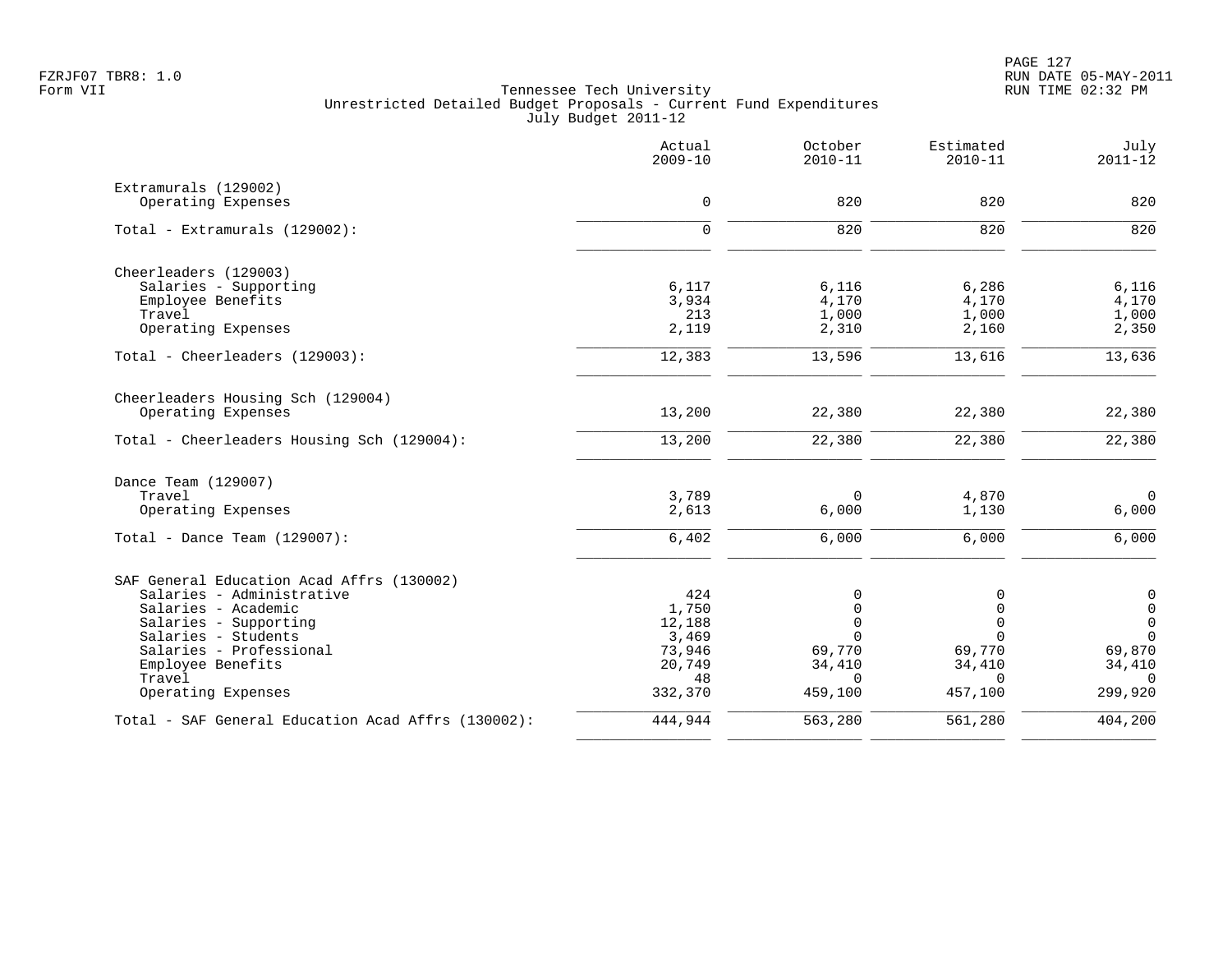|                                                                                                                    | Actual<br>$2009 - 10$                    | October<br>$2010 - 11$                          | Estimated<br>$2010 - 11$                               | July<br>$2011 - 12$                                                        |
|--------------------------------------------------------------------------------------------------------------------|------------------------------------------|-------------------------------------------------|--------------------------------------------------------|----------------------------------------------------------------------------|
| Band (155004)<br>Salaries - Supporting<br>Salaries - Students<br>Employee Benefits<br>Travel<br>Operating Expenses | $\mathbf 0$<br>856<br>49<br>100<br>7,705 | $\Omega$<br>0<br>$\Omega$<br>$\Omega$<br>33,220 | 3,380<br>2,100<br>1,000<br>1,900<br>25,190<br>$\Omega$ | $\mathbf 0$<br>$\mathbf 0$<br>$\mathbf 0$<br>$\Omega$<br>8,650<br>$\Omega$ |
| Department Revenues<br>Total - Band (155004):                                                                      | $-1,533$<br>7,177                        | 33,220                                          | 33,570                                                 | 8,650                                                                      |
| Pep Band Scholarships (155006)<br>Operating Expenses                                                               | 112,468                                  | 130,490                                         | 130,490                                                | 130,490                                                                    |
| Total - Pep Band Scholarships (155006):                                                                            | 112,468                                  | 130,490                                         | 130,490                                                | 130,490                                                                    |
| Postage and Mailing (203007)<br>Operating Expenses                                                                 | 6,000                                    | 0                                               | 0                                                      | 0                                                                          |
| Total - Postage and Mailing (203007):                                                                              | 6,000                                    | 0                                               | $\mathbf 0$                                            | $\Omega$                                                                   |
| CATS Bus Service (203026)<br>Travel                                                                                | $\mathsf{O}$                             | 10,000                                          | 10,000                                                 | 10,000                                                                     |
| Total - CATS Bus Service (203026):                                                                                 | $\Omega$                                 | 10,000                                          | 10,000                                                 | 10,000                                                                     |
| Marketing and Promotions (305000)<br>Salaries - Professional<br>Employee Benefits<br>Operating Expenses            | 0<br>$\Omega$<br>267,249                 | 100<br>720<br>152,190                           | 100<br>720<br>159,690                                  | 100<br>720<br>146,390                                                      |
| Total - Marketing and Promotions (305000):                                                                         | 267,249                                  | 153,010                                         | 160,510                                                | 147,210                                                                    |
|                                                                                                                    |                                          |                                                 |                                                        |                                                                            |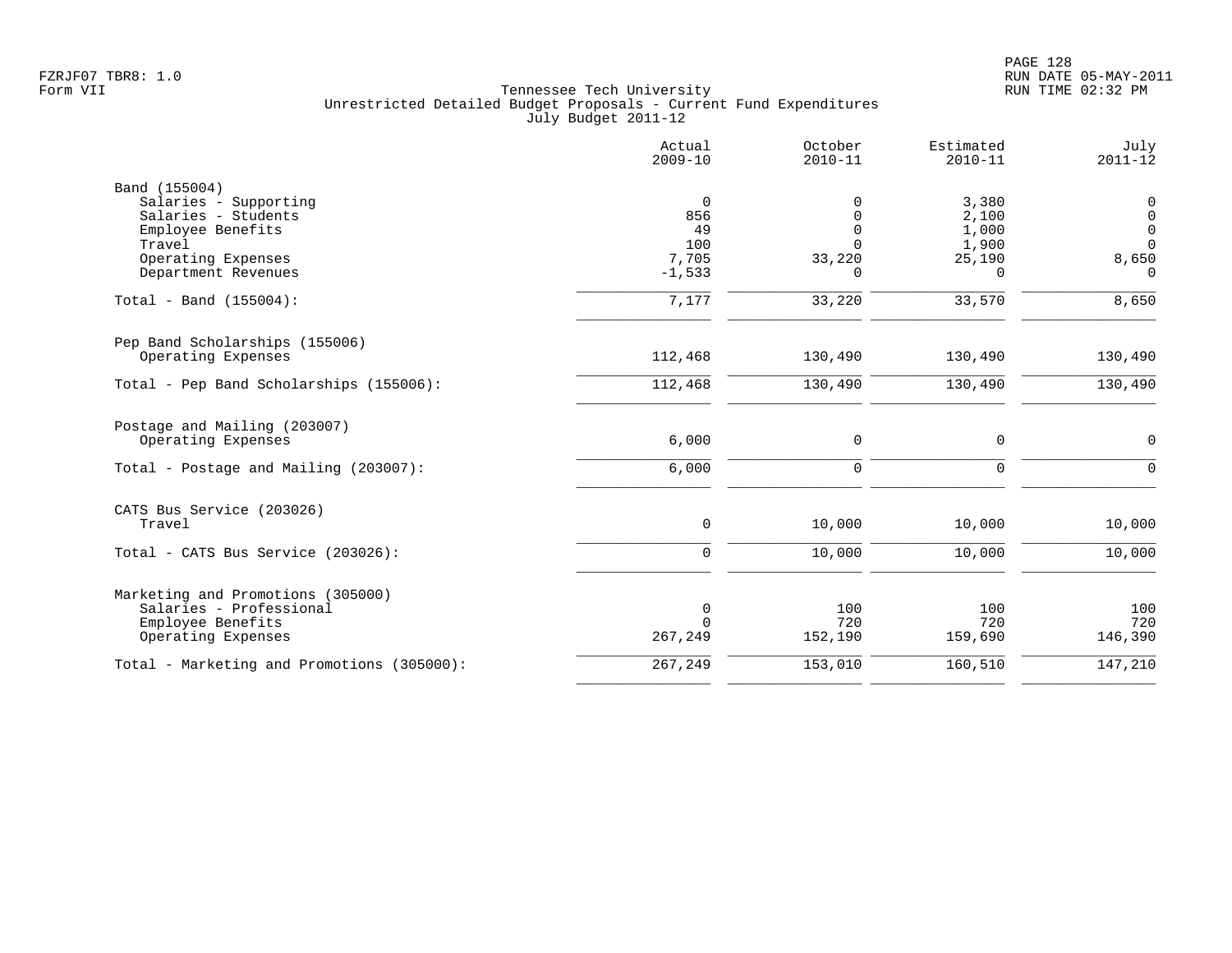| Actual<br>$2009 - 10$ | October<br>$2010 - 11$    | Estimated<br>$2010 - 11$ | July<br>$2011 - 12$ |
|-----------------------|---------------------------|--------------------------|---------------------|
|                       |                           |                          |                     |
| 67,738                | 67,838                    | 67,838                   | 67,938              |
| 93,067                | 91,986                    | 91,986                   | 92,286              |
| 6,052                 | $\Omega$                  | 7,810                    | $\Omega$            |
| 184,810               | 175,930                   | 187,130                  | 176,230             |
| 109,662               | 123,880                   | 143,630                  | 123,880             |
| 21,268                | 12,580                    | 30,580                   | 12,580              |
| 266,580               | 299,030                   | 267,765                  | 174,030             |
|                       | 0                         | $\Omega$                 | $\Omega$            |
|                       |                           |                          | $\overline{0}$      |
| 804,395               | 771,244                   | 796,549                  | 646,944             |
| 14,171                | 13,680                    | 24,000                   | 13,680              |
|                       |                           |                          |                     |
|                       |                           |                          | 13,680              |
|                       |                           |                          |                     |
| 1,057                 | $\Omega$                  | 1,343                    | 0                   |
| 6,656                 | $\Omega$                  | 11,810                   | $\mathsf{O}$        |
| 22,628                | $\Omega$                  | 34,000                   | $\Omega$            |
| 1,075                 | 440                       | 4,425                    | 440                 |
| 574                   | $\Omega$                  | 280                      | $\Omega$            |
| 153,996               | 100,000                   | 135,000                  | 125,000             |
| $-7$                  | $\Omega$                  | 0                        | $\Omega$            |
| 185,979               | 100,440                   | 186,858                  | 125,440             |
|                       | 55,269<br>$-51$<br>14,171 | $\mathbf 0$<br>13,680    | $-190$<br>24,000    |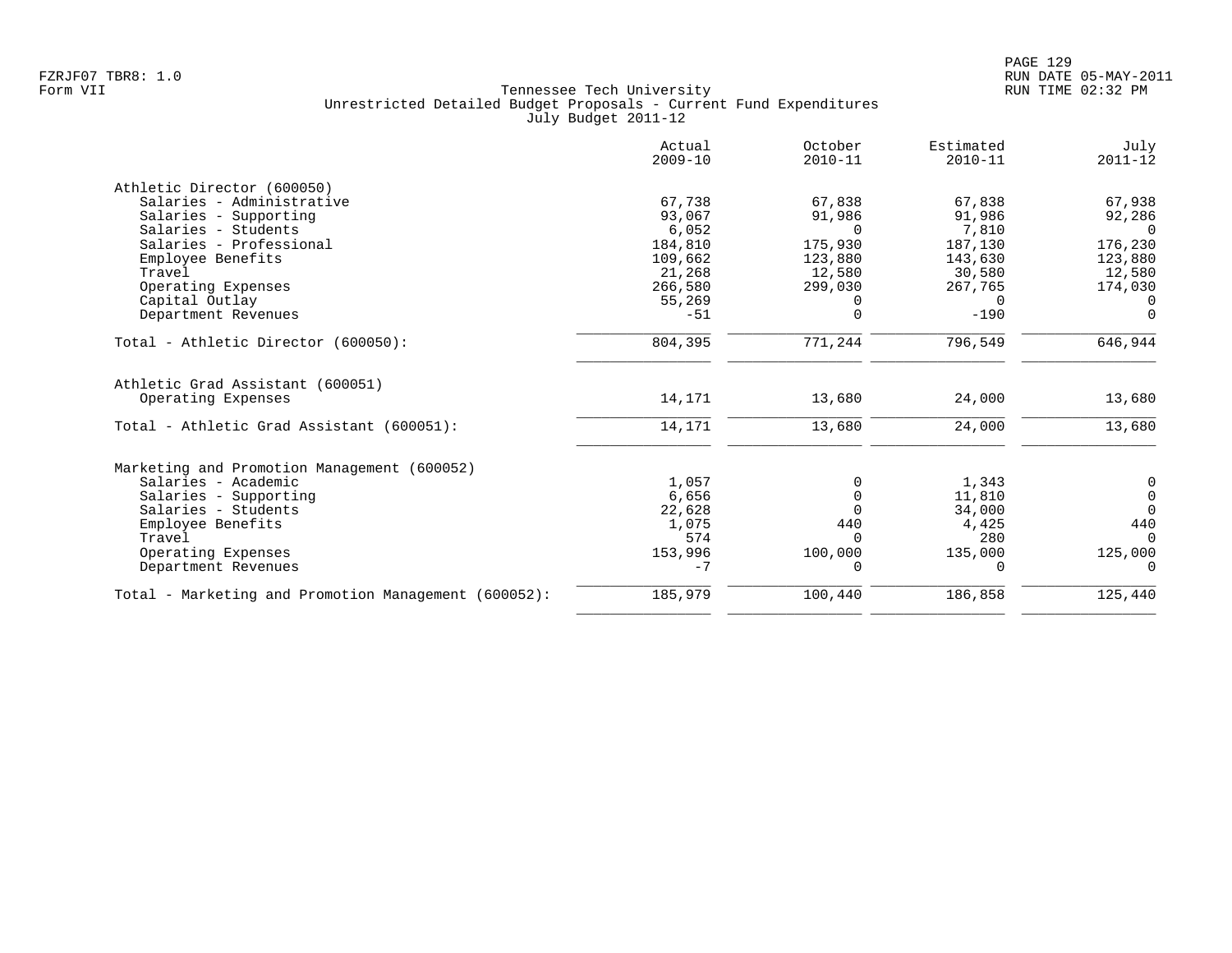|                                                               | Actual<br>$2009 - 10$ | October<br>$2010 - 11$ | Estimated<br>$2010 - 11$ | July<br>$2011 - 12$ |
|---------------------------------------------------------------|-----------------------|------------------------|--------------------------|---------------------|
| Athletic Concessions CDS (600053)<br>Operating Expenses       | $\mathbf 0$           | 32,000                 | $\Omega$                 | 32,000              |
| Total - Athletic Concessions CDS (600053):                    | 0                     | 32,000                 | 0                        | 32,000              |
| Athletic Medical and Insurance (600054)<br>Operating Expenses | 188,151               | 187,650                | 187,650                  | 187,650             |
| Total - Athletic Medical and Insurance (600054):              | 188,151               | 187,650                | 187,650                  | 187,650             |
| Athletic Awards (600055)<br>Operating Expenses                | 13,339                | 10,000                 | 18,000                   | 10,000              |
| Total - Athletic Awards (600055):                             | 13,339                | 10,000                 | 18,000                   | 10,000              |
| Athletic Comp Tickets (600056)<br>Operating Expenses          | 19,780                | 16,890                 | 18,745                   | 16,890              |
| Total - Athletic Comp Tickets (600056):                       | 19,780                | 16,890                 | 18,745                   | 16,890              |
| Athletic Book Account (600057)<br>Operating Expenses          | 142,953               | 45,000                 | 45,000                   | 45,000              |
| Total - Athletic Book Account (600057):                       | 142,953               | 45,000                 | 45,000                   | 45,000              |
|                                                               |                       |                        |                          |                     |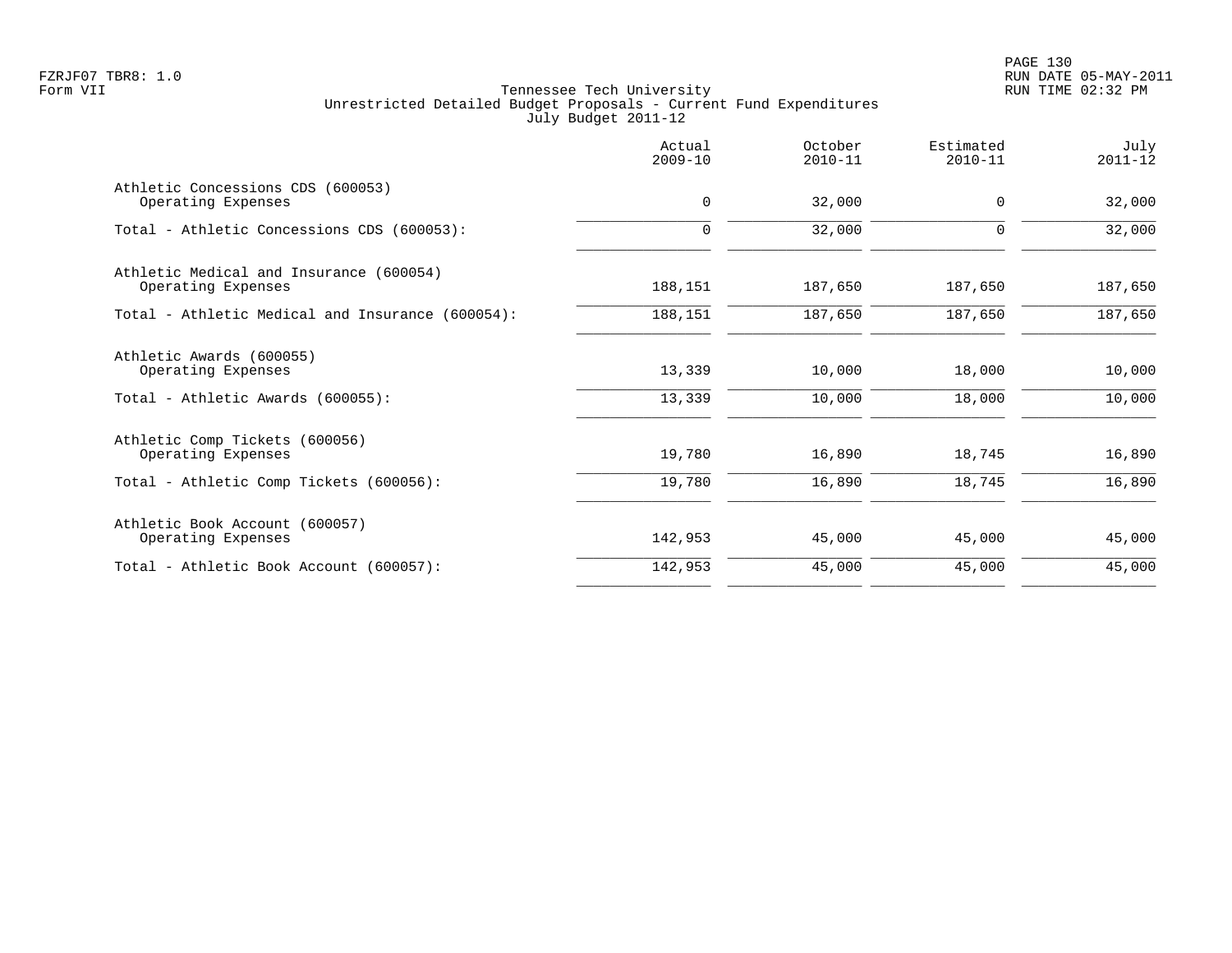|                                                | Actual<br>$2009 - 10$ | October<br>$2010 - 11$ | Estimated<br>$2010 - 11$ | July<br>$2011 - 12$ |
|------------------------------------------------|-----------------------|------------------------|--------------------------|---------------------|
| Athletic Book Trans Out (600058)               |                       |                        |                          |                     |
| Operating Expenses                             | $-142,953$            | $-45,000$              | $-45,000$                | $-45,000$           |
| Total - Athletic Book Trans Out (600058):      | $-142,953$            | $-45,000$              | $-45,000$                | $-45,000$           |
| Sports Information (600059)                    |                       |                        |                          |                     |
| Salaries - Supporting                          | 31,778                | 4,594                  | 31,161                   | 4,594               |
| Salaries - Students                            | 493                   | $\Omega$               | 200                      | $\Omega$            |
| Salaries - Professional                        | 52,660                | 52,860                 | 52,760                   | 52,960              |
| Employee Benefits                              | 27,014                | 32,860                 | 30,725                   | 32,860              |
| Travel                                         | 5,727                 | 1,920                  | 6,255                    | 6,920               |
| Operating Expenses                             | 58,971                | 50,000                 | 40,016                   | 50,000              |
| Department Revenues                            | $-4$                  | $\Omega$               | $-16$                    | $\Omega$            |
| Total - Sports Information (600059):           | 176,639               | 142,234                | 161,101                  | 147,334             |
| Athletic Academic Counseling (600060)          |                       |                        |                          |                     |
| Salaries - Supporting                          | 6,767                 | 6,767                  | 6,767                    | 6,767               |
| Salaries - Professional                        | 29,774                | 29,874                 | 43,634                   | 29,974              |
| Employee Benefits                              | 16,918                | 31,760                 | 20,405                   | 31,760              |
| Travel                                         | 15                    | $\Omega$               | 2,000                    | $\Omega$            |
| Operating Expenses                             | 7,605                 | 12,690                 | 17,695                   | 12,690              |
| Department Revenues                            | $-3$                  | $\Omega$               | $-5$                     | $\Omega$            |
| Total - Athletic Academic Counseling (600060): | 61,076                | 81,091                 | 90,496                   | 81,191              |
| Athletic Academic Tutoring (600061)            |                       |                        |                          |                     |
| Salaries - Supporting                          | 3,138                 | 0                      |                          | $\overline{0}$      |
| Salaries - Students                            | 8,251                 | 800                    | 43,430                   | 800                 |
| Salaries - Professional                        | $\Omega$              | 300                    | $\Omega$                 | 300                 |
| Employee Benefits                              | 258                   | $\Omega$               | 0                        | $\Omega$            |
| Operating Expenses                             | $\Omega$              | 7,490                  | $\Omega$                 | 7,490               |
| Total - Athletic Academic Tutoring (600061):   | 11,647                | 8,590                  | 43,430                   | 8,590               |
|                                                |                       |                        |                          |                     |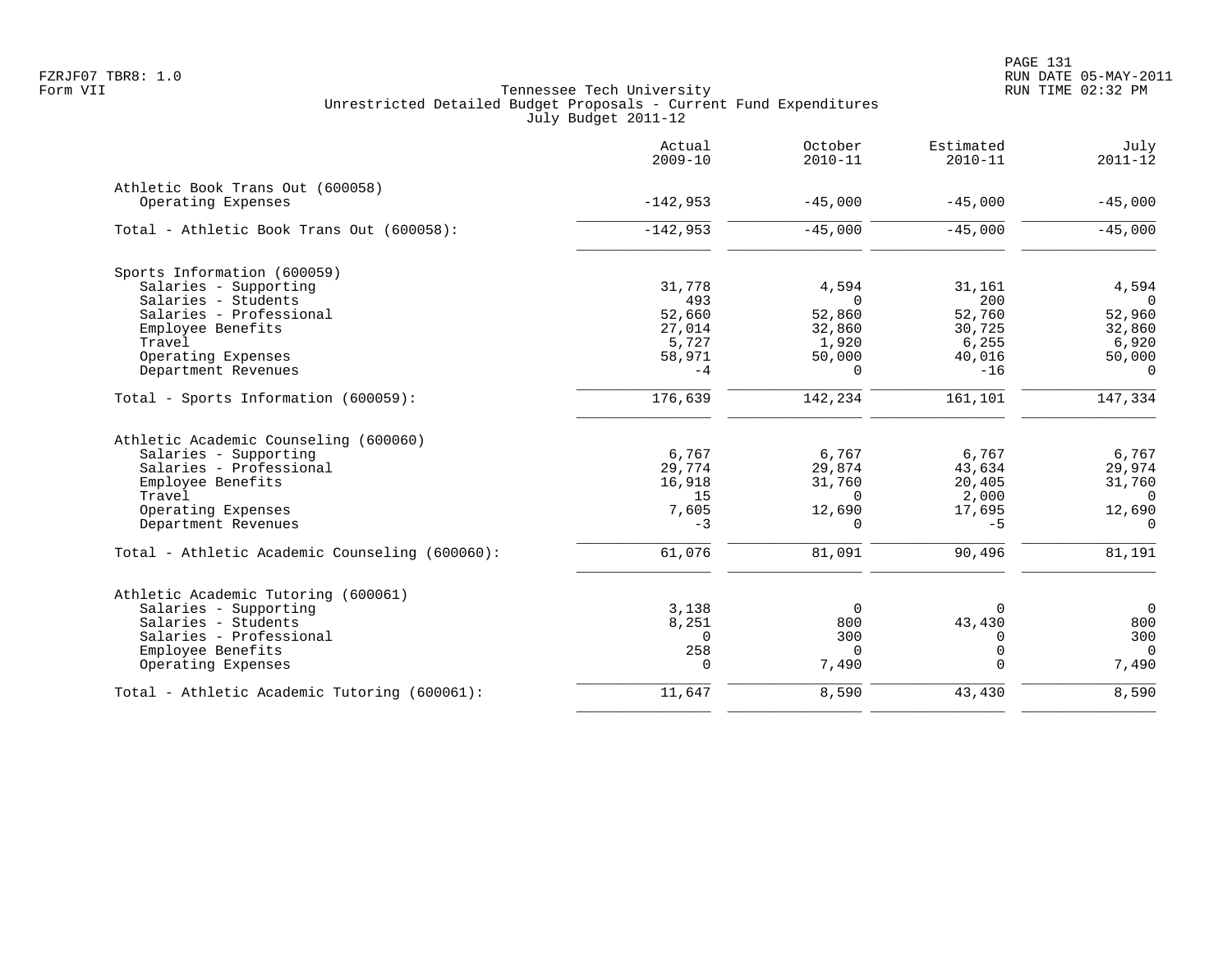|                                                       | Actual<br>$2009 - 10$ | October<br>$2010 - 11$ | Estimated<br>$2010 - 11$ | July<br>$2011 - 12$ |
|-------------------------------------------------------|-----------------------|------------------------|--------------------------|---------------------|
| Athletic Student Theraphy Center (600062)             |                       |                        |                          |                     |
| Salaries - Students                                   | 6,120                 | $\overline{0}$         | 6,000                    | $\overline{0}$      |
| Salaries - Professional                               | 140,392               | 139,141                | 141,612                  | 152,317             |
| Employee Benefits                                     | 36,454                | 73,200                 | 41,890                   | 77,300              |
| Travel                                                | 5,837                 | 4,010                  | 5,510                    | 6,010               |
| Operating Expenses                                    | 70,907                | 50,190                 | 59,765                   | 85,190              |
| Capital Outlay                                        | 5,497                 | <sup>0</sup>           | <sup>0</sup>             | $\Omega$            |
| Total - Athletic Student Theraphy Center (600062):    | 265,207               | 266,541                | 254,777                  | 320,817             |
| Athletic Training Graduate Teaching (600064)          |                       |                        |                          |                     |
| Operating Expenses                                    | 22,345                | 21,030                 | 28,825                   | 21,030              |
| Total - Athletic Training Graduate Teaching (600064): | 22,345                | 21,030                 | 28,825                   | 21,030              |
| Graduation Incentive (600065)                         |                       |                        |                          |                     |
| Operating Expenses                                    | 86,464                | 186,530                | 120,700                  | 186,530             |
| Total - Graduation Incentive (600065):                | 86,464                | 186,530                | 120,700                  | 186,530             |
| Strength and Conditioning (600066)                    |                       |                        |                          |                     |
| Salaries - Supporting                                 | 8,222                 | 0                      | 11,385                   | $\mathbf 0$         |
| Salaries - Students                                   | 2,170                 | $\Omega$               | 6,660                    | $\overline{0}$      |
| Salaries - Professional                               | 45,040                | 39,540                 | 48,640                   | 39,640              |
| Employee Benefits                                     | 14,266                | 12,500                 | 20,155                   | 12,500              |
| Travel                                                | 2,166                 | 1,500                  | 1,500                    | 5,000               |
| Operating Expenses                                    | 10,537                | 9,000                  | 12,012                   | 12,000              |
| Department Revenues                                   | $-15$                 | 0                      | $-12$                    | $\Omega$            |
| Total - Strength and Conditioning (600066):           | 82,386                | 62,540                 | 100,340                  | 69,140              |
|                                                       |                       |                        |                          |                     |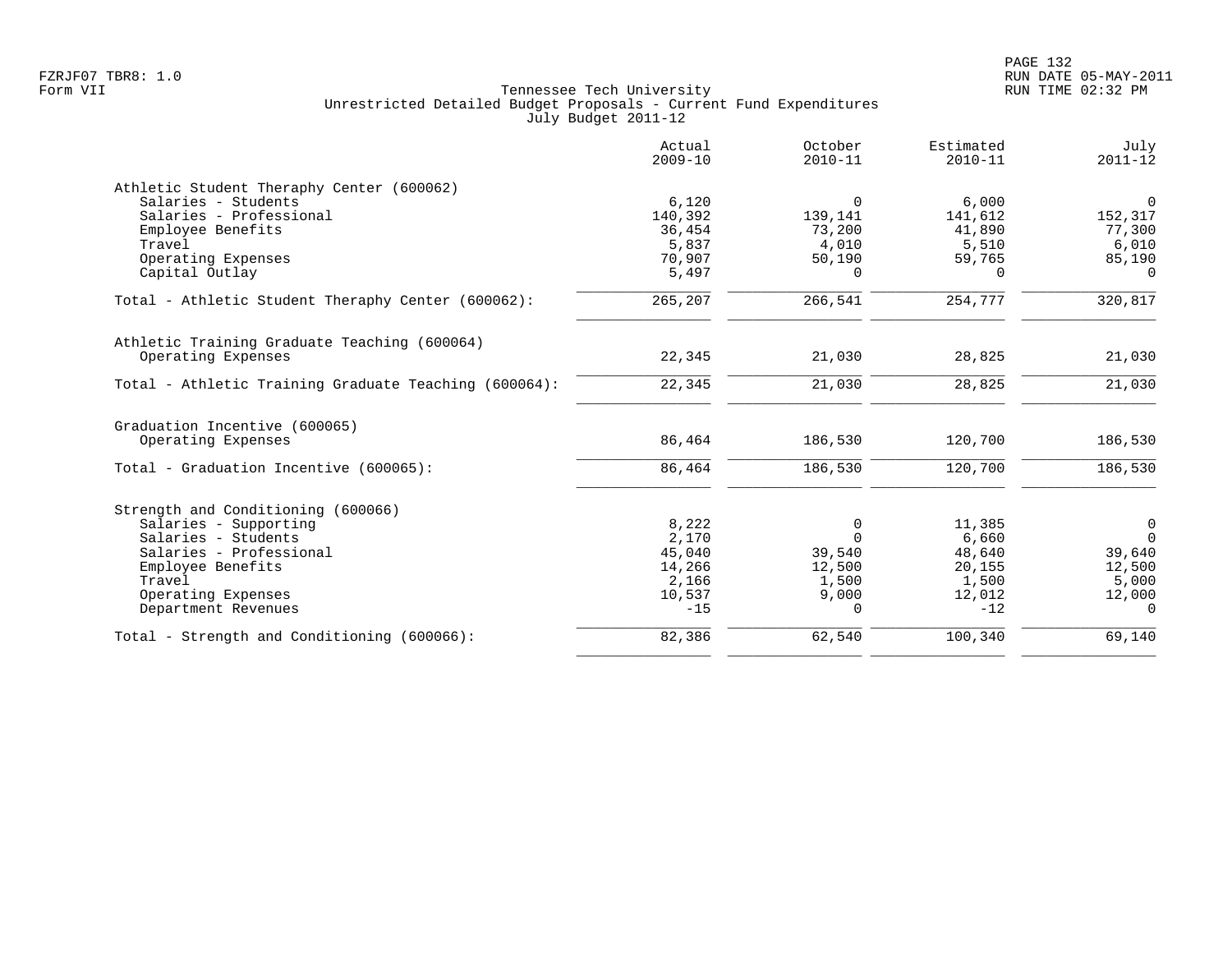|                                   | Actual<br>$2009 - 10$ | October<br>$2010 - 11$ | Estimated<br>$2010 - 11$ | July<br>$2011 - 12$ |
|-----------------------------------|-----------------------|------------------------|--------------------------|---------------------|
| Football (601000)                 |                       |                        |                          |                     |
| Salaries - Supporting             | 26,308                | 26,408                 | 39,418                   | 29,484              |
| Salaries - Students               | $\Omega$              | 50                     | 5,625                    | 50                  |
| Salaries - Professional           | 303,377               | 260,796                | 304,803                  | 321,258             |
| Employee Benefits                 | 88,933                | 144,890                | 104,510                  | 161,980             |
| Travel                            | 212,550               | 152,750                | 217,200                  | 125,500             |
| Operating Expenses                | 245,237               | 188,490                | 230,675                  | 145,580             |
| Department Revenues               | $-42$                 | 0                      | $-95$                    | 0                   |
| $Total - Football (601000):$      | 876,363               | 773,384                | 902,136                  | 783,852             |
| Mens Basketball (601001)          |                       |                        |                          |                     |
| Salaries - Supporting             | 30,925                | 20,510                 | 31,025                   | 20,610              |
| Salaries - Students               | $\Omega$              | 100                    | $\Omega$                 | 100                 |
| Salaries - Professional           | 184,040               | 179,072                | 183,000                  | 194,600             |
| Employee Benefits                 | 75,164                | 79,230                 | 84,951                   | 79,230              |
| Travel                            | 150,377               | 60,980                 | 130,350                  | 128,350             |
| Operating Expenses                | 90,120                | 56,140                 | 127,762                  | 108,590             |
| Department Revenues               | $-45$                 | $\Omega$               | $-5$                     | $\Omega$            |
| Total - Mens Basketball (601001): | 530,581               | 396,032                | 557,083                  | 531,480             |
| Baseball (601003)                 |                       |                        |                          |                     |
| Salaries - Students               | 0                     | 280                    | 0                        | 280                 |
| Salaries - Professional           | 67,637                | 48,550                 | 77,100                   | 46,250              |
| Employee Benefits                 | 16,468                | 21,050                 | 20,620                   | 21,050              |
| Travel                            | 43,708                | 14,490                 | 41,620                   | 38,620              |
| Operating Expenses                | 49,409                | 8,950                  | 48,525                   | 40,980              |
| Department Revenues               | $-13$                 | 0                      | $-45$                    | 0                   |
| $Total - Baseball (601003):$      | 177,209               | 93,320                 | 187,820                  | 147,180             |
|                                   |                       |                        |                          |                     |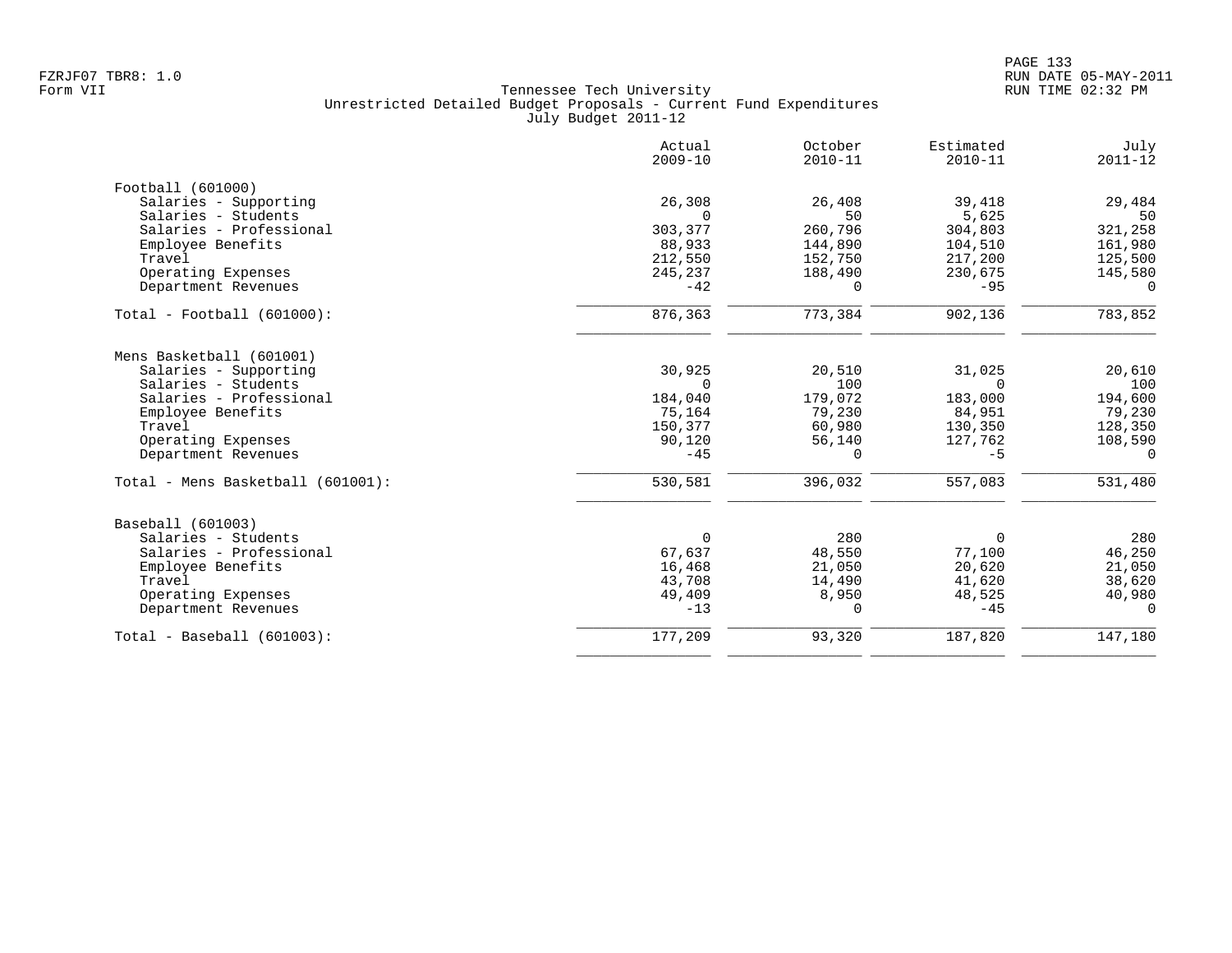|                                           | Actual<br>$2009 - 10$ | October<br>$2010 - 11$ | Estimated<br>$2010 - 11$ | July<br>$2011 - 12$ |
|-------------------------------------------|-----------------------|------------------------|--------------------------|---------------------|
| Mens Cross Country (601005)               |                       |                        |                          |                     |
| Salaries - Professional                   | 6.000                 | 1,050                  | 12,000                   | 1,050               |
| Employee Benefits                         | 459                   | 90                     | 940                      | 90                  |
| Travel                                    | 4,822                 | 2,970                  | 6,500                    | 4,000               |
| Operating Expenses                        | 4,274                 | 2,240                  | 4,240                    | 4,240               |
| Total - Mens Cross Country (601005):      | 15,555                | 6,350                  | 23,680                   | 9,380               |
| Mens Golf (601006)                        |                       |                        |                          |                     |
| Salaries - Professional                   | 10,500                | 4,380                  | 10,500                   | 4,380               |
| Employee Benefits                         | $\Omega$              | 360                    | $\Omega$                 | 360                 |
| Travel                                    | 20,855                | 8,910                  | 21,500                   | 19,000              |
| Operating Expenses                        | 6,360                 | 2,240                  | 6,010                    | 5,010               |
| Total - Mens Golf $(601006)$ :            | 37,715                | 15,890                 | 38,010                   | 28,750              |
| Mens Tennis (601007)                      |                       |                        |                          |                     |
| Salaries - Professional                   | 21,467                | 36,400                 | 44,400                   | 36,400              |
| Employee Benefits                         | 4,268                 | 7,730                  | 10,500                   | 7,730               |
| Travel                                    | 18,911                | 8,540                  | 22,000                   | 19,500              |
| Operating Expenses                        | 17,685                | 4,460                  | 15,410                   | 8,410               |
| Total - Mens Tennis $(601007)$ :          | 62,331                | 57,130                 | 92,310                   | 72,040              |
| Mens Tennis Tournaments (601008)          |                       |                        |                          |                     |
| Travel                                    | 3,026                 | 0                      | 0                        | 0                   |
| Total - Mens Tennis Tournaments (601008): | 3,026                 | $\mathbf 0$            | 0                        | $\Omega$            |
|                                           |                       |                        |                          |                     |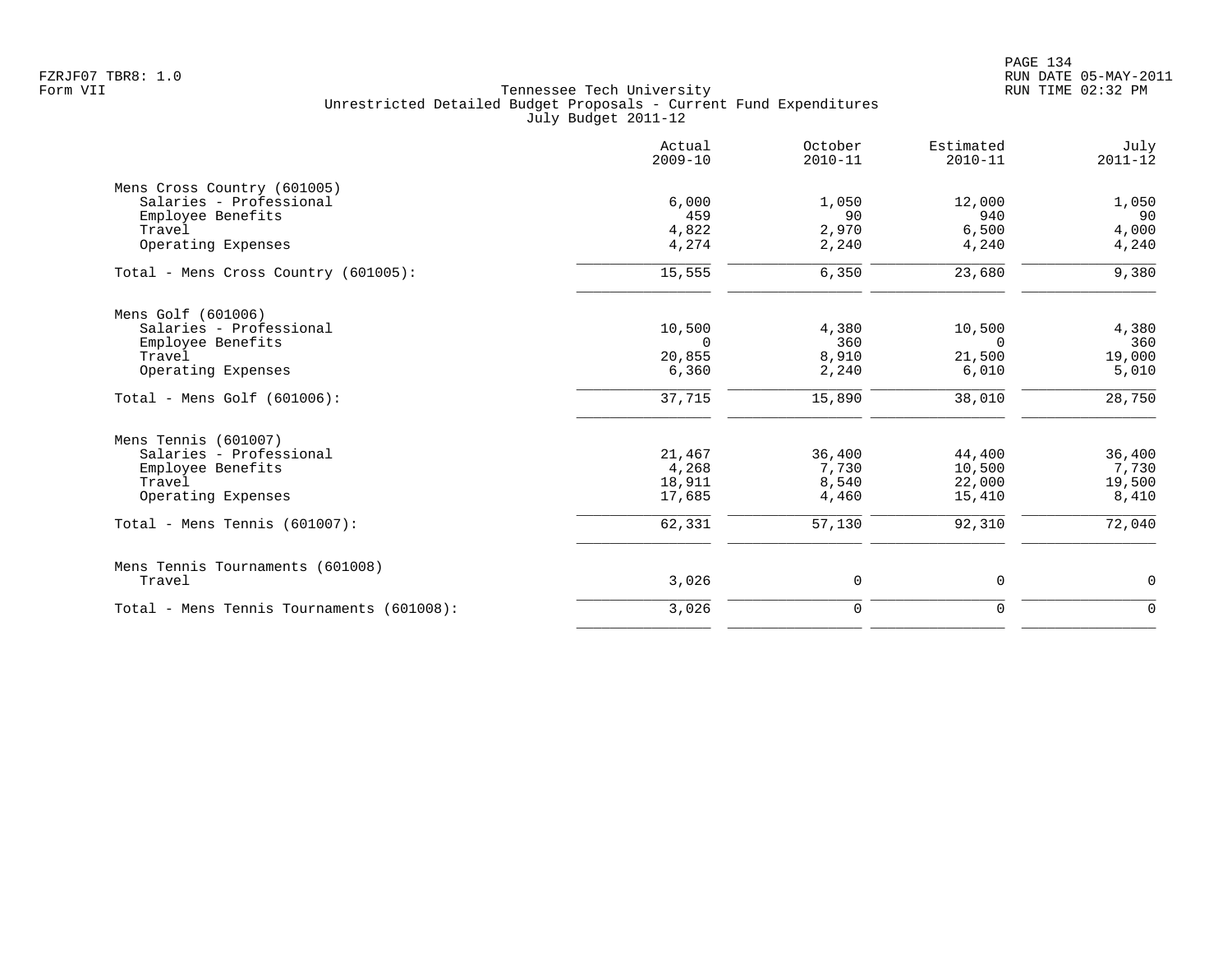|                                                                                                           | Actual<br>$2009 - 10$          | October<br>$2010 - 11$         | Estimated<br>$2010 - 11$ | July<br>$2011 - 12$                         |
|-----------------------------------------------------------------------------------------------------------|--------------------------------|--------------------------------|--------------------------|---------------------------------------------|
| Mens Rifle Range (601009)<br>Salaries - Professional<br>Employee Benefits<br>Travel<br>Operating Expenses | 3,500<br>268<br>7,833<br>6,701 | 2,100<br>300<br>3,340<br>3,340 | 0<br>$\cap$<br>$\Omega$  | 0<br>$\mathbf 0$<br>$\Omega$<br>$\mathbf 0$ |
| Total - Mens Rifle Range (601009):                                                                        | 18,302                         | 9,080                          | $\mathbf 0$              | $\mathbf 0$                                 |
| Mens Rifle Tournaments (601010)<br>Travel                                                                 | 1,702                          | 0                              | $\mathbf 0$              | $\mathbf 0$                                 |
| Total - Mens Rifle Tournaments (601010):                                                                  | 1,702                          | 0                              | $\mathbf 0$              | $\mathbf 0$                                 |
| Mens OVC Tournaments (601011)<br>Travel<br>Operating Expenses<br>Total - Mens OVC Tournaments (601011):   | 8,886<br>200<br>9,086          | 0<br>0<br>0                    | 24,830<br>216<br>25,046  | 0<br>$\mathbf 0$<br>0                       |
| Mens OVC Golf (601012)<br>Travel                                                                          | 2,286                          | 0                              | $\mathsf 0$              | $\mathbf 0$                                 |
| Total - Mens OVC Golf (601012):                                                                           | 2,286                          | $\mathbf 0$                    | $\mathbf 0$              | $\mathbf{0}$                                |
| Mens OVC Baseball Tourney (601014)<br>Travel<br>Operating Expenses                                        | 16,582<br>834                  | 0<br>$\mathbf 0$               | 0<br>$\mathbf 0$         | $\mathbf 0$<br>$\mathbf 0$                  |
| Total - Mens OVC Baseball Tourney (601014):                                                               | 17,416                         | 0                              | $\mathbf 0$              | $\mathbf 0$                                 |
|                                                                                                           |                                |                                |                          |                                             |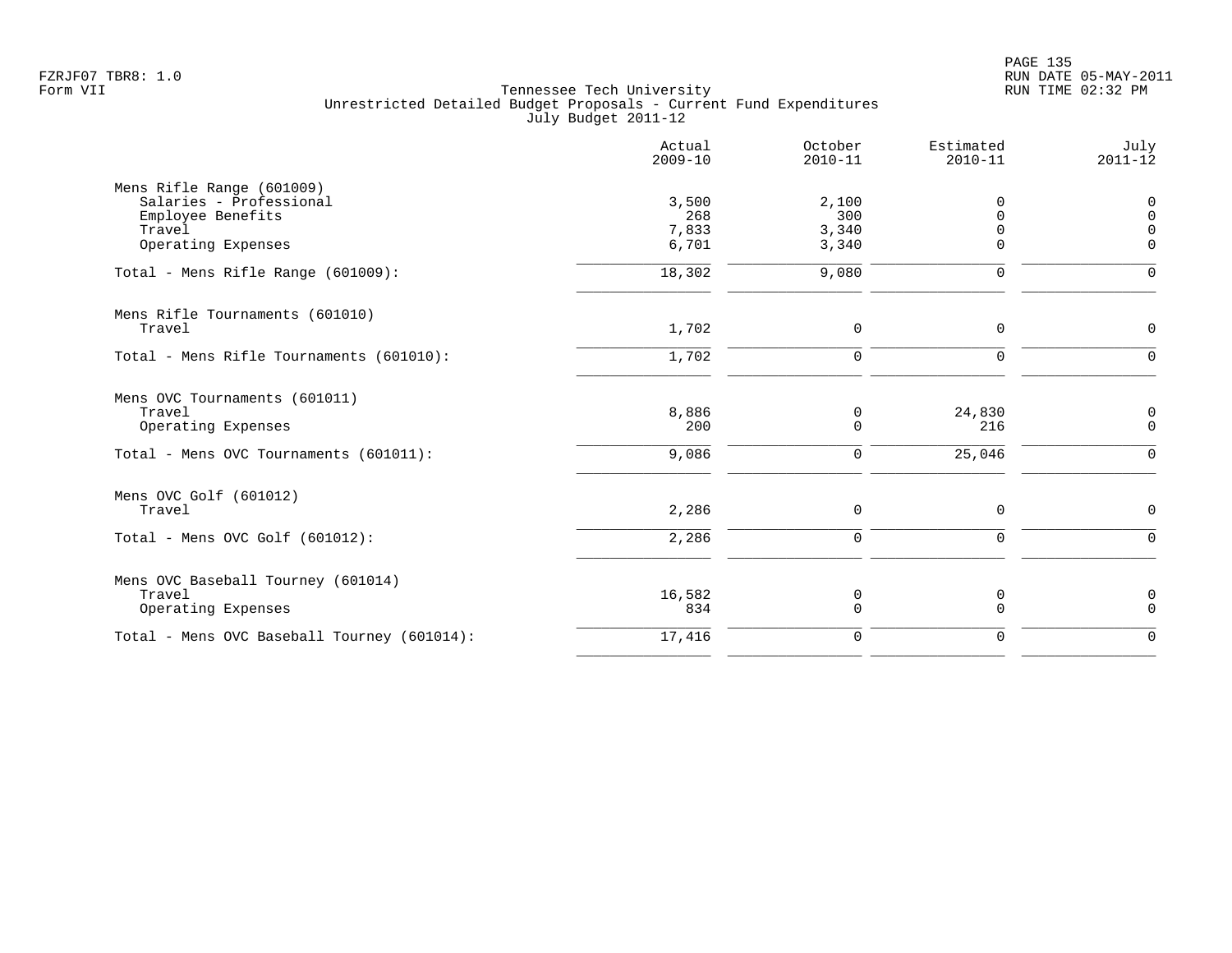|                                                              | Actual<br>$2009 - 10$ | October<br>$2010 - 11$ | Estimated<br>$2010 - 11$ | July<br>$2011 - 12$ |
|--------------------------------------------------------------|-----------------------|------------------------|--------------------------|---------------------|
| Mens OVC Cross Country Tourney (601016)<br>Travel            | 120                   | $\mathbf 0$            | $\Omega$                 | $\Omega$            |
| Total - Mens OVC Cross Country Tourney (601016):             | 120                   | $\mathbf 0$            | 0                        | $\Omega$            |
| Football Scholarships (601060)<br>Operating Expenses         | 1,298,236             | 1,351,510              | 1,414,305                | 1,351,510           |
| Total - Football Scholarships (601060):                      | 1,298,236             | 1,351,510              | 1,414,305                | 1,351,510           |
| Mens Basketball Scholarships (601061)<br>Operating Expenses  | 336,066               | 362,430                | 379,865                  | 362,430             |
| Total - Mens Basketball Scholarships (601061):               | 336,066               | 362,430                | 379,865                  | 362,430             |
| Baseball Scholarships (601062)<br>Operating Expenses         | 218,608               | 252,670                | 228,515                  | 252,670             |
| Total - Baseball Scholarships (601062):                      | 218,608               | 252,670                | 228,515                  | 252,670             |
| Mens Rifle Range Scholarships (601063)<br>Operating Expenses | 69,795                | 56,430                 | 57,600                   | 0                   |
| Total - Mens Rifle Range Scholarships (601063):              | 69,795                | 56,430                 | 57,600                   | $\mathbf 0$         |
|                                                              |                       |                        |                          |                     |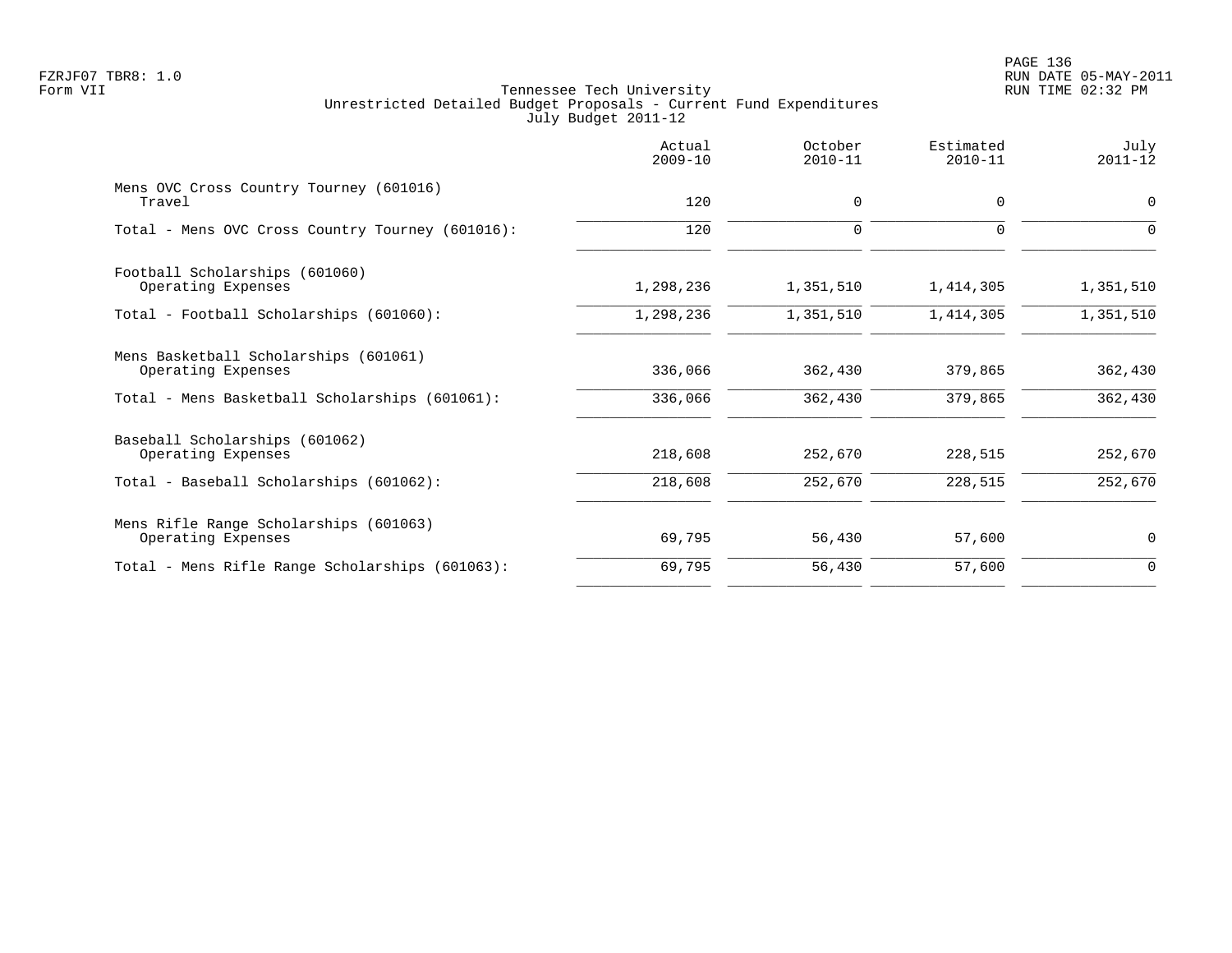|                                                                | Actual<br>$2009 - 10$ | October<br>$2010 - 11$ | Estimated<br>$2010 - 11$ | July<br>$2011 - 12$ |
|----------------------------------------------------------------|-----------------------|------------------------|--------------------------|---------------------|
| Mens Tennis Scholarships (601064)<br>Operating Expenses        | 120,974               | 120,670                | 124,025                  | 120,670             |
| Total - Mens Tennis Scholarships (601064):                     | 120,974               | 120,670                | 124,025                  | 120,670             |
| Mens Golf Scholarships (601065)<br>Operating Expenses          | 28,444                | 62,190                 | 32,655                   | 62,190              |
| Total - Mens Golf Scholarships (601065):                       | 28,444                | 62,190                 | 32,655                   | 62,190              |
| Mens Cross Country Scholarships (601066)<br>Operating Expenses | 69,187                | 69,100                 | 51,970                   | 69,100              |
| Total - Mens Cross Country Scholarships (601066):              | 69,187                | 69,100                 | 51,970                   | 69,100              |
| Womens Basketball (602000)                                     |                       |                        |                          |                     |
| Salaries - Supporting                                          | 22,965                | 17,460                 | 27,975                   | 15,714              |
| Salaries - Students                                            |                       | 100                    | <sup>n</sup>             | 100                 |
| Salaries - Professional                                        | 155,609               | 176,380                | 177,182                  | 176,480             |
| Employee Benefits<br>Travel                                    | 51,413<br>92,706      | 55,170<br>31,530       | 62,090<br>126,260        | 55,170<br>96,260    |
| Operating Expenses                                             | 90,048                | 15,870                 | 81,440                   | 81,440              |
| Department Revenues                                            | $-49$                 | $\Omega$               | 0                        | $\Omega$            |
| Total - Womens Basketball (602000):                            | 412,692               | 296,510                | 474,947                  | 425,164             |
|                                                                |                       |                        |                          |                     |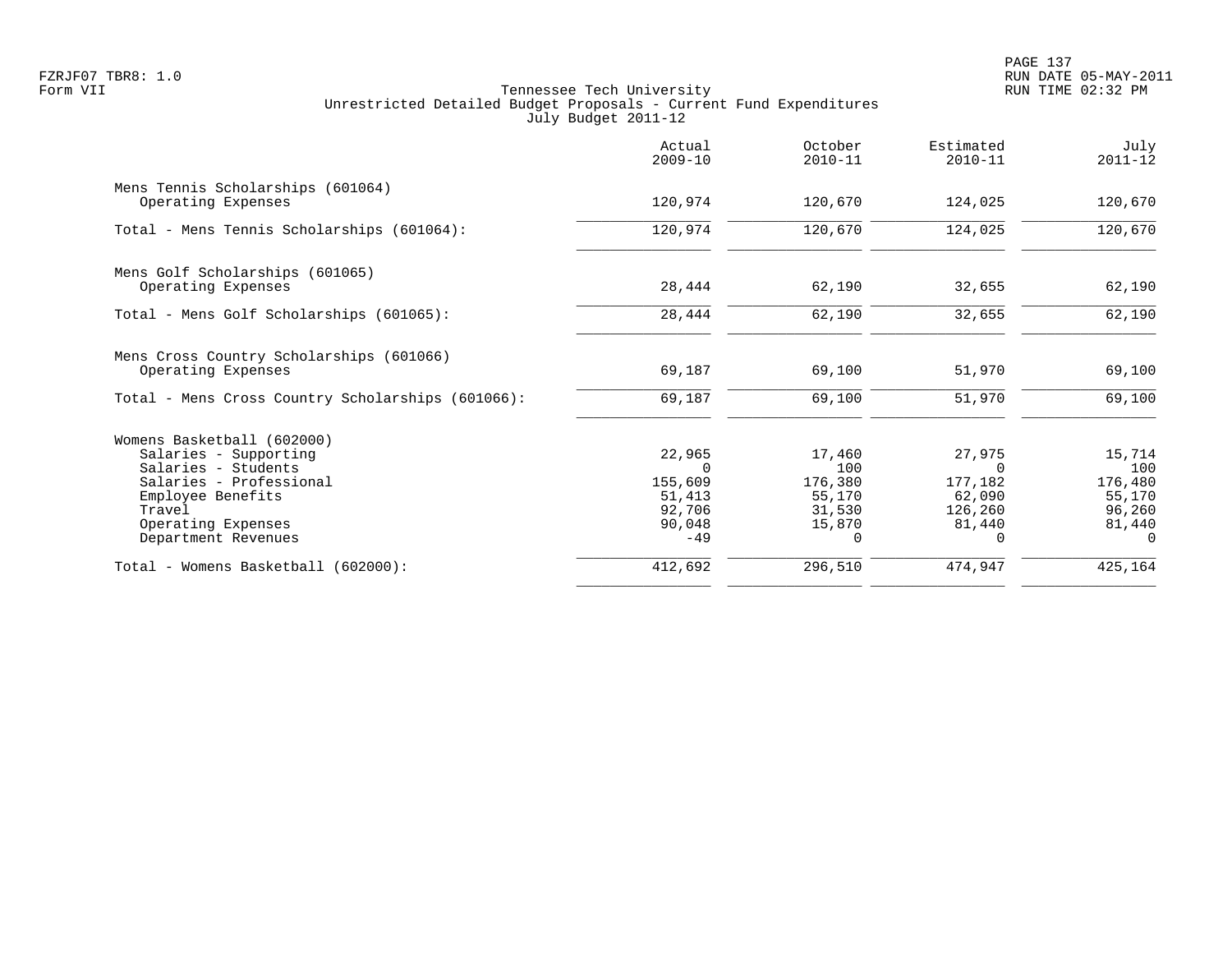|                                                                                                                                                          | Actual<br>$2009 - 10$                                  | October<br>$2010 - 11$                          | Estimated<br>$2010 - 11$                           | July<br>$2011 - 12$                                     |
|----------------------------------------------------------------------------------------------------------------------------------------------------------|--------------------------------------------------------|-------------------------------------------------|----------------------------------------------------|---------------------------------------------------------|
| Womens Bball OVC Tournaments (602001)<br>Travel<br>Operating Expenses                                                                                    | 2,109<br>200                                           | 0<br>$\Omega$                                   | 13,500<br>$\Omega$                                 | $\mathbf 0$<br>$\Omega$                                 |
| Total - Womens Bball OVC Tournaments (602001):                                                                                                           | 2,309                                                  | 0                                               | 13,500                                             | 0                                                       |
| Womens Bball NCAA Tournaments (602002)<br>Operating Expenses                                                                                             | 0                                                      | 0                                               | 8,400                                              | 0                                                       |
| Total - Womens Bball NCAA Tournaments (602002):                                                                                                          | $\Omega$                                               | $\mathbf 0$                                     | 8,400                                              |                                                         |
| Womens Volleyball (602004)<br>Salaries - Students<br>Salaries - Professional<br>Employee Benefits<br>Travel<br>Operating Expenses<br>Department Revenues | 1,368<br>54,505<br>16,362<br>30,538<br>19,513<br>$-11$ | 550<br>54,745<br>29,090<br>15,240<br>8,750<br>0 | 1,915<br>57,105<br>17,740<br>31,500<br>17,700<br>0 | 550<br>55,145<br>29,090<br>25,500<br>17,700<br>$\Omega$ |
| Total - Womens Volleyball (602004):                                                                                                                      | 122, 275                                               | 108,375                                         | 125,960                                            | 127,985                                                 |
| Womens Volleyball Tournaments (602005)<br>Travel<br>Operating Expenses                                                                                   | 5,053<br>$\Omega$                                      | 0<br>0                                          | 5,874<br>255                                       | 0<br>$\Omega$                                           |
| Total - Womens Volleyball Tournaments (602005):                                                                                                          | 5,053                                                  | 0                                               | 6,129                                              | $\mathbf 0$                                             |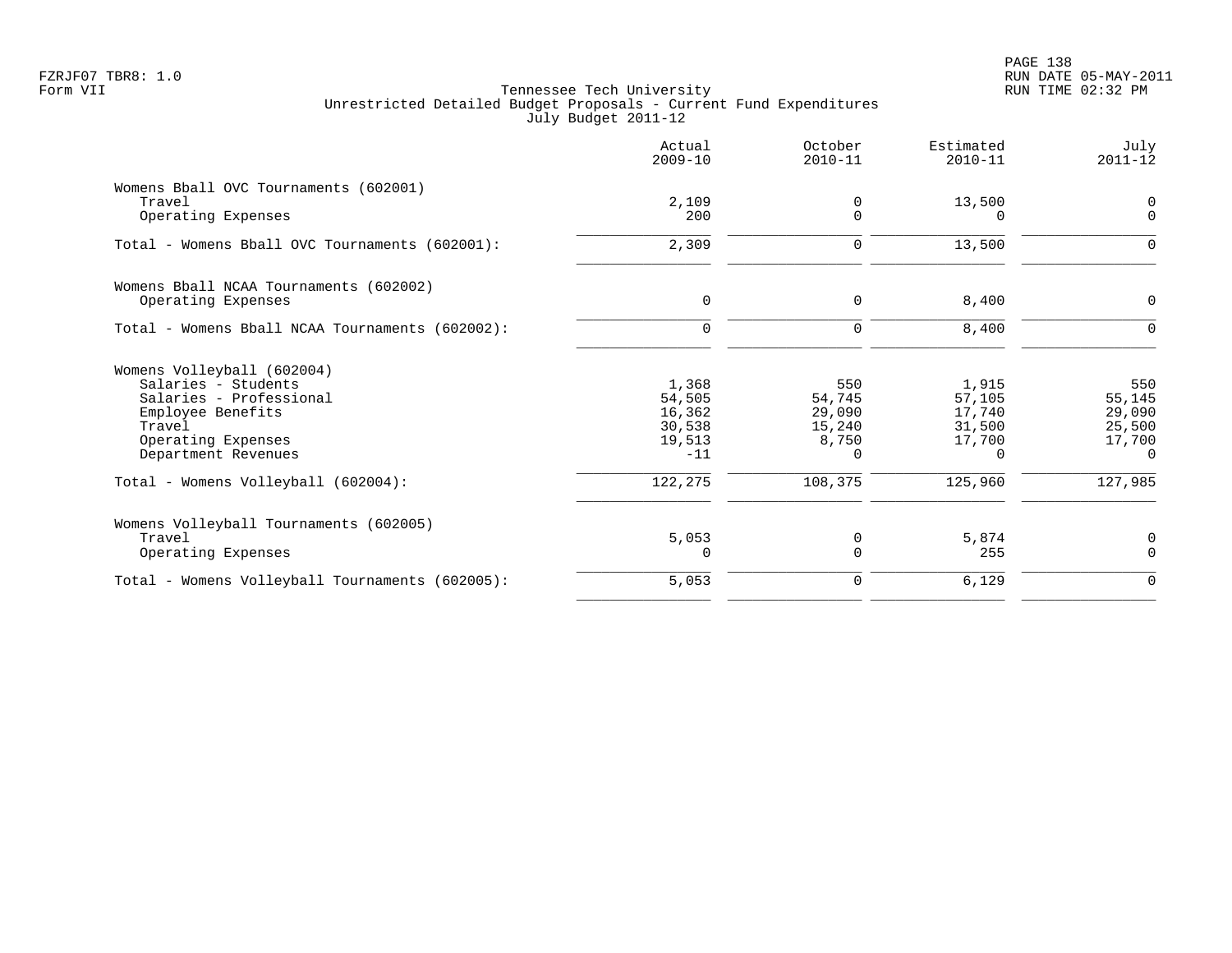|                                              | Actual<br>$2009 - 10$ | October<br>$2010 - 11$ | Estimated<br>$2010 - 11$ | July<br>$2011 - 12$ |
|----------------------------------------------|-----------------------|------------------------|--------------------------|---------------------|
| Womens Tennis (602006)                       |                       |                        |                          |                     |
| Salaries - Professional                      | 21,467                | 4,000                  | $\Omega$                 | 0                   |
| Employee Benefits                            | 4,268                 | 7,400                  | $\Omega$                 | $\mathbf 0$         |
| Travel                                       | 20,064                | 8,910                  |                          | $\overline{0}$      |
| Operating Expenses                           | 16,113                | 2,810                  | 0                        | $\Omega$            |
| Total - Womens Tennis (602006):              | 61,912                | 23,120                 | $\mathbf 0$              | $\Omega$            |
| Womens Golf (602008)                         |                       |                        |                          |                     |
| Salaries - Professional                      | 10,500                | 6,130                  | 10,500                   | 6,130               |
| Employee Benefits                            | 803                   | 510                    | 805                      | 510                 |
| Travel                                       | 21,266                | 8,910                  | 23,500                   | 21,000              |
| Operating Expenses                           | 8,847                 | 1,480                  | 6,000                    | 5,000               |
| Total - Womens Golf (602008):                | 41,416                | 17,030                 | 40,805                   | 32,640              |
| Womens Cross Country Track (602009)          |                       |                        |                          |                     |
| Salaries - Professional                      | 9,000                 | 8,400                  | 18,000                   | 8,400               |
| Employee Benefits                            | 688                   | 1,130                  | 1,380                    | 1,130               |
| Travel                                       | 11,038                | 7,430                  | 17,500                   | 15,000              |
| Operating Expenses                           | 15,953                | 3,260                  | 9,840                    | 4,840               |
| Capital Outlay                               | 18,375                | 0                      | $\Omega$                 | $\Omega$            |
| Total - Womens Cross Country Track (602009): | 55,054                | 20,220                 | 46,720                   | 29,370              |
| Womens Track Tournaments (602010)            |                       |                        |                          |                     |
| Travel                                       | 1,125                 | 0                      | 2,754                    | 0                   |
| Operating Expenses                           | 6,132                 | 0                      | 4,350                    | $\mathbf 0$         |
| Total - Womens Track Tournaments (602010):   | 7,257                 | 0                      | 7,104                    | $\mathbf 0$         |
|                                              |                       |                        |                          |                     |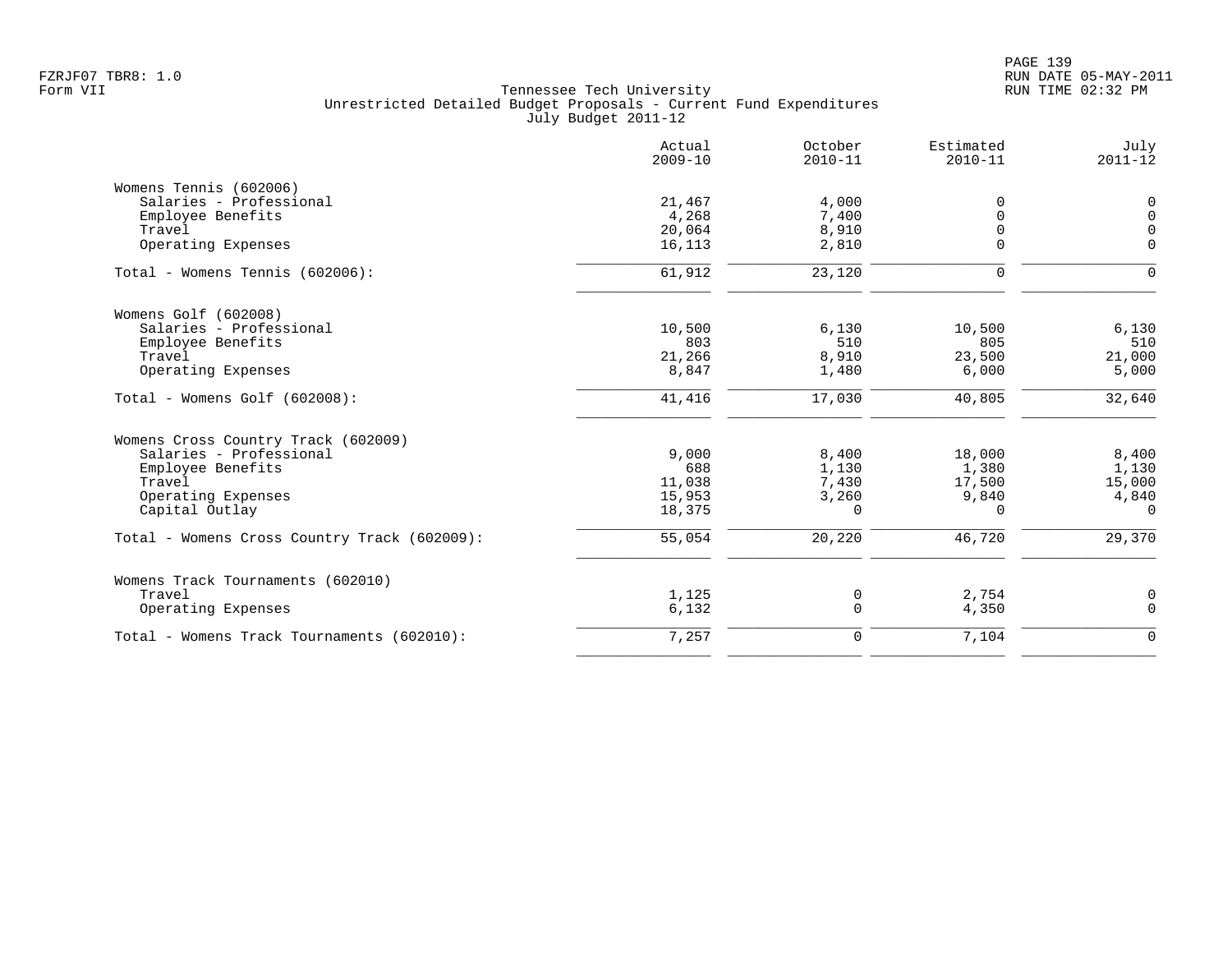|                                                   | Actual<br>$2009 - 10$ | October<br>$2010 - 11$ | Estimated<br>$2010 - 11$ | July<br>$2011 - 12$ |
|---------------------------------------------------|-----------------------|------------------------|--------------------------|---------------------|
| Womens Softball (602011)                          |                       |                        |                          |                     |
| Salaries - Professional                           | 73,706                | 55,816                 | 77,806                   | 55,916              |
| Employee Benefits                                 | 17,577                | 17,330                 | 20,260                   | 17,330              |
| Travel                                            | 36,659                | 15,420                 | 36,300                   | 33,300              |
| Operating Expenses                                | 39,126                | 10,030                 | 36,372                   | 30,370              |
| Department Revenues                               | $-2$                  | $\Omega$               | $-2$                     | $\Omega$            |
| Total - Womens Softball (602011):                 | 167,066               | 98,596                 | 170,736                  | 136,916             |
| Womens Soccer (602012)                            |                       |                        |                          |                     |
| Salaries - Students                               | $\Omega$              | 500                    | $\Omega$                 | 500                 |
| Salaries - Professional                           | 65,440                | 42,750                 | 67,450                   | 42,450              |
| Employee Benefits                                 | 12,012                | 10,860                 | 17,520                   | 10,860              |
| Travel                                            | 44,522                | 7,430                  | 46,000                   | 41,000              |
| Operating Expenses                                | 31,847                | 10,410                 | 30,075                   | 26,570              |
| Capital Outlay                                    | $\overline{0}$        | 0                      | 11,850                   | $\overline{0}$      |
| Department Revenues                               | $-13$                 | $\mathbf 0$            | $-5$                     | $\mathbf 0$         |
| Total - Womens Soccer (602012):                   | 153,808               | 71,950                 | 172,890                  | 121,380             |
| Womens OVC Softball Tournaments (602013)          |                       |                        |                          |                     |
| Travel                                            | 4,783                 | 0                      | 0                        | 0                   |
| Operating Expenses                                | 425                   | $\mathbf 0$            | $\mathbf 0$              | $\mathbf 0$         |
| Total - Womens OVC Softball Tournaments (602013): | 5,208                 | $\mathbf 0$            | $\mathbf 0$              | $\mathbf 0$         |
| Womens OVC Golf (602014)                          |                       |                        |                          |                     |
| Travel                                            | 2,268                 | 0                      | $\mathsf 0$              | $\mathbf 0$         |
| Total - Womens OVC Golf (602014):                 | 2,268                 | $\mathbf 0$            | $\mathbf 0$              | $\mathbf 0$         |
|                                                   |                       |                        |                          |                     |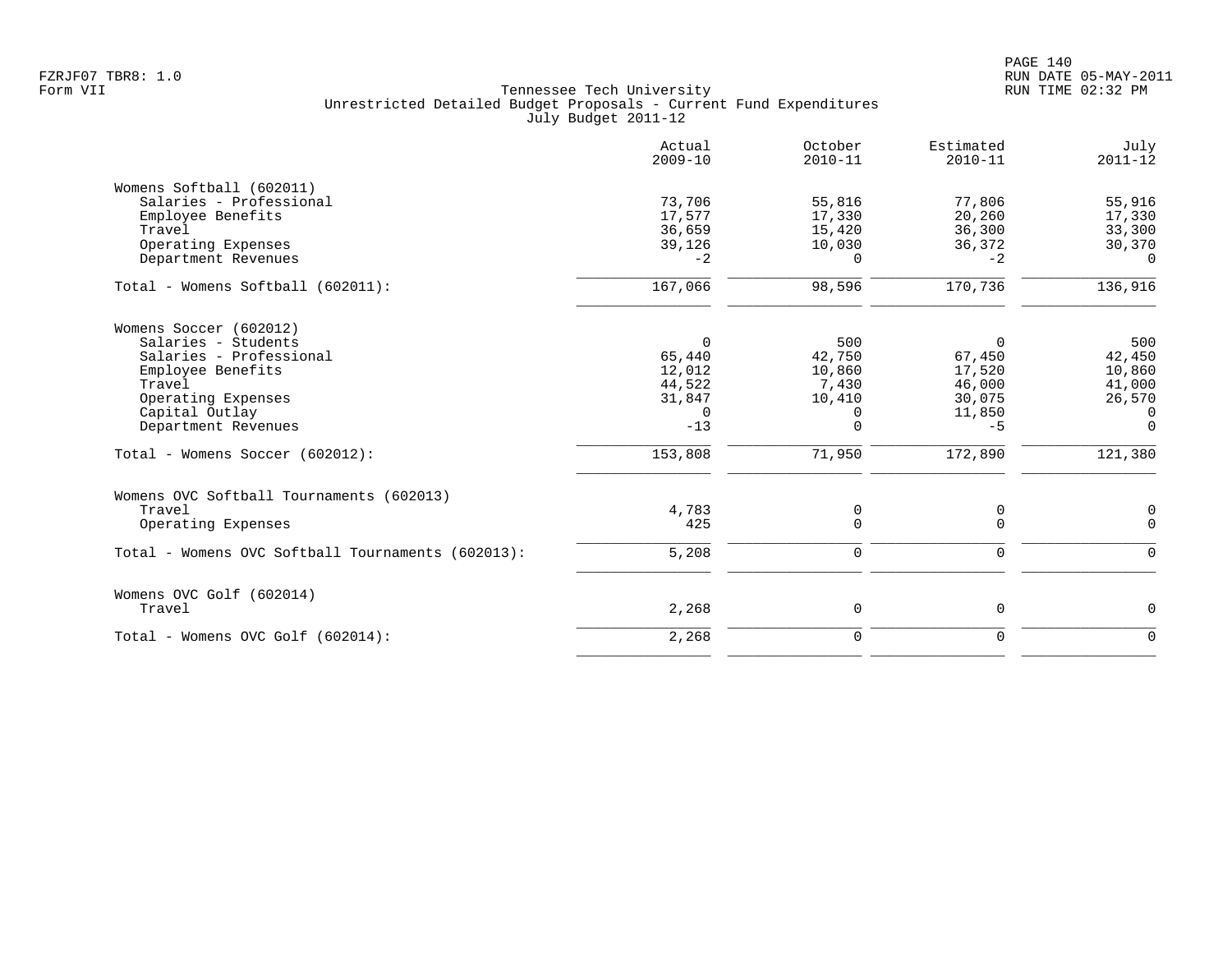|                                                               | Actual<br>$2009 - 10$ | October<br>$2010 - 11$ | Estimated<br>$2010 - 11$ | July<br>$2011 - 12$ |
|---------------------------------------------------------------|-----------------------|------------------------|--------------------------|---------------------|
| Womens Soccer OVC Tourney (602015)<br>Travel                  | 13,789                | 0                      | $\mathbf 0$              | $\mathbf 0$         |
| Total - Womens Soccer OVC Tourney (602015):                   | 13,789                | 0                      | $\mathbf 0$              | $\Omega$            |
| Womens Basketball Scholarships (602060)<br>Operating Expenses | 277,495               | 402,240                | 390,510                  | 402,240             |
| Total - Womens Basketball Scholarships (602060):              | 277,495               | 402,240                | 390,510                  | 402,240             |
| Womens Volleyball Scholarships (602061)<br>Operating Expenses | 264,127               | 328,200                | 346,410                  | 328,200             |
| Total - Womens Volleyball Scholarships (602061):              | 264,127               | 328,200                | 346,410                  | 328,200             |
| Womens Tennis Scholarships (602062)<br>Operating Expenses     | 161,384               | 78,910                 | 72,340                   | $\mathbf 0$         |
| Total - Womens Tennis Scholarships (602062):                  | 161,384               | 78,910                 | 72,340                   | $\Omega$            |
| Womens Golf Scholarships (602063)<br>Operating Expenses       | 50,407                | 160,900                | 68,455                   | 160,900             |
| Total - Womens Golf Scholarships (602063):                    | 50,407                | 160,900                | 68,455                   | 160,900             |
|                                                               |                       |                        |                          |                     |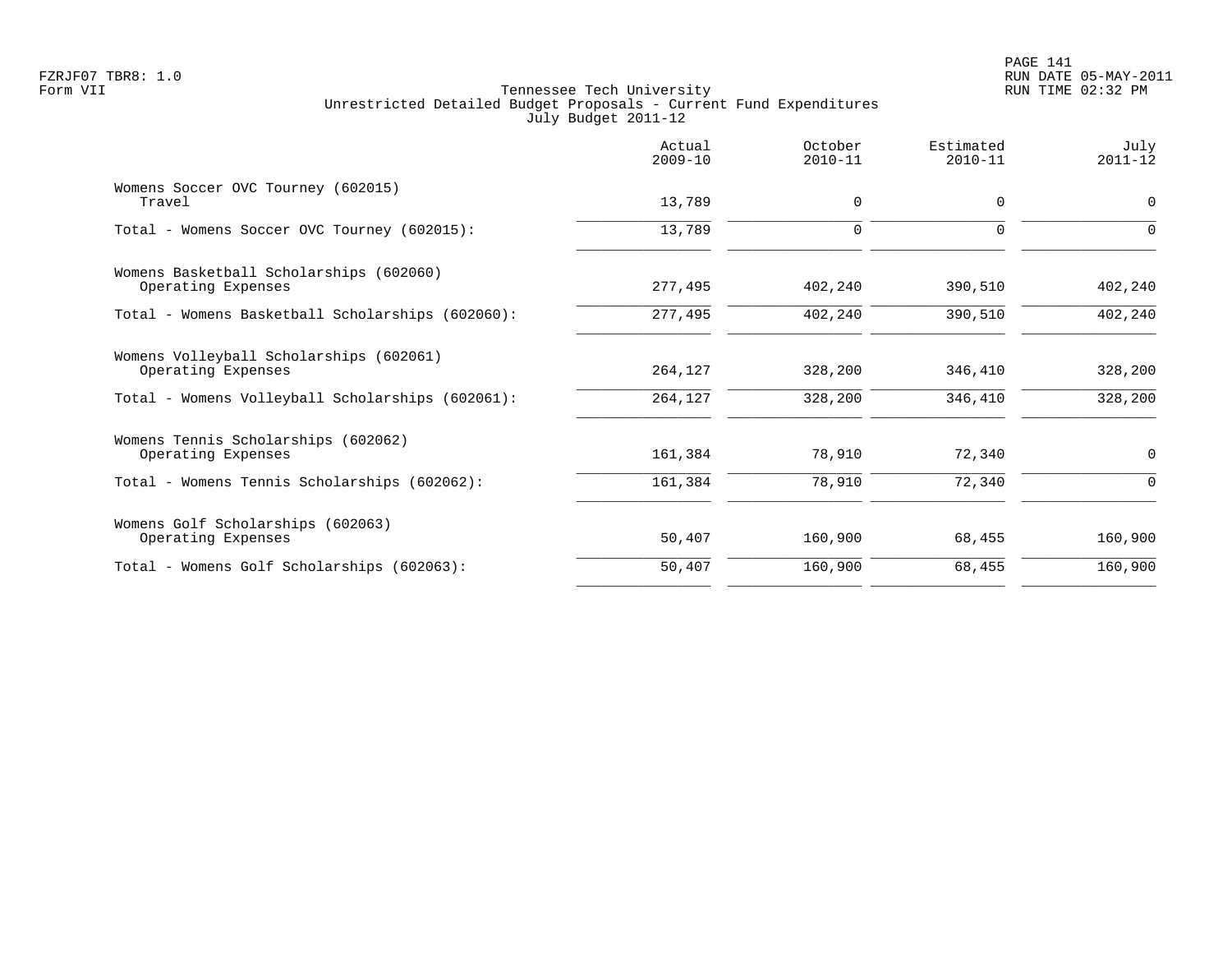|                                                                                             | Actual<br>$2009 - 10$           | October<br>$2010 - 11$           | Estimated<br>$2010 - 11$          | July<br>$2011 - 12$                 |
|---------------------------------------------------------------------------------------------|---------------------------------|----------------------------------|-----------------------------------|-------------------------------------|
| Womens Softball Scholarships (602064)<br>Operating Expenses                                 | 247,102                         | 321,790                          | 288,110                           | 321,790                             |
| Total - Womens Softball Scholarships (602064):                                              | 247,102                         | 321,790                          | 288,110                           | 321,790                             |
| Womens Cross Country Scholarships (602065)<br>Operating Expenses                            | 262,078                         | 391,720                          | 269,685                           | 391,720                             |
| Total - Womens Cross Country Scholarships (602065):                                         | 262,078                         | 391,720                          | 269,685                           | 391,720                             |
| Womens Soccer Scholarships (602066)<br>Operating Expenses                                   | 249,296                         | 375,420                          | 286,725                           | 375,420                             |
| Total - Womens Soccer Scholarships (602066):                                                | 249,296                         | 375,420                          | 286,725                           | 375,420                             |
| Athletic Motor Pool (650000)<br>Salaries - Professional<br>Travel<br>Operating Expenses     | $\Omega$<br>699<br>31,268       | 4,000<br>0<br>$\Omega$           | 4,000<br>$\Omega$<br>30,000       | 4,000<br>0<br>$\Omega$              |
| Total - Athletic Motor Pool (650000):                                                       | 31,967                          | 4,000                            | 34,000                            | 4,000                               |
| Athletic Motor Pool Revenue (650001)<br>Travel<br>Operating Expenses<br>Department Revenues | $-50,798$<br>$-654$<br>$\Omega$ | $\Omega$<br>$-4,000$<br>$\Omega$ | $\Omega$<br>$-4,000$<br>$-45,000$ | $\mathbf 0$<br>$-4,000$<br>$\Omega$ |
| Total - Athletic Motor Pool Revenue (650001):                                               | $-51,452$                       | $-4,000$                         | $-49,000$                         | $-4,000$                            |
|                                                                                             |                                 |                                  |                                   |                                     |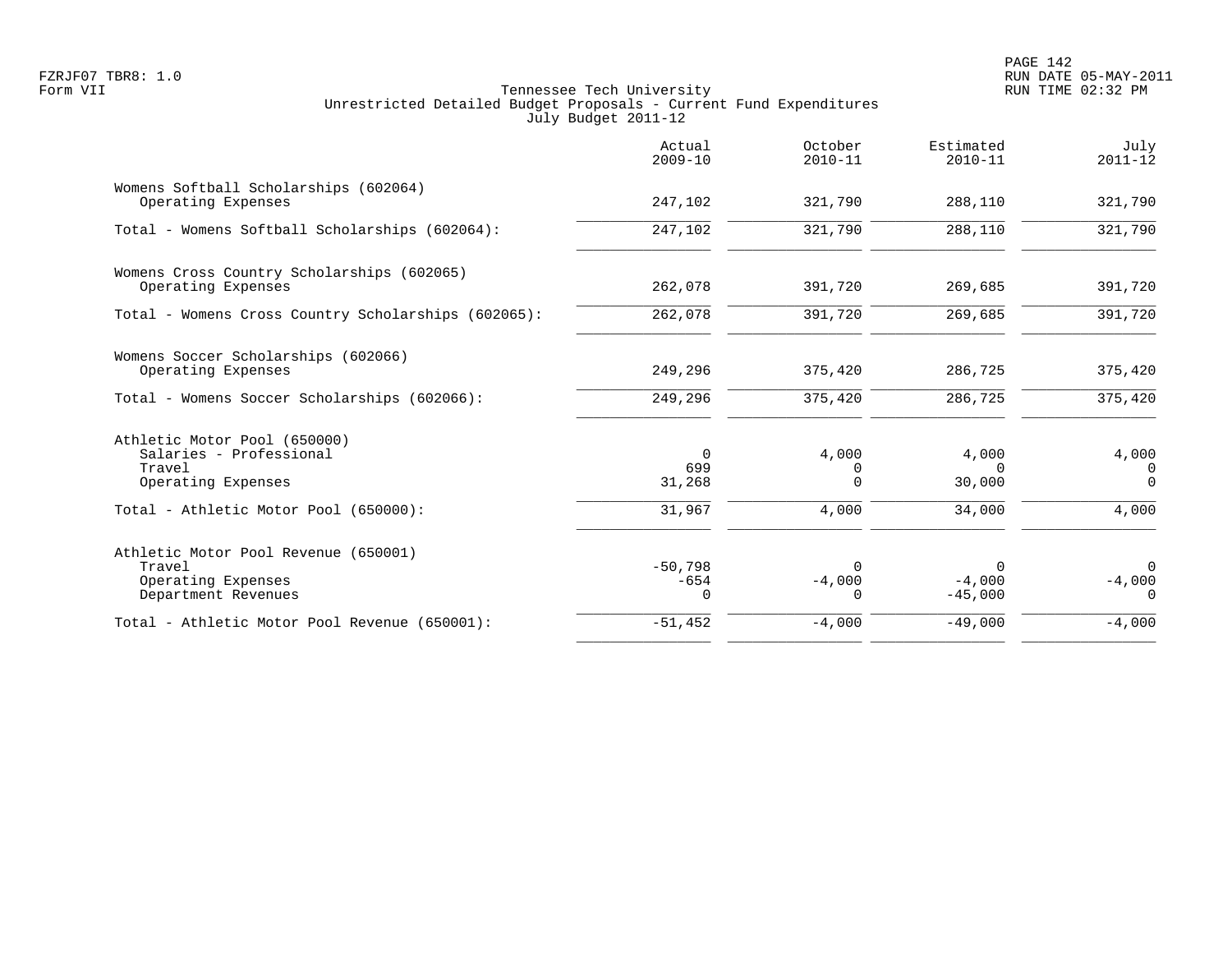|                                                   | Actual<br>$2009 - 10$ | October<br>$2010 - 11$ | Estimated<br>$2010 - 11$ | July<br>$2011 - 12$ |
|---------------------------------------------------|-----------------------|------------------------|--------------------------|---------------------|
| Student Sports Comp (650002)                      |                       |                        |                          |                     |
| Salaries - Students                               | 5,270                 | 0                      | 7,230                    | $\overline{0}$      |
| Salaries - Professional                           | 24,124                | 32,830                 | 25,600                   | 32,930              |
| Employee Benefits                                 | 7,204                 | 14,606                 | 14,606                   | 14,606              |
| Operating Expenses                                | 23,168                | 15,890                 | 18,360                   | 15,930              |
| Department Revenues                               | $-9$                  | 0                      | $\Omega$                 | $\Omega$            |
| Total - Student Sports Comp (650002):             | 59,757                | 63,326                 | 65,796                   | 63,466              |
| Student Sports Comp Grad Assist (650003)          |                       |                        |                          |                     |
| Operating Expenses                                | $\mathbf 0$           | 2,450                  | 0                        | 2,450               |
| Total - Student Sports Comp Grad Assist (650003): | $\mathbf 0$           | 2,450                  | 0                        | 2,450               |
| Tennis Center (650004)                            |                       |                        |                          |                     |
| Salaries - Professional                           | 11,912                | 12,600                 | 12,600                   | 12,600              |
| Employee Benefits                                 | 3,534                 | 10,362                 | 10,362                   | 10,362              |
| Total - Tennis Center (650004):                   | 15,446                | 22,962                 | 22,962                   | 22,962              |
| TBR Spouse Dependent Discount (700000)            |                       |                        |                          |                     |
| Employee Benefits                                 | 87,964                | 95,000                 | 95,000                   | 95,000              |
| Total - TBR Spouse Dependent Discount (700000):   | 87,964                | 95,000                 | 95,000                   | 95,000              |
| TBR Employ Remission PC191 (700001)               |                       |                        |                          |                     |
| Employee Benefits                                 | 22,802                | 29,460                 | 29,460                   | 29,460              |
| Total - TBR Employ Remission PC191 (700001):      | 22,802                | 29,460                 | 29,460                   | 29,460              |
|                                                   |                       |                        |                          |                     |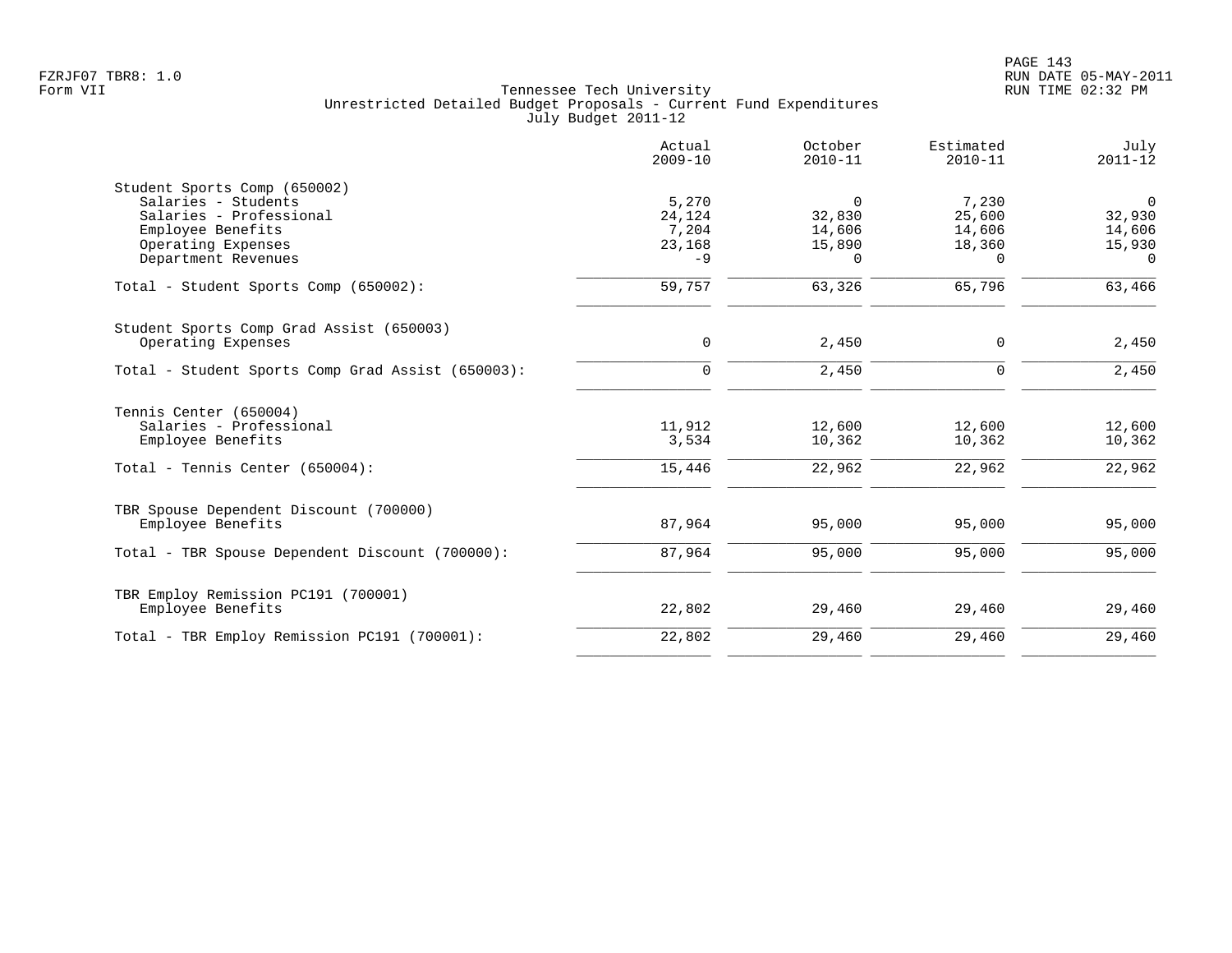PAGE 144 FZRJF07 TBR8: 1.0 RUN DATE 05-MAY-2011

|                                                                                                                                                                                              | Actual<br>$2009 - 10$        | October<br>$2010 - 11$                                             | Estimated<br>$2010 - 11$            | July<br>$2011 - 12$                                      |
|----------------------------------------------------------------------------------------------------------------------------------------------------------------------------------------------|------------------------------|--------------------------------------------------------------------|-------------------------------------|----------------------------------------------------------|
| E and G Data Processing Allocation (700003)<br>Department Revenues                                                                                                                           | 242,575                      | 258,990                                                            | 259,080                             | 251,710                                                  |
| Total - E and G Data Processing Allocation (700003):                                                                                                                                         | 242,575                      | 258,990                                                            | 259,080                             | 251,710                                                  |
| E and G Claims Adjustment (700004)<br>Operating Expenses                                                                                                                                     | 11,394                       | 28,350                                                             | 22,610                              | 28,350                                                   |
| Total - E and G Claims Adjustment $(700004)$ :                                                                                                                                               | 11,394                       | 28,350                                                             | 22,610                              | 28,350                                                   |
| E and G Support (700005)<br>Salaries - Administrative<br>Salaries - Supporting<br>Salaries - Professional<br>Employee Benefits<br>Operating Expenses<br>Total - E and G Support $(700005)$ : | 140,522<br>32,537<br>173,059 | $\Omega$<br>$\mathbf 0$<br>$\Omega$<br>66,000<br>37,710<br>103,710 | $\Omega$<br>U<br>0<br>$\Omega$<br>0 | 8,740<br>19,810<br>50,820<br>15,800<br>37,710<br>132,880 |
| E and G Other Salary Pool (700009)<br>Salaries - Supporting<br>Salaries - Professional<br>Total - E and G Other Salary Pool (700009):                                                        | 0<br>$\Omega$<br>$\Omega$    | 21,350<br>21,520<br>42,870                                         | 21,350<br>21,520<br>42,870          | 21,350<br>21,520<br>42,870                               |
| Post Office Allocation (700045)<br>Operating Expenses<br>Department Revenues                                                                                                                 | $\Omega$<br>8,120            | 3,270<br>0                                                         | 8,110<br>0                          | 7,490<br>$\Omega$                                        |
| Total - Post Office Allocation (700045):                                                                                                                                                     | 8,120                        | 3,270                                                              | 8,110                               | 7,490                                                    |
|                                                                                                                                                                                              |                              |                                                                    |                                     |                                                          |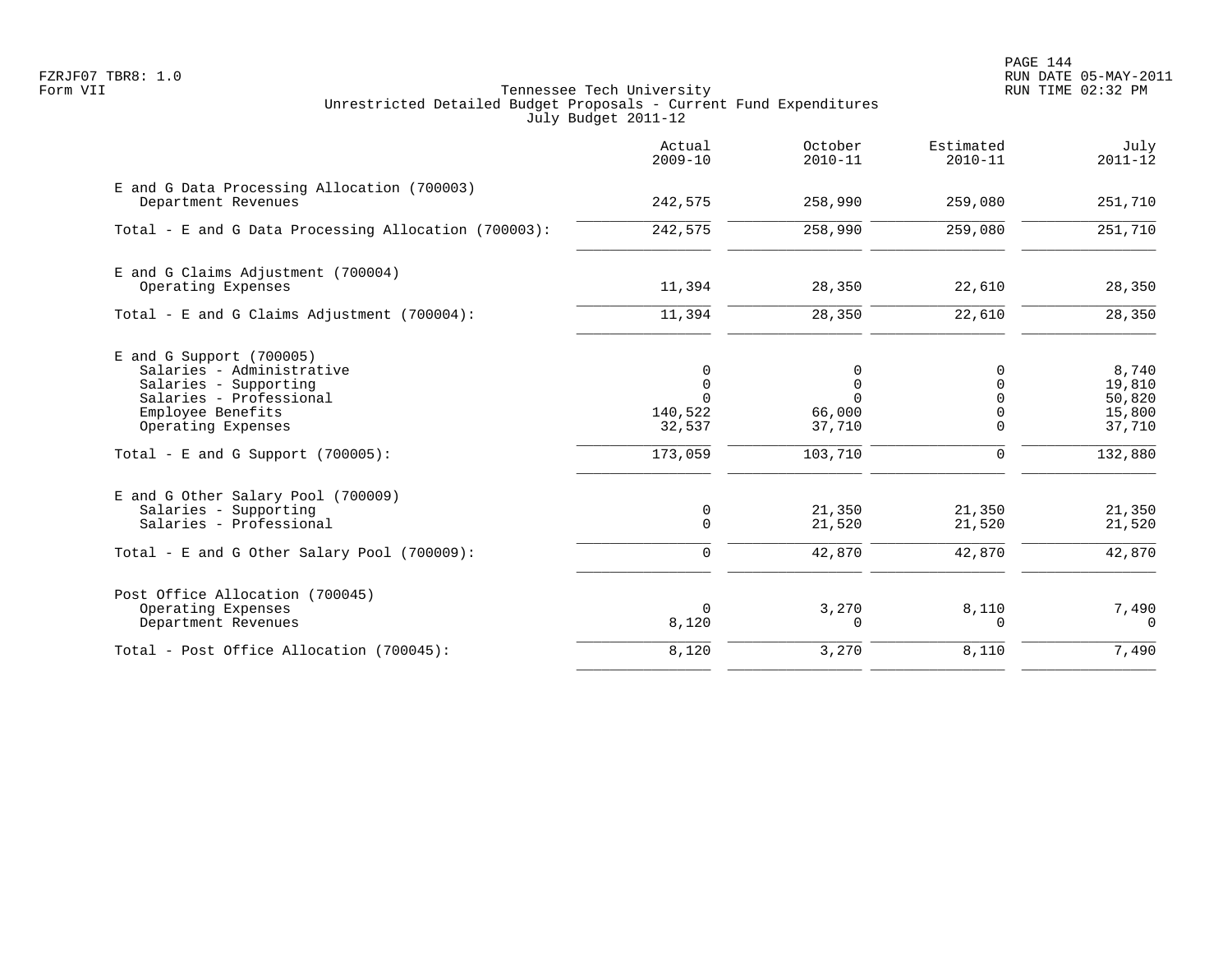## FZRJF07 TBR8: 1.0 RUN DATE 05-MAY-2011 Tennessee Tech University Unrestricted Detailed Budget Proposals - Current Fund Expenditures July Budget 2011-12

|                                 | Actual<br>$2009 - 10$ | October<br>$2010 - 11$ | Estimated<br>$2010 - 11$ | July<br>$2011 - 12$ |
|---------------------------------|-----------------------|------------------------|--------------------------|---------------------|
| Total - Student Services (400): |                       |                        |                          |                     |
| Salaries - Administrative       | 523,318               | 552,098                | 492,908                  | 561,438             |
| Salaries - Academic             | 2,807                 | $\Omega$               | 1,343                    |                     |
| Salaries - Supporting           | 1,397,973             | 1,331,091              | 1,431,253                | 1,350,601           |
| Salaries - Students             | 256,253               | 152,670                | 329,160                  | 127,800             |
| Salaries - Professional         | 3,210,546             | 3,350,146              | 3,452,354                | 3,426,596           |
| Employee Benefits               | 2,004,479             | 2,421,768              | 2,377,404                | 2,439,928           |
| Travel                          | 1,109,182             | 541,220                | 1,132,593                | 811,780             |
| Operating Expenses              | 7,210,197             | 7,932,070              | 7,961,343                | 7,677,680           |
| Capital Outlay                  | 79,141                | 1,050                  | 11,850                   | $\Omega$            |
| Department Revenues             | 151,164               | 208,160                | 160,315                  | 201,220             |
| Total                           | 15,945,060            | 16,490,273             | 17,350,523               | 16,597,043          |
|                                 |                       |                        |                          |                     |
| Total - Student Services (40):  |                       |                        |                          |                     |
| Salaries - Administrative       | 523,318               | 552,098                | 492,908                  | 561,438             |
| Salaries - Academic             | 2,807                 | <sup>n</sup>           | 1,343                    |                     |
| Salaries - Supporting           | 1,397,973             | 1,331,091              | 1,431,253                | 1,350,601           |
| Salaries - Students             | 256,253               | 152,670                | 329,160                  | 127,800             |
| Salaries - Professional         | 3,210,546             | 3,350,146              | 3,452,354                | 3,426,596           |
| Employee Benefits               | 2,004,479             | 2,421,768              | 2,377,404                | 2,439,928           |
| Travel                          | 1,109,182             | 541,220                | 1,132,593                | 811,780             |
| Operating Expense               | 7,210,197             | 7,932,070              | 7,961,343                | 7,677,680           |
| Capital Outlay                  | 79,141                | 1,050                  | 11,850                   | $\Omega$            |
| Department Revenues             | 151,164               | 208,160                | 160,315                  | 201,220             |
| Total                           | 15,945,060            | 16,490,273             | 17,350,523               | 16,597,043          |
|                                 |                       |                        |                          |                     |

 Institutional Support (45) Institutional Support (450)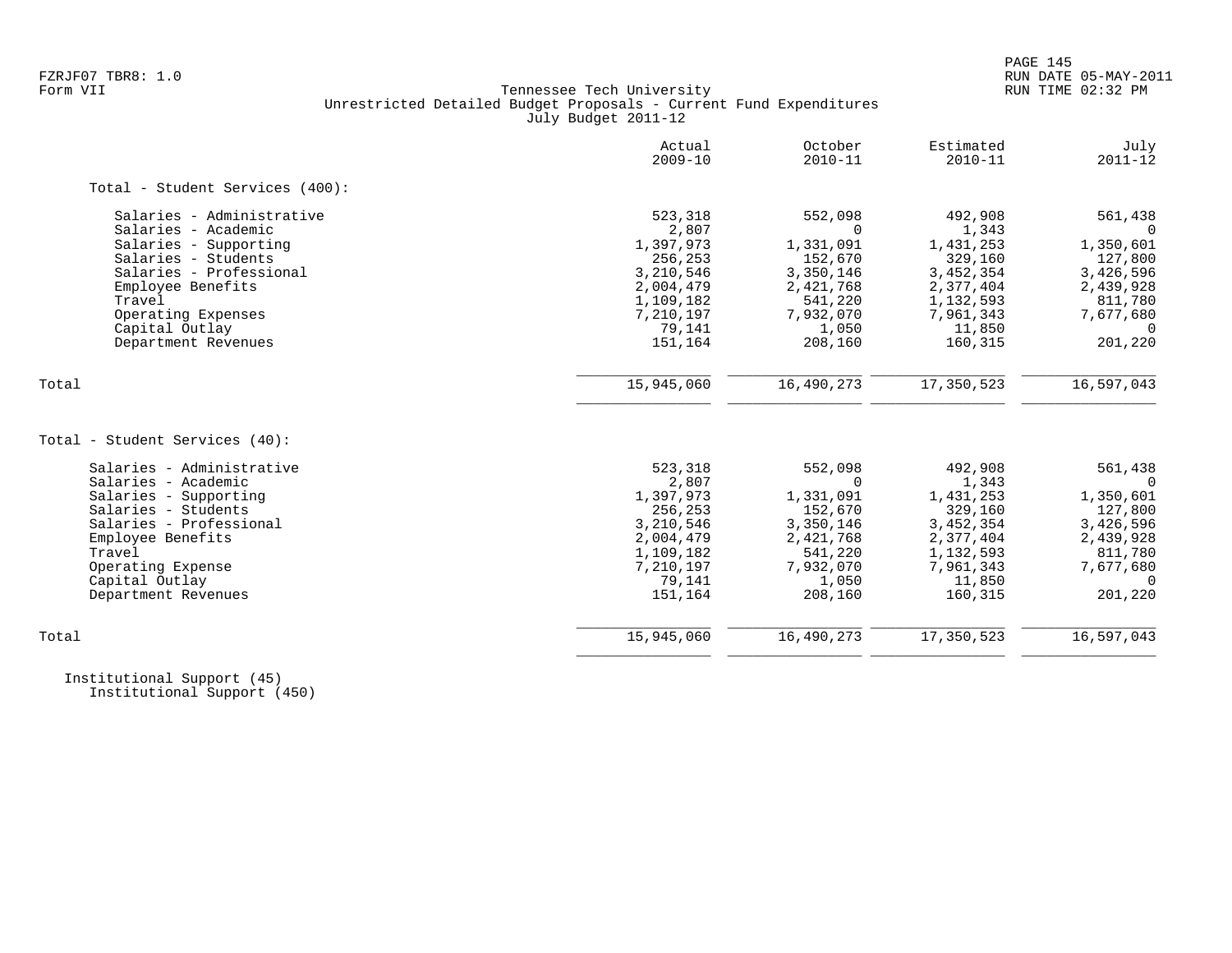|                                               | Actual<br>$2009 - 10$ | October<br>$2010 - 11$ | Estimated<br>$2010 - 11$ | July<br>$2011 - 12$ |
|-----------------------------------------------|-----------------------|------------------------|--------------------------|---------------------|
| Presidents Office (110000)                    |                       |                        |                          |                     |
| Salaries - Administrative                     | 242,700               | 242,700                | 242,700                  | 242,700             |
| Salaries - Supporting                         | 25,538                | 4,000                  | 1,250                    | 3,000               |
| Salaries - Students                           | 10,954                | 3,190                  | 5,940                    | 3,190               |
| Salaries - Professional                       | 201,540               | 202,040                | 202,040                  | 200,230             |
| Employee Benefits                             | 132,906               | 135,120                | 135,120                  | 135,120             |
| Travel                                        | 12,540                | 15,000                 | 15,000                   | 4,000               |
| Operating Expenses                            | 16,423                | 15,580                 | 27,650                   | 15,720              |
| Department Revenues                           | $-82$                 | $\Omega$               | $\Omega$                 | $\Omega$            |
| Total - Presidents Office (110000):           | 642,519               | 617,630                | 629,700                  | 603,960             |
| University Support (110001)                   |                       |                        |                          |                     |
| Operating Expenses                            | 0                     | 80,100                 | 0                        | 56,130              |
| Total - University Support (110001):          | $\mathbf 0$           | 80,100                 | $\mathbf 0$              | 56,130              |
| Allow for Retired Personnel (110002)          |                       |                        |                          |                     |
| Salaries - Professional                       | 28,540                | 28,540                 | 28,540                   | 28,540              |
| Employee Benefits                             | 414                   | 470                    | 470                      | 470                 |
| Travel                                        | 1,000                 | $\Omega$               | 1,560                    | $\Omega$            |
| Operating Expenses                            | 210                   | 1,000                  | 230                      | 1,040               |
| Total - Allow for Retired Personnel (110002): | 30,164                | 30,010                 | 30,800                   | 30,050              |
| Faculty Senate (110003)                       |                       |                        |                          |                     |
| Salaries - Academic                           | 2,407                 | 2,400                  | 2,400                    | 2,400               |
| Employee Benefits                             | 433                   | 500                    | 500                      | 500                 |
| Travel                                        | 369                   | 400                    | 780                      | 400                 |
| Operating Expenses                            | 580                   | 380                    | $\Omega$                 | 380                 |
| Total - Faculty Senate (110003):              | 3,789                 | 3,680                  | 3,680                    | 3,680               |
|                                               |                       |                        |                          |                     |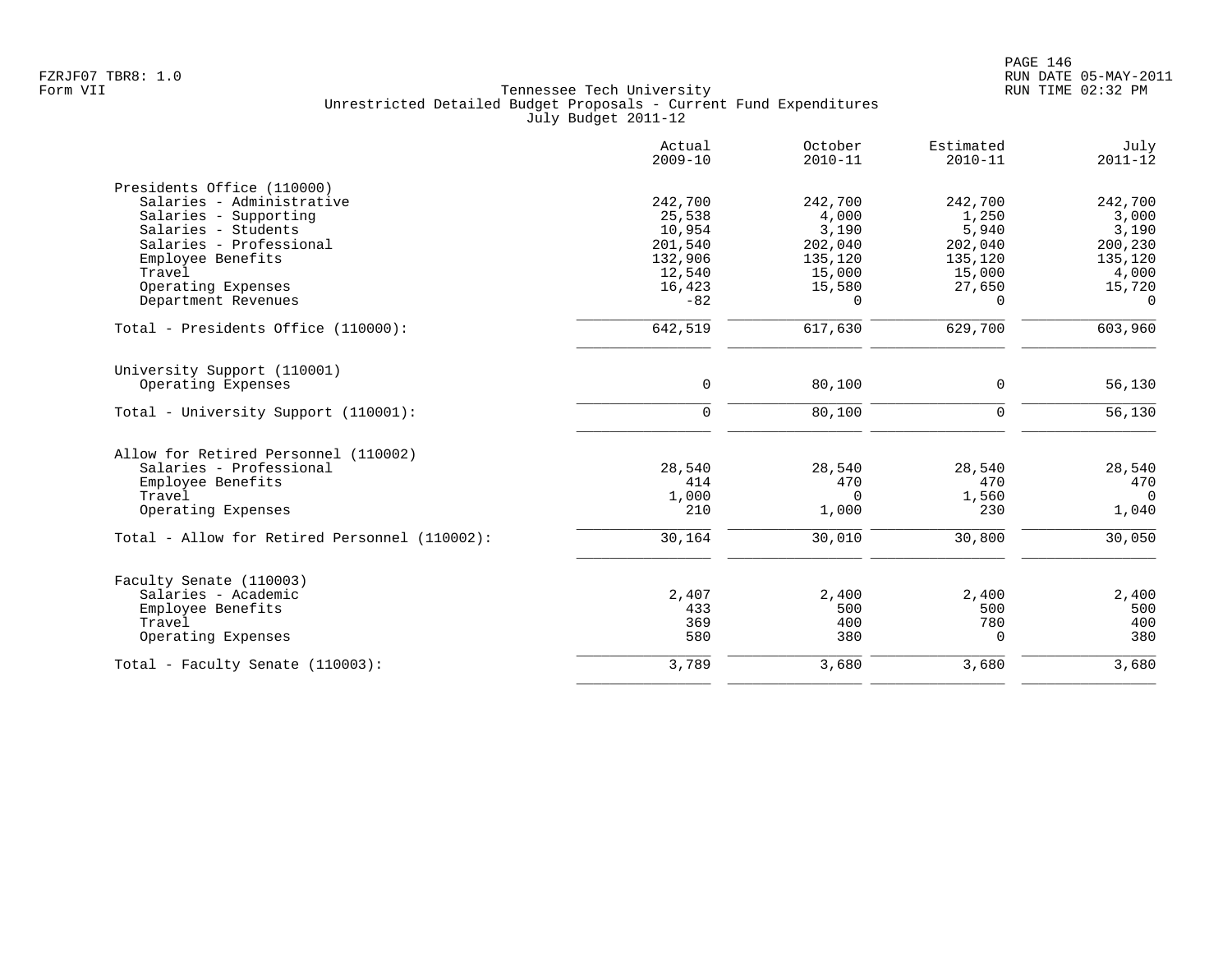|                                                                                                                             | Actual<br>$2009 - 10$        | October<br>$2010 - 11$       | Estimated<br>$2010 - 11$     | July<br>$2011 - 12$          |
|-----------------------------------------------------------------------------------------------------------------------------|------------------------------|------------------------------|------------------------------|------------------------------|
| Staff Development (110005)<br>Operating Expenses                                                                            | 1,500                        | 1,500                        | 1,500                        | 1,500                        |
| Total - Staff Development (110005):                                                                                         | 1,500                        | 1,500                        | 1,500                        | 1,500                        |
| President Grad Assistant (110006)<br>Operating Expenses                                                                     | 22,037                       | 14,460                       | 26,520                       | 14,460                       |
| Total - President Grad Assistant (110006):                                                                                  | 22,037                       | 14,460                       | 26,520                       | 14,460                       |
| Staff Awards (110008)<br>Salaries - Supporting<br>Employee Benefits<br>Operating Expenses<br>Total - Staff Awards (110008): | 2,500<br>936<br>200<br>3,636 | 2,000<br>300<br>200<br>2,500 | 1,000<br>300<br>200<br>1,500 | 2,000<br>300<br>200<br>2,500 |
| Professional Awards (110009)<br>Salaries - Professional<br>Operating Expenses                                               | 1,000<br>50                  | 1,000<br>50                  | 1,000<br>50                  | 1,000<br>50                  |
| Total - Professional Awards (110009):                                                                                       | 1,050                        | 1,050                        | 1,050                        | 1,050                        |
| Performance Awards (110010)<br>Operating Expenses                                                                           | $\mathsf{O}$                 | 12,000                       | 0                            | 12,000                       |
| Total - Performance Awards (110010):                                                                                        | $\Omega$                     | 12,000                       | $\mathbf 0$                  | 12,000                       |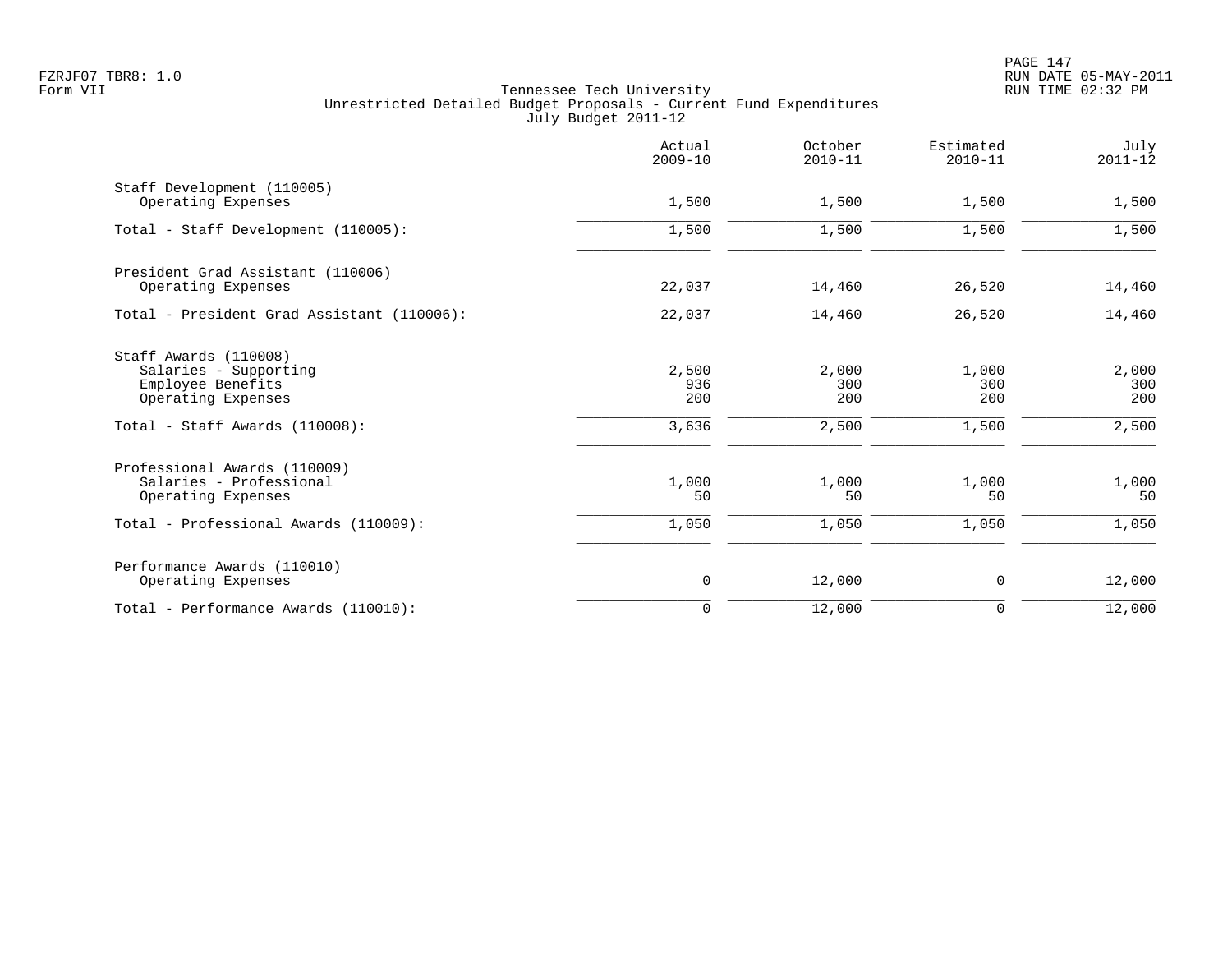|                                                                                                                                                | Actual<br>$2009 - 10$                        | October<br>$2010 - 11$                       | Estimated<br>$2010 - 11$                     | July<br>$2011 - 12$                          |
|------------------------------------------------------------------------------------------------------------------------------------------------|----------------------------------------------|----------------------------------------------|----------------------------------------------|----------------------------------------------|
| Graduation Experience (110012)<br>Salaries - Students<br>Operating Expenses                                                                    | 2,000<br>81,610                              | 2,000<br>60,110                              | 2,000<br>85,910                              | $\mathbf 0$<br>60,110                        |
| Total - Graduation Experience (110012):                                                                                                        | 83,610                                       | 62,110                                       | 87,910                                       | 60,110                                       |
| Exec Mgt Strategic Initiatives (110016)<br>Operating Expenses                                                                                  | $\mathbf 0$                                  | 662,840                                      | 478,520                                      | 426,130                                      |
| Total - Exec Mgt Strategic Initiatives (110016):                                                                                               | $\mathbf 0$                                  | 662,840                                      | 478,520                                      | 426,130                                      |
| Marketing Strategic Plans (110017)<br>Operating Expenses<br>Total - Marketing Strategic Plans (110017):                                        | $\mathbf 0$<br>$\mathbf 0$                   | 100,000<br>100,000                           | 91,320<br>91,320                             | 0<br>$\mathbf 0$                             |
| Pres Offc Inst Supp ARRA (110019)<br>Salaries - Supporting<br>Salaries - Professional<br>Employee Benefits                                     | 0<br>35,956<br>9,901                         | 24,380<br>5,281<br>8,310                     | 24,380<br>5,281<br>11,860                    | 0<br>0<br>$\Omega$                           |
| Total - Pres Offc Inst Supp ARRA (110019):                                                                                                     | 45,857                                       | 37,971                                       | 41,521                                       | $\Omega$                                     |
| Office of Internal Audit (111000)<br>Salaries - Administrative<br>Salaries - Professional<br>Employee Benefits<br>Travel<br>Operating Expenses | 73,550<br>60,810<br>42,202<br>1,235<br>3,192 | 73,550<br>60,910<br>44,220<br>1,700<br>2,430 | 73,550<br>60,910<br>45,720<br>1,700<br>2,490 | 73,550<br>61,010<br>45,720<br>1,700<br>2,550 |
| Total - Office of Internal Audit (111000):                                                                                                     | 180,989                                      | 182,810                                      | 184,370                                      | 184,530                                      |
|                                                                                                                                                |                                              |                                              |                                              |                                              |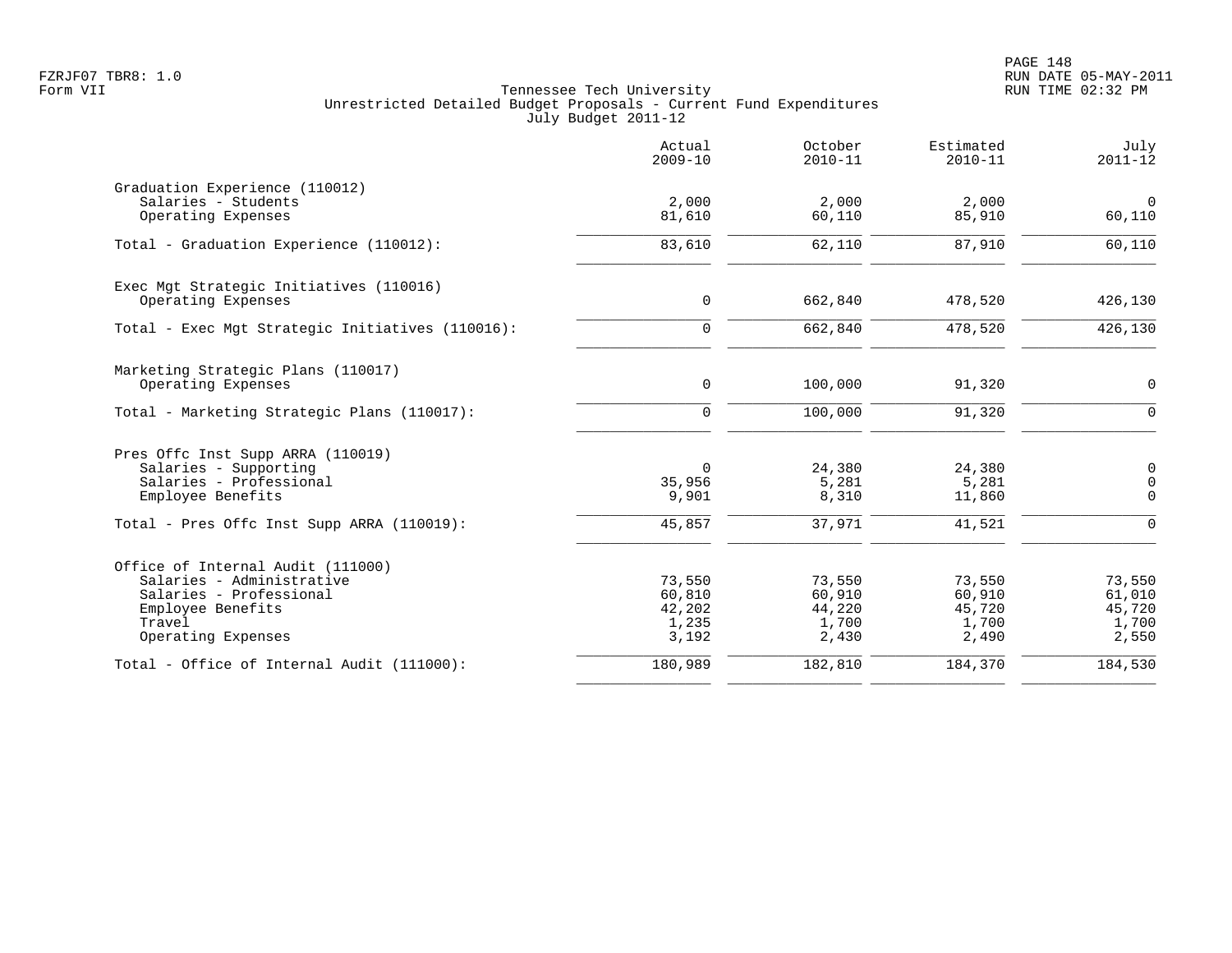|                                                  | Actual<br>$2009 - 10$ | October<br>$2010 - 11$ | Estimated<br>$2010 - 11$ | July<br>$2011 - 12$ |
|--------------------------------------------------|-----------------------|------------------------|--------------------------|---------------------|
| Diversity and Legal Affiars (112000)             |                       |                        |                          |                     |
| Travel                                           | 37                    | 1,000                  | 1,000                    | 1,000               |
| Operating Expenses                               | 7,324                 | 6,000                  | 6,040                    | 3,180               |
| Total - Diversity and Legal Affiars (112000):    | 7,361                 | 7,000                  | 7,040                    | 4,180               |
| Commission on Status of Women (112001)           |                       |                        |                          |                     |
| Travel                                           | 428                   | 0                      | 616                      | $\overline{0}$      |
| Operating Expenses                               | 1,562                 | 2,000                  | 1,384                    | 2,000               |
| Total - Commission on Status of Women (112001):  | 1,990                 | 2,000                  | 2,000                    | 2,000               |
| Vice President of Acad Affairs (120000)          |                       |                        |                          |                     |
| Salaries - Administrative                        | 183,000               | 183,000                | 183,000                  | 180,000             |
| Salaries - Supporting                            | 46,960                | 47,160                 | 44,870                   | 45,800              |
| Salaries - Students                              | 1,421                 | $\Omega$               | 1,010                    | $\Omega$            |
| Salaries - Professional                          | 46,710                | 46,810                 | 46,810                   | 46,910              |
| Employee Benefits                                | 84,579                | 111,050                | 111,050                  | 111,050             |
| Travel                                           | 1,417                 | 1,920                  | 1,920                    | 1,920               |
| Operating Expenses<br>Department Revenues        | 3,854<br>$\Omega$     | 4,920<br>$\Omega$      | 6,279<br>$-29$           | 4,500<br>$\Omega$   |
|                                                  |                       |                        |                          |                     |
| Total - Vice President of Acad Affairs (120000): | 367,941               | 394,860                | 394,910                  | 390,180             |
| Self Study (120001)                              |                       |                        |                          |                     |
| Travel                                           | 4,580                 | 4,000                  | 4,000                    | 4,000               |
| Operating Expenses                               | $\Omega$              | 960                    | 960                      | 960                 |
| Total - Self Study $(120001)$ :                  | 4,580                 | 4,960                  | 4,960                    | 4,960               |
|                                                  |                       |                        |                          |                     |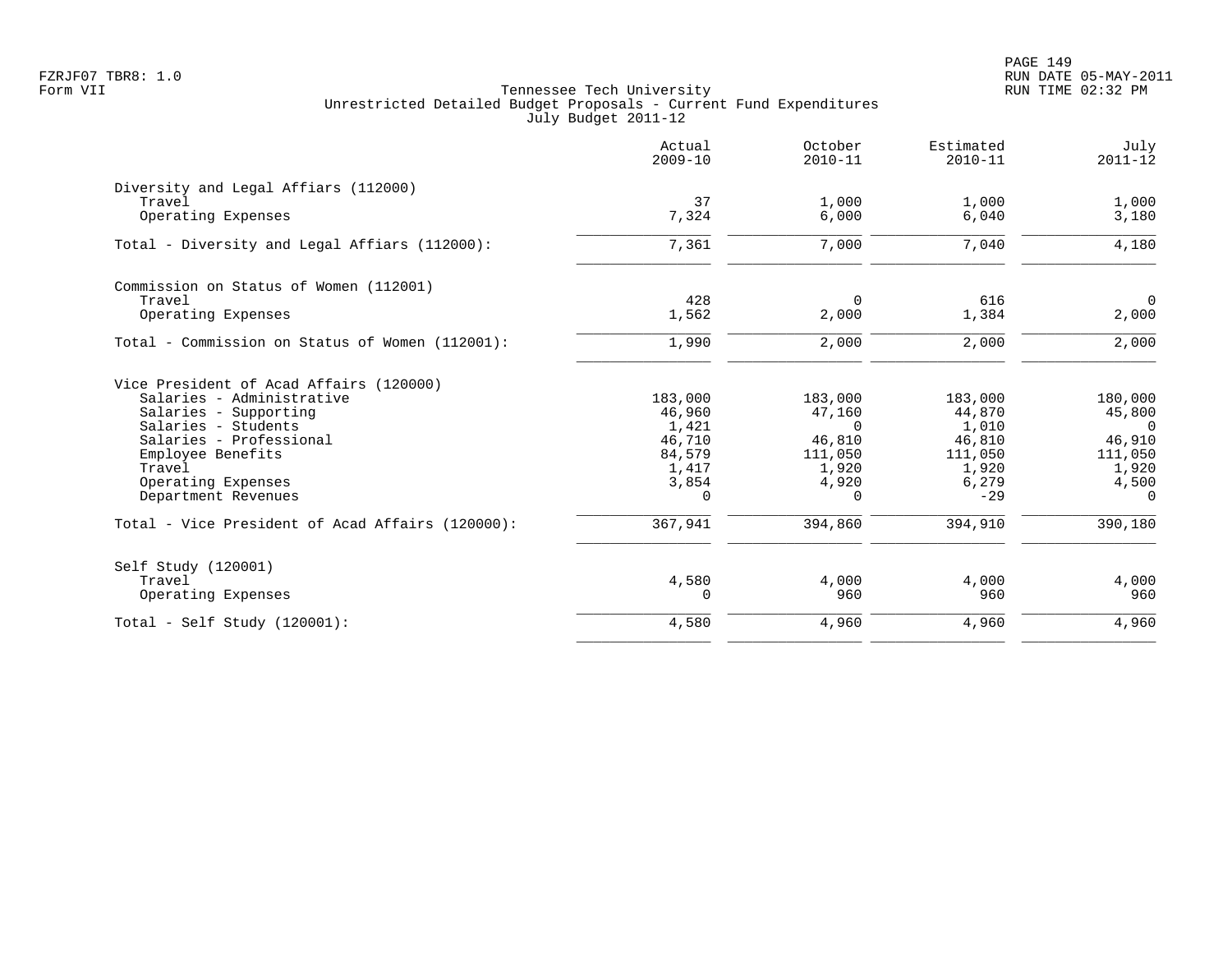|                                                      | Actual<br>$2009 - 10$ | October<br>$2010 - 11$ | Estimated<br>$2010 - 11$ | July<br>$2011 - 12$ |
|------------------------------------------------------|-----------------------|------------------------|--------------------------|---------------------|
| Craft Center Security (121771)                       |                       |                        |                          |                     |
| Salaries - Supporting                                | 39,429                | 36,970                 | 36,970                   | 37,270              |
| Salaries - Students                                  | 3,341                 | 4,000                  | 4,000                    | 4,000               |
| Employee Benefits                                    | 12,804                | 18,460                 | 18,460                   | 18,460              |
| Travel                                               | $-1,045$              | $\Omega$               | $\Omega$                 | $\Omega$            |
| Operating Expenses                                   | 673                   | 100                    | 100                      | 100                 |
| Total - Craft Center Security (121771):              | 55,202                | 59,530                 | 59,530                   | 59,830              |
| Federal College Work Study Program (122001)          |                       |                        |                          |                     |
| Salaries - Students                                  | 6,776                 | 20,410                 | 20,410                   | 20,410              |
| Total - Federal College Work Study Program (122001): | 6,776                 | 20,410                 | 20,410                   | 20,410              |
| Graduation Diplomas (123503)                         |                       |                        |                          |                     |
| Operating Expenses                                   | 16,101                | 9,310                  | 9,310                    | 9,310               |
| Total - Graduation Diplomas (123503):                | 16,101                | 9,310                  | 9,310                    | 9,310               |
| Institutional Research Office (125000)               |                       |                        |                          |                     |
| Salaries - Administrative                            | 76,480                | 76,580                 | 76,580                   | 76,680              |
| Salaries - Professional                              | 147,480               | 155,060                | 155,060                  | 155,360             |
| Employee Benefits                                    | 71,784                | 77,130                 | 80,130                   | 80,130              |
| Travel                                               | 3,239                 | 3,900                  | 5,900                    | 2,300               |
| Operating Expenses                                   | 9,499                 | 10,440                 | 8,530                    | 12,220              |
| Total - Institutional Research Office (125000):      | 308,482               | 323,110                | 326,200                  | 326,690             |
|                                                      |                       |                        |                          |                     |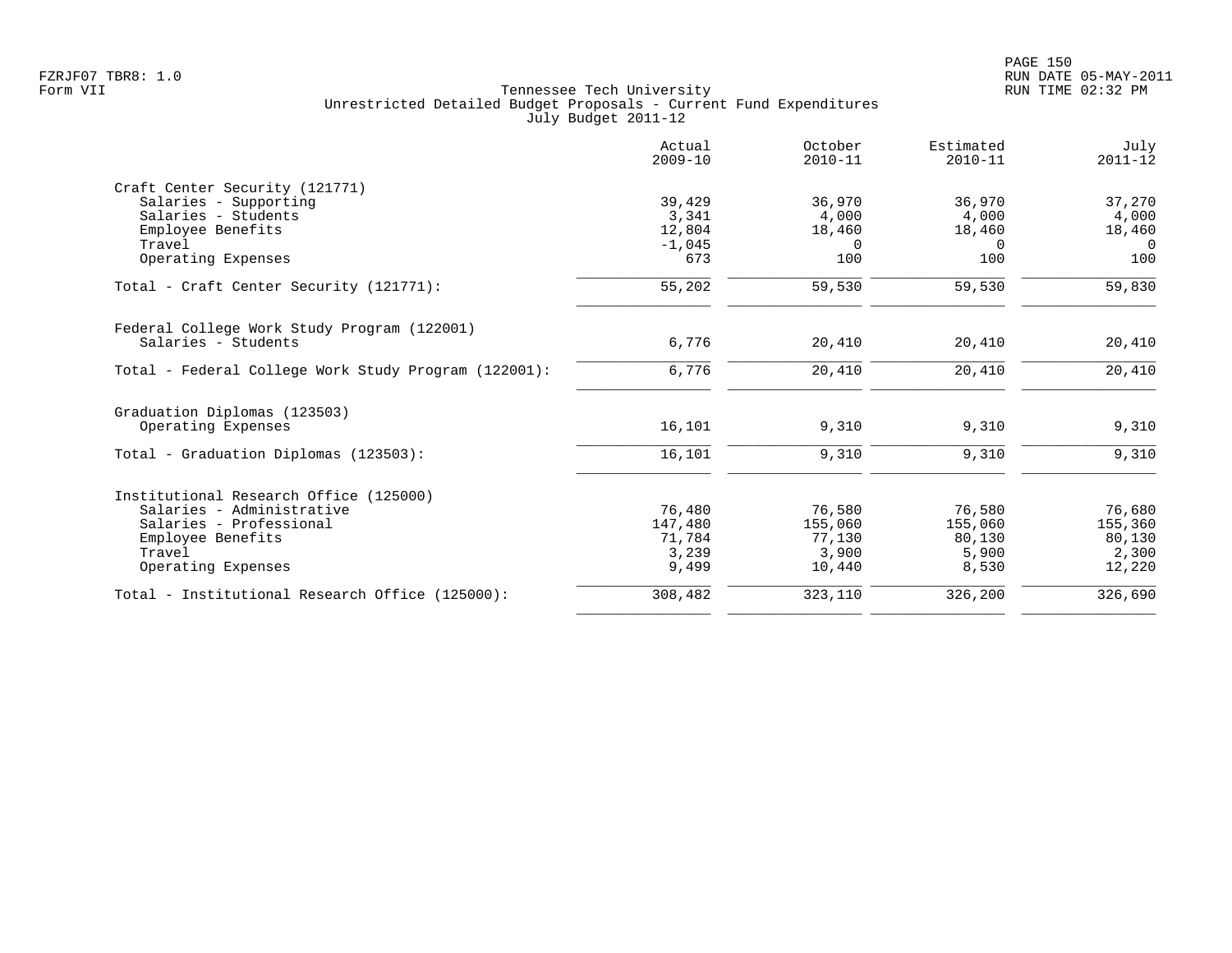| Actual<br>$2009 - 10$ | October<br>$2010 - 11$                  | Estimated<br>$2010 - 11$ | July<br>$2011 - 12$                |
|-----------------------|-----------------------------------------|--------------------------|------------------------------------|
|                       |                                         |                          | 1,040                              |
|                       |                                         |                          |                                    |
| $\Omega$              | 1,040                                   | 1,040                    | 1,040                              |
|                       |                                         |                          |                                    |
| 750                   | $\Omega$                                | 0                        | $\overline{0}$                     |
| 2,750                 | 7,080                                   | 7,080                    | 7,080                              |
| 1,701                 | 8,950                                   | 8,950                    | 8,950                              |
| 201                   | $\Omega$                                | $\Omega$                 | $\Omega$                           |
| 5,402                 | 16,030                                  | 16,030                   | 16,030                             |
|                       |                                         |                          |                                    |
| 108,180               | 108,280                                 | 108,280                  | 108,380                            |
| 26,420                | 26,520                                  | 26,520                   | 26,620                             |
| 2,194                 | 1,200                                   | 3,700                    | 1,200                              |
| 28,225                | 28,325                                  | 28,325                   | 32,925                             |
|                       | 57,270                                  |                          | 57,270                             |
|                       |                                         |                          | 480                                |
|                       |                                         |                          | 7,340                              |
| 223,909               | 229,395                                 | 236,895                  | 234,215                            |
|                       |                                         |                          |                                    |
| 27,905                | 40,860                                  | 40,860                   | 40,860                             |
| 27,905                | 40,860                                  | 40,860                   | 40,860                             |
|                       | $\mathbf 0$<br>50,875<br>2,487<br>5,528 | 1,040<br>480<br>7,320    | 1,040<br>57,270<br>1,970<br>10,830 |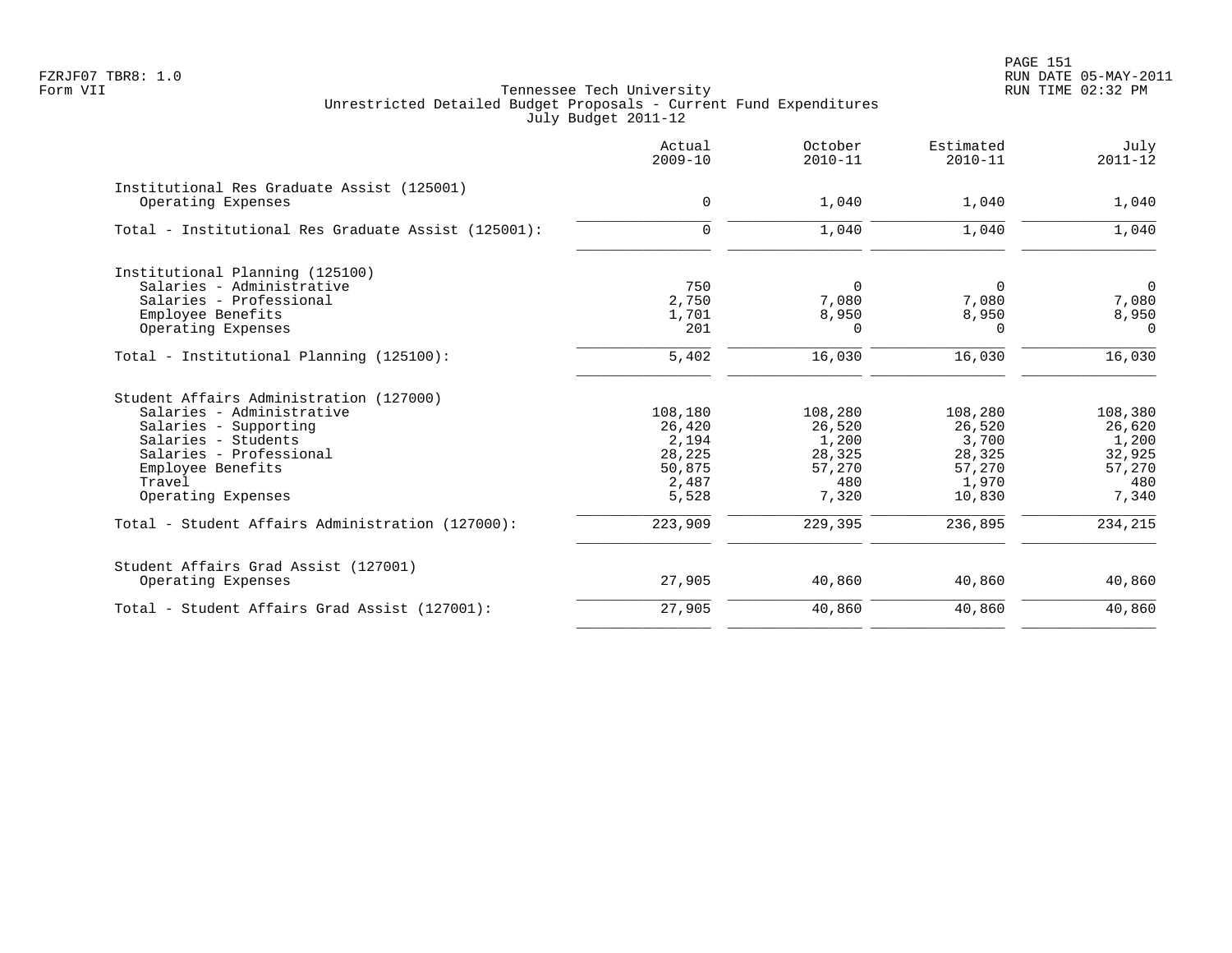|                                                       | Actual<br>$2009 - 10$ | October<br>$2010 - 11$ | Estimated<br>$2010 - 11$ | July<br>$2011 - 12$ |
|-------------------------------------------------------|-----------------------|------------------------|--------------------------|---------------------|
| Commission on Status of Blacks (127002)               |                       |                        |                          |                     |
| Salaries - Supporting                                 | 282                   | $\mathbf 0$            | $\mathbf 0$              | $\mathbf 0$         |
| Salaries - Students                                   | 592                   | $\Omega$               | $\Omega$                 | $\Omega$            |
| Operating Expenses                                    | 865                   | 2,010                  | 2,010                    | 2,010               |
| Total - Commission on Status of Blacks (127002):      | 1,739                 | 2,010                  | 2,010                    | 2,010               |
| VP Ext Programs Regional Developmnt (180000)          |                       |                        |                          |                     |
| Salaries - Administrative                             | 32,445                | 34,345                 | 34,345                   | 34,445              |
| Employee Benefits                                     | 6,826                 | 7,360                  | 9,160                    | 9,160               |
| Total - VP Ext Programs Regional Developmnt (180000): | 39,271                | 41,705                 | 43,505                   | 43,605              |
| Vice Pres for Planning and Finance (200000)           |                       |                        |                          |                     |
| Salaries - Administrative                             | 130,450               | 130,550                | 130,550                  | 130,650             |
| Salaries - Supporting                                 | 22,890                | 23,590                 | 23,590                   | 23,690              |
| Salaries - Professional                               | $\Omega$              | 64,520                 | 56,200                   | 64,520              |
| Employee Benefits                                     | 36,115                | 53,740                 | 53,740                   | 53,740              |
| Travel                                                | 2,154                 | 750                    | 6,750                    | 750                 |
| Operating Expenses                                    | 5,235                 | 3,820                  | 3,790                    | 3,760               |
| Total - Vice Pres for Planning and Finance (200000):  | 196,844               | 276,970                | 274,620                  | 277,110             |
| Business Office (200001)                              |                       |                        |                          |                     |
| Salaries - Administrative                             | 111,380               | 102,090                | 102,090                  | 102,190             |
| Salaries - Supporting                                 | 385,575               | 383,900                | 384,900                  | 383,720             |
| Salaries - Students                                   | 550                   | $\Omega$               | 1,320                    | $\Omega$            |
| Salaries - Professional                               | 466,000               | 493,120                | 493,120                  | 531,160             |
| Employee Benefits                                     | 385,556               | 454,000                | 454,000                  | 454,000             |
| Travel                                                | 12,991                | 5,670                  | 14,370                   | 5,670               |
| Operating Expenses<br>Department Revenues             | 60,065<br>$-104$      | 96,310<br>$\Omega$     | 88,060<br>$-100$         | 63,610<br>$\Omega$  |
| Total - Business Office (200001):                     | 1,422,013             | 1,535,090              | 1,537,760                | 1,540,350           |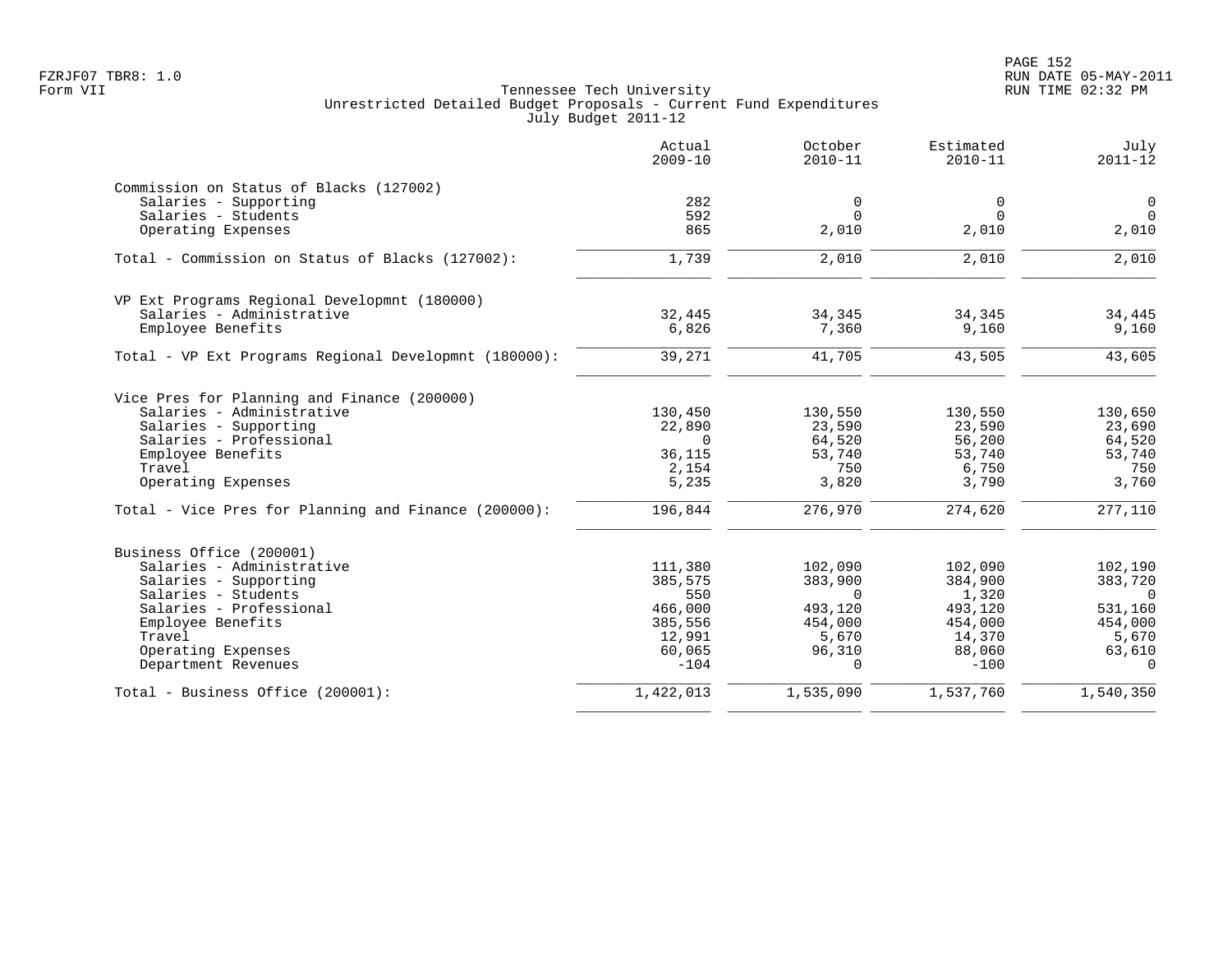|                                     | Actual<br>$2009 - 10$ | October<br>$2010 - 11$ | Estimated<br>$2010 - 11$ | July<br>$2011 - 12$ |
|-------------------------------------|-----------------------|------------------------|--------------------------|---------------------|
| Human Resources (200002)            |                       |                        |                          |                     |
| Salaries - Administrative           | 45,600                | 90,700                 | 90,700                   | 90,800              |
| Salaries - Supporting               | 72,628                | 123,930                | 124,920                  | 151,970             |
| Salaries - Students                 | $\Omega$              | $\Omega$               | 390                      | $\Omega$            |
| Salaries - Professional             | 157,210               | 199,190                | 189,540                  | 191,490             |
| Employee Benefits                   | 100,615               | 215,790                | 215,790                  | 215,790             |
| Travel                              | 2,827                 | 780                    | 9,770                    | 780                 |
| Operating Expenses                  | 18,758                | 132,500                | 130,640                  | 12,900              |
| Department Revenues                 | $-109$                | $\Omega$               | $\Omega$                 | $\Omega$            |
| Total - Human Resources (200002):   | 397,529               | 762,890                | 761,750                  | 663,730             |
| Payroll Office (200003)             |                       |                        |                          |                     |
| Salaries - Administrative           | 45,000                |                        | O                        | 0                   |
| Salaries - Supporting               | 47,461                |                        |                          | $\mathbf 0$         |
| Salaries - Professional             | 88,793                |                        | $\Omega$                 | $\mathbf 0$         |
| Employee Benefits                   | 82,706                |                        | 0                        | $\overline{0}$      |
| Operating Expenses                  | 3,273                 | 0                      | $\mathbf 0$              | $\Omega$            |
| Total - Payroll Office (200003):    | 267,233               | 0                      | 0                        | n                   |
| University Police (200004)          |                       |                        |                          |                     |
| Salaries - Supporting               | 539,546               | 535,670                | 560,756                  | 574,080             |
| Salaries - Professional             | 68,480                | 68,480                 | 68,480                   | 68,480              |
| Employee Benefits                   | 274,230               | 315,200                | 315,200                  | 315,200             |
| Travel                              | 1,039                 | 710                    | 710                      | 710                 |
| Operating Expenses                  | 79,314                | 53,870                 | 78,604                   | 64,590              |
| Department Revenues                 | $-277$                | 0                      | $\Omega$                 | $\Omega$            |
| Total - University Police (200004): | 962,332               | 973,930                | 1,023,750                | 1,023,060           |
|                                     |                       |                        |                          |                     |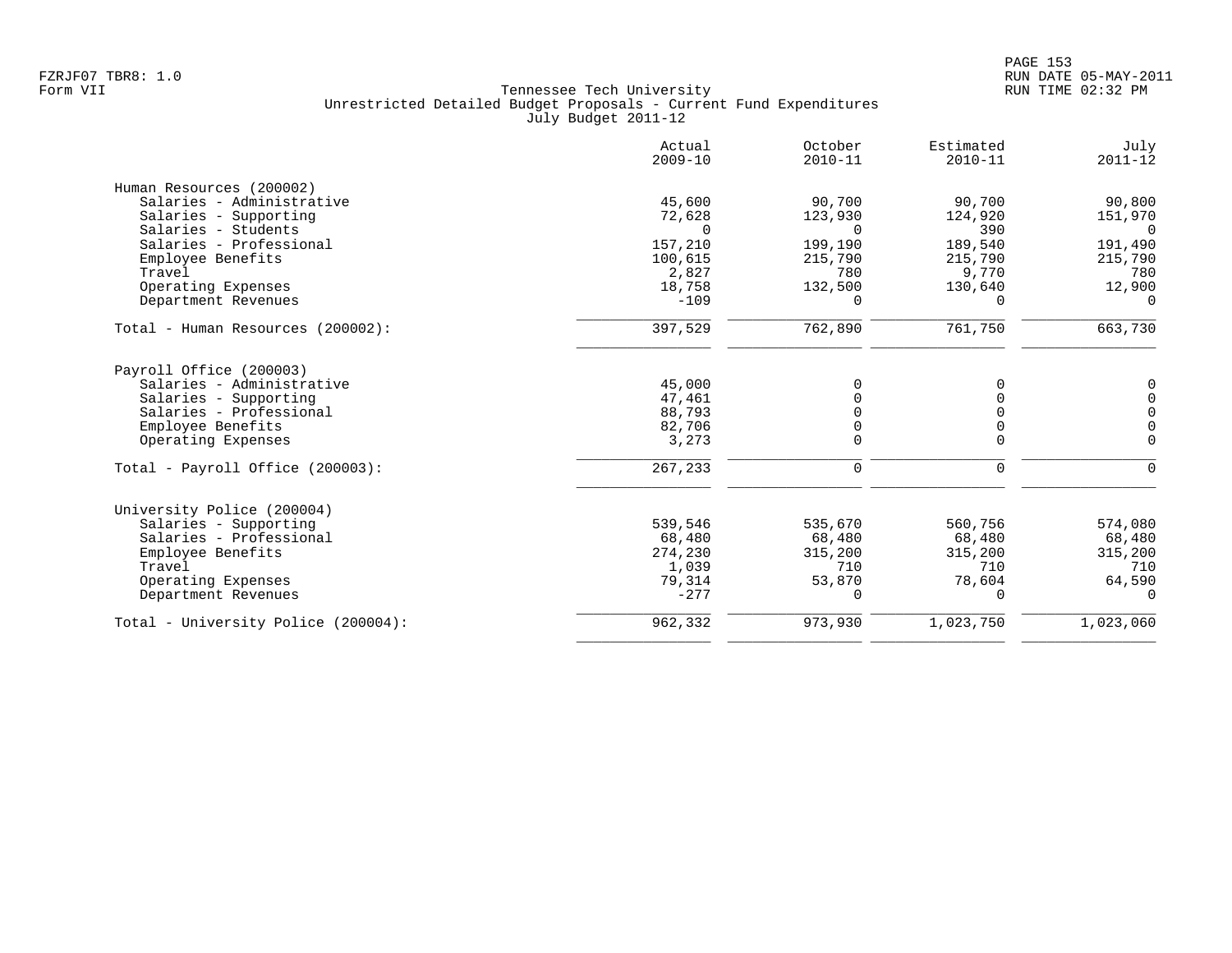|                                                                                                                                                                       | Actual<br>$2009 - 10$           | October<br>$2010 - 11$          | Estimated<br>$2010 - 11$        | July<br>$2011 - 12$                      |
|-----------------------------------------------------------------------------------------------------------------------------------------------------------------------|---------------------------------|---------------------------------|---------------------------------|------------------------------------------|
| Business Office GA (200008)<br>Operating Expenses                                                                                                                     | 0                               | 7,200                           | 7,200                           | 7,200                                    |
| Total - Business Office GA (200008):                                                                                                                                  | $\Omega$                        | 7,200                           | 7,200                           | 7,200                                    |
| Match University Police (200015)<br>Operating Expenses                                                                                                                | 3,930                           | 0                               | $\mathbf 0$                     | $\mathbf 0$                              |
| Total - Match University Police (200015):                                                                                                                             | 3,930                           | $\mathbf 0$                     | $\Omega$                        | ∩                                        |
| Business Office Stimulus Funding (200019)<br>Salaries - Professional<br>Employee Benefits<br>Operating Expenses<br>Total - Business Office Stimulus Funding (200019): | 21,199<br>8,209<br>34<br>29,442 | 37,620<br>10,540<br>0<br>48,160 | 37,620<br>22,000<br>0<br>59,620 | 0<br>$\Omega$<br>$\mathbf 0$<br>$\Omega$ |
| Postage and Mailing (203007)<br>Operating Expenses                                                                                                                    | 171,342                         | 240,620                         | 240,620                         | 240,620                                  |
| Total - Postage and Mailing (203007):                                                                                                                                 | 171,342                         | 240,620                         | 240,620                         | 240,620                                  |
| Postage and Mailing Transfer In (203008)<br>Operating Expenses<br>Department Revenues                                                                                 | $-198,886$<br>$-2,423$          | $\Omega$<br>$-240,620$          | $\Omega$<br>$-240,620$          | $\Omega$<br>$-240,620$                   |
| Total - Postage and Mailing Transfer In (203008):                                                                                                                     | $-201, 309$                     | $-240,620$                      | $-240,620$                      | $-240,620$                               |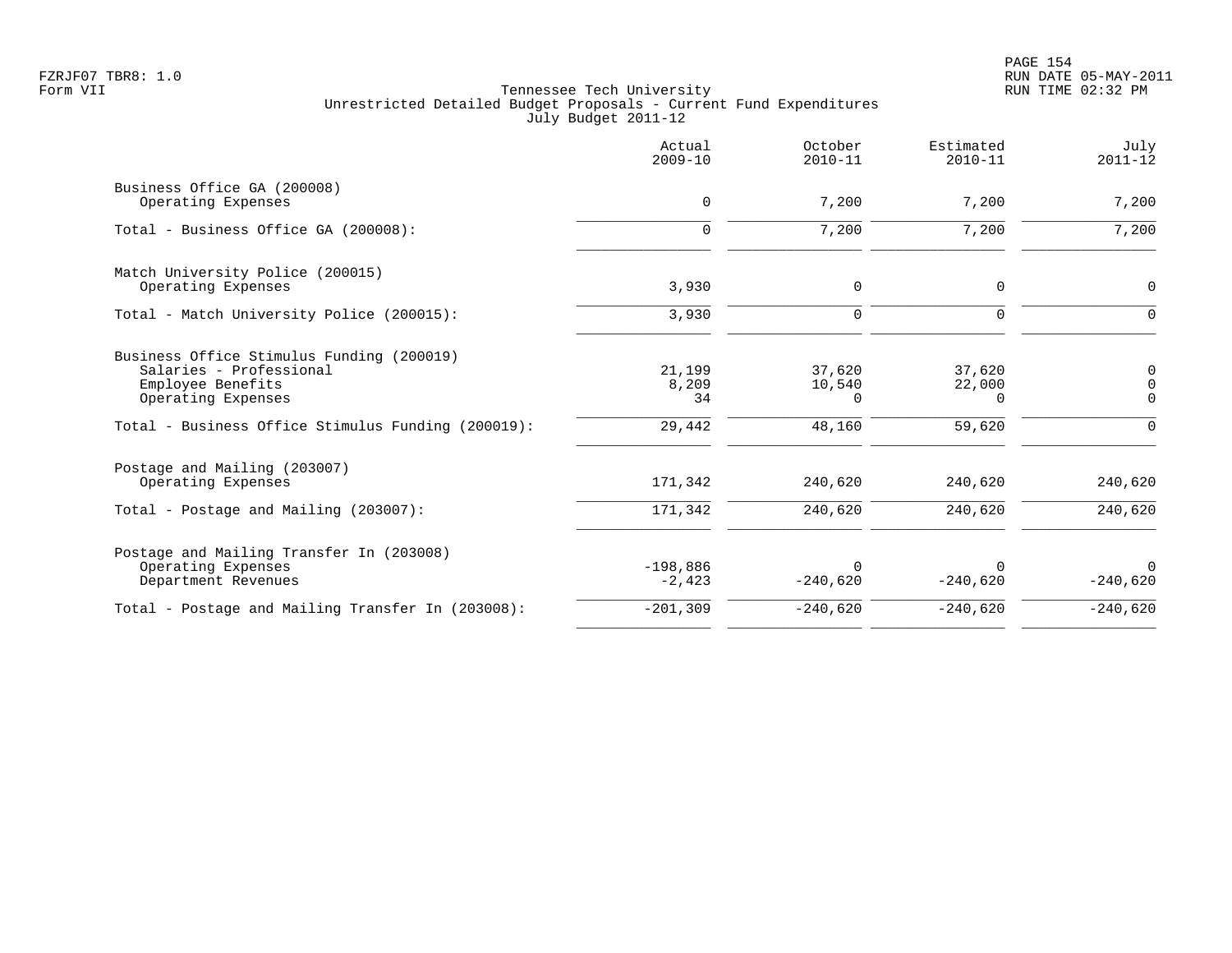|                                                | Actual<br>$2009 - 10$ | October<br>$2010 - 11$ | Estimated<br>$2010 - 11$ | July<br>$2011 - 12$ |
|------------------------------------------------|-----------------------|------------------------|--------------------------|---------------------|
| Printing Services (203009)                     |                       |                        |                          |                     |
| Salaries - Supporting                          | 49,910                | 52,720                 | 50,330                   | 52,920              |
| Salaries - Students                            | $\Omega$              | 2,120                  | $\Omega$                 | 2,120               |
| Salaries - Professional                        | 29,050                | 29,150                 | 29,150                   | 29,250              |
| Employee Benefits                              | 34,376                | 36,090                 | 40,090                   | 40,090              |
| Travel                                         | 106                   | 140                    | 140                      | 140                 |
| Operating Expenses                             | 63,086                | 68,320                 | 72,830                   | 68,320              |
| Department Revenues                            | 12,000                | 12,000                 | 12,000                   | 12,000              |
| Total - Printing Services (203009):            | 188,528               | 200,540                | 204,540                  | 204,840             |
| Printing Serv Transf In (203010)               |                       |                        |                          |                     |
| Operating Expenses                             | $-171,038$            | $\Omega$               | $\Omega$                 | $\Omega$            |
| Department Revenues                            | $\Omega$              | $-178,380$             | $-182,380$               | $-182,680$          |
| Total - Printing Serv Transf In (203010):      | $-171,038$            | $-178,380$             | $-182,380$               | $-182,680$          |
|                                                |                       |                        |                          |                     |
| Printing Serv Transf Revenue (203011)          |                       |                        |                          |                     |
| Department Revenues                            | $-17,489$             | $-22,160$              | $-22,160$                | $-22,160$           |
| Total - Printing Serv Transf Revenue (203011): | $-17,489$             | $-22,160$              | $-22,160$                | $-22,160$           |
| Purchasing Office (221001)                     |                       |                        |                          |                     |
| Salaries - Administrative                      | 65,700                | 65,800                 | 65,800                   | 65,900              |
| Salaries - Supporting                          | 42,638                | 63,800                 | 53,640                   | 64,700              |
| Salaries - Students                            | 4,324                 | 410                    | 3,410                    | 410                 |
| Salaries - Professional                        | 46,660                | 46,760                 | 46,760                   | 46,860              |
| Employee Benefits                              | 74,694                | 93,950                 | 93,950                   | 93,950              |
| Travel                                         | 1,052                 | 200                    | 1,200                    | 200                 |
| Operating Expenses                             | 16,464                | 13,490                 | 19,990                   | 13,070              |
| Department Revenues                            | $-113$                | $\Omega$               | $\Omega$                 | $\Omega$            |
| Total - Purchasing Office (221001):            | 251,419               | 284,410                | 284,750                  | 285,090             |
|                                                |                       |                        |                          |                     |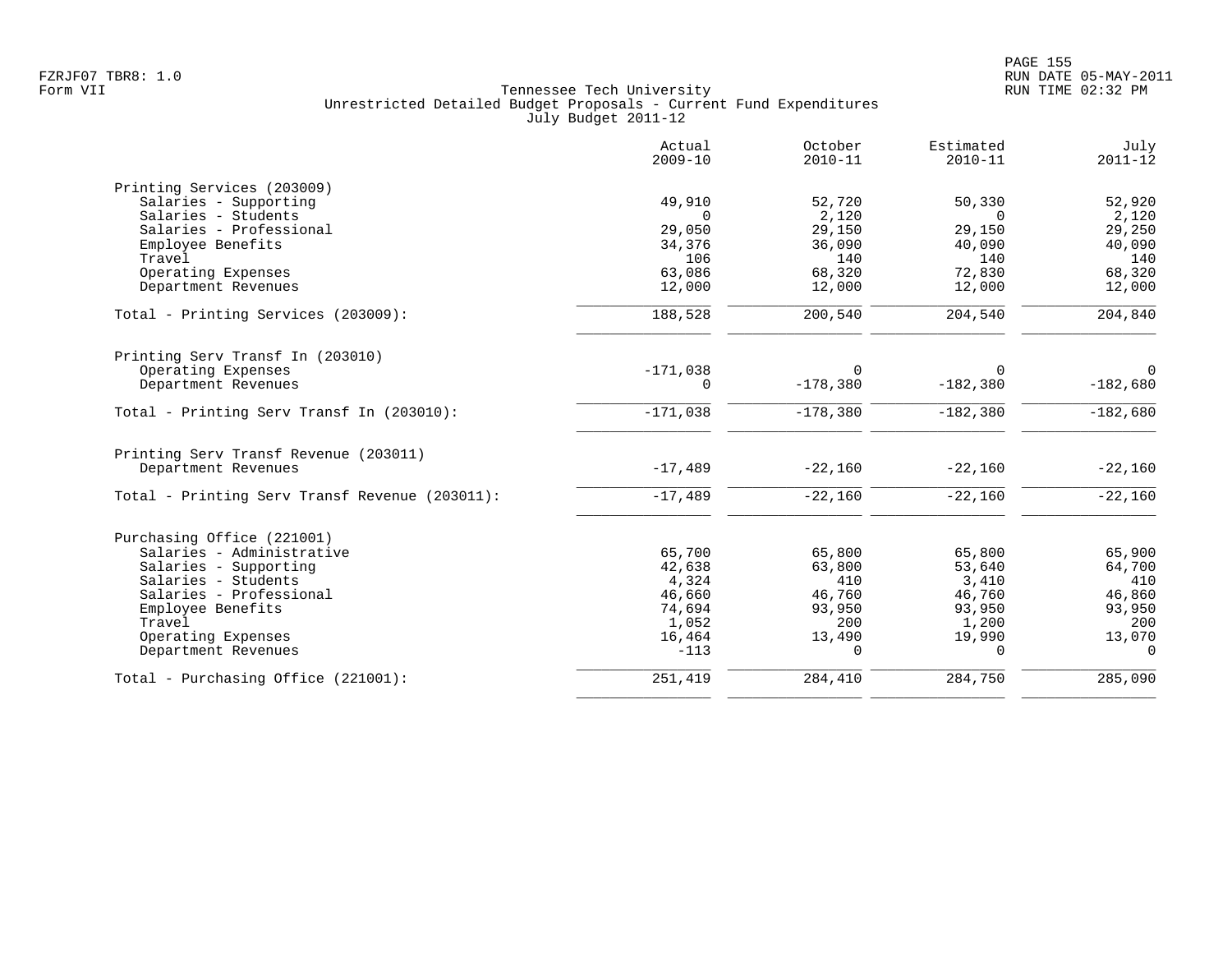| Actual<br>$2009 - 10$ | October<br>$2010 - 11$       | Estimated<br>$2010 - 11$                                                   | July<br>$2011 - 12$                                                      |
|-----------------------|------------------------------|----------------------------------------------------------------------------|--------------------------------------------------------------------------|
|                       |                              |                                                                            |                                                                          |
| 591                   | 1,200                        | 1,170                                                                      | 1,140                                                                    |
| 591                   | 1,200                        | 1,170                                                                      | 1,140                                                                    |
|                       |                              |                                                                            |                                                                          |
|                       |                              |                                                                            | 20,680                                                                   |
|                       |                              |                                                                            | 11,000                                                                   |
|                       |                              |                                                                            |                                                                          |
|                       |                              |                                                                            | 124,790                                                                  |
|                       |                              |                                                                            | 50,850<br>$\Omega$                                                       |
|                       |                              |                                                                            |                                                                          |
|                       |                              |                                                                            | 28,430                                                                   |
|                       |                              |                                                                            | $\mathbf 0$                                                              |
| $\mathbf 0$           | 347,700                      | 357,720                                                                    | 235,750                                                                  |
|                       |                              |                                                                            |                                                                          |
|                       |                              |                                                                            | $\mathbf 0$                                                              |
| $\mathbf 0$           | 23,960                       | 23,960                                                                     | $\mathbf 0$                                                              |
| $\mathbf 0$           | 24,300                       | 23,960                                                                     | $\Omega$                                                                 |
|                       |                              |                                                                            |                                                                          |
| 113,004               | 90,000                       | 115,000                                                                    | 90,000                                                                   |
| 113,004               | 90,000                       | 115,000                                                                    | 90,000                                                                   |
|                       | $\Omega$<br>$\mathbf 0$<br>0 | 20,580<br>11,000<br>124,690<br>40,850<br>4,000<br>26,580<br>120,000<br>340 | 20,580<br>11,000<br>124,690<br>50,850<br>4,000<br>26,600<br>120,000<br>0 |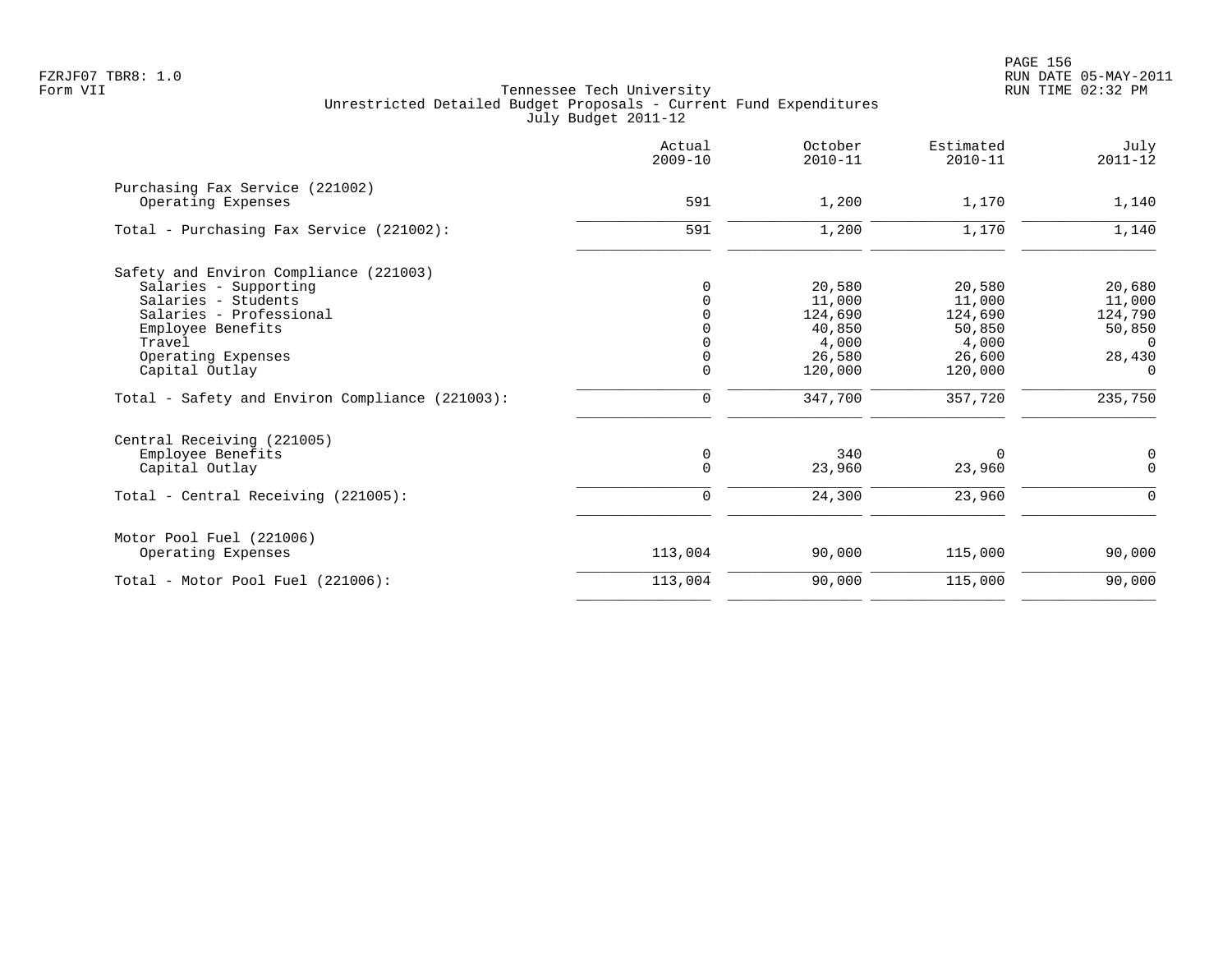PAGE 157 FZRJF07 TBR8: 1.0 RUN DATE 05-MAY-2011

|                                               | Actual<br>$2009 - 10$ | October<br>$2010 - 11$ | Estimated<br>$2010 - 11$ | July<br>$2011 - 12$ |
|-----------------------------------------------|-----------------------|------------------------|--------------------------|---------------------|
| Motor Pool Fuel Transfer In (221007)          |                       |                        |                          |                     |
| Operating Expenses                            | $-113,004$            | $-90,000$              | $-115,000$               | $-90,000$           |
| Total - Motor Pool Fuel Transfer In (221007): | $-113,004$            | $-90,000$              | $-115,000$               | $-90,000$           |
| Telephone Services (231000)                   |                       |                        |                          |                     |
| Salaries - Supporting                         | 88,600                | 95,870                 | 92,600                   | 79,400              |
| Salaries - Students                           | 4,633                 | 5,640                  | 7,010                    | 1,140               |
| Salaries - Professional                       | 118,860               | 119,060                | 119,060                  | 119,260             |
| Employee Benefits                             | 76,971                | 105,790                | 105,790                  | 105,790             |
| Travel                                        | 675                   | 1,000                  | 1,300                    | 1,000               |
| Operating Expenses                            | 243,180               | 553,970                | 553,970                  | 558,470             |
| Department Revenues                           | 113,975               | 114,000                | 114,000                  | 114,000             |
| Total - Telephone Services (231000):          | 646,894               | 995,330                | 993,730                  | 979,060             |
| Telephone Transfer In (231001)                |                       |                        |                          |                     |
| Operating Expenses                            | $-629,141$            | 0                      | 0                        | 0                   |
| Department Revenues                           | $-17,752$             | $-995,330$             | $-993,730$               | $-979,060$          |
| Total - Telephone Transfer In (231001):       | $-646,893$            | $-995,330$             | $-993,730$               | $-979,060$          |
| Cable TV (231002)                             |                       |                        |                          |                     |
| Operating Expenses                            | 85,392                | 85,700                 | 91,700                   | 91,700              |
| Total - Cable TV $(231002)$ :                 | 85,392                | 85,700                 | 91,700                   | 91,700              |
|                                               |                       |                        |                          |                     |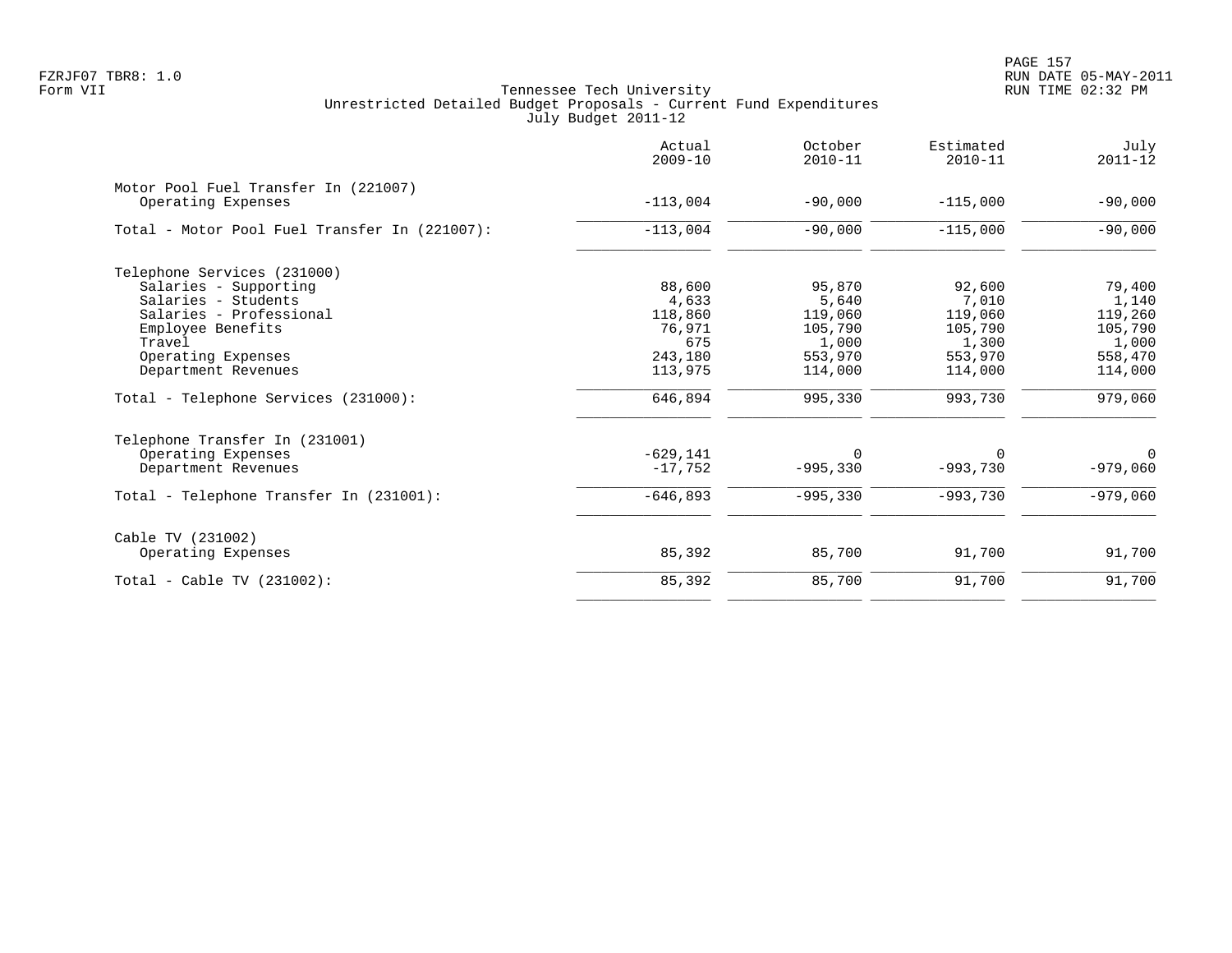|                                                         | Actual<br>$2009 - 10$ | October<br>$2010 - 11$ | Estimated<br>$2010 - 11$ | July<br>$2011 - 12$      |
|---------------------------------------------------------|-----------------------|------------------------|--------------------------|--------------------------|
| Cable TV Transfer In (231003)                           |                       |                        |                          |                          |
| Operating Expenses<br>Department Revenues               | $-144, 143$<br>$-177$ | 0<br>$-85,700$         | 0<br>$-91,700$           | $\mathbf 0$<br>$-91,700$ |
| Total - Cable TV Transfer In (231003):                  | $-144,320$            | $-85,700$              | $-91,700$                | $-91,700$                |
|                                                         |                       |                        |                          |                          |
| Regulated Waste Disposal (255001)<br>Operating Expenses | 0                     | 25,000                 | 15,000                   | 25,000                   |
| Total - Regulated Waste Disposal (255001):              | $\mathbf 0$           | 25,000                 | 15,000                   | 25,000                   |
| VP for Univ Advancement Office (300000)                 |                       |                        |                          |                          |
| Salaries - Administrative                               | 287,152               | 287,552                | 287,552                  | 287,752                  |
| Salaries - Supporting                                   | 174,709               | 163,740                | 159,705                  | 163,240                  |
| Salaries - Students                                     | 562                   | 1,940                  | 1,940                    | 1,940                    |
| Salaries - Professional                                 | 754,109               | 763,730                | 753,545                  | 761,480                  |
| Employee Benefits                                       | 435,966               | 463,950                | 473,950                  | 473,950                  |
| Travel                                                  | 13,186                | 12,310                 | 12,310                   | 12,310                   |
| Operating Expenses<br>Capital Outlay                    | 67,615<br>$\Omega$    | 29,550<br>6,970        | 71,290<br>$\Omega$       | 27,920<br>6,970          |
| Total - VP for Univ Advancement Office (300000):        | 1,733,299             | 1,729,742              | 1,760,292                | 1,735,562                |
| Capital Campaign (300004)                               |                       |                        |                          |                          |
| Travel                                                  | 11,999                | 0                      | 4,500                    | 0                        |
| Operating Expenses                                      | 88,043                | 90,500                 | 86,000                   | $\mathbf 0$              |
| Total - Capital Campaign (300004):                      | 100,042               | 90,500                 | 90,500                   | $\mathbf 0$              |
|                                                         |                       |                        |                          |                          |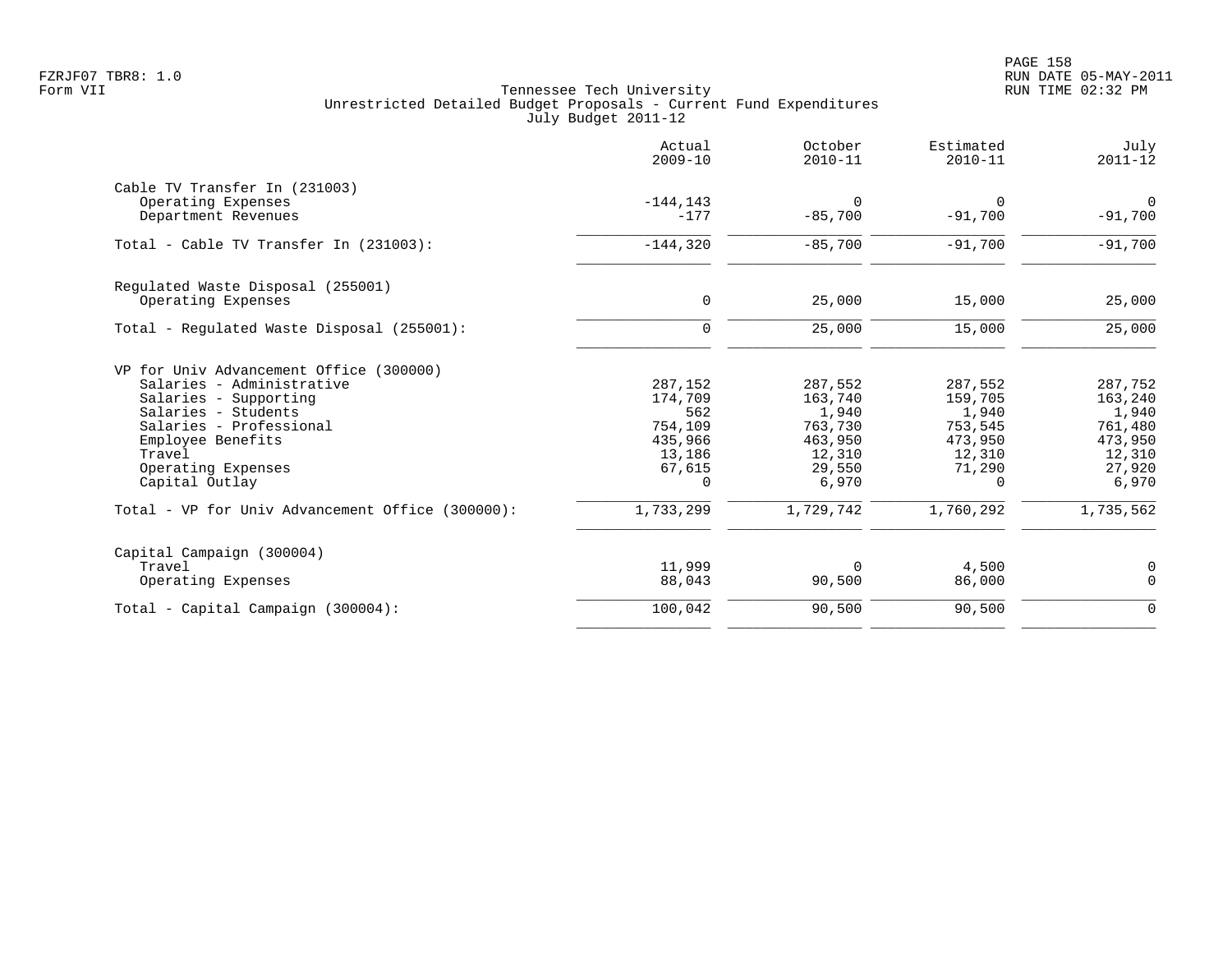PAGE 159 FZRJF07 TBR8: 1.0 RUN DATE 05-MAY-2011

|                                                              | Actual<br>$2009 - 10$ | October<br>$2010 - 11$ | Estimated<br>$2010 - 11$ | July<br>$2011 - 12$ |
|--------------------------------------------------------------|-----------------------|------------------------|--------------------------|---------------------|
| Univ Advancement Advertising (301000)<br>Salaries - Academic | 838                   | $\mathbf 0$            | $\Omega$                 | $\Omega$            |
| Operating Expenses                                           |                       | 3,490                  | O                        | 3,490               |
| Total - Univ Advancement Advertising (301000):               | 838                   | 3,490                  | 0                        | 3,490               |
| Univ Advancement Athletic Tickets (301001)                   |                       |                        |                          |                     |
| Operating Expenses                                           | 106,213               | 118,950                | 118,950                  | 118,950             |
| Total - Univ Advancement Athletic Tickets (301001):          | 106,213               | 118,950                | 118,950                  | 118,950             |
| Univ Adv Graduate Assistant (301003)<br>Operating Expenses   | $\mathbf 0$           | 22,450                 | 22,450                   | 22,450              |
|                                                              |                       |                        |                          |                     |
| Total - Univ Adv Graduate Assistant (301003):                | $\mathbf 0$           | 22,450                 | 22,450                   | 22,450              |
| Univ Develop and Alumni Relations (302000)                   |                       |                        |                          |                     |
| Salaries - Supporting                                        |                       | 500                    | $\Omega$                 | 500                 |
| Salaries - Students                                          |                       | $\Omega$<br>110        | 900<br>110               | $\Omega$<br>110     |
| Employee Benefits<br>Travel                                  | 5,259                 | 6,170                  | 6,170                    | 6,170               |
| Operating Expenses                                           | 30,760                | 19,940                 | 21,740                   | 18,670              |
| Department Revenues                                          | $-261$                | $\Omega$               | $\Omega$                 | $\Omega$            |
| Total - Univ Develop and Alumni Relations (302000):          | 35,758                | 26,720                 | 28,920                   | 25,450              |
|                                                              |                       |                        |                          |                     |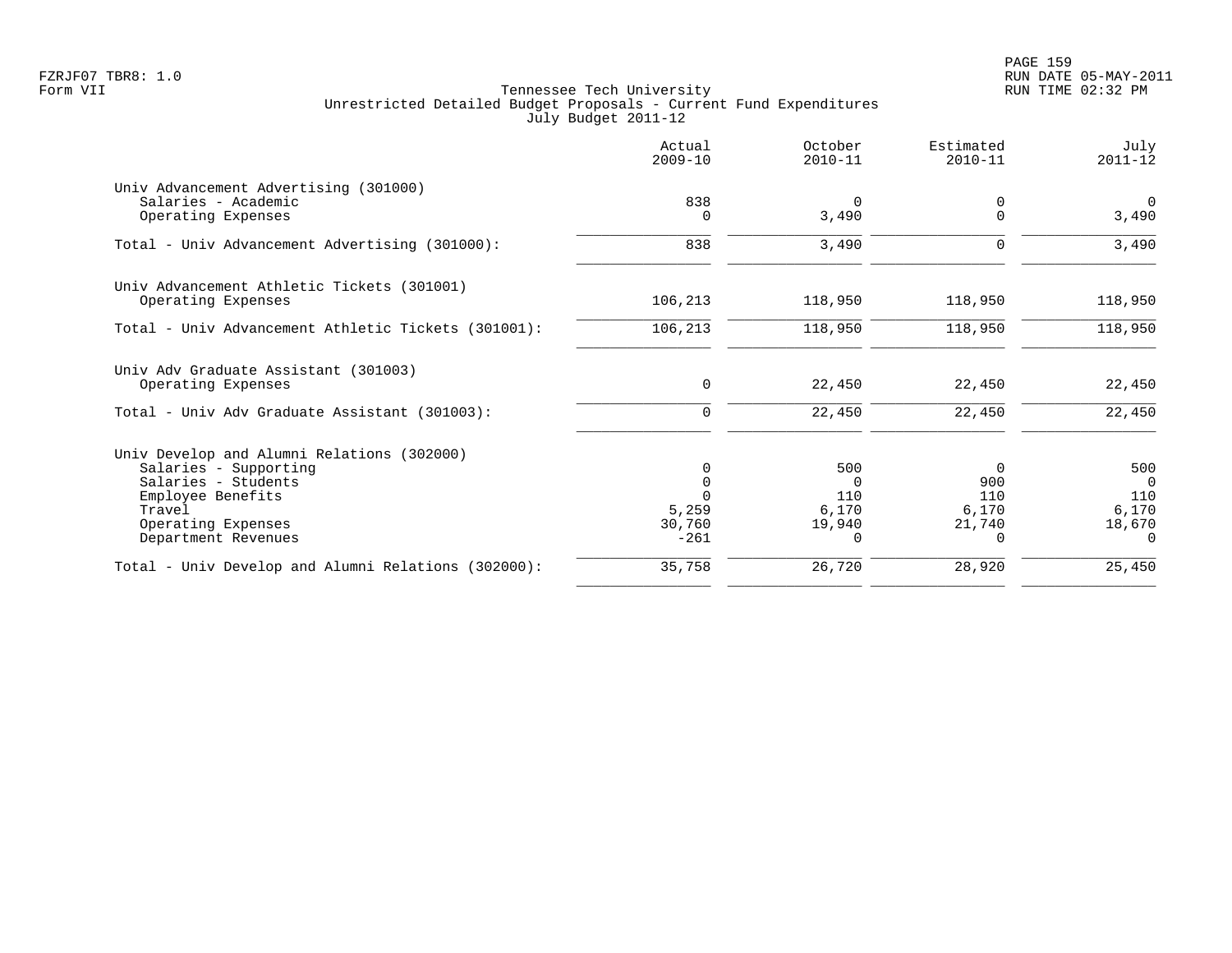|                                                      | Actual<br>$2009 - 10$ | October<br>$2010 - 11$ | Estimated<br>$2010 - 11$ | July<br>$2011 - 12$ |
|------------------------------------------------------|-----------------------|------------------------|--------------------------|---------------------|
| Alumni Catering CDS (302001)                         |                       |                        |                          |                     |
| Operating Expenses                                   | 2,750                 | 0                      | 0                        | $\Omega$            |
| Total - Alumni Catering CDS (302001):                | 2,750                 | $\mathbf 0$            | $\Omega$                 |                     |
| Communications & Marketing (303000)                  |                       |                        |                          |                     |
| Salaries - Administrative                            | 76,730                | 76,830                 | 66,840                   | 76,330              |
| Salaries - Supporting                                | 43,270                | 43,120                 | 43,120                   | 43,320              |
| Salaries - Students                                  | 4,235                 | $\Omega$               | $\Omega$                 | $\Omega$            |
| Salaries - Professional                              | 247,890               | 276,890                | 262,620                  | 275,140             |
| Employee Benefits                                    | 136,937               | 146,070                | 155,070                  | 155,070             |
| Travel                                               | 2,843                 | 820                    | 2,620                    | 820                 |
| Operating Expenses                                   | 22,617                | 20,910                 | 34,110                   | 20,910              |
| Department Revenues                                  | $-174$                | $\Omega$               | $\Omega$                 | $\Omega$            |
| Total - Communications & Marketing (303000):         | 534,348               | 564,640                | 564,380                  | 571,590             |
| Communications & Mrktg Transfer In (303001)          |                       |                        |                          |                     |
| Operating Expenses                                   | $-12,883$             | $\Omega$               |                          | $\mathbf{0}$        |
| Department Revenues                                  | $\Omega$              | $-3,120$               | $-15, 120$               | $-3,120$            |
| Total - Communications & Mrktq Transfer In (303001): | $-12,883$             | $-3,120$               | $-15, 120$               | $-3,120$            |
| Web & Digital Media (303003)                         |                       |                        |                          |                     |
| Operating Expenses                                   | $\mathbf 0$           | 0                      | 5,000                    | $\Omega$            |
| Total - Web & Digital Media $(303003)$ :             | $\mathbf 0$           | 0                      | 5,000                    | $\mathbf 0$         |
|                                                      |                       |                        |                          |                     |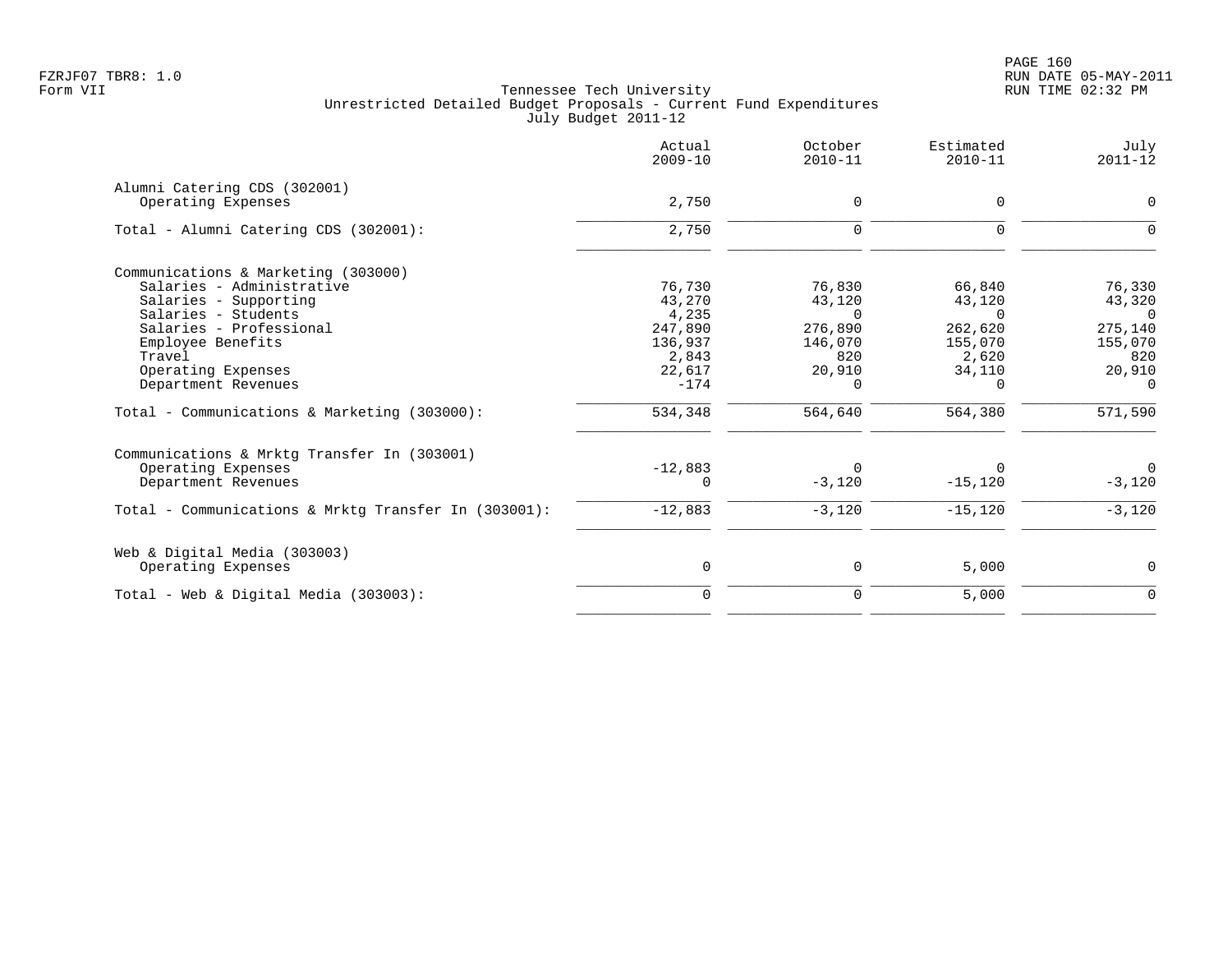|                                                 | Actual<br>$2009 - 10$ | October<br>$2010 - 11$ | Estimated<br>$2010 - 11$ | July<br>$2011 - 12$ |
|-------------------------------------------------|-----------------------|------------------------|--------------------------|---------------------|
| Photo Services Office (304000)                  |                       |                        |                          |                     |
| Salaries - Supporting                           | 57,646                | 60,570                 | 60,590                   | 60,770              |
| Salaries - Professional                         | 52,510                | 52,510                 | 52,510                   | 52,510              |
| Employee Benefits                               | 54,920                | 76,780                 | 76,780                   | 76,780              |
| Travel                                          | 117                   | 420                    | 420                      | 420                 |
| Operating Expenses                              | 20,118                | 41,680                 | 41,680                   | 41,680              |
| Department Revenues                             | 1,500                 | 1,500                  | 1,500                    | 1,500               |
| Total - Photo Services Office (304000):         | 186,811               | 233,460                | 233,480                  | 233,660             |
| Photo Svc Transfer In Revenue (304001)          |                       |                        |                          |                     |
| Operating Expenses                              | $-166,874$            | $\Omega$               | $\Omega$                 | $\Omega$            |
| Department Revenues                             | 0                     | $-186,680$             | $-186,700$               | $-186,880$          |
| Total - Photo Svc Transfer In Revenue (304001): | $-166,874$            | $-186,680$             | $-186,700$               | $-186,880$          |
| Photo Svc Taxable Revenue (304002)              |                       |                        |                          |                     |
| Operating Expenses                              | $-163$                | $\Omega$               | $\Omega$                 | $\Omega$            |
| Department Revenues                             | $-18,814$             | $-44,490$              | $-44,490$                | $-44,490$           |
| Total - Photo Svc Taxable Revenue (304002):     | $-18,977$             | $-44,490$              | $-44,490$                | $-44,490$           |
| Graduation Video Transfer In (304003)           |                       |                        |                          |                     |
| Department Revenues                             | $-961$                | $-2,290$               | $-2,290$                 | $-2,290$            |
| Total - Graduation Video Transfer In (304003):  | $-961$                | $-2,290$               | $-2,290$                 | $-2,290$            |
|                                                 |                       |                        |                          |                     |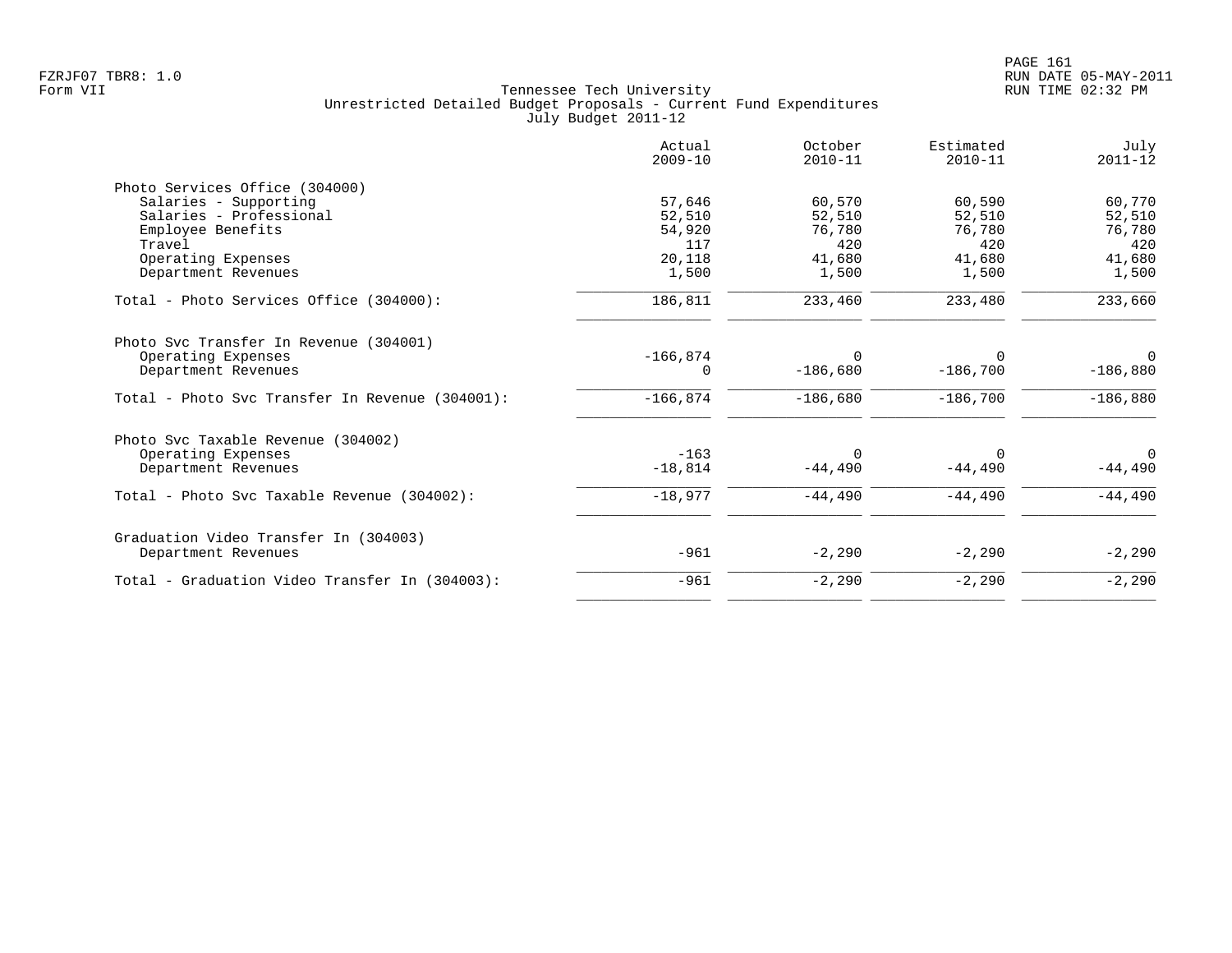|                                                                                                                                                                               | Actual<br>$2009 - 10$                                                      | October<br>$2010 - 11$                               | Estimated<br>$2010 - 11$                          | July<br>$2011 - 12$                                   |
|-------------------------------------------------------------------------------------------------------------------------------------------------------------------------------|----------------------------------------------------------------------------|------------------------------------------------------|---------------------------------------------------|-------------------------------------------------------|
| TBR Spouse Dependent Discount (700000)<br>Employee Benefits                                                                                                                   | 61,171                                                                     | 73,940                                               | 73,940                                            | 73,940                                                |
| Total - TBR Spouse Dependent Discount (700000):                                                                                                                               | 61,171                                                                     | 73,940                                               | 73,940                                            | 73,940                                                |
| TBR Employ Remission PC191 (700001)<br>Employee Benefits                                                                                                                      | 14,161                                                                     | 19,810                                               | 19,810                                            | 19,810                                                |
| Total - TBR Employ Remission PC191 (700001):                                                                                                                                  | 14,161                                                                     | 19,810                                               | 19,810                                            | 19,810                                                |
| E and G Data Processing Allocation (700003)<br>Department Revenues                                                                                                            | 214,668                                                                    | 229,190                                              | 229,270                                           | 222,760                                               |
| Total - E and G Data Processing Allocation (700003):                                                                                                                          | 214,668                                                                    | 229,190                                              | 229,270                                           | 222,760                                               |
| E and G Claims Adjustment (700004)<br>Operating Expenses                                                                                                                      | 13,318                                                                     | 34,860                                               | 25,410                                            | 34,860                                                |
| Total - E and G Claims Adjustment $(700004)$ :                                                                                                                                | 13,318                                                                     | 34,860                                               | 25,410                                            | 34,860                                                |
| $E$ and G Support (700005)<br>Salaries - Administrative<br>Salaries - Academic<br>Salaries - Supporting<br>Salaries - Professional<br>Employee Benefits<br>Operating Expenses | $\Omega$<br>$\mathbf 0$<br>$\mathbf 0$<br>$\Omega$<br>162,399<br>$-25,412$ | 0<br>$\Omega$<br>2,970<br>3,220<br>136,300<br>86,640 | 0<br>$\Omega$<br>2,970<br>3,220<br>$-33,860$<br>0 | 23,180<br>610<br>28,910<br>45,360<br>18,300<br>86,640 |
| Total - E and G Support $(700005)$ :                                                                                                                                          | 136,987                                                                    | 229,130                                              | $-27,670$                                         | 203,000                                               |
|                                                                                                                                                                               |                                                                            |                                                      |                                                   |                                                       |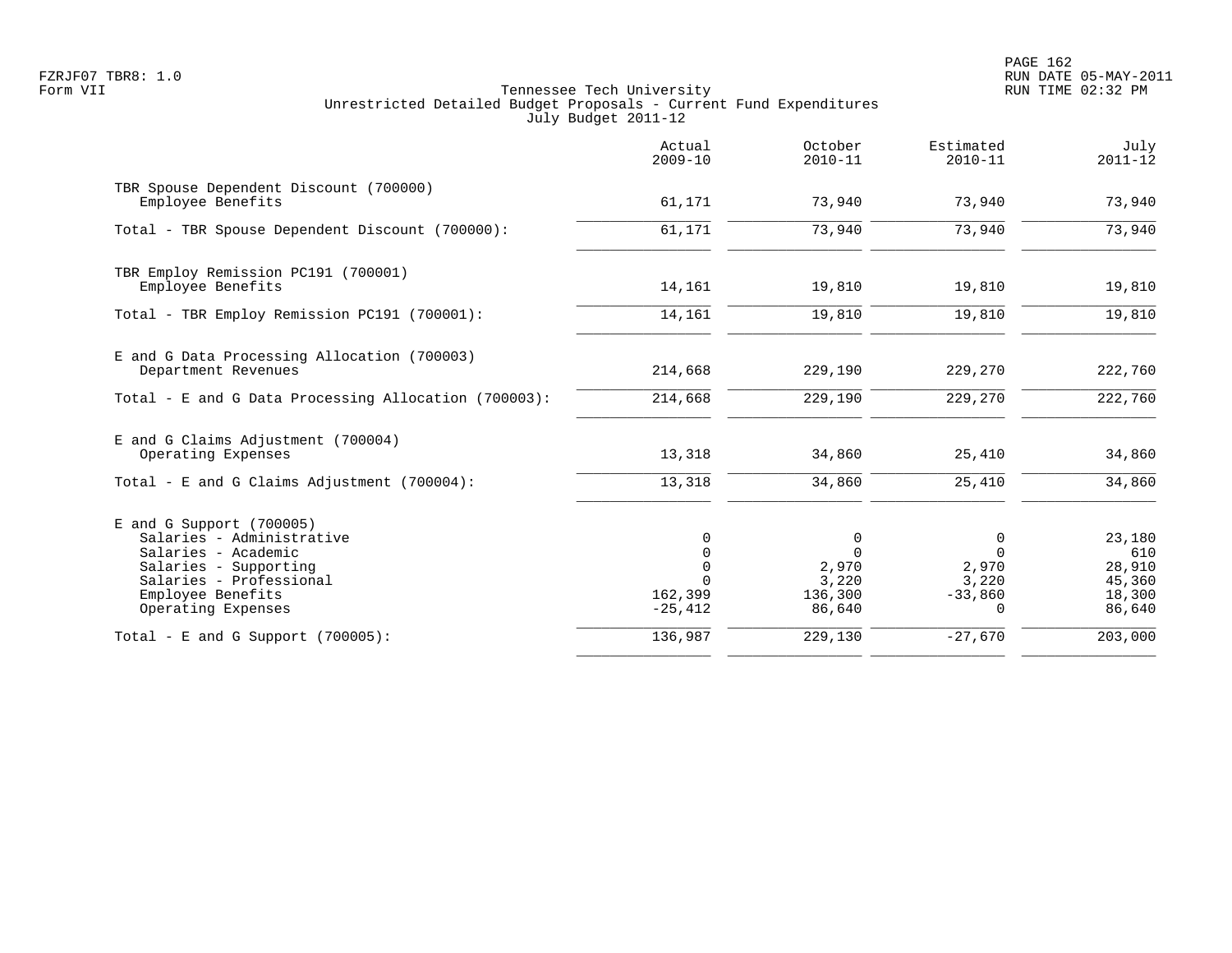|                                                               | Actual<br>$2009 - 10$ | October<br>$2010 - 11$ | Estimated<br>$2010 - 11$ | July<br>$2011 - 12$ |
|---------------------------------------------------------------|-----------------------|------------------------|--------------------------|---------------------|
| E and G Other Salary Pool (700009)<br>Salaries - Supporting   | $\mathbf 0$           | 15,220                 | 15,220                   | 15,220              |
| Total - E and G Other Salary Pool (700009):                   | $\Omega$              | 15,220                 | 15,220                   | 15,220              |
| C C Security Trans (700015)<br>Operating Expenses             | $-55,200$             | $-70,000$              | $-70,000$                | $-70,000$           |
| Total - C C Security Trans (700015):                          | $-55,200$             | $-70,000$              | $-70,000$                | $-70,000$           |
| TBR Chargeback non RODP (700017)<br>Operating Expenses        | 281,837               | 281,840                | 293,340                  | 293,340             |
| Total - TBR Chargeback non RODP (700017):                     | 281,837               | 281,840                | 293,340                  | 293,340             |
| TAF Institional Banner Support (700020)<br>Operating Expenses | 8,100                 | 0                      | 0                        | $\mathbf 0$         |
| Total - TAF Institional Banner Support (700020):              | 8,100                 | 0                      | 0                        | 0                   |
| Legal Fees (700023)<br>Operating Expenses                     | 27,545                | 29,000                 | 29,000                   | 29,000              |
| $Total - Local$ Fees $(700023)$ :                             | 27,545                | 29,000                 | 29,000                   | 29,000              |
|                                                               |                       |                        |                          |                     |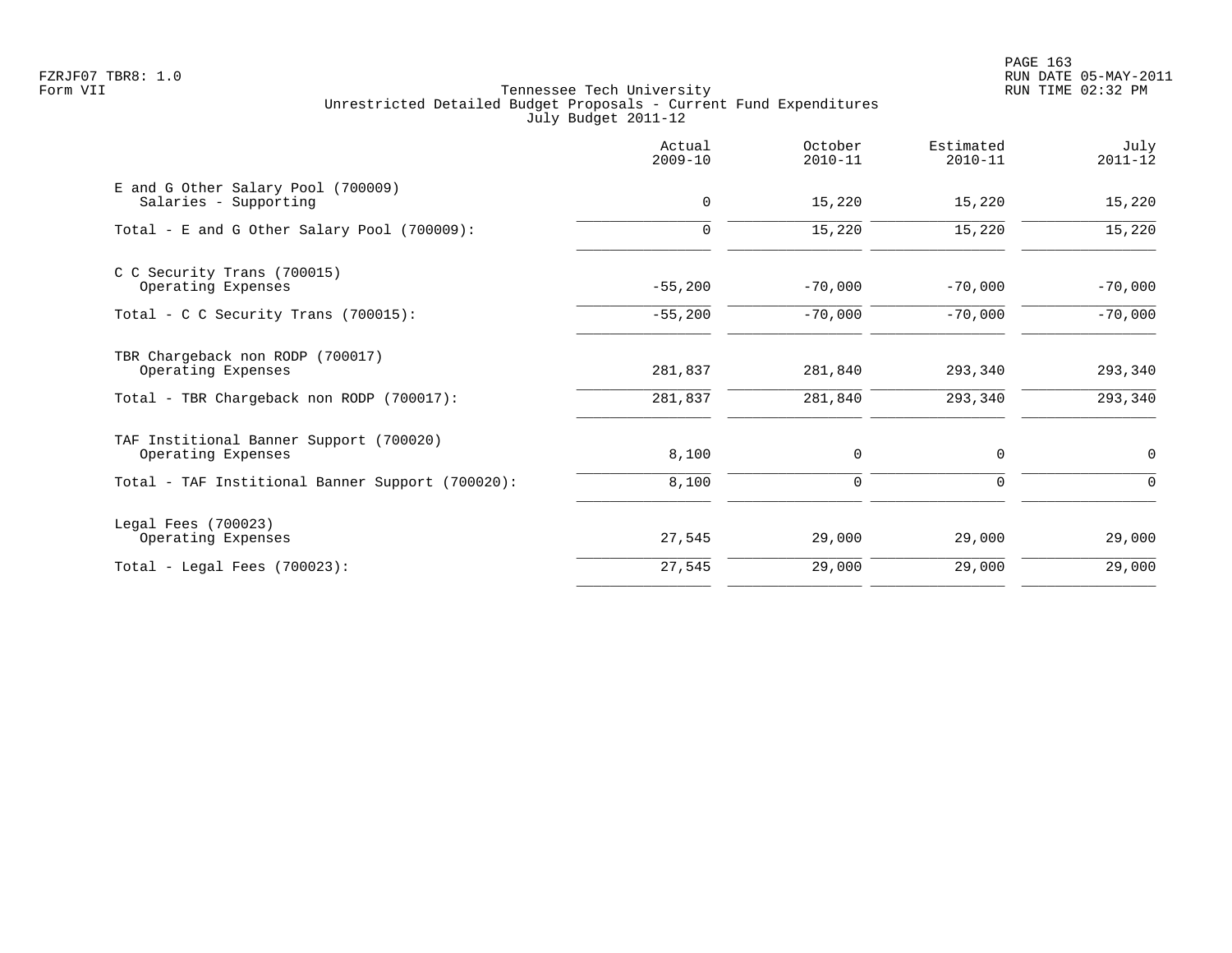|                                                             | Actual<br>$2009 - 10$ | October<br>$2010 - 11$ | Estimated<br>$2010 - 11$ | July<br>$2011 - 12$ |
|-------------------------------------------------------------|-----------------------|------------------------|--------------------------|---------------------|
| License Fees (700024)<br>Operating Expenses                 | 16,343                | 20,000                 | 20,000                   | 20,000              |
| Total - License Fees (700024):                              | 16,343                | 20,000                 | 20,000                   | 20,000              |
| Membership Fees (700025)                                    | 131,402               | 144,665                | 144,665                  | 144,665             |
| Operating Expenses<br>Total - Membership Fees (700025):     | 131,402               | 144,665                | 144,665                  | 144,665             |
| Consultation Services (700026)                              |                       |                        |                          |                     |
| Operating Expenses                                          | 0                     | 7,800                  | 7,800                    | 7,800               |
| Total - Consultation Services (700026):                     | 0                     | 7,800                  | 7,800                    | 7,800               |
| Banking Services (700027)<br>Operating Expenses             | 409,979               | 445,700                | 445,700                  | 445,700             |
| Total - Banking Services (700027):                          | 409,979               | 445,700                | 445,700                  | 445,700             |
| Collection of Debts (700028)                                |                       |                        |                          |                     |
| Operating Expenses<br>Total - Collection of Debts (700028): | 28,578<br>28,578      | 23,770<br>23,770       | 23,770<br>23,770         | 23,770<br>23,770    |
|                                                             |                       |                        |                          |                     |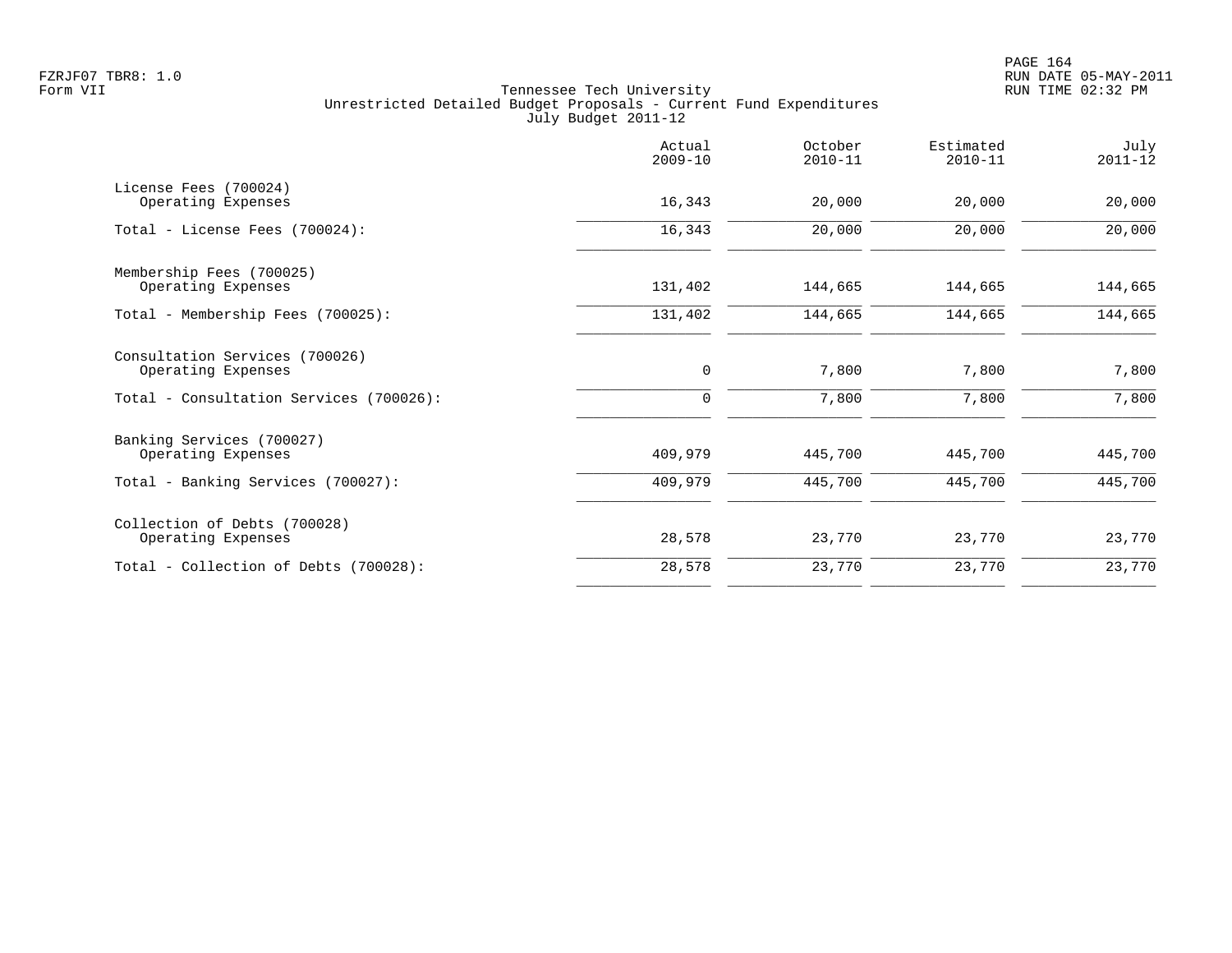|                                                             | Actual<br>$2009 - 10$ | October<br>$2010 - 11$ | Estimated<br>$2010 - 11$ | July<br>$2011 - 12$ |
|-------------------------------------------------------------|-----------------------|------------------------|--------------------------|---------------------|
| Provision for Doubtful Accts (700029)<br>Operating Expenses | 145,742               | 80,000                 | 80,000                   | 80,000              |
| Total - Provision for Doubtful Accts (700029):              | 145,742               | 80,000                 | 80,000                   | 80,000              |
| External Audit (700030)<br>Operating Expenses               | 41,281                | 70,000                 | 70,000                   | 70,000              |
| Total - External Audit (700030):                            | 41,281                | 70,000                 | 70,000                   | 70,000              |
| Training (700031)<br>Operating Expenses                     | 0                     | 1,360                  | 1,360                    | 1,360               |
| Total - Training $(700031)$ :                               | $\mathbf 0$           | 1,360                  | 1,360                    | 1,360               |
| Cafeteria Benefits (700032)<br>Operating Expenses           | 7,531                 | 15,000                 | 15,000                   | 15,000              |
| Total - Cafeteria Benefits (700032):                        | 7,531                 | 15,000                 | 15,000                   | 15,000              |
| Background Checks (700033)<br>Operating Expenses            | 2,073                 | 3,500                  | 3,500                    | 3,500               |
| Total - Background Checks (700033):                         | 2,073                 | 3,500                  | 3,500                    | 3,500               |
|                                                             |                       |                        |                          |                     |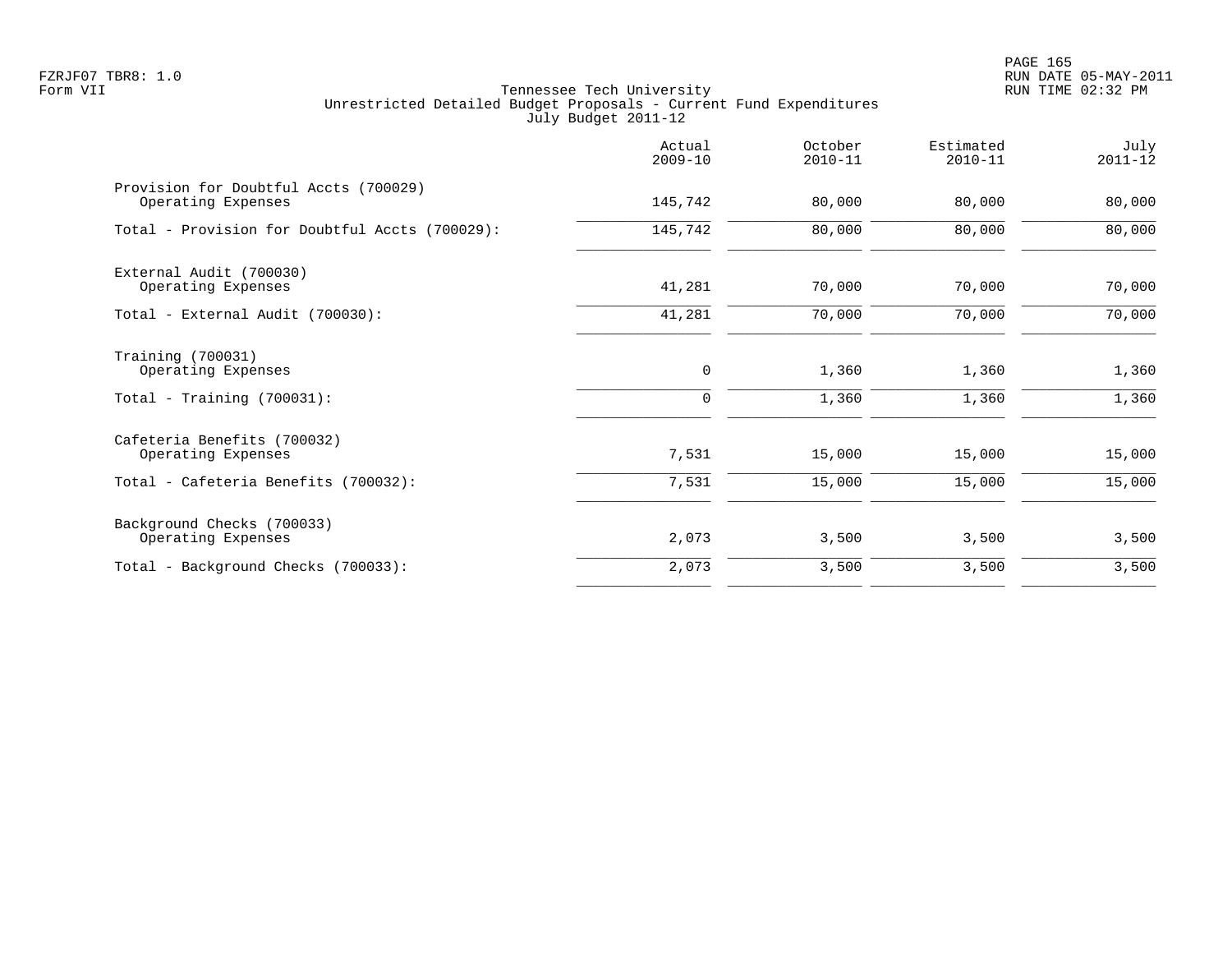PAGE 166 FZRJF07 TBR8: 1.0 RUN DATE 05-MAY-2011

|                                                                                                                                           | Actual<br>$2009 - 10$                       | October<br>$2010 - 11$ | Estimated<br>$2010 - 11$ | July<br>$2011 - 12$                                    |
|-------------------------------------------------------------------------------------------------------------------------------------------|---------------------------------------------|------------------------|--------------------------|--------------------------------------------------------|
| IRS Penalties and Fines (700034)<br>Operating Expenses                                                                                    | $\mathbf 0$                                 | $\mathbf 0$            | 23,000                   | $\mathbf 0$                                            |
| Total - IRS Penalties and Fines (700034):                                                                                                 | $\mathbf 0$                                 | $\mathbf 0$            | 23,000                   | $\Omega$                                               |
| Allocation to Aux Ent (700037)<br>Department Revenues                                                                                     | $-265, 429$                                 | $-329,500$             | $-357,470$               | $-330, 250$                                            |
| Total - Allocation to Aux Ent (700037):                                                                                                   | $-265, 429$                                 | $-329,500$             | $-357,470$               | $-330, 250$                                            |
| Post Office Allocation (700045)<br>Operating Expenses<br>Department Revenues                                                              | $\Omega$<br>4,690                           | 6,310<br>$\Omega$      | 3,840<br>n               | 4,690<br>$\Omega$                                      |
| Total - Post Office Allocation (700045):                                                                                                  | 4,690                                       | 6,310                  | 3,840                    | 4,690                                                  |
| System Internal Audit (700061)<br>Operating Expenses                                                                                      | 30,100                                      | 30,100                 | 30,100                   | 30,100                                                 |
| Total - System Internal Audit (700061):                                                                                                   | 30,100                                      | 30,100                 | 30,100                   | 30,100                                                 |
| ARRA Am Recvry Reinvst Act (700062)<br>Salaries - Administrative<br>Salaries - Supporting<br>Salaries - Professional<br>Employee Benefits | 55,314<br>$-150, 155$<br>94,841<br>$-2,854$ | 0<br>$\Omega$          |                          | 0<br>$\mathsf{O}\xspace$<br>$\overline{0}$<br>$\Omega$ |
| Total - ARRA Am Recvry Reinvst Act (700062):                                                                                              | $-2,854$                                    | $\mathbf 0$            | 0                        | $\Omega$                                               |
|                                                                                                                                           |                                             |                        |                          |                                                        |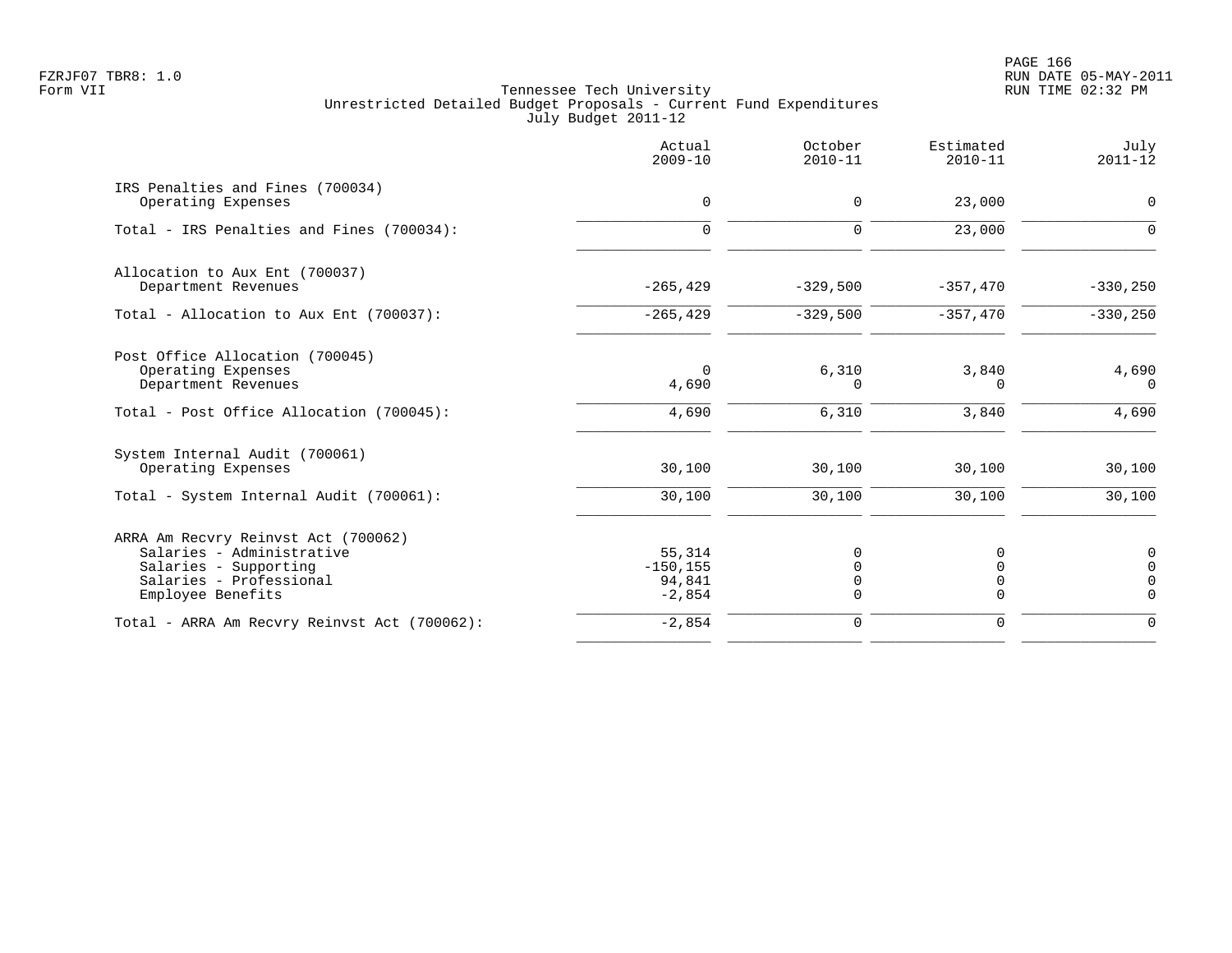# FZRJF07 TBR8: 1.0 RUN DATE 05-MAY-2011 Tennessee Tech University Unrestricted Detailed Budget Proposals - Current Fund Expenditures July Budget 2011-12

|                                      | Actual<br>$2009 - 10$ | October<br>$2010 - 11$ | Estimated<br>$2010 - 11$ | July<br>$2011 - 12$ |
|--------------------------------------|-----------------------|------------------------|--------------------------|---------------------|
| Total - Institutional Support (450): |                       |                        |                          |                     |
| Salaries - Administrative            | 1,534,431             | 1,471,977              | 1,461,987                | 1,492,557           |
| Salaries - Academic                  | 3,245                 | 2,400                  | 2,400                    | 3,010               |
| Salaries - Supporting                | 1,515,847             | 1,727,210              | 1,727,911                | 1,777,810           |
| Salaries - Students                  | 41,582                | 51,910                 | 63,030                   | 45,410              |
| Salaries - Professional              | 2,698,613             | 2,813,986              | 2,771,561                | 2,843,355           |
| Employee Benefits                    | 2,351,533             | 2,712,390              | 2,596,200                | 2,614,500           |
| Travel                               | 80,535                | 61,370                 | 98,706                   | 44,770              |
| Operating Expenses                   | 1,028,183             | 3,902,205              | 3,679,612                | 3,327,095           |
| Capital Outlay                       | $\Omega$              | 150,930                | 143,960                  | 6,970               |
| Department Revenues                  | 22,668                | $-1,731,580$           | $-1,780,019$             | $-1,732,990$        |
| Total                                | 9,276,637             | 11, 162, 798           | 10,765,348               | 10,422,487          |
|                                      |                       |                        |                          |                     |
| Total - Institutional Support (45):  |                       |                        |                          |                     |
| Salaries - Administrative            | 1,534,431             | 1,471,977              | 1,461,987                | 1,492,557           |
| Salaries - Academic                  | 3,245                 | 2,400                  | 2,400                    | 3,010               |
| Salaries - Supporting                | 1,515,847             | 1,727,210              | 1,727,911                | 1,777,810           |
| Salaries - Students                  | 41,582                | 51,910                 | 63,030                   | 45,410              |
| Salaries - Professional              | 2,698,613             | 2,813,986              | 2,771,561                | 2,843,355           |
| Employee Benefits                    | 2,351,533             | 2,712,390              | 2,596,200                | 2,614,500           |
| Travel                               | 80,535                | 61,370                 | 98,706                   | 44,770              |
| Operating Expense                    | 1,028,183             | 3,902,205              | 3,679,612                | 3,327,095           |
| Capital Outlay                       | $\Omega$              | 150,930                | 143,960                  | 6,970               |
| Department Revenues                  | 22,668                | $-1,731,580$           | $-1,780,019$             | $-1,732,990$        |
| Total                                | 9,276,637             | 11, 162, 798           | 10,765,348               | 10,422,487          |
|                                      |                       |                        |                          |                     |

 Physical Plant (50) Physical Plant (500)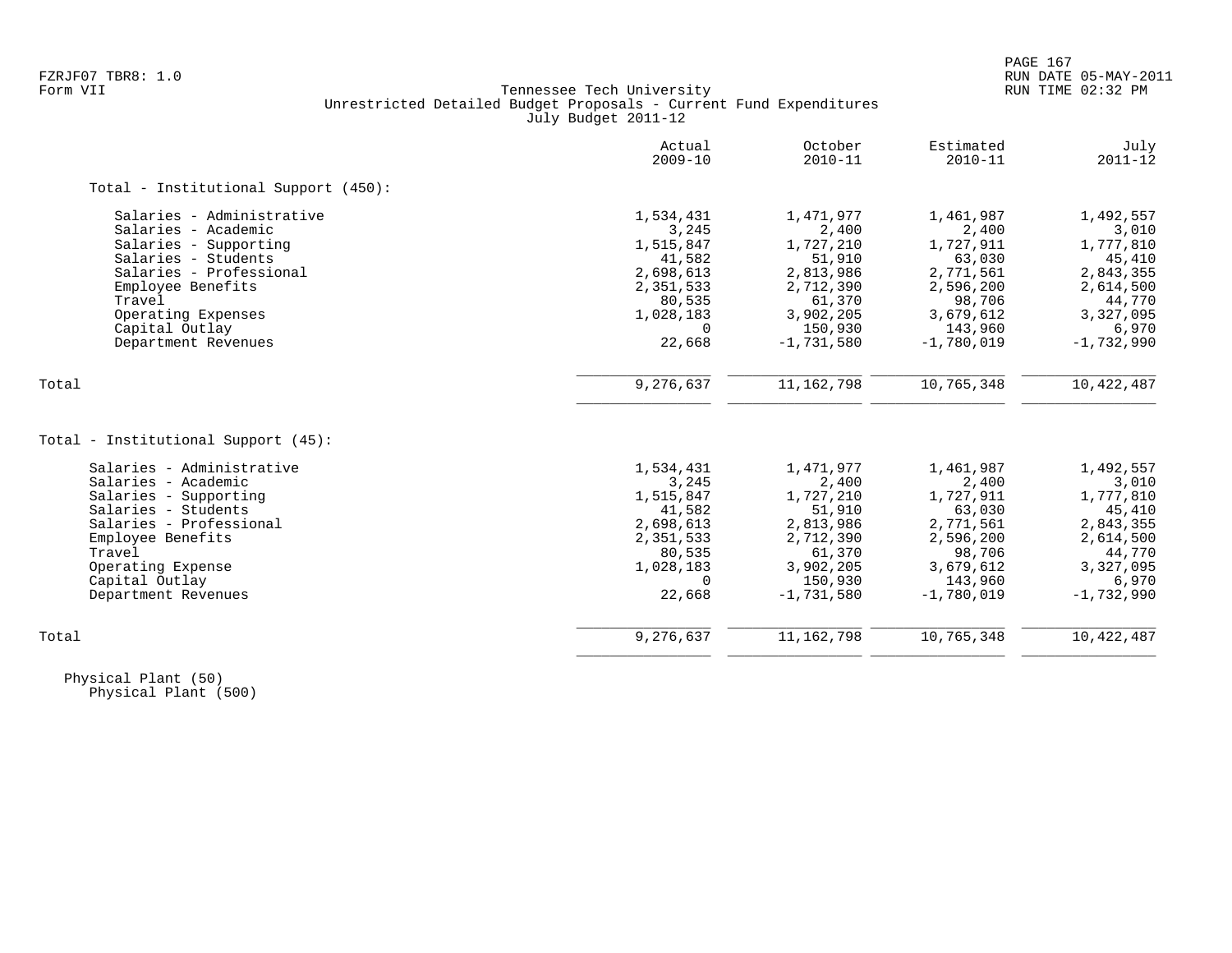|                                                            | Actual<br>$2009 - 10$ | October<br>$2010 - 11$ | Estimated<br>$2010 - 11$ | July<br>$2011 - 12$ |
|------------------------------------------------------------|-----------------------|------------------------|--------------------------|---------------------|
| Craft Center Property Insur (121772)<br>Operating Expenses | 37,000                | 37,000                 | 27,600                   | 37,000              |
| Total - Craft Center Property Insur (121772):              | 37,000                | 37,000                 | 27,600                   | 37,000              |
| M and R Craft Center (121773)                              |                       |                        |                          |                     |
| Salaries - Supporting                                      | 100,046               | 102,350                | 93,750                   | 99,220              |
| Salaries - Students                                        | 4,958                 | 5,400                  | 5,400                    | 5,400               |
| Salaries - Professional                                    | 26,346                | 41,320                 | 41,320                   | 41,420              |
| Employee Benefits                                          | 59,338                | 79,360                 | 79,360                   | 79,360              |
| Travel                                                     | 94                    | 200                    | 200                      | 200                 |
| Operating Expenses                                         | 42,968                | 45,050                 | 45,050                   | 45,050              |
| Total - M and R Craft Center (121773):                     | 233,750               | 273,680                | 265,080                  | 270,650             |
| Utilities Craft Center (121774)                            |                       |                        |                          |                     |
| Operating Expenses                                         | 238,486               | 240,000                | 245,000                  | 240,000             |
| Total - Utilities Craft Center (121774):                   | 238,486               | 240,000                | 245,000                  | 240,000             |
| Craft Center Repairs and Renov (121775)                    |                       |                        |                          |                     |
| Operating Expenses                                         | 774                   | 39,362                 | 21,112                   | 7,272               |
| Total - Craft Center Repairs and Renov (121775):           | 774                   | 39,362                 | 21,112                   | 7,272               |
| Federal College Work Study Program (122001)                |                       |                        |                          |                     |
| Salaries - Students                                        | 869                   | 550                    | 550                      | 550                 |
| Total - Federal College Work Study Program (122001):       | 869                   | 550                    | 550                      | 550                 |
|                                                            |                       |                        |                          |                     |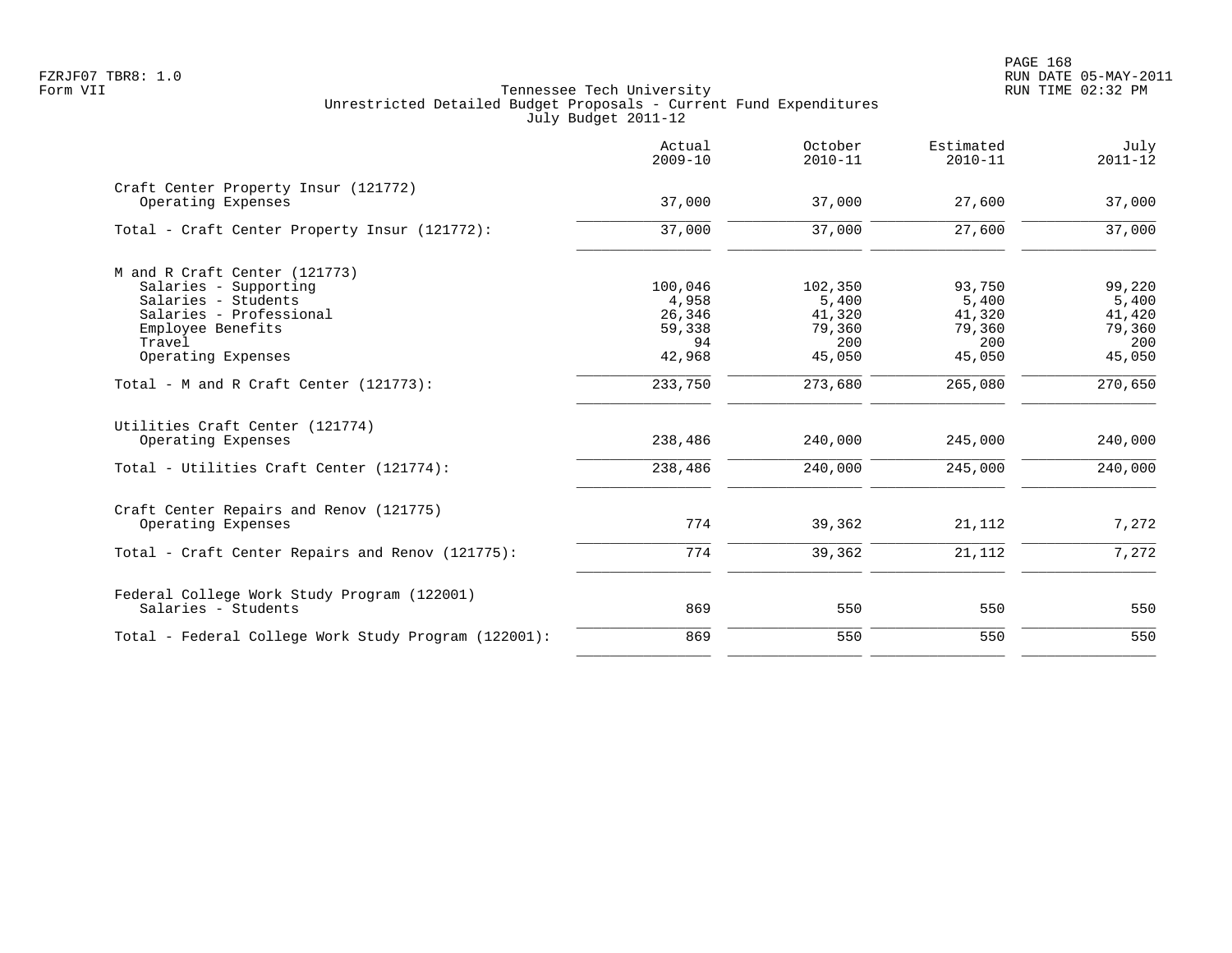|                                              | Actual<br>$2009 - 10$ | October<br>$2010 - 11$ | Estimated<br>$2010 - 11$ | July<br>$2011 - 12$ |
|----------------------------------------------|-----------------------|------------------------|--------------------------|---------------------|
| M and R University Progrms (127604)          |                       |                        |                          |                     |
| Operating Expenses                           | 12,665                | 12,750                 | 12,750                   | 12,750              |
| Total - M and R University Progrms (127604): | 12,665                | 12,750                 | 12,750                   | 12,750              |
| Custodial Serv UC (127605)                   |                       |                        |                          |                     |
| Salaries - Supporting                        | 102,209               | 115,730                | 105,600                  | 116,330             |
| Employee Benefits                            | 57,884                | 84,740                 | 84,740                   | 84,740              |
| Operating Expenses                           | 6,598                 | $\Omega$               | 10,150                   | $\Omega$            |
| Total - Custodial Serv UC (127605):          | 166,691               | 200,470                | 200,490                  | 201,070             |
| M and R Ag Pavilion (161001)                 |                       |                        |                          |                     |
| Salaries - Supporting                        | 57,728                | 59,440                 | 58,030                   | 59,640              |
| Employee Benefits                            | 33,815                | 37,820                 | 39,720                   | 39,720              |
| Operating Expenses                           | 1,522                 | $\Omega$               | 1,410                    | $\Omega$            |
| Total - M and R Ag Pavilion $(161001)$ :     | 93,065                | 97,260                 | 99,160                   | 99,360              |
| Greenhouse (162002)                          |                       |                        |                          |                     |
| Salaries - Academic                          | 801                   | 1,060                  | 1,460                    | $\mathsf{O}\xspace$ |
| Salaries - Supporting                        | 348                   | 520                    | 2,150                    | $\overline{0}$      |
| Salaries - Students                          | 2,617                 | $\Omega$               | 770                      | $\Omega$            |
| Employee Benefits                            | 374                   | 720                    | 720                      | 720                 |
| Travel                                       | 848                   | $\Omega$               | 210                      | $\Omega$            |
| Operating Expenses                           | 3,181                 | 920                    | 1,580                    | 2,060               |
| Total - Greenhouse $(162002)$ :              | 8,169                 | 3,220                  | 6,890                    | 2,780               |
|                                              |                       |                        |                          |                     |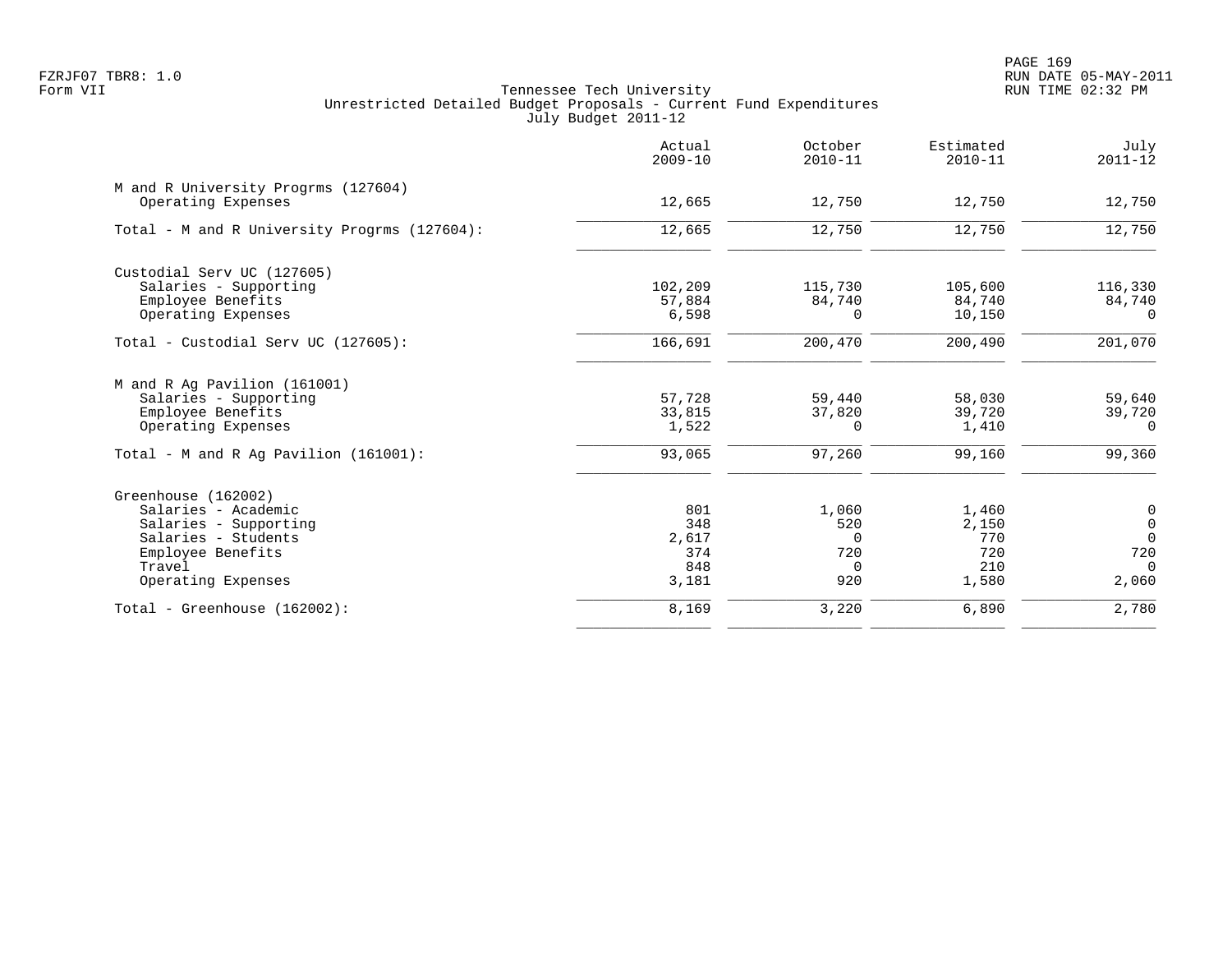| Actual<br>$2009 - 10$ | October<br>$2010 - 11$                                                                   | Estimated<br>$2010 - 11$                                       | July<br>$2011 - 12$                                                        |
|-----------------------|------------------------------------------------------------------------------------------|----------------------------------------------------------------|----------------------------------------------------------------------------|
|                       |                                                                                          |                                                                |                                                                            |
| $-1,497$              | $\overline{0}$                                                                           | 0                                                              | 0                                                                          |
|                       |                                                                                          |                                                                | $\mathbf{0}$                                                               |
| $-5,810$              | $-440$                                                                                   | $-4,320$                                                       | $\Omega$                                                                   |
|                       |                                                                                          |                                                                |                                                                            |
| 2,933                 | 6,650                                                                                    | 6,650                                                          | 6,650                                                                      |
| 2,933                 | 6,650                                                                                    | 6,650                                                          | 6,650                                                                      |
|                       |                                                                                          |                                                                |                                                                            |
| 20,480                | $\mathbf 0$                                                                              | $\Omega$                                                       | $\mathbf 0$                                                                |
|                       |                                                                                          |                                                                | $\mathbf 0$                                                                |
|                       |                                                                                          |                                                                | $\mathsf{O}$                                                               |
|                       |                                                                                          |                                                                | $\mathbf 0$<br>$\mathbf 0$                                                 |
|                       |                                                                                          |                                                                | $\mathbf 0$                                                                |
| $-14$                 | $\Omega$                                                                                 | $\Omega$                                                       | $\Omega$                                                                   |
| 235,614               | $\Omega$                                                                                 | $\Omega$                                                       | $\Omega$                                                                   |
|                       |                                                                                          |                                                                |                                                                            |
| 49,097                | 60,220                                                                                   | 60,220                                                         | 60,520                                                                     |
| 3,836                 | 6,000                                                                                    | 500                                                            | 6,000                                                                      |
|                       |                                                                                          |                                                                | 70,800                                                                     |
|                       |                                                                                          |                                                                | 62,100                                                                     |
| 12,957                | 3,680                                                                                    | 7,680                                                          | 530<br>3,680                                                               |
| 181,521               | 187,990                                                                                  | 201,830                                                        | 203,630                                                                    |
|                       | $-4,313$<br>14,292<br>115,423<br>42,707<br>638<br>42,088<br>70,800<br>44,831<br>$\Omega$ | $-440$<br>$\Omega$<br>$\Omega$<br>0<br>70,800<br>46,760<br>530 | $-4,320$<br>$\Omega$<br>$\Omega$<br>$\mathbf 0$<br>70,800<br>62,100<br>530 |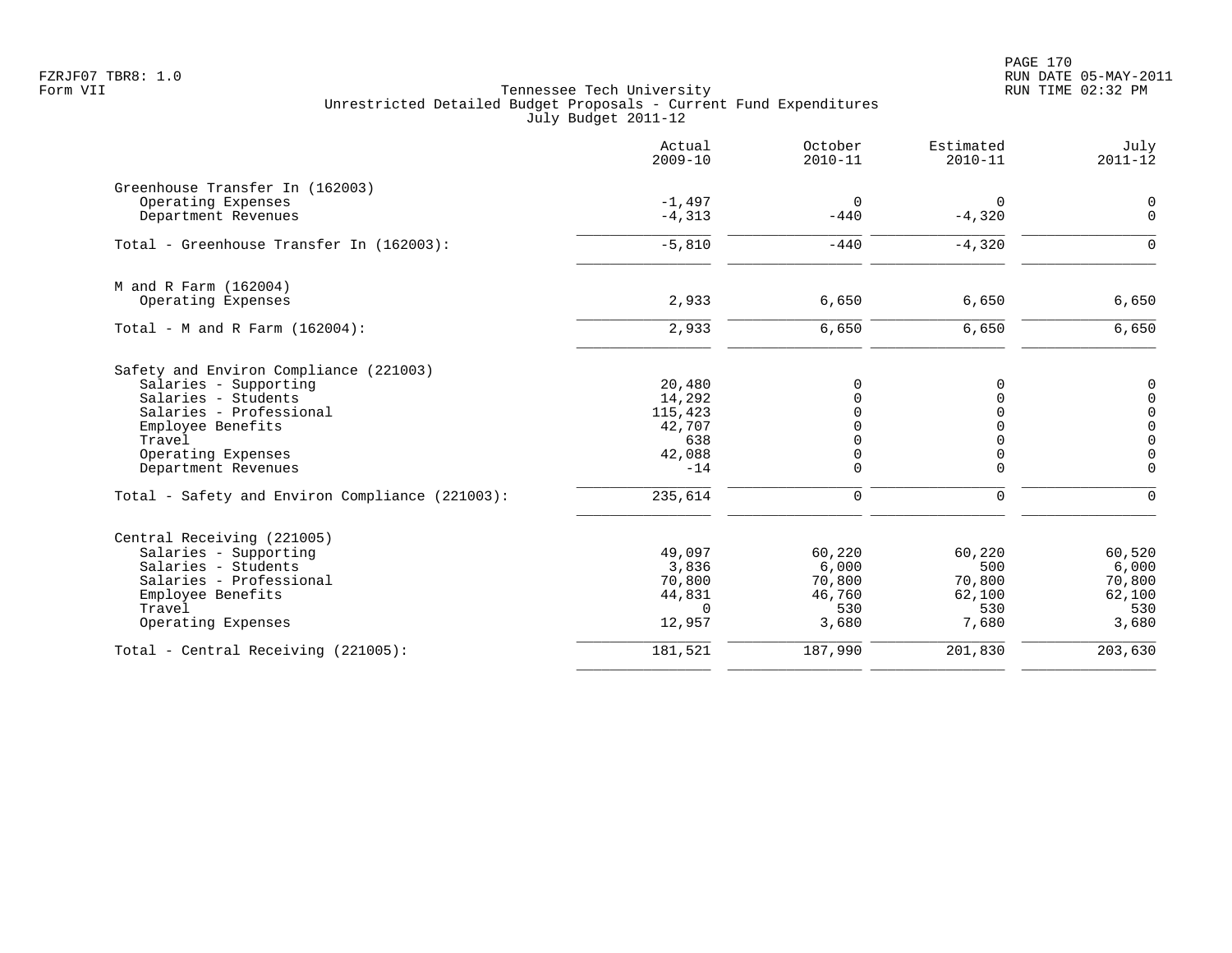|                                              | Actual<br>$2009 - 10$ | October<br>$2010 - 11$ | Estimated<br>$2010 - 11$ | July<br>$2011 - 12$ |
|----------------------------------------------|-----------------------|------------------------|--------------------------|---------------------|
| Facilities Administration (241000)           |                       |                        |                          |                     |
| Salaries - Administrative                    | 194,020               | 194,020                | 126,580                  | 191,020             |
| Salaries - Supporting                        | 74,145                | 62,840                 | 73,840                   | 63,040              |
| Salaries - Students                          | 27,824                | 6,820                  | 19,820                   | 6,820               |
| Salaries - Professional                      | 142,096               | 198,400                | 210,120                  | 198,430             |
| Employee Benefits                            | 135,618               | 173,010                | 152,550                  | 152,550             |
| Travel                                       | 1,741                 | $\Omega$               | 1,500                    | 0                   |
| Operating Expenses                           | 34,239                | 40,120                 | 46,330                   | 41,080              |
| Department Revenues                          | $-5$                  | $\Omega$               | $\Omega$                 | $\Omega$            |
| Total - Facilities Administration (241000):  | 609,678               | 675,210                | 630,740                  | 652,940             |
| Vehicle Maintenance (241001)                 |                       |                        |                          |                     |
| Operating Expenses                           | 11,323                | 15,000                 | 20,000                   | 15,000              |
| Total - Vehicle Maintenance (241001):        | 11,323                | 15,000                 | 20,000                   | 15,000              |
| Property Insurance (241002)                  |                       |                        |                          |                     |
| Operating Expenses                           | 242,000               | 242,000                | 200,100                  | 242,000             |
| Total - Property Insurance (241002):         | 242,000               | 242,000                | 200,100                  | 242,000             |
| Facilities Development Fee (241003)          |                       |                        |                          |                     |
| Operating Expenses                           | 115,800               | 121,960                | 120,700                  | 121,960             |
| Total - Facilities Development Fee (241003): | 115,800               | 121,960                | 120,700                  | 121,960             |
|                                              |                       |                        |                          |                     |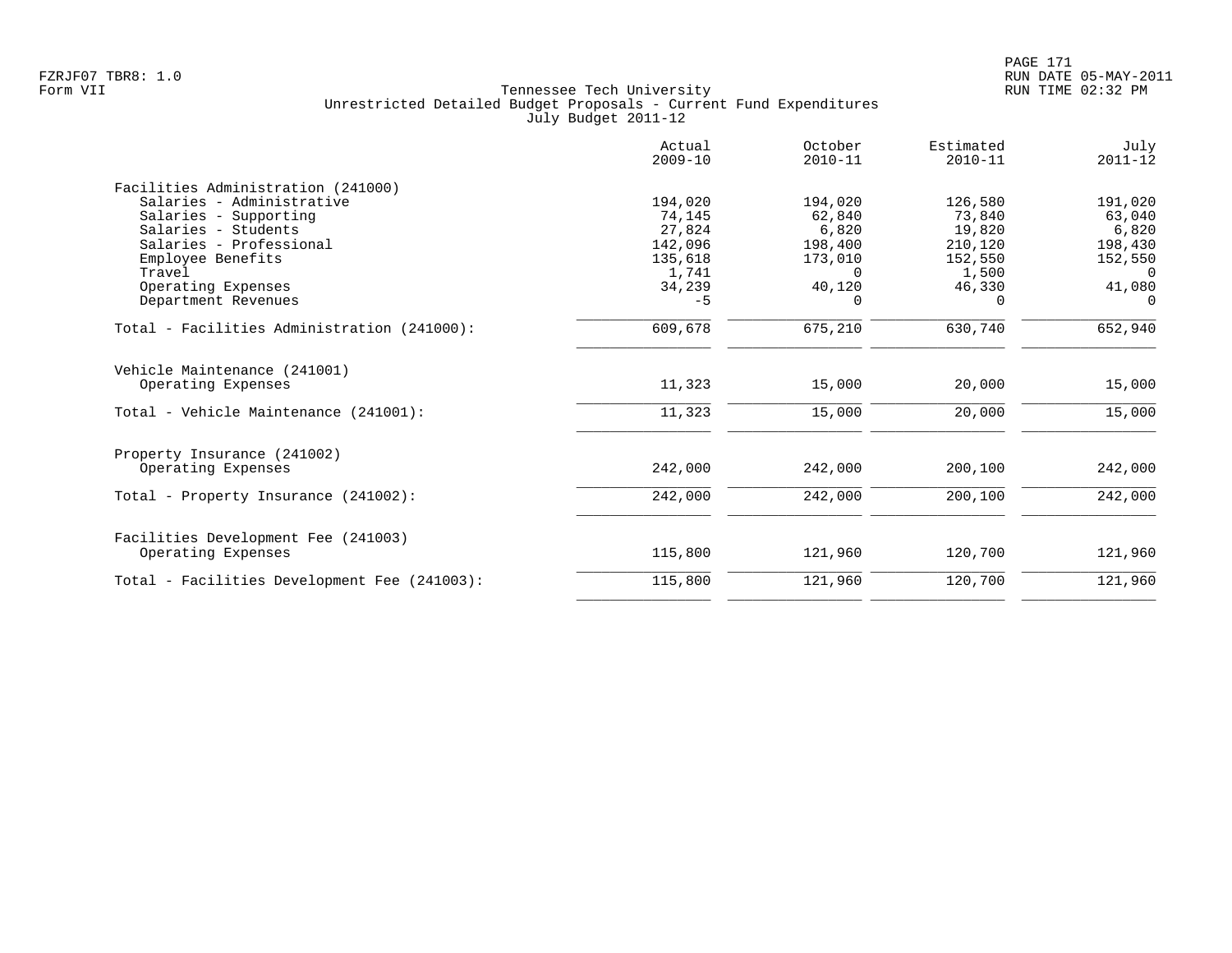|                                           | Actual<br>$2009 - 10$ | October<br>$2010 - 11$ | Estimated<br>$2010 - 11$ | July<br>$2011 - 12$ |
|-------------------------------------------|-----------------------|------------------------|--------------------------|---------------------|
| Maintenance and Repairs (251000)          |                       |                        |                          |                     |
| Salaries - Supporting                     | 567,840               | 677,009                | 569,829                  | 674,329             |
| Salaries - Students                       | 120                   | $\Omega$               | $\Omega$                 | $\Omega$            |
| Salaries - Professional                   | 63,830                | 63,930                 | 63,930                   | 64,030              |
| Employee Benefits                         | 335,725               | 451,830                | 385,530                  | 385,530             |
| Travel                                    | 1,584                 | 1,000                  | 5,000                    | 1,000               |
| Operating Expenses                        | 324,273               | 363,870                | 382,000                  | 343,410             |
| Department Revenues                       | $\Omega$              | $-9.000$               | $-9,000$                 | $-9,000$            |
| Total - Maintenance and Repairs (251000): | 1,293,372             | 1,548,639              | 1,397,289                | 1,459,299           |
| M and R Projects (251001)                 |                       |                        |                          |                     |
| Operating Expenses                        | 143,893               | 215,060                | 225,480                  | 0                   |
| Department Revenues                       | $-85$                 | 0                      | 0                        | $\mathbf 0$         |
| Total - M and R Projects (251001):        | 143,808               | 215,060                | 225,480                  | 0                   |
| American Disability Act (251002)          |                       |                        |                          |                     |
| Operating Expenses                        | 585                   | 10,000                 | 10,000                   | 10,000              |
| Total - American Disability Act (251002): | 585                   | 10,000                 | 10,000                   | 10,000              |
| Fire Alarm System (251004)                |                       |                        |                          |                     |
| Operating Expenses                        | 62,463                | 70,000                 | 70,000                   | 70,000              |
| Total - Fire Alarm System (251004):       | 62,463                | 70,000                 | 70,000                   | 70,000              |
|                                           |                       |                        |                          |                     |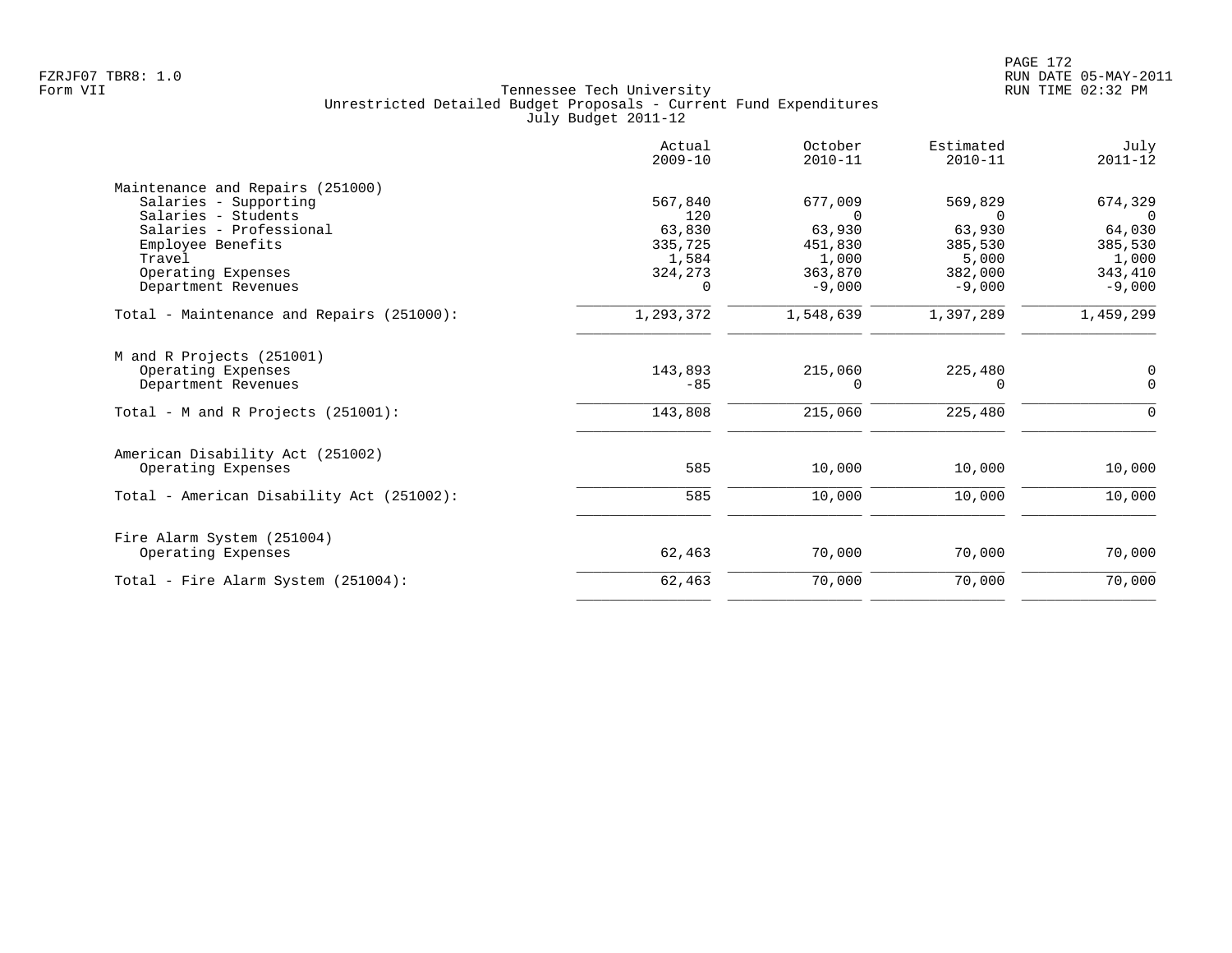|                                                  | Actual<br>$2009 - 10$ | October<br>$2010 - 11$ | Estimated<br>$2010 - 11$ | July<br>$2011 - 12$ |
|--------------------------------------------------|-----------------------|------------------------|--------------------------|---------------------|
| Building Controls (251005)                       |                       |                        |                          |                     |
| Operating Expenses                               | 10,714                | 25,000                 | 25,000                   | 25,000              |
| Total - Building Controls (251005):              | 10,714                | 25,000                 | 25,000                   | 25,000              |
| M and R HVAC (251006)                            |                       |                        |                          |                     |
| Salaries - Supporting                            | 240,188               | 240,840                | 240,840                  | 241,540             |
| Salaries - Professional                          | 71,020                | 71,720                 | 71,720                   | 71,720              |
| Employee Benefits                                | 153,344               | 153,660                | 173,660                  | 173,660             |
| Operating Expenses                               | 137,891               | 110,000                | 140,020                  | 110,040             |
| Total - M and R HVAC $(251006)$ :                | 602,443               | 576,220                | 626,240                  | 596,960             |
| Stores for Reissue (251007)                      |                       |                        |                          |                     |
| Operating Expenses                               | 340,883               | 290,000                | 340,000                  | 290,000             |
| Total - Stores for Reissue (251007):             | 340,883               | 290,000                | 340,000                  | 290,000             |
| Stores for Reissue Transfer In (251008)          |                       |                        |                          |                     |
| Operating Expenses                               | $-336, 231$           | 0                      | $-50,000$                | 0                   |
| Department Revenues                              | 0                     | $-290,000$             | $-290,000$               | $-290,000$          |
| Total - Stores for Reissue Transfer In (251008): | $-336, 231$           | $-290,000$             | $-340.000$               | $-290,000$          |
| Custodial Services (255000)                      |                       |                        |                          |                     |
| Salaries - Supporting                            | 891,388               | 906,000                | 869,080                  | 861,980             |
| Salaries - Professional                          | 42,366                | 46,290                 | 28,770                   | 45,890              |
| Employee Benefits                                | 446,989               | 604,340                | 498,610                  | 498,610             |
| Operating Expenses                               | 170,927               | 171,500                | 269,050                  | 155,230             |
| Total - Custodial Services (255000):             | 1,551,670             | 1,728,130              | 1,665,510                | 1,561,710           |
|                                                  |                       |                        |                          |                     |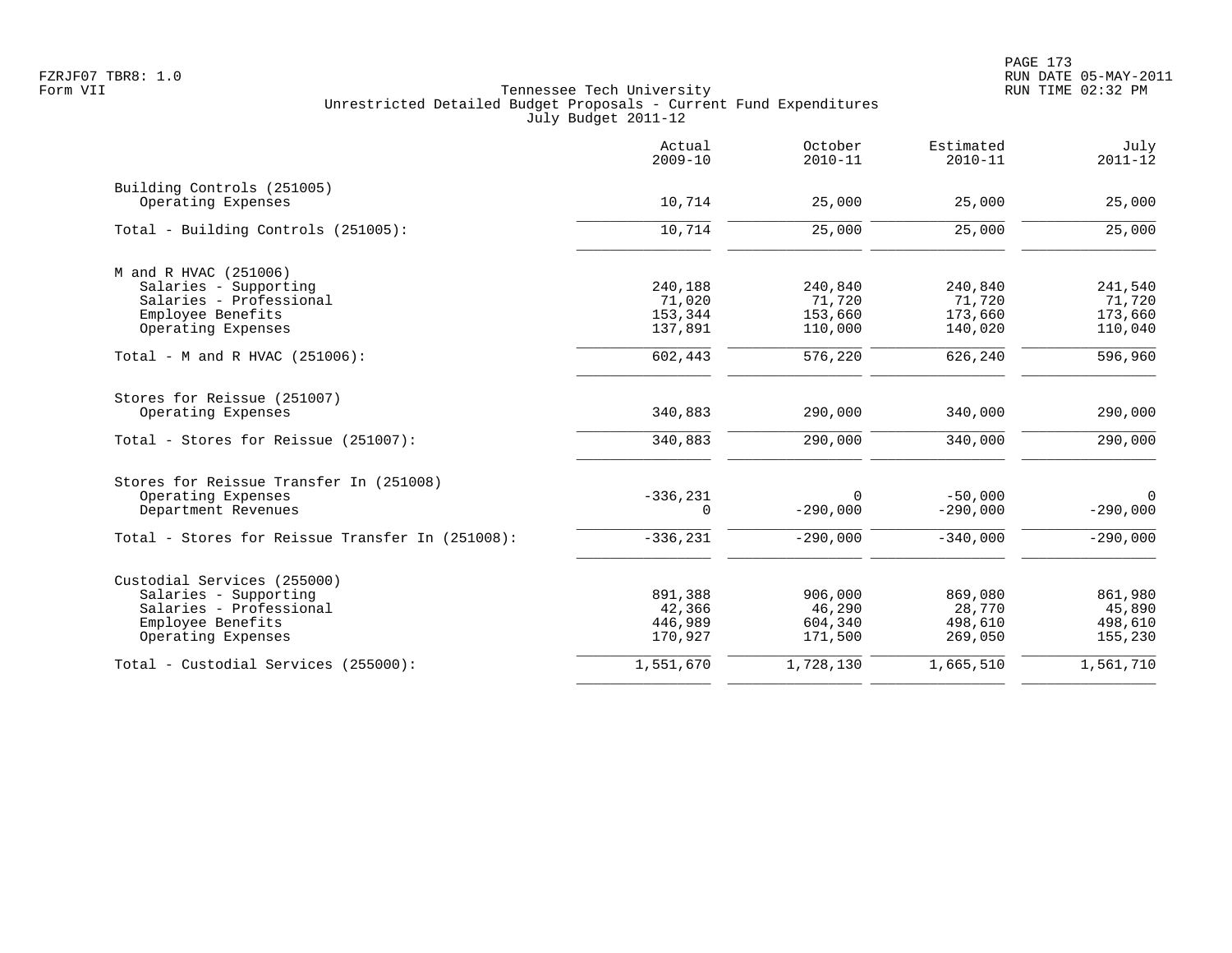PAGE 174 FZRJF07 TBR8: 1.0 RUN DATE 05-MAY-2011

|                                                                                                                                                                        | Actual<br>$2009 - 10$                                     | October<br>$2010 - 11$                                    | Estimated<br>$2010 - 11$                                  | July<br>$2011 - 12$                                       |
|------------------------------------------------------------------------------------------------------------------------------------------------------------------------|-----------------------------------------------------------|-----------------------------------------------------------|-----------------------------------------------------------|-----------------------------------------------------------|
| Regulated Waste Disposal (255001)<br>Operating Expenses                                                                                                                | 59,758                                                    | 0                                                         | 0                                                         | $\mathbf 0$                                               |
| Total - Regulated Waste Disposal (255001):                                                                                                                             | 59,758                                                    | 0                                                         | 0                                                         | $\mathbf 0$                                               |
| Recycling (255003)<br>Operating Expenses                                                                                                                               | $\mathbf 0$                                               | 0                                                         | 22,000                                                    | 22,000                                                    |
| Total - Recycling $(255003)$ :                                                                                                                                         | $\Omega$                                                  | $\mathbf 0$                                               | 22,000                                                    | 22,000                                                    |
| Utilities Admin (260000)<br>Salaries - Supporting<br>Salaries - Professional<br>Employee Benefits<br>Travel<br>Operating Expenses<br>Total - Utilities Admin (260000): | 300,253<br>76,920<br>160,987<br>442<br>223,025<br>761,627 | 314,290<br>76,320<br>276,870<br>500<br>160,120<br>828,100 | 287,250<br>76,320<br>176,870<br>700<br>160,170<br>701,310 | 305,740<br>73,420<br>176,870<br>500<br>160,220<br>716,750 |
| Utilities Main Campus (260001)<br>Operating Expenses<br>Total - Utilities Main Campus (260001):                                                                        | 4,331,853<br>4,331,853                                    | 5,594,920<br>5,594,920                                    | 5,344,920<br>5,344,920                                    | 5,344,920<br>5,344,920                                    |
| Utilities Farm (260002)<br>Operating Expenses                                                                                                                          | 61,977                                                    | 76,680                                                    | 76,680                                                    | 76,680                                                    |
| Total - Utilities Farm (260002):                                                                                                                                       | 61,977                                                    | 76,680                                                    | 76,680                                                    | 76,680                                                    |
|                                                                                                                                                                        |                                                           |                                                           |                                                           |                                                           |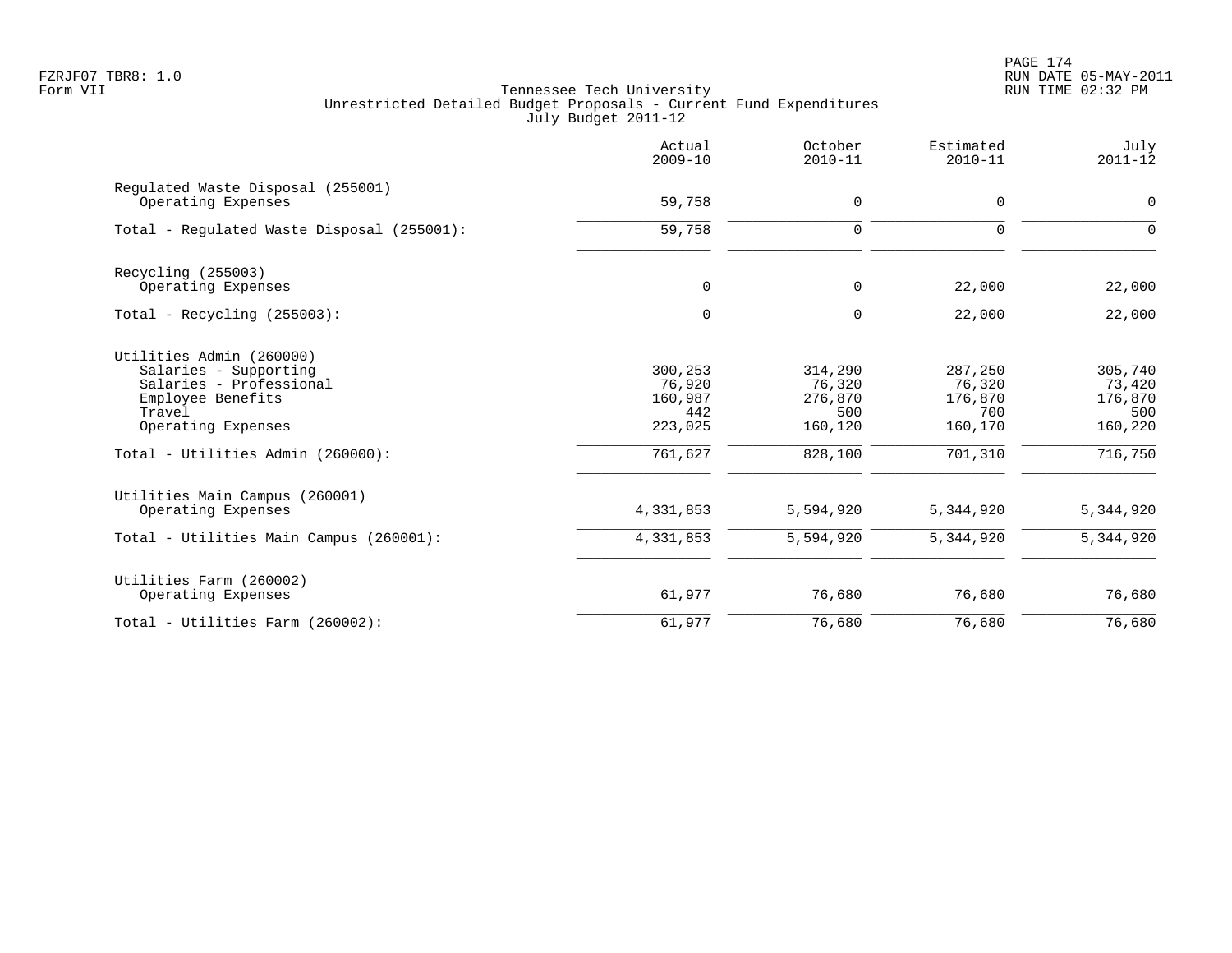|                                              | Actual<br>$2009 - 10$ | October<br>$2010 - 11$ | Estimated<br>$2010 - 11$ | July<br>$2011 - 12$ |
|----------------------------------------------|-----------------------|------------------------|--------------------------|---------------------|
| Utilities Ag Pavilion (260003)               |                       |                        |                          |                     |
| Operating Expenses                           | 81,066                | 81,600                 | 81,600                   | 81,600              |
| Total - Utilities Ag Pavilion (260003):      | 81,066                | 81,600                 | 81,600                   | 81,600              |
| SAF Sustainable Campus Fee (260004)          |                       |                        |                          |                     |
| Salaries - Students                          | 3,290                 | 0                      | $\Omega$                 | $\mathsf{O}$        |
| Salaries - Professional                      | 3,600                 | $\Omega$               | 13,950                   | $\overline{0}$      |
| Employee Benefits                            | 157                   | 700                    | 700                      | 700                 |
| Travel                                       | 1,520                 | $\Omega$               | $\Omega$                 | $\Omega$            |
| Operating Expenses                           | 44,968                | 439,420                | 419,070                  | 149,300             |
| Total - SAF Sustainable Campus Fee (260004): | 53,535                | 440,120                | 433,720                  | 150,000             |
| Utilities TVA Energy Reimb (260005)          |                       |                        |                          |                     |
| Operating Expenses                           | $-238,988$            | $-155,000$             | $-155,000$               | $-155,000$          |
| Total - Utilities TVA Energy Reimb (260005): | $-238,988$            | $-155,000$             | $-155,000$               | $-155,000$          |
| Utilities TVA Energy Exp (260006)            |                       |                        |                          |                     |
| Operating Expenses                           | 53,533                | 6,800                  | 6,800                    | 6,800               |
| Total - Utilities TVA Energy Exp (260006):   | 53,533                | 6,800                  | 6,800                    | 6,800               |
| Grounds Roads and Walks (265000)             |                       |                        |                          |                     |
| Salaries - Supporting                        | 240,674               | 261,410                | 272,730                  | 300,330             |
| Salaries - Students                          | 2,572                 | $\Omega$               | $\cap$                   | $\Omega$            |
| Employee Benefits                            | 113,613               | 190,460                | 150,800                  | 150,410             |
| Travel                                       | $-1,063$              | $\Omega$               | $\Omega$                 | $\Omega$            |
| Operating Expenses                           | 85,231                | 75,830                 | 106,880                  | 75,880              |
| Capital Outlay                               | 26,417                | $\Omega$               |                          | $\Omega$            |
| Total - Grounds Roads and Walks (265000):    | 467,444               | 527,700                | 530,410                  | 526,620             |
|                                              |                       |                        |                          |                     |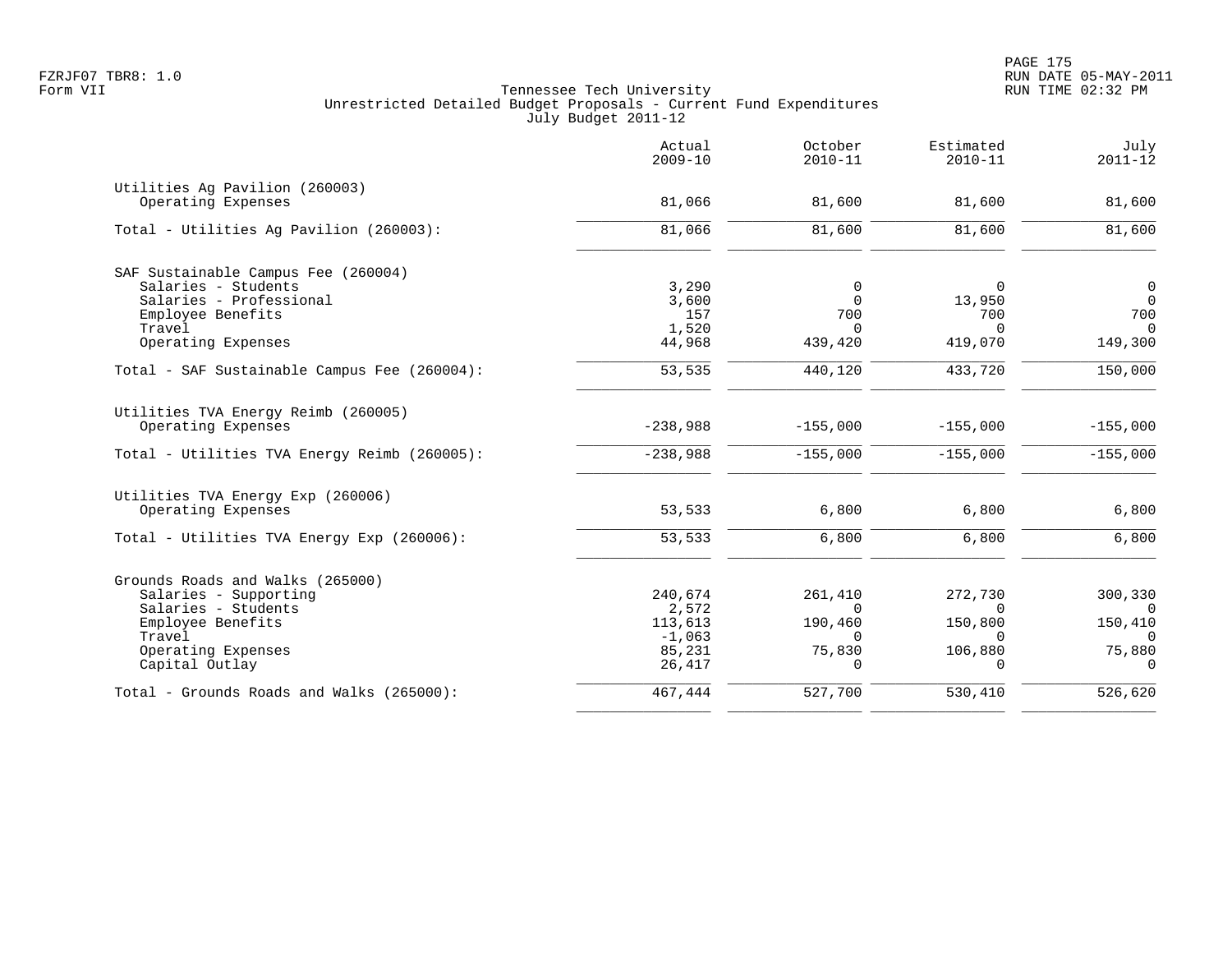|                                                        | Actual<br>$2009 - 10$  | October<br>$2010 - 11$ | Estimated<br>$2010 - 11$ | July<br>$2011 - 12$ |
|--------------------------------------------------------|------------------------|------------------------|--------------------------|---------------------|
| Grounds Refuse Disposal (265001)<br>Operating Expenses | 53,956                 | 50,000                 | 55,000                   | 50,000              |
|                                                        |                        |                        |                          |                     |
| Total - Grounds Refuse Disposal (265001):              | 53,956                 | 50,000                 | 55,000                   | 50,000              |
| Major Repairs and Renovations (270000)                 |                        |                        |                          |                     |
| Employee Benefits<br>Operating Expenses                | $\mathbf 0$<br>233,102 | $\mathbf 0$<br>448,470 | $-160$<br>455,630        | $-160$<br>160,080   |
|                                                        |                        |                        |                          |                     |
| Total - Major Repairs and Renovations (270000):        | 233,102                | 448,470                | 455,470                  | 159,920             |
| MOE Major Repairs and Renovations (270001)             |                        |                        |                          |                     |
| Operating Expenses                                     | $\mathbf 0$            | 9,810                  | 9,810                    | 0                   |
| Total - MOE Major Repairs and Renovations (270001):    | $\mathbf 0$            | 9,810                  | 9,810                    | $\Omega$            |
| TBR Spouse Dependent Discount (700000)                 |                        |                        |                          |                     |
| Employee Benefits                                      | 10,116                 | 27,910                 | 27,910                   | 27,910              |
| Total - TBR Spouse Dependent Discount (700000):        | 10,116                 | 27,910                 | 27,910                   | 27,910              |
| TBR Employ Remission PC191 (700001)                    |                        |                        |                          |                     |
| Employee Benefits                                      | 762                    | 2,530                  | 2,530                    | 2,530               |
| Total - TBR Employ Remission PC191 (700001):           | 762                    | 2,530                  | 2,530                    | 2,530               |
|                                                        |                        |                        |                          |                     |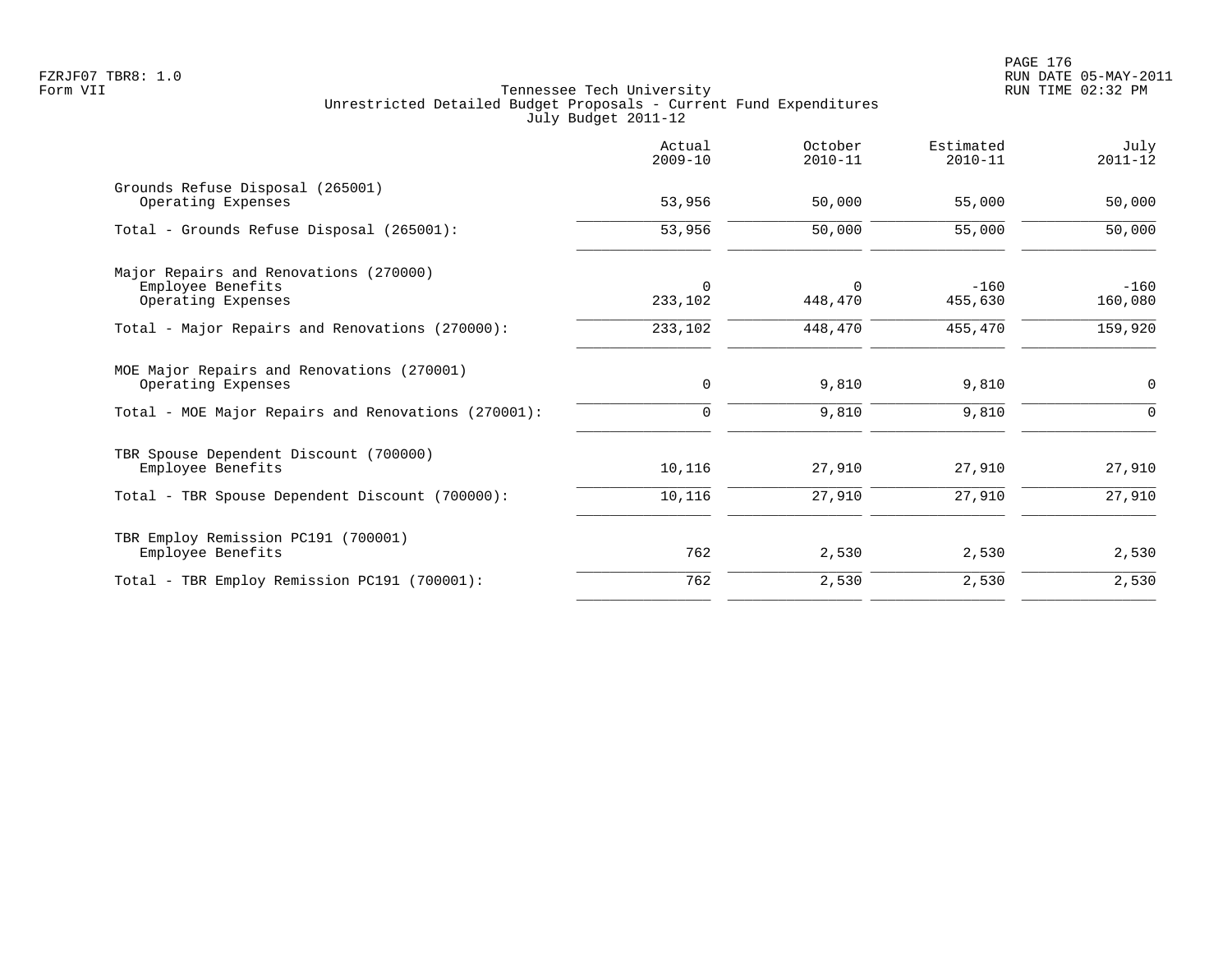PAGE 177 FZRJF07 TBR8: 1.0 RUN DATE 05-MAY-2011

|                                                                                                                                                                                                | Actual<br>$2009 - 10$                                          | October<br>$2010 - 11$                                        | Estimated<br>$2010 - 11$                                        | July<br>$2011 - 12$                                    |
|------------------------------------------------------------------------------------------------------------------------------------------------------------------------------------------------|----------------------------------------------------------------|---------------------------------------------------------------|-----------------------------------------------------------------|--------------------------------------------------------|
| E and G Data Processing Allocation (700003)<br>Department Revenues                                                                                                                             | 17,173                                                         | 18,340                                                        | 18,340                                                          | 17,820                                                 |
| Total - E and G Data Processing Allocation (700003):                                                                                                                                           | 17,173                                                         | 18,340                                                        | 18,340                                                          | 17,820                                                 |
| E and G Claims Adjustment (700004)<br>Operating Expenses                                                                                                                                       | 8,881                                                          | 21,180                                                        | 14,280                                                          | 21,180                                                 |
| Total - E and G Claims Adjustment $(700004)$ :                                                                                                                                                 | 8,881                                                          | 21,180                                                        | 14,280                                                          | 21,180                                                 |
| $E$ and G Support (700005)<br>Salaries - Administrative<br>Salaries - Supporting<br>Salaries - Professional<br>Employee Benefits<br>Operating Expenses<br>Total - E and G Support $(700005)$ : | 0<br>$\mathbf 0$<br>$\Omega$<br>113,520<br>$-17,288$<br>96,232 | $\Omega$<br>3,910<br>$\Omega$<br>110,930<br>21,672<br>136,512 | $\Omega$<br>3,910<br>$\Omega$<br>100,000<br>$\Omega$<br>103,910 | 3,010<br>44,520<br>8,910<br>10,500<br>21,672<br>88,612 |
| E and G Other Salary Pool (700009)<br>Salaries - Supporting                                                                                                                                    | 0                                                              | 19,520                                                        | 19,520                                                          | 19,520                                                 |
| Total - E and G Other Salary Pool (700009):                                                                                                                                                    | $\mathbf 0$                                                    | 19,520                                                        | 19,520                                                          | 19,520                                                 |
| App Plant Non Utility Allocation (700038)<br>Department Revenues                                                                                                                               | $-854,380$                                                     | $-894,070$                                                    | $-823,120$                                                      | $-841,820$                                             |
| Total - App Plant Non Utility Allocation (700038):                                                                                                                                             | $-854,380$                                                     | $-894,070$                                                    | $-823, 120$                                                     | $-841,820$                                             |
|                                                                                                                                                                                                |                                                                |                                                               |                                                                 |                                                        |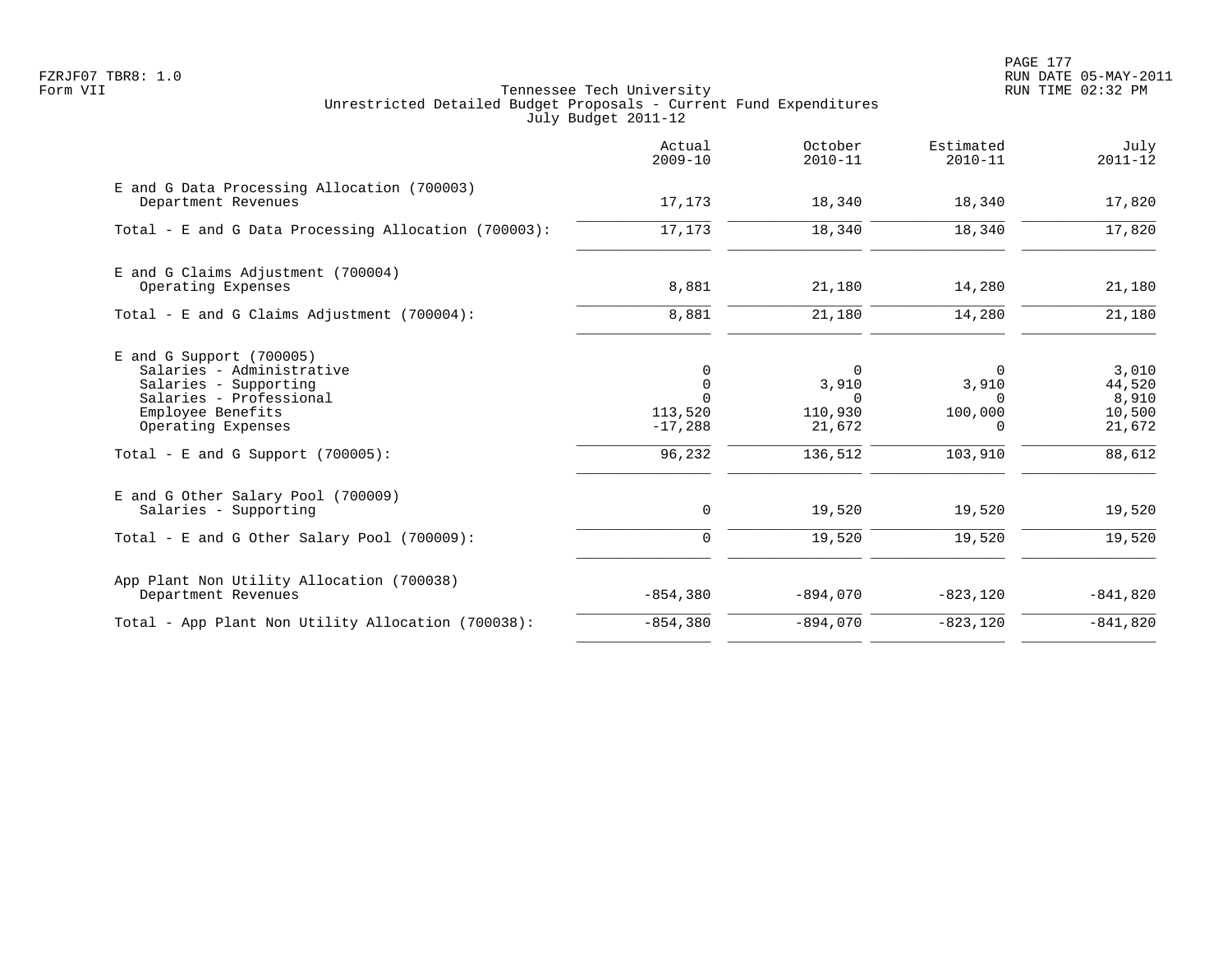PAGE 178 FZRJF07 TBR8: 1.0 RUN DATE 05-MAY-2011

|                                                                              | Actual<br>$2009 - 10$ | October<br>$2010 - 11$ | Estimated<br>$2010 - 11$ | July<br>$2011 - 12$ |
|------------------------------------------------------------------------------|-----------------------|------------------------|--------------------------|---------------------|
| App Plant Utilities Allocation (700039)<br>Department Revenues               | $-737,460$            | $-988,970$             | $-916,930$               | $-916,930$          |
| Total - App Plant Utilities Allocation (700039):                             | $-737,460$            | $-988,970$             | $-916,930$               | $-916,930$          |
| App Plant CC Utility Alloc (700042)<br>Department Revenues                   | $-20,340$             | $-20, 420$             | $-20,850$                | $-20,420$           |
| Total - App Plant CC Utility Alloc (700042):                                 | $-20,340$             | $-20,420$              | $-20,850$                | $-20,420$           |
| App Plant CC Non Utility Alloc (700043)<br>Department Revenues               | $-53,330$             | $-61,190$              | $-57,650$                | $-60,590$           |
| Total - App Plant CC Non Utility Alloc (700043):                             | $-53,330$             | $-61,190$              | $-57,650$                | $-60,590$           |
| Post Office Allocation (700045)<br>Operating Expenses<br>Department Revenues | $\Omega$<br>5,210     | 5,980<br>0             | 5,920<br>$\Omega$        | 5,040<br>$\Omega$   |
| Total - Post Office Allocation (700045):                                     | 5,210                 | 5,980                  | 5,920                    | 5,040               |
| Building Maintenance Support (700052)<br>Employee Benefits                   | 7,603                 | 7,900                  | 7,900                    | 7,900               |
| Total - Building Maintenance Support (700052):                               | 7,603                 | 7,900                  | 7,900                    | 7,900               |
|                                                                              |                       |                        |                          |                     |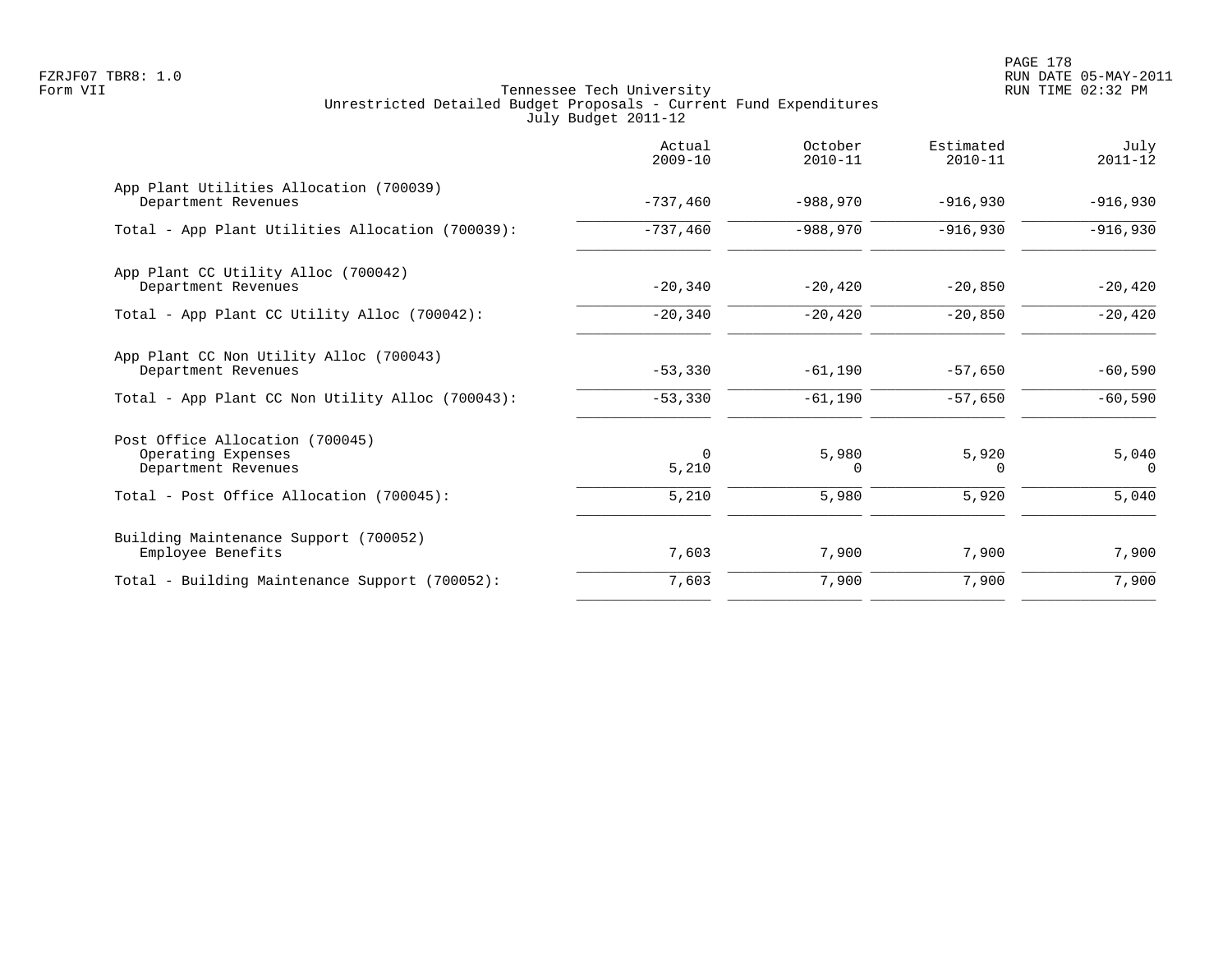### FZRJF07 TBR8: 1.0 RUN DATE 05-MAY-2011 Tennessee Tech University Unrestricted Detailed Budget Proposals - Current Fund Expenditures July Budget 2011-12

|                               | Actual<br>$2009 - 10$ | October<br>$2010 - 11$ | Estimated<br>$2010 - 11$ | July<br>$2011 - 12$ |
|-------------------------------|-----------------------|------------------------|--------------------------|---------------------|
| Total - Physical Plant (500): |                       |                        |                          |                     |
| Salaries - Administrative     | 194,020               | 194,020                | 126,580                  | 194,030             |
| Salaries - Academic           | 801                   | 1,060                  | 1,460                    | $\Omega$            |
| Salaries - Supporting         | 2,644,396             | 2,824,079              | 2,656,749                | 2,846,709           |
| Salaries - Students           | 60,378                | 18,770                 | 27,040                   | 18,770              |
| Salaries - Professional       | 612,401               | 568,780                | 576,930                  | 574,620             |
| Employee Benefits             | 1,717,383             | 2,249,540              | 1,943,540                | 1,853,650           |
| Travel                        | 5,804                 | 2,230                  | 8,140                    | 2,230               |
| Operating Expenses            | 6,639,509             | 8,897,404              | 8,781,422                | 7,798,554           |
| Capital Outlay                | 26,417                | $\Omega$               | $\Omega$                 | $\Omega$            |
| Department Revenues           | $-1,647,544$          | $-2, 245, 750$         | $-2, 103, 530$           | $-2,120,940$        |
| Total                         | 10,253,565            | 12,510,133             | 12,018,331               | 11, 167, 623        |
|                               |                       |                        |                          |                     |
| Total - Physical Plant (50):  |                       |                        |                          |                     |
| Salaries - Administrative     | 194,020               | 194,020                | 126,580                  | 194,030             |
| Salaries - Academic           | 801                   | 1,060                  | 1,460                    | $\Omega$            |
| Salaries - Supporting         | 2,644,396             | 2,824,079              | 2,656,749                | 2,846,709           |
| Salaries - Students           | 60,378                | 18,770                 | 27,040                   | 18,770              |
| Salaries - Professional       | 612,401               | 568,780                | 576,930                  | 574,620             |
| Employee Benefits             | 1,717,383             | 2,249,540              | 1,943,540                | 1,853,650           |
| Travel                        | 5,804                 | 2,230                  | 8,140                    | 2,230               |
| Operating Expense             | 6,639,509             | 8,897,404              | 8,781,422                | 7,798,554           |
| Capital Outlay                | 26,417                | $\Omega$               | $\Omega$                 | $\Omega$            |
| Department Revenues           | $-1,647,544$          | $-2, 245, 750$         | $-2, 103, 530$           | $-2,120,940$        |
| Total                         | 10,253,565            | 12,510,133             | 12,018,331               | 11, 167, 623        |
|                               |                       |                        |                          |                     |

 Scholarships and Fellowships (55) Scholarships and Fellowships (550)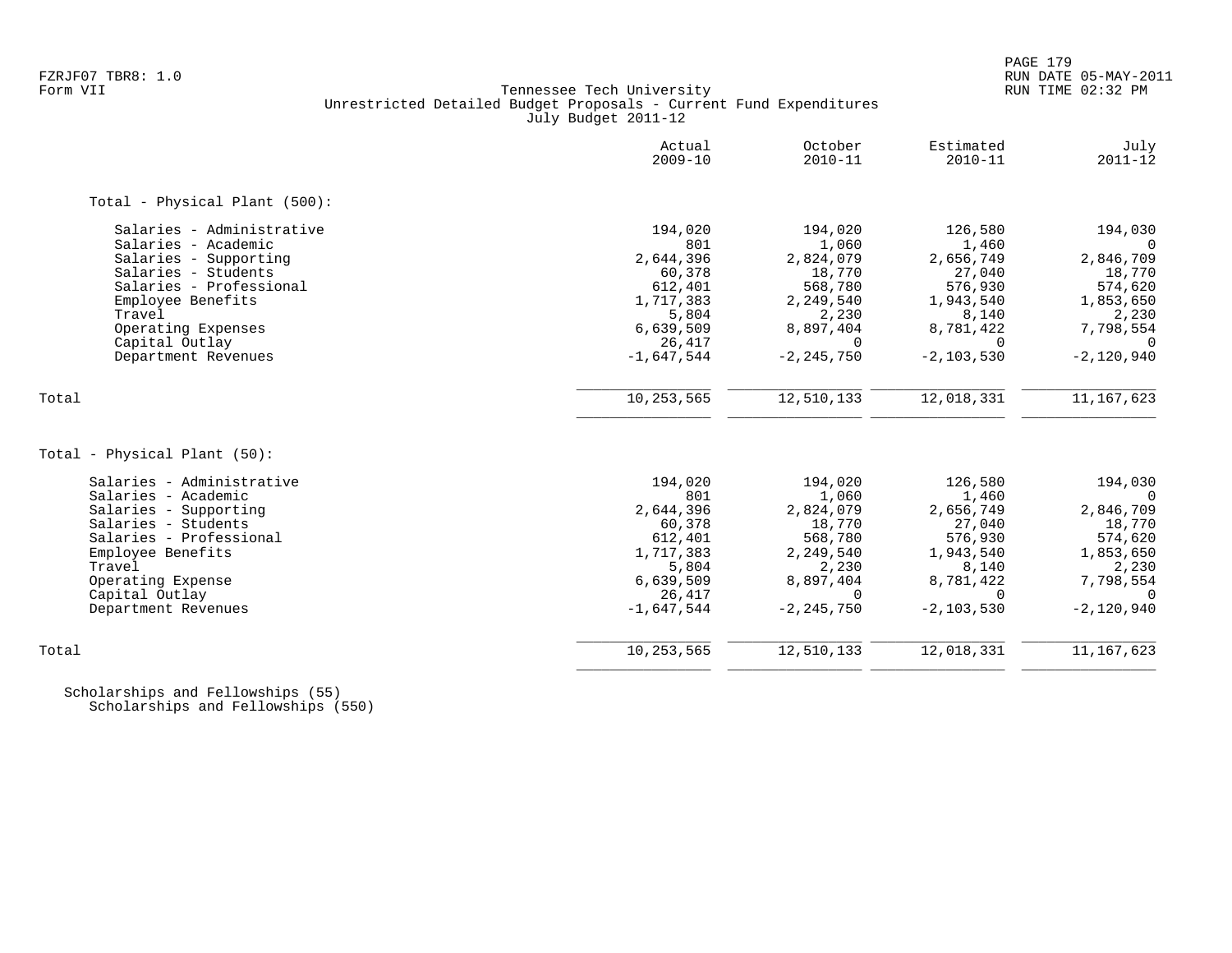|                                                                  | Actual<br>$2009 - 10$ | October<br>$2010 - 11$ | Estimated<br>$2010 - 11$ | July<br>$2011 - 12$ |
|------------------------------------------------------------------|-----------------------|------------------------|--------------------------|---------------------|
| Alumni Scholarships (120019)<br>Operating Expenses               | 18,500                | 64,160                 | 64,160                   | 64,160              |
| Total - Alumni Scholarships (120019):                            | 18,500                | 64,160                 | 64,160                   | 64,160              |
| Honors Scholarship (121901)                                      |                       |                        |                          |                     |
| Operating Expenses<br>Total - Honors Scholarship (121901):       | 351,531<br>351,531    | 209,860<br>209,860     | 209,860<br>209,860       | 209,860<br>209,860  |
|                                                                  |                       |                        |                          |                     |
| Comm Coll Scholarship (121902)<br>Operating Expenses             | 0                     | 118,340                | 118,340                  | 118,340             |
| Total - Comm Coll Scholarship (121902):                          | 0                     | 118,340                | 118,340                  | 118,340             |
| Financial Aid Housing Scholarship (122003)<br>Operating Expenses | 14,060                | 34,910                 | 34,910                   | 34,910              |
| Total - Financial Aid Housing Scholarship (122003):              | 14,060                | 34,910                 | 34,910                   | 34,910              |
| SEOG Matching (122004)                                           |                       |                        |                          |                     |
| Operating Expenses                                               | 76,115                | 86,160                 | 86,160                   | 86,160              |
| Total - SEOG Matching (122004):                                  | 76,115                | 86,160                 | 86,160                   | 86,160              |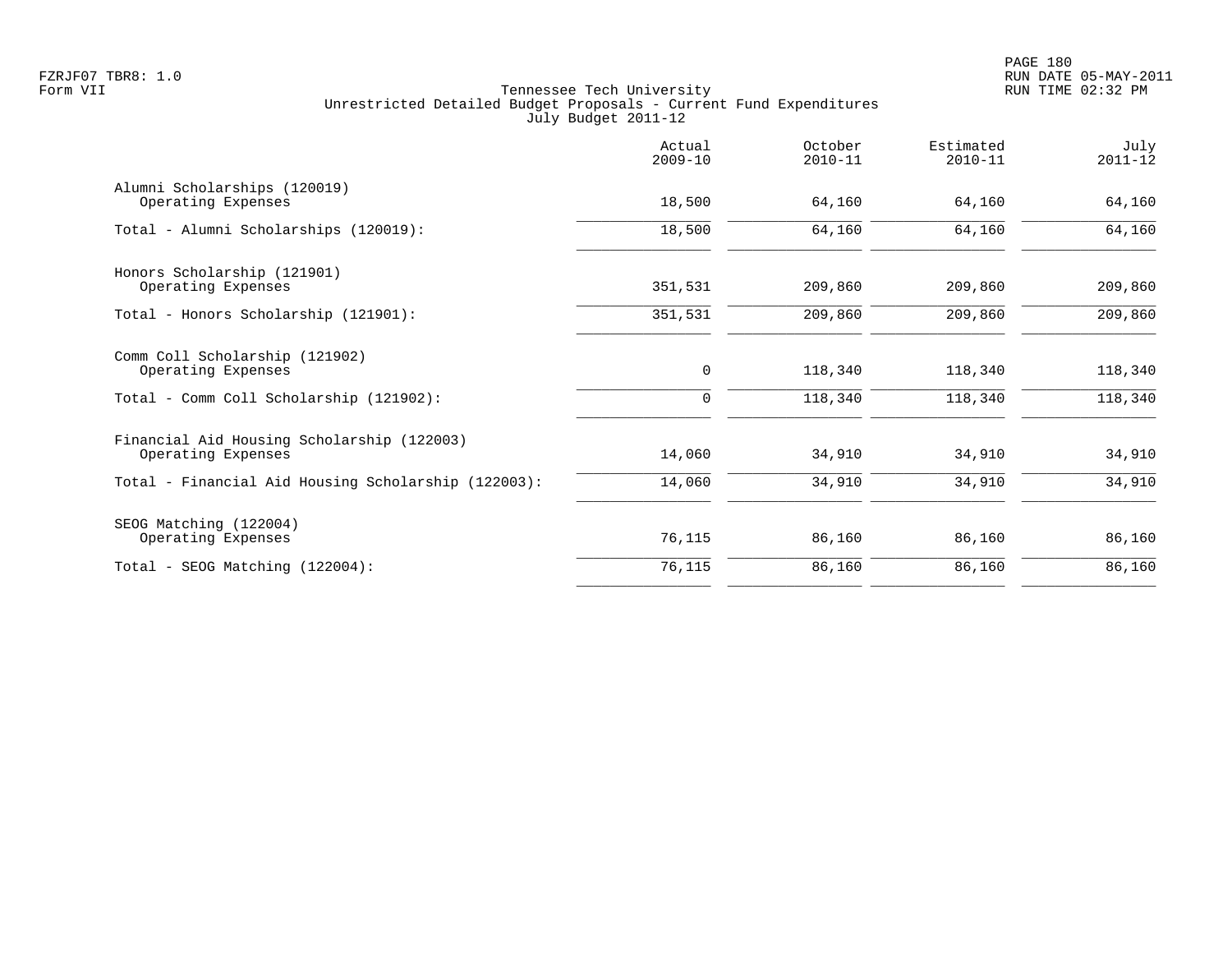|                                            | Actual<br>$2009 - 10$ | October<br>$2010 - 11$ | Estimated<br>$2010 - 11$ | July<br>$2011 - 12$ |
|--------------------------------------------|-----------------------|------------------------|--------------------------|---------------------|
| UAS (122005)                               |                       |                        |                          |                     |
| Operating Expenses                         | 2,883,592             | 2,898,540              | 2,898,540                | 2,898,540           |
| $Total - UAS (122005):$                    | 2,883,592             | 2,898,540              | 2,898,540                | 2,898,540           |
| Science Fair Scholarship (123011)          |                       |                        |                          |                     |
| Operating Expenses                         | 1,500                 | 27,900                 | 27,900                   | 27,900              |
| Total - Science Fair Scholarship (123011): | 1,500                 | 27,900                 | 27,900                   | 27,900              |
| Alumni OST Scholarship (123012)            |                       |                        |                          |                     |
| Operating Expenses                         | 36,000                | 47,000                 | 47,000                   | 47,000              |
| Total - Alumni OST Scholarship (123012):   | 36,000                | 47,000                 | 47,000                   | 47,000              |
| Boys Girls State Sch (123014)              |                       |                        |                          |                     |
| Operating Expenses                         | 4,000                 | 10,390                 | 10,390                   | 10,390              |
| Total - Boys Girls State Sch (123014):     | 4,000                 | 10,390                 | 10,390                   | 10,390              |
| Admissions Hounsing Sch (123015)           |                       |                        |                          |                     |
| Operating Expenses                         | 128,526               | 191,700                | 191,700                  | 191,700             |
| Total - Admissions Hounsing Sch (123015):  | 128,526               | 191,700                | 191,700                  | 191,700             |
|                                            |                       |                        |                          |                     |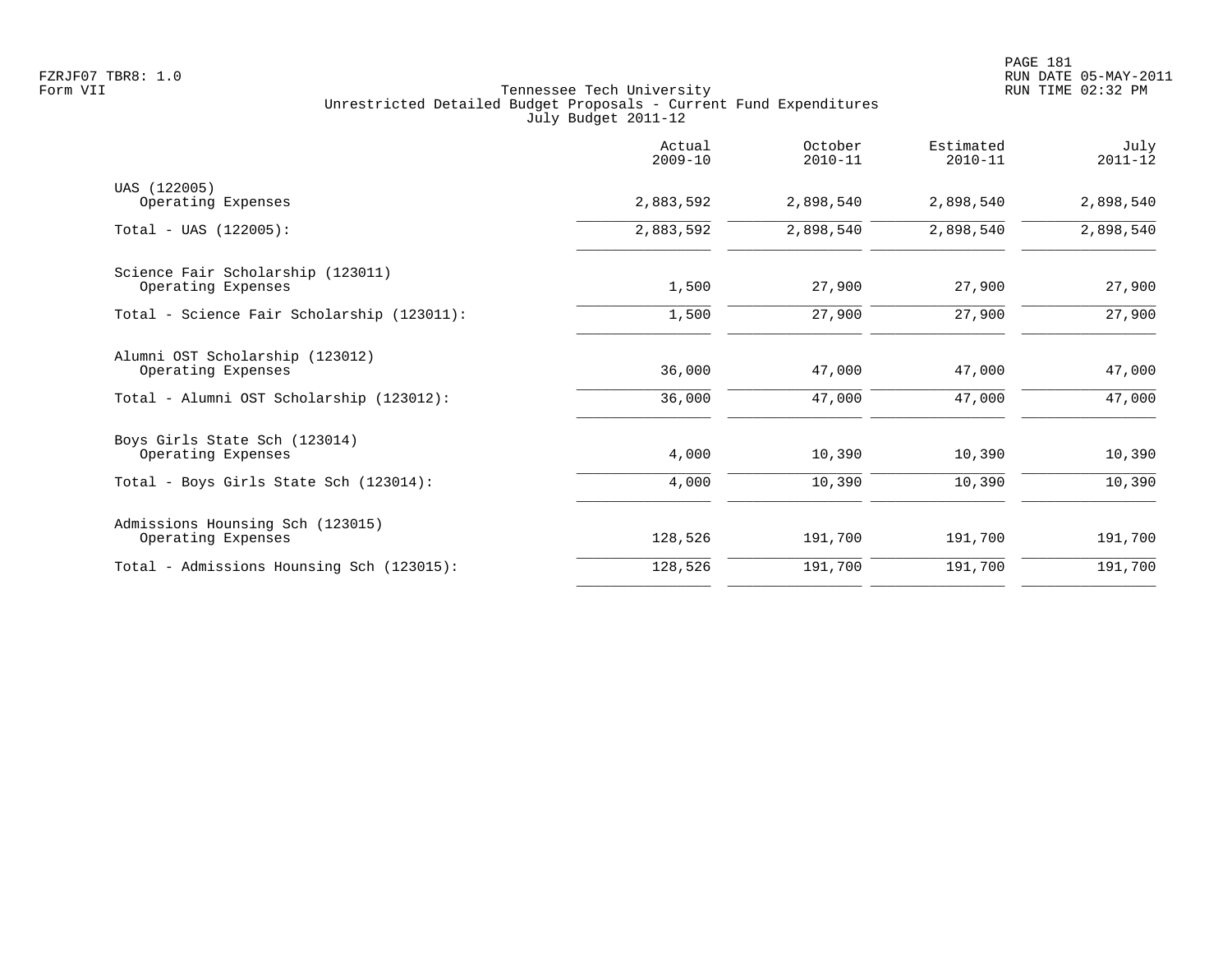|                                                                  | Actual<br>$2009 - 10$ | October<br>$2010 - 11$ | Estimated<br>$2010 - 11$ | July<br>$2011 - 12$ |
|------------------------------------------------------------------|-----------------------|------------------------|--------------------------|---------------------|
| African Am Undergrad Sch (123017)<br>Operating Expenses          | 193,420               | 221,550                | 221,550                  | 221,550             |
| Total - African Am Undergrad Sch (123017):                       | 193,420               | 221,550                | 221,550                  | 221,550             |
| Minority Housing Sch (123018)<br>Operating Expenses              | 8,000                 | 109,150                | 109,150                  | 109,150             |
| Total - Minority Housing Sch (123018):                           | 8,000                 | 109,150                | 109,150                  | 109,150             |
| Veterans Yellow Ribbon Program (123020)<br>Operating Expenses    | 1,992                 | 0                      | $\mathbf 0$              | $\mathbf 0$         |
| Total - Veterans Yellow Ribbon Program (123020):                 | 1,992                 | 0                      | 0                        | $\Omega$            |
| Intl Stu Affairs IREX Scholarship (123710)<br>Operating Expenses | $-60$                 | 0                      | 0                        | $\mathbf 0$         |
| Total - Intl Stu Affairs IREX Scholarship (123710):              | $-60$                 | 0                      | $\Omega$                 | $\Omega$            |
| ROTC Housing Scholarship (125601)<br>Operating Expenses          | 91,007                | 109,150                | 109,150                  | 109,150             |
| Total - ROTC Housing Scholarship (125601):                       | 91,007                | 109,150                | 109,150                  | 109,150             |
|                                                                  |                       |                        |                          |                     |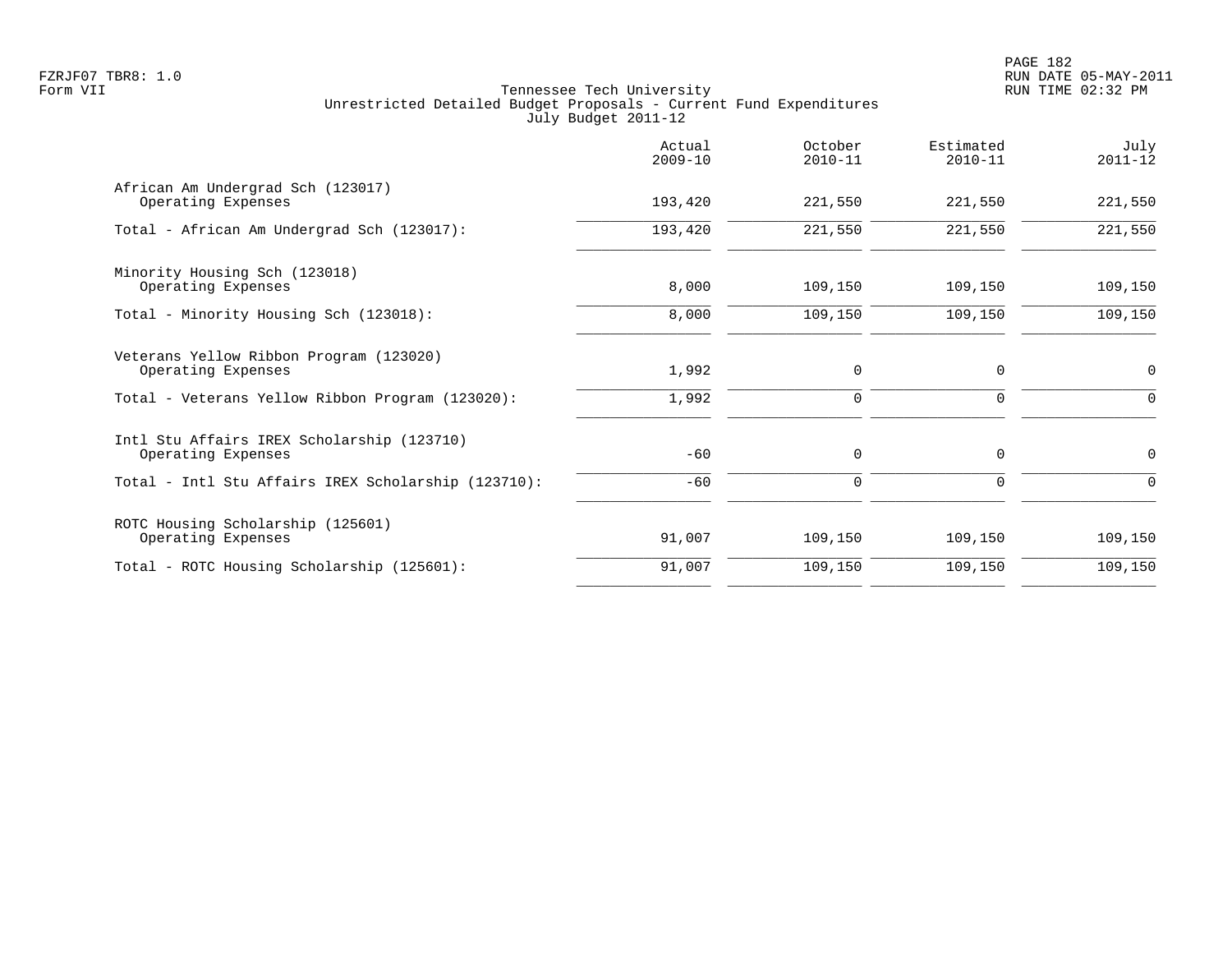|                                                              | Actual<br>$2009 - 10$ | October<br>$2010 - 11$ | Estimated<br>$2010 - 11$ | July<br>$2011 - 12$ |
|--------------------------------------------------------------|-----------------------|------------------------|--------------------------|---------------------|
| Don Cook Scholarship (140020)<br>Operating Expenses          | $\mathbf 0$           | 3,700                  | 3,700                    | 3,700               |
| Total - Don Cook Scholarship (140020):                       | $\mathbf 0$           | 3,700                  | 3,700                    | 3,700               |
| Early Admissions Scholarship (180011)<br>Operating Expenses  | 8,350                 | 61,890                 | 61,890                   | 61,890              |
| Total - Early Admissions Scholarship (180011):               | 8,350                 | 61,890                 | 61,890                   | 61,890              |
| Restricted Ext Prog Regl Dev (180013)<br>Operating Expenses  | 244,737               | 530,570                | 530,570                  | 530,570             |
| Total - Restricted Ext Prog Regl Dev (180013):               | 244,737               | 530,570                | 530,570                  | 530,570             |
| TBR Spouse Dependent Discount (700000)<br>Operating Expenses | 2,850                 | 60,790                 | 60,790                   | 60,790              |
| Total - TBR Spouse Dependent Discount (700000):              | 2,850                 | 60,790                 | 60,790                   | 60,790              |
| TBR Employ Remission PC191 (700001)<br>Operating Expenses    | 77,483                | 49,010                 | 49,010                   | 49,010              |
| Total - TBR Employ Remission PC191 (700001):                 | 77,483                | 49,010                 | 49,010                   | 49,010              |
|                                                              |                       |                        |                          |                     |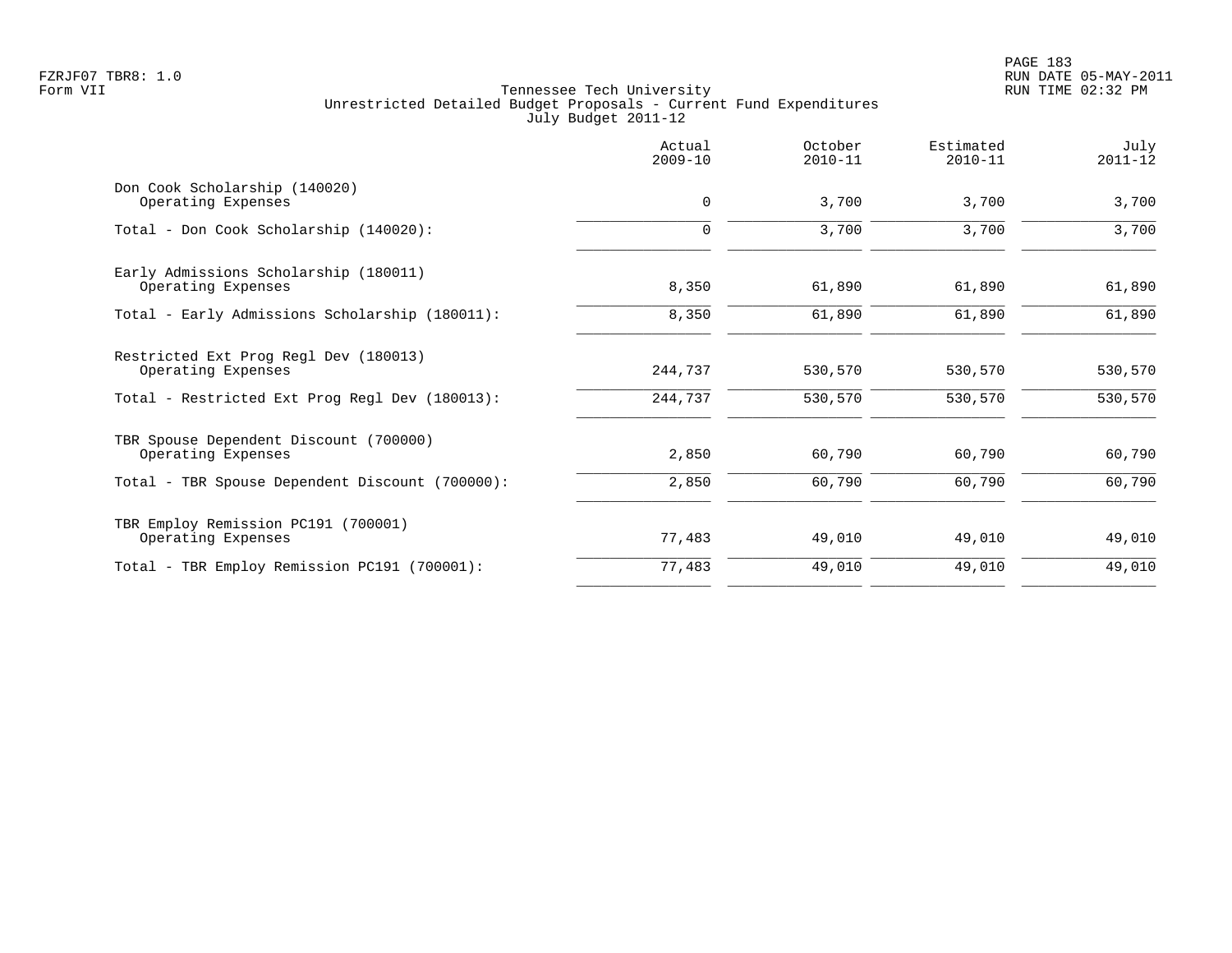|                                                                  | Actual<br>$2009 - 10$ | October<br>$2010 - 11$ | Estimated<br>$2010 - 11$ | July<br>$2011 - 12$ |
|------------------------------------------------------------------|-----------------------|------------------------|--------------------------|---------------------|
| Staff Scholarships (700053)<br>Operating Expenses                | 49,143                | 56,490                 | 56,490                   | 56,490              |
| Total - Staff Scholarships (700053):                             | 49,143                | 56,490                 | 56,490                   | 56,490              |
| Armed Forces Dependent Schoarship (700054)<br>Operating Expenses | 0                     | 10,940                 | 10,940                   | 10,940              |
| Total - Armed Forces Dependent Schoarship (700054):              | 0                     | 10,940                 | 10,940                   | 10,940              |
| TSAC Scholarship Match (700055)<br>Operating Expenses            | 0                     | 18,750                 | 18,750                   | 18,750              |
| Total - TSAC Scholarship Match (700055):                         | $\mathbf 0$           | 18,750                 | 18,750                   | 18,750              |
| State Employee Fee Waiver (700056)<br>Operating Expenses         | 167,196               | 190,760                | 190,760                  | 190,760             |
| Total - State Employee Fee Waiver (700056):                      | 167,196               | 190,760                | 190,760                  | 190,760             |
| Public Schl Teach Dep Discount (700057)<br>Operating Expenses    | 959,821               | 881,170                | 881,170                  | 881,170             |
| Total - Public Schl Teach Dep Discount (700057):                 | 959,821               | 881,170                | 881,170                  | 881,170             |
|                                                                  |                       |                        |                          |                     |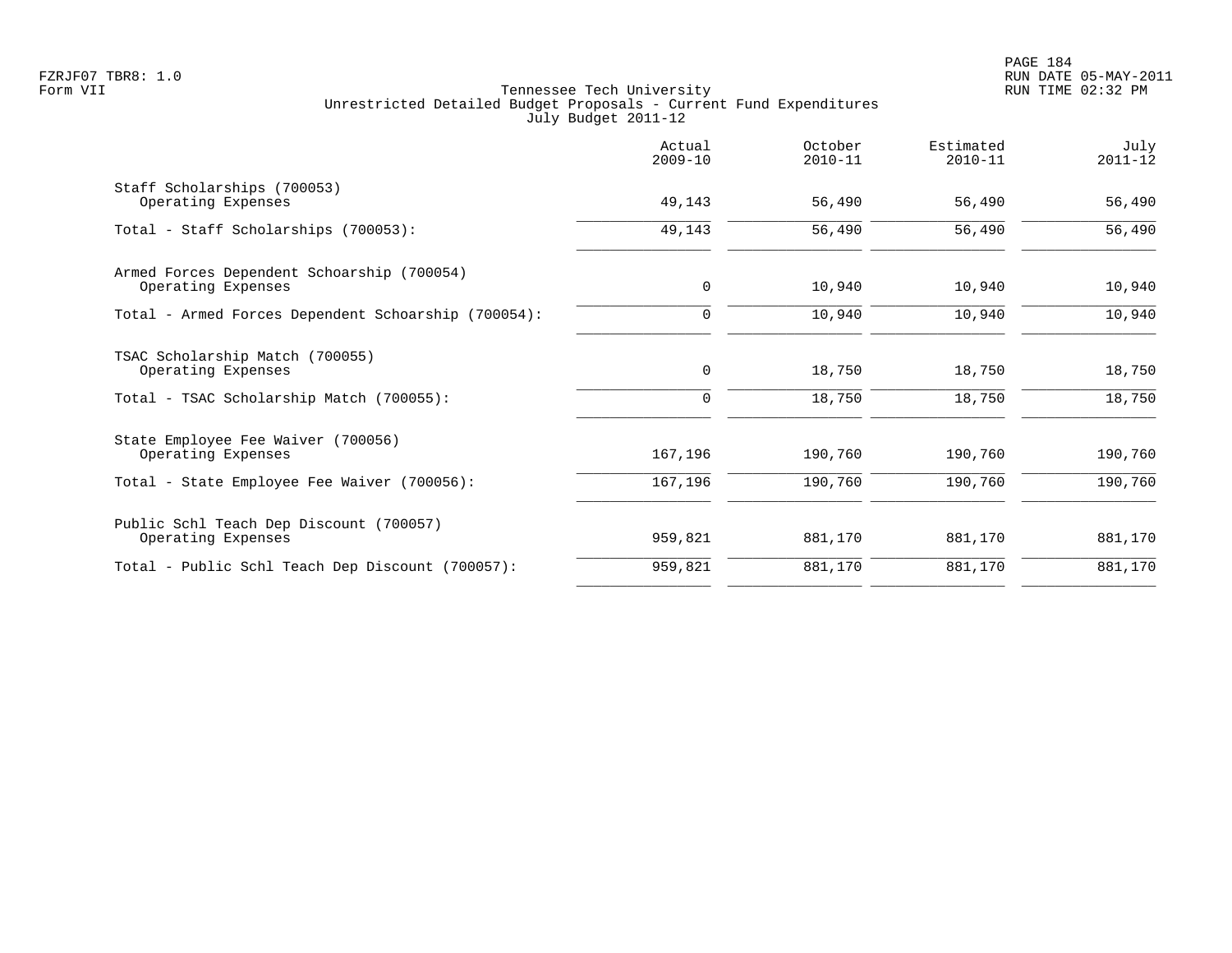PAGE 185 FZRJF07 TBR8: 1.0 RUN DATE 05-MAY-2011

|                                                              | Actual<br>$2009 - 10$ | October<br>$2010 - 11$ | Estimated<br>$2010 - 11$ | July<br>$2011 - 12$ |
|--------------------------------------------------------------|-----------------------|------------------------|--------------------------|---------------------|
| State Employee Dep Discount (700058)<br>Operating Expenses   | 295,173               | 351,640                | 351,640                  | 351,640             |
| Total - State Employee Dep Discount (700058):                | 295,173               | 351,640                | 351,640                  | 351,640             |
| Faculty Staff Tuition Maint (700059)<br>Operating Expenses   | 84,595                | 66,200                 | 66,200                   | 66,200              |
| Total - Faculty Staff Tuition Maint (700059):                | 84,595                | 66,200                 | 66,200                   | 66,200              |
| ARRA Am Recvry Reinvst Act (700062)<br>Operating Expenses    | 20,189                | 0                      | 0                        | $\mathbf 0$         |
| Total - ARRA Am Recvry Reinvst Act (700062):                 | 20,189                | $\mathbf 0$            | 0                        | $\Omega$            |
| RIF Educ Assistance MOE Funds (700065)<br>Operating Expenses | 0                     | $\mathbf 0$            | 5,400                    | $\mathbf 0$         |
| Total - RIF Educ Assistance MOE Funds (700065):              | $\mathbf 0$           | $\mathbf 0$            | 5,400                    | $\Omega$            |
| Total - Scholarships and Fellowships (550):                  |                       |                        |                          |                     |
| Operating Expenses                                           | 5,717,720             | 6,410,720              | 6,416,120                | 6,410,720           |
| Total                                                        | 5,717,720             | 6,410,720              | 6,416,120                | 6,410,720           |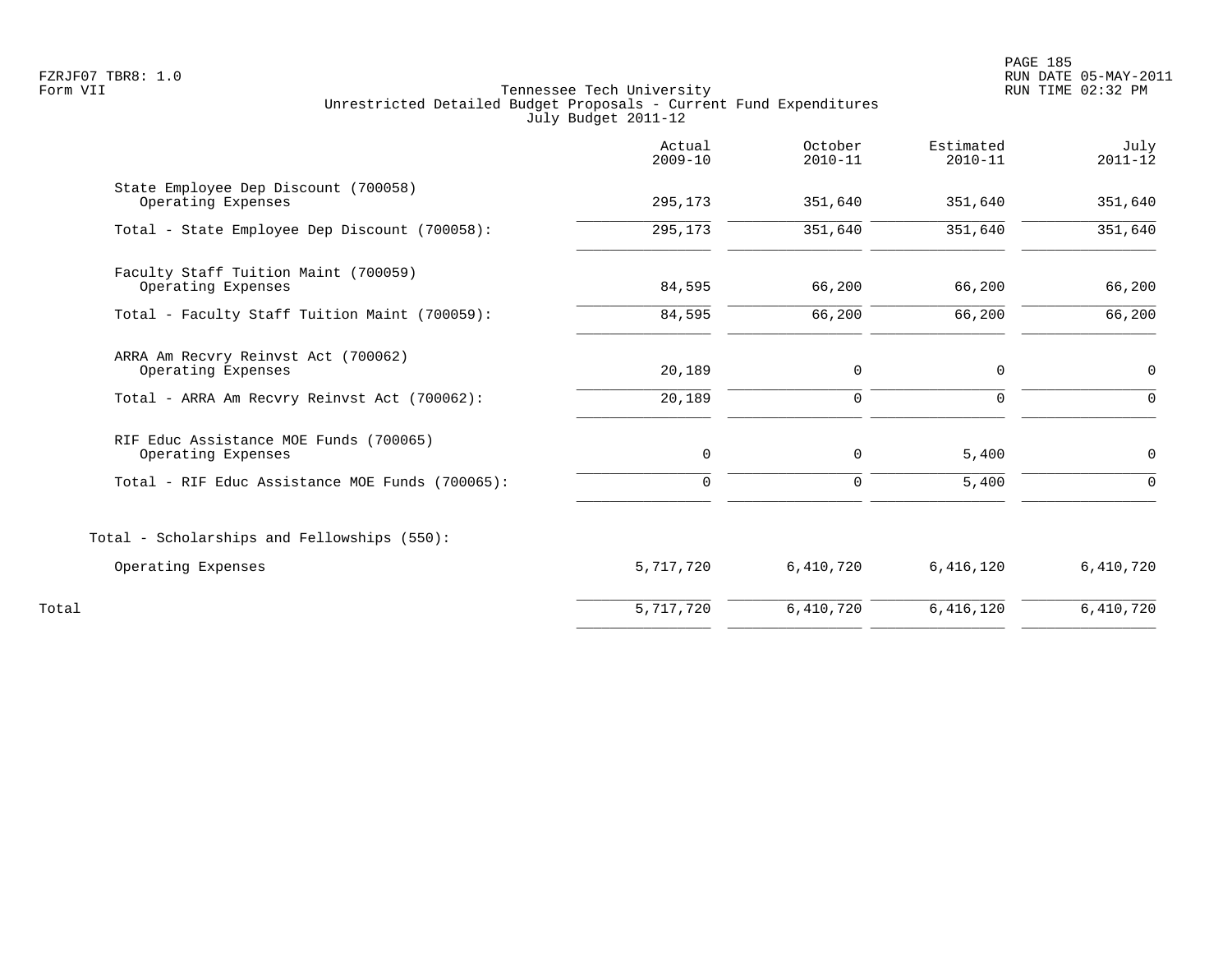|                                                                                                                             | Actual<br>$2009 - 10$                                                         | October<br>$2010 - 11$                                                      | Estimated<br>$2010 - 11$                                                      | July<br>$2011 - 12$                                                         |
|-----------------------------------------------------------------------------------------------------------------------------|-------------------------------------------------------------------------------|-----------------------------------------------------------------------------|-------------------------------------------------------------------------------|-----------------------------------------------------------------------------|
| Total - Scholarships and Fellowships $(55)$ :                                                                               |                                                                               |                                                                             |                                                                               |                                                                             |
| Operating Expense                                                                                                           | 5,717,720                                                                     | 6,410,720                                                                   | 6,416,120                                                                     | 6,410,720                                                                   |
| Total                                                                                                                       | 5,717,720                                                                     | 6,410,720                                                                   | 6,416,120                                                                     | 6,410,720                                                                   |
| Total Education and General<br>Salaries - Administrative<br>Salaries - Academic                                             | 4,077,060<br>28,899,252                                                       | 4,441,570<br>30,434,683                                                     | 4,207,759<br>29,733,990                                                       | 4,479,420<br>30, 174, 093                                                   |
| Salaries - Supporting<br>Salaries - Students<br>Salaries - Professional<br>Employee Benefits<br>Travel<br>Operating Expense | 9,231,581<br>1,126,645<br>10,532,339<br>18,471,869<br>1,770,945<br>27,506,870 | 9,358,277<br>730,720<br>10,877,820<br>20,883,998<br>932,050<br>38, 453, 292 | 9,309,218<br>1,157,265<br>10,791,750<br>20,489,416<br>1,859,426<br>38,191,792 | 9,484,207<br>647,700<br>11,007,857<br>20,187,638<br>1,088,860<br>33,708,573 |
| Capital Outlay<br>Department Revenues                                                                                       | 1,256,564<br>$-2, 111, 127$                                                   | 1,272,310<br>$-4,309,370$                                                   | 1,347,040<br>$-4,354,514$                                                     | 998,750<br>$-4, 165, 100$                                                   |
| Total                                                                                                                       | 100,761,998                                                                   | 113,075,350                                                                 | 112,733,142                                                                   | 107,611,998                                                                 |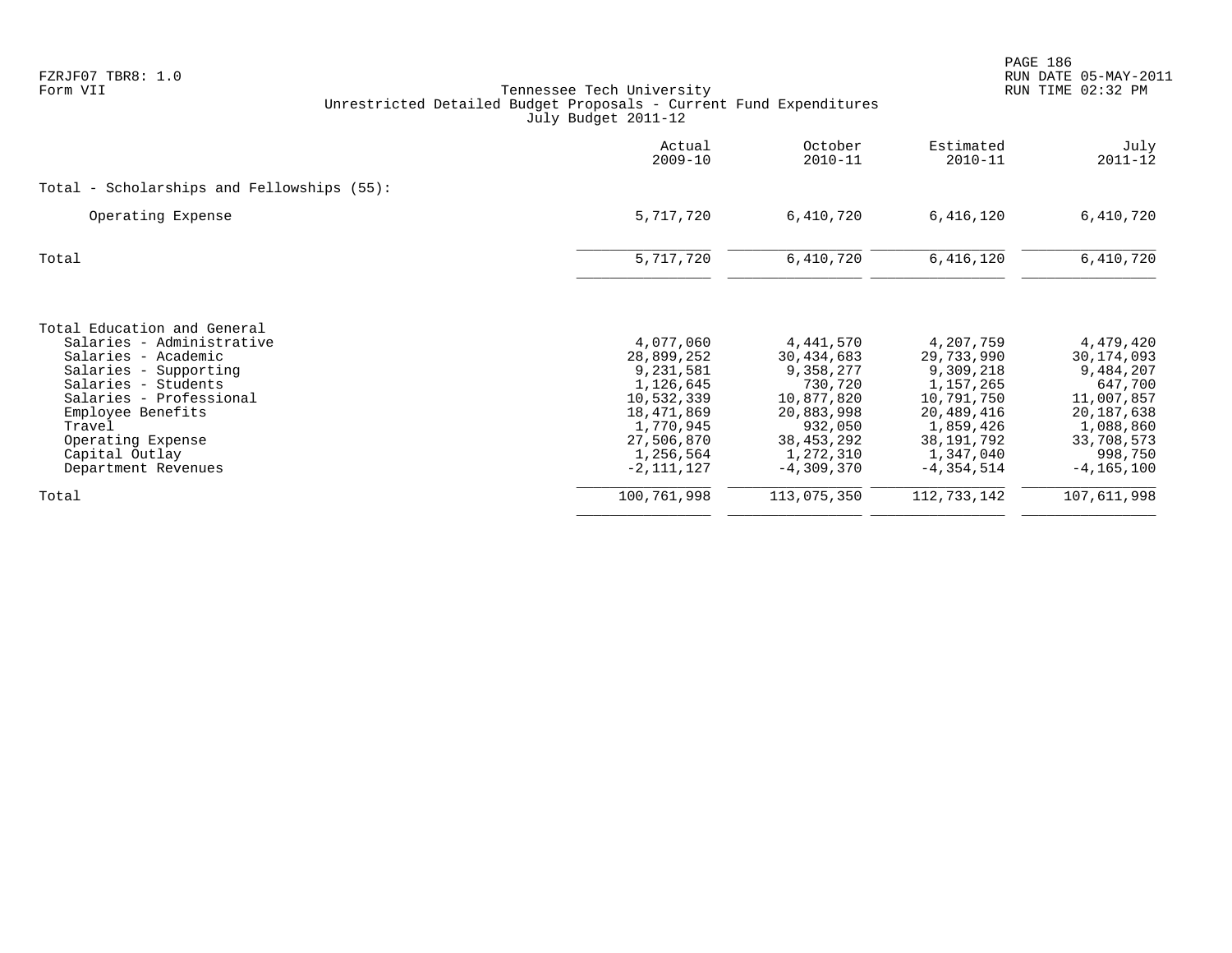|                                                               | Actual<br>$2009 - 10$ | October<br>$2010 - 11$ | Estimated<br>$2010 - 11$ | July<br>$2011 - 12$ |
|---------------------------------------------------------------|-----------------------|------------------------|--------------------------|---------------------|
| E & G Transfers                                               |                       |                        |                          |                     |
| Mandatory Transfers                                           |                       |                        |                          |                     |
| ROI Fitness Center 1998D 912 Bds                              | 209,520               | 209,320                | 209,320                  | $\Omega$            |
| ROI Energy Performance Contract                               | 314,650               | 314,650                | 314,650                  | 314,650             |
| ROI Performance Contr Order 2                                 | 202,580               | 203,350                | 203,350                  | 202,520             |
| Total E & G Mandatory Transfers:                              | 726,750               | 727,320                | 727,320                  | 517,170             |
|                                                               |                       |                        |                          |                     |
| Non-Mandatory Transfers                                       |                       |                        |                          |                     |
| Transf to Un Ex Plant Extra Maint                             | 90,000                | 90,000                 | 90,000                   | 90,000              |
| Transfers to RR Computer Ctr                                  | 300,000               | 357,000                | 357,000                  | 300,000             |
| Transfers to RR Computer TAF                                  | 483,202               | $\Omega$               | $\Omega$                 | $\mathbf 0$         |
| Transfers to RR Motor Pool                                    | 1,410                 | $\Omega$               | $\Omega$                 | $\overline{0}$      |
| Transfers to RR Ag Pavilion                                   | 5,119                 | $\Omega$               | $\Omega$                 | $\overline{0}$      |
| Transfers to RR MP Athletics                                  | 19,486                | 36,000                 | 15,000                   | 36,000              |
| Transfers to RR MP Ext Educ                                   | $\Omega$              | 1,000                  | 4,220                    | 1,000               |
| Transfers to RR MP Arts n Sci<br>Transfers to RR MP Water Ctr | 39,064                | 1,000                  | 9,000                    | 1,000               |
| Transfers to ROI Fitness Center                               | 14,835<br>35,228      | 12,000<br>43,670       | 12,000<br>42,500         | 12,000<br>251,850   |
| Transfers to ROI Univ Center                                  | 94,134                | 97,310                 | 96,860                   | 96,860              |
| Transfers to ROI Eblen Center                                 | 207,095               | 214,100                | 213,120                  | 213,090             |
| Transfers to RR Reserves                                      | 1,329,310             | 4,005,140              | 4,554,602                | 1,000,000           |
| Transfers to RR Athletic Fund                                 | 451,600               | 582,053                | 264,989                  | 520,777             |
| Trf to Un Ex Plnt Pennebaker Audito                           | 40,000                | 110,000                | 120,000                  | $\overline{0}$      |
| Trf to Un Ex Plnt Prescott Property                           | $\Omega$              | $\Omega$               | 1,620,800                | $\mathbf 0$         |
| Transfers to RR Shipley Farm                                  | 24,569                | $\Omega$               | $\Omega$                 | $\mathbf 0$         |
| Transfers to RR University Police                             | 13,820                |                        | $\Omega$                 | $\mathbf 0$         |
| Trf to Un Ex Plt MOE Pennebaker 310                           | 0                     | 60,000                 | 60,000                   | $\Omega$            |
| Trf to Un Ex Plt MOE Kittrell Fume                            | $\mathbf 0$           | 60,000                 | 60,000                   | $\mathsf 0$         |
| Trf to Un Ex Plt MOE Shipley Farm                             | $\mathbf 0$           | 78,500                 | 78,500                   | $\mathbf 0$         |
| Trf to Un Ex Plt MOE Henderson Updt                           | $\Omega$              | 1,032,100              | 1,182,000                | $\mathbf 0$         |
| Transfers to RR Electronic Updates                            | $\cap$                | 500,000                | 500,000                  | $\Omega$            |
| Transf to Un Ex Plant Parkg Paving                            | 214,800               | 214,800                | 214,800                  | 214,800             |
| Transfers to RR University Police                             | $\mathbf 0$           | $\Omega$               | 10,000                   | 0                   |
| Trf to Un Ex Plnt MOE Foster Ch Lab                           | $\mathbf 0$           | 90,000                 | 90,000                   | $\mathbf 0$         |
| Trf to Un Ex Plt MOE Small Renovat                            | $\Omega$              | 100,000                | 100,000                  | $\Omega$            |
| Transfers to RR Craft Ctr E&G                                 | 118,433               | $\Omega$               | $\Omega$                 | $\Omega$            |
| Transfers to RR Com Equipment Repl                            | 77,110                | 77,110                 | 77,110                   | 77,110              |
| Trf to Un Ex Plnt TJ Farr Classroom                           | 0                     | 260,000                | 260,000                  | $\Omega$            |
| Trf to Un Ex Plnt John Hall Classrm                           | $\mathbf 0$           | 260,000                | 260,000                  | $\mathbf 0$         |
| Trf to Un Ex Plnt Prescott Rm 215                             | $\mathbf 0$           | 320,000                | 320,000                  | $\mathbf 0$         |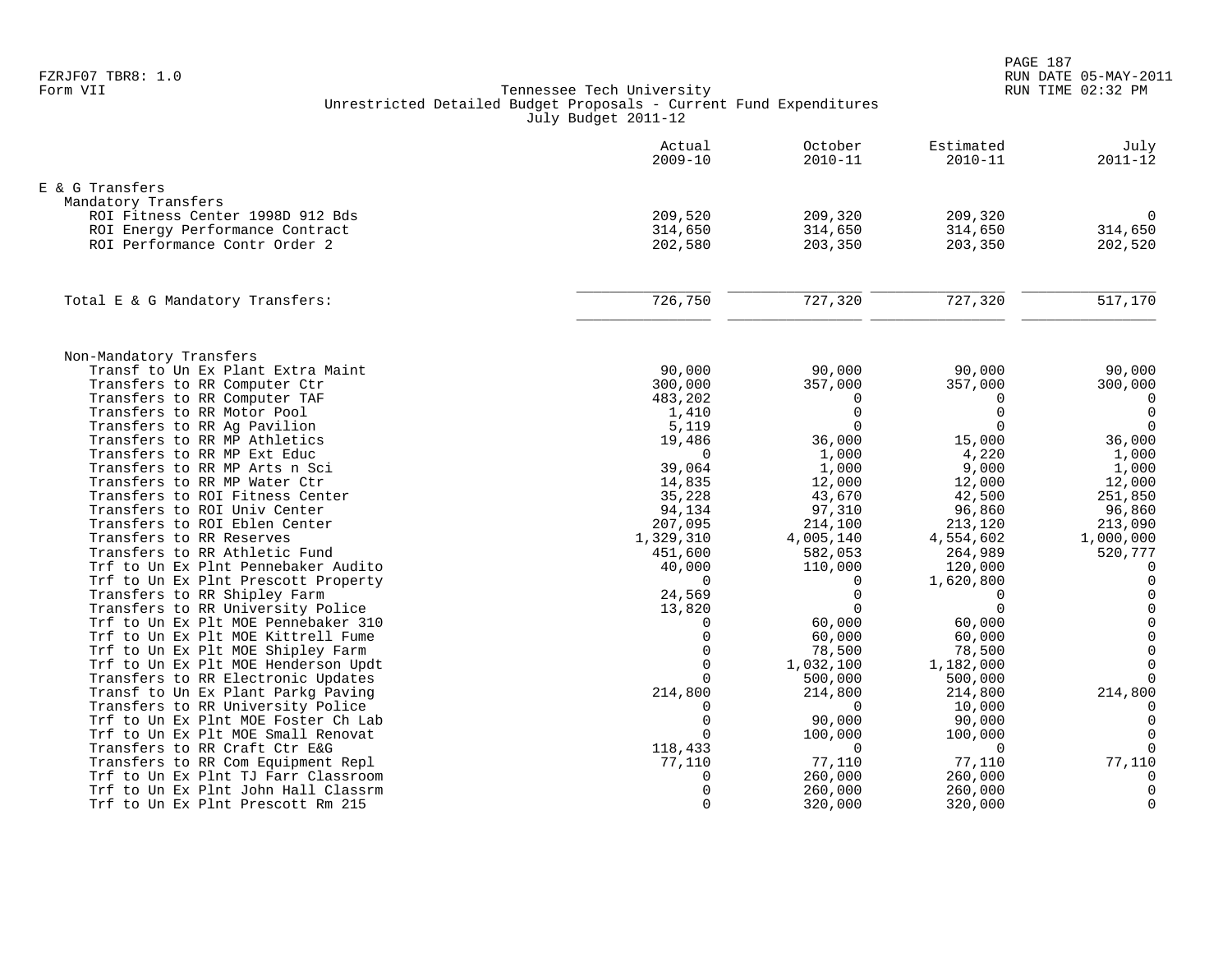|                                                                                                                                                                                                                                                                                                            | Actual<br>$2009 - 10$                                                                                                                                | October<br>$2010 - 11$                                                                                                                                | Estimated<br>$2010 - 11$                                                                                                                                | July<br>$2011 - 12$                                                                                                                                  |
|------------------------------------------------------------------------------------------------------------------------------------------------------------------------------------------------------------------------------------------------------------------------------------------------------------|------------------------------------------------------------------------------------------------------------------------------------------------------|-------------------------------------------------------------------------------------------------------------------------------------------------------|---------------------------------------------------------------------------------------------------------------------------------------------------------|------------------------------------------------------------------------------------------------------------------------------------------------------|
| Trf to Un Ex Plnt Regional Health<br>Trf to Un Ex Plnt ARRA Learng Comms<br>Trf to Un Ex Plnt JH 401 Renov<br>Trf to Un Ex Plnt Learning Village<br>Trf to Un Ex Plnt ARRA Central Cool<br>Trf to Un Ex Plnt ARRA IT Infrastr<br>Transfers to RR Oakley Sust Aq Ctr<br>Trf to Un Ex Plt West Prop Purchase | $\mathbf 0$<br>$\Omega$<br>170,000<br>46,000<br>1,681,189<br>3,043,543<br>8,254<br>$\Omega$                                                          | 1,295,310<br>0<br>0<br>$\mathbf 0$<br>$\Omega$<br>6,491,880<br>0<br>$\Omega$                                                                          | 1,295,310<br>508,790<br>0<br>U<br>68,811<br>6,441,883<br>$\Omega$<br>1,200,000                                                                          | 0<br>$\mathbf 0$<br>$\mathbf 0$<br>$\mathbf 0$<br>$\mathbf 0$<br>$\mathbf 0$<br>$\Omega$<br>$\Omega$                                                 |
| Total E & G Non-Mandatory Transfers:                                                                                                                                                                                                                                                                       | 8,508,201                                                                                                                                            | 16,388,973                                                                                                                                            | 20, 127, 295                                                                                                                                            | 2,814,487                                                                                                                                            |
| Total E & G Transfers                                                                                                                                                                                                                                                                                      | 9,234,951                                                                                                                                            | 17, 116, 293                                                                                                                                          | 20,854,615                                                                                                                                              | 3,331,657                                                                                                                                            |
| Total Education and General (Expenditures & Transfers)<br>Salaries - Administrative<br>Salaries - Academic<br>Salaries - Supporting<br>Salaries - Students<br>Salaries - Professional<br>Employee Benefits<br>Travel<br>Operating Expense<br>Capital Outlay<br>Department Revenues<br>E & G Transfers      | 4,077,060<br>28,899,252<br>9,231,581<br>1,126,645<br>10,532,339<br>18,471,869<br>1,770,945<br>27,506,870<br>1,256,564<br>$-2, 111, 127$<br>9,234,951 | 4, 441, 570<br>30,434,683<br>9,358,277<br>730,720<br>10,877,820<br>20,883,998<br>932,050<br>38, 453, 292<br>1,272,310<br>$-4,309,370$<br>17, 116, 293 | 4,207,759<br>29,733,990<br>9,309,218<br>1,157,265<br>10,791,750<br>20,489,416<br>1,859,426<br>38, 191, 792<br>1,347,040<br>$-4, 354, 514$<br>20,854,615 | 4,479,420<br>30, 174, 093<br>9,484,207<br>647,700<br>11,007,857<br>20, 187, 638<br>1,088,860<br>33,708,573<br>998,750<br>$-4, 165, 100$<br>3,331,657 |
| Total                                                                                                                                                                                                                                                                                                      | 109,996,949                                                                                                                                          | 130, 191, 643                                                                                                                                         | 133,587,757                                                                                                                                             | 110,943,655                                                                                                                                          |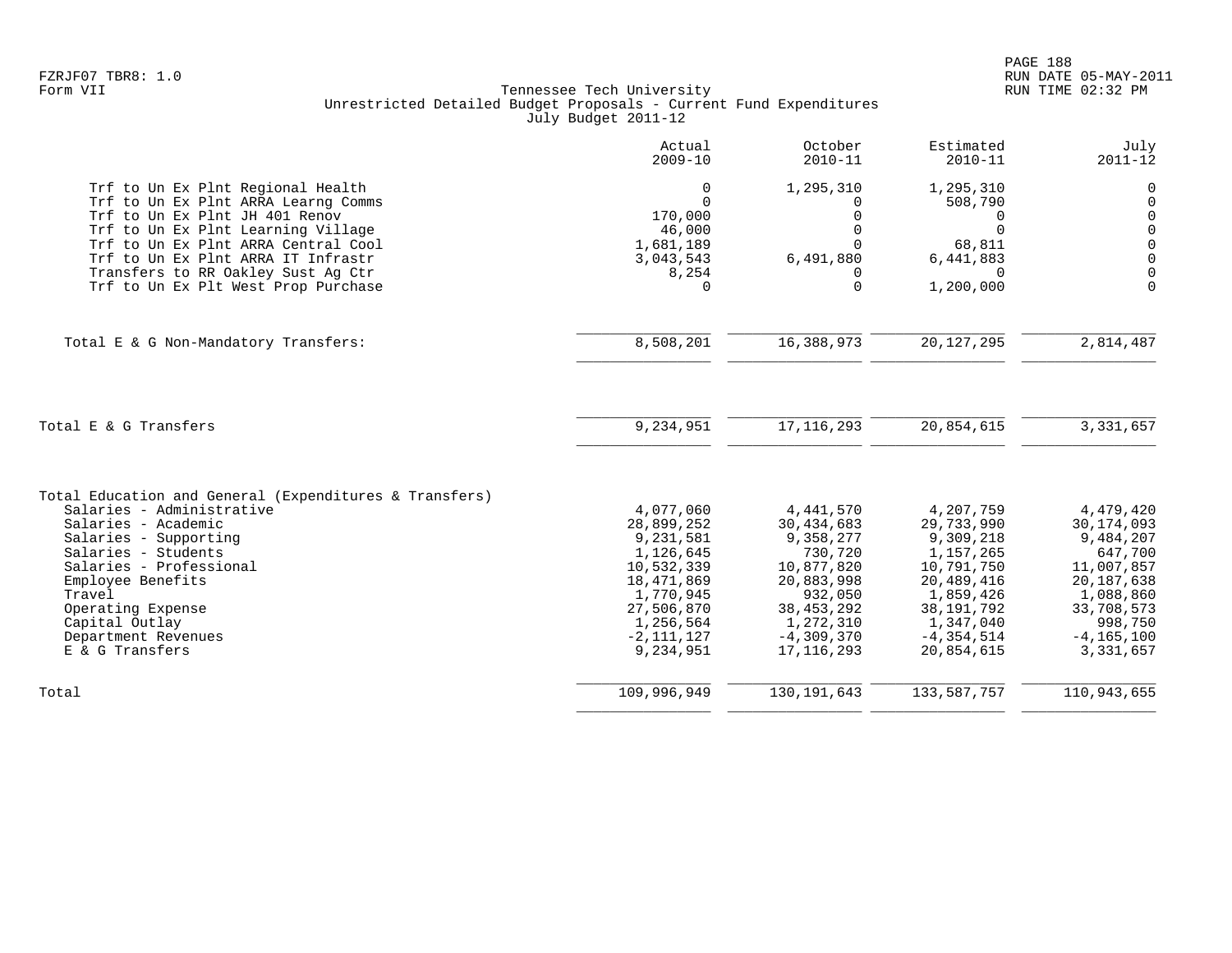|                                                                    | Actual<br>$2009 - 10$ | October<br>$2010 - 11$ | Estimated<br>$2010 - 11$ | July<br>$2011 - 12$ |
|--------------------------------------------------------------------|-----------------------|------------------------|--------------------------|---------------------|
| Auxiliaries                                                        |                       |                        |                          |                     |
| Auxiliary Expenditures<br>Auxiliary Enterprises Expenditures (710) |                       |                        |                          |                     |
| Craft Center Gallery (121776)                                      |                       |                        |                          |                     |
| Salaries - Supporting                                              | 10,539                | 5,800                  | 4,800                    | 5,800               |
| Salaries - Students                                                | 5,778                 | 6,000                  | 6,000                    | 6,000               |
| Salaries - Professional                                            | 26,228                | 28,824                 | 28,824                   | 28,924              |
| Employee Benefits                                                  | 9,900                 | 12,800                 | 12,800                   | 12,800              |
| Operating Expenses                                                 | 106,031               | 93,490                 | 84,490                   | 93,490              |
| Total - Craft Center Gallery (121776):                             | 158,476               | 146,914                | 136,914                  | 147,014             |
| Craft Center Housing (121777)                                      |                       |                        |                          |                     |
| Operating Expenses                                                 | 1,794                 | 6,160                  | 2,430                    | 6,150               |
| Department Revenues                                                | 3,775                 | $\Omega$               | $\Omega$                 | $\Omega$            |
| Total - Craft Center Housing (121777):                             | 5,569                 | 6,160                  | 2,430                    | 6,150               |
| Craft Center Food Svc (121780)                                     |                       |                        |                          |                     |
| Operating Expenses                                                 | 930                   | 2,100                  | 2,100                    | 2,100               |
| Total - Craft Center Food Svc (121780):                            | 930                   | 2,100                  | 2,100                    | 2,100               |
|                                                                    |                       |                        |                          |                     |
| Residence Halls Honors (121904)<br>Operating Expenses              | 7,679                 | 97,240                 | 97,240                   | 18,900              |
| Total - Residence Halls Honors (121904):                           | 7,679                 | 97,240                 | 97,240                   | 18,900              |
|                                                                    |                       |                        |                          |                     |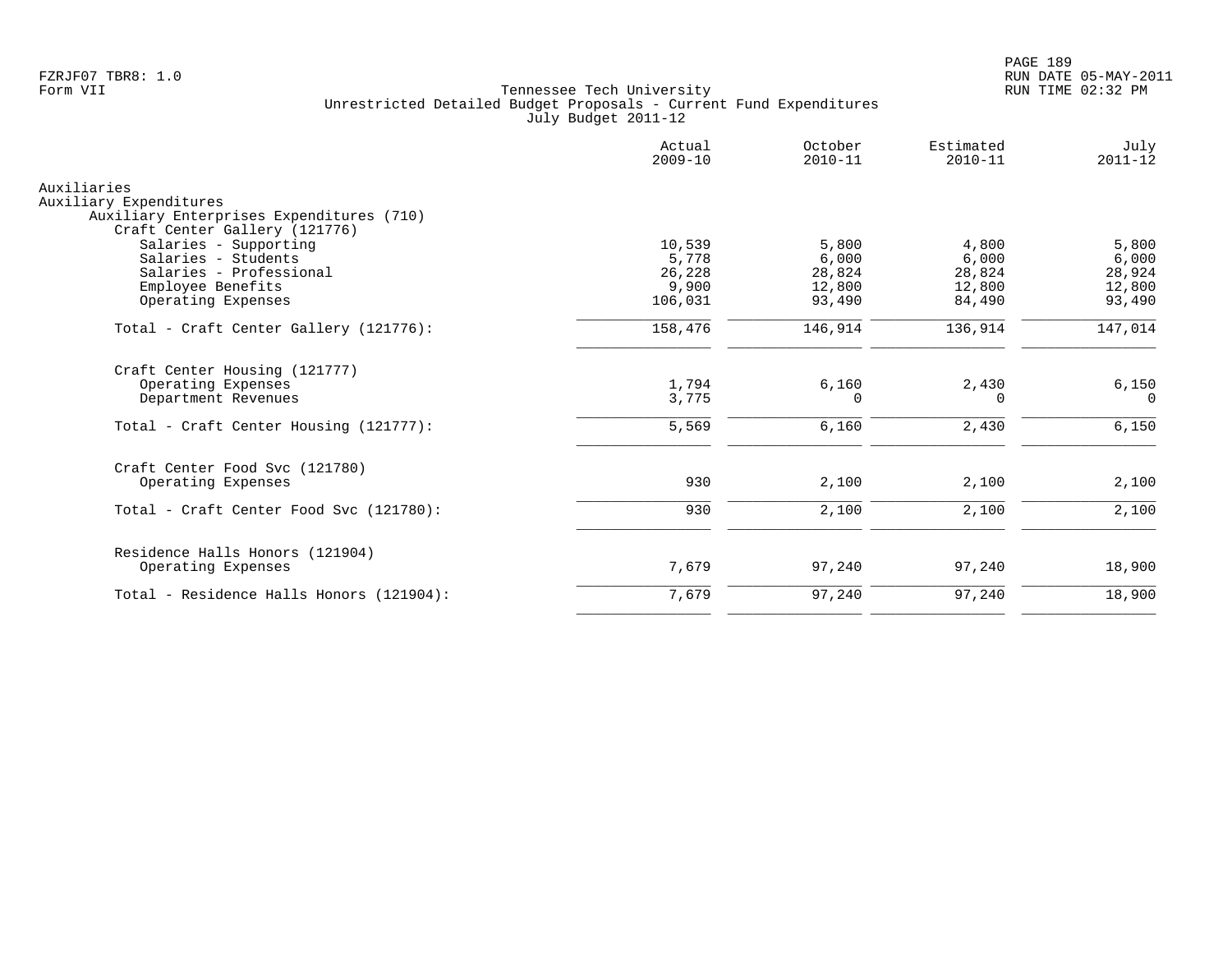PAGE 190 FZRJF07 TBR8: 1.0 RUN DATE 05-MAY-2011

|                                                 | Actual<br>$2009 - 10$ | October<br>$2010 - 11$ | Estimated<br>$2010 - 11$ | July<br>$2011 - 12$ |
|-------------------------------------------------|-----------------------|------------------------|--------------------------|---------------------|
| Residence Halls International (123705)          |                       |                        |                          |                     |
| Salaries - Supporting                           | $\mathbf 0$           | 2,000                  | 2,000                    | 2,000               |
| Salaries - Students                             | 2,670                 | $\Omega$               | 0                        | $\mathbf 0$         |
| Employee Benefits                               | 91                    | $\Omega$               | $\Omega$                 | $\Omega$            |
| Operating Expenses                              | 7,958                 | 6,010                  | 6,010                    | 3,440               |
| Total - Residence Halls International (123705): | 10,719                | 8,010                  | 8,010                    | 5,440               |
| Housing Administration (128000)                 |                       |                        |                          |                     |
| Salaries - Administrative                       | 69,370                | 69,470                 | 69,470                   | 69,570              |
| Salaries - Supporting                           | 37,680                | 39,180                 | 39,320                   | 39,380              |
| Salaries - Students                             | 13,397                | 13,900                 | 17,690                   | 17,690              |
| Salaries - Professional                         | 57,350                | 57,350                 | 57,350                   | 57,350              |
| Employee Benefits                               | 75,085                | 81,070                 | 81,070                   | 81,070              |
| Travel                                          | 231                   | 500                    | 500                      | 500                 |
| Operating Expenses                              | 42,419                | 43,865                 | 46,865                   | 46,865              |
| Department Revenues                             | $-1,452$              | $\Omega$               | $\Omega$                 | $\Omega$            |
| Total - Housing Administration (128000):        | 294,080               | 305,335                | 312,265                  | 312,425             |
| Housing Admin Allocation (128001)               |                       |                        |                          |                     |
| Operating Expenses                              | $-294,080$            | $-305, 335$            | $-312, 265$              | $-312, 425$         |
| Total - Housing Admin Allocation (128001):      | $-294,080$            | $-305, 335$            | $-312, 265$              | $-312, 425$         |
| Residential Halls General (128002)              |                       |                        |                          |                     |
| Salaries - Supporting                           | 18,740                | 18,840                 | 19,450                   | 18,940              |
| Salaries - Students                             | 36,155                | 52,000                 | 35,500                   | 35,500              |
| Salaries - Professional                         | 167,503               | 190,140                | 190,370                  | 209,860             |
| Employee Benefits                               | 87,348                | 87,380                 | 87,380                   | 87,380              |
| Travel                                          | 5,192                 | 5,000                  | 6,000                    | 5,000               |
| Operating Expenses                              | 625,881               | 472,234                | 576,038                  | 515,648             |
| Department Revenues                             | 15,099                | $\Omega$               | $\cap$                   | $\Omega$            |
| Total - Residential Halls General (128002):     | 955,918               | 825,594                | 914,738                  | 872,328             |
|                                                 |                       |                        |                          |                     |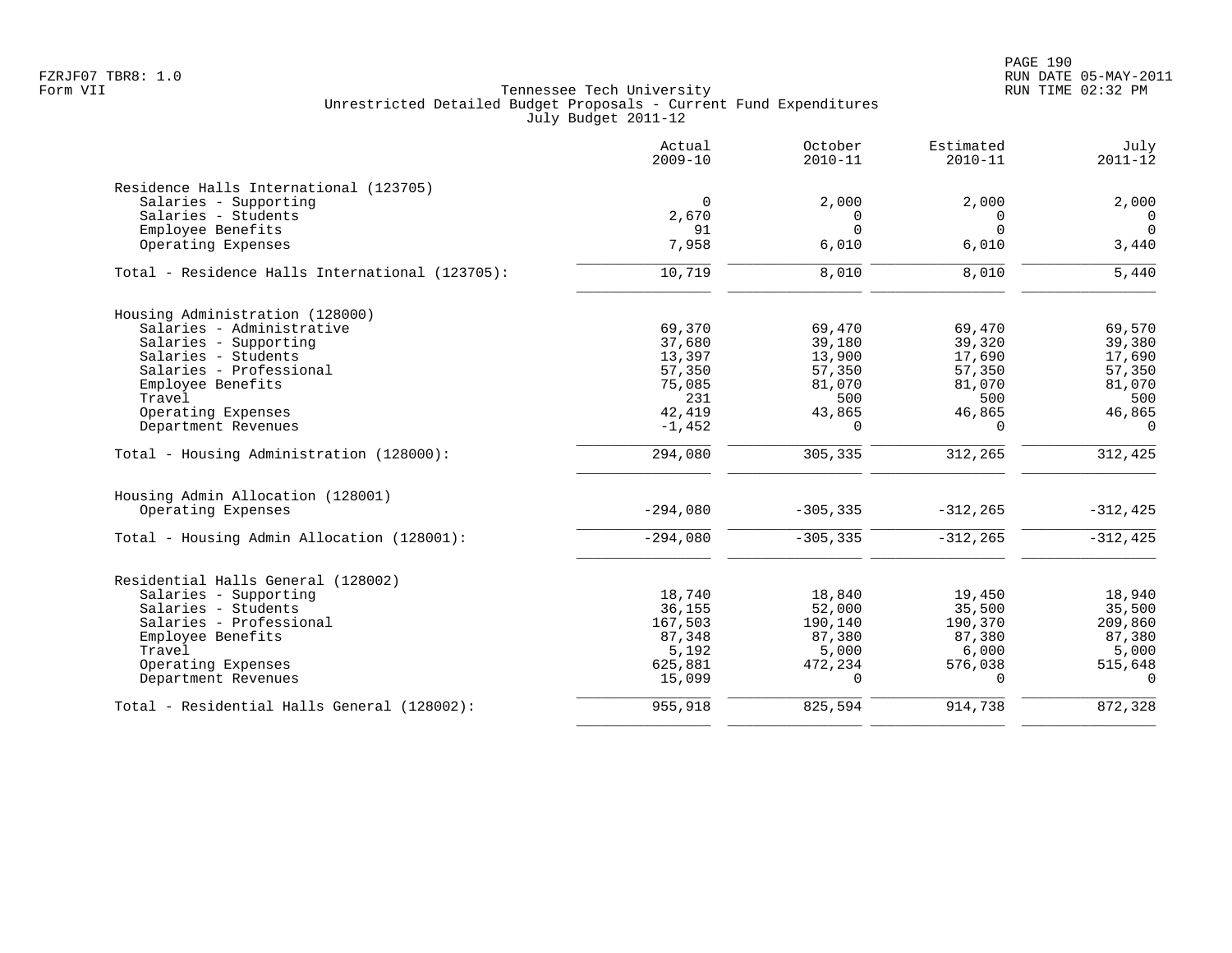|                                                            | Actual<br>$2009 - 10$ | October<br>$2010 - 11$   | Estimated<br>$2010 - 11$ | July<br>$2011 - 12$      |
|------------------------------------------------------------|-----------------------|--------------------------|--------------------------|--------------------------|
| Residential Halls Telephone (128003)<br>Operating Expenses | 327,259               | 340,000                  | 390,000                  | 390,000                  |
| Total - Residential Halls Telephone (128003):              | 327,259               | 340,000                  | 390,000                  | 390,000                  |
| Counselor Fees (128009)                                    |                       |                          |                          |                          |
| Salaries - Students<br>Employee Benefits                   | 242,663<br>325        | 258,650<br>1,580         | 411,840<br>1,580         | 413,650<br>1,580         |
| Total - Counselor Fees (128009):                           | 242,988               | 260,230                  | 413,420                  | 415,230                  |
| Summer Conferences (128010)                                |                       |                          |                          |                          |
| Salaries - Supporting<br>Salaries - Students               | 250<br>13,550         | $\overline{0}$<br>14,200 | 260<br>13,100            | $\overline{0}$<br>13,100 |
| Employee Benefits                                          | 608                   | 900                      | 900                      | 900                      |
| Operating Expenses                                         | 5,106                 | 7,500                    | 7,500                    | 7,500                    |
| Total - Summer Conferences (128010):                       | 19,514                | 22,600                   | 21,760                   | 21,500                   |
| Residential Halls Sp Dep Disc (128011)                     |                       |                          |                          |                          |
| Employee Benefits                                          | 12,901                | 15,840                   | 17,840                   | 15,840                   |
| Total - Residential Halls Sp Dep Disc (128011):            | 12,901                | 15,840                   | 17,840                   | 15,840                   |
| Residential Hall PC 191 (128012)                           |                       |                          |                          |                          |
| Employee Benefits                                          | 7,640                 | 7,260                    | 7,760                    | 7,260                    |
| Total - Residential Hall PC 191 (128012):                  | 7,640                 | 7,260                    | 7,760                    | 7,260                    |
|                                                            |                       |                          |                          |                          |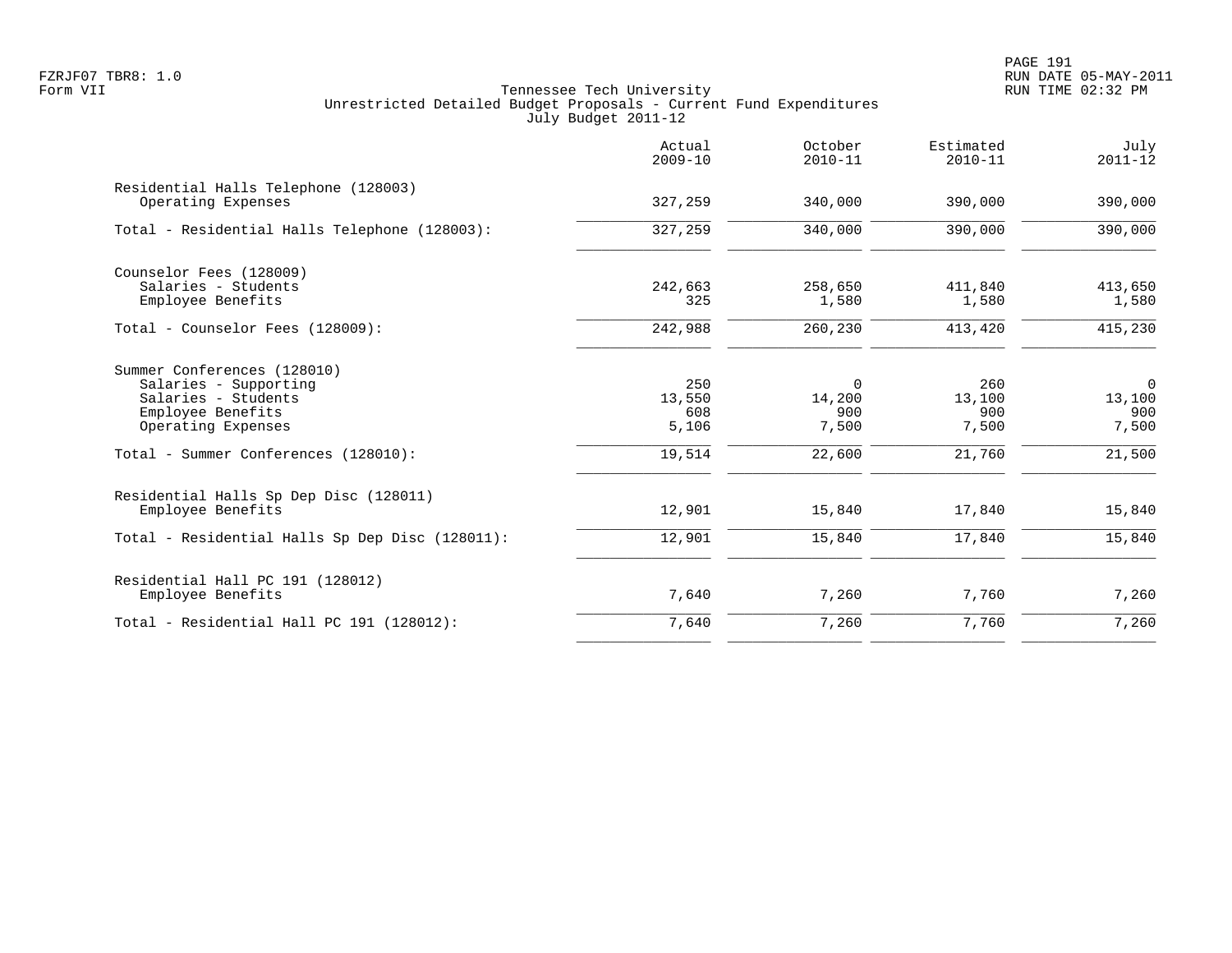|                                                               | Actual<br>$2009 - 10$ | October<br>$2010 - 11$ | Estimated<br>$2010 - 11$ | July<br>$2011 - 12$ |
|---------------------------------------------------------------|-----------------------|------------------------|--------------------------|---------------------|
| Village Operating (128050)<br>Operating Expenses              | $\mathbf 0$           | 0                      | 8,400                    | 8,400               |
| Total - Village Operating (128050):                           | 0                     | 0                      | 8,400                    | 8,400               |
| NH South Service Village (128051)<br>Operating Expenses       | $\mathbf 0$           | $\mathbf 0$            | 9,000                    | 9,000               |
| Total - NH South Service Village (128051):                    | 0                     | 0                      | 9,000                    | 9,000               |
| NH North Environmental Village (128052)<br>Operating Expenses | 0                     | 0                      | 9,000                    | 9,000               |
| Total - NH North Environmental Village (128052):              | $\mathbf 0$           | 0                      | 9,000                    | 9,000               |
| Learning Village 3 (128053)<br>Operating Expenses             | $\mathbf 0$           | 0                      | 0                        | 9,000               |
| Total - Learning Village 3 (128053):                          | $\mathbf 0$           | 0                      | 0                        | 9,000               |
| Learning Village 4 (128054)<br>Operating Expenses             | $\mathbf 0$           | 0                      | $\mathbf 0$              | 9,000               |
| Total - Learning Village 4 (128054):                          | $\Omega$              | 0                      | 0                        | 9,000               |
|                                                               |                       |                        |                          |                     |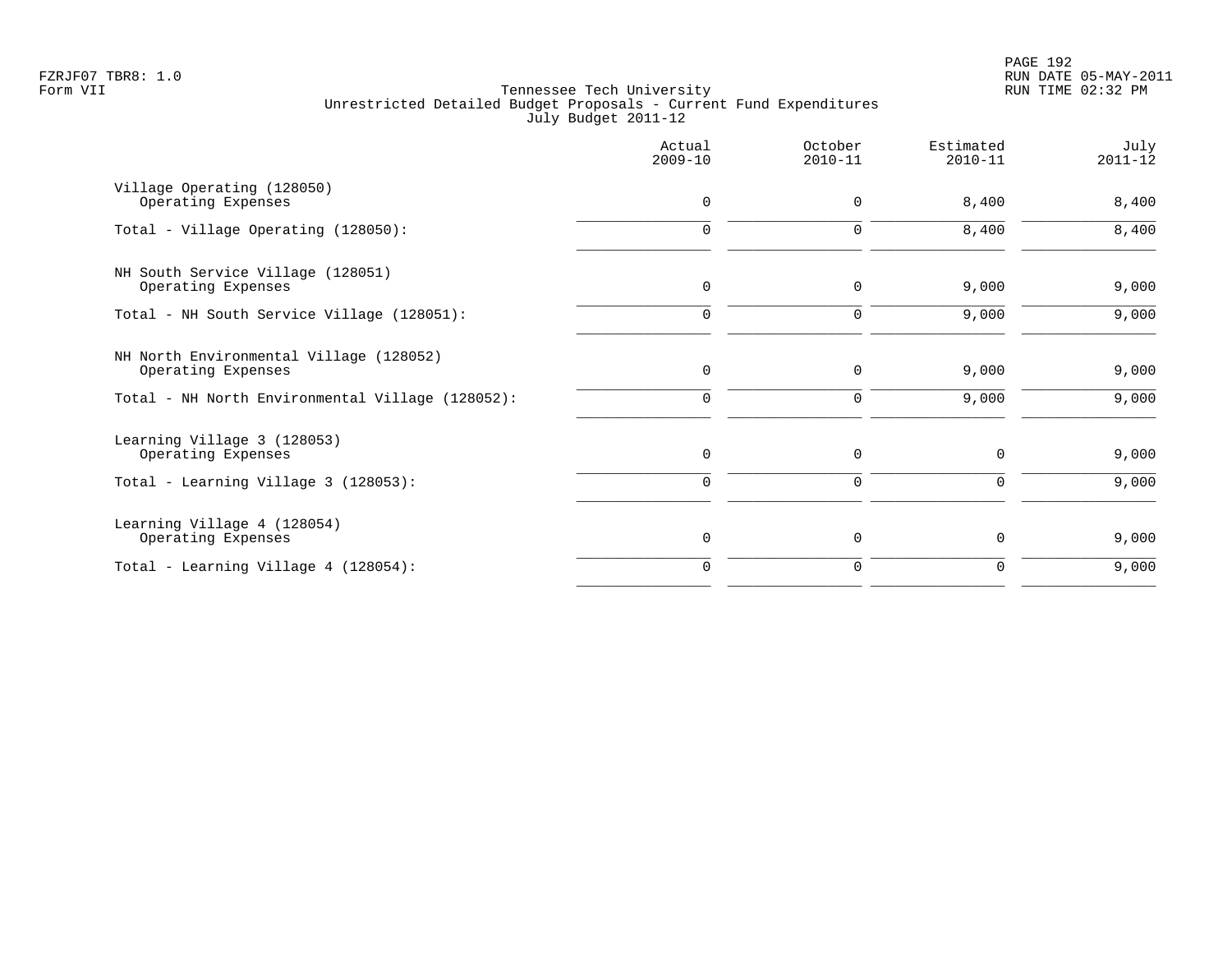|                                                     | Actual<br>$2009 - 10$ | October<br>$2010 - 11$ | Estimated<br>$2010 - 11$ | July<br>$2011 - 12$ |
|-----------------------------------------------------|-----------------------|------------------------|--------------------------|---------------------|
| Tech Village Administration (128100)                |                       |                        |                          |                     |
| Salaries - Supporting                               | 30,120                | 30,600                 | 30,120                   | 30,600              |
| Salaries - Students                                 | 28,944                | 30,660                 | 30,660                   | 30,660              |
| Employee Benefits                                   | 18,717                | 18,550                 | 18,550                   | 18,550              |
| Operating Expenses                                  | 62,140                | 67,706                 | 68,192                   | 81,162              |
| Department Revenues                                 | 3,775                 | 0                      | $\Omega$                 | $\Omega$            |
| Total - Tech Village Administration (128100):       | 143,696               | 147,516                | 147,522                  | 160,972             |
| Tech Village Telephone (128102)                     |                       |                        |                          |                     |
| Operating Expenses                                  | 89,700                | 90,200                 | 63,700                   | 90,200              |
| Total - Tech Village Telephone (128102):            | 89,700                | 90,200                 | 63,700                   | 90,200              |
| University Recreation Fitness Ctr (128500)          |                       |                        |                          |                     |
| Salaries - Academic                                 | $\Omega$              | 6,000                  | 1,000                    | 6,000               |
| Salaries - Supporting                               | 119,449               | 134,480                | 110,480                  | 114,840             |
| Salaries - Students                                 | 128,629               | 111,000                | 129,000                  | 111,000             |
| Salaries - Professional                             | 135,696               | 148,606                | 136,606                  | 148,806             |
| Employee Benefits                                   | 126,207               | 160,510                | 160,510                  | 160,510             |
| Travel                                              | 10                    | $\Omega$               | $\Omega$                 | $\overline{0}$      |
| Operating Expenses                                  | 34,655                | 32,184                 | 55,184                   | 32,184              |
| Department Revenues                                 | 3,775                 | 0                      | 0                        | $\mathbf 0$         |
| Total - University Recreation Fitness Ctr (128500): | 548,421               | 592,780                | 592,780                  | 573,340             |
| Fitness Ctr Spouse Dep Disc (128501)                |                       |                        |                          |                     |
| Employee Benefits                                   | 4,032                 | 4,160                  | 4,160                    | 4,160               |
| Total - Fitness Ctr Spouse Dep Disc (128501):       | 4,032                 | 4,160                  | 4,160                    | 4,160               |
|                                                     |                       |                        |                          |                     |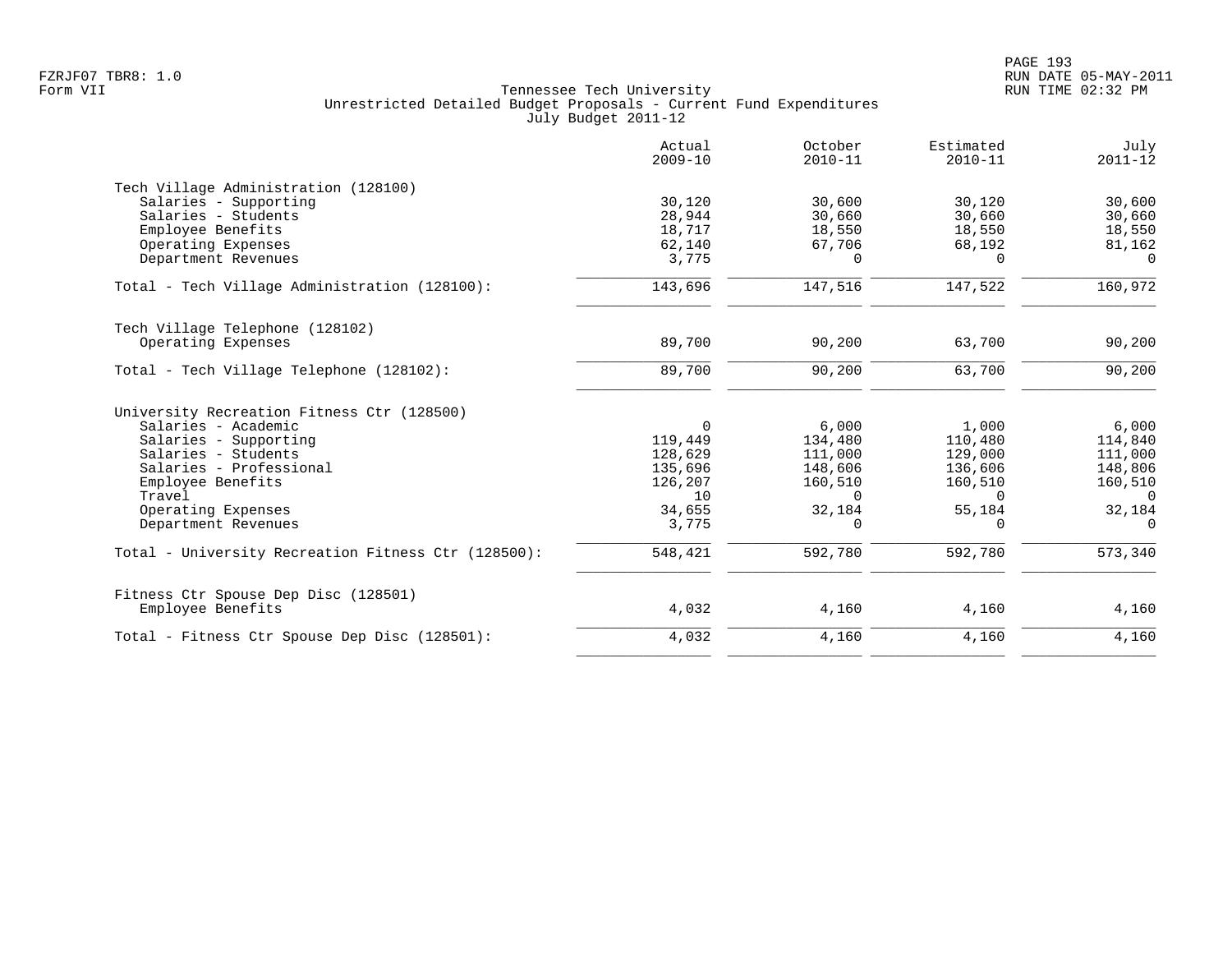PAGE 194 FZRJF07 TBR8: 1.0 RUN DATE 05-MAY-2011

|                                               | Actual<br>$2009 - 10$ | October<br>$2010 - 11$ | Estimated<br>$2010 - 11$ | July<br>$2011 - 12$      |
|-----------------------------------------------|-----------------------|------------------------|--------------------------|--------------------------|
| Residence Halls Engineering (137204)          |                       |                        |                          |                          |
| Salaries - Students<br>Operating Expenses     | 1,590<br>40,589       | $\mathbf 0$<br>80,150  | 550<br>79,600            | $\overline{0}$<br>47,600 |
| Total - Residence Halls Engineering (137204): | 42,179                | 80,150                 | 80,150                   | 47,600                   |
| Residence Halls Business (140018)             |                       |                        |                          |                          |
| Travel<br>Operating Expenses                  | 143<br>35,453         | $\Omega$<br>58,020     | $\Omega$<br>58,020       | $\overline{0}$<br>23,900 |
| Total - Residence Halls Business (140018):    | 35,596                | 58,020                 | 58,020                   | 23,900                   |
| Residential Hall Security (200006)            |                       |                        |                          |                          |
| Salaries - Supporting                         | 57,659                | 49,300                 | 50,440                   | 52,660                   |
| Employee Benefits                             | 38,056                | 66,350                 | 66,350                   | 66,350                   |
| Operating Expenses                            | 10,454                | 8,530                  | 8,530                    | 8,530                    |
| Total - Residential Hall Security (200006):   | 106,169               | 124,180                | 125,320                  | 127,540                  |
| Director of Auxiliaries (203000)              |                       |                        |                          |                          |
| Salaries - Professional                       | 48,416                | 48,020                 | 48,020                   | 48,100                   |
| Employee Benefits                             | 23,250                | 13,530                 | 13,530                   | 13,530                   |
| Travel                                        | 2,174                 | 750                    | 5,180                    | 750                      |
| Operating Expenses                            | 1,650                 | 4,820                  | 490                      | 4,720                    |
| Total - Director of Auxiliaries (203000):     | 75,490                | 67,120                 | 67,220                   | 67,100                   |
|                                               |                       |                        |                          |                          |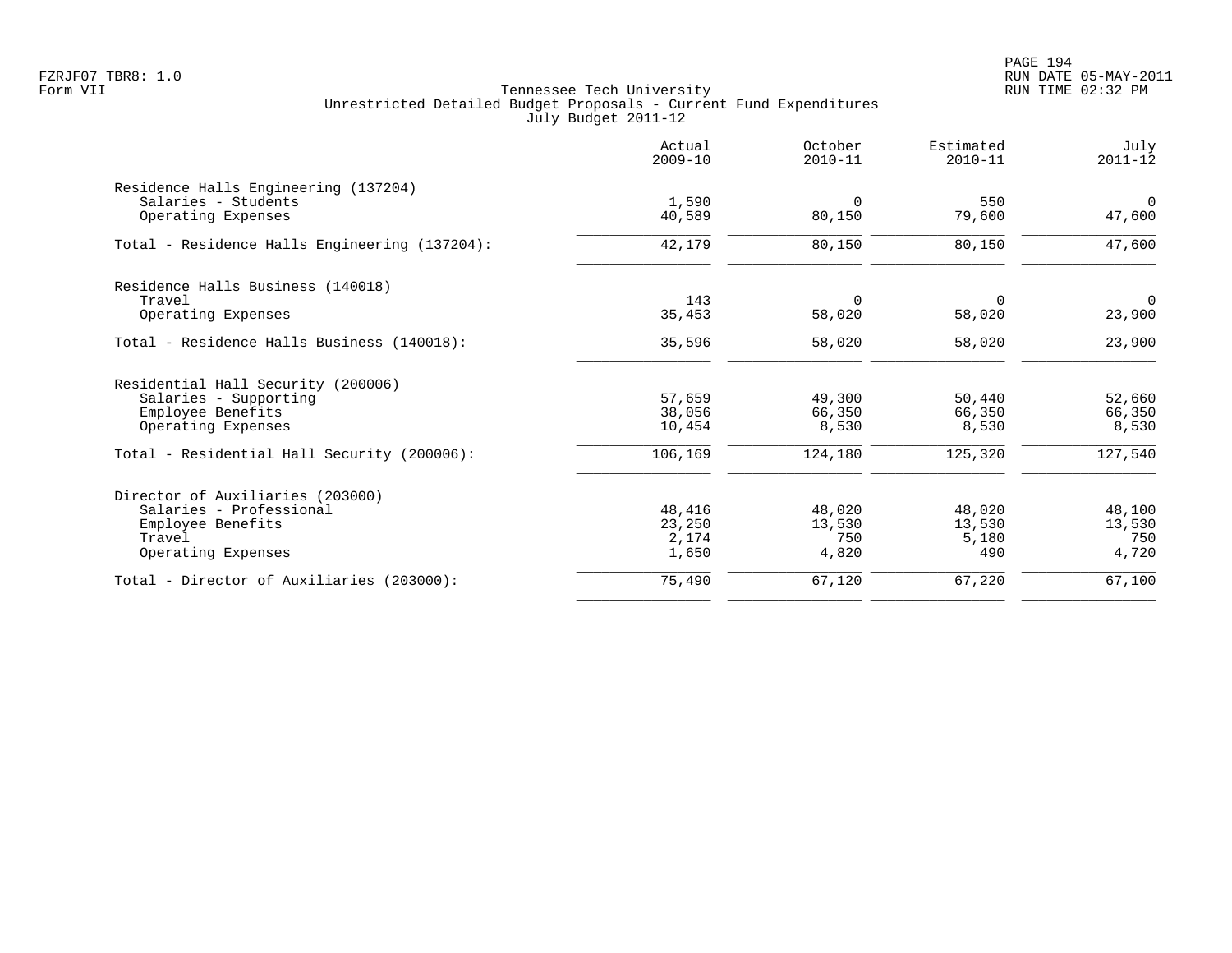PAGE 195 FZRJF07 TBR8: 1.0 RUN DATE 05-MAY-2011

|                                               | Actual<br>$2009 - 10$ | October<br>$2010 - 11$ | Estimated<br>$2010 - 11$ | July<br>$2011 - 12$ |
|-----------------------------------------------|-----------------------|------------------------|--------------------------|---------------------|
| Director of Auxil Transfers (203001)          |                       |                        |                          |                     |
| Operating Expenses                            | 0                     | $-67,220$              | $-67,220$                | $-67,200$           |
| Department Revenues                           | $-75, 493$            | O                      | O                        | 0                   |
| Total - Director of Auxil Transfers (203001): | $-75,493$             | $-67,220$              | $-67,220$                | $-67,200$           |
| Dining Services (203002)                      |                       |                        |                          |                     |
| Salaries - Supporting                         | 11,618                | 20,410                 | 20,410                   | 20,910              |
| Employee Benefits                             | 3,255                 | 16,550                 | 16,550                   | 16,550              |
| Operating Expenses                            | 28,588                | 40,160                 | 40,160                   | 40,130              |
| Department Revenues                           | 22,648                | $\Omega$               | $\Omega$                 | $\Omega$            |
| Total - Dining Services (203002):             | 66,109                | 77,120                 | 77,120                   | 77,590              |
| Cafeteria Insurance (203003)                  |                       |                        |                          |                     |
| Operating Expenses                            | 3                     | 260                    | 50                       | 260                 |
| Total - Cafeteria Insurance (203003):         | $\overline{3}$        | 260                    | 50                       | 260                 |
| Cafe Spouse Depend Discount (203004)          |                       |                        |                          |                     |
| Employee Benefits                             | 9,294                 | 8,320                  | 8,320                    | 8,320               |
| Total - Cafe Spouse Depend Discount (203004): | 9,294                 | 8,320                  | 8,320                    | 8,320               |
| Post Office Administration (203012)           |                       |                        |                          |                     |
| Salaries - Supporting                         | 85,404                | 88,800                 | 85,800                   | 89,200              |
| Salaries - Students                           | 237                   | 6,000                  | $\Omega$                 | 6,000               |
| Salaries - Professional                       | 26,250                | 26,250                 | 26,250                   | 26,250              |
| Employee Benefits                             | 62,526                | 60,170                 | 60,170                   | 60,170              |
| Operating Expenses                            | 7,275                 | 13,360                 | 22,360                   | 13,350              |
| Department Revenues                           | 3,775                 | $\Omega$               | $\Omega$                 | $\Omega$            |
| Total - Post Office Administration (203012):  | 185,467               | 194,580                | 194,580                  | 194,970             |
|                                               |                       |                        |                          |                     |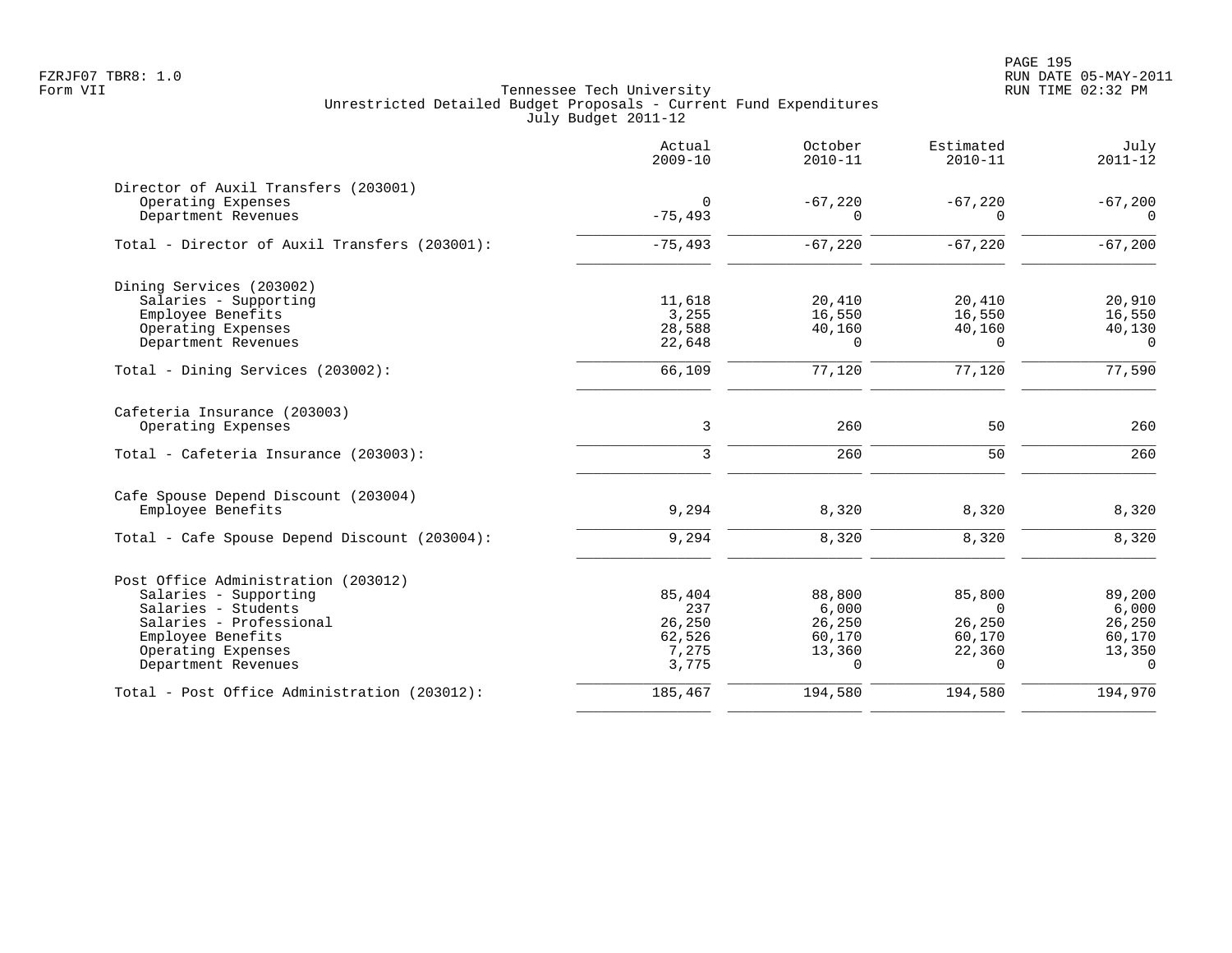PAGE 196 FZRJF07 TBR8: 1.0 RUN DATE 05-MAY-2011

|                                                                                                            | Actual<br>$2009 - 10$       | October<br>$2010 - 11$      | Estimated<br>$2010 - 11$     | July<br>$2011 - 12$          |
|------------------------------------------------------------------------------------------------------------|-----------------------------|-----------------------------|------------------------------|------------------------------|
| Post Office Spouse Dependent (203014)<br>Employee Benefits                                                 | 4,408                       | 10,830                      | 10,830                       | 10,830                       |
| Total - Post Office Spouse Dependent (203014):                                                             | 4,408                       | 10,830                      | 10,830                       | 10,830                       |
| Post Office PC191 (203015)<br>Employee Benefits                                                            | 2,208                       | 3,300                       | 3,300                        | 3,300                        |
| Total - Post Office PC191 (203015):                                                                        | 2,208                       | 3,300                       | 3,300                        | 3,300                        |
| Bookstore Operating (203016)<br>Operating Expenses<br>Department Revenues                                  | $\Omega$<br>15,099          | 23,460<br>0                 | 23,460<br>$\Omega$           | 23,430<br>$\Omega$           |
| Total - Bookstore Operating (203016):                                                                      | 15,099                      | 23,460                      | 23,460                       | 23,430                       |
| Vending General (203017)<br>Operating Expenses<br>Department Revenues<br>Total - Vending General (203017): | 9,692<br>7,549<br>17,241    | 17,720<br>0<br>17,720       | 17,720<br>$\Omega$<br>17,720 | 17,710<br>$\Omega$<br>17,710 |
|                                                                                                            |                             |                             |                              |                              |
| Tech Village General (221010)<br>Salaries - Supporting<br>Employee Benefits<br>Operating Expenses          | 165,620<br>52,557<br>85,326 | 107,740<br>59,410<br>59,120 | 132,740<br>57,630<br>146,340 | 107,940<br>57,630<br>60,900  |
| Total - Tech Village General (221010):                                                                     | 303,503                     | 226,270                     | 336,710                      | 226,470                      |
|                                                                                                            |                             |                             |                              |                              |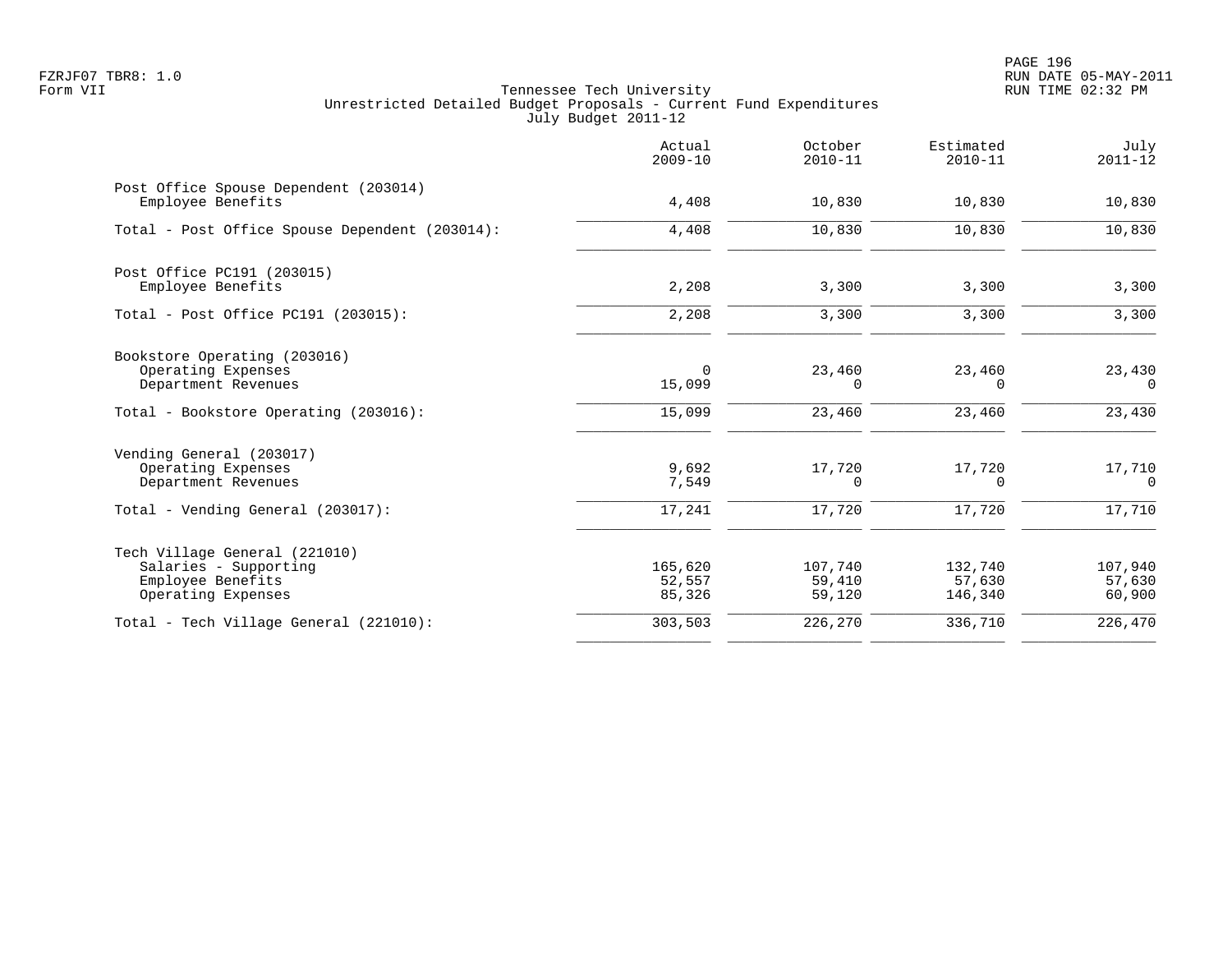|                                                                                   | Actual<br>$2009 - 10$ | October<br>$2010 - 11$ | Estimated<br>$2010 - 11$ | July<br>$2011 - 12$ |
|-----------------------------------------------------------------------------------|-----------------------|------------------------|--------------------------|---------------------|
| Residence Hall Maintenance (255002)<br>Salaries - Supporting<br>Employee Benefits | 586,278<br>299,554    | 731,710<br>341,900     | 621,170<br>340,940       | 724,570<br>340,940  |
| Travel<br>Operating Expenses                                                      | $\Omega$<br>182,144   | $\Omega$<br>250,000    | 100<br>250,960           | $\Omega$<br>250,960 |
| Total - Residence Hall Maintenance (255002):                                      | 1,067,976             | 1,323,610              | 1,213,170                | 1,316,470           |
| Auxil Inst Supp Allocation (700046)<br>Department Revenues                        | 265,429               | 329,500                | 357,470                  | 330,250             |
| Total - Auxil Inst Supp Allocation (700046):                                      | 265,429               | 329,500                | 357,470                  | 330,250             |
| Auxil Data Processing Allocation (700047)<br>Department Revenues                  | 16,100                | 17,190                 | 17,190                   | 16,710              |
| Total - Auxil Data Processing Allocation (700047):                                | 16,100                | 17,190                 | 17,190                   | 16,710              |
| Auxil Pro Rata Allocation (700048)<br>Department Revenues                         | 1,665,510             | 1,964,650              | 1,818,540                | 1,839,760           |
| Total - Auxil Pro Rata Allocation (700048):                                       | 1,665,510             | 1,964,650              | 1,818,540                | 1,839,760           |
| Auxil Insurance Allocation (700049)<br>Operating Expenses                         | 4,610                 | 11,200                 | 8,440                    | 11,200              |
| Total - Auxil Insurance Allocation (700049):                                      | 4,610                 | 11,200                 | 8,440                    | 11,200              |
|                                                                                   |                       |                        |                          |                     |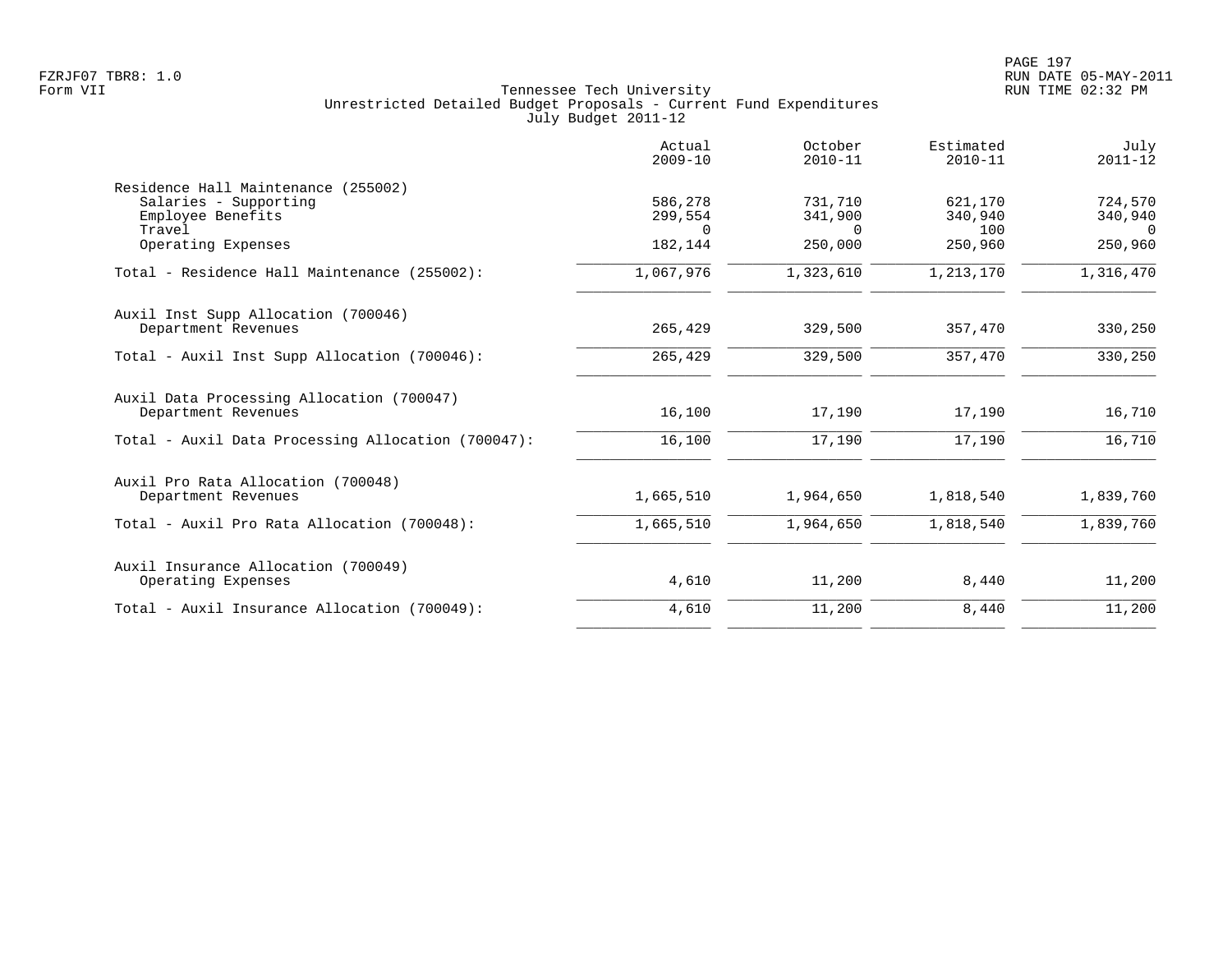### FZRJF07 TBR8: 1.0 RUN DATE 05-MAY-2011 Tennessee Tech University Unrestricted Detailed Budget Proposals - Current Fund Expenditures July Budget 2011-12

|                                                   | Actual<br>$2009 - 10$ | October<br>$2010 - 11$ | Estimated<br>$2010 - 11$ | July<br>$2011 - 12$ |
|---------------------------------------------------|-----------------------|------------------------|--------------------------|---------------------|
| Total - Auxiliary Enterprises Expenditures (710): |                       |                        |                          |                     |
| Salaries - Administrative                         | 69,370                | 69,470                 | 69,470                   | 69,570              |
| Salaries - Academic                               | $\Omega$              | 6.000                  | 1,000                    | 6,000               |
| Salaries - Supporting                             | 1,123,357             | 1,228,860              | 1,116,990                | 1,206,840           |
| Salaries - Students                               | 473,613               | 492,410                | 644,340                  | 633,600             |
| Salaries - Professional                           | 461,443               | 499,190                | 487,420                  | 519,290             |
| Employee Benefits                                 | 837,962               | 970,410                | 970,170                  | 967,670             |
| Travel                                            | 7,750                 | 6,250                  | 11,780                   | 6,250               |
| Operating Expenses                                | 1,423,256             | 1,452,934              | 1,702,794                | 1,455,104           |
| Department Revenues                               | 1,945,589             | 2,311,340              | 2,193,200                | 2,186,720           |
| Total                                             | 6,342,340             | 7,036,864              | 7,197,164                | 7,051,044           |

# Auxiliary Mandatory Transfers (720)

Auxiliary Nonmandatory Transfers (730)

| Total Auxiliary Expenditures |           |           |           |           |
|------------------------------|-----------|-----------|-----------|-----------|
| Salaries - Administrative    | 69,370    | 69,470    | 69,470    | 69,570    |
| Salaries - Academic          |           | 6,000     | 1,000     | 6,000     |
| Salaries - Supporting        | 1,123,357 | 1,228,860 | 1,116,990 | 1,206,840 |
| Salaries - Students          | 473,613   | 492,410   | 644,340   | 633,600   |
| Salaries - Professional      | 461,443   | 499,190   | 487,420   | 519,290   |
| Employee Benefits            | 837,962   | 970,410   | 970,170   | 967,670   |
| Travel                       | 7,750     | 6.250     | 11,780    | 6,250     |
| Operating Expense            | 1,423,256 | 1,452,934 | 1,702,794 | 1,455,104 |
| Department Revenues          | 1,945,589 | 2,311,340 | 2,193,200 | 2,186,720 |
| Total                        | 6,342,340 | 7,036,864 | 7,197,164 | 7,051,044 |
|                              |           |           |           |           |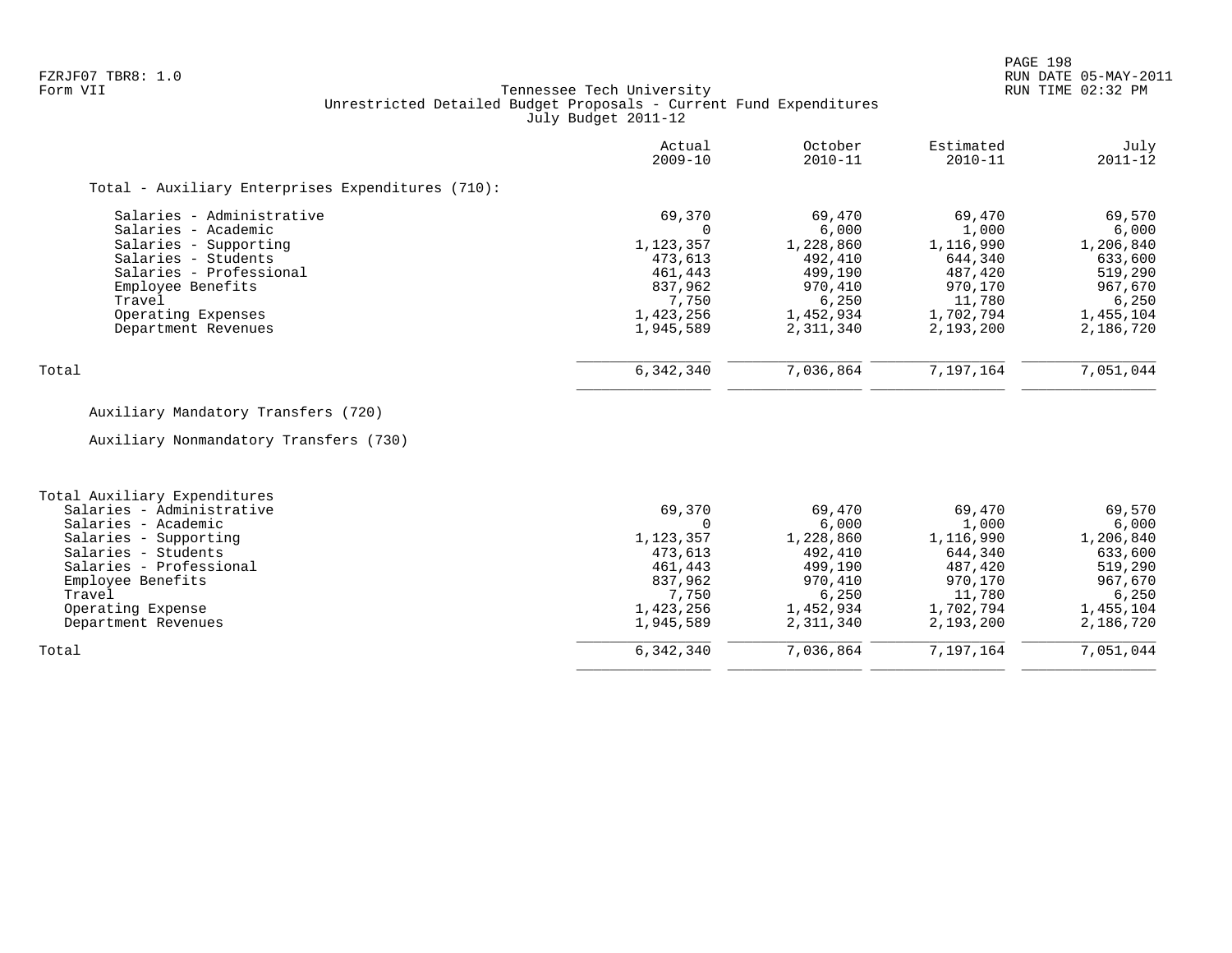|                                                           | Actual<br>$2009 - 10$ | October<br>$2010 - 11$ | Estimated<br>$2010 - 11$ | July<br>$2011 - 12$ |
|-----------------------------------------------------------|-----------------------|------------------------|--------------------------|---------------------|
| Auxiliary Transfers                                       |                       |                        |                          |                     |
| Mandatory Transfers<br>ROI TV West 1976B 907 Bonds        | 12,983                | 0                      | 0                        | $\mathbf 0$         |
| ROI TV West 2005A 907 Bonds                               | 78,159                | $\Omega$               | $\Omega$                 | $\Omega$            |
| ROI Dorms 10TH Dixie 2002A 914 Bd                         | 130,713               | 131,430                | 131,430                  | 131,430             |
| ROI Dorms 10TH Dixie 2004B 914 Bd                         | 392,630               | 401,190                | 401,190                  | 401,190             |
| ROI Dorms 10TH Dixie 2005A 914 Bd                         | 35,772                | 37,200                 | 37,200                   | 37,200              |
| ROI R H Rep 2007C 914 Bd                                  | 186,172               | 193,620                | 193,620                  | 193,620             |
| ROI TV Apts Renovation P920                               | 1,678                 | 13,380                 | 10,000                   | 20,000              |
| ROI New Dorm 2010 917                                     | 125,706               | 1,153,500              | 1,089,060                | 1,833,950           |
| Total Auxiliary Mandatory Transfers:                      | 963,813               | 1,930,320              | 1,862,500                | 2,617,390           |
|                                                           |                       |                        |                          |                     |
|                                                           |                       |                        |                          |                     |
| Non-Mandatory Transfers<br>Transfers to RR Aptments       | 7,864                 | $\Omega$               | $\Omega$                 | 464,878             |
| Transfers to RR Bookstore                                 | 329,978               | 316,190                | 313,100                  | 317,960             |
| Transfers to RR Cafeteria                                 | 1,081,543             | 1,198,180              | 1,239,860                | 1,258,170           |
| Transfers to RR Vending                                   | 109,679               | 98,420                 | 81,030                   | 80,860              |
| Transfers to RR Post Office                               | 76,315                | 64,620                 | 65,790                   | 81,860              |
| Transfers to RR Fitness Center                            | 147,962               | 51,560                 | 66,800                   | 90,740              |
| Transfers to RR CC Housing                                | 28,667                | 41,450                 | 24,100                   | 41,950              |
| Transfers to RR CC Gallery<br>Transfers to RR CC Contr SR | $\Omega$<br>1,470     | 1,636<br>300           | 1,616<br>200             | 1,956<br>300        |
| Transfers to RR Housing                                   | 3,127,919             | 3,151,660              | 3,010,700                | 2,525,892           |
|                                                           |                       |                        |                          |                     |
| Total Auxiliary Non-Mandatory Transfers:                  | 4,911,397             | 4,924,016              | 4,803,196                | 4,864,566           |
|                                                           |                       |                        |                          |                     |
| Total Auxiliary Transfers                                 | 5,875,210             | 6,854,336              | 6,665,696                | 7,481,956           |
|                                                           |                       |                        |                          |                     |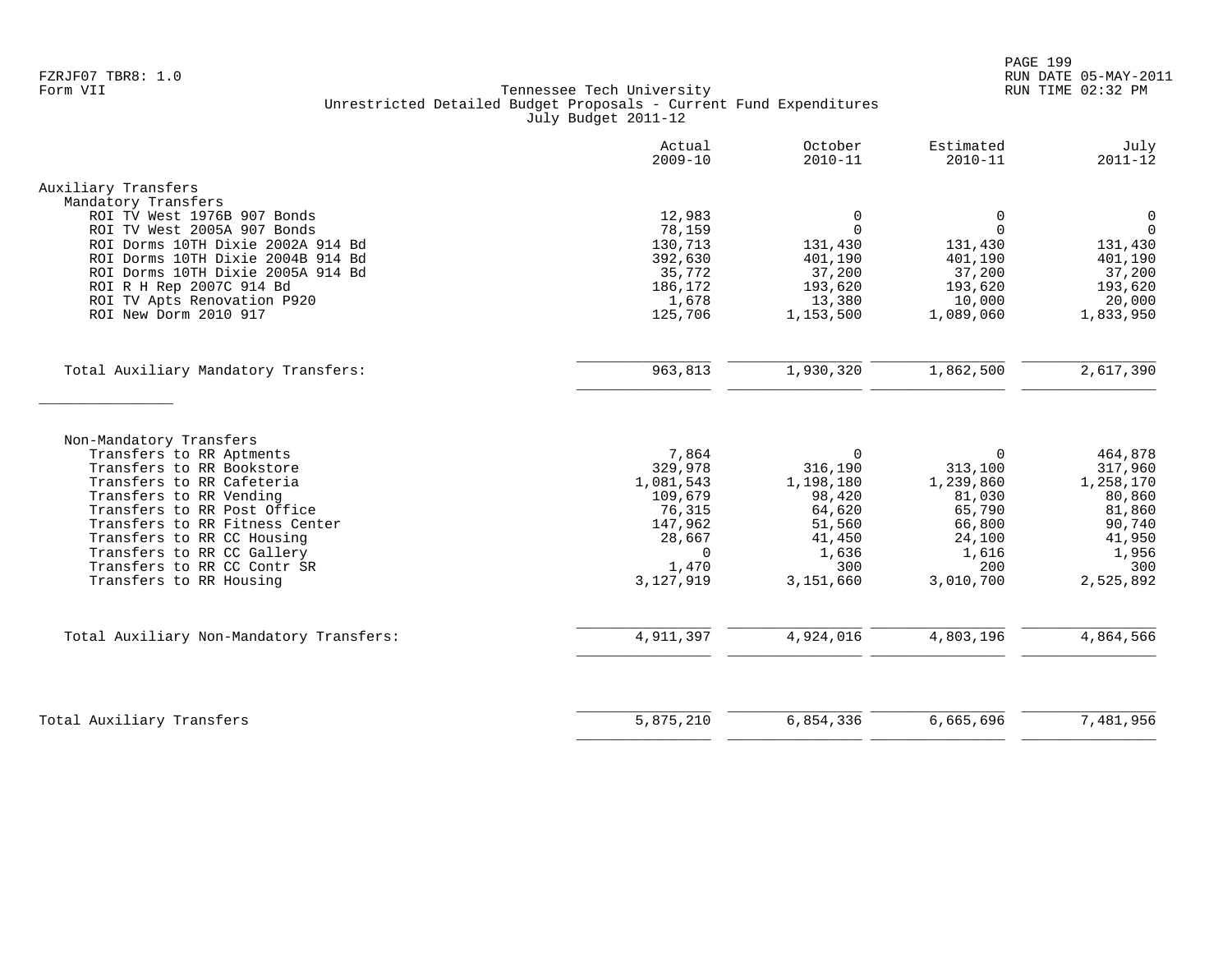|                                                        | Actual<br>$2009 - 10$ | October<br>$2010 - 11$ | Estimated<br>$2010 - 11$ | July<br>$2011 - 12$ |
|--------------------------------------------------------|-----------------------|------------------------|--------------------------|---------------------|
| Total Auxiliary Enterprises (Expenditures & Transfers) |                       |                        |                          |                     |
| Salaries - Administrative                              | 69,370                | 69,470                 | 69,470                   | 69,570              |
| Salaries - Academic                                    | $\Omega$              | 6,000                  | 1,000                    | 6,000               |
| Salaries - Supporting                                  | 1,123,357             | 1,228,860              | 1,116,990                | 1,206,840           |
| Salaries - Students                                    | 473,613               | 492,410                | 644,340                  | 633,600             |
| Salaries - Professional                                | 461,443               | 499,190                | 487,420                  | 519,290             |
| Employee Benefits                                      | 837,962               | 970,410                | 970,170                  | 967,670             |
| Travel                                                 | 7,750                 | 6,250                  | 11,780                   | 6,250               |
| Operating Expense                                      | 1,423,256             | 1,452,934              | 1,702,794                | 1,455,104           |
| Department Revenues                                    | 1,945,589             | 2,311,340              | 2,193,200                | 2,186,720           |
| Auxiliary Transfers                                    | 5,875,210             | 6,854,336              | 6,665,696                | 7,481,956           |
| Total                                                  | 12, 217, 550          | 13,891,200             | 13,862,860               | 14,533,000          |
|                                                        |                       |                        |                          |                     |
| Total Unrestricted                                     |                       |                        |                          |                     |
| Salaries - Administrative                              | 4,146,430             | 4,511,040              | 4, 277, 229              | 4,548,990           |
| Salaries - Academic                                    | 28,899,252            | 30,440,683             | 29,734,990               | 30,180,093          |
| Salaries - Supporting                                  | 10,354,938            | 10,587,137             | 10,426,208               | 10,691,047          |
| Salaries - Students                                    | 1,600,258             | 1,223,130              | 1,801,605                | 1,281,300           |
| Salaries - Professional                                | 10,993,782            | 11,377,010             | 11,279,170               | 11,527,147          |
| Employee Benefits                                      | 19,309,831            | 21,854,408             | 21,459,586               | 21, 155, 308        |
| Travel                                                 | 1,778,695             | 938,300                | 1,871,206                | 1,095,110           |
| Operating Expenses                                     | 28,930,126            | 39,906,226             | 39,894,586               | 35, 163, 677        |
| Capital Outlay                                         | 1,256,564             | 1,272,310              | 1,347,040                | 998,750             |
| Department Revenues                                    | $-165,538$            | $-1,998,030$           | $-2,161,314$             | $-1,978,380$        |
| E & G Transfers and Auxiliary Transfers                | 15,110,161            | 23,970,629             | 27,520,311               | 10,813,613          |
| Total                                                  | 122, 214, 499         | 144,082,843            | 147,450,617              | 125, 476, 655       |
|                                                        |                       |                        |                          |                     |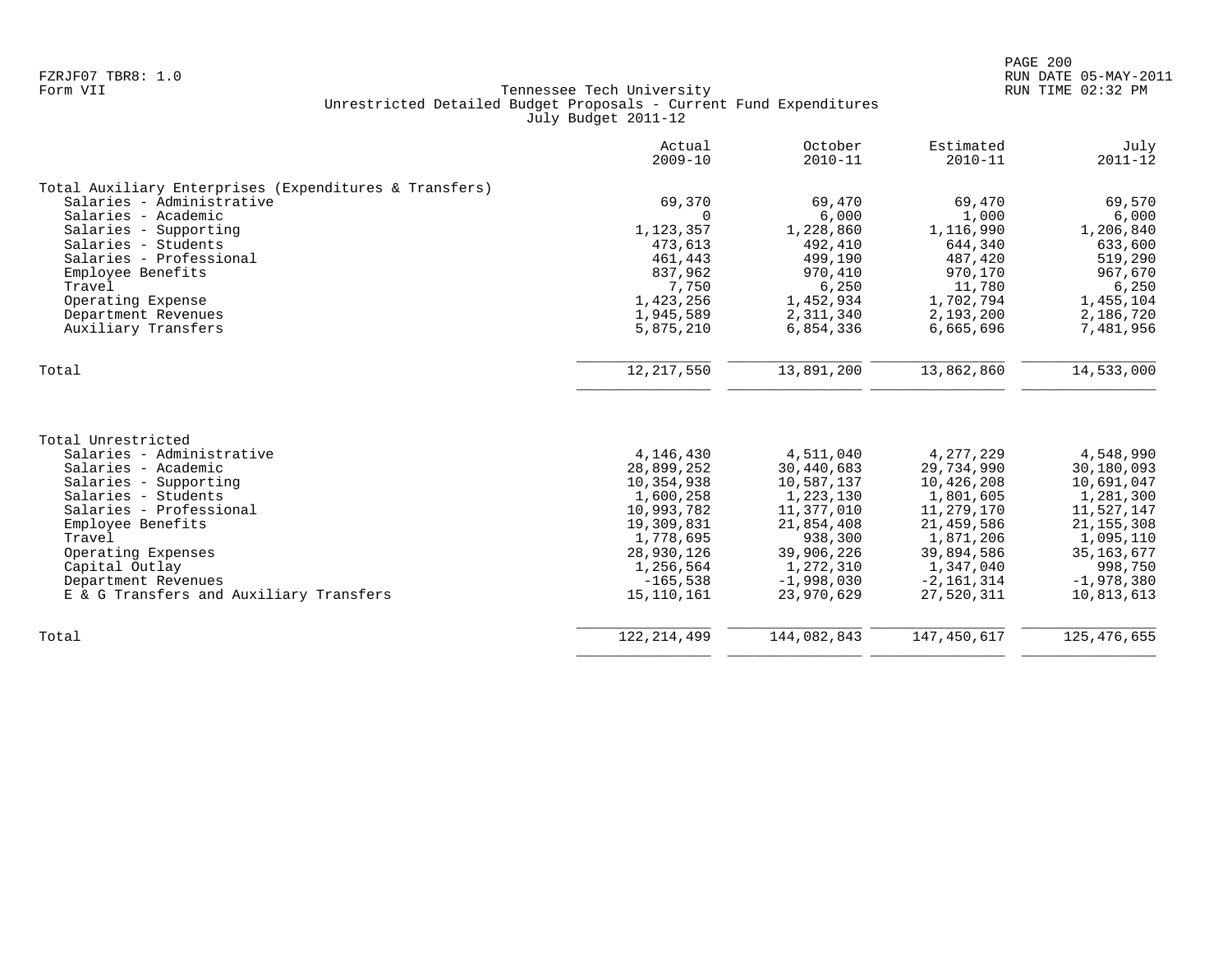PAGE 201

#### FZRJF07 TBR8: 1.0 RUN DATE 05-MAY-2011 Tennessee Tech University Unrestricted Detailed Budget Proposals - Current Fund Expenditures July Budget 2011-12 \* \* \* REPORT CONTROL INFORMATION \* \* \* Parameters have been entered via Job Submission.

| Parameter Name            | Value  |
|---------------------------|--------|
| Parameter Seq No:         | 502474 |
| $chart$ :                 | т      |
| Budget Id:                | FY2011 |
| Budget Phase 5:           | 105A   |
| Budget Phase 2:           | 112R   |
| Budget Phase 3:           | 113E   |
| Budget Phase 4:           | 124P   |
| Fund:                     |        |
| Print Organization Codes: | Y      |
| Begin Page Number:        | 20     |
| Suppress Zero Amounts:    | Y      |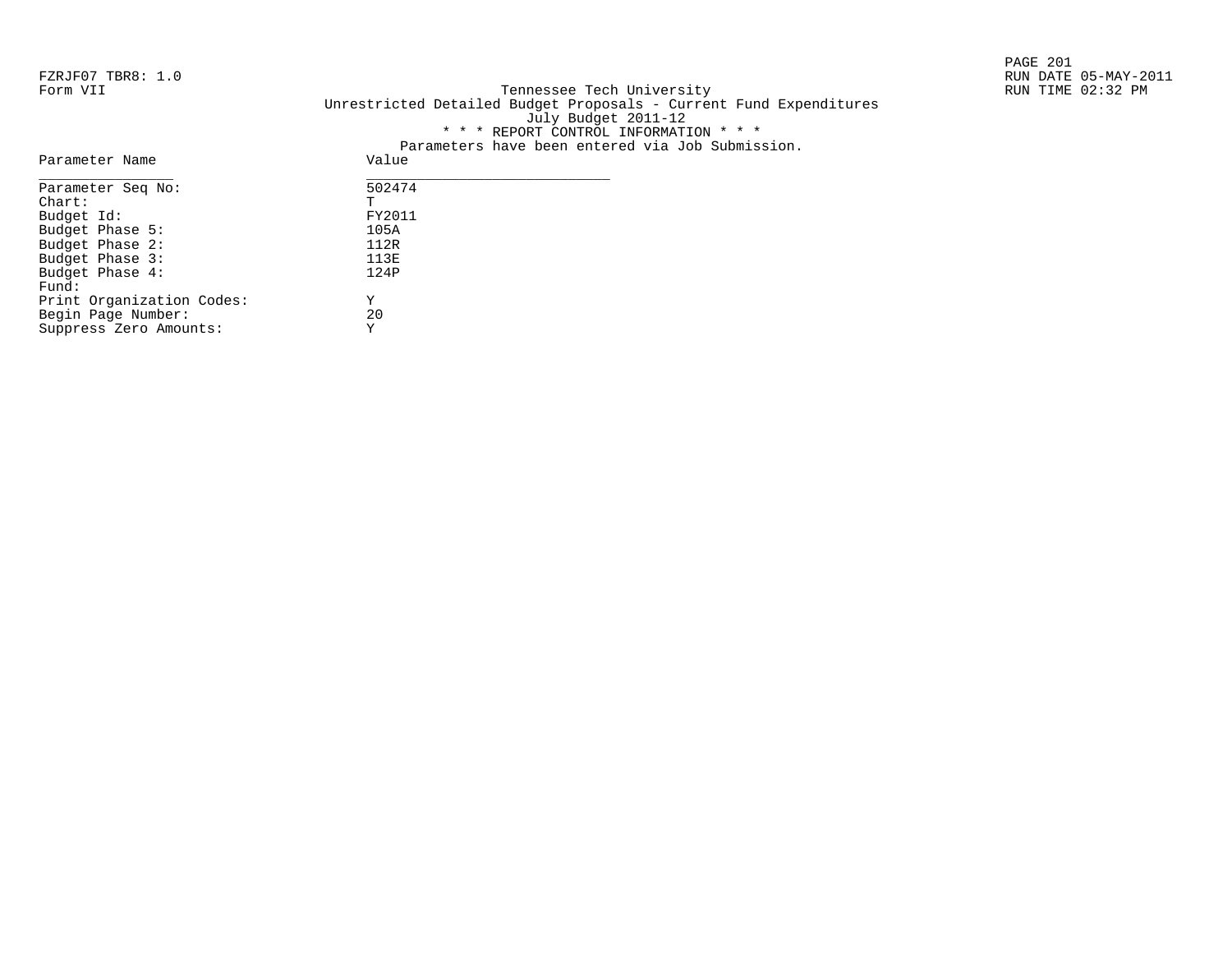#### Form VIII Tennessee Tech University RUN TIME 08:10 AM Summary of Restricted Current Funds Available and Applied July Budget 2011-12

|                                                 |              |             |             | % Change  |             | % Change  |
|-------------------------------------------------|--------------|-------------|-------------|-----------|-------------|-----------|
|                                                 |              | October     | Estimated   | Estimated | July        | July      |
|                                                 | Actual       | Budget      | Budget      | Over      | Budget      | Over      |
|                                                 | $2009 - 10$  | $2010 - 11$ | $2010 - 11$ | Actual    | $2011 - 12$ | Estimated |
|                                                 | . <u>.</u> . |             |             |           |             |           |
| Restricted Revenues                             |              |             |             |           |             |           |
| 9004 Tuition and Fees                           | 150,910      | 248,000     | 458,000     | 203.49    | 480,000     | 4.80      |
| 9005 Federal Grants and Contracts               | 32,739,890   | 27,977,500  | 29,011,200  | $-11.39$  | 30,500,200  | 5.13      |
| 9010 State Appropriations: Center of Excellence | 3,737,000    | 3,701,700   | 3,701,700   | $-0.94$   | 3,468,900   | $-6.29$   |
| 9027 State Appropriations: Special Allocations  | 700,900      | 700,900     | 700,900     | 0.00      | 700,900     | 0.00      |
| 9035 State Grants and Contracts                 | 22,341,300   | 23,850,000  | 23,628,900  | 5.76      | 24,650,000  | 4.32      |
| 9040 Local Grants and Contracts                 | 13,612       | 14,000      | 12,000      | $-11.84$  | 12,600      | 5.00      |
| 9045 Private Grants & Contracts                 | 256,067      | 265,000     | 241,900     | $-5.53$   | 250,500     | 3.56      |
| 9047 Private Gifts                              | 736,202      | 712,000     | 602,800     | $-18.12$  | 580,000     | $-3.78$   |
| 9050 Endowment Income                           | 154,623      | 155,000     | 137,900     | $-10.82$  | 140,200     | 1.67      |
| 9055 Other Income                               | 516,386      | 535,000     | 509,800     | $-1.28$   | 515,000     | 1.02      |
| Total Restricted Revenues                       | 61,346,890   | 58,159,100  | 59,005,100  | $-3.82$   | 61,298,300  | 3.89      |
| Restricted Expenditures                         |              |             |             |           |             |           |
| 9205 Instruction                                | 6,727,515    | 4,125,000   | 3,107,100   | $-53.82$  | 3,350,000   | 7.82      |
| 9210 Research                                   | 11,630,975   | 11,900,000  | 11,201,500  | $-3.69$   | 12,175,000  | 8.69      |
| 9215 Public Service                             | 2,970,130    | 3,050,000   | 3,233,800   | 8.88      | 3,500,000   | 8.23      |
| 9220 Academic Support                           | 438,446      | 385,000     | 400,300     | $-8.70$   | 420,400     | 5.02      |
| 9225 Student Services                           | 742,901      | 650,000     | 762,800     | 2.68      | 800,000     | 4.88      |
| 9230 Institutional Support                      | 338,113      | 325,000     | 342,500     | 1.30      | 360,500     | 5.26      |
| 9235 Operation & Maintenance of Plant           | 3,332,340    | 950,000     | 707,000     | $-78.78$  | 591,300     | $-16.36$  |
| 9240 Scholarships and Fellowships               | 35,484,006   | 36,750,000  | 39,190,000  | 10.44     | 40,000,000  | 2.07      |
| 9305 Auxiliary Enterprises                      | 1,052        | 1,200       | 1,000       | $-4.94$   | 1,000       | 0.00      |
| Total Restricted Expenditures                   | 61,665,478   | 58,136,200  | 58,946,000  | $-4.41$   | 61,198,200  | 3.82      |